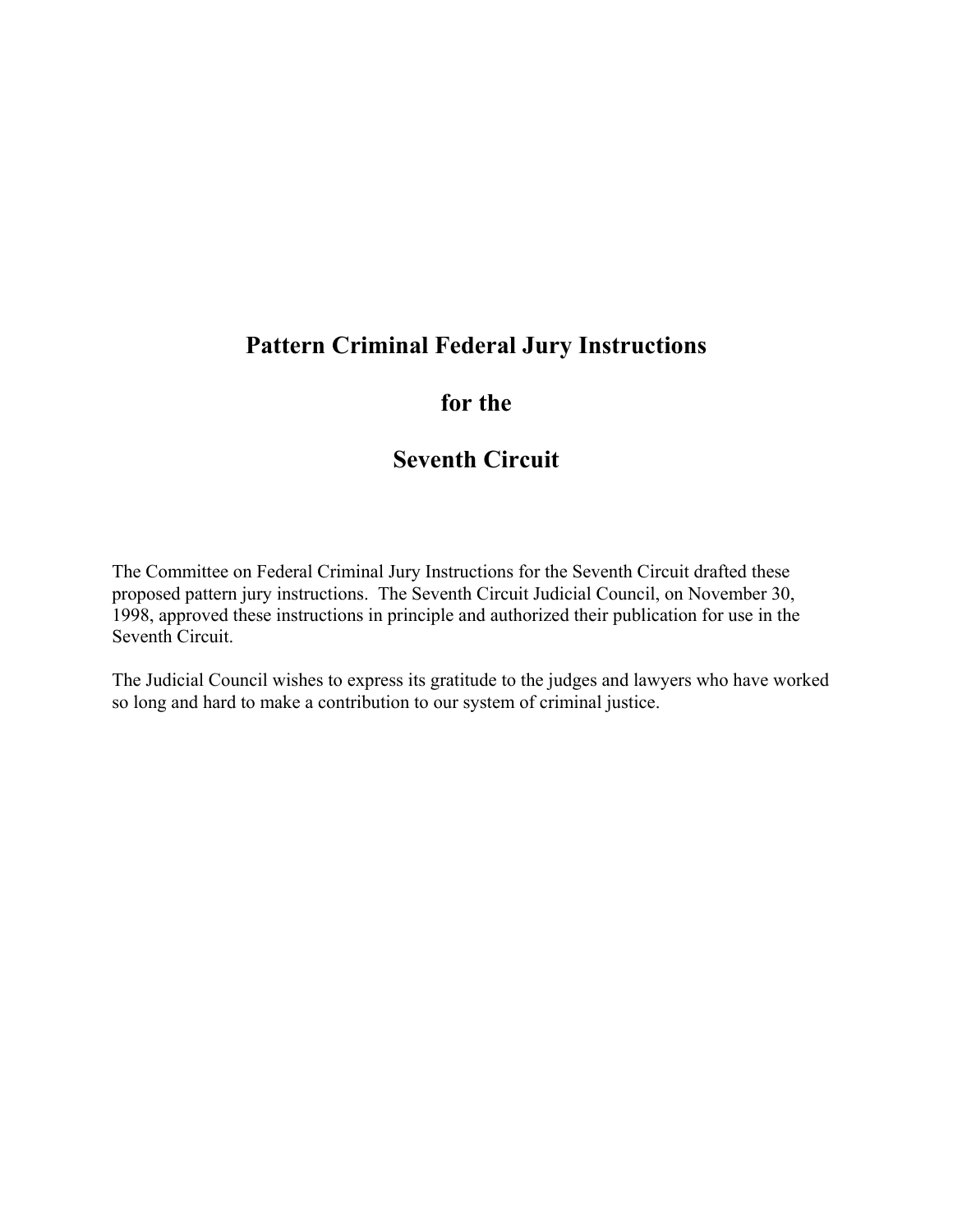# **TABLE OF CONTENTS**

| 1.03 TESTIMONY OF WITNESSES (DECIDING WHAT TO BELIEVE)  4     |  |
|---------------------------------------------------------------|--|
|                                                               |  |
| 1.05 DEFINITION OF "DIRECT" AND "CIRCUMSTANTIAL" EVIDENCE  6  |  |
|                                                               |  |
|                                                               |  |
|                                                               |  |
|                                                               |  |
| 1.10 REMINDER OF VOIR DIRE OBLIGATIONS  11                    |  |
|                                                               |  |
|                                                               |  |
| 2.03 PRESUMPTION OF INNOCENCE - BURDEN OF PROOF  15           |  |
|                                                               |  |
|                                                               |  |
| 2.06 DEFINITION OF FELONY OR MISDEMEANOR  18                  |  |
|                                                               |  |
|                                                               |  |
| 3.02 DEFENDANT'S POST-ARREST STATEMENT  21                    |  |
|                                                               |  |
| 3.04 PROOF OF OTHER CRIMES OR ACTS  24                        |  |
| 3.05 IMPEACHMENT OF DEFENDANT - CONVICTIONS  25               |  |
| 3.06 CHARACTER AND REPUTATION OF DEFENDANT  26                |  |
|                                                               |  |
| 3.08 CIRCUMSTANCES OF IDENTIFICATION  28                      |  |
| 3.09 PRIOR INCONSISTENT STATEMENTS - WITNESSES  29            |  |
| 3.10 PRIOR INCONSISTENT STATEMENTS - DEFENDANTS 30            |  |
| 3.11 IMPEACHMENT OF WITNESS - CONVICTIONS 31                  |  |
|                                                               |  |
| 3.13 WITNESSES REQUIRING SPECIAL CAUTION 33                   |  |
| 3.14 POSSESSION OF STOLEN PROPERTY--INFERENCE  35             |  |
|                                                               |  |
|                                                               |  |
| 3.17 RECORDINGS / TRANSCRIPTS OF RECORDINGS 38                |  |
| 3.18 FOREIGN LANGUAGE RECORDINGS / TRANSCRIPTS IN ENGLISH .39 |  |
|                                                               |  |
|                                                               |  |
|                                                               |  |
| 3.22 FALSE EXCULPATORY STATEMENTS  43                         |  |
|                                                               |  |
|                                                               |  |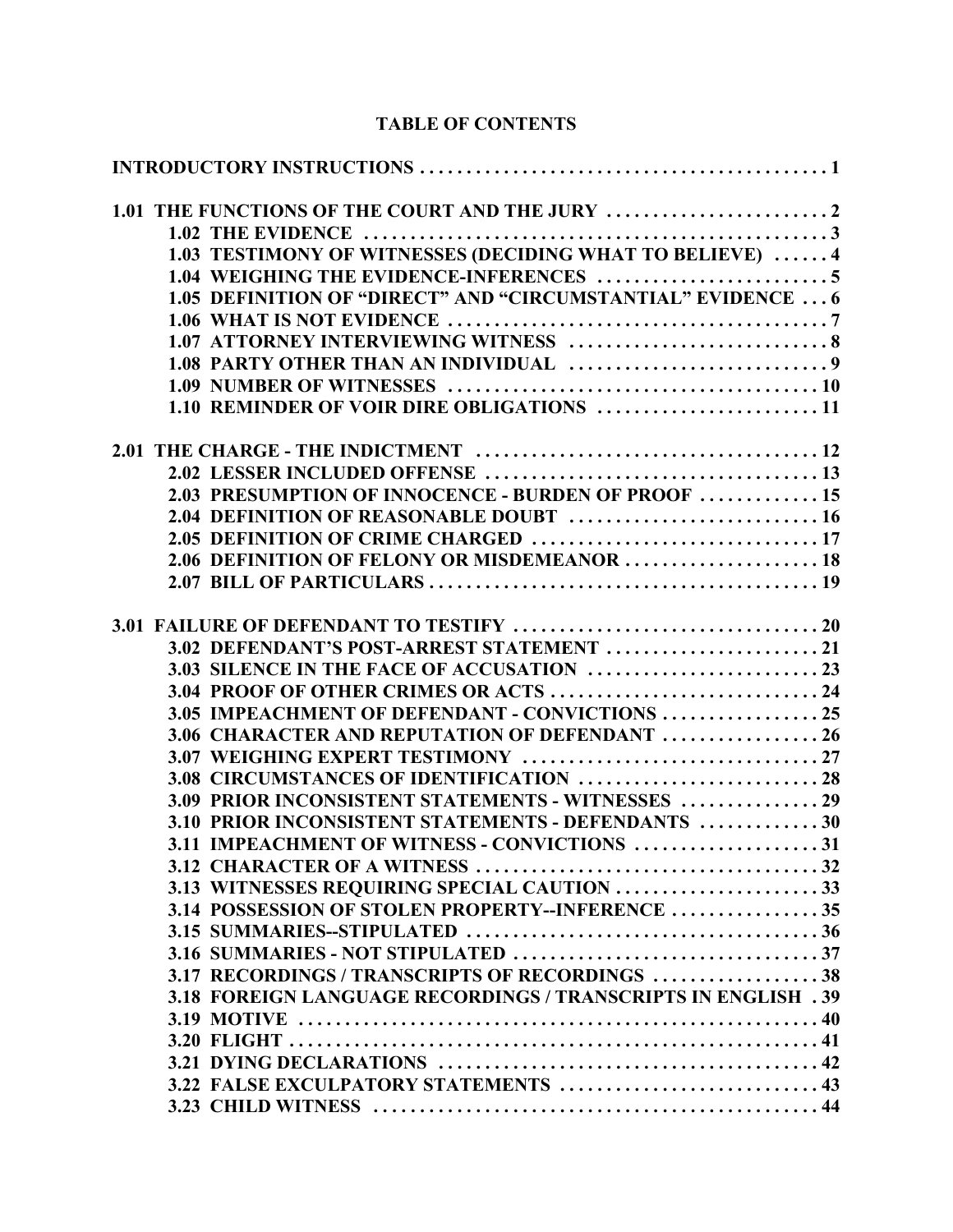|  | 4.01 ELEMENTS OF OFFENSE - SINGLE OFFENSE CASES  47                                                                    |
|--|------------------------------------------------------------------------------------------------------------------------|
|  | 4.02 ISSUES IN THE CASE AND BURDEN OF PROOF IN CASE INVOLVING                                                          |
|  |                                                                                                                        |
|  |                                                                                                                        |
|  |                                                                                                                        |
|  | 4.05 SEPARATE CONSIDERATION FOR EACH DEFENDANT 51                                                                      |
|  |                                                                                                                        |
|  |                                                                                                                        |
|  |                                                                                                                        |
|  |                                                                                                                        |
|  |                                                                                                                        |
|  | 5.02 PERSONAL RESPONSIBILITY OF CORPORATE AGENT  62                                                                    |
|  | 5.03 ENTITY RESPONSIBILITY -- ENTITY DEFENDANT--AGENCY (a)  63                                                         |
|  | 5.04 ENTITY RESPONSIBILITY-- ENTITY DEFENDANT--AGENCY (b)  65                                                          |
|  |                                                                                                                        |
|  | 5.06 ACTING THROUGH ANOTHER / AIDING AND ABETTING  67                                                                  |
|  |                                                                                                                        |
|  |                                                                                                                        |
|  | <b>5.09 CONSPIRATOR'S LIABILITY FOR SUBSTANTIVE CRIMES</b><br><b>COMMITTED BY CO-CONSPIRATORS; CONSPIRACY CHARGED-</b> |
|  |                                                                                                                        |
|  | <b>5.10 CONSPIRATOR'S LIABILITY FOR SUBSTANTIVE CRIMES</b>                                                             |
|  | <b>COMMITTED BY CO-CONSPIRATORS; CONSPIRACY NOT</b>                                                                    |
|  | <b>CHARGED IN THE INDICTMENT--ELEMENTS  74</b>                                                                         |
|  |                                                                                                                        |
|  |                                                                                                                        |
|  | 5.13 CONSPIRACY - WITHDRAWAL - STATUTE OF LIMITATIONS  78                                                              |
|  |                                                                                                                        |
|  |                                                                                                                        |
|  |                                                                                                                        |
|  |                                                                                                                        |
|  |                                                                                                                        |
|  | 6.06 ENTRAPMENT - OPTIONAL ADDITIONS  86                                                                               |
|  |                                                                                                                        |
|  |                                                                                                                        |
|  |                                                                                                                        |
|  |                                                                                                                        |
|  |                                                                                                                        |
|  |                                                                                                                        |
|  | 7.01 SELECTION OF FOREPERSON -- GENERAL VERDICT  94                                                                    |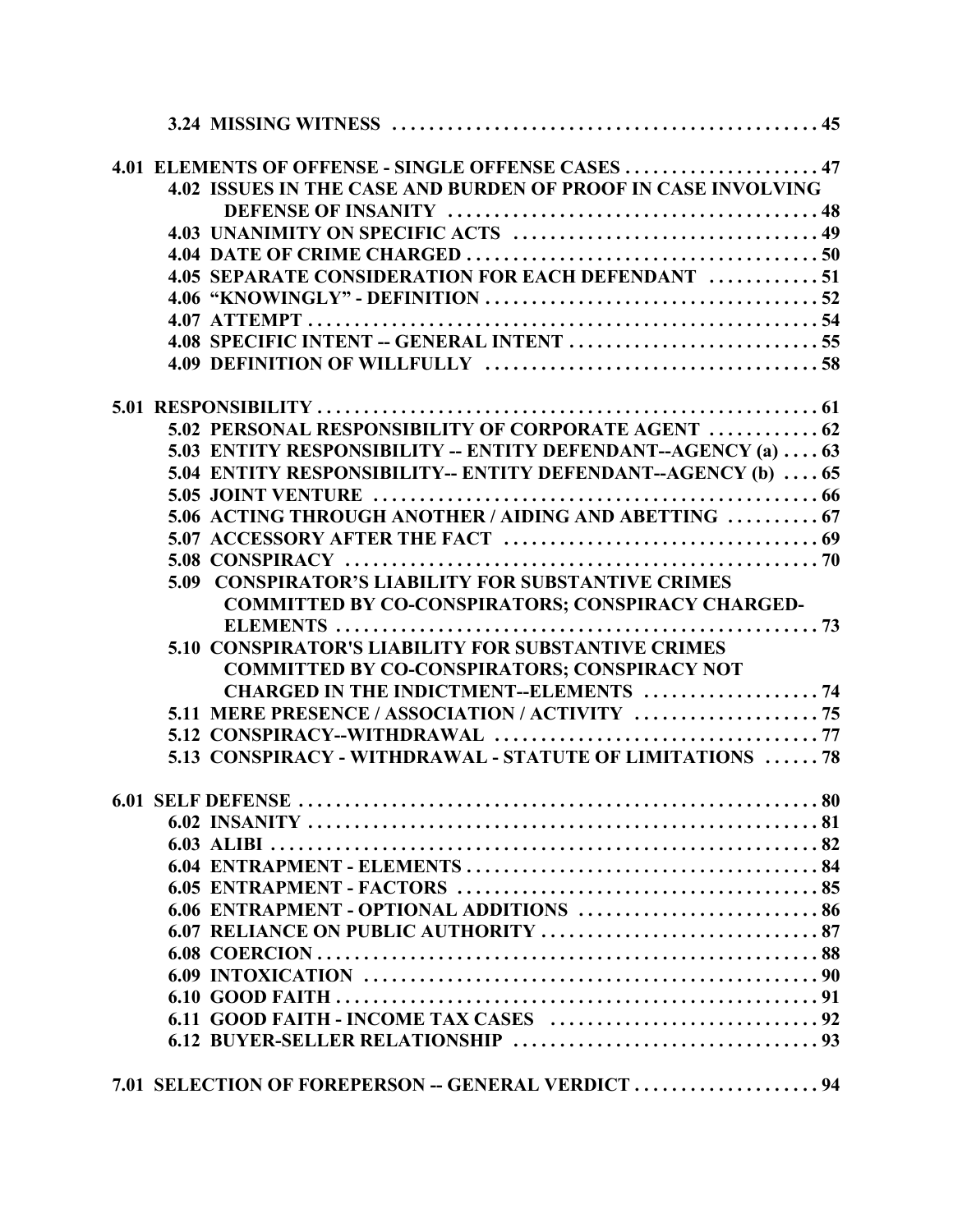| 7.02 SELECTION OF FOREPERSON -- GENERAL VERDICT AS TO OFFENSE |
|---------------------------------------------------------------|
| <b>CHARGED -- GENERAL VERDICT AS TO LESSER</b>                |
|                                                               |
| 7.03 SEPARATE CONSIDERATION OF CHARGES - SINGLE DEFENDANT -   |
|                                                               |
| <b>7.04 SEPARATE CONSIDERATION OF CHARGES - MULTIPLE</b>      |
| <b>DEFENDANTS-</b>                                            |
|                                                               |
|                                                               |
|                                                               |
|                                                               |
|                                                               |
|                                                               |
|                                                               |
|                                                               |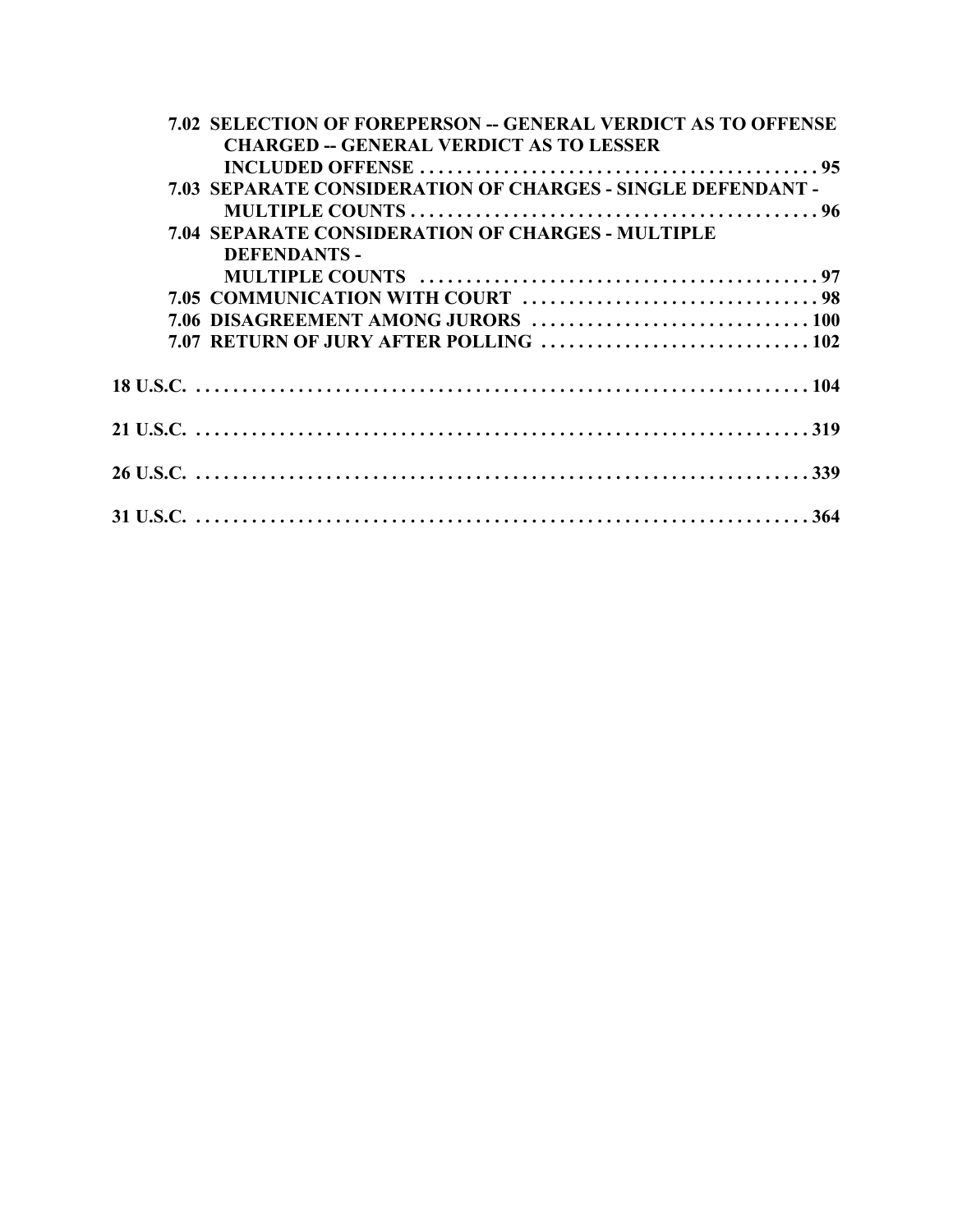## **INTRODUCTORY INSTRUCTIONS**

Many instructions require the giving of additional or accompanying instructions. The Committee has tried to make explicit cross-references wherever possible, but gives no warranty that it has done so exhaustively. In some circumstances, instructions other than or in addition to those referenced may be appropriate.

These instructions were drafted based on the most common factual and legal scenarios. The Committee anticipates that changes in the language of the instructions may be appropriate in particular cases.

The Committee has drafted a separate instruction for use where the charge includes aiding and abetting or acting through another rather than including those possibilities in each statutory instruction.

Phrases and sentences which appear in brackets ([ ]) are alternatives or additions to instructions which are to be used when relevant to the particular case on trial.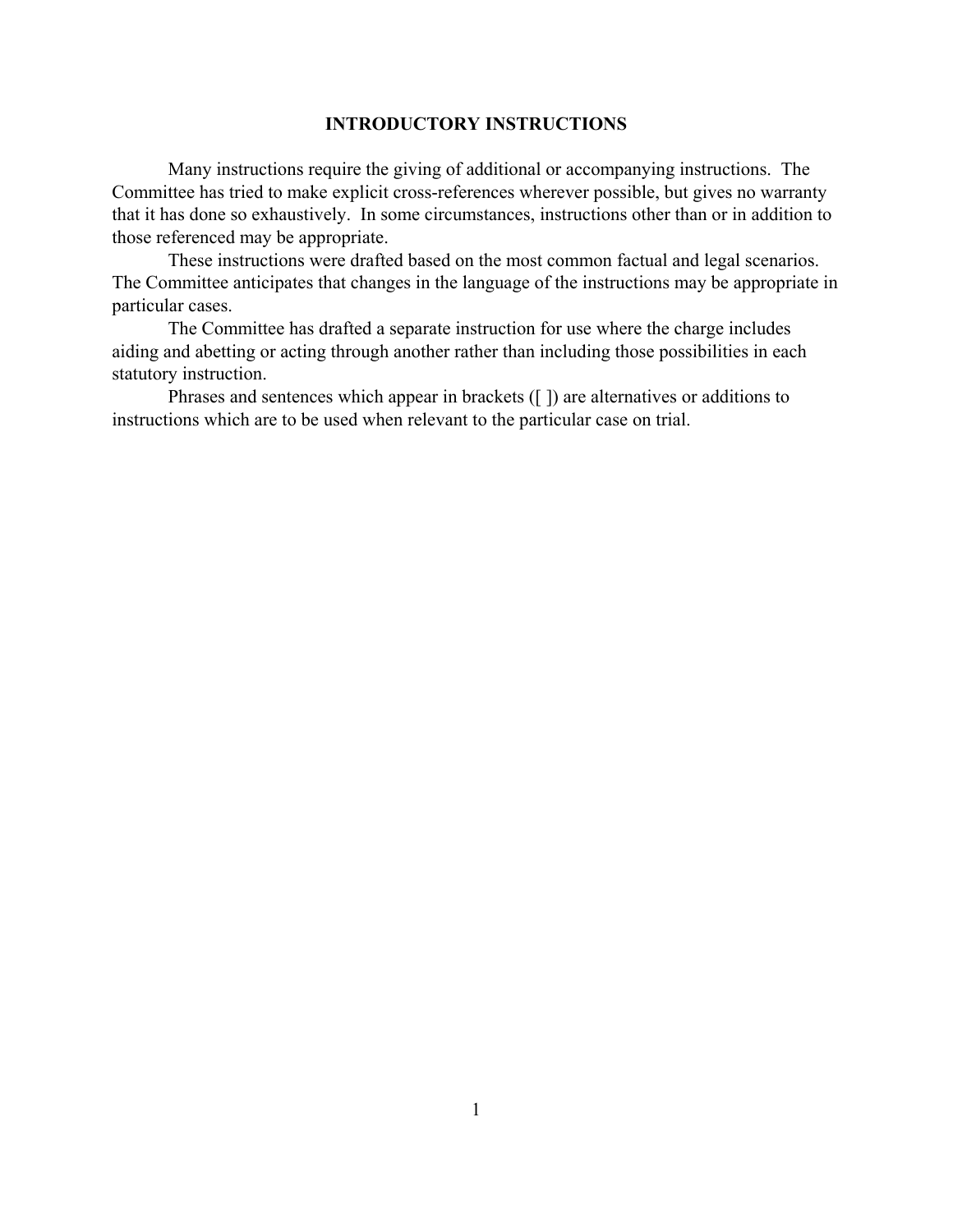## **1.01 THE FUNCTIONS OF THE COURT AND THE JURY**

Members of the jury, you have seen and heard all the evidence and the arguments of the attorneys. Now I will instruct you on the law.

You have two duties as a jury. Your first duty is to decide the facts from the evidence in the case. This is your job, and yours alone.

Your second duty is to apply the law that I give you to the facts. You must follow these instructions, even if you disagree with them. Each of the instructions is important, and you must follow all of them.

Perform these duties fairly and impartially. Do not allow sympathy, prejudice, fear, or public opinion to influence you. [You should not be influenced by any person's race, color, religion, national ancestry, or sex.]

Nothing I say now, and nothing I said or did during the trial, is meant to indicate any opinion on my part about what the facts are or about what your verdict should be.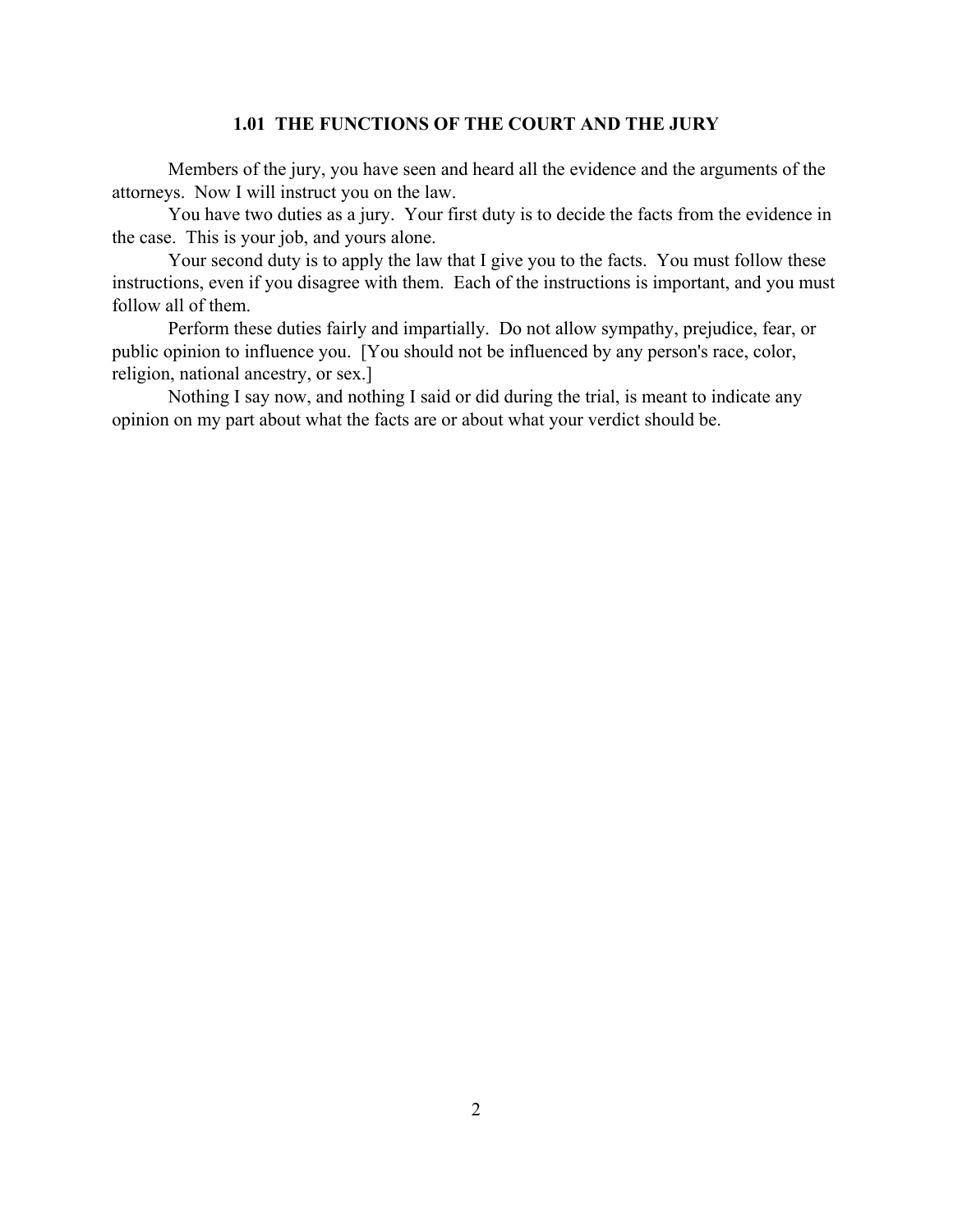### **1.02 THE EVIDENCE**

The evidence consists of the testimony of the witnesses, the exhibits admitted in evidence, and stipulations.

A stipulation is an agreement between both sides that [certain facts are true] [that a person would have given certain testimony].

[I have taken judicial notice of certain facts that may be regarded as matters of common knowledge. You may accept those facts as proved, but you are not required to do so.]

# **Committee Comment**

Rule 201 of the Federal Rules of Evidence governs judicial notice of adjudicative facts. Judicial notice may be taken at any stage of the proceedings, but generally only after the parties have been afforded an opportunity to be heard on the matter. Rule 201(g) requires the court in criminal cases to "instruct the jury that it may, but is not required to, accept as conclusive any fact judicially noticed."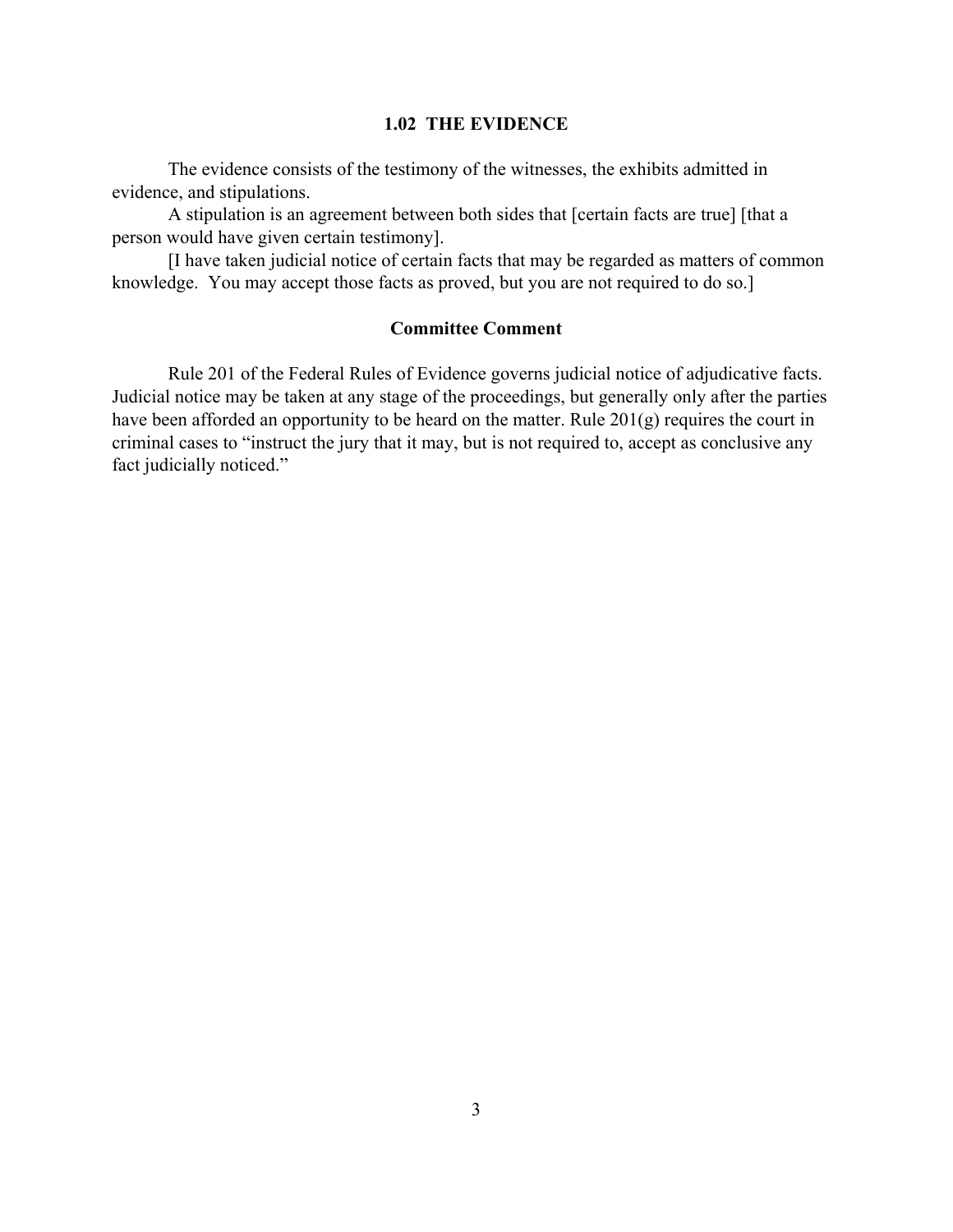### **1.03 TESTIMONY OF WITNESSES (DECIDING WHAT TO BELIEVE)**

You are to decide whether the testimony of each of the witnesses is truthful and accurate, in part, in whole, or not at all, as well as what weight, if any, you give to the testimony of each witness.

In evaluating the testimony of any witness, you may consider, among other things:

- [- the witness's age;]
- the witness's intelligence;

- the ability and opportunity the witness had to see, hear, or know the things that the witness testified about;

- the witness's memory;
- any interest, bias, or prejudice the witness may have;
- the manner of the witness while testifying; and
- the reasonableness of the witness's testimony in light of all the evidence in the case.

[You should judge the defendant's testimony in the same way that you judge the testimony of any other witness.]

### **Committee Comment**

The portion of the instruction relating to age should be given only when a very elderly or a very young witness has testified.

The bracketed final sentence should be given only when a defendant testifies.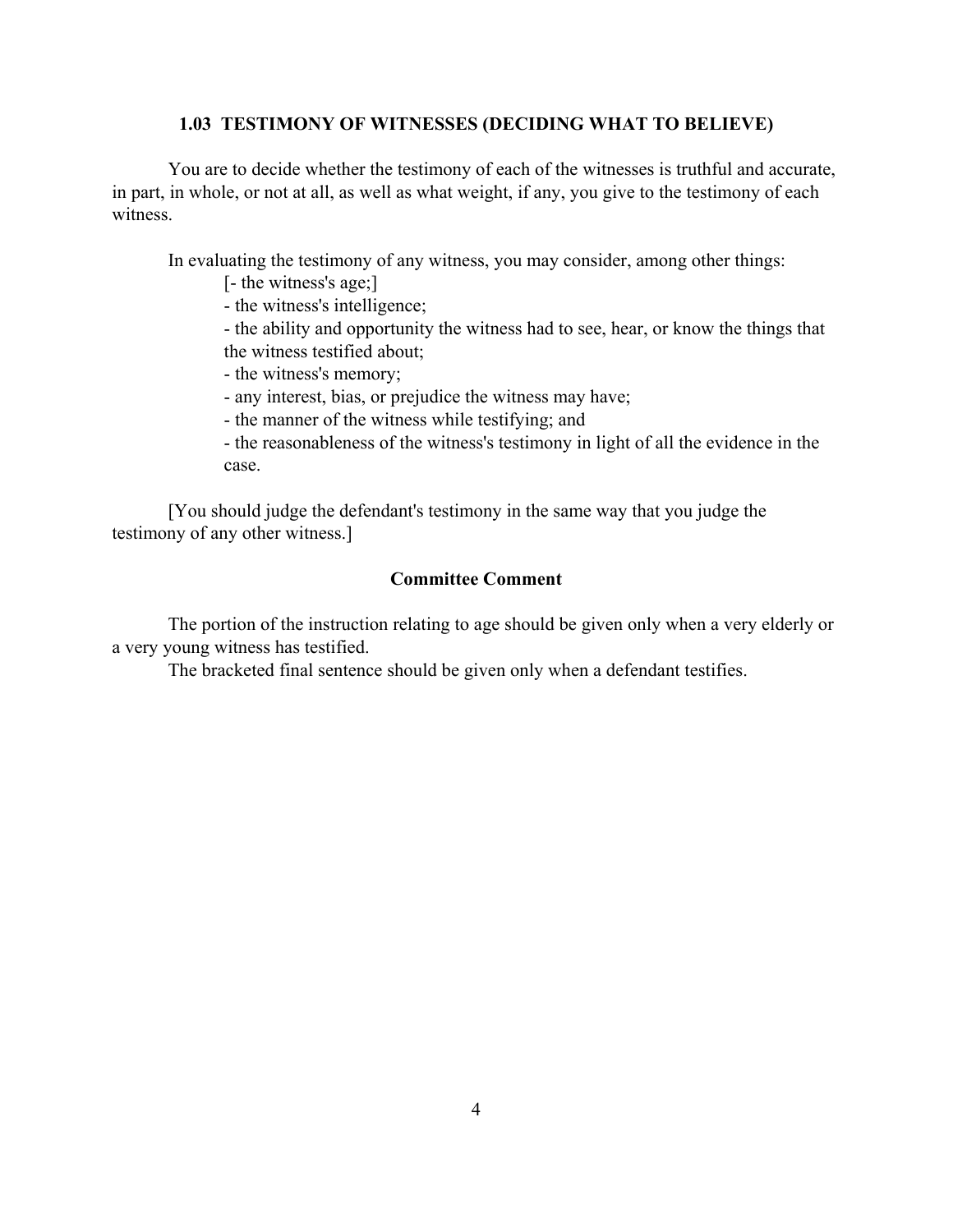### **1.04 WEIGHING THE EVIDENCE-INFERENCES**

You should use common sense in weighing the evidence and consider the evidence in light of your own observations in life.

In our lives, we often look at one fact and conclude from it that another fact exists. In law we call this "inference." A jury is allowed to make reasonable inferences. Any inferences you make must be reasonable and must be based on the evidence in the case.

# **Committee Comment**

While the term "inference" is not used in common parlance, it was retained here, and defined, as a shorthand in order to avoid the need to repeat the same point elsewhere in the instructions.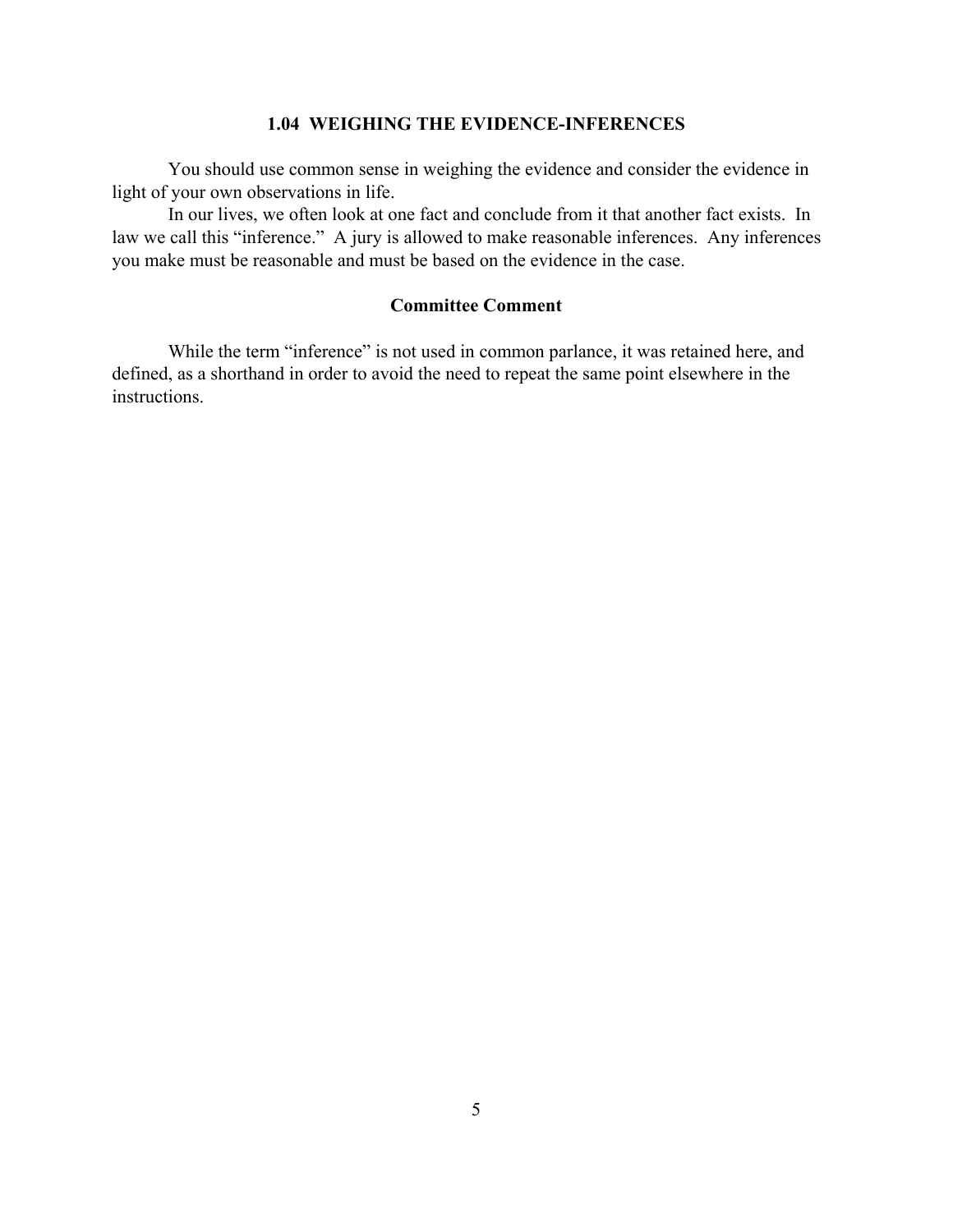### **1.05 DEFINITION OF "DIRECT" AND "CIRCUMSTANTIAL" EVIDENCE**

Some of you have heard the phrases "circumstantial evidence" and "direct evidence." Direct evidence is the testimony of someone who claims to have personal knowledge of the commission of the crime which has been charged, such as an eyewitness. Circumstantial evidence is the proof of a series of facts which tend to show whether the defendant is guilty or not guilty. The law makes no distinction between the weight to be given either direct or circumstantial evidence. You should decide how much weight to give to any evidence. All the evidence in the case, including the circumstantial evidence, should be considered by you in reaching your verdict.

### **Committee Comment**

The phrase "circumstantial evidence" is addressed here because of its use in common parlance and the likelihood that jurors may have heard the term outside the courtroom.

There may be cases where a more explicit comparison of direct and circumstantial evidence would be helpful. In such cases, the Court may give examples, e.g., direct proof that it is raining is the testimony of a witness, "I was outside a minute ago and I saw it raining"; circumstantial evidence that it is raining is the sight of someone entering the courtroom carrying a wet umbrella.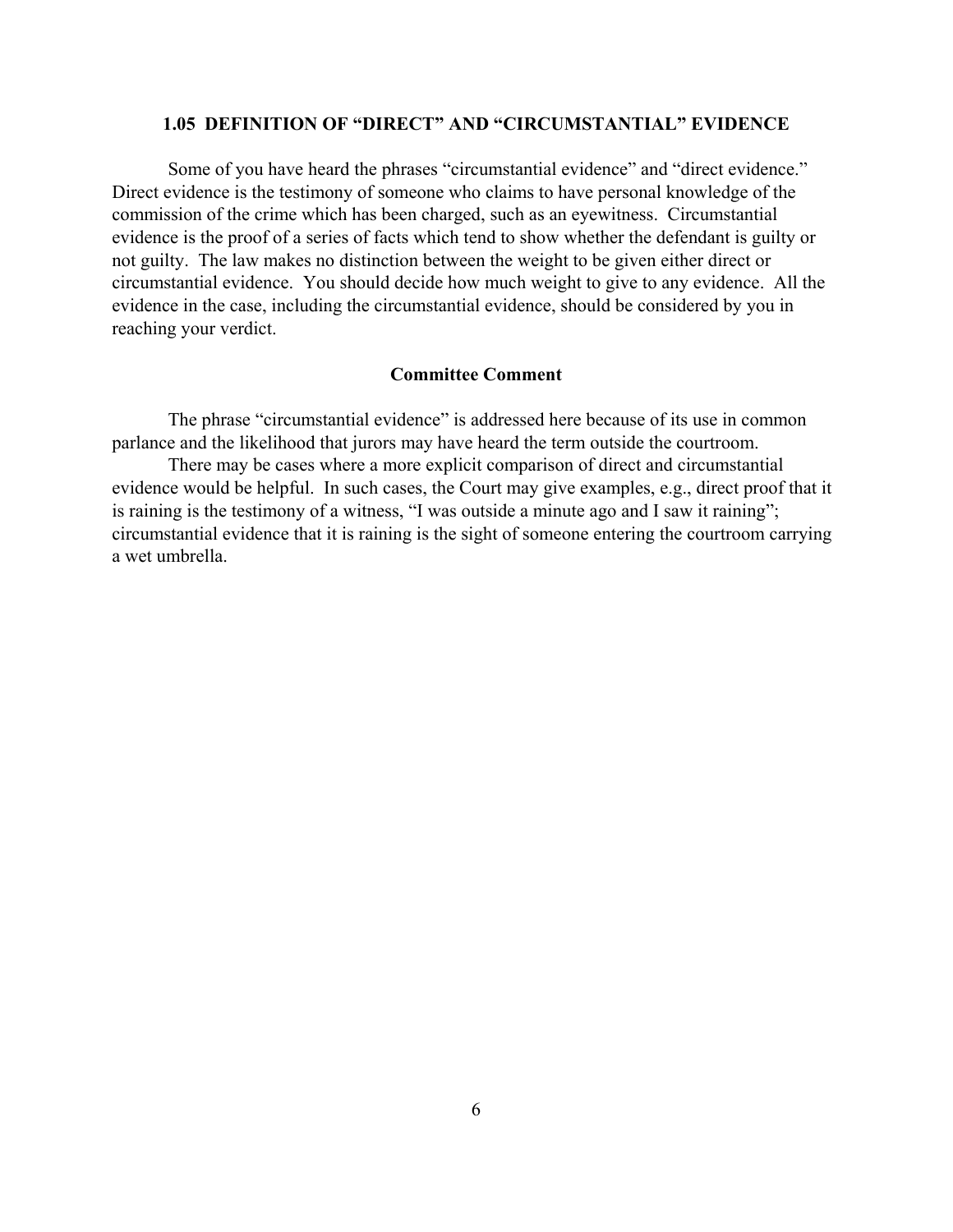### **1.06 WHAT IS NOT EVIDENCE**

Certain things are not evidence. I will list them for you:

First, testimony [and exhibits] that I struck from the record, or that I told you to disregard, is [are] not evidence and must not be considered.

Second, anything that you may have seen or heard outside the courtroom is not evidence and must be entirely disregarded. [This includes any press, radio, or television reports you may have seen or heard. Such reports are not evidence and your verdict must not be influenced in any way by such publicity.]

Third, questions and objections by the lawyers are not evidence. Attorneys have a duty to object when they believe a question is improper. You should not be influenced by any objection or by my ruling on it.

Fourth, the lawyers' statements to you are not evidence. The purpose of these statements is to discuss the issues and the evidence. If the evidence as you remember it differs from what the lawyers said, your memory is what counts.

### **Committee Comment**

This instruction is in accord with that approved by the Seventh Circuit in United States v. Coduto, 284 F.2d 464, 468 (7th Cir.), cert. denied, 365 U.S. 881 (1961). The Seventh Circuit has also defined minimal measures a district judge is required to take when confronted with evidence of prejudicial publicity prior to and during a trial. When apprised in a general fashion of the existence of damaging publicity, the district judge is only called upon to "strongly and repeatedly [admonish] the jury throughout the trial not to read or listen to any news coverage of the case." Margoles v. United States, 407 F.2d 727, 733 (7th Cir.), cert. denied, 396 U.S. 833 (1969). When the publishing of specific examples of inadmissible evidence is brought to the court's attention, further investigation is required to determine juror exposure to it:

Thus, the procedure required by this circuit where prejudicial publicity is brought to the court's attention during a trial is that the court must ascertain if any jurors who had been exposed to such publicity had read or heard the same. Such jurors who respond affirmatively must then be examined, individually and outside the presence of the other jurors, to determine the effect of the publicity. 407 F.2d at 735.

United States v. Thomas, 463 F. 2d 1061, 1063 (7th Cir. 1972). This procedure is necessary even if the jury has already delivered a verdict. United States v. Sanders, 962 F.2d 660, 671 (7th Cir.), cert. denied, 506 U.S. 892 (1992).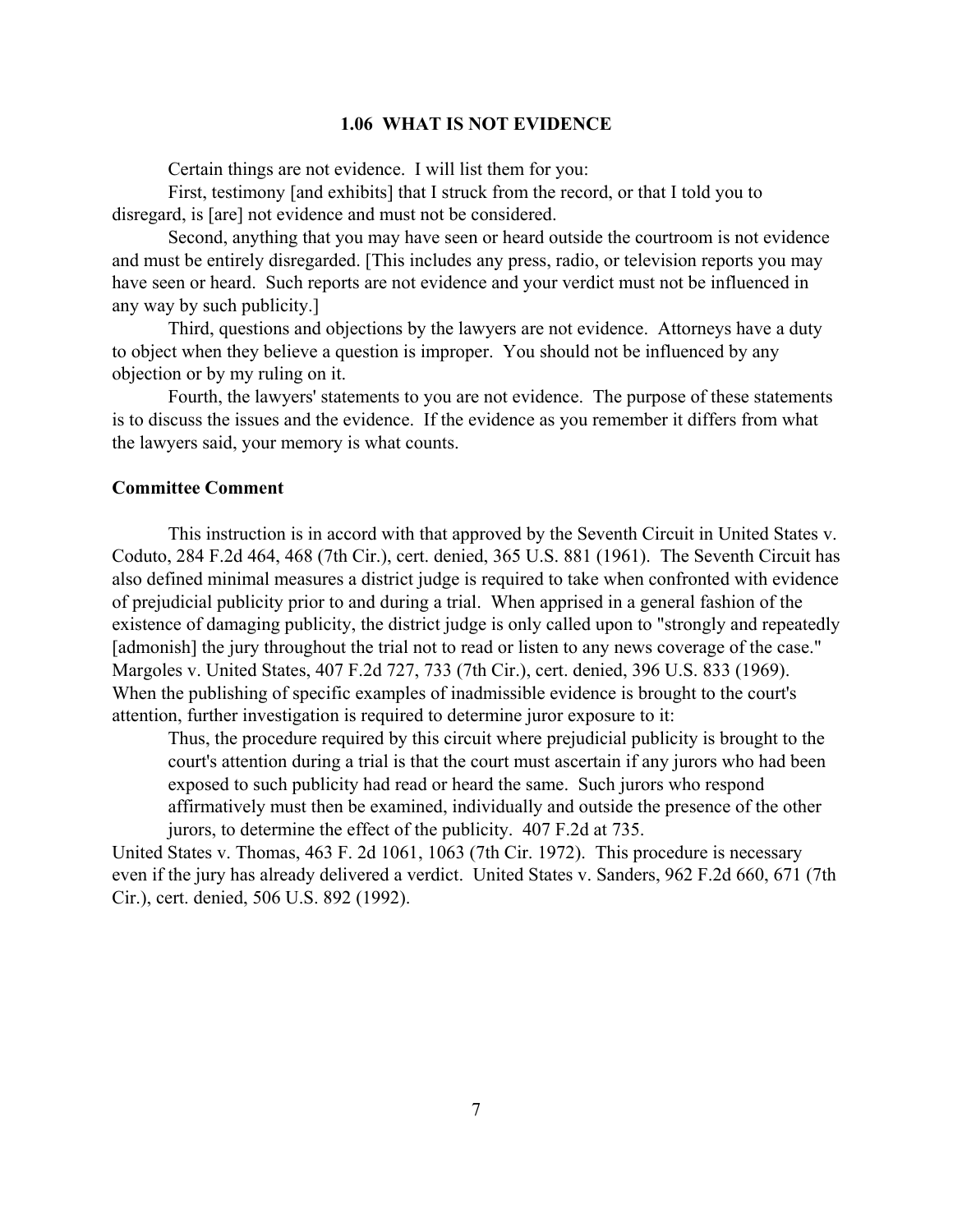# **1.07 ATTORNEY INTERVIEWING WITNESS**

It is proper for an attorney to interview any witness in preparation for trial.

# **Committee Comment**

This instruction should not be given unless there has been testimony regarding prior interviews. "It is not only proper but it may be the duty of the prosecutor and defense counsel to interview any person who may be called as a witness in the case (except that the prosecutor is not entitled to interview a defendant represented by counsel)." ABA Standards, The Prosecution Function 3.1, Comment a (3d ed. 1993).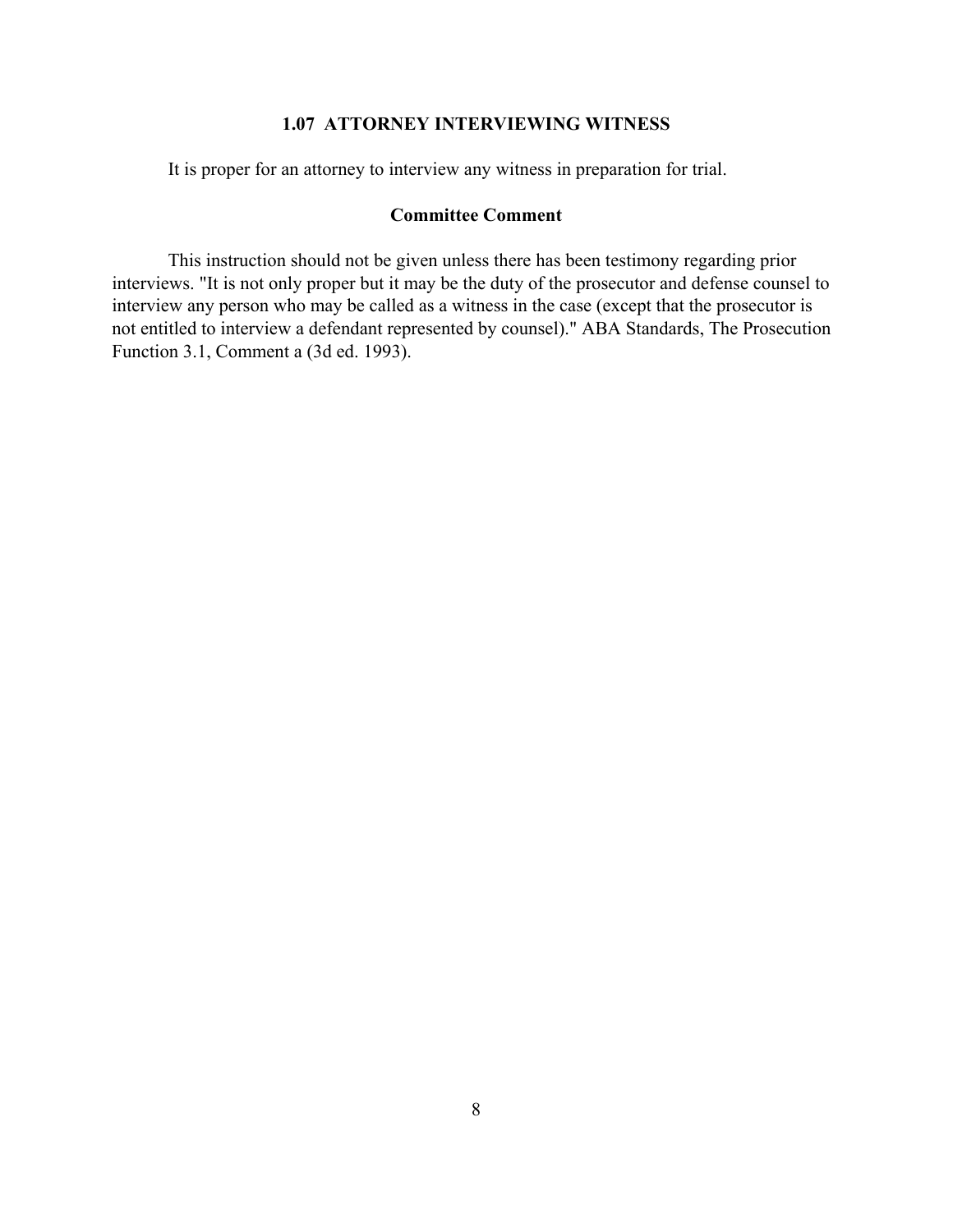# **1.08 PARTY OTHER THAN AN INDIVIDUAL**

[Name of corporate defendant] must be given the same fair consideration as you would give an individual.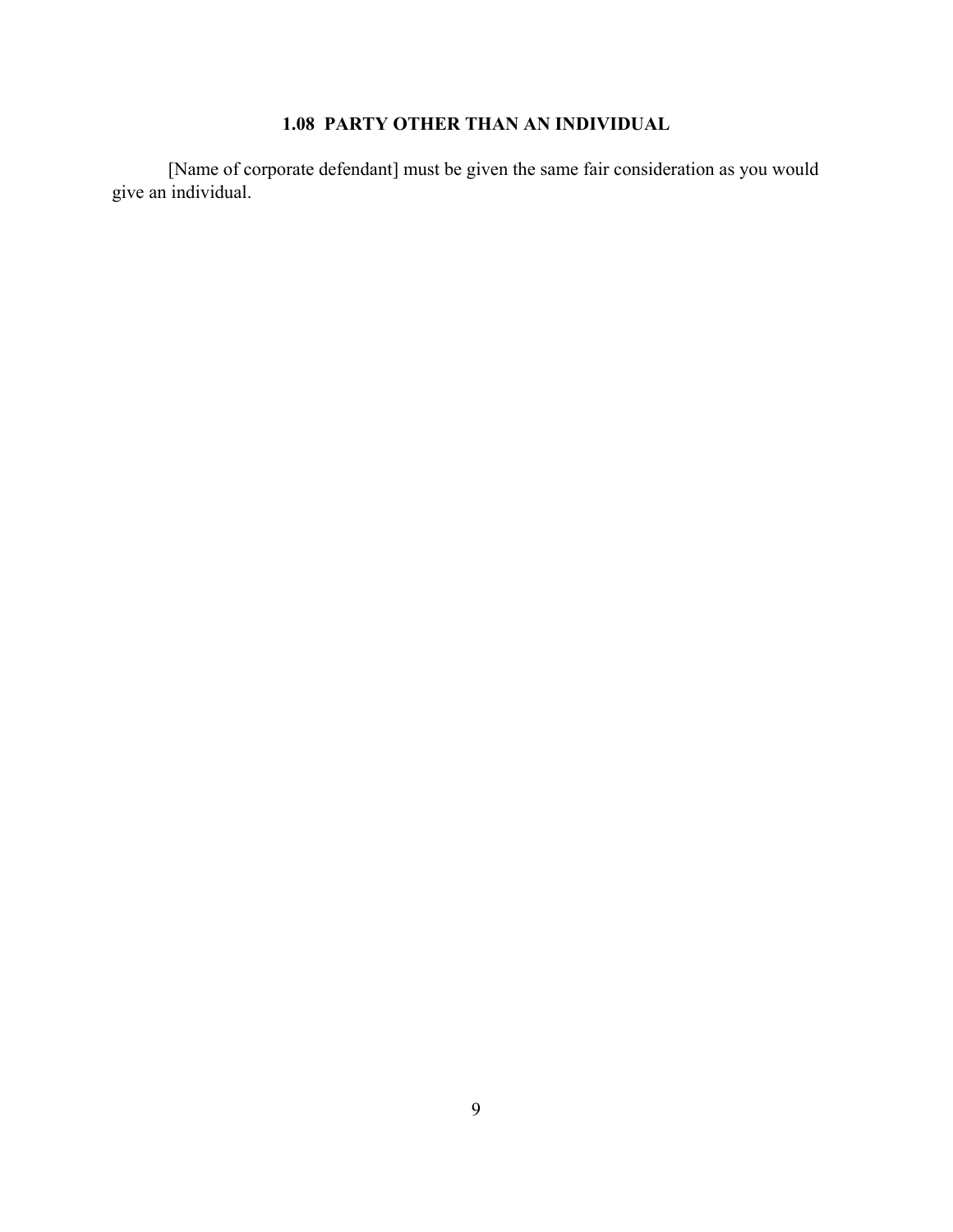# **1.09 NUMBER OF WITNESSES**

You may find the testimony of one witness or a few witnesses more persuasive than the testimony of a larger number. You need not accept the testimony of the larger number of witnesses.

# **Committee Comment**

This instruction should not be given when the defendant does not call any witnesses.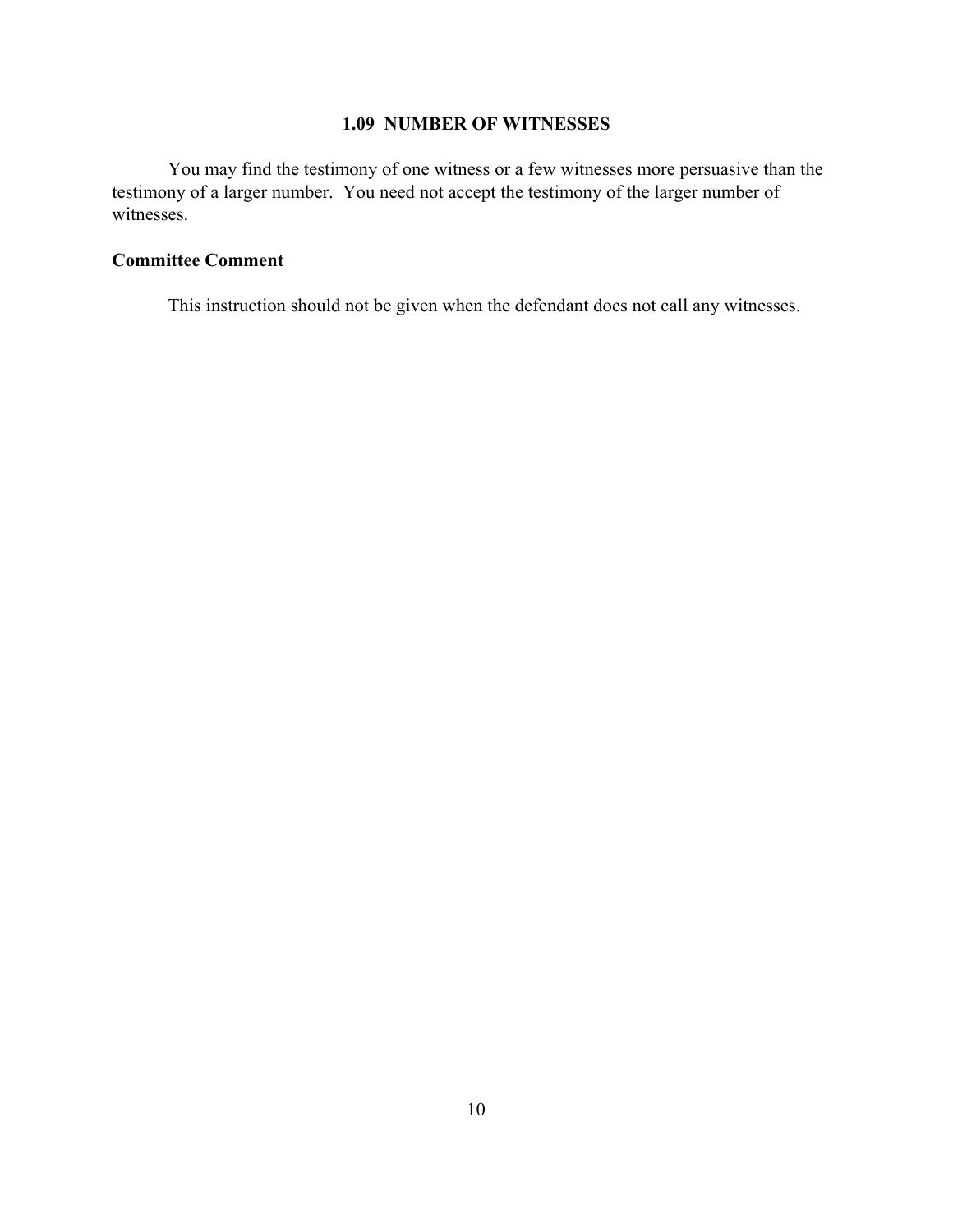# **1.10 REMINDER OF VOIR DIRE OBLIGATIONS**

Committee Comment

The Committee determined that no purpose would be served by an instruction which reemphasizes the obligations of the jurors. Such an instruction could appear patronizing to jurors whose impartiality has already been tested during voir dire examination. Final arguments should be adequate to remind jurors of the solemnity of their duty.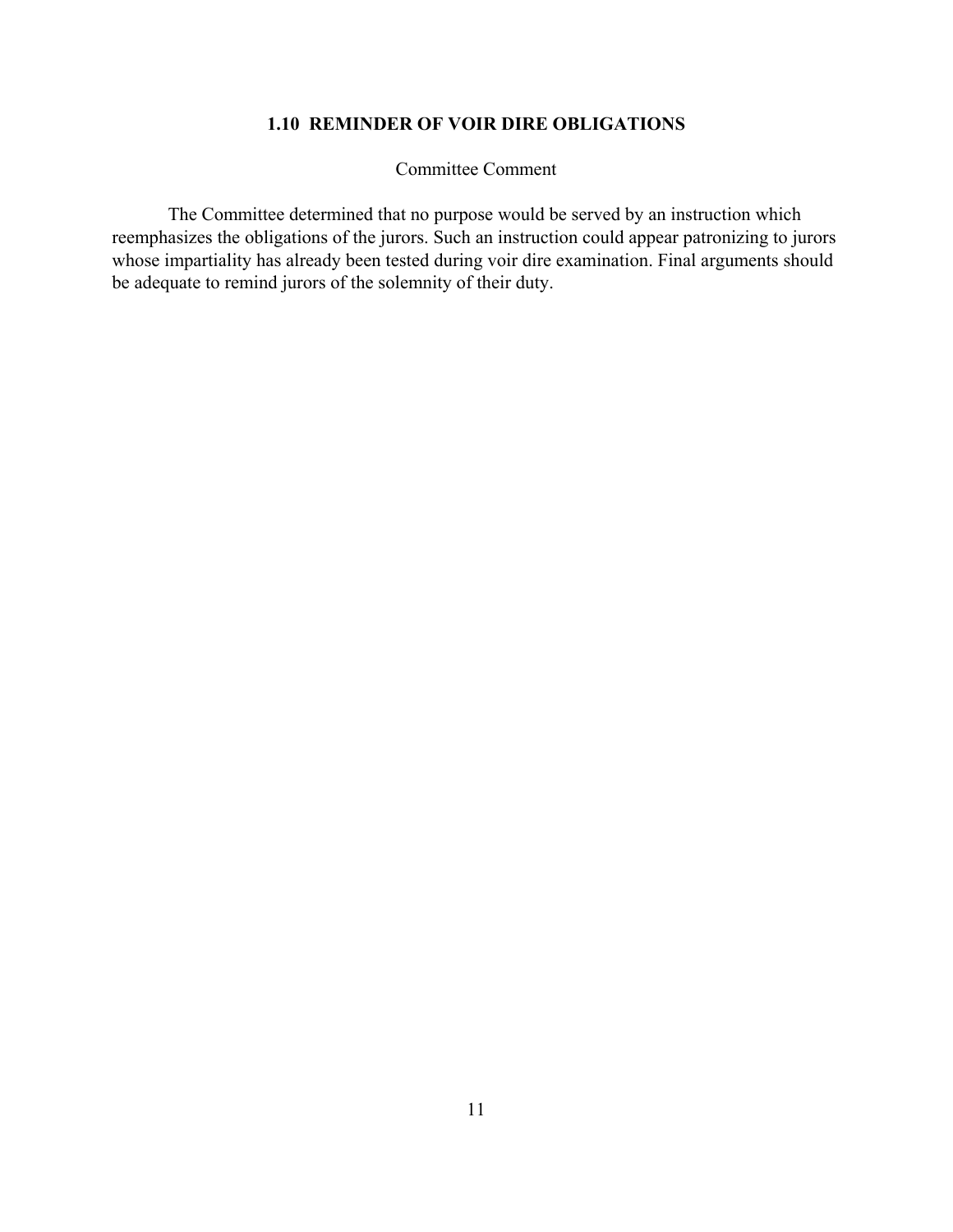### **2.01 THE CHARGE - THE INDICTMENT**

The indictment [information] in this case is the formal method of accusing the defendant of an offense and placing the defendant on trial. It is not evidence against the defendant and does not create any inference of guilt.

The defendant is charged with the offense of \_\_\_\_\_\_\_\_\_\_\_\_\_\_\_\_\_\_\_\_\_\_\_\_\_. The defendant has pleaded not guilty to the charge(s).

### **Committee Comment**

This instruction is necessary because, as stated by the court in United States v. Garcia, 562 F.2d 411, 417 (7th Cir. 1977), "In almost any criminal case ... the fact of the indictment has some emphasis. To the degree an uninstructed jury considers the matter, there is a real possibility that a charge leveled by a grand jury composed of its peers will weigh in the petit jury's balance on the side of guilt." Instruction on this subject is particularly important when the court permits the jury to take the indictment with it during deliberations. 2 C. Wright, Federal Practice and Procedure § 486 at 719-20 (1982).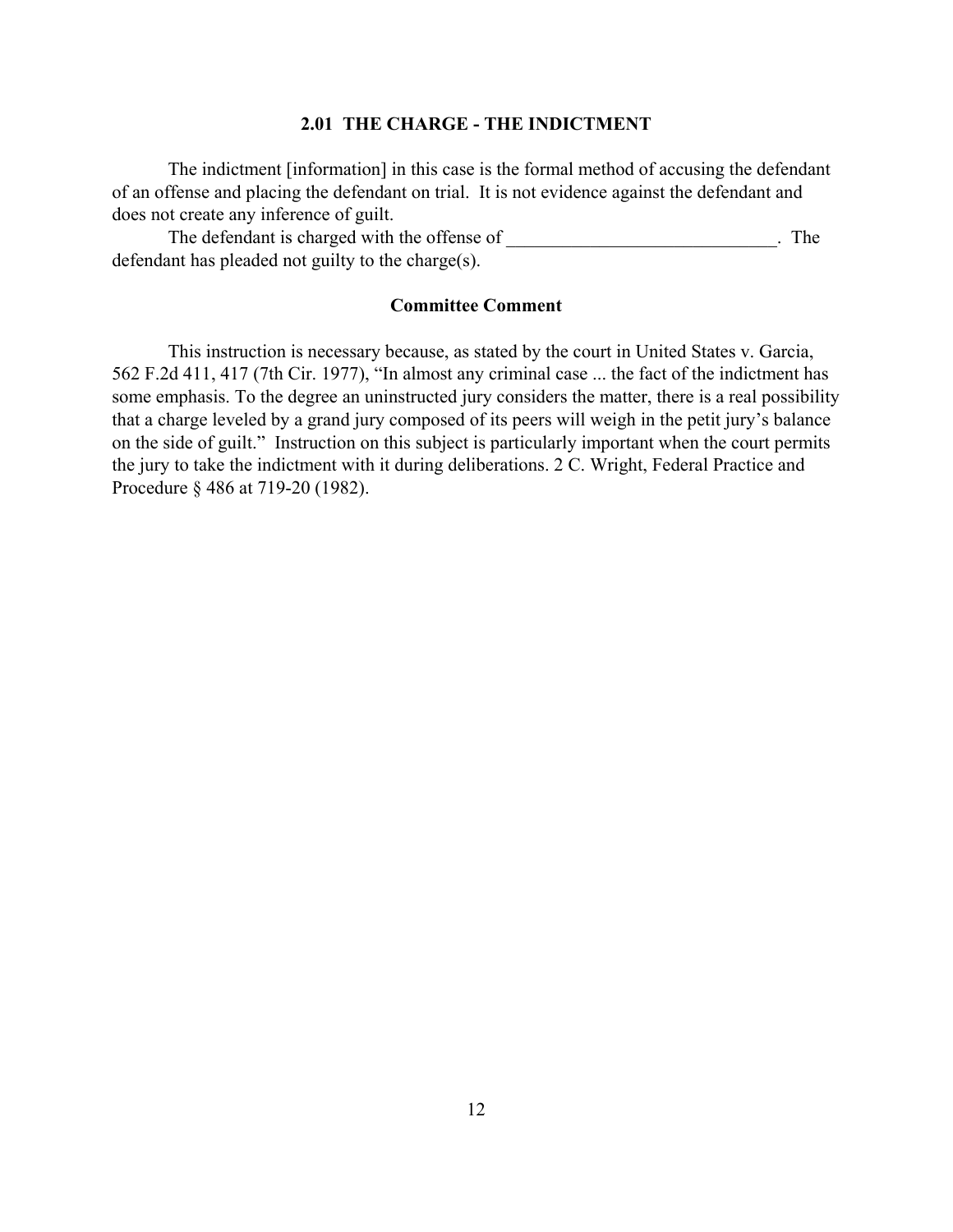### **2.02 LESSER INCLUDED OFFENSE**

If you find the defendant not guilty of the offense of \_\_\_\_\_\_\_\_\_\_\_\_\_ as charged in Count \_\_\_ [or if you cannot unanimously agree that the defendant is guilty of that offense], then you must go on to consider whether the government has proved the offense of

### **Committee Comment**

This instruction is designed to be given immediately before Instruction 4.02 -- "Issues in the Case and Burden of Proof", detailing the elements of the included offense.

Rule 31(c) of the Federal Rules of Criminal Procedure provides that "[t]he defendant may be found guilty of an offense necessarily included in the offense charged . . . . " The rule restates prior law, see Berra v. United States, 351 U.S. 131 (1956), and permits the jury to find the defendant guilty of a lesser included offense even though it was not explicitly set forth in the indictment.

The Supreme Court resolved conflicts within the Courts of Appeals concerning how to define a lesser included offense in Schmuck v. United States, 489 U.S. 705 (1989). In order to be a lesser included offense, "one offense is not 'necessarily included' in another unless the elements of the lesser offense are a subset of the elements of the charged offense. Where the lesser offense requires an element not required for the greater offense, no instruction is to be given under Rule 31(c)." Schmuck v. United States, 489 U.S. at 716. This has also been addressed in the Seventh Circuit in United States v. Boyles, 57 F.3d 535 (7th Cir. 1995):

Under the elements only test, an offense is a lesser included one only if all of its statutory elements can be demonstrated without proof of any fact or element in addition to those which must be provided for the greater offense. An offense is not a lesser-included one if it contains an additional statutory element.

### 57 F.3d at 544 (7th Cir. 1995)(citations omitted).

 $\mathcal{L}_\text{max}$  , where  $\mathcal{L}_\text{max}$  is the set of the set of the set of the set of the set of the set of the set of the set of the set of the set of the set of the set of the set of the set of the set of the set of the se

Second, an instruction for a lesser included offense is proper "only if the evidence would permit a rational jury to find guilt under the lesser charge and acquit on the charge alleged. United States v. Windsor, 981 F.2d 943, 946 (7th Cir. 1992). Thus, the instruction is not automatic if there is a lesser-included offense under Schmuck. "Only if under a different, but reasonable view, the evidence is sufficient to establish guilt of the lower degree and also leave a reasonable doubt as to some particular element included in the higher degree but not the lower, should the lesser crime also be submitted to the jury." United States v. Boyles, 57 F.3d 535, 545 (7th Cir. 1995).

Third, an instruction for a lesser included offense is proper only when conviction of the greater offense requires that the jury find a disputed fact which is not an element of the lesser offense. "[A] lesser-offense charge is not proper where, on the evidence presented, the factual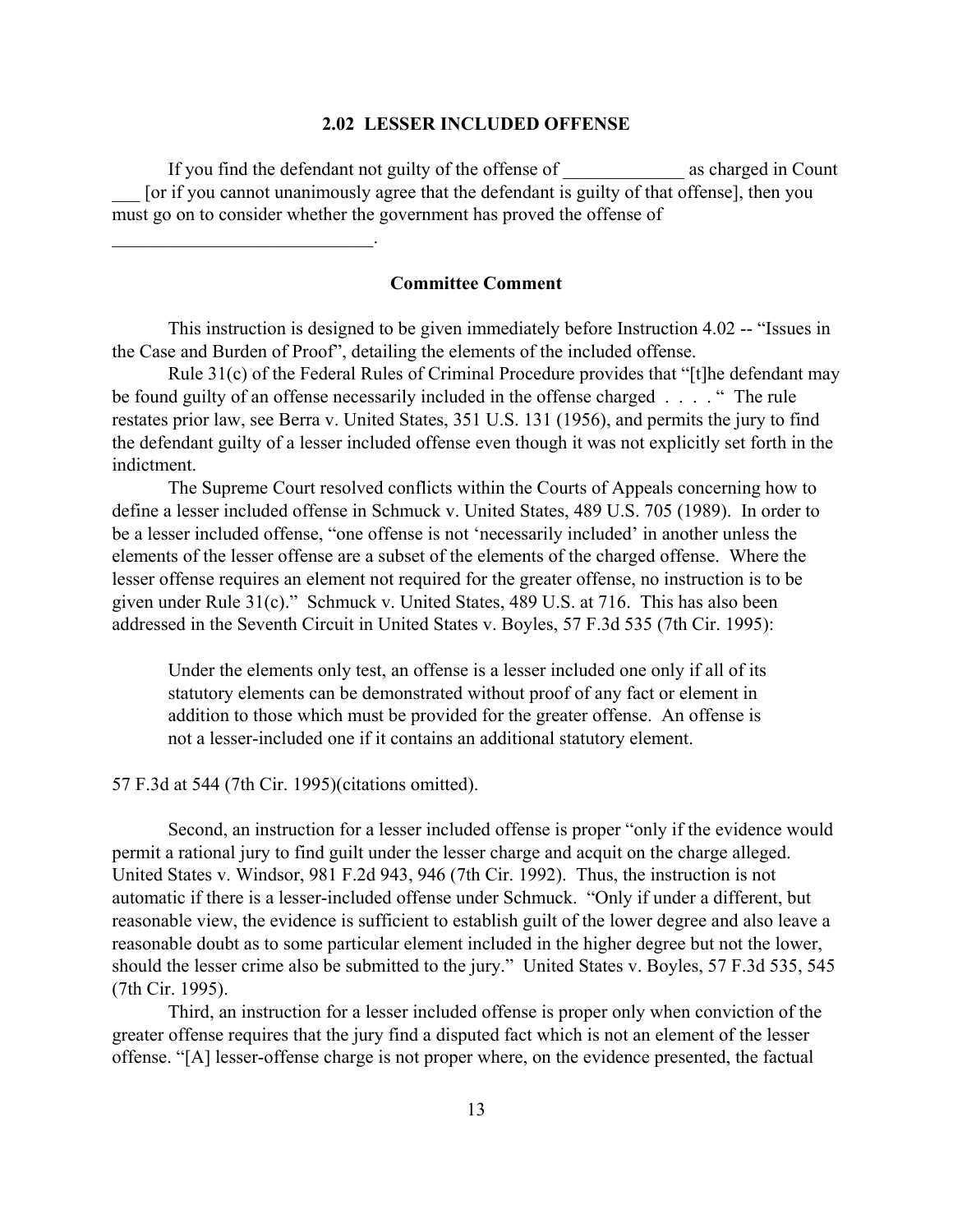issues to be resolved by the jury are the same as to both the lesser and greater offenses . . . . In other words, the lesser offense must be included within but not, on the facts of the case, be completely encompassed by the greater." Sansone v. United States, 380 U.S. 343, 349-50 (1965); United States v. Rein, 848 F.2d 777, 784 (7th Cir. 1988).

The mutuality doctrine which permits a lesser included offense instruction only if it may be requested by both sides of the case was rejected by the D.C. Circuit in United States v. Whitaker, 447 F.2d 314, 317 (D.C. Cir. 1971), and has been criticized by one commentator, 8A Moore's Federal Practice ¶ 31.03(2). While the Seventh Circuit abandoned the doctrine in United States v. Schmuck, 840 F.2d 384, 387 (7th Cir. 1988), the Supreme Court reaffirmed "the mutuality implicit in the language of Rule 31(c)" on appeal. United States v. Schmuck, 489 U.S. 705, 718.

The second sentence of this instruction permits its modification to conform to Judge Friendly's recommendation in United States v. Tsanas, 572 F.2d 340 (2d Cir.), cert. denied, 435 U.S. 994 (1978). In Tsanas, the court noted that although the prevailing practice in the federal courts is to instruct the jury that it may consider the lesser offense only after finding the defendant no guilty of the greater, some federal courts have permitted the jury if unable to agree on a verdict on the greater offense to proceed to consider the lesser. Finding that both forms of instructions had advantages as well as disadvantages for the government as well as the defense, the court concluded:

With the opposing considerations thus balanced, we cannot say that either form of instruction is wrong as a matter of law. The court may give the one that it prefers if the defendant expresses no choice. If he does, the court should give the form of instruction which the defendant seasonably elects.

573 F.2d at 346. See also Pharr v. Israel, 629 F.2d 1278, 1280-82 (7th Cir. 1980), cert. denied, 449 U.S. 1088 (1981).

If the defendant denies his guilt of the lesser included offense, the court should instruct the jury that the defendant has denied his guilt of that offense as well.

The instruction does not use the term "lesser included offense." The use of this lawyer's terminology is never helpful to a jury in its deliberations. The use of the term may lead the jury to decide the issue by wrongly assuming that the lesser included offense may require a lesser burden of proof or carry a lesser sentence.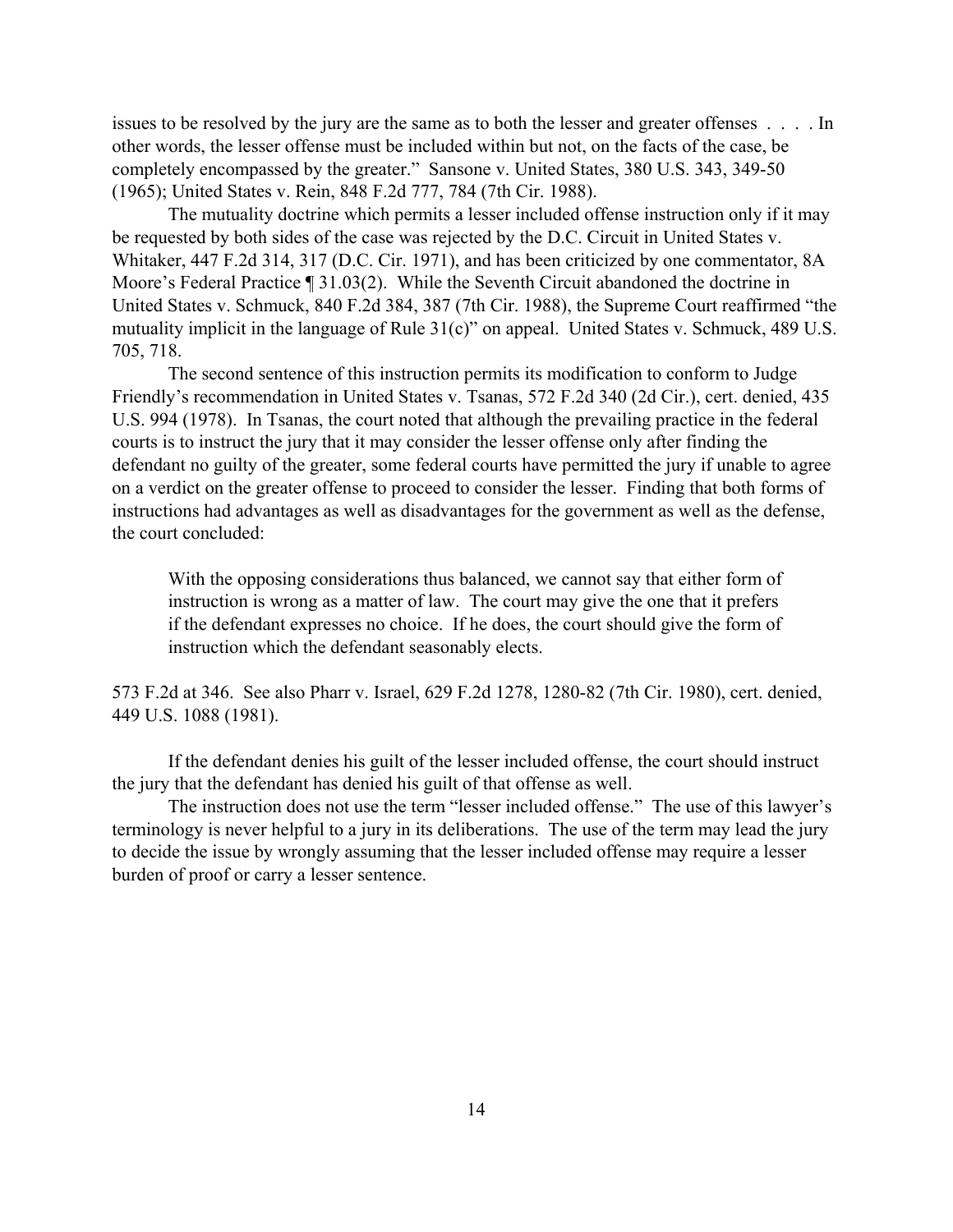### **2.03 PRESUMPTION OF INNOCENCE - BURDEN OF PROOF**

The defendant is presumed to be innocent of [each of] the charge[s]. This presumption continues during every stage of the trial and your deliberations on the verdict. It is not overcome unless from all the evidence in the case you are convinced beyond a reasonable doubt that the defendant is guilty as charged. The government has the burden of proving the guilt of the defendant beyond a reasonable doubt.

This burden of proof stays with the government throughout the case. The defendant is never required to prove his innocence or to produce any evidence at all.

### **Committee Comment**

Regardless of what may be constitutionally required, compare Taylor v. Kentucky, 436 U.S. 478 (1978) (failure to give instruction on the presumption of innocence is reversible error) with Kentucky v. Wharton, 441 U.S. 786 (1979) (instruction is not constitutionally required in every case), it is well established that juries in federal criminal trials should be instructed on both the presumption of innocence (See also Delo v. Lashley, 507 U.S. 272 (1993) (failure to give instruction in capital case not automatically reversible error) and United States v. DeJohn, 638 F.2d 1048, 1057-59 (7th Cir. 1981) (instruction recommended, but a long and confusing instruction may do more harm than good)) and the government's burden to prove guilt beyond a reasonable doubt. Coffin v. United States, 156 U.S. 432, 452-61 (1895); United States v. Nelson, 498 F.2d 1247 (5th Cir. 1974); McDonald v. United States, 284 F.2d 232 (D.C.Cir. 1960). The instruction conforms to this practice while eliminating confusing and unhelpful elaborations which sometimes accompany instructions on the presumption of innocence.

The Committee decided that there should be no instruction stating that the burden of proof does not shift to the defendant. This is a legal concept foreign to most laymen which might only confuse jurors and detract from the main thrust of the instruction that the burden of proof lies with the government.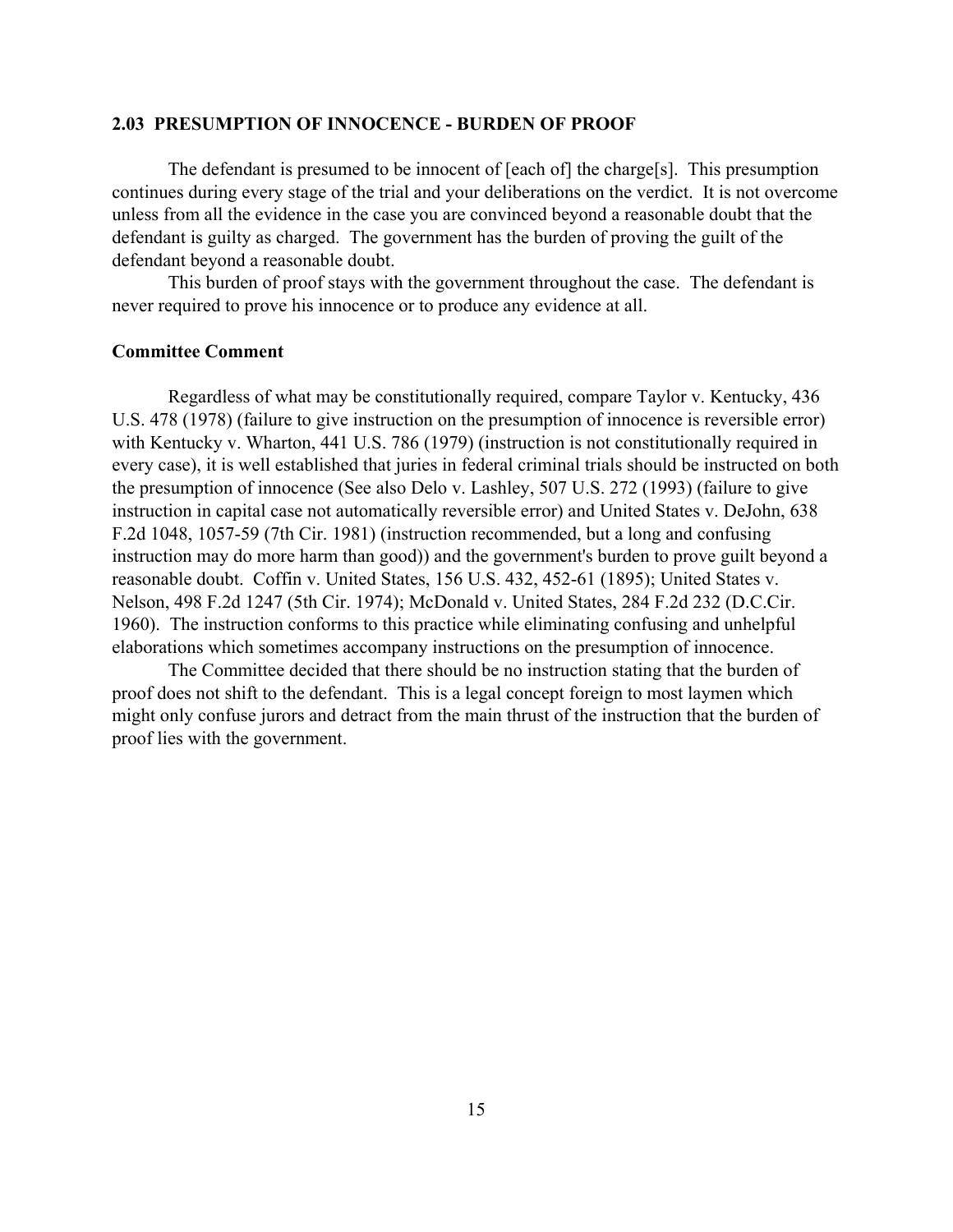### **2.04 DEFINITION OF REASONABLE DOUBT**

#### Committee Comment

The Committee recommends that no instruction be given defining "reasonable doubt." In a long line of cases, the Seventh Circuit has repeatedly eschewed attempt to define reasonable doubt. See, e.g., United States v. Hanson, 994 F.2d 403, 408 (7th Cir. 1993); United States v. Bardsley, 884 F.2d 1024, 1029 (7th Cir. 1989); and cases cited in United States v. Blackburn, 992 F.2d 666, 668 (7th Cir.), cert. denied, 114 S. Ct. 393 (1993). The Court has found that "'an attempt to define reasonable doubt presents a risk without any real benefit.'" United States v. Reynolds, 64 F.3d 292, 298 (7th Cir. 1995), quoting Hanson, 994 F.2d at 408. Therefore, the Court has consistently upheld district court refusals to define the phrase, finding that the definitions are likely to "confuse juries more than the simple words themselves." Blackburn, 992 F.2d at 668. Accord, United States v. Langer, 962 F.2d 592, 599 (7th Cir. 1992); United States v. Shaffner, 524 F.2d 1021, 1023 (7th Cir. 1975).

The phrase "reasonable doubt" is self-explanatory and is its own best definition. Further elaboration "tends to misleading refinements" which weaken and make imprecise the existing phrase. United States v. Lawson, 507 F.2d 433, 443 (7th Cir. 1974), cert. denied, 420 U.S. 1004 (1975). A judge should not define the term for the jury even if asked to do so during deliberations. United States v. Blackburn, 992 F.2d 666, 668 (7th Cir.), cert. denied, 114 S.Ct. 393 (1993).

Neither "substantial doubt" nor "honest doubt" is an acceptable explanation. United States v. Loman, 551 F.2d 164 (7th Cir.), cert. denied, 433 U.S. 912 (1977), United States v. Wright, 542 F.2d 975 (7th Cir. 1976), cert. denied, 429 U.S. 1073 (1977), United States v. Hall, 854 F.3d 1036 (7th Cir. 1988), United States v. Crouch, 528 F.2d 625 (7th Cir.), cert. denied, 429 U.S. 900 (1976), United States v. Gratton, 525 F.2d 1161 (7th Cir. 1975), United States v. Emalfarb, 484 F.2d 787 (7th Cir.),cert. denied, 414 U.S. 1064 (1973). "Fair doubt" is unhelpful, but not automatically reversed. United States v. Hall, 854 F.2d 1036 (7th Cir. 1988). The Supreme Court has also recently rejected "grave uncertainty," "actual substantial doubt," and "moral certainty." Cage v. Louisiana, 498 U.S. 39 (1990). Defining reasonable doubt in a constitutionally deficient manner cannot be harmless error. Sullivan v. Louisiana, 508 U.S. 275 (1993).

Although the Seventh Circuit has refused to adopt a per se rule against defining reasonable doubt, it did, in another context, describe the "use of an instruction defining [it as] equivalent to playing with fire." United States v. Shaffner, 524 F.2d 1021, 1023 (7th Cir. 1975), cert. denied, 424 U.S. 920 (1976). See also United States v. Blackburn, 992 F.2d 666, 668 (7th Cir.), cert. denied, 114 S.Ct. 393 (1993).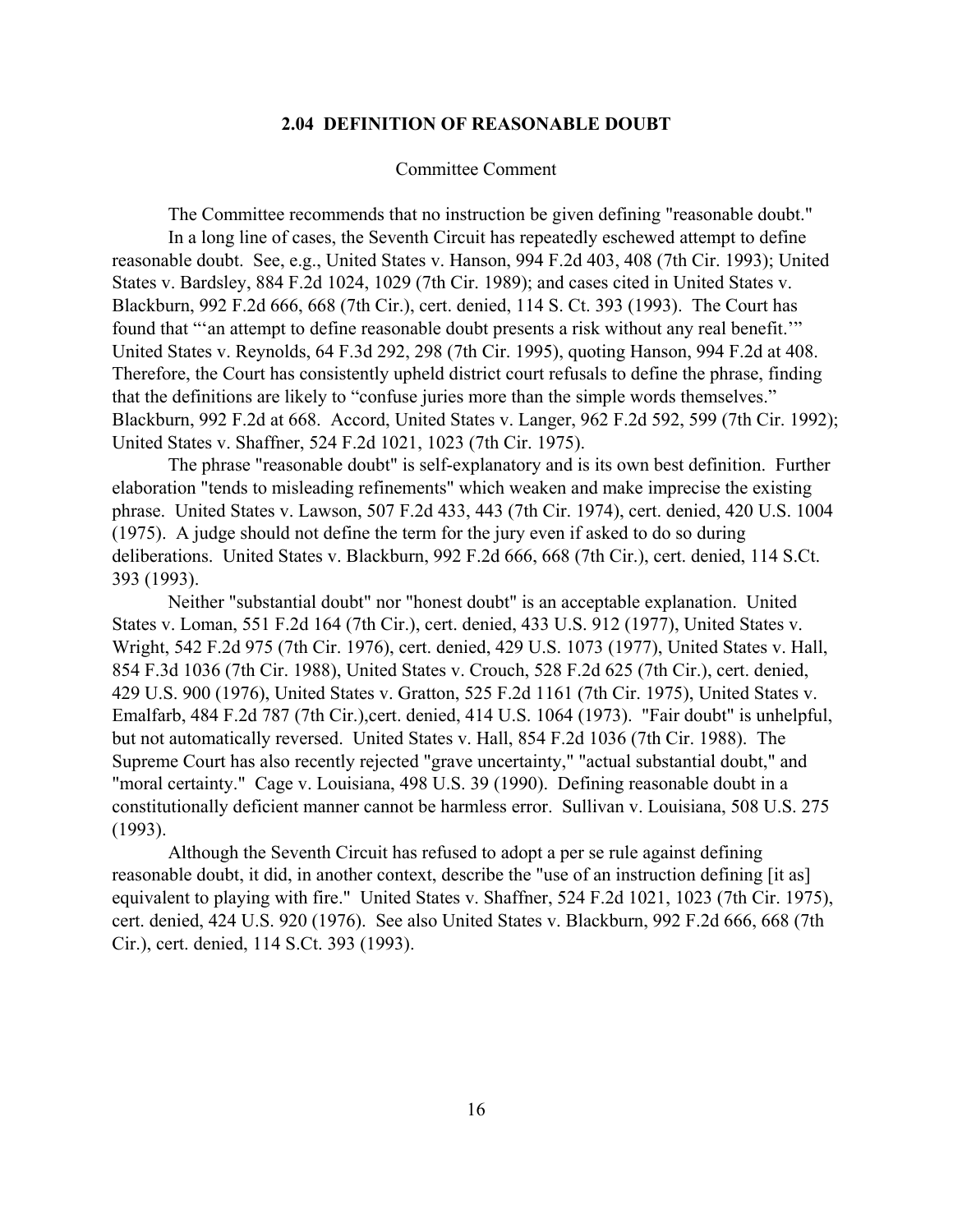# **2.05 DEFINITION OF CRIME CHARGED**

Committee Comment

In view of Instruction 4.02--"Issues in the Case and Burden of Proof", and the earlier charge informing the jury as to the charge and the defendant's plea of not guilty, no further definition of the crime is necessary.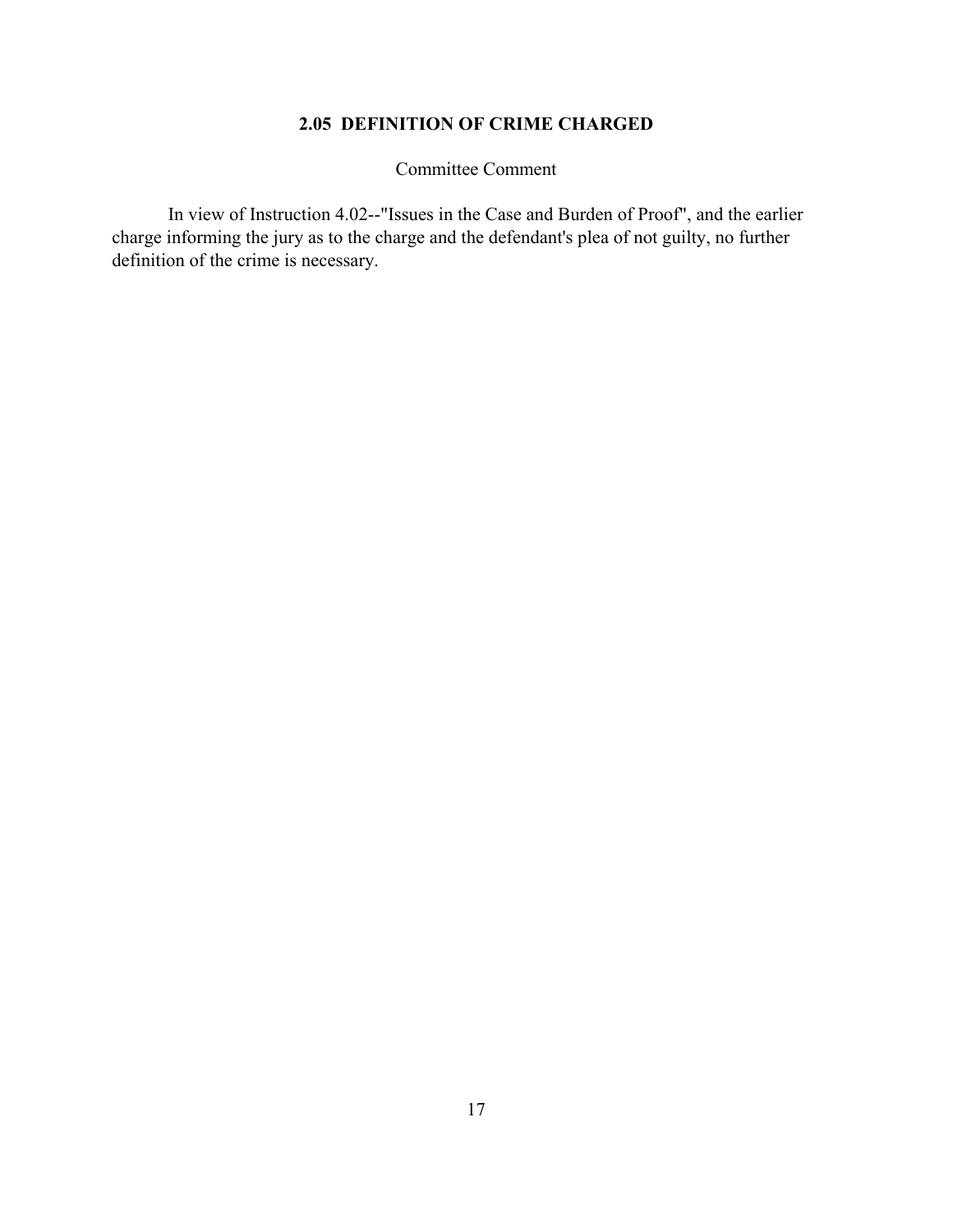# **2.06 DEFINITION OF FELONY OR MISDEMEANOR**

Committee Comment

The Committee finds that it is unnecessary to have a general instruction defining the terms "felony" or "misdemeanor" because that determination is a question of law.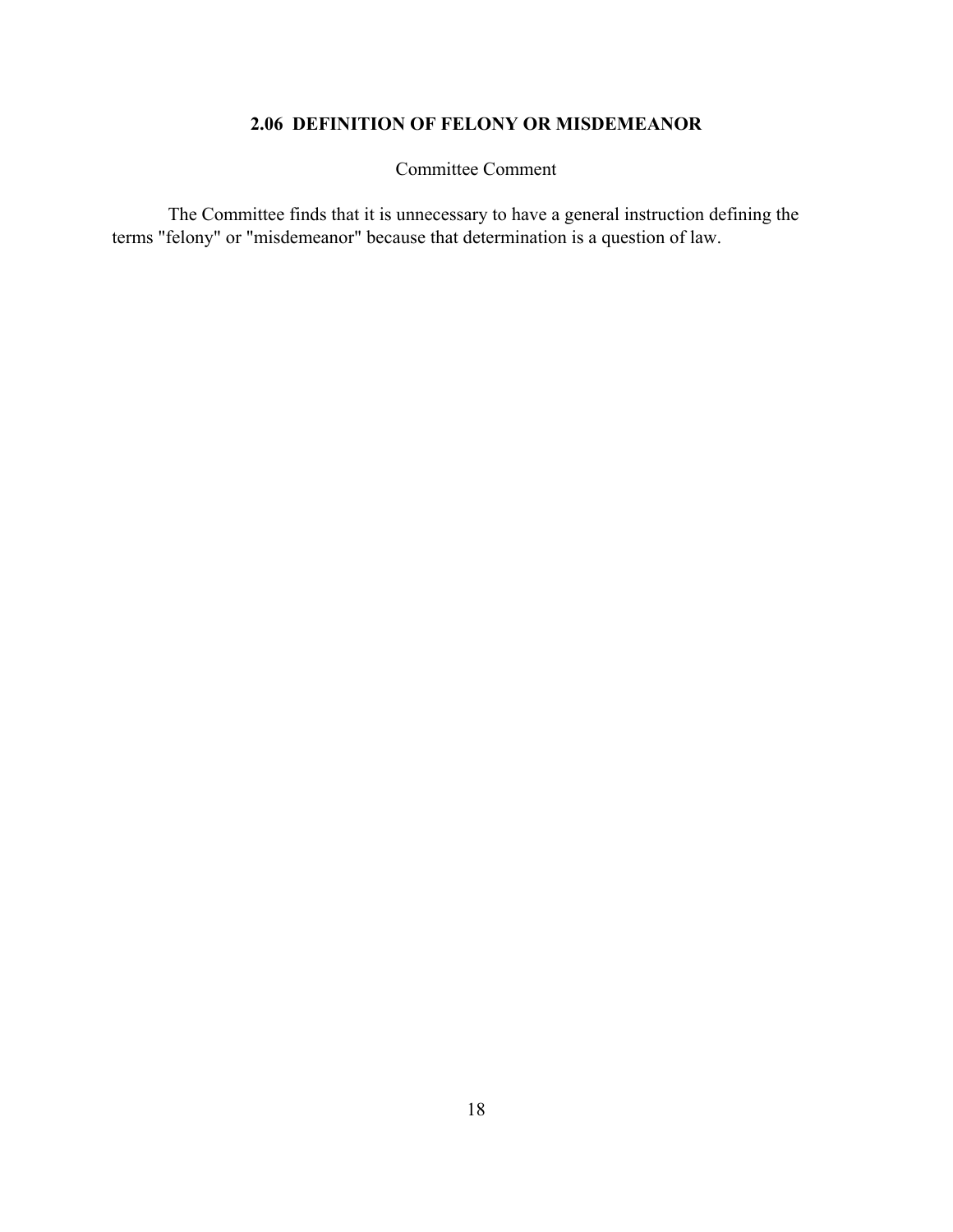# **2.07 BILL OF PARTICULARS**

### **Committee Comment**

The Committee determined that no instruction should be given with respect to the content or effect of a bill of particulars. The admissibility of evidence in light of a bill of particulars is a question of law for the court. If the court receives it, then it should be considered by the jury under the instructions relating to the case as a whole.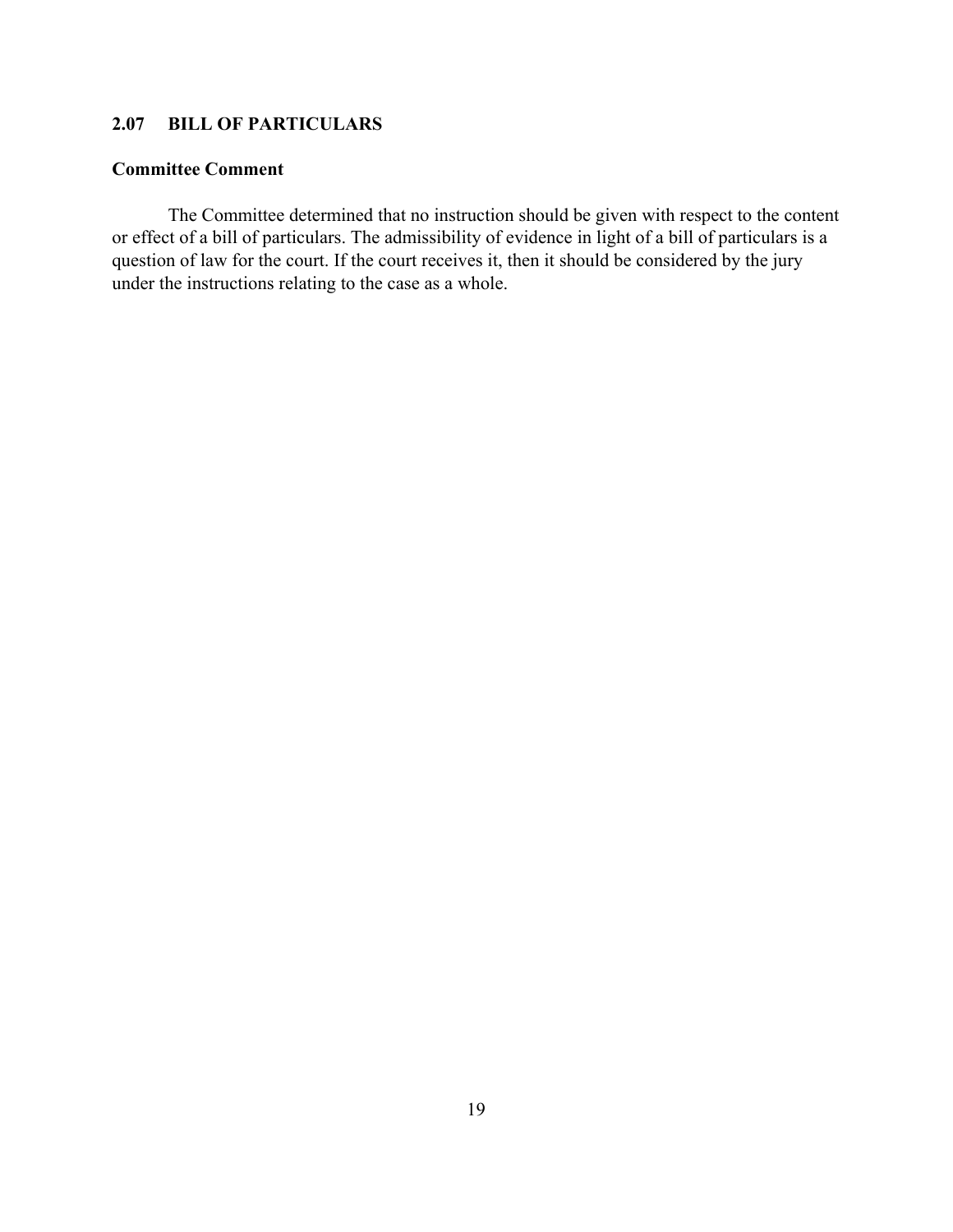## **3.01 FAILURE OF DEFENDANT TO TESTIFY**

The [A] defendant has an absolute right not to testify. The fact that the [a] defendant did not testify should not be considered by you in any way in arriving at your verdict.

### **Committee Comment**

No judge can prevent jurors from speculating about why a defendant stands mute in the face of a criminal accusation, but a judge can, and must, if requested to do so, use the unique power of the jury instruction to reduce that speculation to a minimum.

Carter v. Kentucky, 450 U.S. 288, 303 (1981).

In a multi-defendant trial, this instruction must be given at the request of a non-testifying defendant over the objection of a defendant who testifies. Bruno v. United States, 308 U.S. 287 (1939); United States v. Schroeder, 433 F.2d 846, 851 (8th Cir. 1970), cert. denied, 401 U.S. 943 (1971); United States v. Kelly, 349 F.2d 720, 768-69 (2d Cir. 1965), cert. denied, 384 U.S. 947 (1966).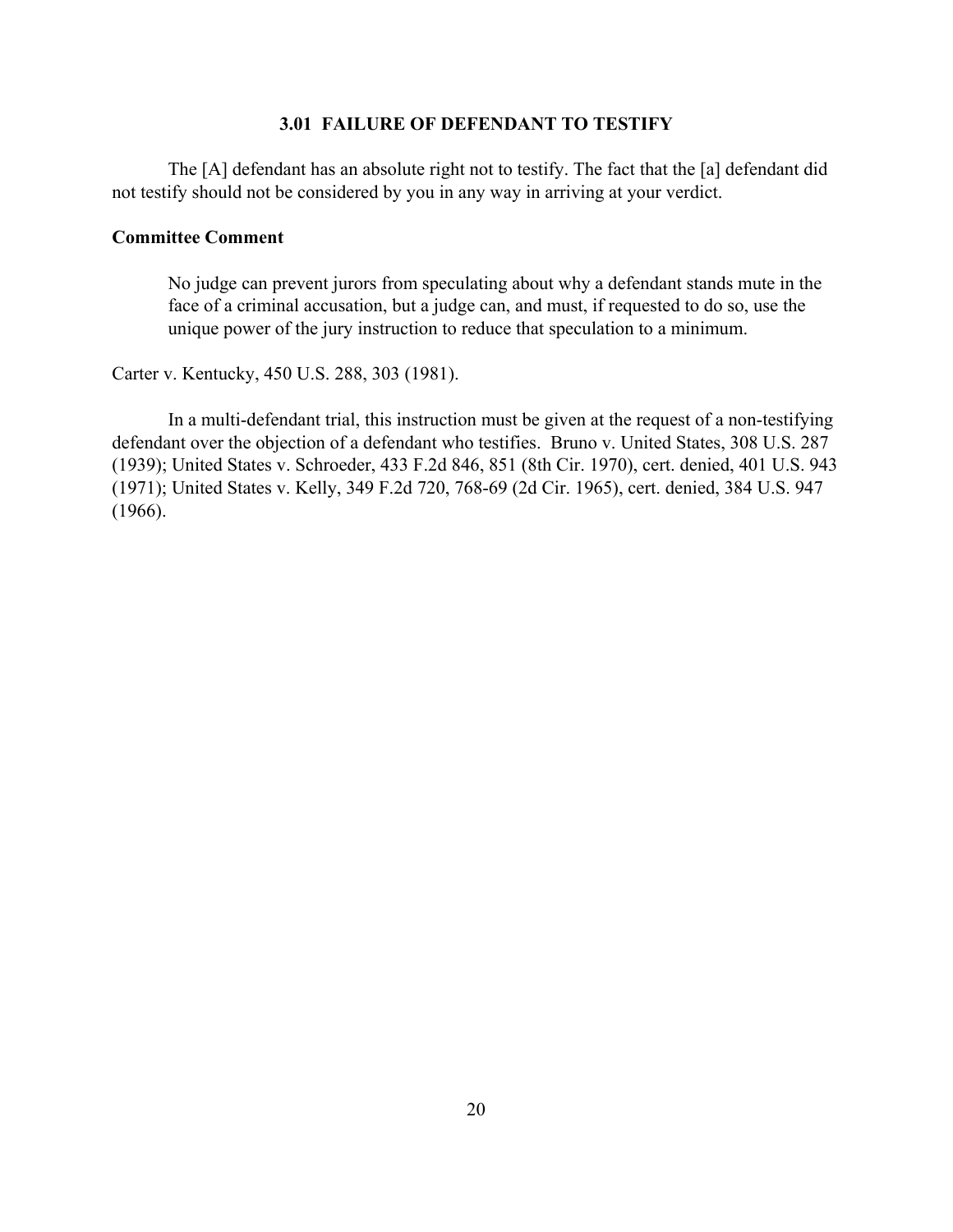### **3.02 DEFENDANT'S POST-ARREST STATEMENT**

You have received evidence of a statement said to be made by the defendant to

\_\_\_\_\_\_\_\_\_\_\_\_. You must decide whether the defendant did in fact make the statement. If you find that the defendant did make the statement, then you must decide what weight, if any, you feel the statement deserves. In making this decision, you should consider all matters in evidence having to do with the statement, including those concerning the defendant [himself / herself] and the circumstances under which the statement was made.

[You may not consider this statement as evidence against any defendant other than the one who made it.]

#### **Committee Comment**

The second paragraph is in brackets because in some uncommon circumstances, a defendant's post-arrest inculpatory statement may be admissible against co-defendants. See, e.g., Rule 804(b)(3) Federal Rules of Evidence.

This instruction utilizes the word "statement" in place of words such as "admission" and "confession." In United States v. Gardner, 516 F.2d 334 (7th Cir.), cert. denied, 423 U.S. 861 (1975), the court stated that "the word 'statements' is a more neutral description than 'confession', and should be used in its place in future instructions unless the statements can be considered a 'complete and conscious admission of guilt -- a strict confession.'" 516 F.2d at 346. If the word "statement" is used in all such instructions, however, the need for additional debate or litigation as to whether a particular statement fits the definition of a "strict confession" under Gardner is eliminated.

The instruction does not contemplate submission to the jury of a question concerning voluntariness of the statement. Clearly, due process of law prohibits criminal convictions based even partially upon involuntary statements of a defendant, irrespective of the truth or falsity of those statements. Rogers v. Richmond, 365 U.S. 534 (1961). However, the instruction assumes that any voluntariness challenge was decided adversely to the defendant by the court following a hearing comporting with the requirements of Jackson v. Denno, 378 U.S. 368 (1964), and 18 U.S.C. § 3501. Consequently, reconsideration of the voluntariness issue by the jury is not required. Lego v. Twomey, 404 U.S. 477 (1972).

As is required by 18 U.S.C. § 3501, the instruction directs the jurors to make a determination as to the weight, if any, to be given to a statement after considering factors having to do with the defendant's personal characteristics and the conditions under which the statement was made. "Evidence about the manner in which a confession was secured will often be germane to its probative weight, a matter that is exclusively for the jury to assess." Crane v. Kentucky, 476 U.S. 683, 688 (1986). It is the Committee's view that the specific factors set forth in 18 U.S.C. § 3501 should not be set forth in the instruction, but, rather, should be left to argument by counsel. Inclusion of all possible subjects of consideration in a general instruction might well result in the inclusion of irrelevant factors for many cases, while recitation of but a few common factors might result in undue emphasis with respect thereto.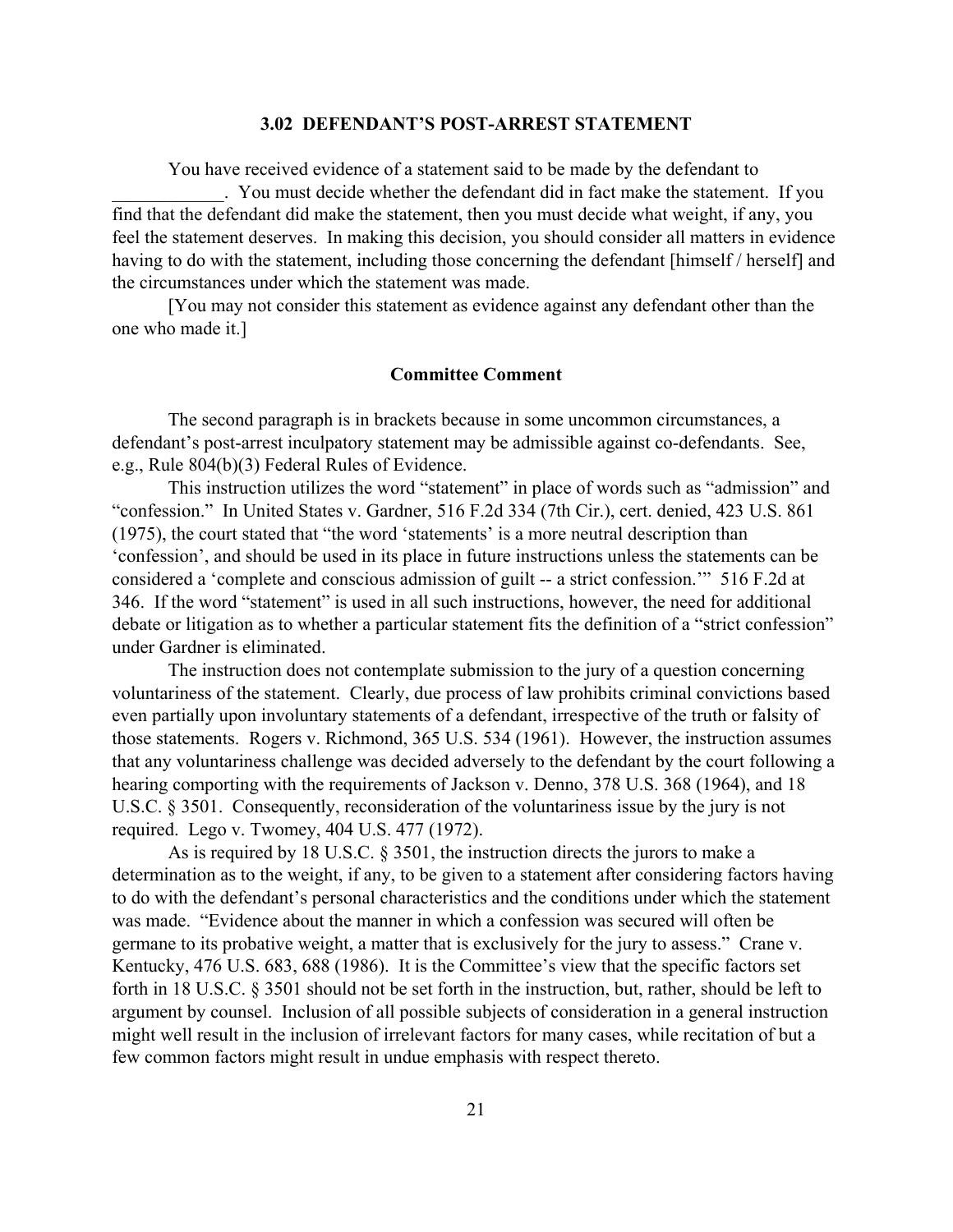This instruction does not purport to deal with vicarious or adoptive admission situations which may be covered by separate instructions where appropriate. It also does not purport to deal with a defendant's statements made in furtherance of a conspiracy or joint venture. Federal Rules of Evidence  $801(d)(2)(E)$ . Such statements are governed by separate admissibility principles and should be the subject of separate instructions.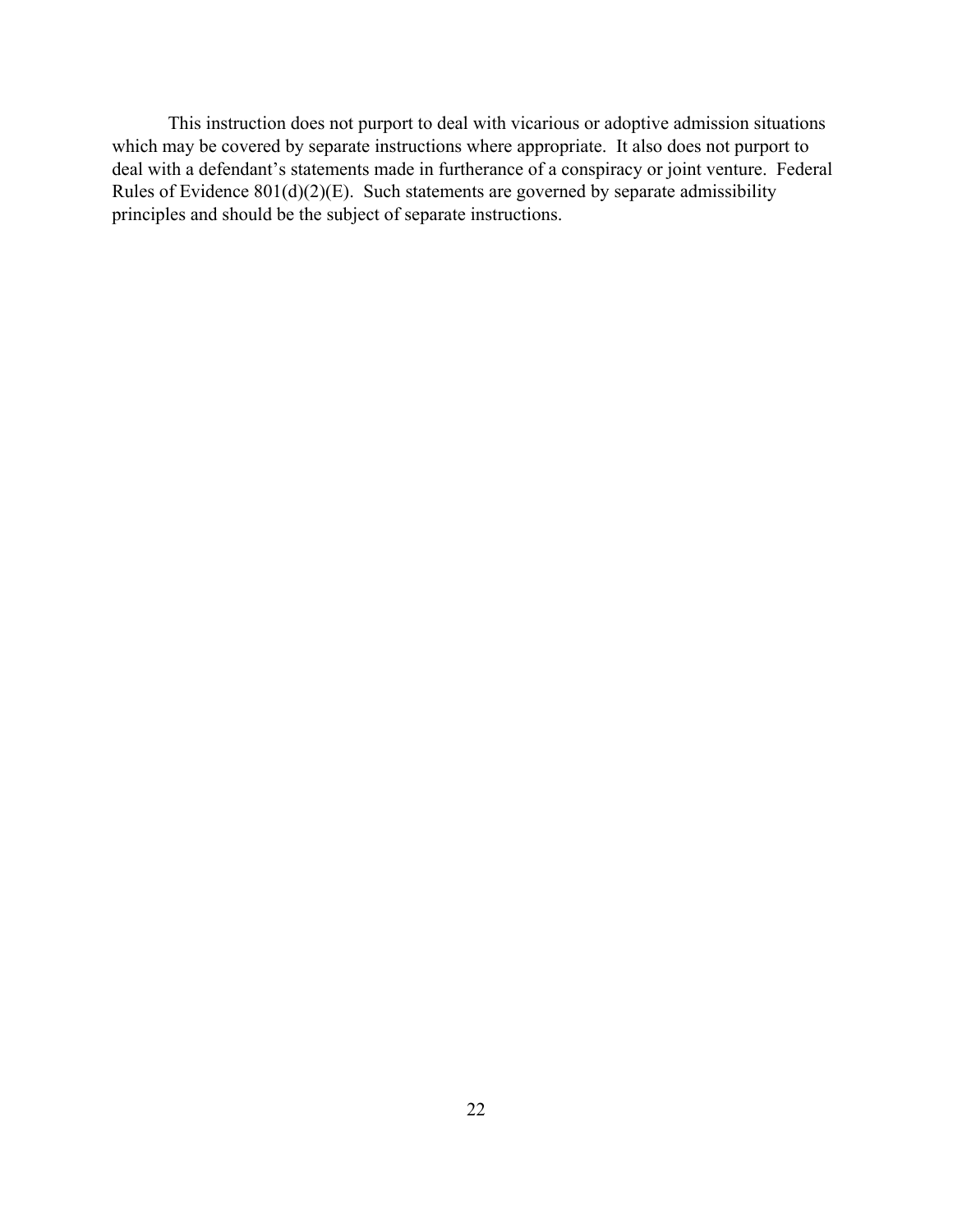### **3.03 SILENCE IN THE FACE OF ACCUSATION**

You have heard evidence that electric accused the defendant of a crime, and that the defendant did not deny or object to the accusation. If you find that the defendant was present and heard and understood the accusation, and that it was made under such circumstances that the defendant would deny it if it were not true, then you may consider whether the defendant's silence was an admission of the truth of the accusation.

### **Committee Comment**

Where a defendant is under arrest, his silence in the face of an accusatory statement by a law enforcement official does not constitute an admission of the truth of the statements. Such evidence should not be received and no instruction will be necessary. Doyle v. Ohio, 426 U.S. 610 (1976). More difficult problems exist, however, when the accusatory statement is not made by a law enforcement official or when the defendant is not in custody. See Gamble, The Tacit Admission Rule: Unreliable and Unconstitutional, 14 Ga.L.Rev. 27 (1979), which challenges the admission of the evidence, under any circumstances, which makes the instruction necessary. Pre-Miranda silence is not subject to Doyle. Greer v. Miller, 483 U.S. 756, 763-65 (1987); Brecht v. Abrahamson, 507 U.S. 619 (1993).

Before silence can be considered as an admission, Federal Rules of Evidence  $801(d)(2)(B)$ , the court must consider whether the defendant was present and heard and understood the statement, whether the subject matter was within his knowledge, whether there were any impediments to responding, and whether the circumstances called for a reply. See United States v. Geise, 597 F.2d 1170, 1195-96 (9th Cir.), cert. denied, 100 S.Ct. 480 (1979); 4 Wigmore on Evidence § 1071 (Chadbourn rev. 1972); 4 Weinstein's Federal Evidence ¶ 801(d)(2)(B)[01] (1996).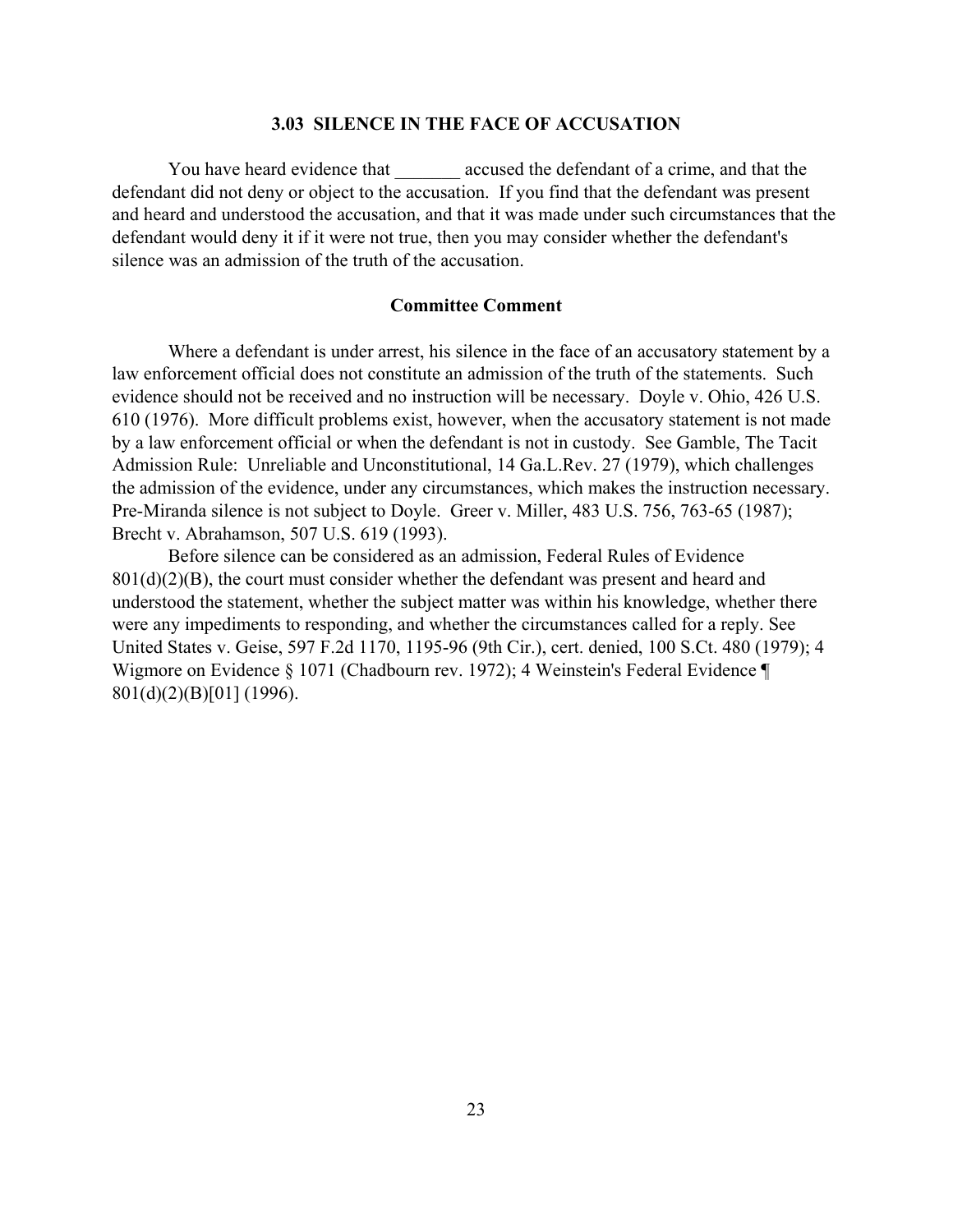### **3.04 PROOF OF OTHER CRIMES OR ACTS**

You have heard evidence of acts of the defendant other than those charged in the indictment. You may consider this evidence only on the question of \_\_\_\_\_\_\_\_. You should consider this evidence only for this limited purpose.

### **Committee Comment**

See Federal Rule of Evidence 404(b). This evidence may be admissible for purposes such as proof of predisposition, motive, opportunity, intent, preparation, plan, knowledge, identity, presence, or absence of mistake or accident. This listing is not intended to include all possibilities. The court may find it necessary to modify the wording of this sentence to accommodate the particular purposes for which the evidence is admitted.

This instruction may also be given during the trial at the time the evidence is introduced. The trial judge may refer specifically to the evidence alluded to if necessary for clarity. Care should be taken, however, not to characterize the evidence or to give it additional weight.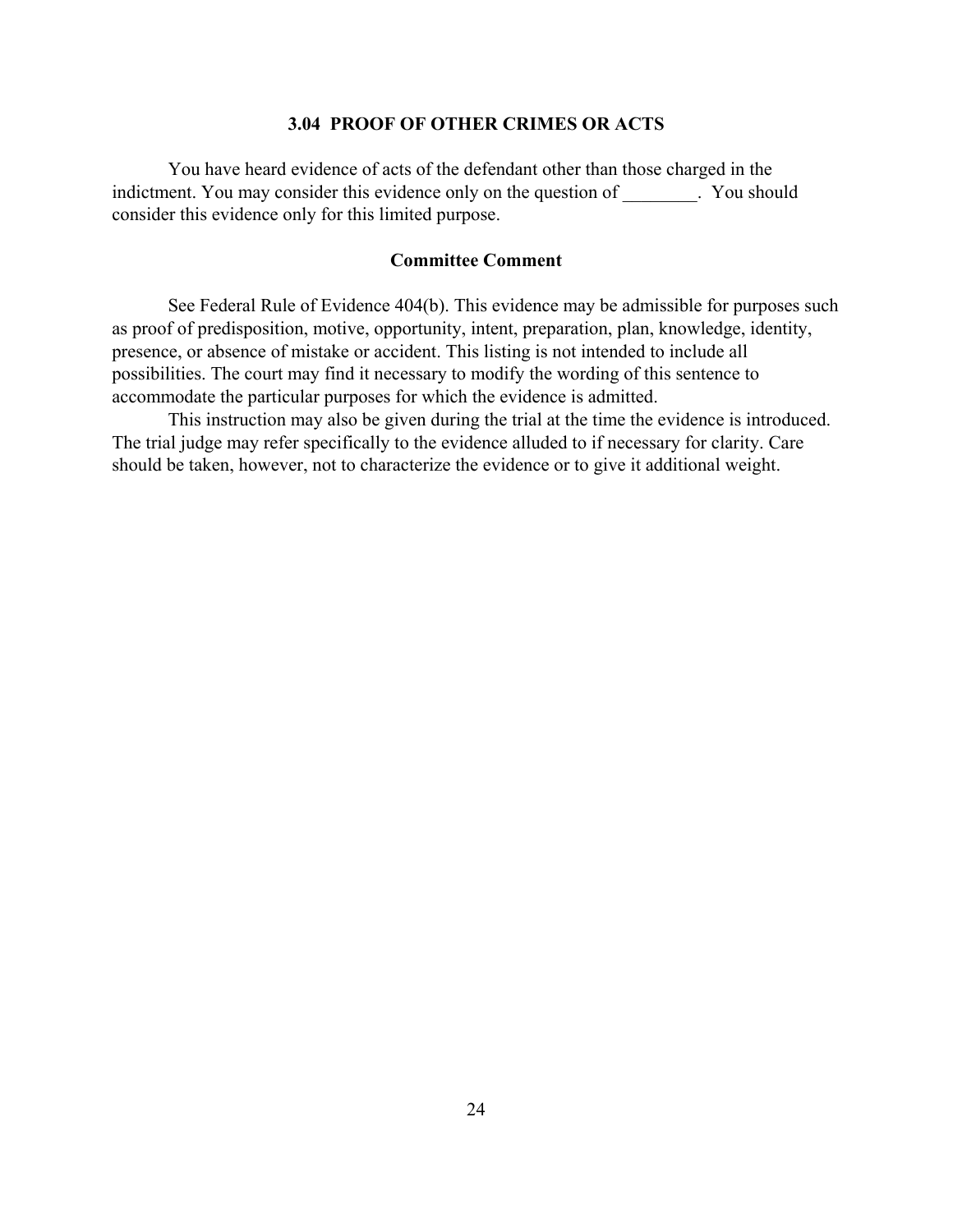### **3.05 IMPEACHMENT OF DEFENDANT - CONVICTIONS**

You have heard evidence that the defendant has been convicted of a crime. You may consider this evidence only in deciding whether the defendant's testimony is truthful in whole, in part, or not at all. You may not consider it for any other purpose. A conviction of another crime is not evidence of the defendant's guilt of any crime for which the defendant is now charged.

### **Committee Comment**

In the ordinary case, evidence of a defendant's prior conviction is only admissible for the limited purpose of attacking his credibility as a witness. See Federal Rules of Evidence 609. Consequently, the defendant is entitled, upon request, to an instruction limiting the jury's consideration of the conviction to the purpose for which it was admitted. Federal Rules of Evidence 105. A defendant's prior criminal record, however, may be called to the jury's attention for other purposes. A prior conviction may be required to be proved as an element of the offense charged. E. g., 18 U.S.C. 922(g) and (h). The defendant's commission of another crime may also be admissible to prove motive, opportunity, intent and the like. See Federal Rules of Evidence 404(b). In such cases this instruction should not be given. Instead the jury should be specifically instructed on the purpose for which the evidence may be considered. See Instruction 3.04 -- "Proof of Other Crimes or Acts."

Rule 609(a)(1) of the Federal Rules of Evidence permits impeachment by convictions of crimes punishable by death or imprisonment greater than one year if "the court determines that the probative value of admitting this evidence outweighs its prejudicial effect to the defendant. See United States v. Mahone, 537 F.2d 922, 929 (7th Cir.), cert. denied, 429 U.S. 1025 (1976) (listing considerations relevant to making this determination and noting that the burden of proof is on the government to establish admissibility) and United States v. Nururdin, 8 F.3d 1187,1191-92 (7th Cir. 1993) (impeachment value tied loosely to "inherent dishonesty" crimes). The court in Mahone also remarked that the trial judge should hold a hearing on the record before admitting such evidence and should make an explicit determination that the probative value of the conviction outweighs its prejudicial effect. See also United States v. Alvarez, 833 F.2d 724, 727 (7th Cir. 1987).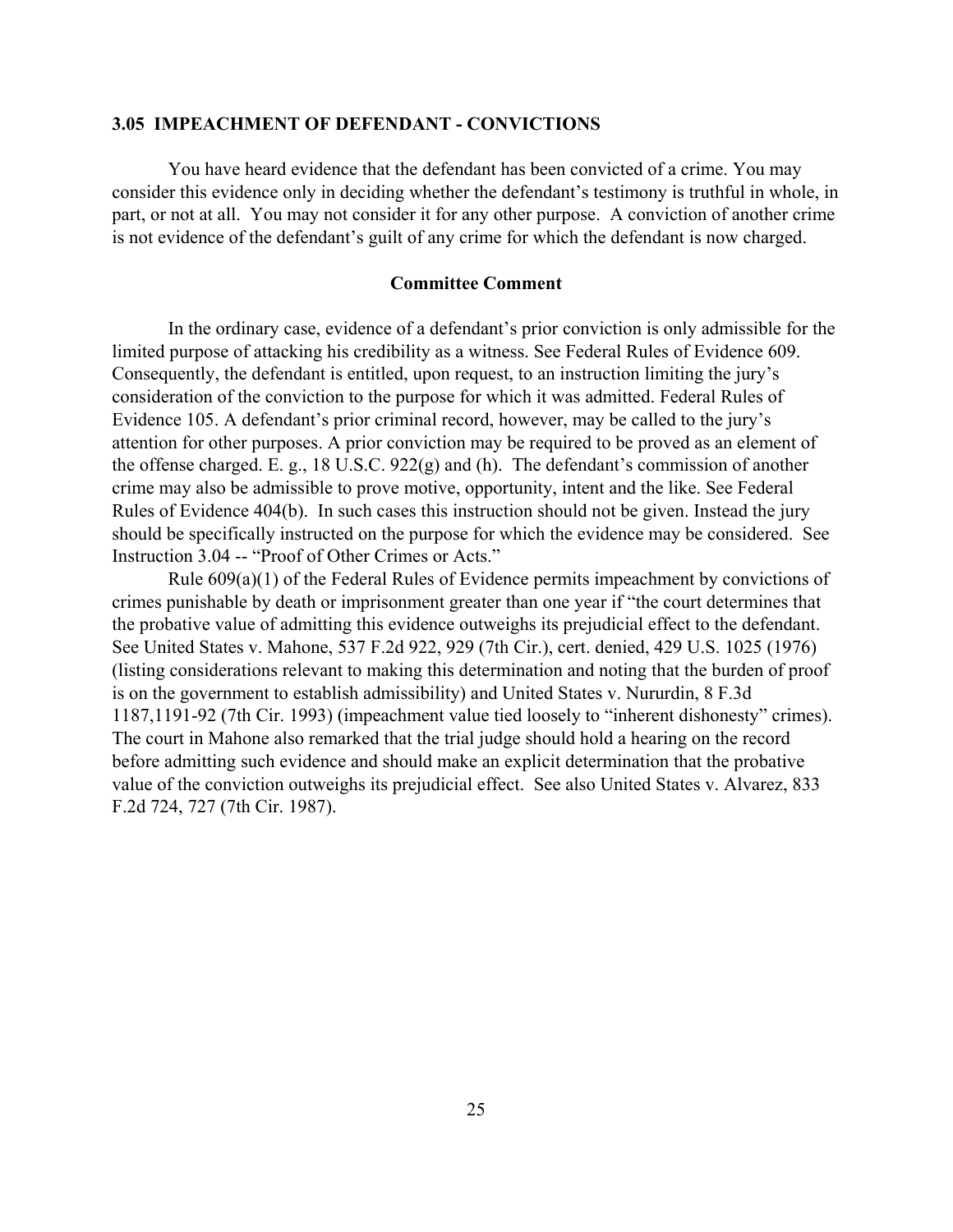### **3.06 CHARACTER AND REPUTATION OF DEFENDANT**

You have heard [reputation and/or opinion] evidence about the defendant's character trait for [truthfulness, peacefulness, etc].

You should consider character evidence together with and in the same way as all the other evidence in the case.

### **Committee Comment**

Until 1985, this Circuit adhered to the idea that a "standing alone" instruction was necessary. See United States v. Donnelly, 179 F.2d 227, 233 (7th Cir. 1950). This was taken from a reading of Edgington v. United States, 164 U.S. 361 (1896) and Michelson v. United States, 335 U.S. 469 (1948). However, in United States v. Burke, 781 F.2d 1234, 1238-42 (7th Cir. 1985), this Circuit joined the rest of the circuits (except perhaps the Tenth Circuit; see Johnson v. United States, 269 F.2d 72, 74 (10th Cir. 1959); United States v. Daily, 921 F.2d 994, 1010 (10th Cir. 1990), cert. denied, 502 U.S. 952 (1991) (failure to give an instruction is reversible error); but see also Oertle v. United States, 370 F.2d 719, 727 (10th Cir. 1966), cert. denied, 387 U.S. 943 (1967) ("it seems inconsistent and confusing, without additional explanation, to instruct the jury it must consider evidence of good character together with all of the other evidence in the case, which is the generally accepted rule, and then say evidence of good character, standing alone, may generate a reasonable doubt")), and rejected the "standing alone" instruction:

The "standing alone" instruction conveys to the jury the sense that even if it thinks the prosecution's case compelling, even if it thinks the defendant a liar, if it also concludes that he has a good reputation this may be the "reasonable doubt" of which other instructions speak. A "standing alone" instruction invites attention to a single bit of evidence and suggests to jurors that they analyze this evidence all by itself. No instruction flags any other evidence for this analysis -- not eyewitness evidence, not physical evidence, not even confessions. There is no good reason to consider any evidence "standing alone."

#### Burke, 781 F.2d at 1239.

A "standing alone" instruction is not automatically reversible. United States v. Ross, 77 F.3d 1525, 1538 (7th Cir. 1996) ("This Court has repeatedly held that such an instruction, while sometimes allowable, is never necessary"). Many of the other Circuits also recognize that there may be situations in which the instruction can be used, and may be necessary. See United States v. Winter, 663 F.2d 1120, 1147-49 (1st Cir. 1981), cert. denied, 460 U.S. 1011 (1983); United States v. Pujana-Mena, 949 F.2d 24, 27-32 (2d Cir. 1991); United States v. Spangler, 838 F.2d 85, 87-88 (3d Cir.), cert. denied, 486 U.S. 1033 (1988); United States v. Foley, 598 F.2d 1323, 1336-37 (4th Cir. 1979), cert. denied, 444 U.S. 1043 (1980).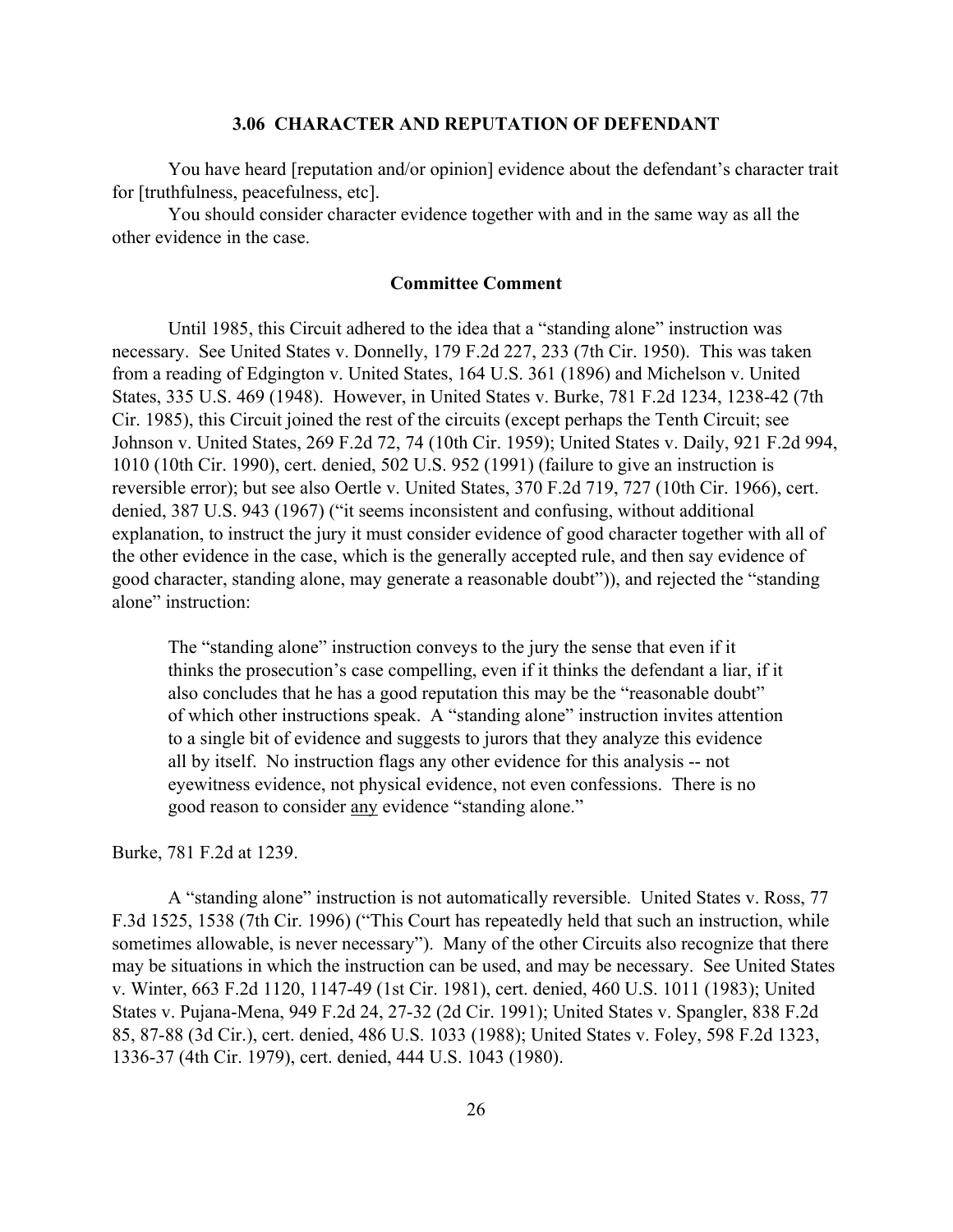### **3.07 WEIGHING EXPERT TESTIMONY**

You have heard a witness [witnesses] give opinions about matters requiring special knowledge or skill. You should judge this testimony in the same way that you judge the testimony of any other witness. The fact that such a person has given an opinion does not mean that you are required to accept it. Give the testimony whatever weight you think it deserves, considering the reasons given for the opinion, the witness' qualifications, and all of the other evidence in the case.

### **Committee Comment**

The term "expert" has been omitted to avoid the perception that the court credits the testimony of such a witness.

Some jurisdictions do not recommend giving an instruction on expert testimony. The Illinois Pattern Jury Instructions recommend that no instruction be given on this subject while noting that the credibility of expert testimony is a proper subject of closing argument. See IPI -- Criminal 3d 3.18 (1992). Similarly, the Indiana Pattern Jury Instructions do not include a specific instruction on the subject. The general instruction relating to the jury's role in determining the weight and credibility of witnesses is thought to be sufficient. Nevertheless, the danger that an expert's testimony will be given undue weight by the jury does exist. See United States v. Brawner, 471 F.2d 969 (D.C.Cir. 1972) (noting the influence of expert testimony in prosecutions in which the defendant's sanity is an issue); United States v. Gold, 661 F.Supp 1127, 1129-30 (D.D.C. 1987). Consequently, the Committee has decided that a specific instruction that an expert's opinion should be evaluated along with all other evidence is appropriate.

An instruction on "lay" opinion generally is not needed. There may be unusual circumstances where one is called for: a case in which such testimony is of great significance or in which there is both significant "expert" and "lay" opinion testimony. The following is recommended:

You have heard some witnesses give opinions about The fact that a witness has stated an opinion does not mean you are required to accept it. Give the opinion whatever weight you think it deserves, considering the witness's reasons for the opinion and all of the other evidence in the case.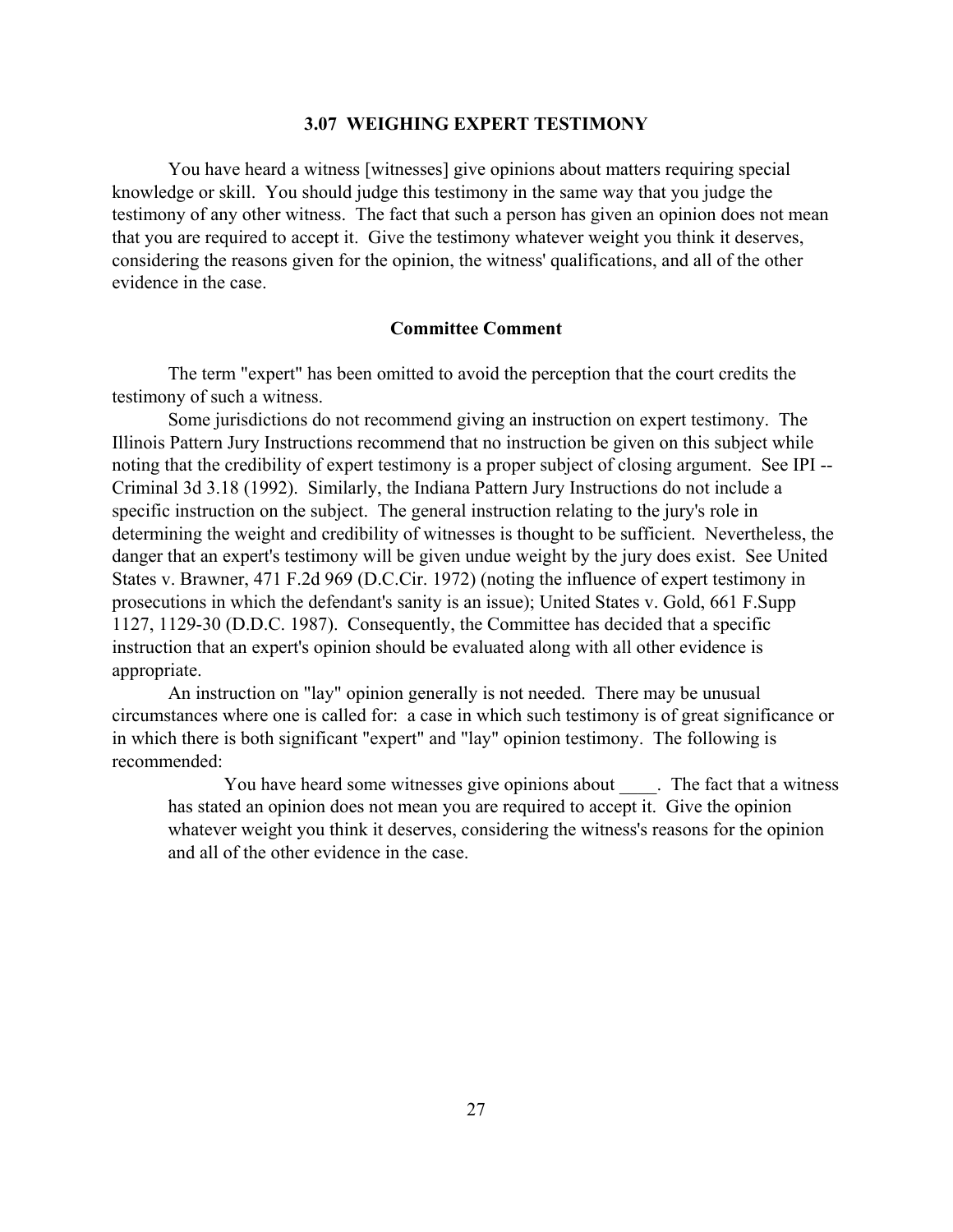### **3.08 CIRCUMSTANCES OF IDENTIFICATION**

You have heard testimony of an identification of a person. Identification testimony is an expression of belief or impression by the witness. You should consider whether, or to what extent, the witness had the ability and the opportunity to observe the person at the time of the offense and to make a reliable identification later. You should also consider the circumstances under which the witness later made the identification.

The government has the burden of proving beyond a reasonable doubt that the defendant was the person who committed the crime charged.

### **Committee Comment**

A specific instruction on witness identification must be given when identification is in issue. United States v. Anderson, 730 F.2d 1254, 1257-58 (7th Cir. 1984). The present instruction is extracted from the recommended instruction in United States v. Telfaire, 469 F.2d 552 (D.C. Cir. 1972), and incorporates the standard credibility instructions while attempting to eliminate some of the confusion of Telfaire. The Committee believes that elaboration on the specific circumstances surrounding the identification is best left to argument.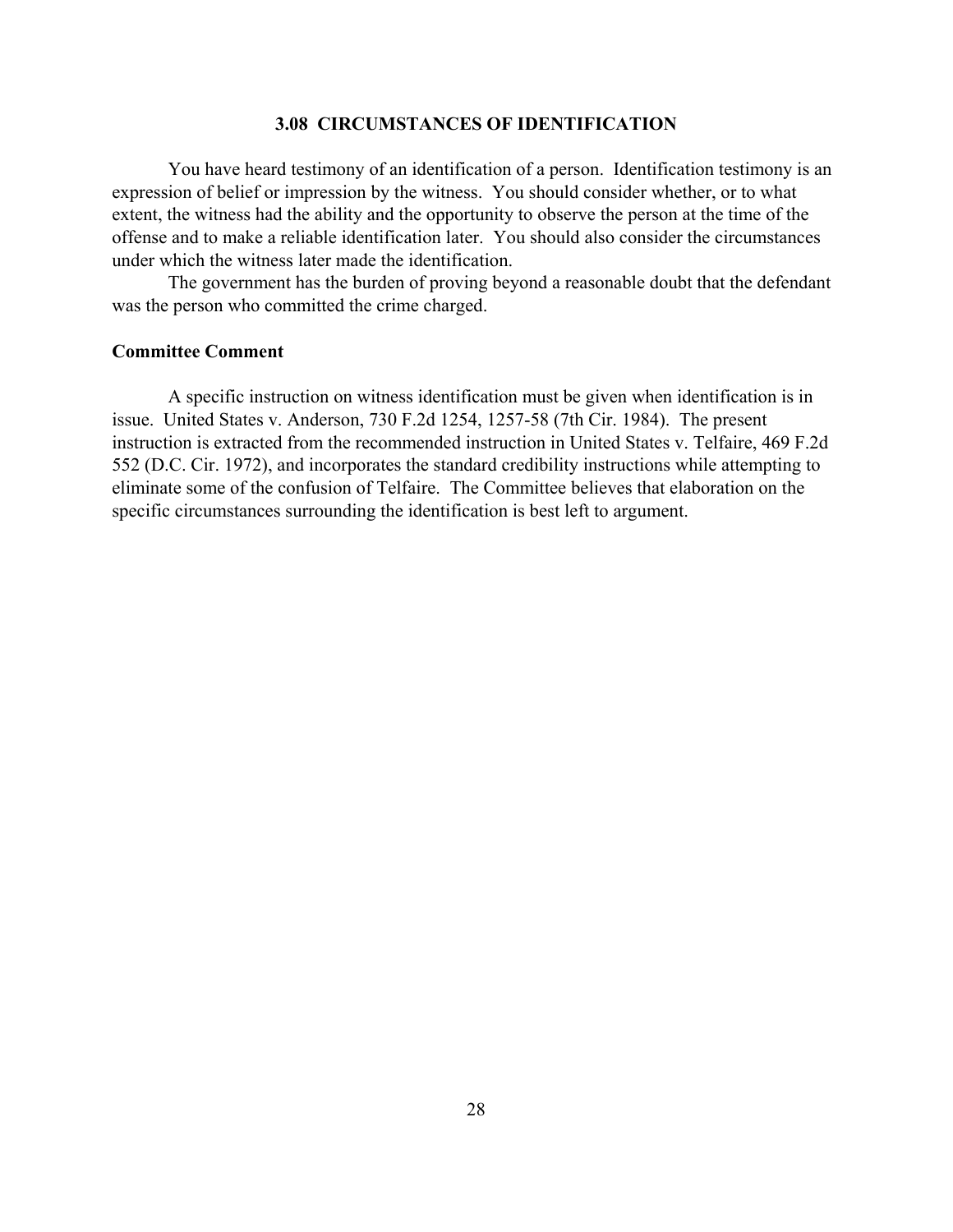### **3.09 PRIOR INCONSISTENT STATEMENTS - WITNESSES**

You have heard evidence that before the trial [a] witness[es] made [a] statement[s] that may be inconsistent with the witness[es]'s testimony here in court. If you find that it is inconsistent, you may consider the earlier statement [only] in deciding the truthfulness and accuracy of that witness's testimony in this trial. [You many not use it as evidence of the truth of the matters contained in that prior statement.] [If that statement was made under oath, you many also consider it as evidence of the truth of the matters contained in that prior statement.]

### **Committee Comment**

Three possible situations may arise at trial: prior inconsistent statements of witnesses have been admitted (1) that are all admissible only to impeach, (2) that are all admissible substantively under Rule 801(d)(1)(A) of the Federal Rules of Evidence (and are also admissible to impeach), or (3) some of both types of statements have been admitted. This instruction should be adapted to fit whichever of these situations applies. In the third situation, the court should identify the use of the oath as the factor permitting certain inconsistent witness statements to be used substantively.

The Committee does not offer an instruction on the substantive use of out-of-court statements of witnesses under Rules  $801(d)(1)(B)$  (consistent statement used to rehabilitate), but courts may craft one when appropriate.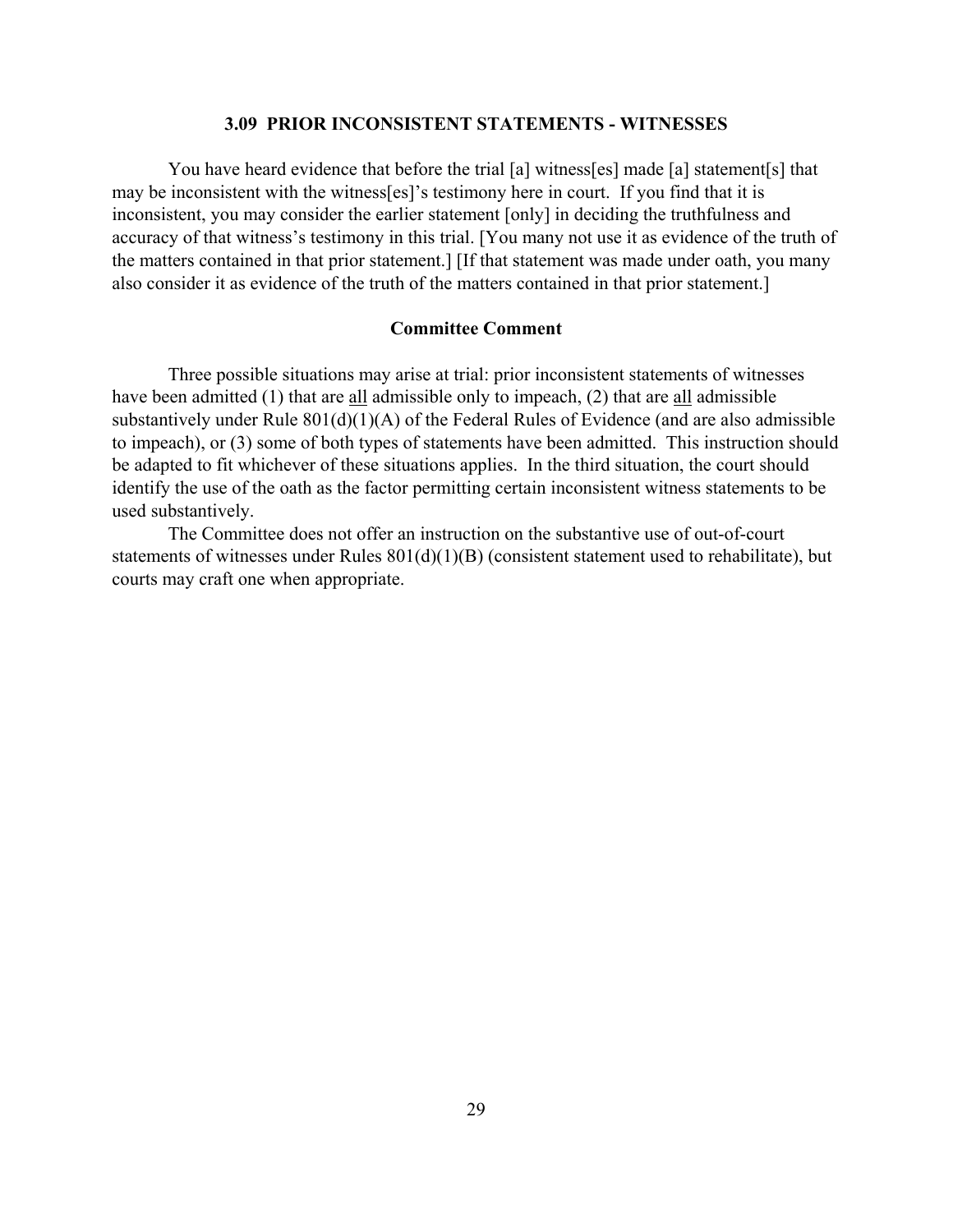## **3.10 PRIOR INCONSISTENT STATEMENTS - DEFENDANTS**

A statement made by a defendant before trial that is inconsistent with the defendant's testimony here in court may be used by you as evidence of the truth of the matters contained in it, and also in deciding the truthfulness and accuracy of that defendant's testimony in this trial.

### **Committee Comment**

This instruction should be given only if a defendant testifies and inconsistent statements by that defendant are admitted that also qualify for substantive use under Rule 801(d)(2)(A) of the Federal Rules of Evidence. The court may, if appropriate, craft instructions applicable to statements of others attributable to and admitted substantively against a defendant under one of the other subsections of Rule  $801(d)(2)$ .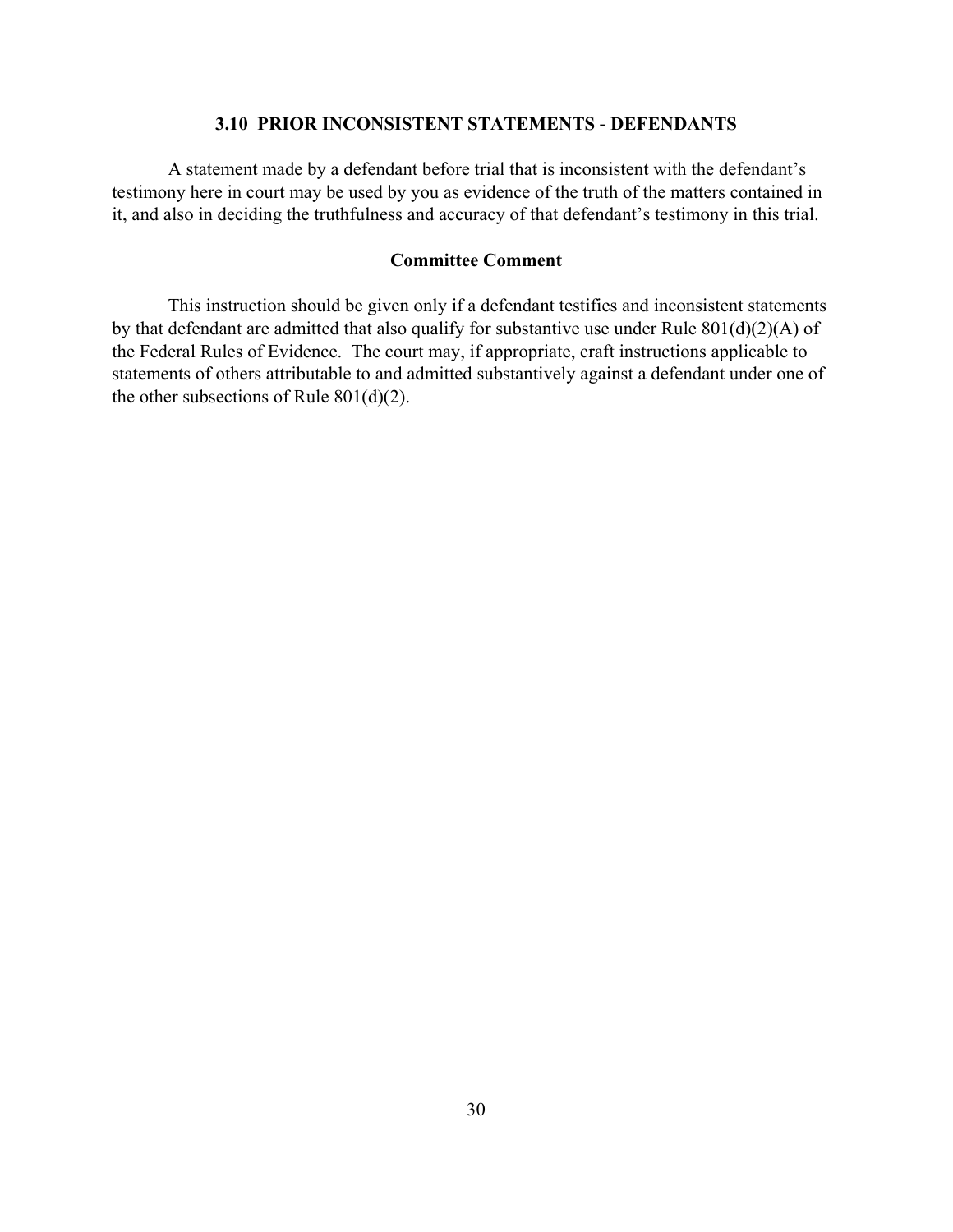### **3.11 IMPEACHMENT OF WITNESS - CONVICTIONS**

You have heard evidence that has been convicted of a crime. You may consider this evidence only in deciding whether  $\cdot$  s testimony is truthful in whole, in part, or not at all. You may not consider this evidence for any other purpose.

## **Committee Comment**

The admissibility of prior convictions to impeach a witness' credibility is governed by Rule 609 of the Federal Rules of Evidence. See **Committee Comment** accompanying Instruction 3.05 –"Impeachment--Defendant--Convictions." Only one condition to admissibility of convictions to impeach witnesses other than the defendant requires special attention. Rule  $609(a)(1)$  governing convictions other than those involving dishonesty or false statement requires consideration of the prejudicial effect of the evidence to the defendant. Congress considered the danger of prejudice such as damage to reputation that revelation of a conviction might pose to a witness other than the defendant and decided that it should not prohibit the admission of the impeaching evidence.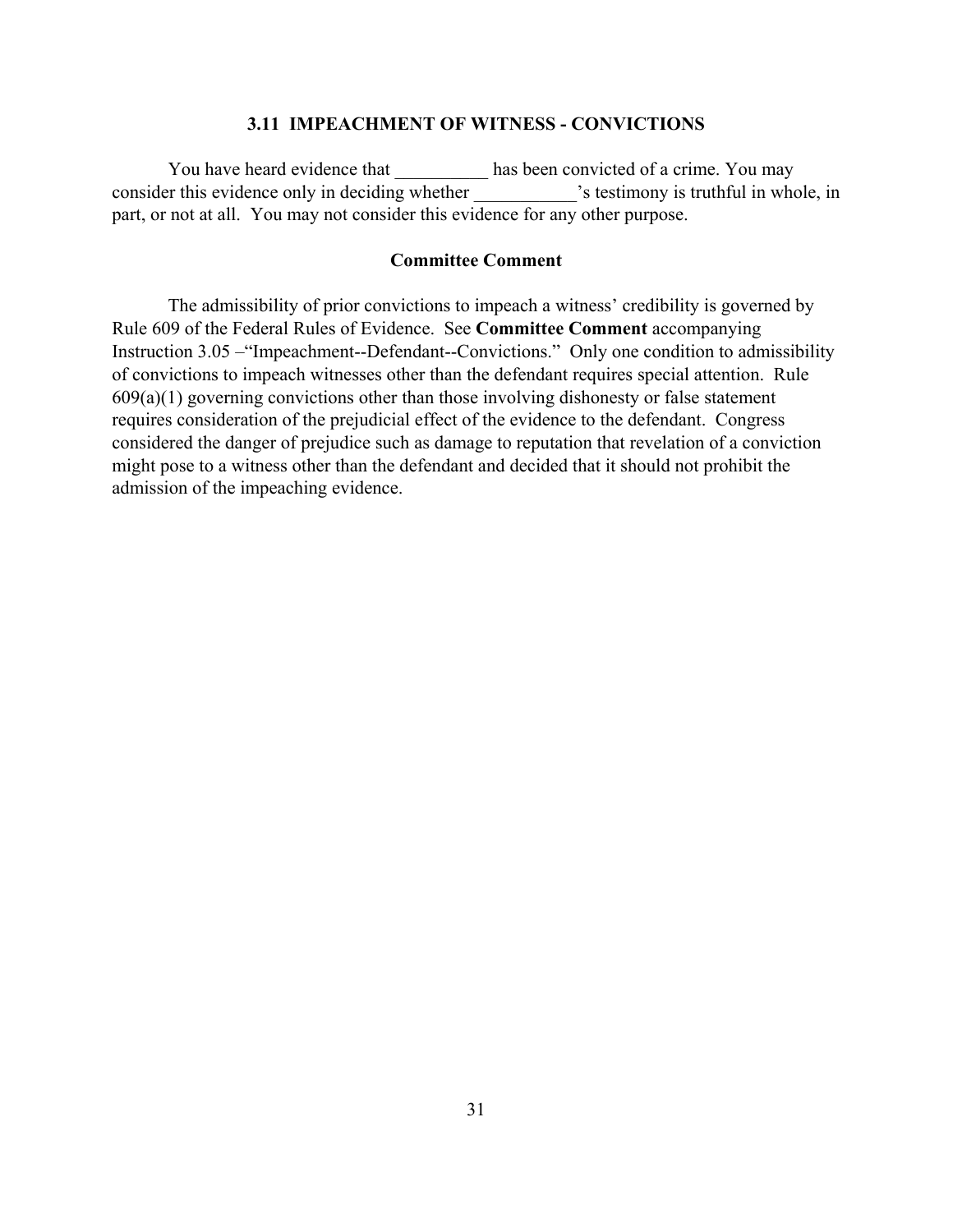# **3.12 CHARACTER OF A WITNESS**

You have heard [reputation/opinion] evidence about the character trait of \_\_\_\_\_\_\_ for truthfulness [or untruthfulness]. You should consider this evidence in deciding the weight that you will give to \_\_\_\_\_\_\_'s testimony.

# **Committee Comment**

See Federal Rules of Evidence 404(a)(2), 404(a)(3), and 608.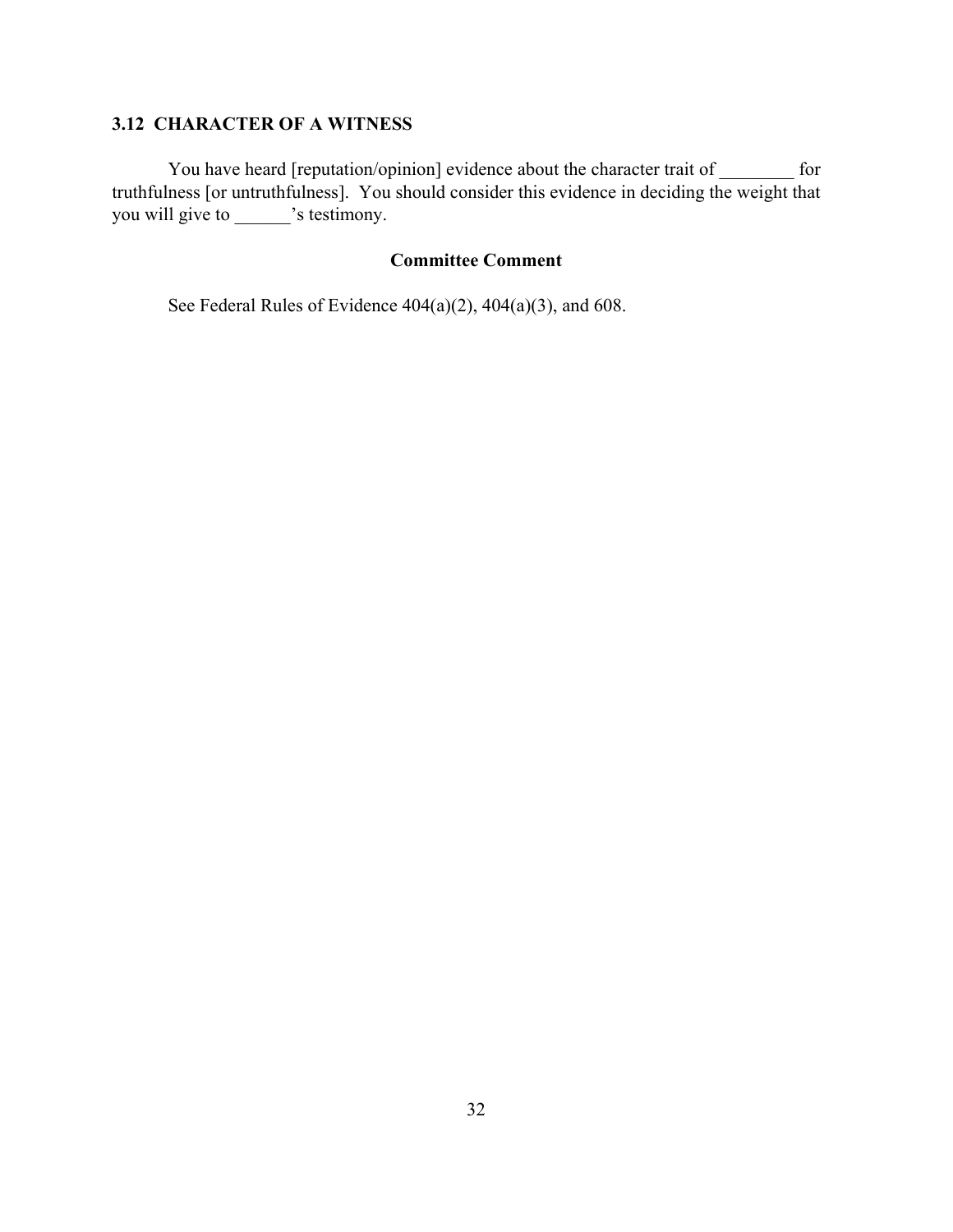### **3.13 WITNESSES REQUIRING SPECIAL CAUTION**

You have heard testimony from who:

(a) received immunity; that is, a promise from the government that any testimony or other information he/she provided would not be used against him/her in a criminal case.

(b) received benefits from the government in connection with this case, namely

(c) has admitted [been convicted of] lying under oath.

(d) stated that he/she was involved in the commission of the offense as charged against the defendant.

(e) has pleaded guilty to an offense arising out of the same occurrence for which the defendant is now on trial. His/ her guilty plea is not to be considered as evidence against the defendant.

You may give his/her testimony such weight as you feel it deserves, keeping in mind that it must be considered with caution and great care.

#### **Committee Comment**

Immunized witness: This instruction is designed to be used in normal situations involving a general grant of immunity as provided for in 18 U.S.C. § 6002. If in a particular case a witness receives a promise from the government which includes elements beyond the scope of the immunity provided for in 18 U.S.C. § 6002, there should be an appropriate modification of this instruction to reflect those additional elements.

Informer: The Supreme Court acknowledged, in On Lee v. United States, 343 U.S. 747, 757 (1952), that the use of informers "may raise serious questions of credibility. To the extent that they do, a defendant is entitled to . . . . have the issues submitted to the jury with careful instructions."

The Court has never specifically articulated what is to be included in these "careful instructions" but approved the cautionary "interested witness" instruction given in Hoffa v. United States, 385 U.S. 293, 311-12 & n. 14 (1966).

The decision as to whether a particular witness is an informer and if so, whether the defendant is entitled to a special cautionary instruction must be made by the court on a case-bycase basis.

The case law clearly identifies as an informer the witness who is a narcotic user or addict and is testifying to either gain some advantage, or avoid some disadvantage, or who is paid on a 'contingency fee' basis by the government. See United States v. Rodgers, 755 F.2d 533, 549-50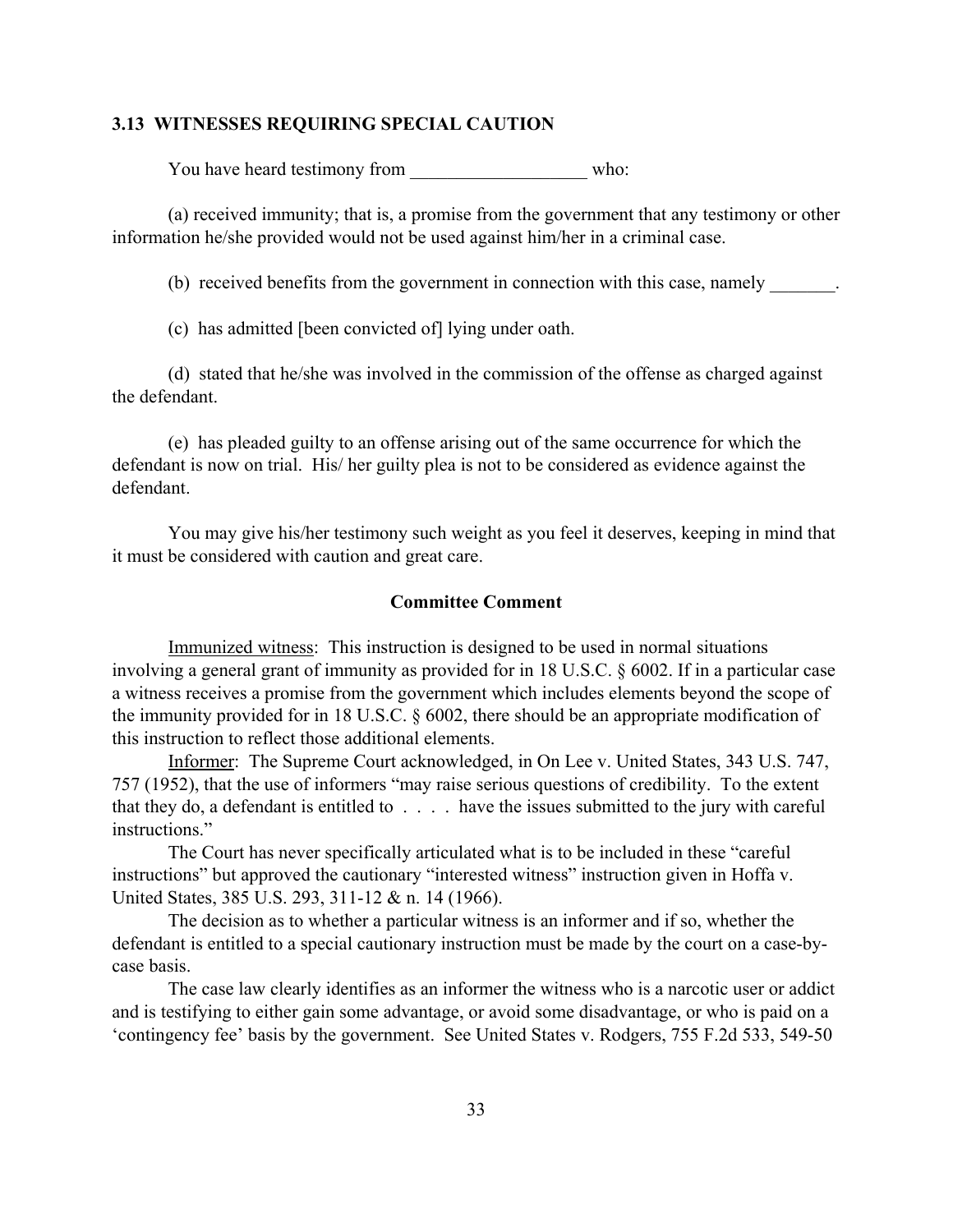(7th Cir.), cert. denied, 473 U.S. 907 (1985) (instruction unnecessary if unreliability sufficiently highlighted elsewhere).

Also generally included are witnesses who are paid (in cash or other benefits) for their testimony in a specific case on a continuing basis by the government. United States v. Lee, 506 F.2d 111, 122-23 (D.C. Cir. 1974), cert. denied, 421 U.S. 1002 (1975).

The Seventh Circuit appears to follow this pattern and had approved the giving of a special informer instruction in certain cases. Brandes v. Burbank, 613 F.2d 658, 669 (7th Cir. 1980) ("While it is a general rule that a large discretion is vested in a trial judge as to the language to be used in an instruction, . . . . this does not mean that an instruction essential to the jury's understanding of the case should be omitted."); United States v. Hodge, 594 F.2d 1163, 1167 (7th Cir. 1979) ("We decline to apply under our supervisory powers . . . . that all contingent fee arrangements with informers are invalid. The method of payment is properly a matter for the jury to consider in weighing the credibility of the informant."); United States v. Rajewski, 526 F.2d 149, 159-60 (7th Cir. 1975), cert. denied, 426 U.S. 908 (1976); United States v. Gardner, 516 F.2d 334, 343-44 n. 4 (7th Cir.), cert. denied, 423 U.S. 861 (1975). However, in other cases, where neither corroboration nor materiality were at issue, the court has indicated that while the giving of the instruction may be "well-advised", it is not reversible error to refuse to do so. United States v. Booker, 480 F.2d 1310, 1311 (7th Cir. 1973); United States v. Green, 327 F.2d 715, 718 (7th Cir.), cert. denied, 377 U.S. 944 (1964).

Witness who has pled guilty: This instruction is recommended for use in trials in which a witness testifies after having pleaded guilty to an offense arising from the same occurrence for which the defendant is on trial and the jury knows of the plea. Because of the skepticism with which such testimony is received, the phrase "caution and great care" is used here, as in the Accomplice instruction. The Committee suggests that this phrase is adequate whether the testimony is inculpatory or exculpatory of the defendant on trial.

If evidence of the witness' plea is received, it may only be used for the purpose of impeachment or to reflect on the credibility of the witness and the jury should be so instructed. United States v. Fleetwood, 528 F.2d 528 (5th Cir. 1976); United States v. Braxton, 877 F. 2d 556, 564 (7th Cir. 1989).

At the request of the defendant this instruction should be given immediately after the plea is admitted and repeated with the general instructions at the end of the trial. See United States v. Bryza, 522 F.2d 414, 425 (7th Cir. 1975), cert. denied, 426 U.S. 912 (1976); United States v. Johnson, 26 F.3d 669, 677-80 (7th Cir.), cert. denied, 115 S.Ct. 344 (1994). The general rule is that guilty pleas should only be used to attack credibility. However, admissibility has been broadened to include evidence of a guilty plea to foreclose "the possibility that the government had singled out [the defendant] for prosecution, while permitting his co-defendant to go free", or to "'blunt the impact of cross examination and to avoid the impression that the government was concealing the information.'" United States v. Sanders, 893 F.2d 133, 136, 29 Fed. R. Evid. Serv. 328 (7th Cir.), cert. denied, 496 U.S. 907 (1990)(citations omitted).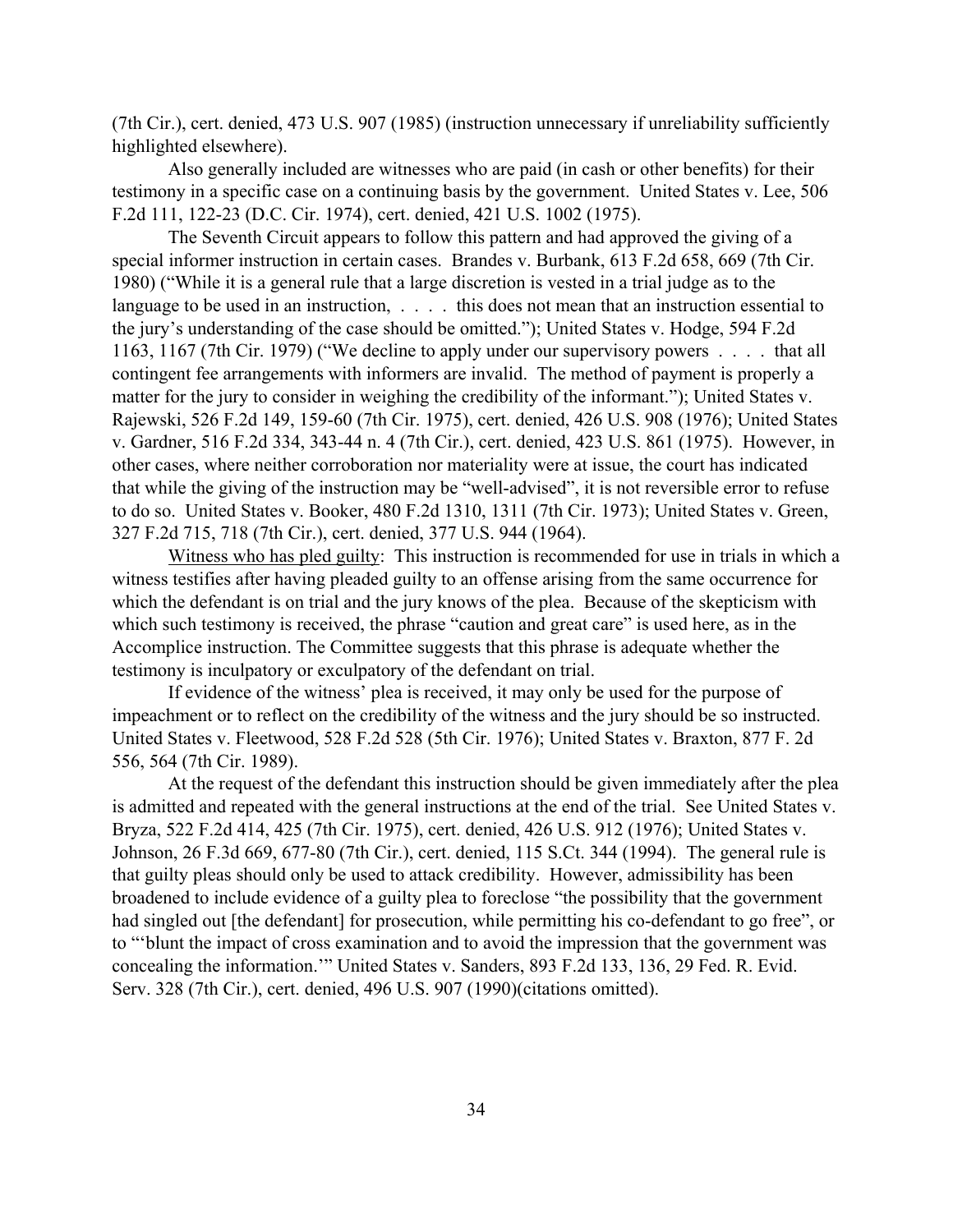# **3.14 POSSESSION OF STOLEN PROPERTY--INFERENCE**

You may reasonably infer that a person who possesses recently stolen property knew it had been stolen. You are never required to make this inference.

The term "recently" is a relative term that has no fixed meaning. The longer the period of time since the property was stolen, the more doubtful the inference of knowledge becomes.

Possession may be explained satisfactorily by facts and circumstances independent of any testimony by the defendant. In considering whether possession has been explained satisfactorily, you are reminded that a defendant has an absolute right not to testify and need not call any witnesses or produce any evidence.

#### **Committee Comment**

See Barnes v. United States, 412 U.S. 837 (1973).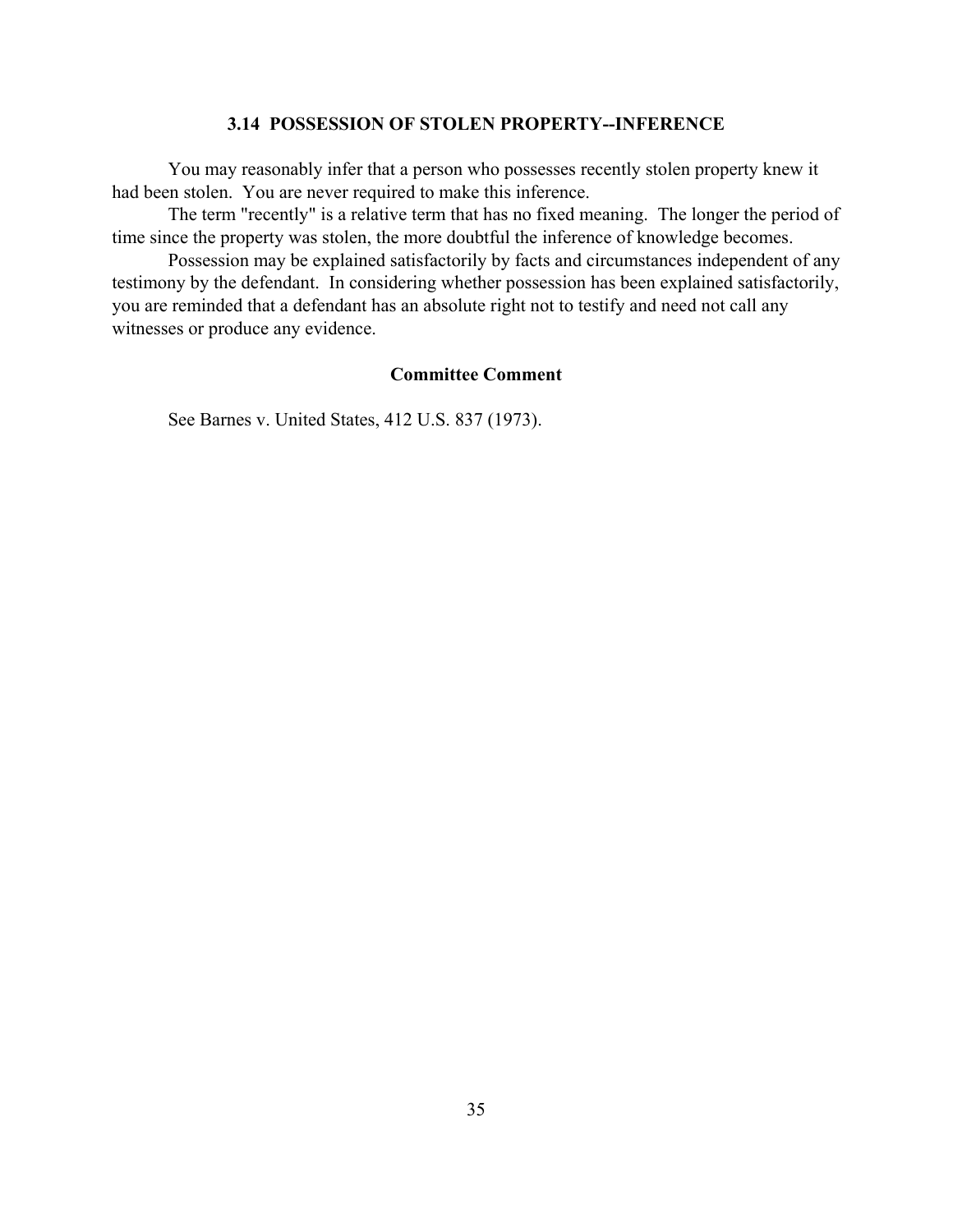#### **3.15 SUMMARIES--STIPULATED**

Certain summaries are in evidence. They truly and accurately summarize the contents of voluminous books, records or documents, and should be considered together with and in the same way as all other evidence in the case.

### **Committee Comment**

This instruction is based on Rule 1006 of the Federal Rules of Evidence which permits summaries to be admitted as evidence without admission of the underlying documents as long as the opposing party has had an opportunity to examine and copy the documents at a reasonable time and place. See United States v. Smyth, 556 F.2d 1179, 1184 (5th Cir.), cert. denied, 434 U.S. 862 (1977). The Rules contemplate that the summaries will not be admitted until the court has made a preliminary ruling as to their accuracy. See Federal Rules of Evidence 104; United States v. Smyth, supra.

This instruction should only be given when the accuracy and authenticity of the exhibits are not in question.

This instruction is not necessary if a stipulation instruction on other stipulated matters has been given.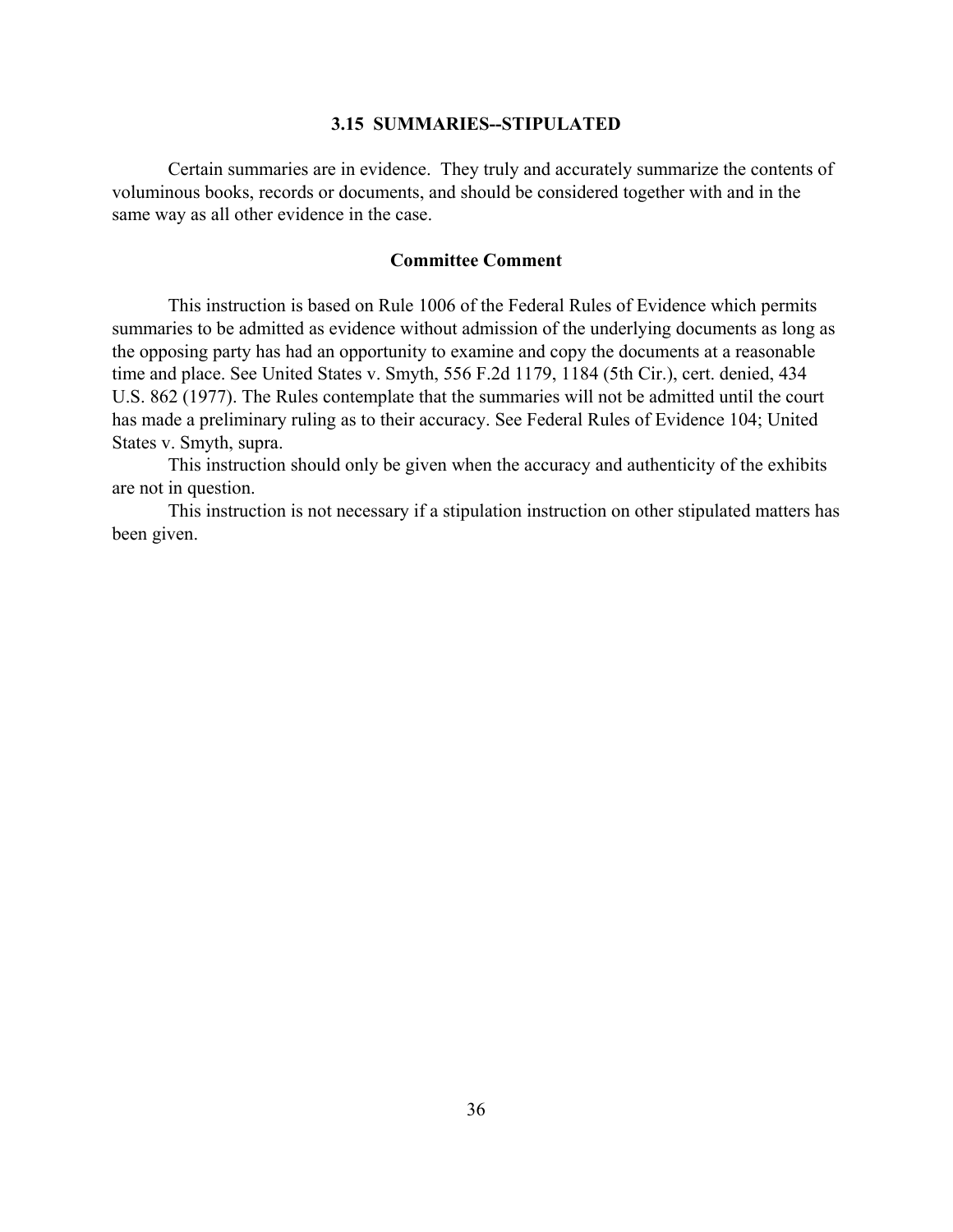# **3.16 SUMMARIES - NOT STIPULATED**

Certain summaries are in evidence. Their accuracy has been challenged by [the government] [the defendant]. Thus, the original materials upon which the exhibits are based have also been admitted into evidence so that you may determine whether the summaries are accurate.

# **Committee Comment**

Rule 1006 of the Federal Rules of Evidence provides that the "court may order" the underlying documents be produced in court. Thus, where the court determines the summaries might be helpful they may be admitted despite objection together with the underlying documents. See generally 6 Weinstein's Federal Evidence ¶ 1006.05[5] (2d ed. 1997).

This instruction is not intended to cover the situation where some or all of the underlying materials are unavailable.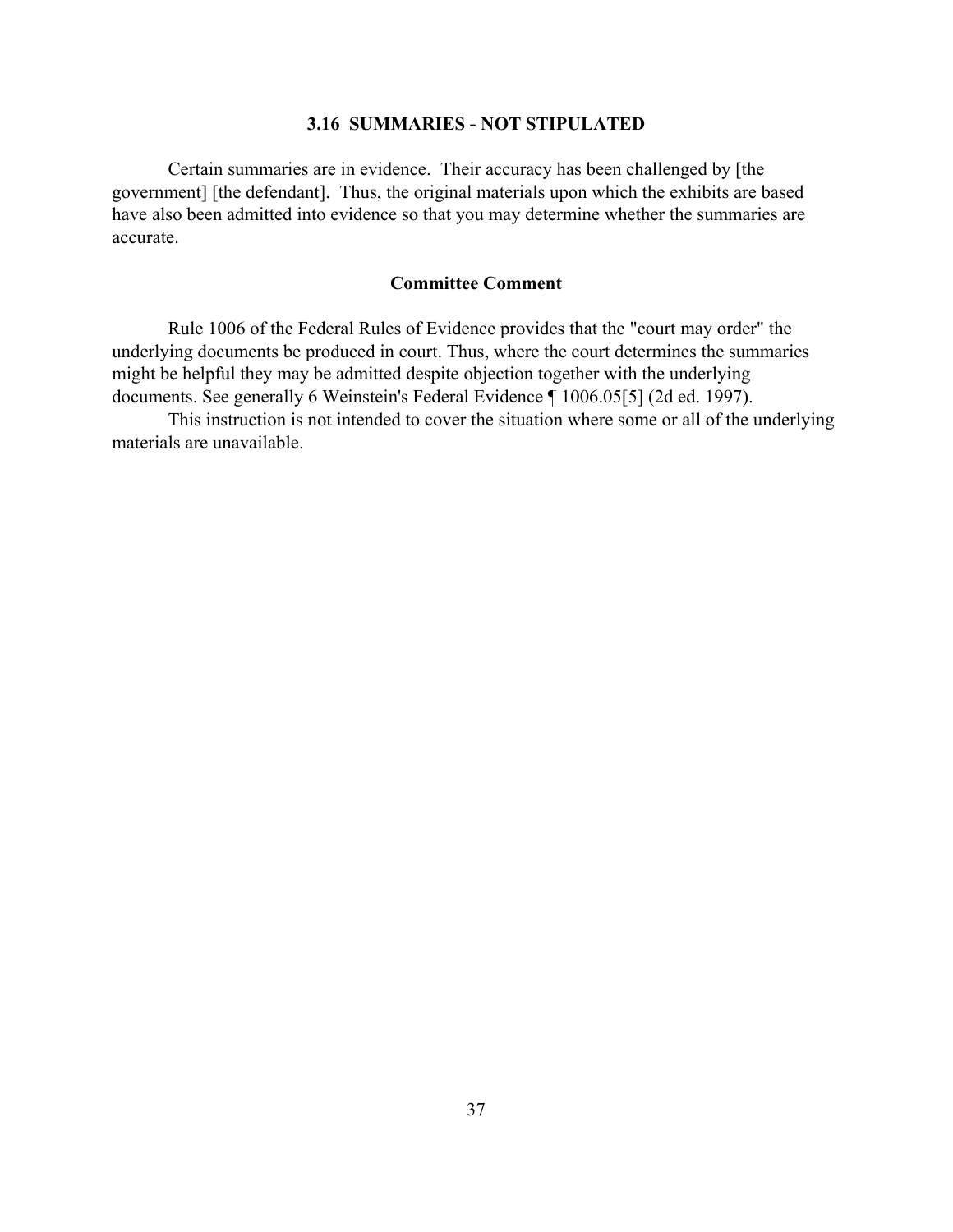#### **3.17 RECORDINGS / TRANSCRIPTS OF RECORDINGS**

You have heard recorded conversations. These recorded conversations are proper evidence and you may consider them, just as any other evidence.

When the recordings were played during the trial, you were furnished transcripts of the recorded conversations [prepared by government agents].

The recordings are the evidence, and the transcripts were provided to you only as a guide to help you follow as you listen to the recordings. The transcripts are not evidence of what was actually said or who said it. It is up to you to decide whether the transcripts correctly reflect what was said and who said it. If you noticed any difference between what you heard on the recordings and what you read in the transcripts, you must rely on what you heard, not what you read. And if after careful listening, you could not hear or understand certain parts of the recordings, you must ignore the transcripts as far as those parts are concerned. [[You may consider the actions of a person, facial expressions and lip movements that you can observe on videotapes to help you to determine what was actually said and who said it.]]

[I am providing you with the recordings and a player. You are not required to play the tapes, in part or in whole. You may rely, instead, on your recollections of these recordings as you heard them at trial. If you do decide to listen to [[or watch]] a tape recording and wish to have the transcript corresponding to that recording, ask the Marshal in writing and the transcript will be given to you. You may choose to listen to [[or watch]] the cassette without the transcript.

# **Committee Comment**

Some judges may prefer to allow the jury to take all of the transcripts along with the exhibits admitted in evidence. No particular practice is prescribed in this regard. The language in double brackets should be used only when videotape recordings are in evidence.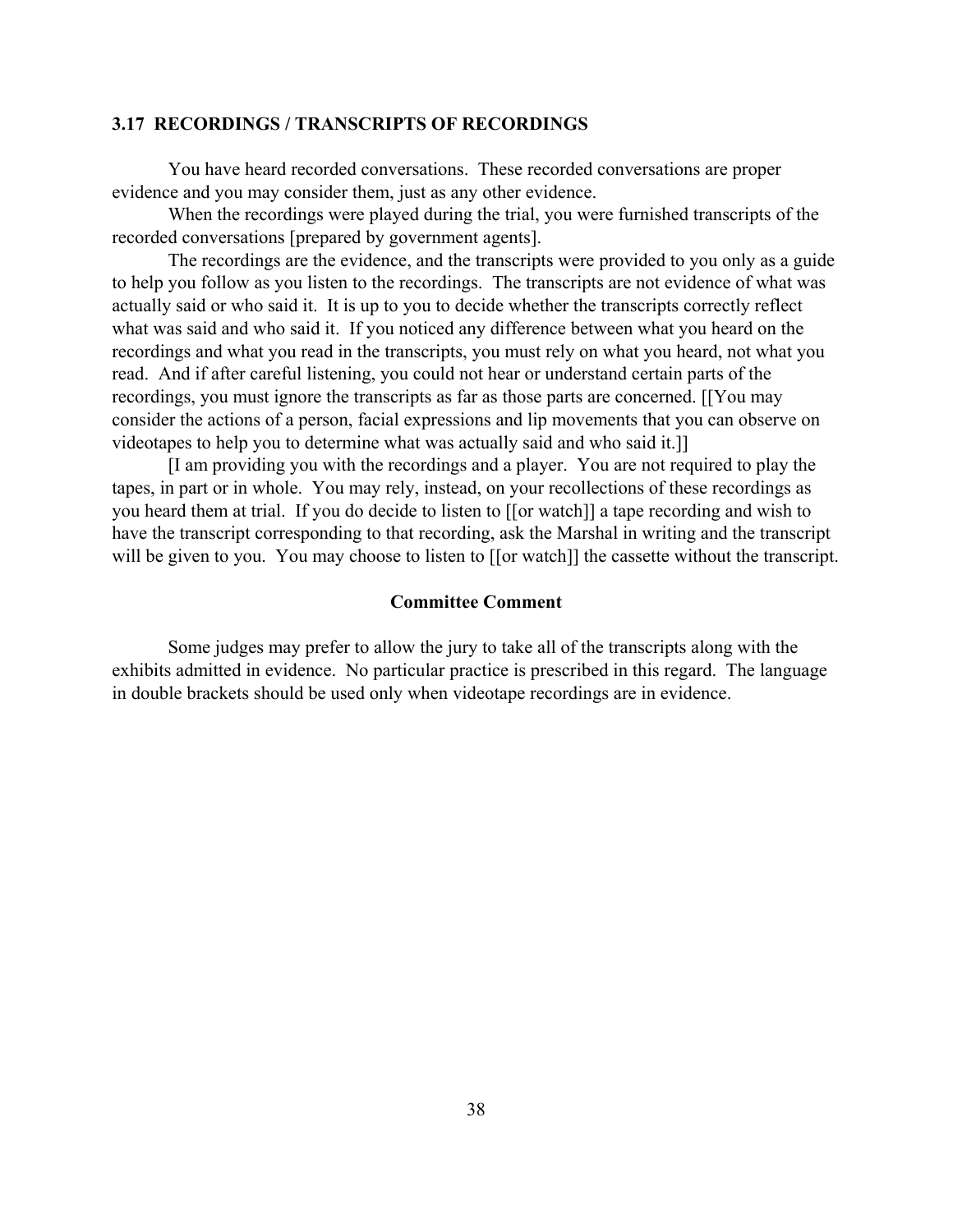#### **3.18 FOREIGN LANGUAGE RECORDINGS / TRANSCRIPTS IN ENGLISH**

Among the exhibits admitted during the trial were recordings that contained conversations in the language. You were also provided with English transcripts of those conversations. The transcripts were provided to you [by the government] so that you could consider the content of the conversations on the recordings.

Whether a transcript is an accurate translation, in whole or in part, is for you to decide. In considering whether a transcript accurately describes the meaning of a conversation, you should consider the testimony presented to you regarding how, and by whom, the transcript was made. You may consider the knowledge, training, and experience of the translator, as well as the nature of the conversation and the reasonableness of the translation in light of all the evidence in the case. You should not rely in any way on any knowledge you may have of the language spoken on the recording; your consideration of the transcripts should be based on the evidence introduced in the trial.

### **Committee Comment**

In a case where videotape recordings make it possible to see the person as they speak, the jury should be instructed that "You may consider the actions of a person, the facial expressions and lip movements that you can observe on videotapes to help you to determine the identity of speakers."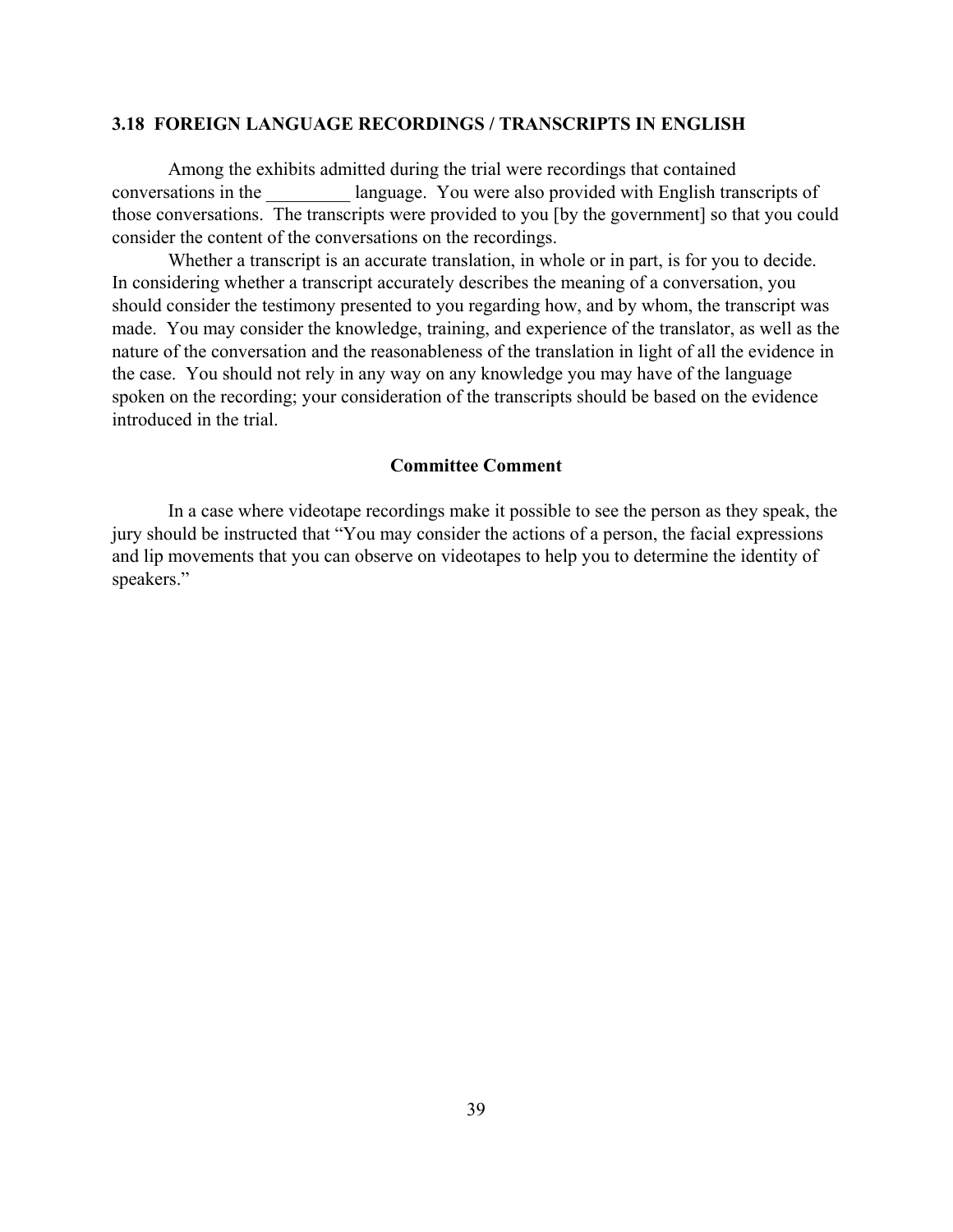# **3.19 MOTIVE**

#### Committee Comment

The Committee recommends that no instruction be given on this subject.

Instructions on motive have been used either to enunciate its immateriality to the proof of the case or to distinguish it from intent. IPI-Criminal 3.04; 1 E. Devitt & C. Blackmar, Federal Jury Practice and Instructions § 17.06 (4th ed. 1992). The Committee believes that neither of these purposes can be successfully accomplished through an instruction.

United States v. Pomponio, 429 U.S. 10 (1976) demonstrates the two entirely different meanings of the word "motive," either as a synonym for intent or a reason for acting. Only the former meaning is material to jury deliberations. To specifically define motive, then to explain its immateriality for a purpose other than one probative of intent, only creates confusion far greater than any clarification an instruction might accomplish.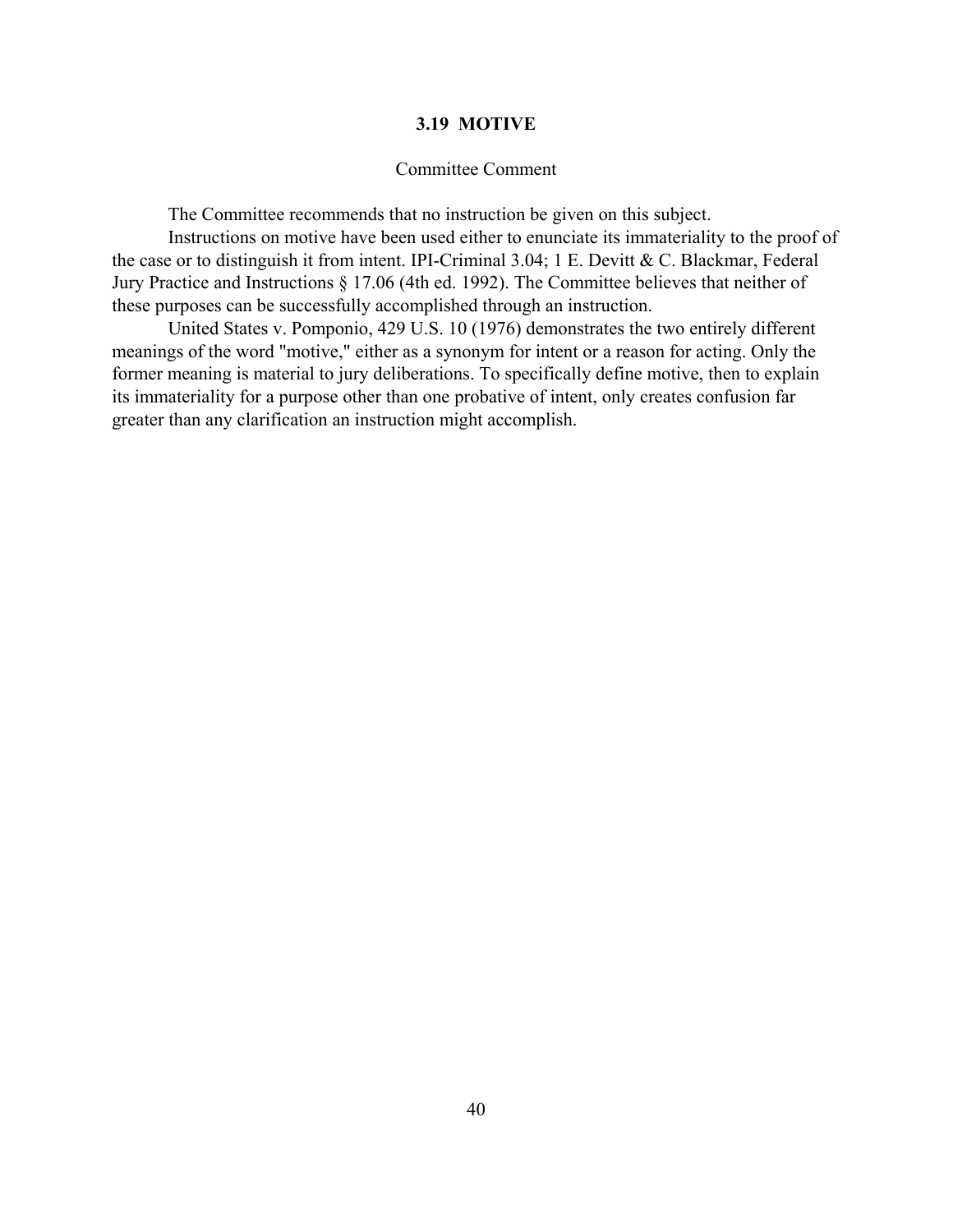#### **3.20 FLIGHT**

#### Committee Comment

The Committee recommends that no instruction be given on this subject.

Evidence of flight, in appropriate circumstances, is a relevant circumstance evidencing a consciousness of guilt. Any argument based upon it is proper. But the facts of flight are frequently contested and their relevance frequently disputed. An instruction on the subject gives undue weight to a particular piece of evidence which the Committee feels should be avoided. For discussions of the dangers of giving a flight instruction, see United States v. Jackson, 572 F.2d 636 (7th Cir. 1978), United States v. Levine, 5 F.3d 1100, 1107 (7th Cir. 1993), cert. denied, 114 S.Ct. 1224 (1994), United States v. Williams, 33 F.3d 876, 879 (7th Cir. 1994), cert. denied, 115 S.Ct. 1383 (1995).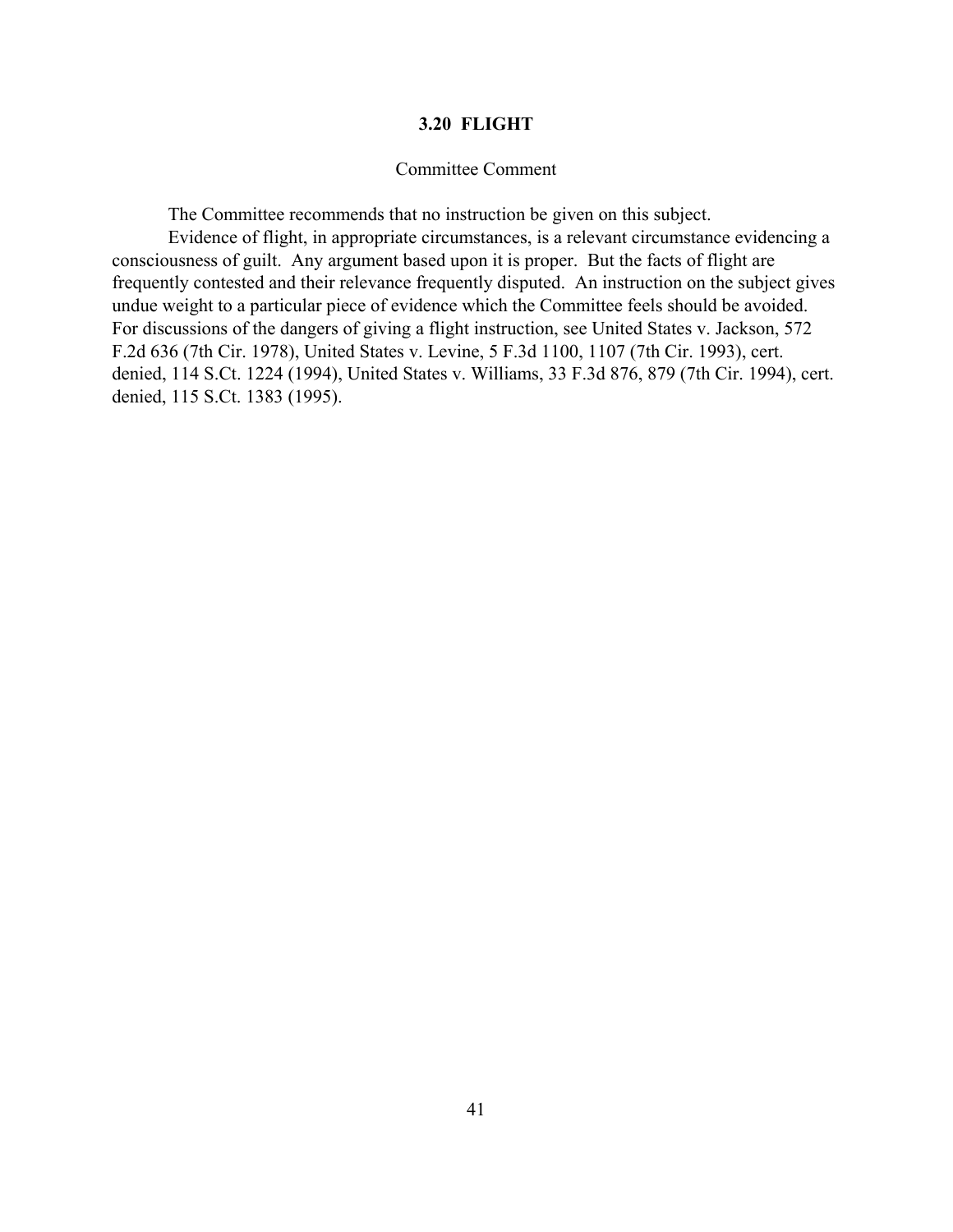#### **3.21 DYING DECLARATIONS**

#### Committee Comment

The Committee recommends that no instruction be given on this subject. Rule 804(b)(2) of the Federal Rules of Evidence permits the introduction of dying declarations only in prosecutions for homicide. Although there are decisions to the contrary, the Committee believes that the conditions of admissibility are questions to be determined by the court under Rule 104(a). See 5 Wigmore on Evidence § 1451 (Chadbourn rev. 1974); 4 Muller & Kirkpatrick, Federal Evidence §495 (2d ed. 1994). An instruction on this subject is, therefore, unnecessary. The weight which should be given to a particular declaration is a proper subject of final argument. See McCormick on Evidence § 314 at 333 (4th ed. 1992).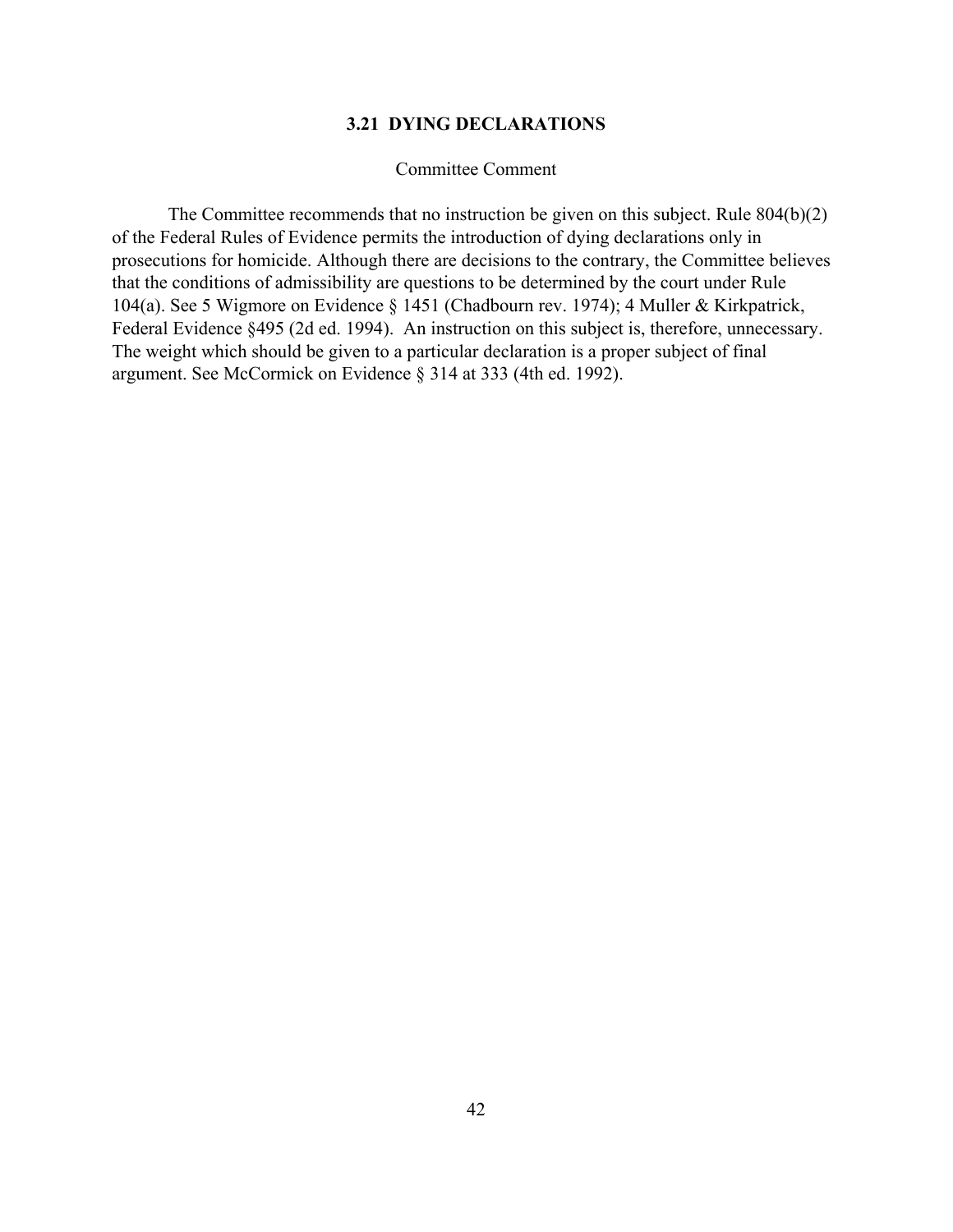# **3.22 FALSE EXCULPATORY STATEMENTS**

Committee Comment

The Committee is of the opinion that an instruction on this subject should not be given. The general subject is adequately covered in other instructions, and the specific references to evidence are likely to be viewed by the jury as judge's comments on the evidence.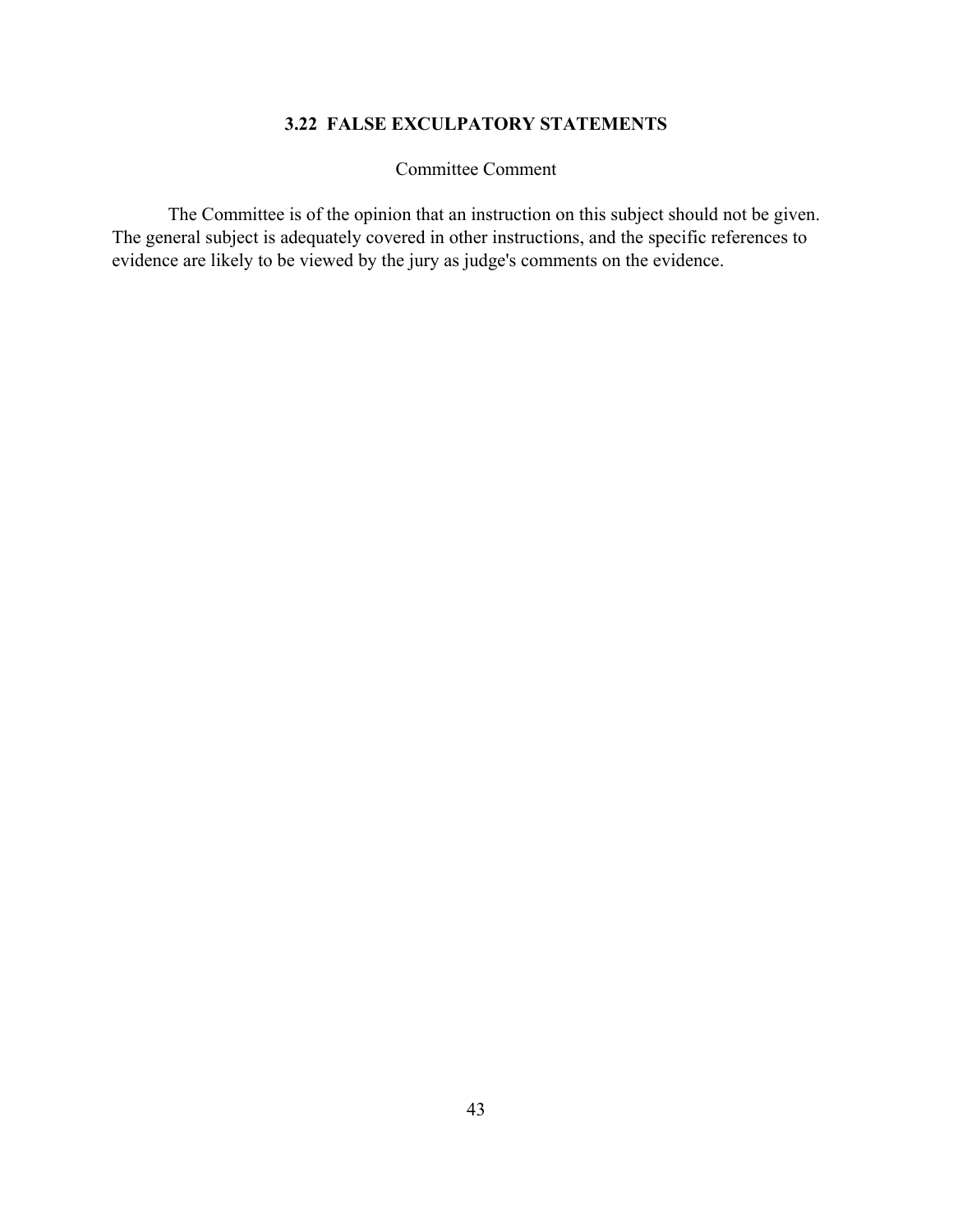# **3.23 CHILD WITNESS**

# Committee Comment

The Committee recommends no instruction on child witness since it is covered by Instruction 1.03 "Testimony of Witnesses (Deciding What to Believe)."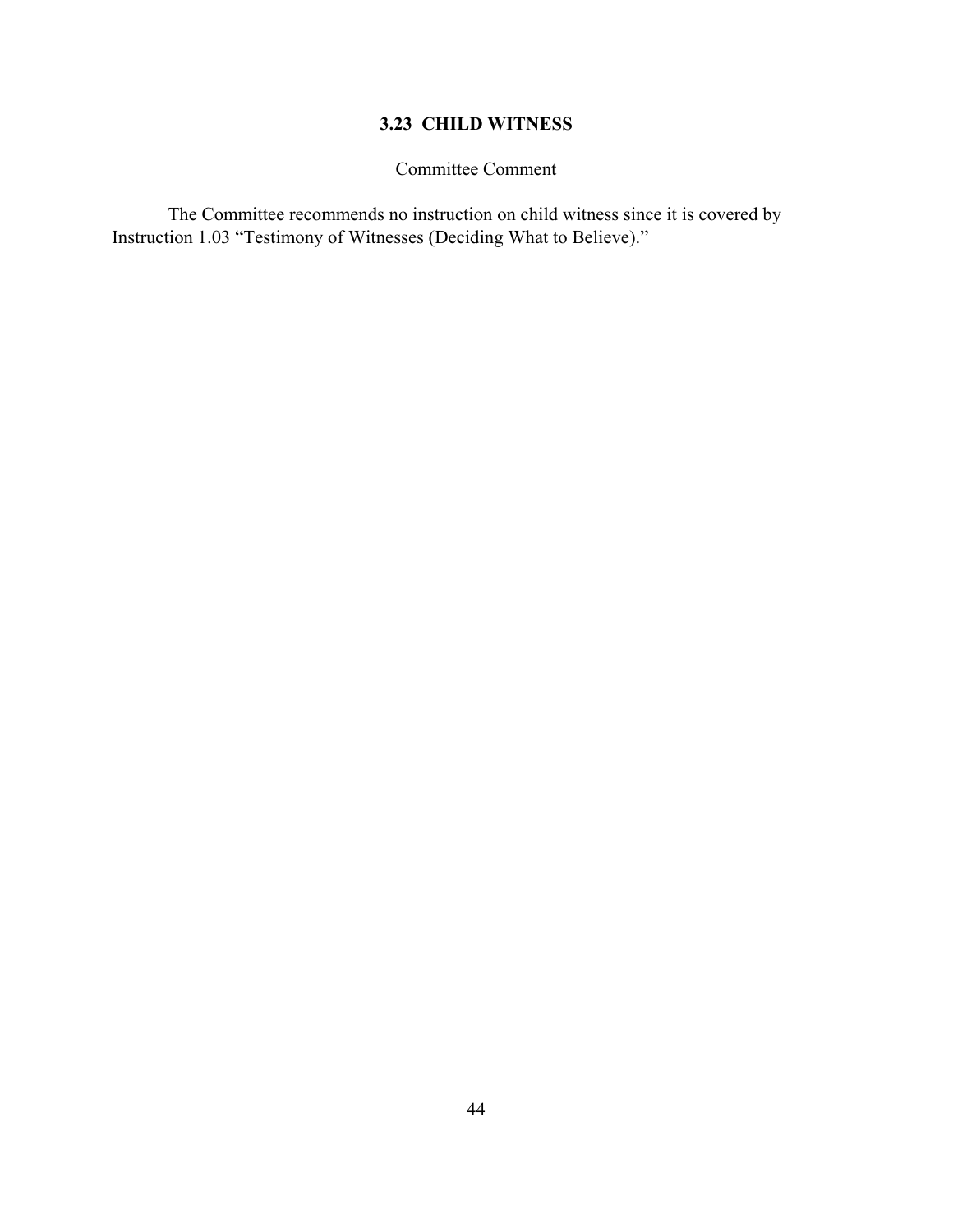#### **3.24 MISSING WITNESS**

#### Committee Comment

It is the view of the Committee that a missing witness instruction should not be given. For the unusual circumstances where the court might find it appropriate, the following instruction is recommended:

It was particularly within the power of the (government) (defense) to produce \_\_\_\_\_, who could have given material testimony on an issue in the case. The  $\overline{(goverment's)}$  (defense's) failure to call  $\qquad \qquad$  may give rise to an inference that his testimony would be unfavorable to it.

You should bear in mind that the law does not impose on a defendant in a criminal case the burden or duty of calling any witnesses or producing any evidence.

This instruction is taken from United States v. Mahone, 537 F.2d 922 (7th Cir.), cert. denied, 429 U.S. 1025 (1976), where the Seventh Circuit noted that two requirements must be met "before a party can raise to the jury the possibility of drawing an inference from the absence of a witness . . . . " Id. at 926. Thus the trial court must make an advance ruling before the instruction may be given or the inference argued to the jury. See also United States v. Rollins, 862 F.2d 1282, 1297-99 (7th Cir. 1988), cert. denied, 490 U.S. 1074 (1989); United States v. Valles, 41 F.3d 355, 360 (7th Cir. 1994). Regarding argument on this issue, see United States v. Sblendorio, 830 F.2d 1382, 1390-94 (7th Cir. 1987), cert. denied, 484 U.S. 1068 (1988).

The first requirement is that the absent witness is "peculiarly within the other party's power to produce." 537 F.2d at 926. The court noted that this occurs when the witness is (a) physically available to only one party or (b) when the witness "has a relationship with the opposing party "that would in a pragmatic sense make his testimony unavailable to the opposing party regardless of physical availability." Id. (quoting Yumich v. Cotter, 452 F.2d 59,64 (7th Cir. 1971), cert. denied, 410 U.S. 908 (1973)).

Obvious examples of persons physically available to only one party are witnesses, like informers, whose names or addresses are unknown to the other party. See United States v. Tucker, 552 F.2d 202, 209-10 (7th Cir. 1977); United States v. Valles, 41 F.3d 355, 358 (7th Cir. 1994) ("While a defendant can overcome the confidential informant privilege by demonstrating a need for the information, he bears this burden in the face of an assumption that the privilege should apply."). Persons pragmatically unavailable to one party are law enforcement officers or other persons closely associated with one party. See United States v. Mahone, supra at 926; Yumich v. Cotter, supra at 64. In Yumich, the court stated, "where there is likelihood of bias on the part of the person not called as a witness in favor of one party, 'that person is not, in a true sense, "equally available" to both parties.'" 452 F.2d at 64.

The second requirement is a showing that the absent witness' testimony would "elucidate issues in the case." United States v. Mahone, supra at 927. Where the testimony would be merely cumulative, see United States v. Johnson, 467 F.2d 804, 808 (1st Cir. 1972), cert. denied,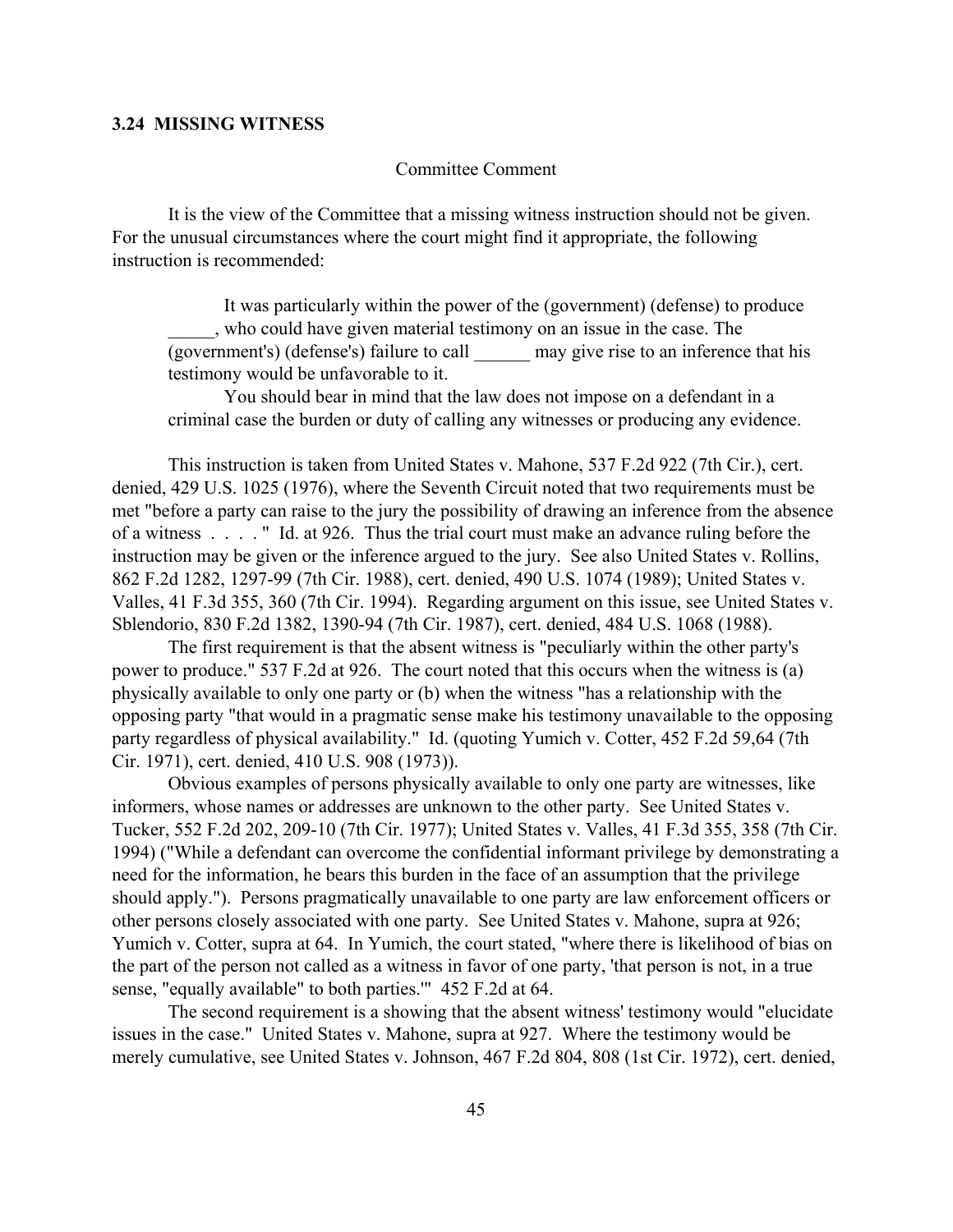410 U.S. 909 (1973) and United States v. Warwick, 695 F.2d 1063, 1069 (7th Cir. 1982), or where it would be irrelevant to the issues in the case, United States v. Emalfarb, 484 F.2d 787 (7th Cir.), cert. denied, 414 U.S. 1064 (1973), no inference is permissible. See Givens v. United States, supra. In Mahone, the Seventh Circuit noted that the party requesting the missing witness instruction may ask the court to direct the witness to tell counsel what witness would say if called. 537 F.2d at 927 n. 4. The court also noted that in cases where it is "debatable" whether the witness' testimony would be elucidative, the giving of the instruction is within the trial court's discretion. Id. at 927. See also United States v. Bautista, 509 F.2d 675 (9th Cir.), cert. denied, 421 U.S. 976 (1975). The trial court may, in an appropriate case, refuse to give the instruction but allow counsel to argue the inference to the jury.

Where the witness is equally available to both parties, no instruction should be given. Nor should the instruction be given where it could be construed as a comment either directly or indirectly on the defendant's failure to testify. United States v. Keller, 512 F.2d 182, 186 (3d Cir. 1975); United States v. Miceli, 446 F.2d 256, 260 (1st Cir. 1971).

The instruction is couched in terms of an inference rather than a presumption because of the constitutional difficulties presumptions create in criminal cases. See United States v. Lake, 482 F.2d 146, 148 (9th Cir. 1973).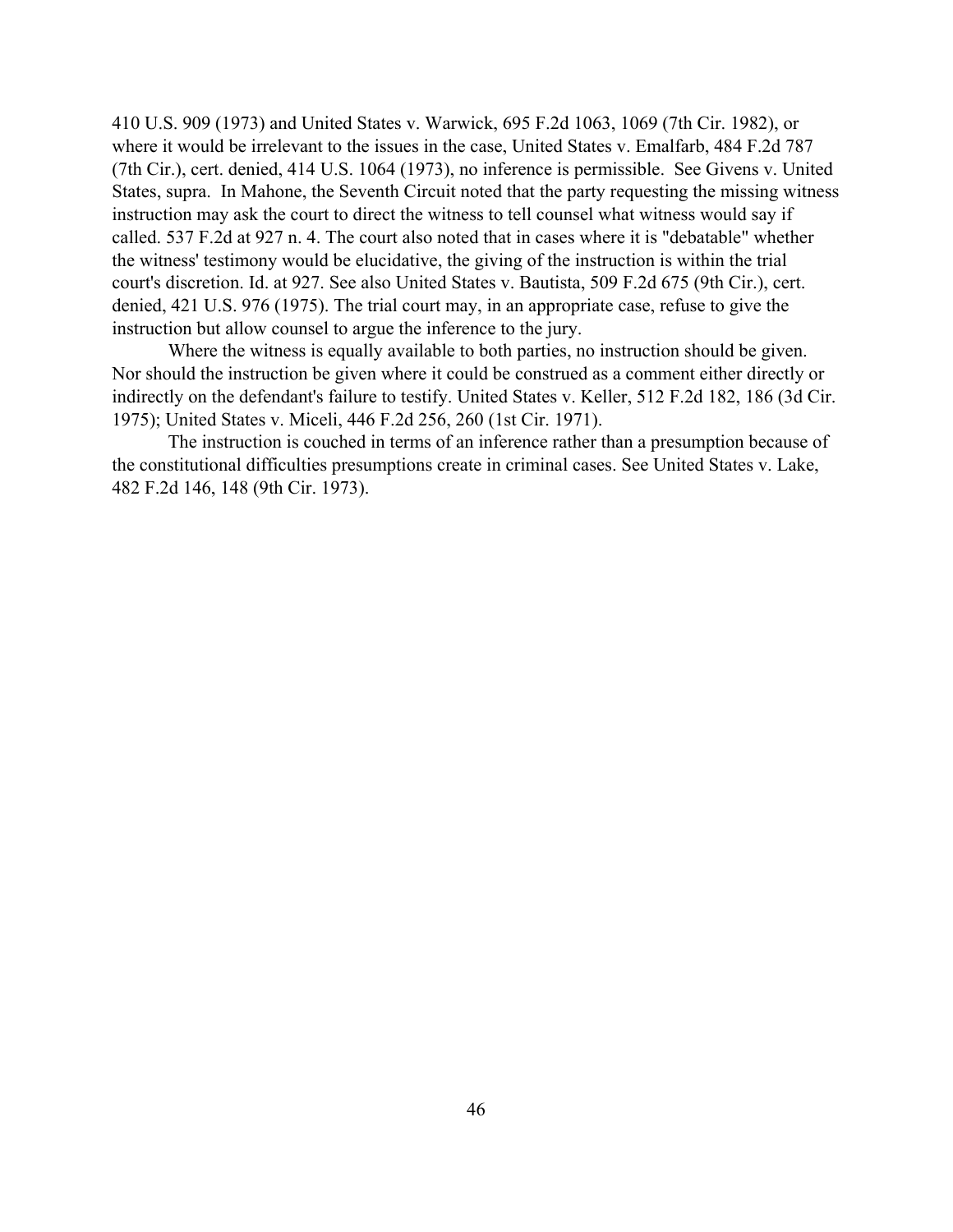# **4.01 ELEMENTS OF OFFENSE - SINGLE OFFENSE CASES**

To sustain the charge in the indictment the government must prove the following propositions:

First: Second: Third:

Fourth: (Addressing any issues raised by a substantive or affirmative defense, e.g., selfdefense.)

If you find from your consideration of all the evidence that each of these propositions has been proved beyond a reasonable doubt, then you should find the defendant guilty [of that charge].

If, on the other hand, you find from your consideration of all of the evidence that any of these propositions has not been proved beyond a reasonable doubt, then you should find the defendant not guilty [of that charge].

# **Committee Comment**

Whenever self-defense, entrapment, coercion or other substantive or affirmative defenses are properly part of the case, the definition of that defense should be given immediately after this instruction.

In cases involving the defense of insanity, Instruction 4.02 should be given instead of this instruction.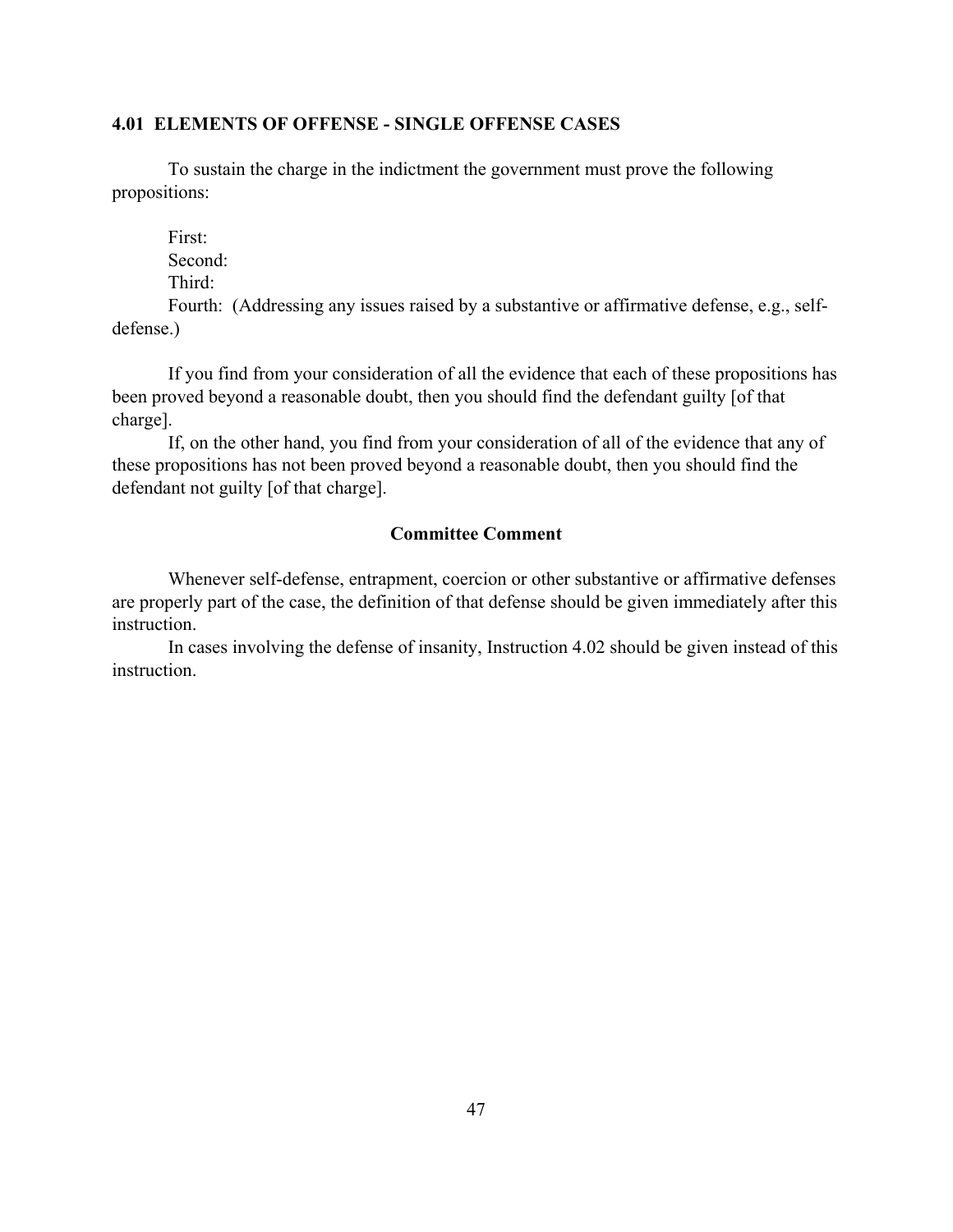# **4.02 ISSUES IN THE CASE AND BURDEN OF PROOF IN CASE INVOLVING DEFENSE OF INSANITY**

To sustain the charge of \_\_\_\_\_\_\_\_\_\_\_\_ the government must prove the following propositions:

First:

Second:

Third:

If you find from your consideration of all of the evidence that any of these propositions has not been proved beyond a reasonable doubt, then you should find the defendant not guilty.

If, on the other hand, you find from your consideration of all of the evidence that each of these propositions has been proved beyond a reasonable doubt, then you should find the defendant guilty, unless you also find that the defendant has proved the defense of insanity by clear and convincing evidence, in which event you should find the defendant not guilty only by reason of insanity.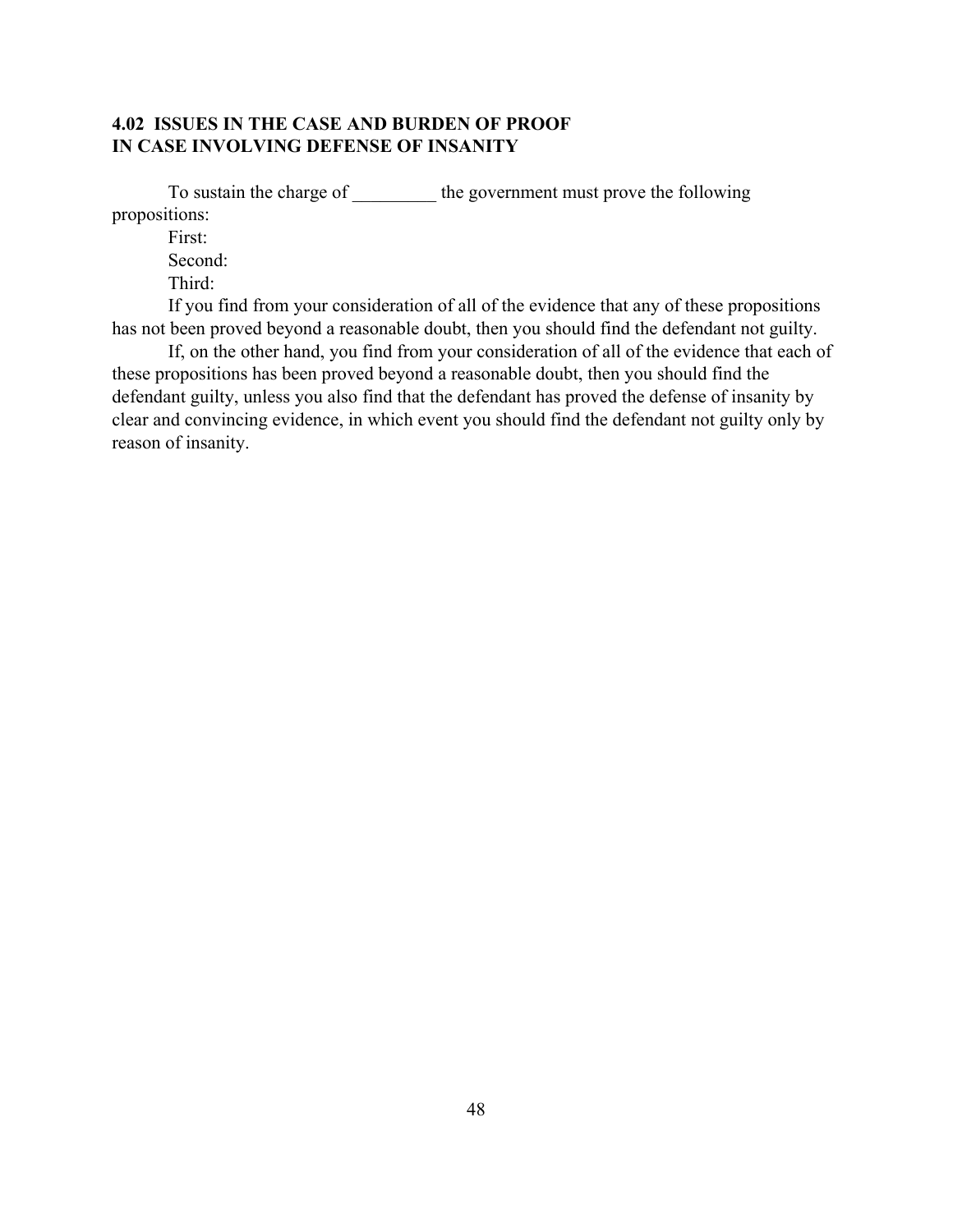#### **4.03 UNANIMITY ON SPECIFIC ACTS**

[Each count of] [Count \_\_ of] The indictment alleges that the defendant[s] committed certain specific acts. [For any count on which the government seeks conviction] The government need not prove that each and every specific alleged act was committed by the [a] defendant. However, the government must prove that [a] defendant committed at least one of the specific acts which are alleged [in that count]. In order to find that the government has proved the [a] defendant committed a specific act, the jury must unanimously agree on which specific act that defendant committed.

For example, if some of you find defendant [insert example from indictment] and the rest of you find defendant [insert different example], then there is no unanimous agreement on which act has been proved. On the other hand, if all jurors find defendant [insert example from indictment], then there is unanimous agreement.

#### **Committee Comment**

This instruction explains the necessity for unanimity and the nature of unanimity when the government alleges multiple acts but need prove only one. It is commonly required in tax prosecutions. An altered version of this instruction must be given in substantive RICO prosecutions where two acts must be proved and the jury must agree unanimously on which two acts the defendant has committed.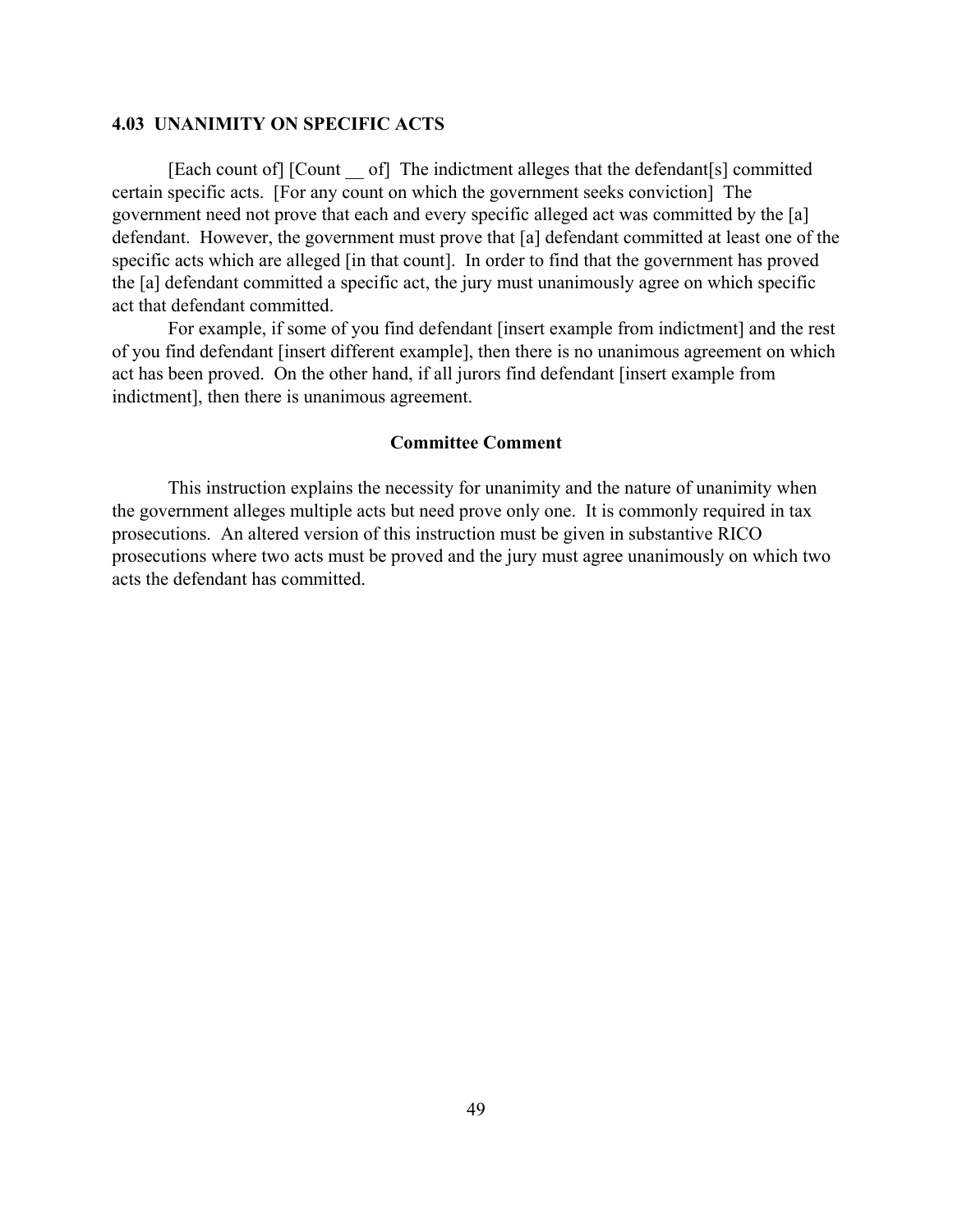#### **4.04 DATE OF CRIME CHARGED**

The indictment charges that the offense was committed "on or about" The government must prove that the offense happened reasonably close to that date but is not required to prove that the alleged offense happened on that exact date.

#### **Committee Comment**

This instruction is unnecessary in the average case where no discrepancy exists between the date charged in the indictment and the date suggested by the evidence at trial.

Where such a discrepancy exists, this instruction may be given if the date suggested by the evidence falls within the applicable statute of limitations, Ledbetter v. United States, 170 U.S. 606, 612 (1898); United States v. Leibowitz, 857 F.2d 373, 378 (7th Cir. 1988), cert. denied, 489 U.S. 1088 (1989). "On or about" as part of the indictment makes a date reasonably near the date in the indictment sufficient, and only a material variance will cause the government's case to fail. United States v. Leibowitz, 857 F.2d 373, 378 (7th Cir. 1988), cert. denied, 489 U.S. 1088 (1989). There are two possible exceptions to this rule:

1. where the date charged is an essential element of the offense and the defendant was misled by such date in preparing a defense, United States v. Bourque, 541 F.2d 290, 293-96 (1st Cir. 1976), United States v. Cina, 699 F.2d 853, 859 (7th Cir.), cert. denied, 464 U.S. 991 (1983).

2. where the defendant asserts an alibi defense for the specific date(s) charged, United States v. Leibowitz, 857 F.2d 373, 378-79 (7th Cir. 1988), cert. denied, 489 U.S. 1088 (1989).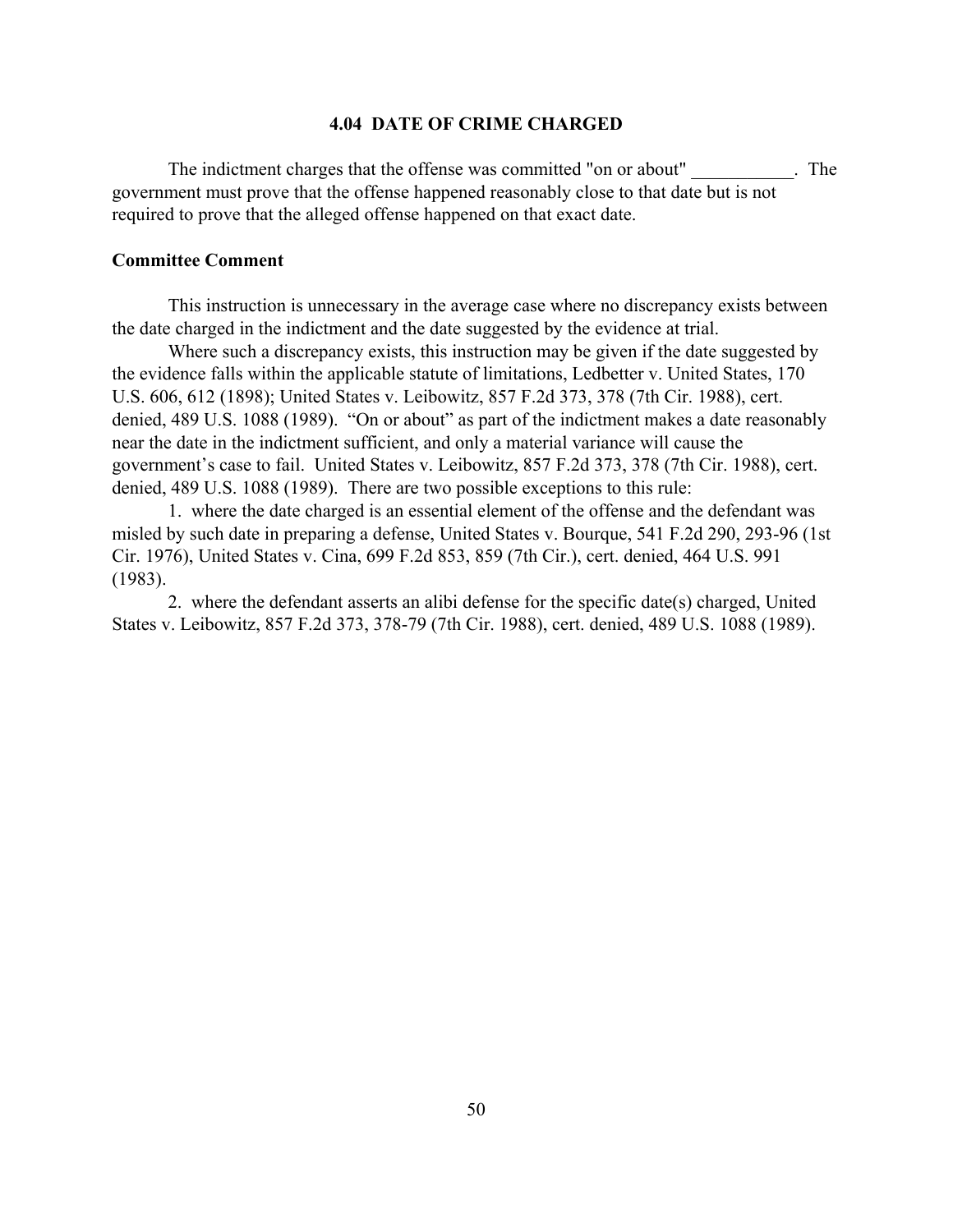#### **4.05 SEPARATE CONSIDERATION FOR EACH DEFENDANT**

Even though the defendants are being tried together, you must give each of them separate consideration. In doing this, you must analyze what the evidence shows about each defendant [, leaving out of consideration any evidence that was admitted solely against some other defendant or defendants]. Each defendant is entitled to have his/her case decided on the evidence and the law that applies to that defendant.

#### **Committee Comment**

In cases involving more than one count, it will be necessary for the court to instruct both as to the separate consideration for each defendant and also with regard to separate consideration of charges. Proper joinder and charging are assumed. The instruction was drafted to inform jurors of their imperative duty to consider each charge against each defendant separately.

The Committee recognizes that problems may arise where two and only two coconspirators are charged in the same indictment. Although conviction of one and acquittal of one may be inappropriate, it is believed that the separate consideration of the guilt or innocence of each defendant is paramount no matter what constraints may exist with regard to the results.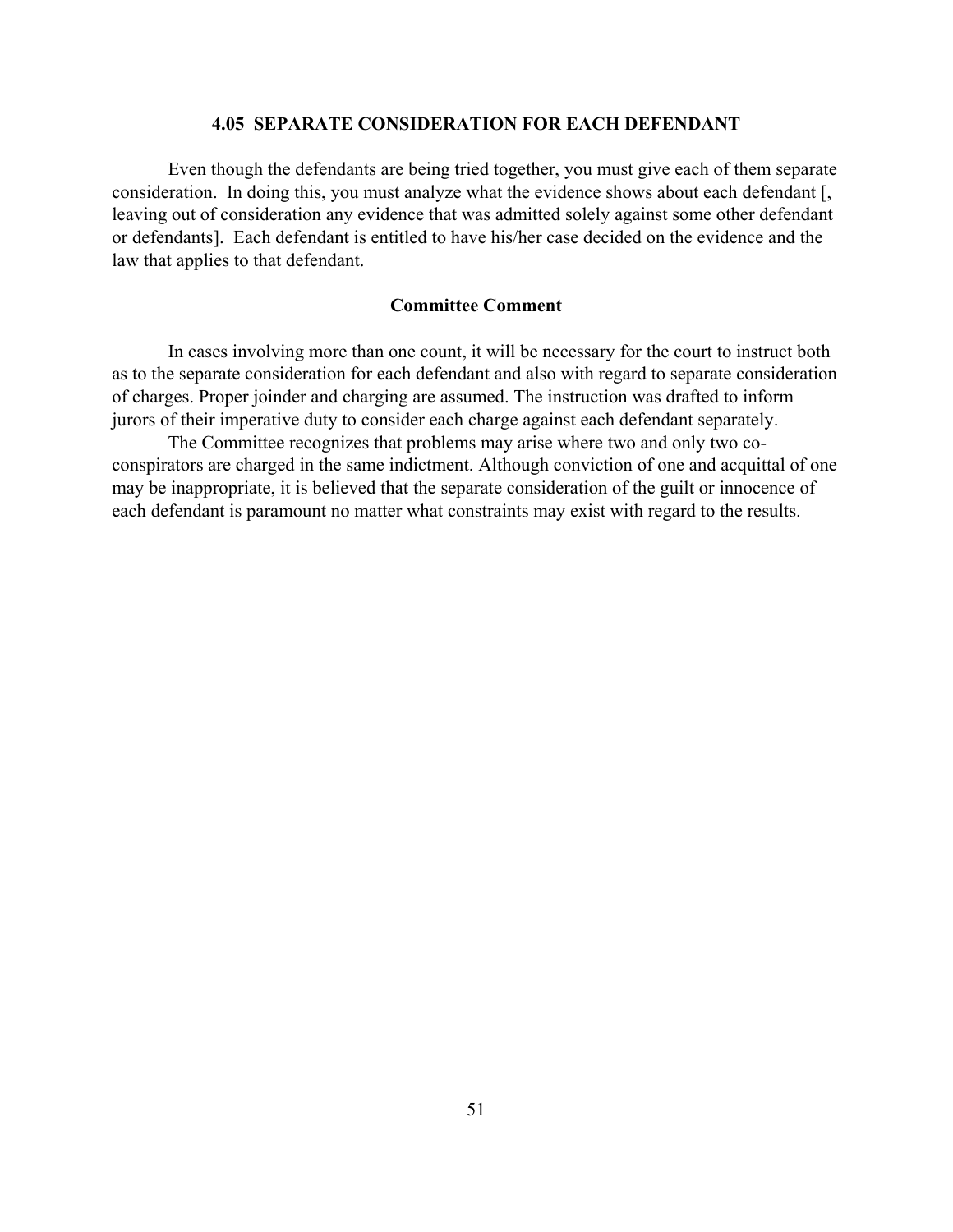#### **4.06 "KNOWINGLY" - DEFINITION**

When the word "knowingly" [the phrase "the defendant knew"] is used in these instructions, it means that the defendant realized what he was doing and was aware of the nature of his conduct, and did not act through ignorance, mistake or accident. [Knowledge may be proved by the defendant's conduct, and by all the facts and circumstances surrounding the case.]

[You may infer knowledge from a combination of suspicion and indifference to the truth. If you find that a person had a strong suspicion that things were not what they seemed or that someone had withheld some important facts, yet shut his eyes for fear of what he would learn, you may conclude that he acted knowingly, as I have used that word. {You may not conclude that the defendant had knowledge if he was merely negligent in not discovering the truth.}]

#### **Committee Comment**

This instruction has been approved on many occasions by the Seventh Circuit. United States v. Hauert, 40 F.3d 197, 203 (7th Cir. 1994), cert. denied, 115 S.Ct. 1822 (1995)(ruling that the older "ostrich" instruction is not error, but not preferred); United States v. Ramsey, 785 F.2d 184, 190 (7th Cir.), cert. denied, 476 U.S. 1186 (1986); United States v. Arambasich, 597 F.2d 609, 612 (7th Cir. 1979); United States v. Gabriel, 597 F.2d 95, 100 (7th Cir.), cert. denied, 444 U.S. 858 (1979). The initial sentence in brackets is optional and probably only applicable in a case based in large part on circumstantial evidence.

An instruction or combination of instructions which give the jury the impression that negligence will support a verdict of guilty is improper. See United States v Thompson-Hayward Chem. Co., 446 F.2d 583 (8th Cir. 1971).

This instruction should not be interpreted to mean that the defendant must necessarily know that his conduct violated federal law. For some federal offenses, a defendant's knowledge that his conduct affects the federal government or its agents is unnecessary. For examples, see United States v. Stanford, 589 F.2d 285 (7th Cir. 1978), cert. denied, 440 U.S. 983 (1979) (fraudulent statements need not be accompanied by knowledge that the statements were made to welfare agencies funded by federal monies); United States v. Yermian, 468 U.S. 63, 67-70 (1984) (fraudulent statements need not be accompanied by knowledge that they were made concerning a matter within federal agency jurisdiction); United States v. Dick, 744 F.2d 546, 553 (7th Cir. 1984) ("Proof of knowledge that federal funds were involved is not required"); United States v. Feola, 420 U.S. 671, 676-86 (1975) (statute punishing assaults on federal officers does not require knowledge that the person assaulted is a federal officer); United States v. Crutchley, 502 F.2d 1195 (3d Cir. 1974)(knowledge that property belonged to federal government is not required). The issue is essentially one of statutory construction. See United States v, Bailey, 444 U.S. 394 (1980)(quoting Model Penal Code § 2,02, comment (Tent. Draft No. 4, 1955))("clear analysis requires that the question of the kind of culpability required to establish the commission of an offense be faced separately with respect to each material element of the crime"). Where knowledge by the defendant that is conduct does affect the federal government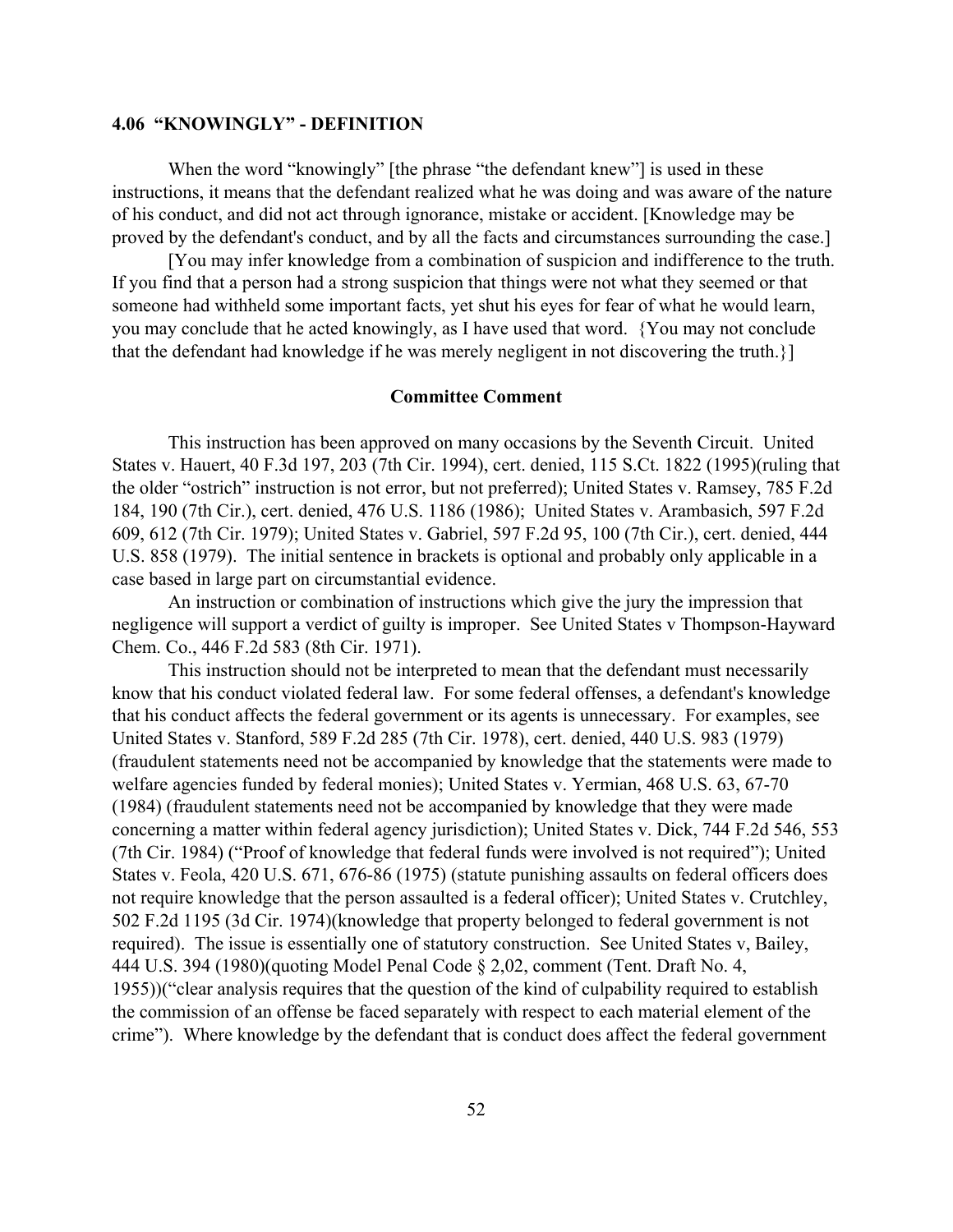is required, this must be specifically explained in Instruction 4.01 -- "Issues in the Case and Burden of Proof".

The second paragraph is derived from the suggested instruction set forth in United States v. Ramsey, 785 F.2d 184, 190 (7th Cir. 1986). See also United States v. Giovannetti, 919 F.2d 1223 (7th Cir. 1990); United States v. Nobles, 69 F.3d 172 (7th Cir. 1995); United States v. Gonzalez, 933 F.2d 417 (7th Cir. 1991). As for the final bracketed sentence, see United States v. Draves, 103 F.3d 1328 (7th Cir. 1997).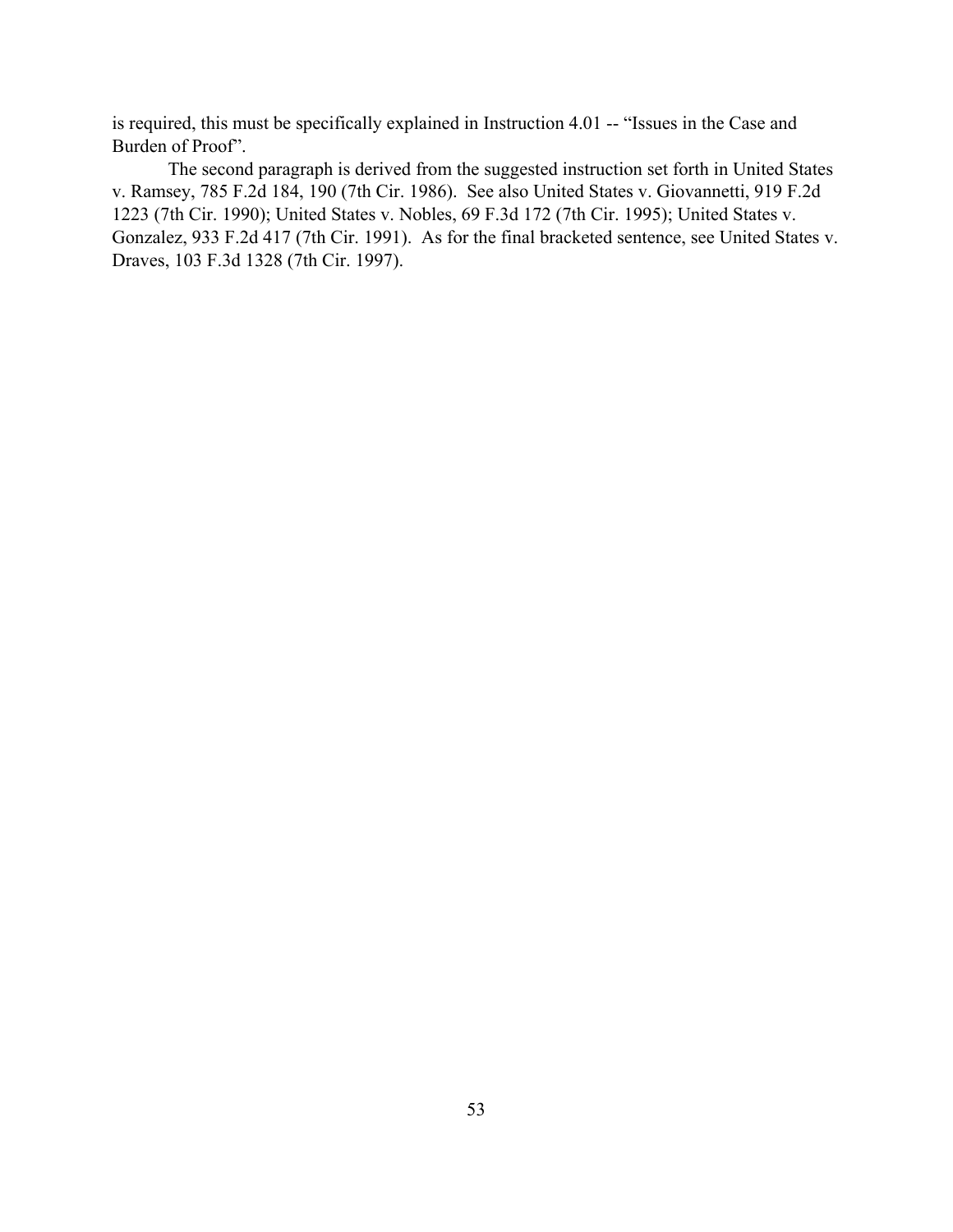# **4.07 ATTEMPT**

To "attempt" means that the defendant knowingly took a substantial step toward the commission of the offense with the intent to commit that offense.

# **Committee Comment**

If the defendant is charged with attempting a particular offense, an additional element must be added to the "elements" instruction for that offense.

See United States v. Cea, 914 F.2d 881 (7th Cir. 1990).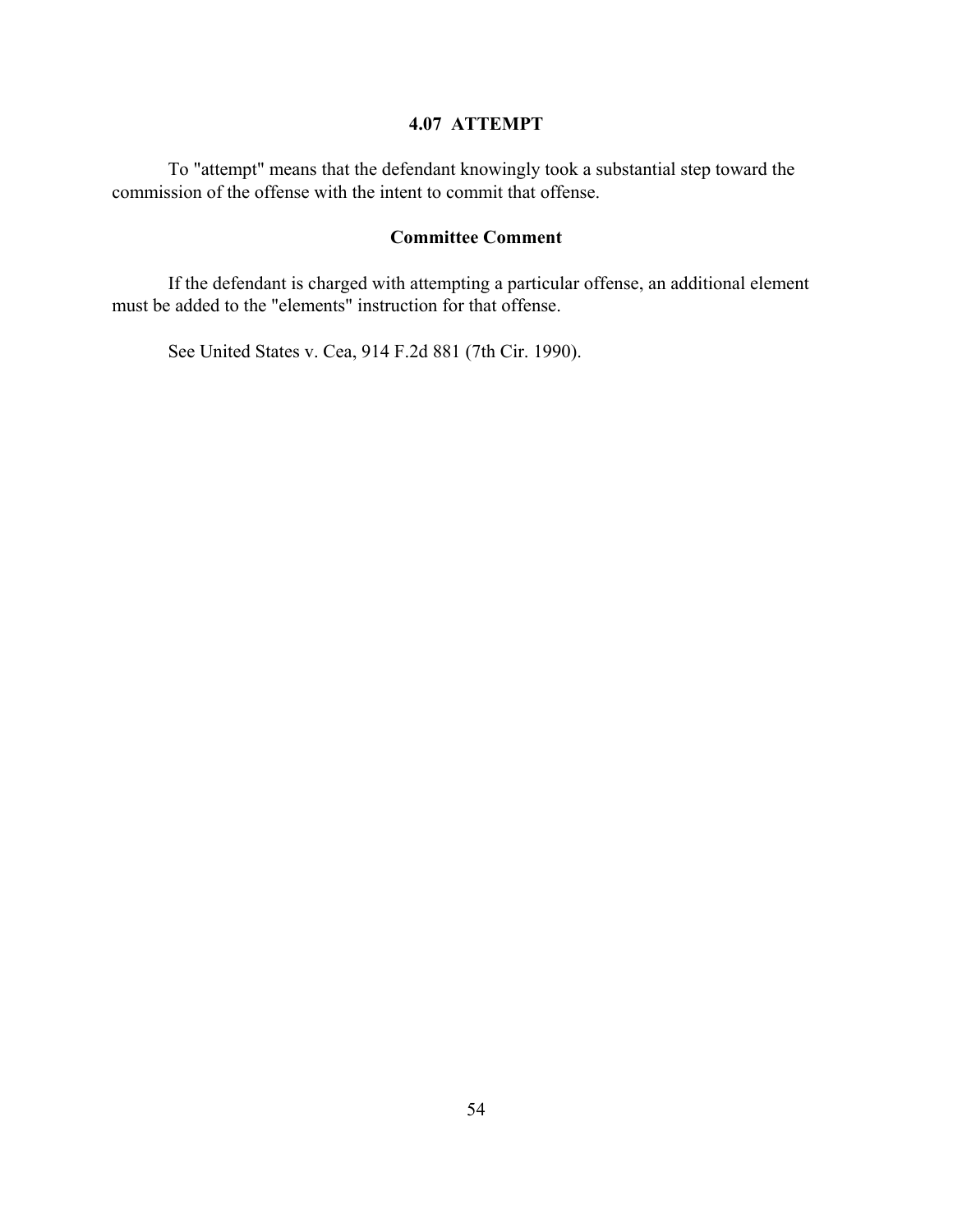#### **4.08 SPECIFIC INTENT -- GENERAL INTENT**

#### Committee Comment

The Committee recommends avoiding instructions that distinguish between "specific intent" and "general intent". In place thereof the Committee recommends that instructions be given which define the precise mental state required by the particular offense charged. [FNa1] Accordingly, district judges should determine the requisite mental state as to each element of the charged offense and instruct thereon.

Traditionally, courts have distinguished between "specific intent" and "general intent". The stock "specific intent" instruction reads: The crime charged in this case requires proof of specific intent before the defendant can be convicted. Specific intent, as the term implies, means more than the general intent to commit the act. To establish specific intent the government must prove that the defendant knowingly did an act which the law forbids (or knowingly failed to do an act which the law requires), purposely intending to violate the law. Such intent may be determined from all the facts and circumstances surrounding the case (and from similar prior crimes and transactions). W. LaBuy, Jury Instructions in Federal Criminal Cases s 4.04, reprinted in 33 F.R.D. 550. See also I E. Devitt & C. Blackmar, Federal Jury Practice and Instructions s 14.03 (3d ed. 1977). Conversely, "general intent" generally is defined as follows: In determining defendant's intention the law assumes that every person intends the natural consequences of his voluntary acts (or omissions). Therefore, the general intent required to be proved as an element of the crime is inferred from defendant's voluntary commission of the act forbidden by law (or his omission of the duty required by law), and it is not necessary to establish that defendant knew that his act (or omission) was a violation of law. LaBuy, supra at s 4.03 reprinted in 33 F.R.D. 549.

Distinctions between "specific" and "general" intent more than likely confuse rather than enlighten juries. See United States v. Bailey, 100 S.Ct. 624, 629-636 (1980); United States v. Manganellis, 864 F.2d 528, 533-39 (7th Cir. 1988) (elaborate discussion of whether statute called for "specific" or "general" intent). For example, to speak of a defendant's "purpose" or to use the phrase "purposely intending to violate the law" requires a jury to find that a defendant knew his act violated the law. Ordinarily, that is not an essential element of the offense. See United States v. Brighton Building & Maintenance Co., 598 F.2d 1101, 1105 (7th Cir.), cert. denied, 100 S.Ct. 79 & 80 (1979) (criminal antitrust prosecution: "Defendants [are] not entitled to an instruction which [includes] the ... phrase [that the defendant knowingly did an act which the law forbids, purposely intending to violate the law]. 'A requirement of proof not only of this knowledge of likely effects, but also of a conscious desire to bring them to fruition or to violate the law would seem, particularly in such a context, both unnecessarily cumulative and unduly burdensome'"). Similarly, to state that "general intent" is an element of the offense inadequately and erroneously directs the jury on the issue of intent. Thus the stock instructions should be avoided.

The Seventh Circuit Court of Appeals commented on the issue in United States v. Arambasich, 597 F.2d 609 (7th Cir. 1979). There defendant appealed from convictions under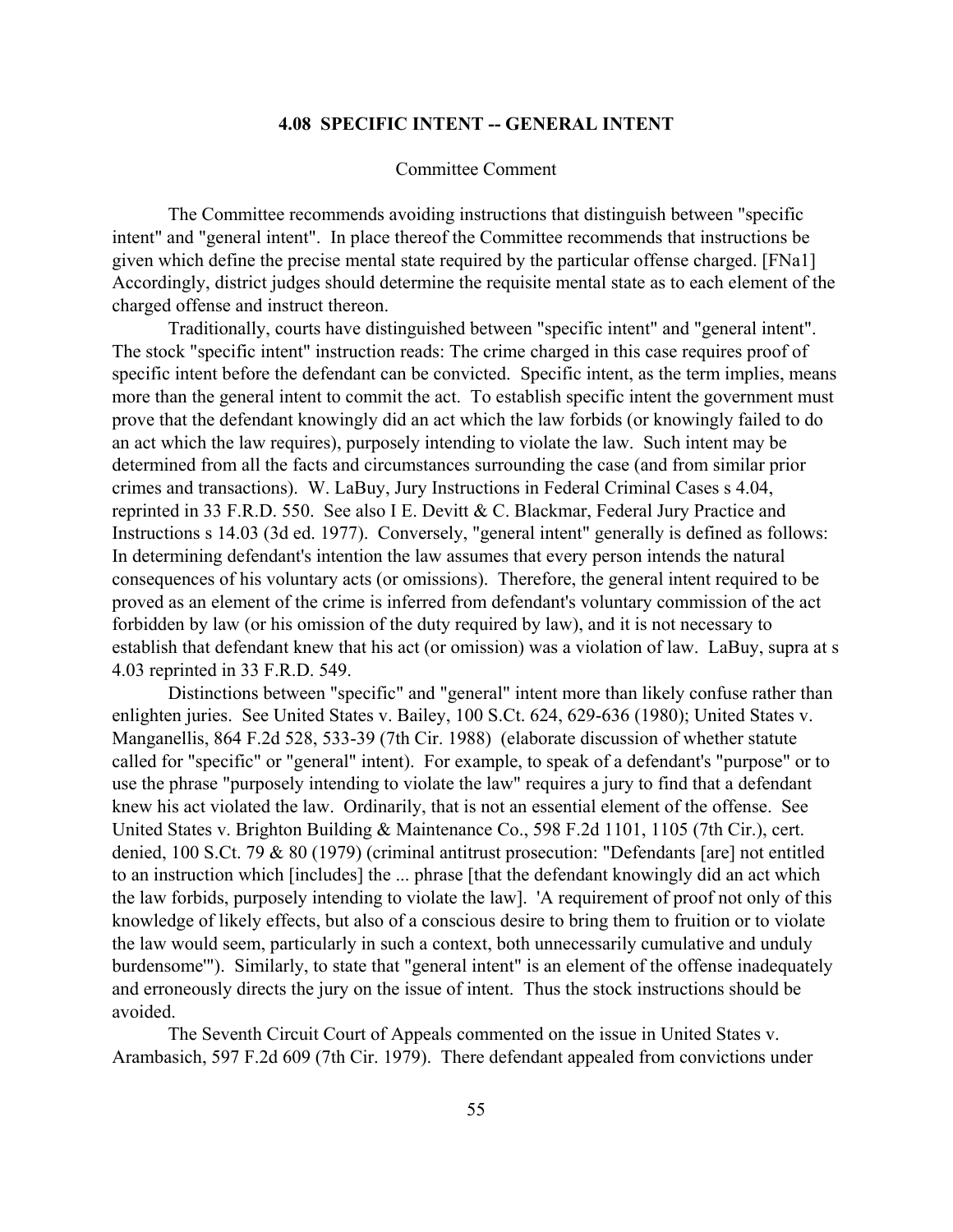the Hobbs Act for extortion and conspiracy to extort. At trial, defendant tendered a stock specific intent instruction which the district court refused. Instead the trial court defined the requisite intent as the intent to obtain something which the defendant knew he was not entitled to receive with knowledge that it was the product of fear of economic harm. On appeal, the court affirmed the convictions, stating:

We are inclined to agree with the district judge in the case at bar that the labels "specific intent" and "general intent," which are emphasized in the stock instructions he refused to give, and the distinction the instructions attempt to make between these categories of intent, are not enlightening to juries. More specific and therefore more comprehensible information is conveyed by stating the precise mental state required for the particular crime.

. . .

In the case at bar that mental state consisted of an intent to obtain money from contractors with the knowledge that it was paid because they feared economic harm and that the defendant was not entitled to receive it . . . .

. . .

It is unnecessary to use the term "specific intent" or to give any particular form of instruction.

The stock "specific intent" instructions tendered by [defendant] are based on decided cases and have been approved in countless others. Yet they illustrate, if not the "variety" or "disparity," the "confusion of [judicial] definitions of the requisite but elusive mental element" . . . . It is not very helpful to speak of a defendant's "purpose" to violate the law, as do these stock instructions. Use of the phrase "purposely intending to violate the law" may be erroneously interpreted by jurors, for example, to require that the defendant know his act violates a criminal statute, which is ordinarily unnecessary . . . . Giving one of the stock instructions may therefore not only confuse but mislead the jury to the prejudice of the prosecution. A trial judge is accordingly justified in refusing to give it, if he adequately instructs on the requisite mental state by other means.

United States v. Arambasich, 597 F.2d at 611-613 (citations omitted). See also United States v. Perez, 43 F.3d 1131, 1135 (7th Cir. 1994) (use of "specific" not required for assault with intent to commit murder); United States v. Valencia, 907 F.2d 671, 682 (7th Cir. 1990)(acceptable if "the instructions as a whole informed the jury of the mental state the prosecution was required to prove beyond a reasonable doubt in order to secure a conviction."); and W. LaFave & Scott, Criminal Law § 28 at 202 (1972); Model Penal Code § 2.02, comment (Tent. Draft No. 4, 1955).

Instructions which attempt to define "general intent" may not only be misleading, but in some cases unconstitutional as well. In Sandstrom v. Montana, 442 U.S. 510 (1979), the Court held unconstitutional an instruction stating that "the law presumes that a person intends the ordinary consequences of his voluntary acts" because: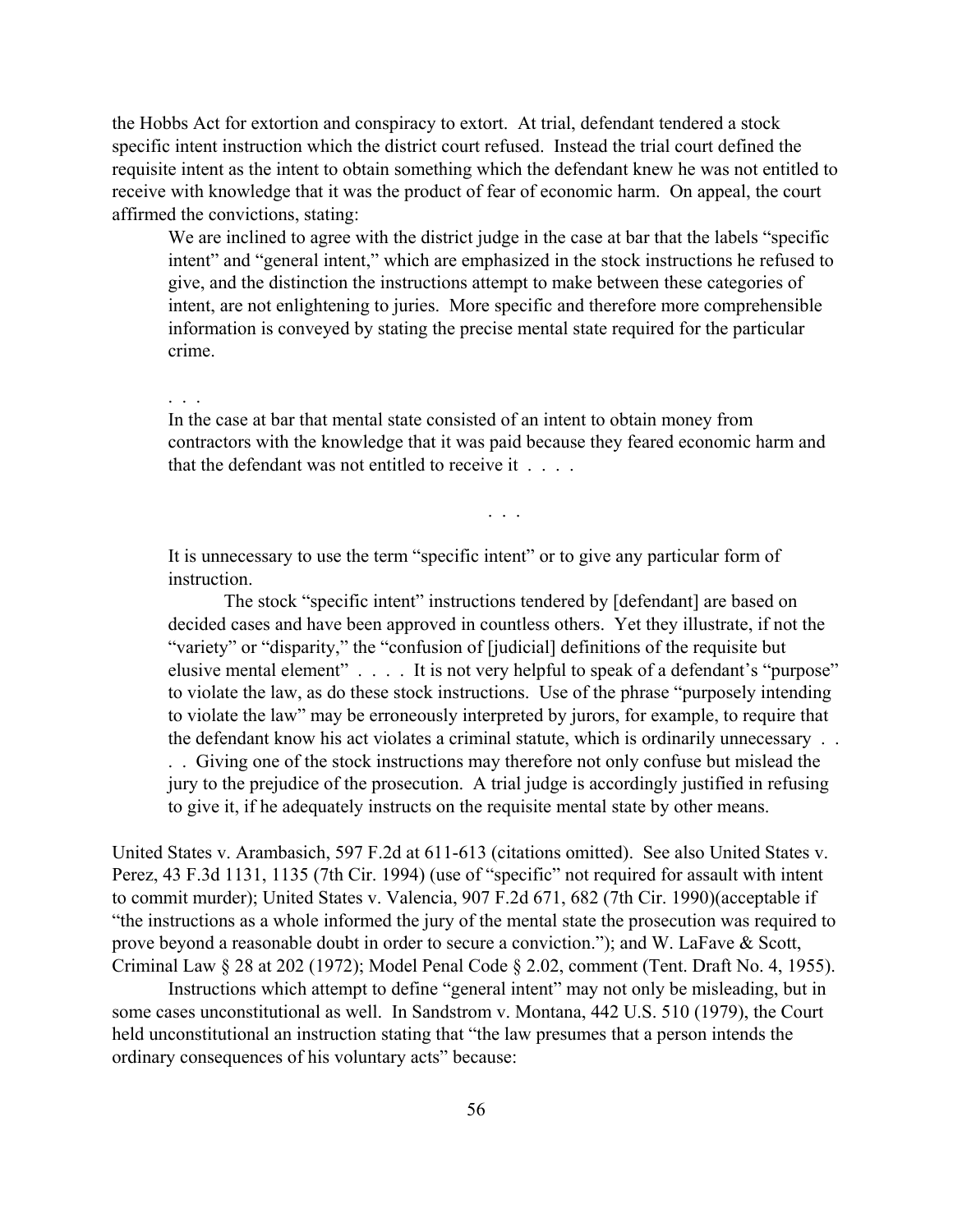a reasonable jury could well have interpreted the presumption as "conclusive," that is, not technically as a presumption at all, but rather as an irrebuttable direction by the court to find intent once convinced of the facts triggering the presumption. Alternatively, the jury may have interpreted the instruction as a direction to find intent upon proof of the defendant's voluntary actions (and their "ordinary" consequences), unless the defendant proved the contrary by some quantum of proof which may well have been considerably greater than "some" evidence -- thus effectively shifting the burden of persuasion on the element of intent.

Id. at 517 (emphasis in original). See also United States v. Waldemer, 50 F.3d 1379, 1386 (7th Cir.), cert. denied, 115 S.Ct.. 2598 (1995).

The stock "specific" and "general intent" instructions should be avoided in favor of instructions that precisely define the requisite mental state of the particular crime charged: e.g., Hobbs Act Extortion, 18 U.S.C. § 1951 (intent to obtain something from another which the defendant knows he is not entitled to receive with knowledge that it is the product of actual or threatened force, violence, fear or the defendant's office); Obstruction of Justice, Influencing or Injuring an Officer, Juror or Witness, 18 U.S.C. § 1503 (intent to influence, intimidate, impede or injure); Bribery of Public Officials and Witnesses, 18 U.S.C. § 201 (intent to influence); Conspiracy Against Rights of Citizens, 18 U.S.C. § 241 (intent to injure, threaten, or intimidate any citizen in the free exercise of any right); Mail Fraud, 18 U.S.C. § 1341 (intent to defraud); False Bank Entry, 18 U.S.C. § 1005 (intent to injure or defraud a bank).

In certain instances, further elucidation of the particular intent described in a particular statute should be given. For example, "intent to defraud" frequently describes the mental state pursuant to which the defendant must act in order to be found guilty. In those instances where "intent to defraud" is an essential element of the charged offense, it should be defined in a manner tailoring it to the allegations of the indictment and the evidence adduced at trial. For example, in a mail fraud prosecution charging a scheme to defraud public bodies, the substantial terms of which included obtaining money by submitting collusive and rigged bids on public projects, the requisite intent to defraud might be described as "knowingly doing an act, with intent to deceive the public bodies out of their right to free and open competition in order to cause financial loss to them or a financial gain to defendants and others." See generally W. LaBuy, Jury Instructions in Federal Criminal Cases § 4.07, reprinted in 33 F.R.D. 555.

In addition to any instruction describing the requisite intent, the issues instruction must include the mental state as an essential element to be proved beyond a reasonable doubt.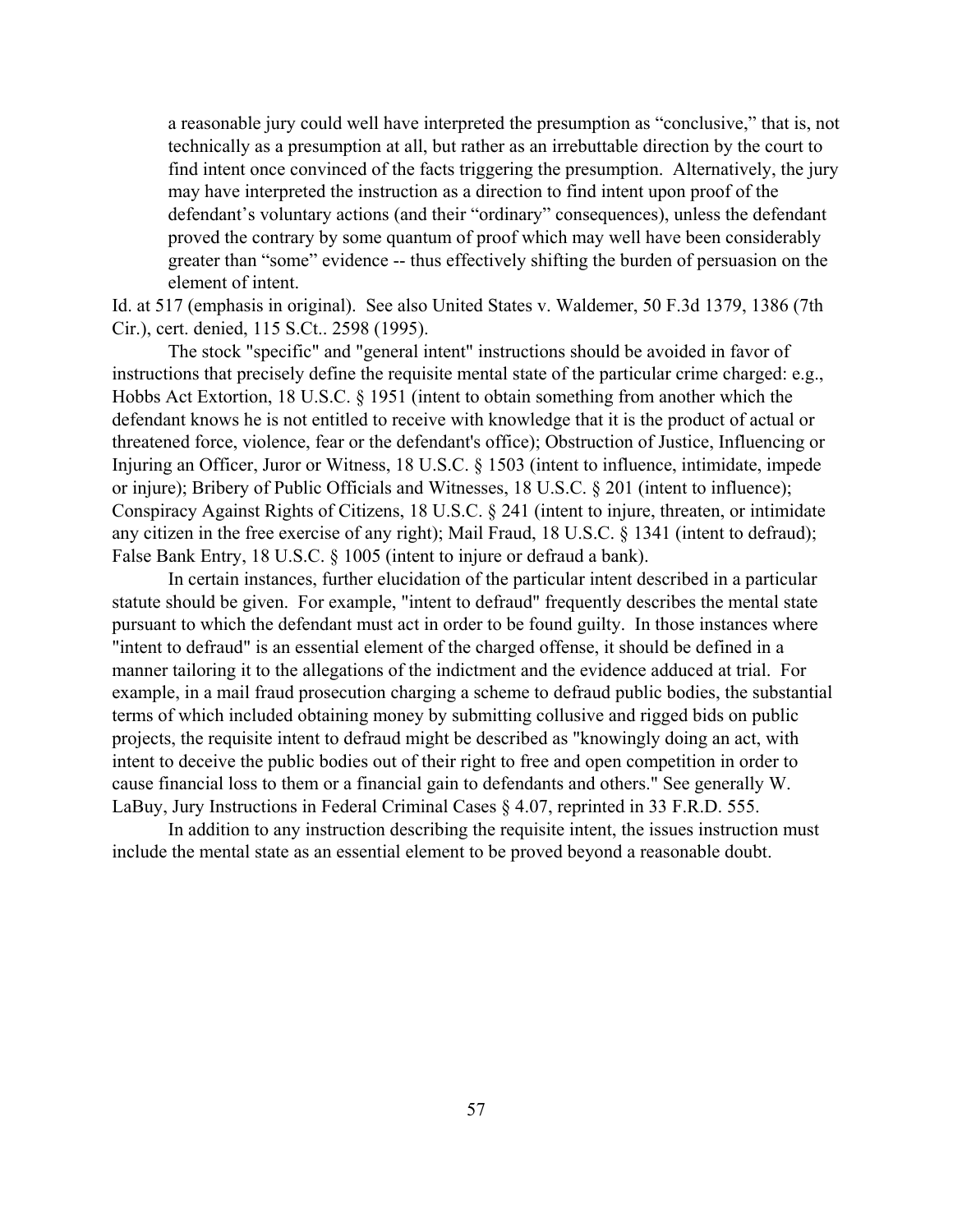#### **4.09 DEFINITION OF WILLFULLY**

#### Committee Comment

The Committee recommends that an instruction defining the word "willfully" not be given unless the word is in the statute defining the offense being tried. It should be noted that the word "willfully" is frequently included in the indictment even though not required by statute, and this practice should be discouraged. United States v. Valencia, 907 F.2d 671, 683 (7th Cir. 1990) lays down the Seventh Circuit rules for when to define "willfully" for the jury:

First, as we have noted, the term "willful" does not appear in the statute that defines Mr. Martinez' charged offense. Thus, in general, the term need not be defined in the jury instructions . . . . Second, as we have stated earlier, the elements instructions given at the beginning of the jury charge, supra p. 681, adequately stated the mental state that the prosecution had tp prove in order to secure a conviction . Third, we conclude that the evidence that Mr. Martinez did act willfully was so strong that any failure to define the term had no prejudicial effect on him.

United States v. Valencia, 907 F.2d 671, 683 (7th Cir. 1990).

In many cases, the court need not define "willful" because the concept of willfulness will be adequately explained in other instructions defining "knowingly", "intentionally", or "deliberately", United States v. Sirhan, 504 F.2d 818, 820 (9th Cir. 1974). However, there are certain federal crimes which require willfulness as the only standard of purposeful conduct. For instance, the term "willful" in a failure to file an income tax return case is different from the willful involvement in a conspiracy. In the tax prosecution, "willful" should be defined as follows:

An act is done 'willfully' if it is done voluntarily and intentionally with the purpose of avoiding a known legal duty.

This definition is taken primarily from United States v. Pomponio, 429 U.S. 10 (1976), as affirmed in Cheek v. United States, 498 U.S. 192, 201 (1991). The Supreme Court has discussed the various meanings of the term "willfulness" as used in the criminal tax statutes in United States v. Bishop, 412 U.S. 346 (1973). See United States v. Harris, 942 F.2d 1125, 1131-32 (7th Cir. 1991).

If the prosecution involves a perjury or conspiracy prosecution, the definition of "willful" may be different. For instance, the following definition may be appropriate in a perjury or contempt case:

An act is done "willfully" if done voluntarily and intentionally , and with the intent to do something the law forbids; that is to say with a purpose either to disobey or disregard the law.

This definition is taken essentially from United States v. Patrick, 542 F.2d 381 (7th Cir. 1976), cert. denied, 430 U.S. 931 (1977).

As used in various criminal statutes, the term "willful" has been construed to mean an act done voluntarily as distinguished from accidentally, with bad purpose, without justifiable excuse,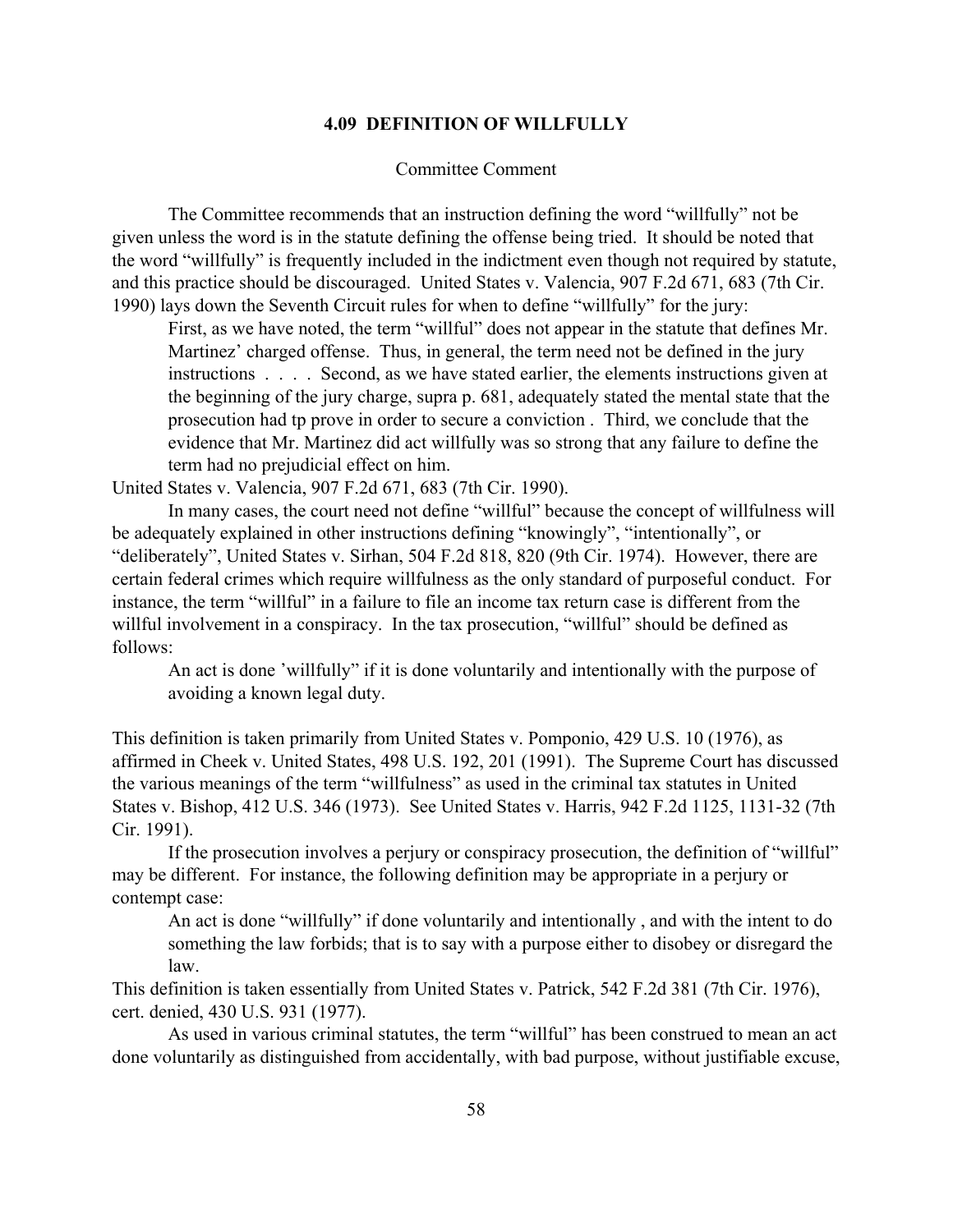without grounds for believing it was lawful, or with careless disregard whether or not one has the right so to act. See United States v. Murdock, 290 U.S. 389, 394-95 (1933); but see Cheek, 498 U.S. at 199-204 ("evil motive" or "bad purpose" does not require proof beyond an intentional violation of a known legal duty; a subjective misunderstanding of the legal duty may be enough to defeat willfulness, and objective reasonableness of position may be considered in determining whether subject misunderstanding actually existed). "Willful" has also been construed to mean an act done with specific intent to violate the law. Screws v. United States, 325 U.S. 91, 101 (1945).

Like the drafters of the Model Penal Code, the Committee was concerned with the confusion resulting from the use of the loose concept of "willfulness" to define criminal culpability. Model Penal Code § 2.02, comment (Tent. Draft No. 4, 1955).

Similarly, the Senate Judiciary Committee has expressed concern about confusion resulting from the various definitions of "willfulness" included under the "intentional" mental state. "One's state of mind is intentional with respect to conduct or a result if engaging in such conduct or causing such result is one's conscious objective." S. 1437 (95th Cong. 1st Sess.). Elaborating on this definition, the Senate Committee noted that ". . . . the word 'intentional' describes the mental attitude associated with an act to connote the meaning that the act is being done on purpose; it does not suggest that the act was committed for a particular purpose, evil in nature." S.Rep.No. 95-605, at 58-59.

Judge Learned Hand stated, "The word 'willful,' even in criminal statutes, means no more than that the person charged with the duty knows what he is doing. It does not mean that, in addition, he must suppose that he is breaking the law." American Surety Co. v. Sullivan, 7 F.2d 605, 606 (2d Cir. 1925) (cited with approval in United States v. Hall, 346 F.2d 875, 880 (2d Cir.), cert. denied, 382 U.S. 910 (1965); Dennis v. United States, 171 F.2d 986, 990 (D.C. Cir. 1948), aff'd, 339 U.S. 162 (1950); Townsend v. United States, 95 F.2d 352, 358 (D.C. Cir. 1938)).

In United States v. Gris, 247 F.2d 860, 864 (2d Cir. 1957), the Second Circuit explained, "It matters not whether appellant realized his conduct was unlawful. He knew exactly what he was doing; and what he did was a violation of the Federal Communications Act. He intended to do what he did, and that was sufficient."

In United States v. Keegan, 331 F.2d 257, 261 (7th Cir.), cert. denied, 379 U.S. 829 (1964), the jury was instructed that, "The word 'willfully' means that the person knowingly and intentionally committed the acts which constitute the offenses charged."

In cases involving willful violations of the securities laws, juries have been instructed that an act is done "willfully" if done knowingly and deliberately and that the defendant need not know he is breaking a particular law. United States v. Peltz, 433 F.2d 48, 54-55 (2d Cir. 1970), cert. denied, 401 U.S. 955 (1971); Tarvestad v. United States, 418 F.2d 1043, 1047 (8th Cir. 1969), cert. denied, 397 U.S. 935 (1970).

In United States v. Falk, 605 F.2d 1005 (7th Cir. 1979), cert. denied, 100 S.Ct. 1079 (1980), the Seventh Circuit deemed proper an instruction that "... the word 'willful' means ... deliberately and intentionally, as distinguished from something which is merely careless, inadvertent or negligent, that's to say that the defendant must have known and specifically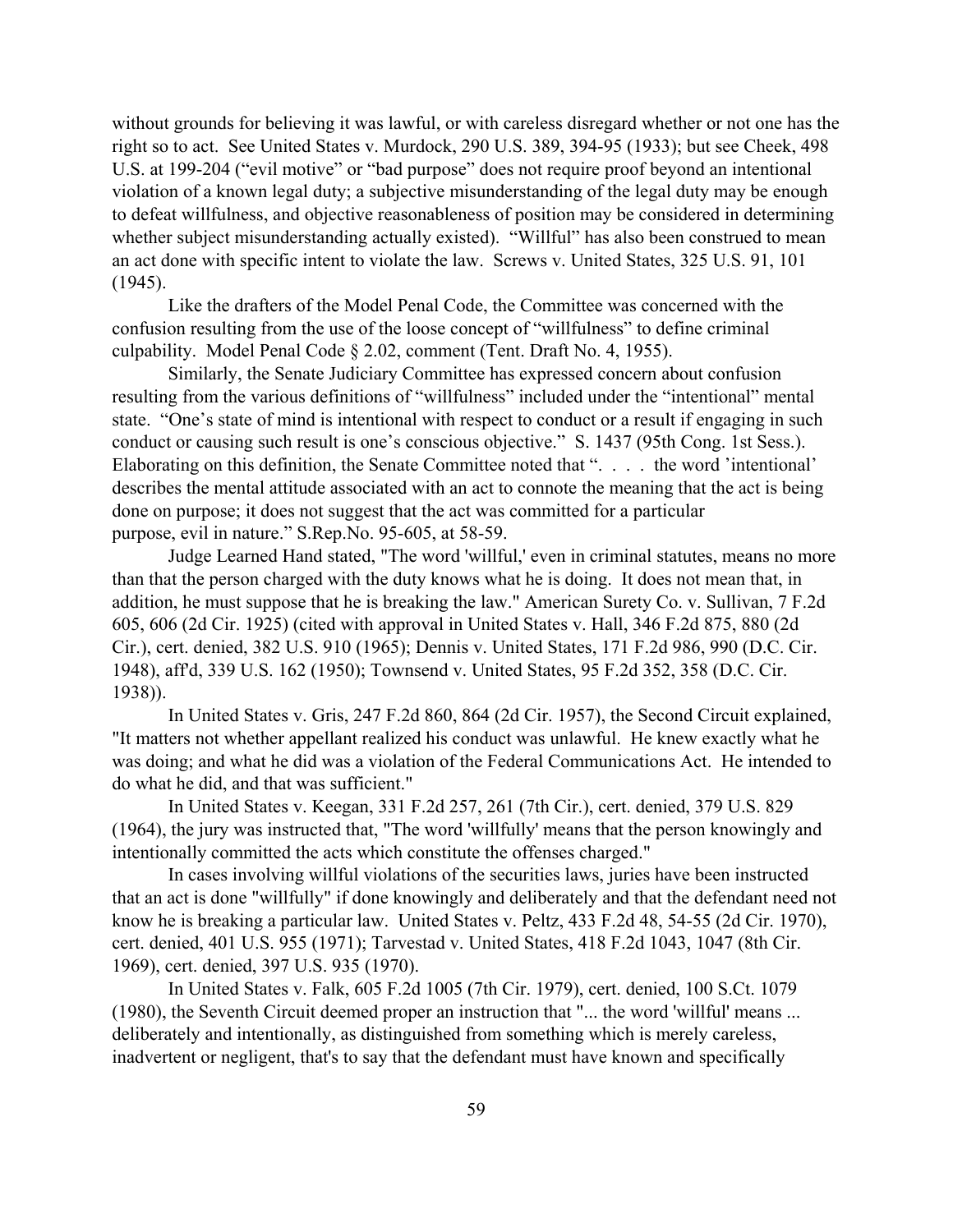intended his return to be false when he caused it to be made and subscribed to by him." Id. at 1010.

A consideration of the word "willfully", without benefit of the many cases which have attempted to define it, can lead to the logical conclusion that "willfully" is limited to the deliberateness of the actor in performing the act alleged in the indictment and need not have any reference to his knowledge at the time that the conduct was in violation of law. Earlier cases support this approach to the definition of "willfully." More recent cases, however, have incorporated into the concept of "willfully" the notion of the knowing commission of a criminal act. All of these things being so, it is rarely desirable to give a general definition of "willfully." If the statute uses the term and it must be defined, it should be defined in a manner tailoring it to the details of the particular offense charged.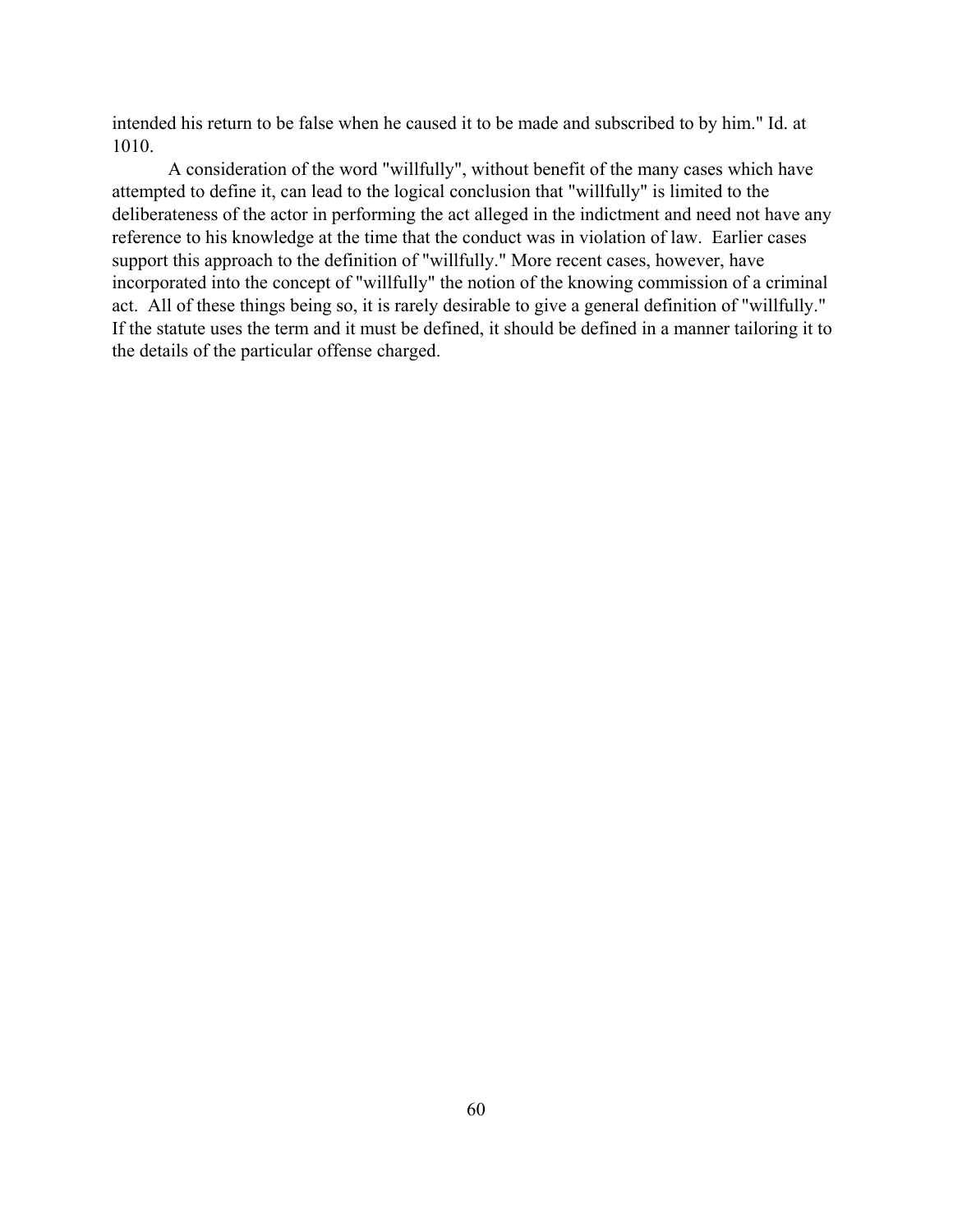# **5.01 RESPONSIBILITY**

A person responsible for the conduct of another may be found guilty even though the one who it is claimed committed the crime has not been found guilty.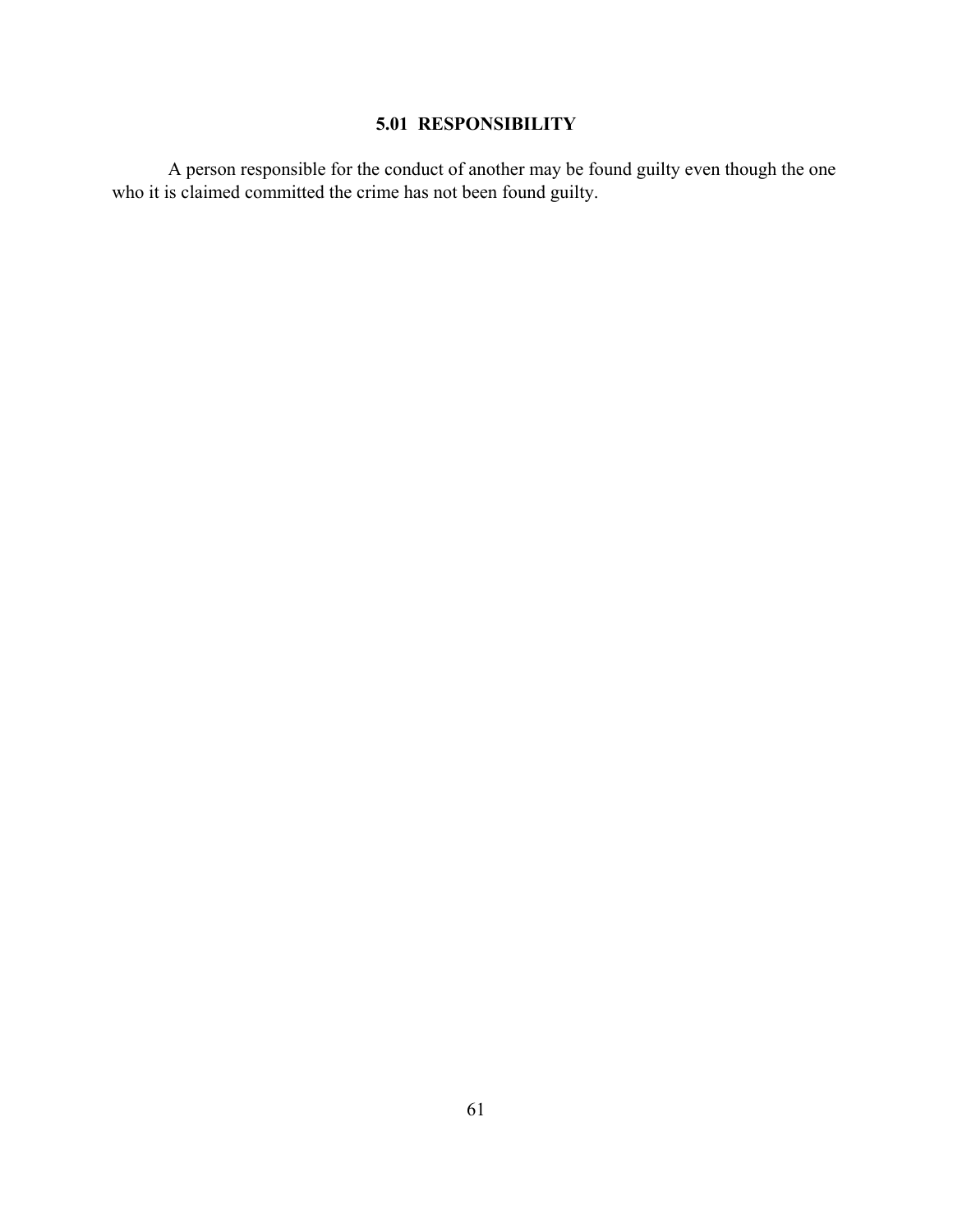#### **5.02 PERSONAL RESPONSIBILITY OF CORPORATE AGENT**

A person is responsible for conduct that he performs or causes to be performed in behalf of a corporation just as though the conduct were performed in his own behalf. However, a person is not responsible for the conduct of others performed in behalf of a corporation merely because that person is an officer, employee, or other agent of a corporation.

# **Committee Comment**

The first sentence of this instruction states the common sense rule that the fact that actions are taken with the intent to further corporate business does not relieve the agent of criminal responsibility for those actions. See United States v. Wise, 370 U.S. 405 (1962); United States v. Bach, 151 F.2d 177, 179 (7th Cir. 1945). "[T]he law is that, unless there is a clear legislative instruction to the contrary, any corporate officer who participates, in whole or in part, in a proscribed transaction on behalf of the corporation (and if the proscription is absolute, no consciousness on the part of the officer of the violation is required) is subject to the penal sanctions imposed by the statute defining the offense as well as the corporation on whose behalf he is acting." I National Commission on Reform of Federal Criminal Laws, Working Papers 178 (1970).

The second sentence of the instruction expands upon an idea implicit in the first sentence -- a corporate officer's criminal responsibility is not enlarged merely because of his corporate office. The corporate agent is, of course, responsible for his own conduct, and is responsible for the conduct of others according to the ordinary rules of accountability. This instruction does not exclude the possibility that a criminal statute may impose a special duty on corporate officers, see, e.g., United States v. Park, 421 U.S. 659, 667-76 (1975) and United States v. Doig, 950 F.2d 411, 414 (7th Cir. 1991), but in such event, as the Court in Park noted, criminal liability attaches not because of a corporate officer's position, but because the officer acts or fails to act in conformity with the duty imposed by statute. Id. at 674. See also United States v. McMullen, 516 F.2d 917, 921 (7th Cir.), cert. denied, 423 U.S. 915 (1975) (persons required to collect, account for, and pay over withholding taxes include all those with significant control over the financial decisionmaking process within a corporation). See generally Developments in the Law--Corporate Crime: Regulating Corporate Behavior Through Criminal Sanctions, 92 Harv.L.Rev. 1227, 1259-75 (1979).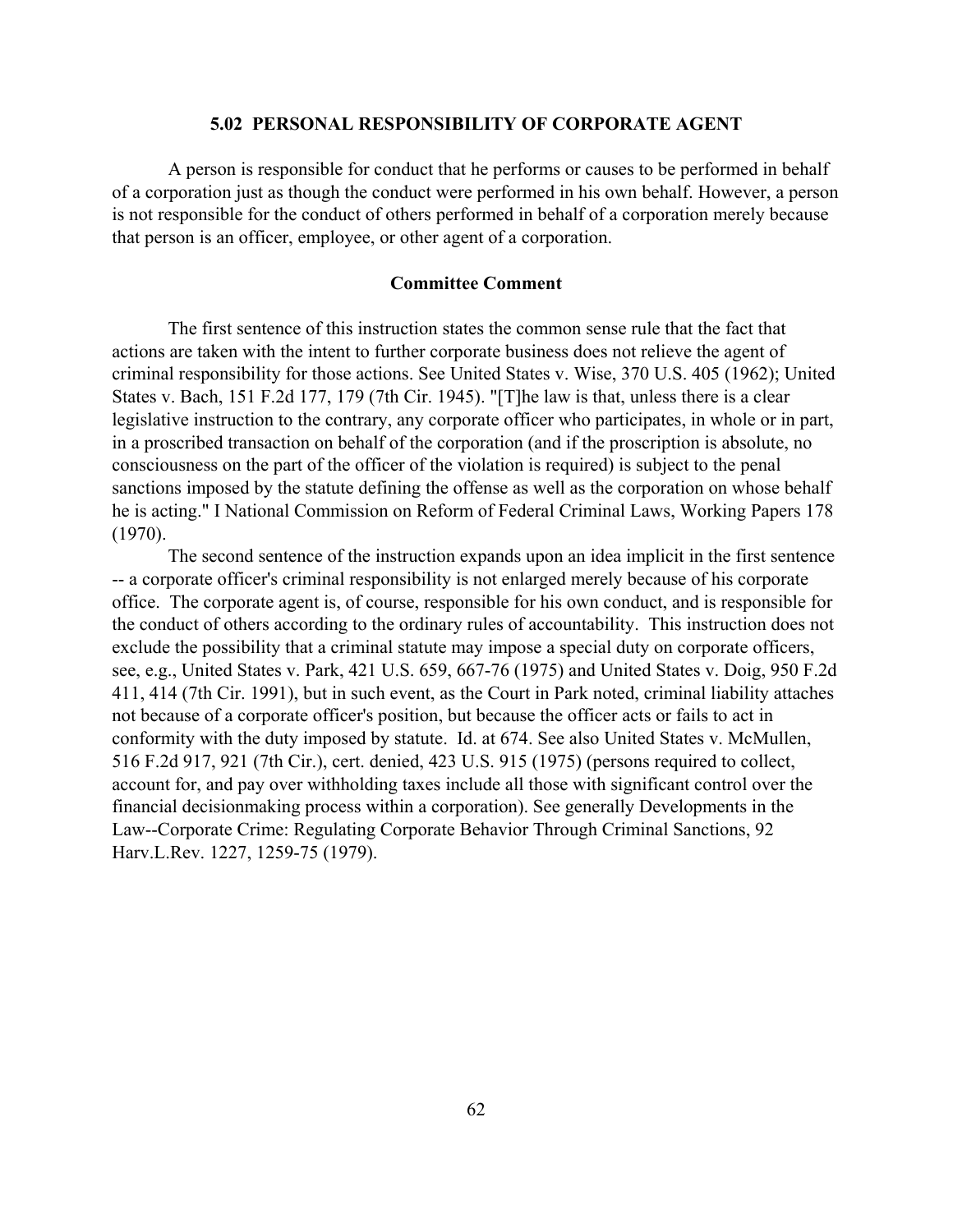#### **5.03 ENTITY RESPONSIBILITY -- ENTITY DEFENDANT--AGENCY (a)**

[Name of entity] is a [corporation, partnership, voluntary association]. A [corporation] [partnership] [voluntary association] may be found guilty of an offense.

A [corporation, partnership, voluntary association] acts only through its agents and employees, that is, those [directors], officers, agents, employees, or other persons authorized or employed to act for it.

To sustain the charge of \_\_\_\_\_\_\_\_\_\_\_\_\_\_\_ against [name of entity], the government must prove the following propositions:

First, the offense charged was committed by [an] agent[s] or employee[s] of [name of entity];

Second, in committing the offense, [the] agent[s] or employee[s] intended, at least in part, to benefit [name of entity];

Third, the acts by [the] agent[s] or employee[s] were committed within the authority or scope of [his/her/their] employment.

For an act to be within the authority of an agent or the scope of the employment of an employee, it must deal with a matter whose performance is generally entrusted to the agent or employee by [name of entity].

It is not necessary that the particular act was itself authorized or directed by [name of entity].

If an agent or an employee was acting within the authority or scope of [his/her] employment, [name of entity] is not relieved of its responsibility because the act was illegal, contrary to [name of entity]'s instructions, or against its general policies. You may, however, consider the existence of [name of entity]'s policies and instructions and the diligence of its efforts to enforce them in determining whether [the] agent[s] or employee[s] [was/were] acting with intent to benefit [name of entity] or within the scope of [his/her/their] employment.

# **Committee Comment**

This instruction adopts the position of the majority of the courts of appeals which have considered the question of the responsibility of a corporation for the criminal conduct of its agents. The majority view is that unless the criminal statute explicitly provides otherwise, a corporation is vicariously criminally liable for the crimes committed by its agents acting within the scope of their employment--that is, within their actual or apparent authority and on behalf of the corporation. See Standard Oil Co. v. United States, 307 F.2d 120 (5th Cir. 1962); Developments in the Law--Corporate Crime: Regulating Corporate Behavior Through Criminal Sanctions, 92 Harv.L.Rev. 1227, 1247-51 (1979). Under this view, which simply constitutes an application of respondeat superior principles to criminal statutes, it may be irrelevant that the agent is not a high managerial official, that the corporation may have specifically instructed the agent not to engage in the proscribed conduct, or that the statute is one that requires willful or knowing violations, rather than one that imposes strict liability. See, e. g., United States v. Hilton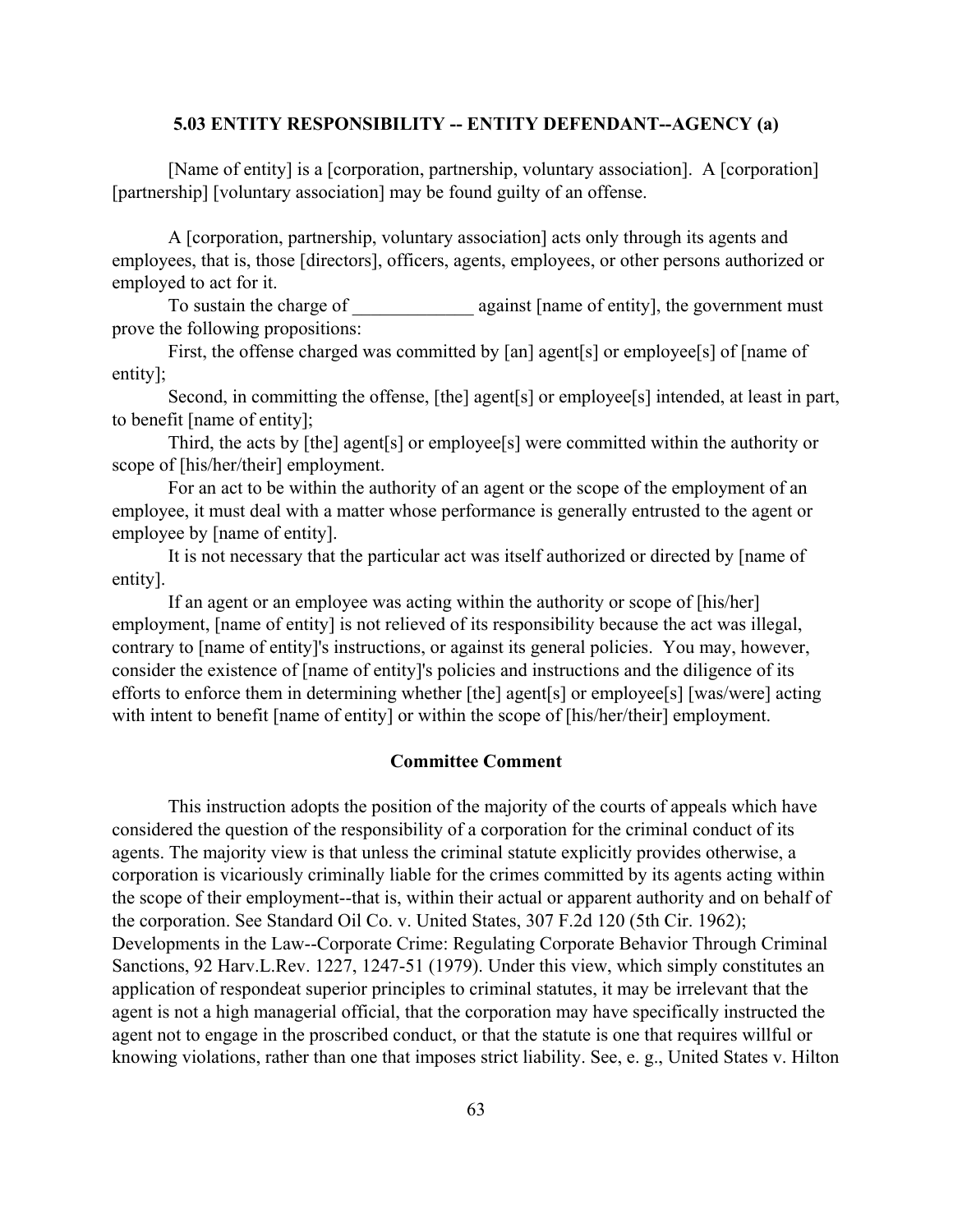Hotels Corp., 467 F.2d 1000 (9th Cir. 1972), cert. denied, 409 U.S. 1125 (1973); Continental Baking Co. v. United States, 281 F.2d 137 (6th Cir. 1960); United States v. Armour & Co., 168 F.2d 342 (3d Cir. 1948); but see Holland Furnace Co. v. United States, 158 F.2d 2 (6th Cir. 1946). The stated rationale is that the criminal statutes impose a duty upon the corporation to prevent its employees from committing the statutory violations.

Under the line of cases beginning with United States v. Parfait Powder Puff Co., 163 F.2d 1008, 1009 (7th Cir. 1947) (imputing liability to the corporation for violation of the Food and Drug Act), the Seventh Circuit holds corporations to a strict liability standard in regulatory cases. See also United States v. H.B. Gregory Co., 502 F.2d 700, 705-06 (7th Cir. 1973)(same); United States v. Kaadt, 171 F.2d 600, 604 (7th Cir. 1948)(same). Cf. United States v. Dotterweich, 320 U.S. 277, 285 (1943) ("Balancing relative hardships, Congress has preferred to place it upon those who have at least the opportunity of informing themselves of the existence of conditions imposed for the protection of consumers before sharing in illicit commerce, rather than to throw the hazard on the innocent public who are wholly helpless").

In non-regulatory cases, however, intent to benefit the corporation is treated as a separate element. See, e.g., United States v. One Parcel of Land Located at 7326 Highway 45 N., Three Lakes, 965 F.2d 311, 316 (7th Cir. 1992), which holds that agents are outside the scope of their employment when not acting at least in part for the benefit of the corporation, implying that the intent to benefit is an element of corporate responsibility. See also United States v. Barrett, 51 F.3d 86, 89 (7th Cir. 1995) ("common sense dictates that when an employee acts to the detriment of his employer and in violation of the law, his actions normally will be deemed to fall outside the scope of his employment and thus will not be imputed to his employer."). Cf. Doe v. R.R. Donnelley & Sons Co., 42 F.3d 439, 446 (7th Cir. 1994)(a sexual harassment case in which the Seventh Circuit noted that "[k]nowledge of the agent is imputed to the corporate principal only if the agent receives the knowledge while acting within the scope of the agent's authority and when the knowledge concerns a matter within the scope of that authority"); Juarez v. Ameritech Mobile Communications, Inc., 957 F.2d 317, 321 (7th Cir. 1992)(same).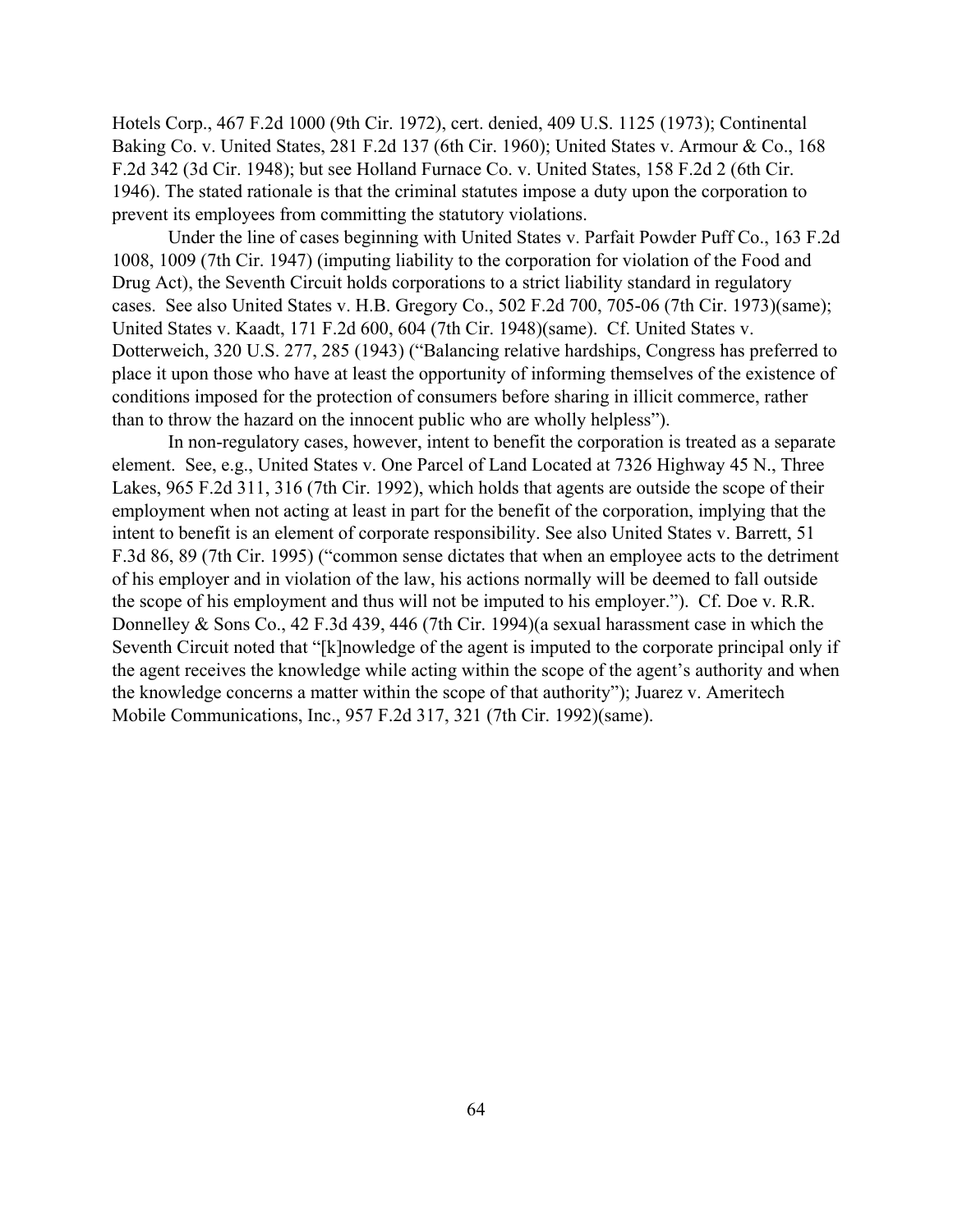# **5.04 ENTITY RESPONSIBILITY-- ENTITY DEFENDANT--AGENCY (b)**

If you find that an act of an agent was not committed within the scope of his employment, then you must consider whether the corporation later approved the act. An act is approved if, after it is performed, another agent of the corporation, with the authority to perform or authorize the act, and with the intent to benefit the corporation, either expressly approves or engages in conduct that is consistent with approving the act.

A corporation is legally responsible for any act or omission approved by its agents.

# **Committee Comment**

The instruction provides for corporate criminal liability when the corporation ratifies the conduct of employees who had acted outside the scope of their employment. See generally Steere Tank Lines, Inc. v. United States, 330 F.2d 719 (5th Cir. 1963). It is patterned on ordinary agency principles. There are no Seventh Circuit cases on point. To the extent the Seventh Circuit does not follow ordinary agency principles, the instruction should, of course, be modified.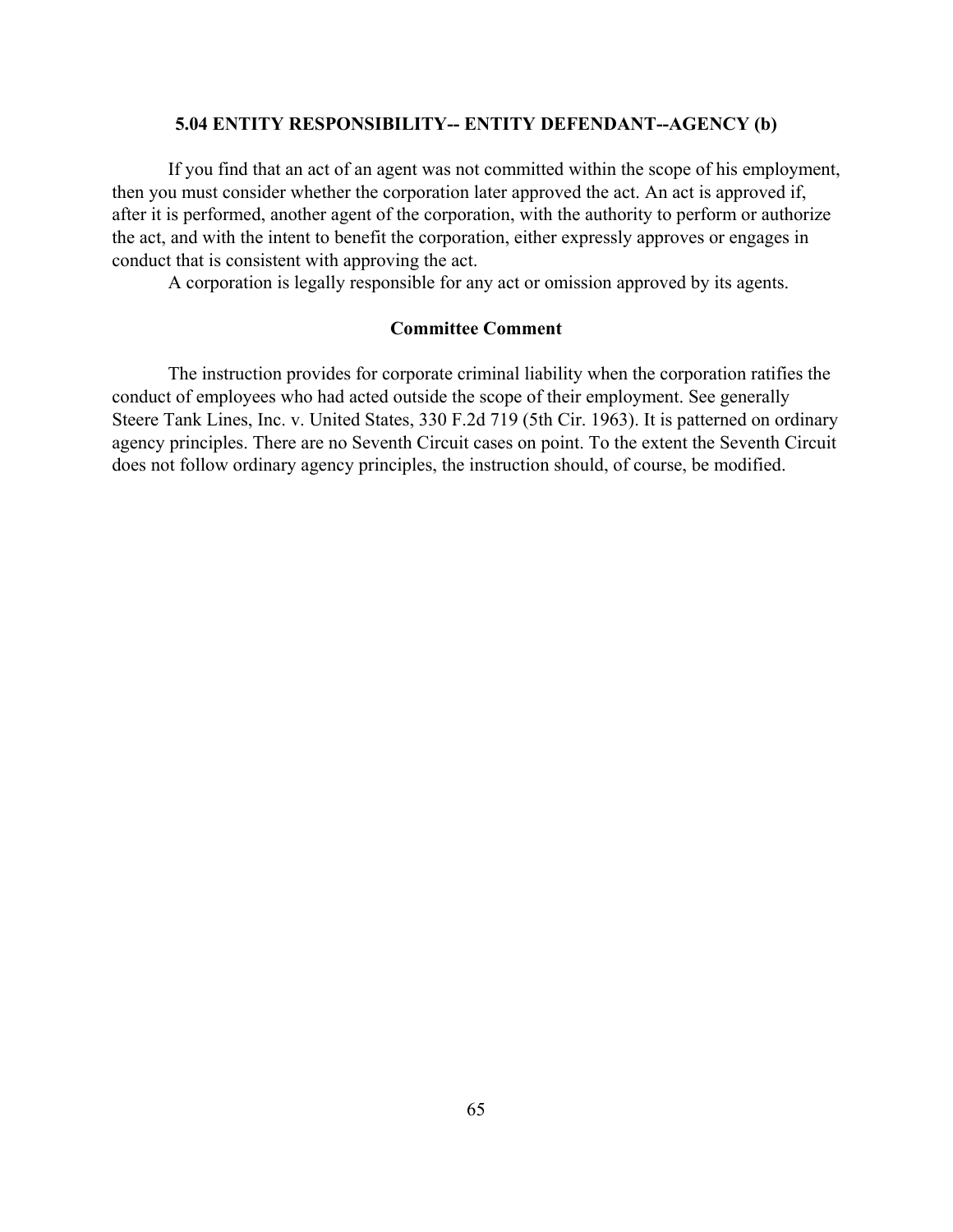# **5.05 JOINT VENTURE**

An offense may be committed by more than one person. A defendant's guilt may be established without proof that the defendant personally performed every act constituting the crime charged.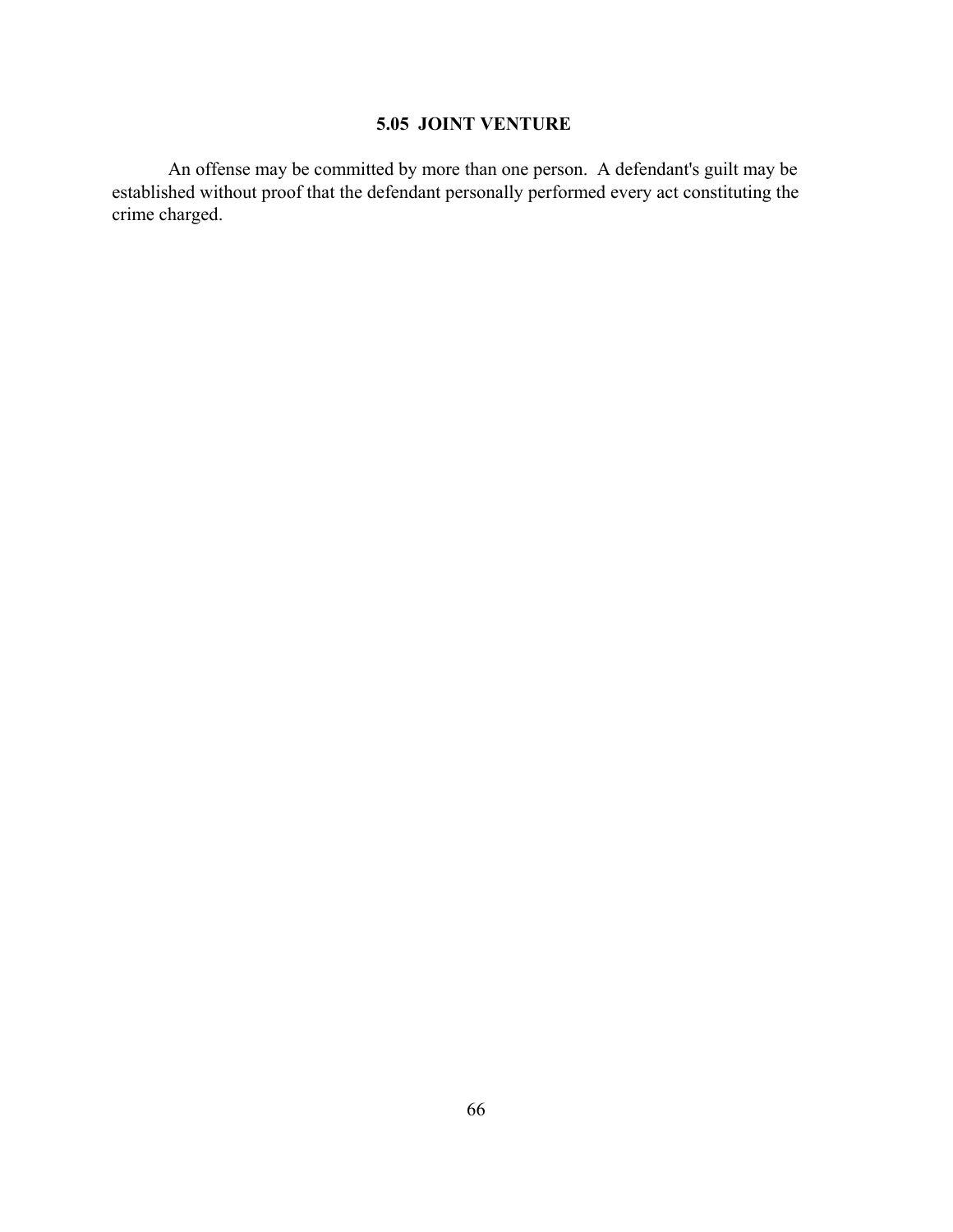#### **5.06 ACTING THROUGH ANOTHER / AIDING AND ABETTING**

(a)

Any person who knowingly [aids], [counsels], [commands], [induces] [or] [procures] the commission of an offense may be found guilty of that offense. That person must knowingly associate with the criminal activity, participate in the activity, and try to make it succeed.

(b)

If a defendant knowingly caused the acts of another, the defendant is responsible for those acts as though he/she personally committed them.

#### **Committee Comment**

This instruction requires modification in the event the crime charged is in fact an omission to do an act required by law.

This instruction covers some of the same ground as No. 5.11 (Mere Presence/ Association/Activity). Sometimes both No. 5.11 and this instruction will be required.

A defendant need not be specifically charged with aiding and abetting under Title 18 U.S.C. § 2 to be convicted as an accessory. One can be charged as a principal and convicted as an aider and abettor. See United States v. Loscalzo, 18 F.3d 374, 383 (7th Cir. 1994); United States v. Tucker, 552 F.2d 202 (7th Cir. 1977); Levine v. United States, 430 F.2d 641 (7th Cir. 1970), cert. denied, 401 U.S. 949 (1971).

In United States v. Ortega, 44 F.3d 505 (7th Cir. 1995), the Seventh Circuit defined an aider and abettor as one who, "knowing what the principal was trying to do, rendered assistance that he believed would (whether or not he cared that it would) make the principal's success more likely -- in other words did what he could do or what he was asked to do to help make success more likely." Id. at 508. Thus, the Court's view in Ortega was that although the defendant must have deliberately acted in a way to make the offense succeed, the defendant need not have desired that it succeed.

Yet, in United States v. Garcia, 45 F.3d 196 (7th Cir. 1995), decided after Ortega, the Court defined an aider and abettor as one who, with "knowledge of the illegal activity that is being aided and abetted, [has] a desire to help the activity succeed and [engages in] some act of helping." Id. at 199 (emphasis omitted).

The current instruction uses the language "try to make it succeed." Although that language clearly comports with the Court's definition in Garcia, it may or may not meet its earlier definition in Ortega. If it is determined that Ortega contains the correct definition of "aiding and abetting," then the following instruction may be more appropriate:

Any person who knowingly aids, counsels, commands, induces, procures, or authorizes the commission of a crime may be found guilty of that crime.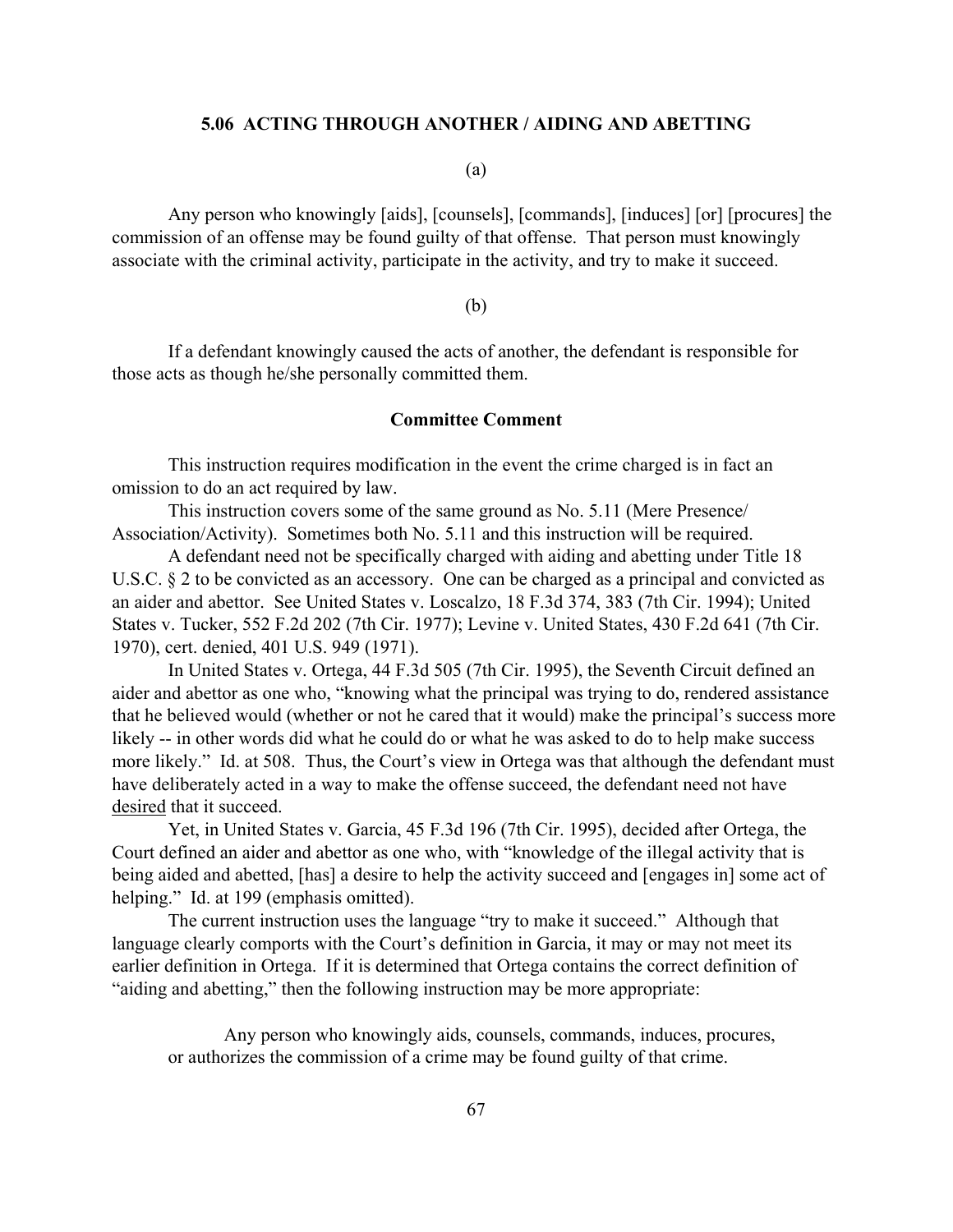However, that person must knowingly associate with the criminal activity, participate in the activity, and act in a way that the person knows will help the activity succeed. In other words, it is not enough that a person happens to act in a way that advances the criminal activity if that person has no knowledge that a crime is being committed or is about to be committed.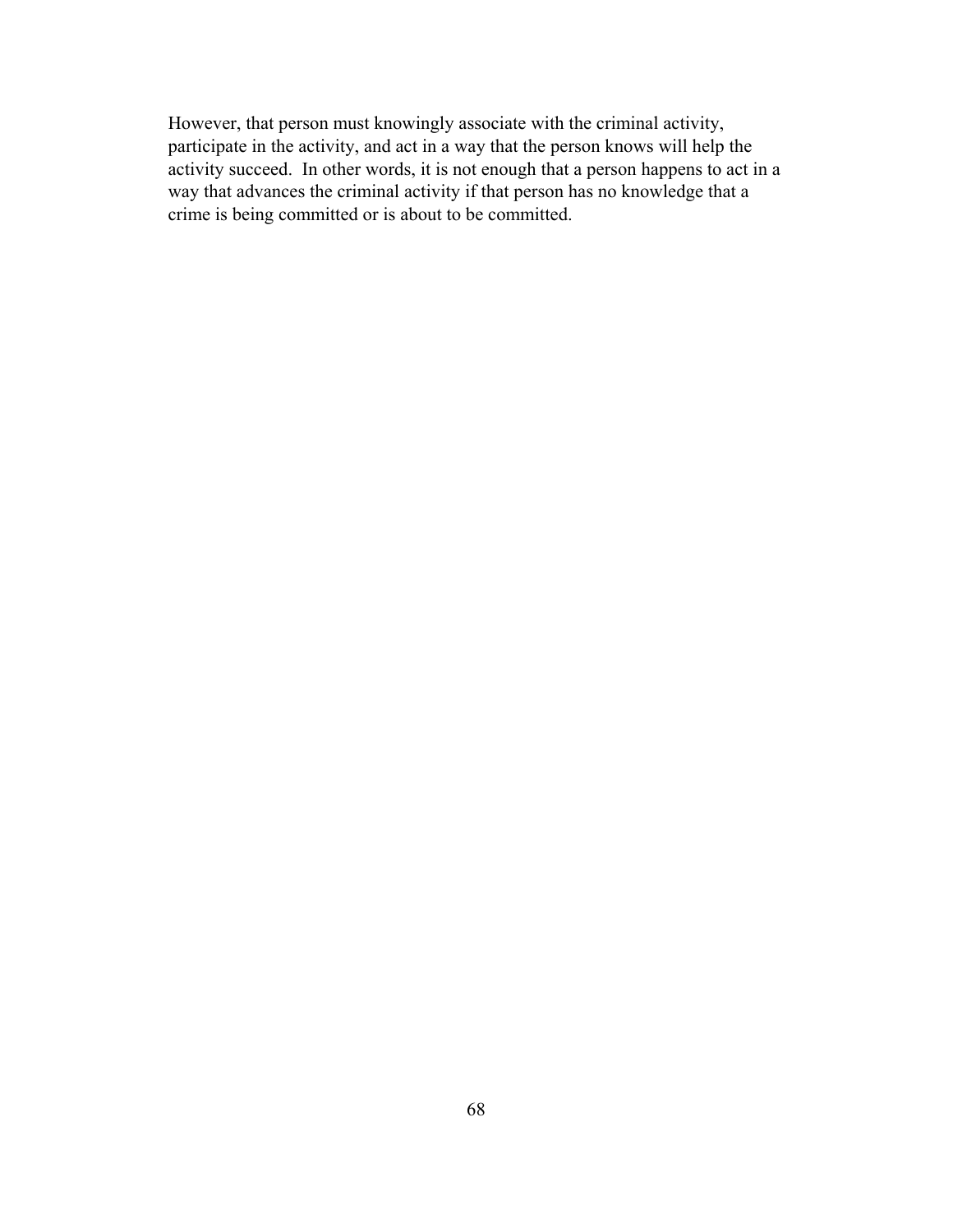## **5.07 ACCESSORY AFTER THE FACT**

An accessory after the fact is one who, with knowledge that an offense was committed, receives, relieves, comforts or assists the offender with the intent to hinder or prevent the offender's (apprehension) (trial) or (punishment).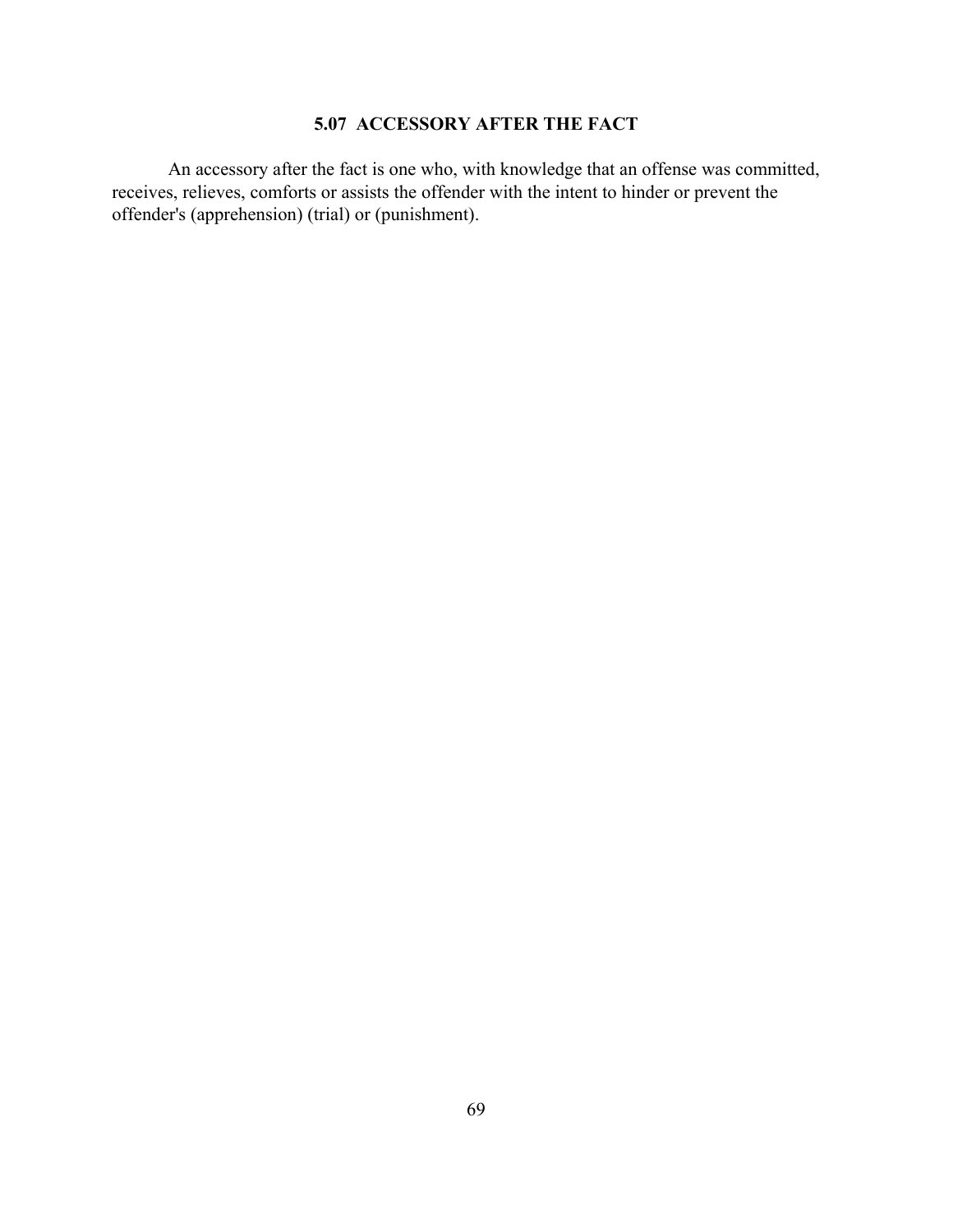#### **5.08 CONSPIRACY**

A conspiracy is an agreement between two or more persons to accomplish an unlawful purpose. To sustain the charge of conspiracy, the government must prove:

First, that the conspiracy as charged in Count existed, [and]

Second, that the defendant knowingly became a member of the conspiracy with an intention to further the conspiracy [, and]

[Third, that an overt act was committed by at least one conspirator in furtherance of the conspiracy.]

If you find from your consideration of all the evidence that each of these propositions has been proved beyond a reasonable doubt, then you should find the defendant guilty.

If, on the other hand, you find from your consideration of all of the evidence that any of these propositions has not been proved beyond a reasonable doubt, then you should find the defendant not guilty.

[A conspiracy may be established even if its purpose was not accomplished.]

[It is not necessary that all the overt acts charged in the indictment be proved, and the overt act proved may itself be a lawful act.]

[To be a member of the conspiracy, the defendant need not join at the beginning or know all the other members or the means by which its purpose was to be accomplished. The government must prove beyond a reasonable doubt that the defendant was aware of the common purpose and was a willing participant.]

#### **Committee Comment**

(a)

Under United States v. Santiago, 582 F.2d 1128 (7th Cir. 1978), the trial judge must preliminarily determine whether co-conspirator's statements will be admissible under Federal Rules of Evidence 801(d)(2)(e) at trial. In making this determination the judge must decide "if it is more likely than not that the declarant and the defendant were members of a conspiracy when the hearsay statement was made, and that the statement was in furtherance of the conspiracy...." Santiago, supra at 1134 (quoting United States v. Petrozziello, 548 F.2d 20, 23 (1st Cir. 1977) ). This standard, denominated by the Seventh Circuit as a "preponderance" standard, Santiago, supra at 1135, is a higher standard than the former "prima facie" test. If the trial judge determines the statements are admissible, the jury may consider them as it considers all other evidence. See also United States v. Cox, 923 F.2d 519, 526 (7th Cir. 1991); and United States v. Wesson, 33 F.3d 788, 796 (7th Cir. 1994), cert. denied, 115 S.Ct. 773 (1995).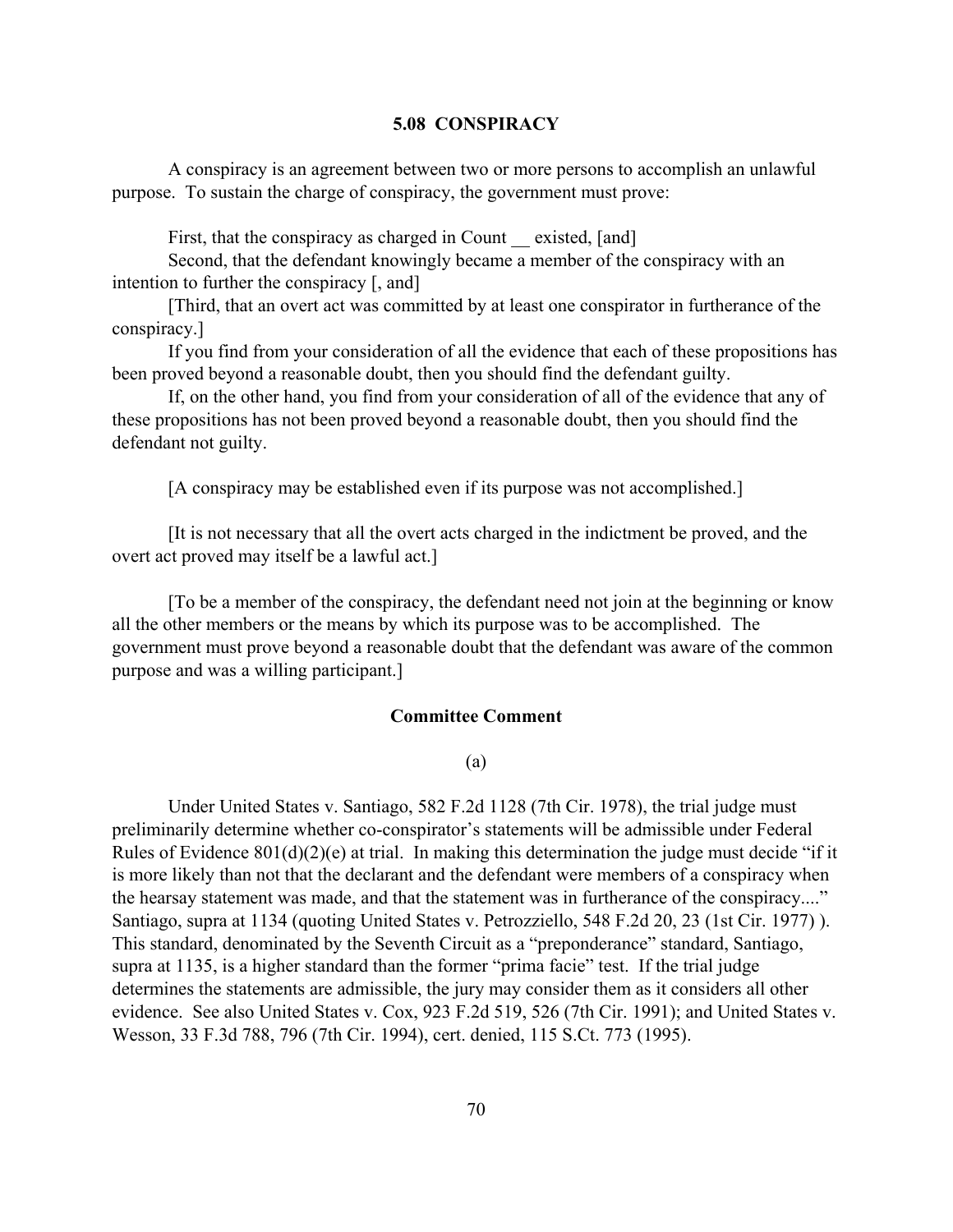Whether a co-conspirator's statements can be considered in determining membership of the defendant in the conspiracy was addressed in Bourjaily v. United States, 483 U.S. 171, 176- 81 (1987). Under Santiago, the government must make a preliminary offering of evidence to show: 1) a conspiracy existed, 2) the defendant and declarant were members thereof, and 3) the proffered statements were made during and in furtherance of the conspiracy. Santiago, 582 F.2d at 1134-35. Bourjaily allows the court to consider the statements in question (the ones seeking to be admitted) to determine whether the three Santiago criteria have been met. This ruling seems to supercede United States v. Glaser, 315 U.S. 60, 74-75 (1942) which held that membership can only be proved by the defendants own acts. Bourjaily, 483 U.S. at 178.

 Lastly, United States v. Shoffner, 826 F.2d 619, 627 (7th Cir.), cert. denied, 484 U.S. 958 (1987) held that once the court has made a determination that the charged conspiracy has been established, only slight evidence is required to link the defendant to the conspiracy. *Also see United States v. Martinez de Ortiz*, 907 F.2d 629, 632, *cert. denied*, 498 U.S. 1029 (1991).

(b)

The following instruction is frequently given in conspiracy cases in this Circuit:

In deciding whether the charged conspiracy exists, you may consider the actions and statements of every one of the alleged participants. An agreement may be proved from all the circumstances and the words and conduct of all the alleged participants which are shown by the evidence.

In deciding whether [a particular] [the] defendant joined the charged conspiracy, you may consider only what that defendant did or said. You may consider what other persons did or said, but only to help you understand what [a particular] [the] defendant did or said. You may not decide that a defendant joined a conspiracy solely because of what someone else did or said.

The Committee is of the view that the second paragraph of this instruction does not accurately state the law following Bourjaily v. United States, 483 U.S. 171, 107 S.Ct. 2775 (1987). Seventh Circuit cases construing Bourjaily have held that properly-admitted hearsay, including statements admitted under the co-conspirator exception to the hearsay rule  $(Fed.R.Evid. 801(d)(2)(E))$ , may be used to prove what another person did or said that may demonstrate their membership in the conspiracy. See, e.g., United States v. Espino, 32 F.3d 253, 259 (7th Cir. 1994); United States v. Loscalzo, 18 F.3d 374, 383 (7th Cir. 1994) ("[W]hile only the defendant's acts or statements could be used to prove that defendant's membership in a conspiracy, evidence of the defendant's acts or statements may be provided by the statements of coconspirators."); United States v. Brown, 940 F.2d 1090, 1093-94 (7th Cir. 1991). This point is illustrated in United States v. Martinez de Ortiz, 907 F.2d 629, 633 (7th Cir. 1990) (en banc),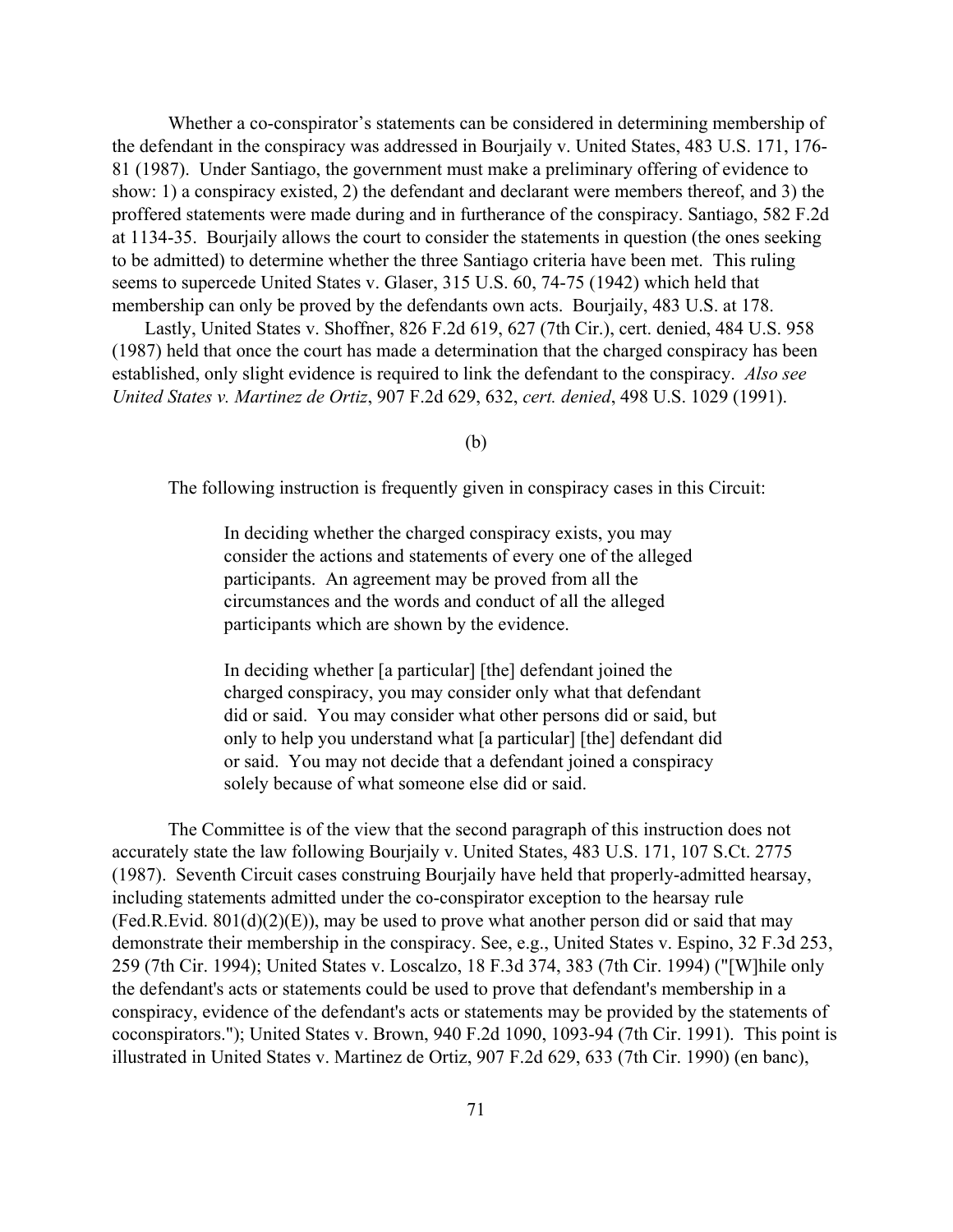wherein the court offered an example in which "B told C something like: 'I just received a phone call from A, who said that he would bring the cocaine to the meeting point at 10:00 tonight.'" The court said that assuming the judge found B's statement admissible as a co-conspirator's declaration, it was relevant to whether A was a member of the conspiracy, id. at 633, i.e. that the jury could decide from B's statement that A had made the call and the statements described, and could consider those facts in deciding whether A joined.

Because the import of these cases is that properly admitted hearsay may be used to prove the truth of anything contained therein, the Committee believes that an instruction on this point generally will not be necessary. In cases in which the trial court feels the matter needs to be addressed, the Committee recommends that the following paragraph, based on an instruction offered by the en banc court in Martinez de Ortiz, 907 F.2d 635, be given in place of the second paragraph of the instruction quoted above:

> In deciding whether [a particular] [the] defendant joined the charged conspiracy, you must base your decision only on what that defendant did or said. In determining what [that] [the] defendant did or said, you may consider [that] [the] defendant's own words or acts. You may also consider the words or acts of other persons to decide what [that] [the] defendant did or said, and you may use them to help you understand what [that] [the] defendant did or said.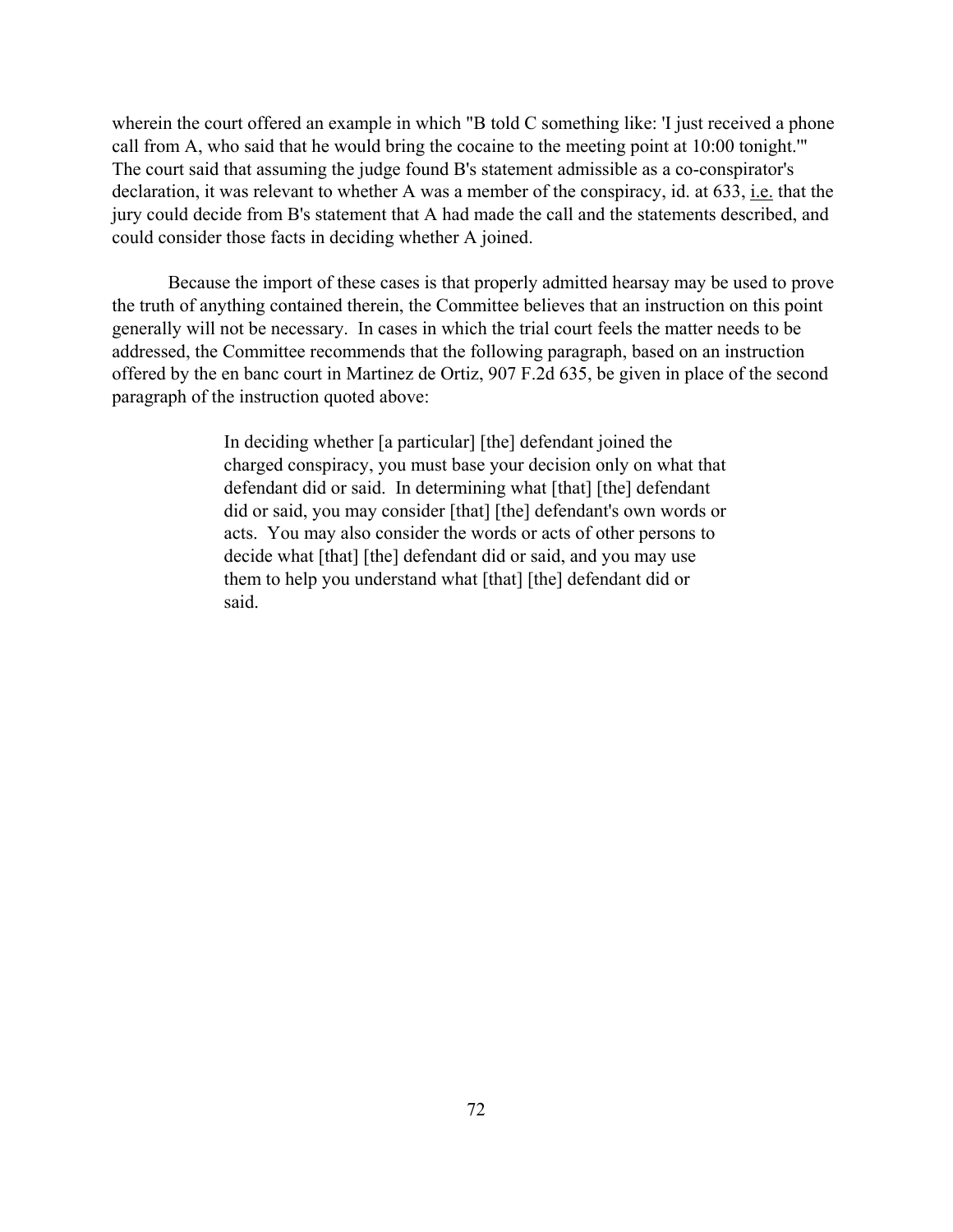## **5.09 CONSPIRATOR'S LIABILITY FOR SUBSTANTIVE CRIMES COMMITTED BY CO-CONSPIRATORS; CONSPIRACY CHARGED-ELEMENTS**

A conspirator is responsible for offenses committed by his/her fellow conspirators if he/she was a member of the conspiracy when the offense was committed and if the offense was committed in furtherance of and as a foreseeable consequence of the conspiracy.

Therefore, if you find a defendant guilty of the conspiracy charged in Count(s) and if you find beyond a reasonable doubt that while he/she was a member of the conspiracy, his/her fellow conspirator(s) committed the offense(s) in Count(s)  $\qquad$  in furtherance of and as a foreseeable consequence of that conspiracy, then you should find him/her guilty of Count(s)

## **Committee Comment**

 $\mathbb{Z}^2$ 

See Pinkerton v. United States, 328 U.S. 640, 647-48 (1946); United States v. Redwine, 715 F.2d 315, 322 (7th Cir. 1983), cert. denied, 467 U.S. 1216 (1984); United States v. Kimmons, 917 F.2d 1011, 1017 (7th Cir. 1990); United States v. Villagrana, 5 F.3d 1048, 1052 (7th Cir. 1993); United States v. Chairez, 33 F.3d 823 (7th Cir. 1994), where the court found a co-conspirator vicariously liable under Pinkerton despite his claim that he did not know or suspect the presence of a gun in the vehicle.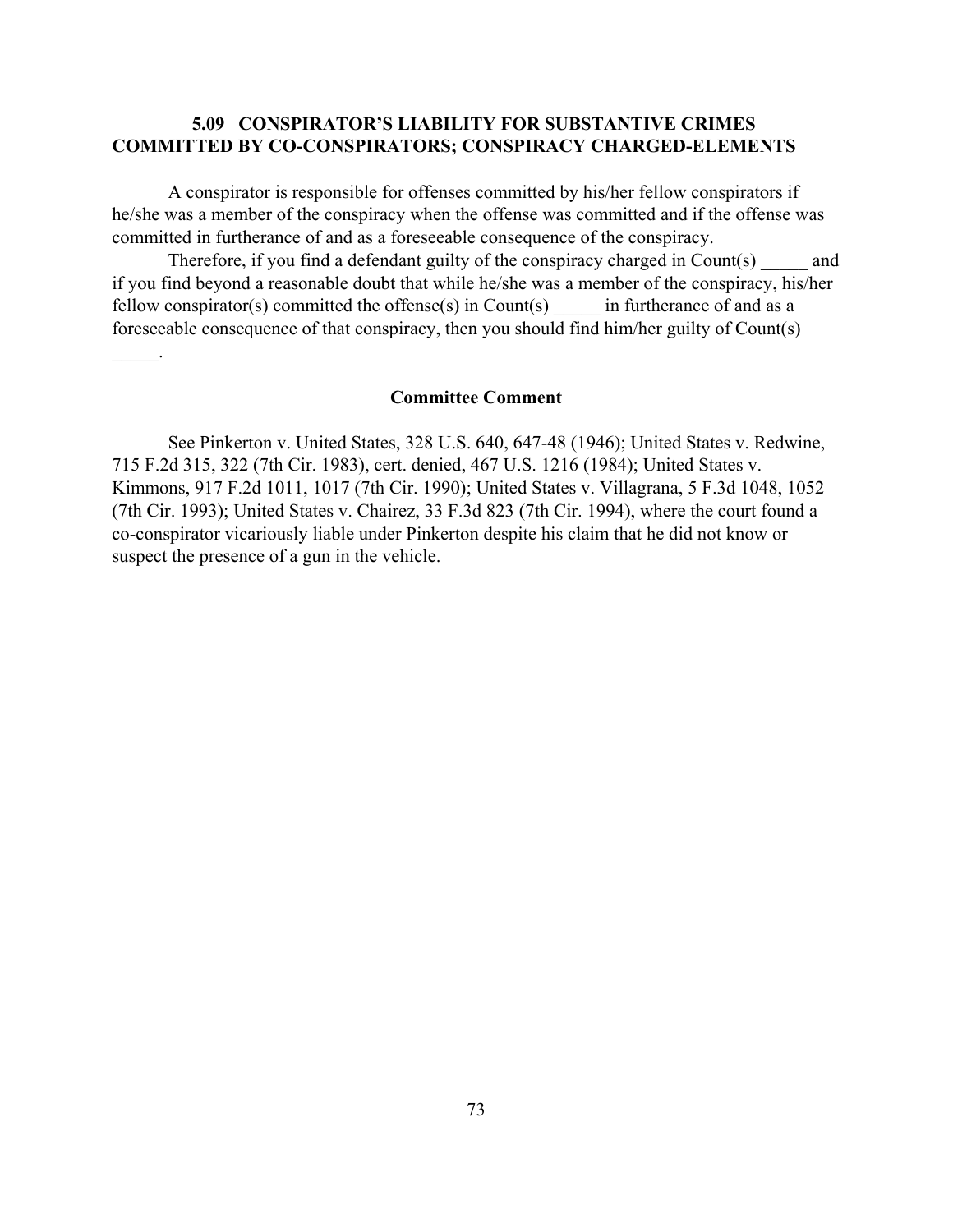## **5.10 CONSPIRATOR'S LIABILITY FOR SUBSTANTIVE CRIMES COMMITTED BY CO-CONSPIRATORS; CONSPIRACY NOT CHARGED IN THE INDICTMENT--ELEMENTS**

A conspirator is a person who knowingly and intentionally agrees with one or more persons to accomplish an unlawful purpose. A conspirator is responsible for offenses committed by his fellow conspirators if he was a member of the conspiracy when the offense was committed and if the offense was committed in furtherance of and as a foreseeable consequence of the conspiracy.

Therefore, if you find beyond a reasonable doubt that the defendant was a member of a conspiracy at the time that [one of] his fellow conspirators committed the offense charged in Count(s) in furtherance of and as a foreseeable consequence of that conspiracy, then you should find him guilty of  $Count(s)$ .

#### **Committee Comment**

See Pinkerton v. United States, 328 U.S. 640, 647-48 (1946); United States v. Redwine, 715 F.2d 315, 322 (7th Cir. 1983), cert. denied, 467 U.S. 1216 (1984); United States v. Kimmons, 917 F.2d 1011, 1017 (7th Cir. 1990); United States v. Villagrana, 5 F.3d 1048, 1052 (7th Cir. 1993); United States v. Chiarez, 33 F.3d 823 (7th Cir. 1994), where the court found a co-conspirator vicariously liable under Pinkerton despite his claim that he did not know or suspect the presence of a gun in the vehicle).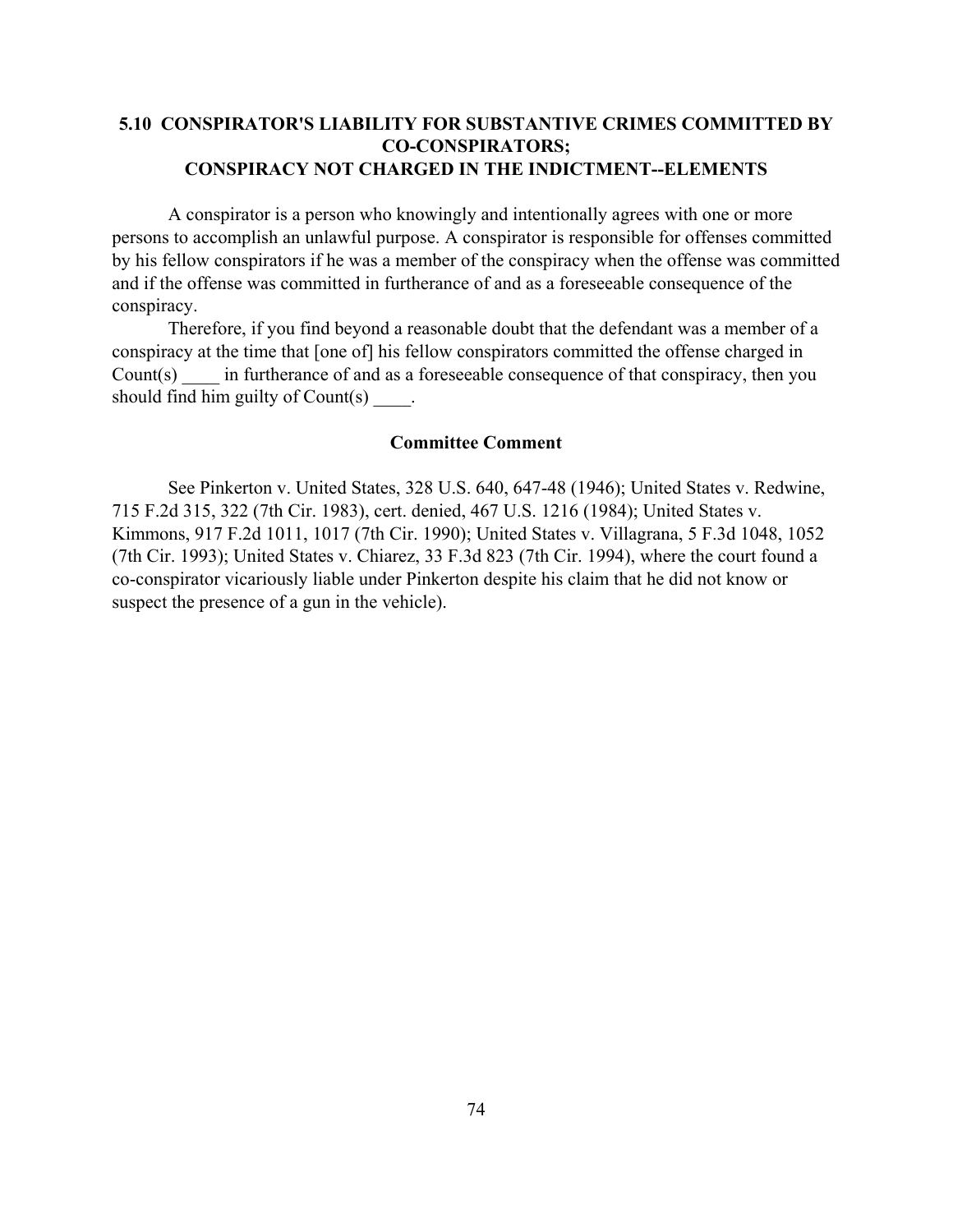#### **5.11 MERE PRESENCE / ASSOCIATION / ACTIVITY**

(a)

A defendant's presence at the scene of a crime and knowledge that a crime is being committed is not alone sufficient to establish the defendant's guilt.

[A defendant's association with conspirators [or persons involved in a criminal enterprise] is not by itself sufficient to prove his/her participation or membership in a conspiracy [criminal enterprise].]

(b)

If a defendant performed acts that advanced a criminal activity but had no knowledge that a crime was being committed or was about to be committed, those acts alone are not sufficient to establish the defendant's guilt.

#### **Committee Comment**

As a general rule, (a) and (b) are alternative instructions. The bracketed paragraph in (a) may be used as additional or substitute language in cases involving charges of conspiracy, RICO or CCE.

It is the Committee's position that the presence instruction should be used in a limited fashion. If there is no evidence other than mere presence at the scene of the crime, then presumably a motion for a directed verdict or judgment of acquittal would be granted by the trial judge. However, there may be some cases where a defendant is present and takes some action which is the subject of conflicting testimony. In those situations the Committee believes that a presence instruction might be appropriate.

The instruction (a) restates traditional law. See United States v. Valenzuela, 596 F.2d 824, 830-31 (9th Cir.), cert. denied, 441 U.S. 965 (1979), United States v. Garguilo, 310 F.2d 249, 253 (2d Cir. 1962), United States v. Moya-Gomez, 860 F.2d 706, 759 (7th Cir. 1988), cert. denied, 492 U.S. 908 (1989), United States v. Jones, 950 F.2d 1309, 1313 (7th Cir. 1991), cert. denied, 503 U.S. 996 (1992). It omits the word "mere," commonly used to modify "presence." The omission is due to the Committee's belief that "mere" is unnecessary and, in some situations, misleading or argumentative.

The instruction (a) is most often given in conspiracy (United States v. Quintana, 508 F.2d 867, 880 (7th Cir. 1975), United States v. Williams, 798 F.2d 1024, 1028-29 (7th Cir. 1986), United States v. Atterson, 926 F.2d 649, 655-56 (7th Cir.), cert. denied, 501 U.S. 1259 (1991)) and aiding and abetting cases, Nye & Nissen v. United States, 336 U.S. 613, 619 (1949), United States v. Townsend, 924 F.2d 1385, 1393-94 (7th Cir. 1991), United States v. Boykins, 9 F.3d 1278, 1287-88 (7th Cir. 1993)).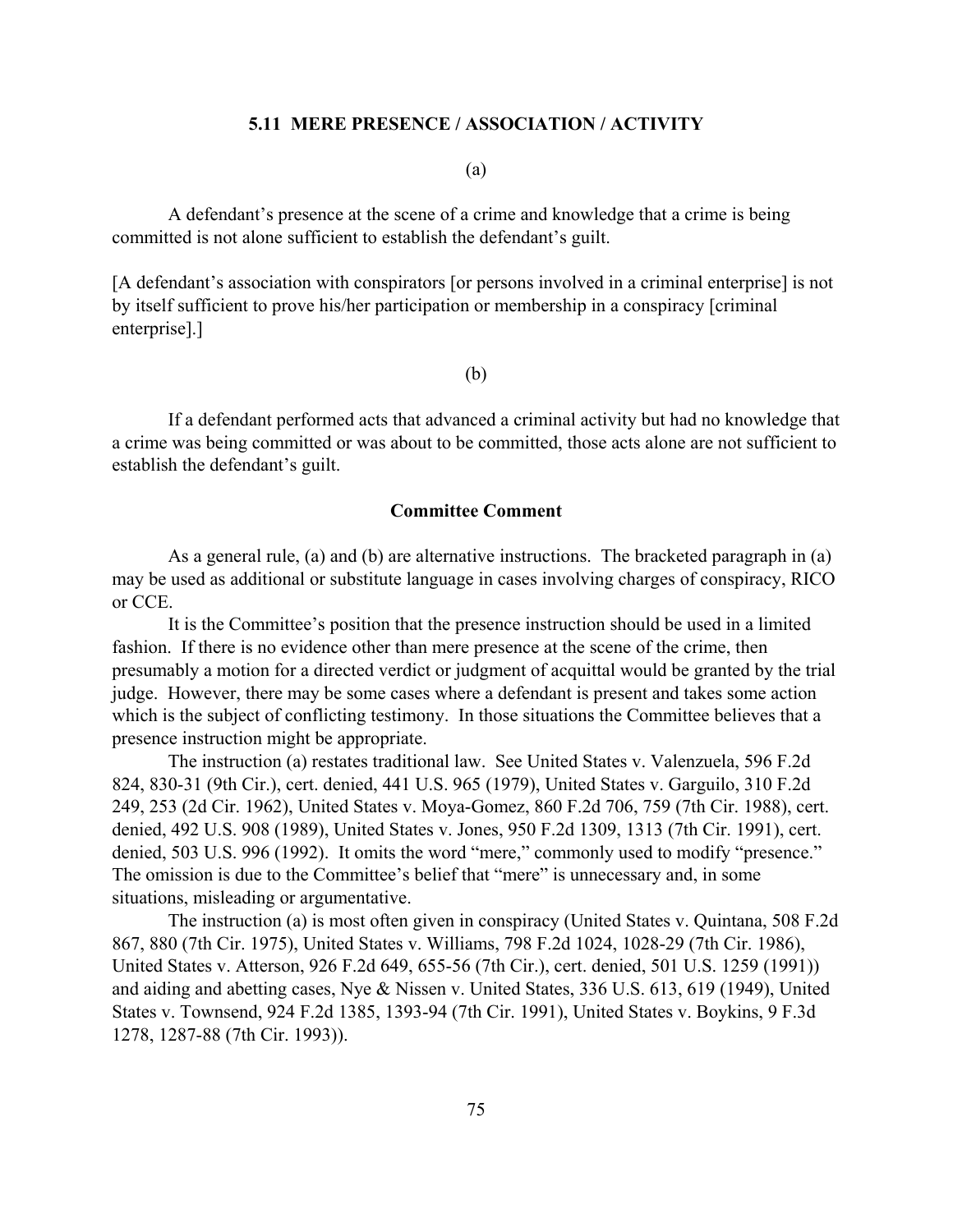Instruction (a) reflects the notion that "mere association with conspirators or those involved in a criminal enterprise is insufficient to prove defendant's participation or membership in a conspiracy." United States v. Garcia, 562 F.2d 411, 414 (7th Cir. 1977), United States v. Moya-Gomez, 860 F.2d 706, 759 (7th Cir. 1988), cert. denied, 492 U.S. 908 (1989) ("'presence or a single act will suffice if the circumstances permit the inference that the presence or act was intended to advance the ends of the conspiracy.'" quoting United States v. Mancillas, 580 F.2d 1301, 1308 (7th Cir.), cert. denied, 439 U.S. 958 (1978)), United States v. Paiz, 905 F.2d 1014, 1020-21 (7th Cir. 1990), cert. denied, 499 U.S. 924 (1991) (reaffirms that "mere association" is not enough).

The instruction (a) may also be given where a defendant charged with a substantive crime such as assault, alleges that although he was present at the scene of the crime, he did not do it.

Instruction (b) has been given by judges in this district for many years. It stems from cases such as Dennis v. United States, 302 F.2d 5, 12-13 (10th Cir. 1962); United States v. Benz, 740 F.2d 903, 910-11 (11th Cir. 1984). More recent appellate support may be found in United States v. Windom, 19 F.3d 1190 (7th Cir. 1994).

Instruction (a) or Instruction (b) may be given where a defendant charged with a substantive crime such as assault or possession of narcotics, alleges that although he/she was present at the scene of the crime, he/she did not do it.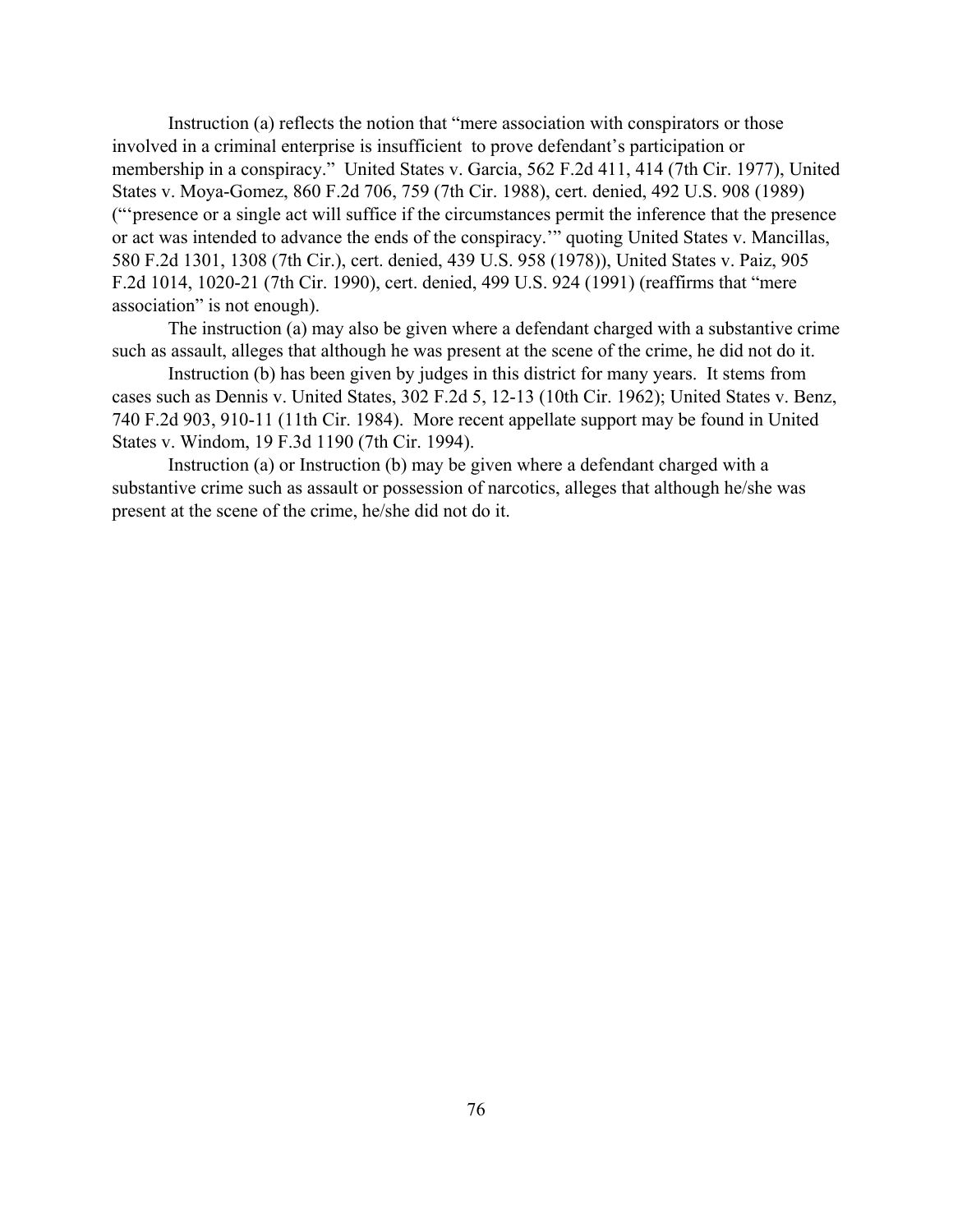## **5.12 CONSPIRACY--WITHDRAWAL**

A person is not responsible for the conduct of another, if, before the commission of an offense, he effectively ends his effort to promote or facilitate the commission of the offense by:

(a) [wholly depriving his prior efforts of effectiveness in the commission of the crime], or

(b) [giving timely warning to the proper law enforcement authorities], or

(c) [doing an affirmative act that is inconsistent with the object of the conspiracy and is done in such a way that the co-conspirators are reasonably likely to know about it before they carry through with further acts of the conspiracy], or

(d) [making proper effort to prevent the commission of the crime].

## **Committee Comment**

In United States v. U. S. Gypsum Co., 438 U.S. 422, 463-65 (1978), the Supreme Court held that an unnecessarily confining instruction on the issue of withdrawal from a conspiracy constituted reversible error. Thus, when a defendant requests that specific actions introduced at trial which are inconsistent with the object of the conspiracy be included in the withdrawal instruction, the court should comply with such request.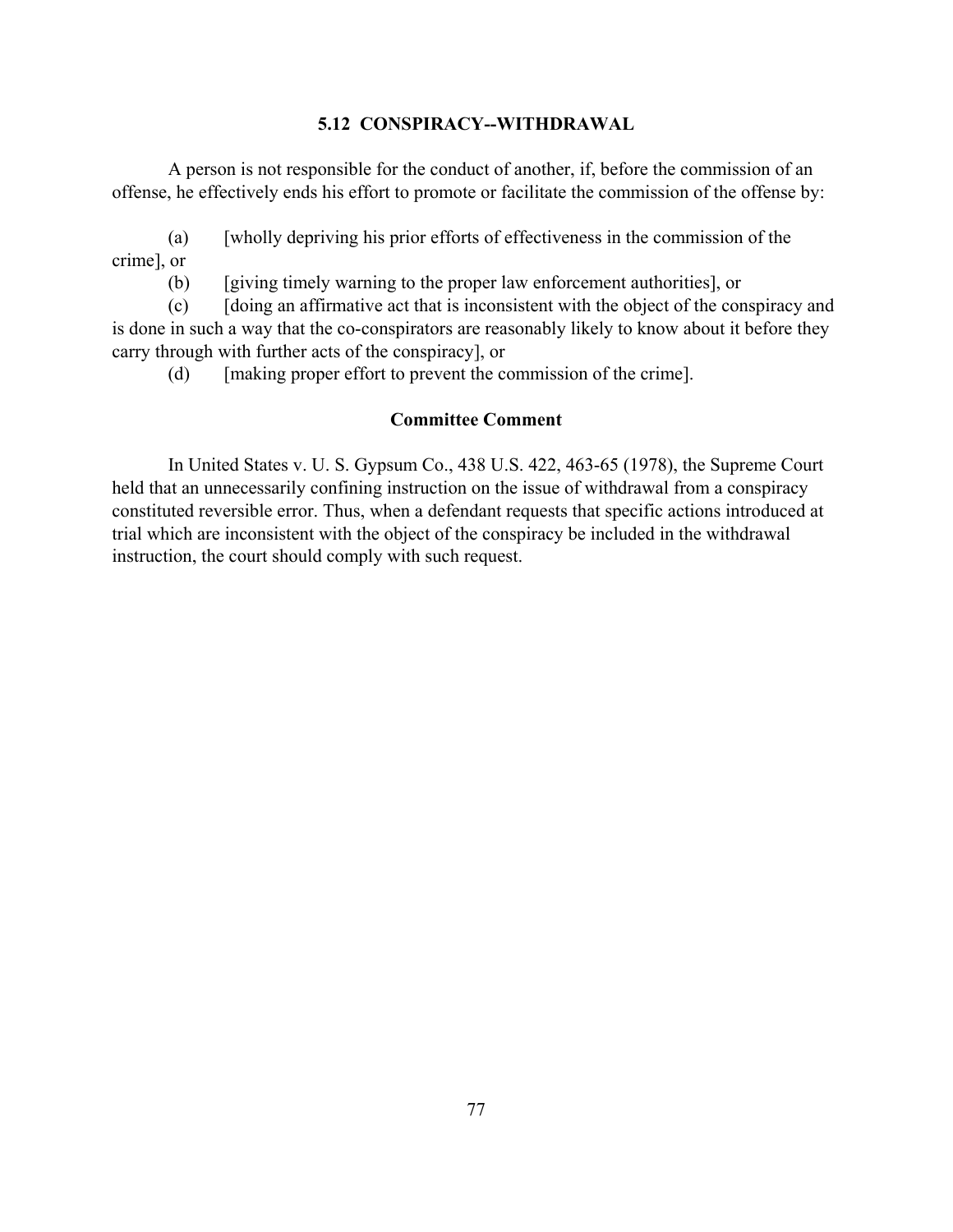## **5.13 CONSPIRACY - WITHDRAWAL - STATUTE OF LIMITATIONS**

One of the issues in this case is whether (defendant's name) withdrew from the conspiracy.

In order to withdraw, (defendant's name) must have taken some affirmative act to terminate his effort to promote or facilitate the conspiracy by

(a) [wholly depriving his prior efforts of effectiveness in the commission of the crime],

(b) [giving timely warning to the proper law enforcement authorities],

(c) [doing an affirmative act that is inconsistent with the object of the conspiracy and is done in such a way that the co-conspirators are reasonably likely to know about it before they carry through with further acts of the conspiracy],

(d) [making proper effort to prevent the commission of the crime].

(Defendant's name) cannot be found guilty of the conspiracy charge if he withdrew from the conspiracy more than five years before the indictment was returned. The indictment in this case was returned on (date). Thus, the government must prove beyond a reasonable doubt that (defendant's name) did not withdraw from the conspiracy prior to (date).

#### **Committee Comment**

The Committee, in its original work published in 1980, recommended that no instruction be given on the statute of limitations for withdrawal from a conspiracy. This position has been revised in light of United States v. Read, 658 F.2d 1225 (7th Cir. 1981). See also United States v. Sax, 39 F.3d 1380 (7th Cir. 1994).

In Read, the Seventh Circuit held that withdrawal is a defense to a conspiracy charge only when coupled with the defense of the statute of limitations. In other words, the defendant must withdraw from the conspiracy more than five years before the indictment is returned so that he is not a member of the conspiracy during the period within the statute of limitations.

The Read court further held that the burden is on the prosecution to disprove the defense of withdrawal beyond a reasonable doubt. However, the defendant has the burden of initially going forward with the evidence that he withdrew prior to the statute of limitations. Once the defendant produces sufficient evidence of withdrawal outside of the statute of limitations, the burden of persuasion is on the government to disprove withdrawal beyond a reasonable doubt and the jury should be so instructed. United States v. Nava-Salazar, 30 F.3d 788 (7th Cir. ), cert. denied, 513 U.S. 1002 (1994); United States v. Starnes, 14 F.3d 1207 (7th Cir.), cert. denied, 512 U.S. 1224 (1994).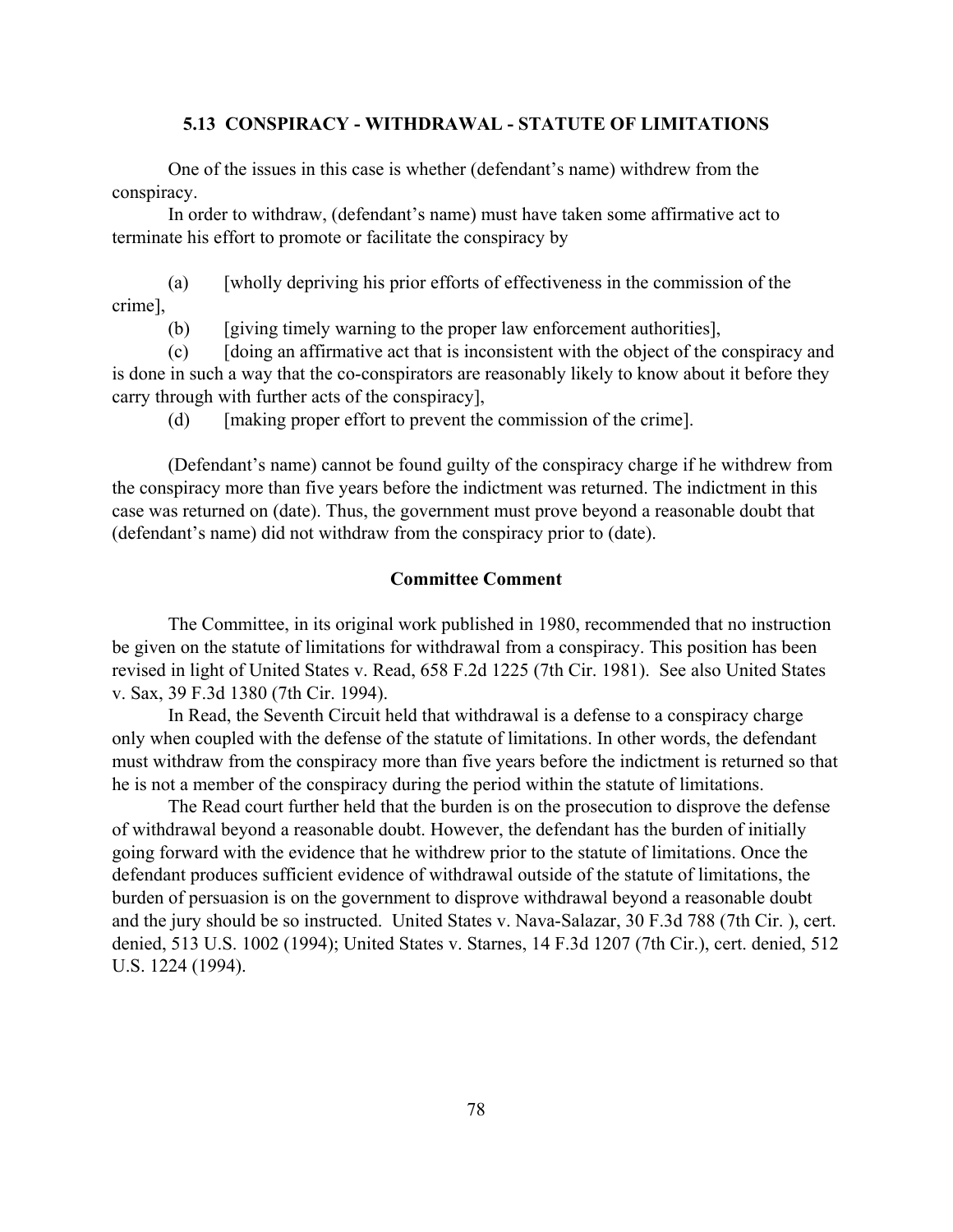Read did not change the law regarding the type of evidence necessary to create a jury question on withdrawal. Read, 658 F.2d at 1236 n. 8. In United States v. United States Gypsum Co., 438 U.S. 422, 463-65 (1978), the Supreme Court held that an instruction unnecessarily limiting the type of actions that may constitute withdrawal from a conspiracy is reversible error. Thus, this instruction should be tailored to the specific actions introduced by the defendant at trial that are inconsistent with the object of the conspiracy.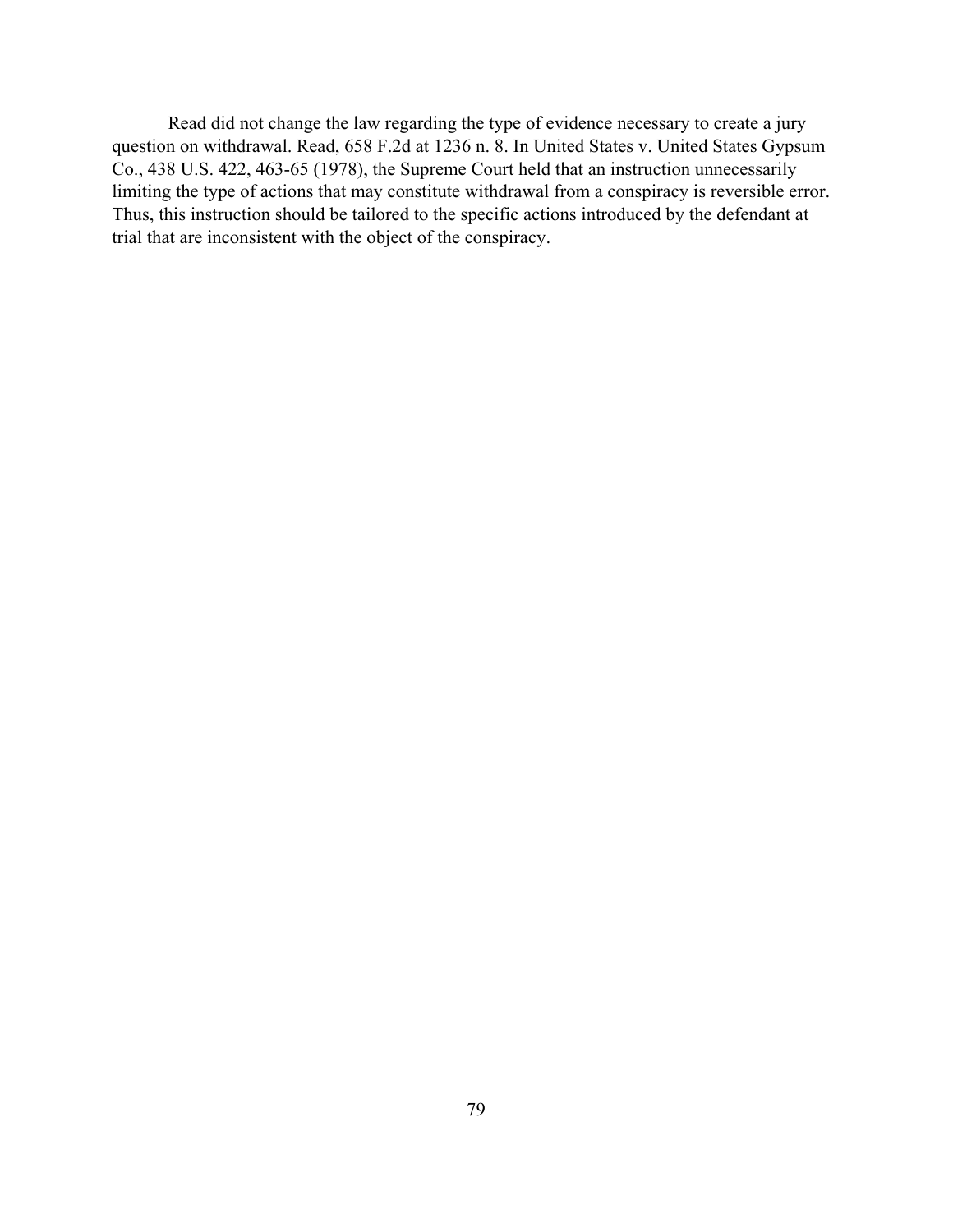#### **6.01 SELF DEFENSE**

A person may use force when [he/she] reasonably believes that force is necessary to defend himself/herself [another] against the imminent use of unlawful force.

[A person may use force which is intended or likely to cause death or great bodily harm only if he/she reasonably believes that that force is necessary to prevent death or great bodily harm to himself/herself] [another].]

#### **Committee Comment**

The burden of proof is on the government to prove beyond a reasonable doubt the absence of self-defense. The issues instruction must point this out by adding the defensenegation as an element that must be proved beyond a reasonable doubt. See United States v. Jackson, 569 F.2d 1003 (7th Cir.), cert. denied, 437 U.S. 907 (1978) (particularly note 12 of the majority opinion and the second sentence of the dissent); United States v. Talbott, 78 F.3d 1183, 1186 (7th Cir. 1996).

The second paragraph should be included only if it is applicable to the circumstances of the case.

This instruction, if given, should always be given immediately after the instruction setting forth the elements of the offense.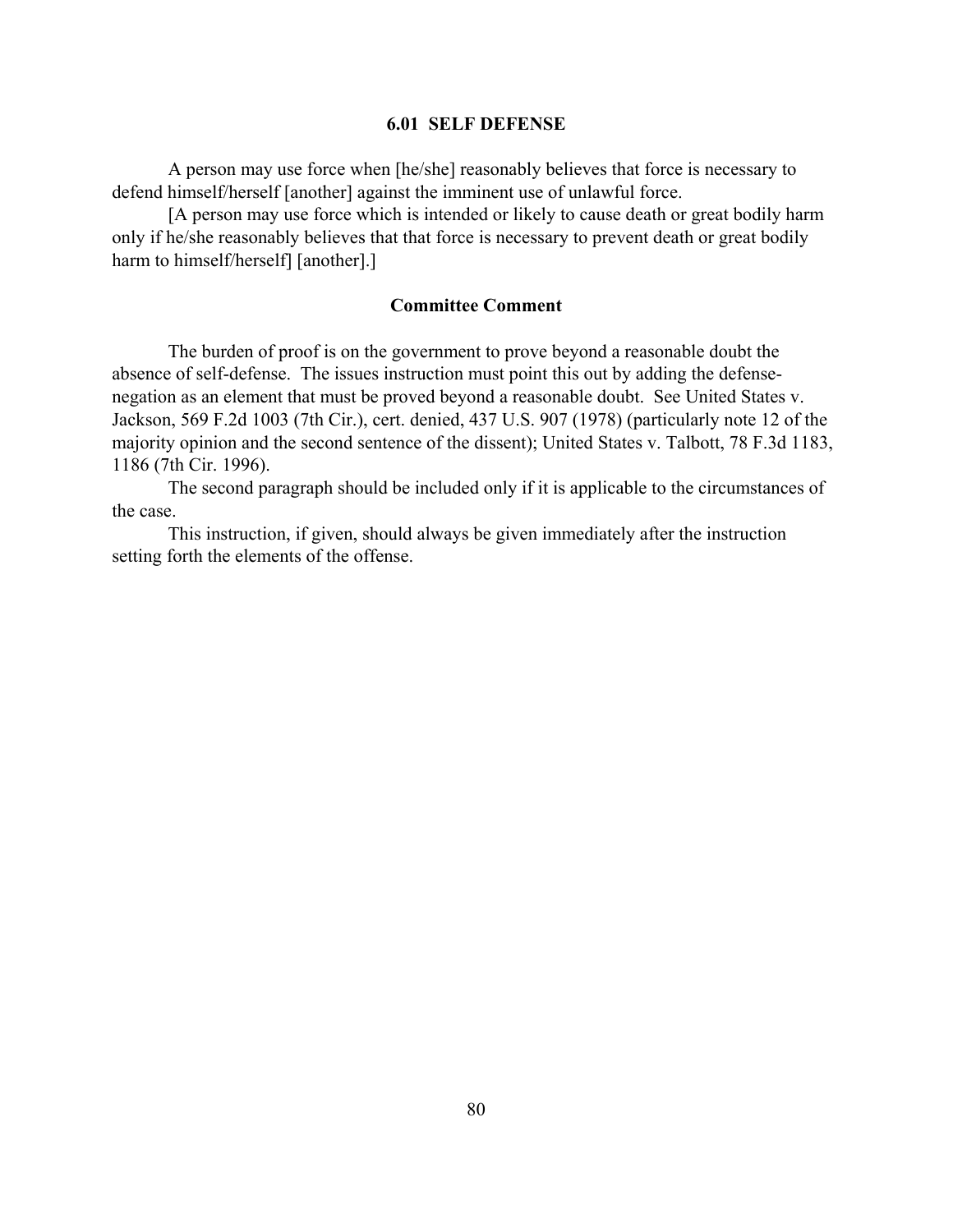#### **6.02 INSANITY**

If, at the time of the commission of the offense, the defendant, as a result of a severe mental disease or defect, was unable to appreciate the nature and quality or the wrongfulness of his/her acts, then the defendant is not guilty by reason of insanity.

#### **Committee Comment**

The instruction is based on 18 U.S.C. § 20.

In any case involving the affirmative defense of insanity under 18 U.S.C. § 20, the court should give Issues Instruction 4.01 and a special verdict form of "not guilty only by reason of insanity" in addition to the guilty and not guilty verdict forms. 18 U.S.C. § 4242.

Under 18 U.S.C. § 4243, if the defendant is found not guilty by reason of insanity, the court must commit the defendant to a suitable facility until he/she is eligible for release under the provisions of that statute. In Shannon v. United States, 114 S. Ct. 2419 (1994), the Supreme Court held that a jury may be instructed on this automatic commitment requirement of § 4243, but only to counteract inaccurate or misleading information presented to the jury during trial. Therefore, in those situations the instruction should include the following sentence: "If the defendant is found not guilty by reason of insanity, the court will commit the defendant to a suitable facility until he/she is eligible for release under the law."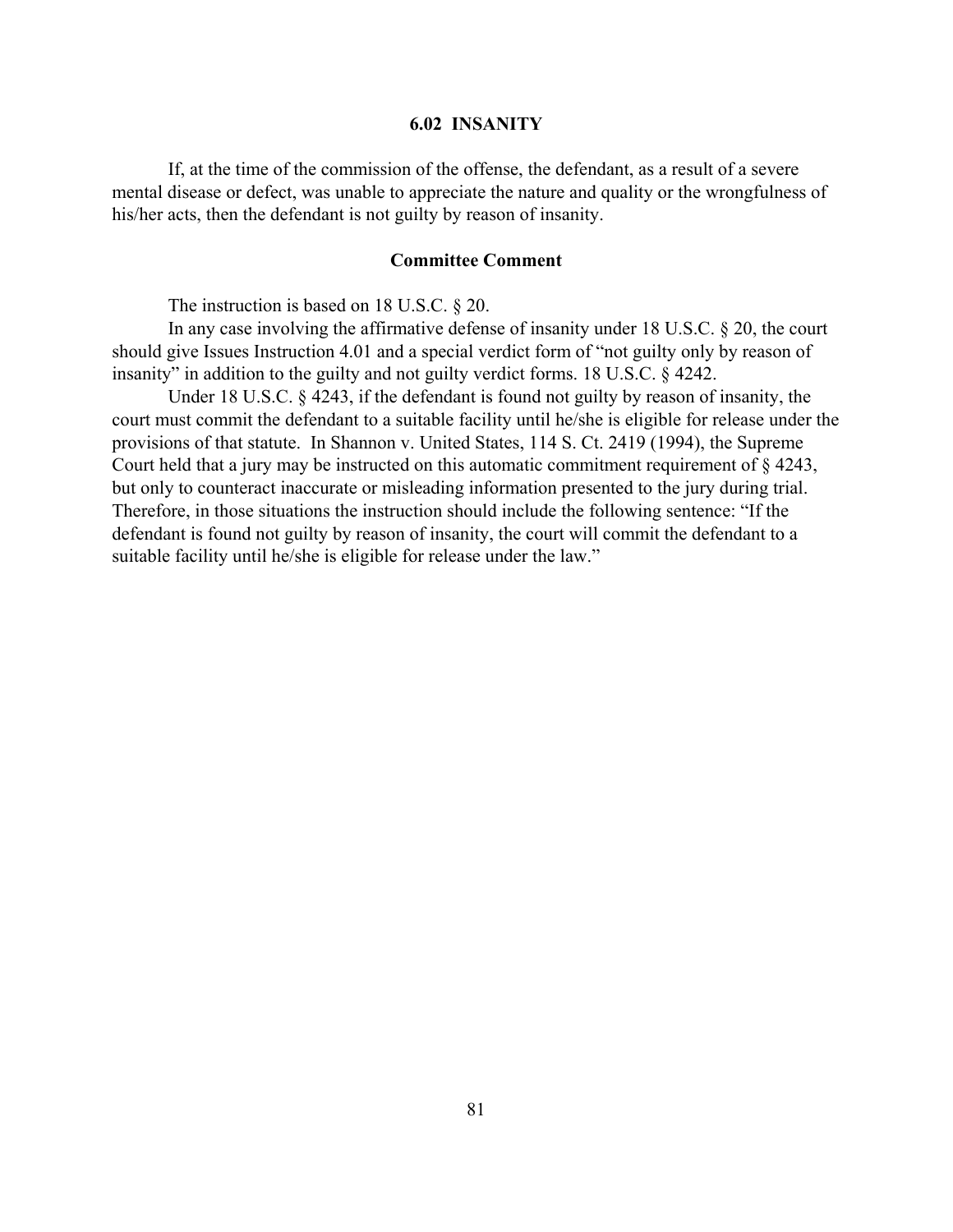#### **6.03 ALIBI**

You have heard evidence that the defendant was not present at the time and place where the offense charged in the indictment is said to have been committed. The government must prove beyond a reasonable doubt the defendant's presence at the time and place of the offense.

#### **Committee Comment**

The "alibi" concept is not an affirmative defense. People v. Pearson, 19 Ill.2d 609, 169 N.E.2d 252 (1960). Indeed, even referring to the concept as a "defense" has been criticized. United States v. Carter, 433 F.2d 874 (10th Cir. 1970); Commonwealth v. McLeod, 367 Mass. 500, 326 N.E.2d 905 (1975). Presentation of alibi evidence is simply an attempt at refutation of the government's evidence concerning an essential element. The government always retains the burden of proving the defendant's presence at the appropriate place and time when that is an element of the offense charged. United States v. Booz, 451 F.2d 719 (3d Cir. 1971), cert. denied, 414 U.S. 820 (1973); United States v. Read, 658 F.2d 1225, 1232 (7th Cir. 1981) ("The prosecution's burden often includes disproving defenses because they bring into question facts necessary for conviction.").

One of the policies underlying these instructions is that comments on particular types of evidence should be avoided. Since alibi is an evidentiary matter rather than a defense, the idea of giving no instruction on the topic is appealing. See IPI--Criminal 3d 24-25.05 (1992). However, there is case law which would suggest that, in appropriate cases, failure to give alibi instructions when requested is error. United States v. Beaver, 524 F.2d 963 (5th Cir. 1975), cert. denied, 425 U.S. 905 (1976); United States v. Harris, 458 F.2d 670 (5th Cir.), cert. denied, 409 U.S. 888 (1972); United States v. Cole, 453 F.2d 902 (8th Cir.), cert. denied, 406 U.S. 922 (1972).

Consequently, this instruction is a simple and straightforward presentation of those elements of various instruction forms which courts have held to be important. It does not use the word "alibi", for to do so would necessarily involve expanding the instruction for the sole purpose of defining the word. Furthermore, popularization of the term may have caused a negative connotation.

The first sentence of the instruction describes the type of evidence to which it relates. The second sentence points out that the government must overcome such evidence by proof beyond a reasonable doubt. Even if the jury should choose to disbelieve alibi evidence, the government retains the burden of proof and must meet the reasonable doubt standard concerning the defendant's presence at the time and place charged. United States v. Burse, 531 F.2d 1151 (2d Cir. 1976).

The instruction is usually appropriate, and perhaps required when requested by a defendant, if the nature of the offense charged is such as to require his presence at a particular place at one or more particular times and the alibi evidence received tends to show his presence elsewhere at all such times. See United States v. Dye, 508 F.2d 1226 (6th Cir. 1974), cert. denied, 420 U.S. 974 (1975). The instruction would not be appropriate, therefore, in a case in which conviction of an offense charged could legitimately be accomplished without showing the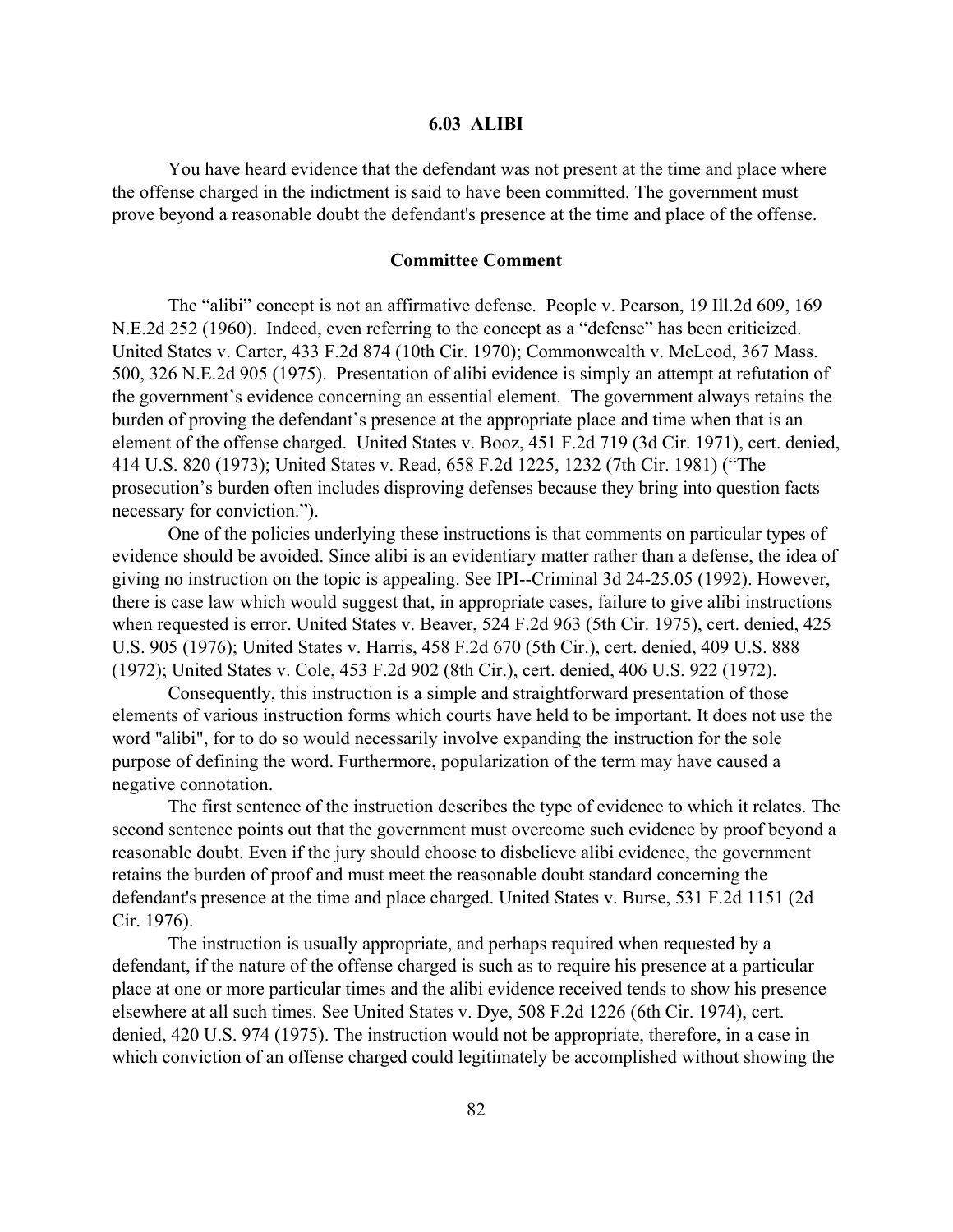defendant's presence at a particular place at a particular time. United States v. Beck, 431 F.2d 536 (5th Cir. 1970). Such is often the case in prosecutions involving an aiding and abetting theory. United States v. Megna, 450 F.2d 511 (5th Cir. 1971). That is true also of many conspiracy charges. United States v. Guillette, 547 F.2d 743 (2d Cir. 1976), cert. denied, 434 U.S. 839 (1977); United States v. Lee, 483 F.2d 968 (5th Cir. 1973). Furthermore, the instruction might be inappropriate in cases involving charges that proscribe not only conduct of the defendant but conduct of another caused by the defendant, such as many offenses involving the use of the mails. See, e. g., United States v. Haala, 532 F.2d 1324 (10th Cir. 1976).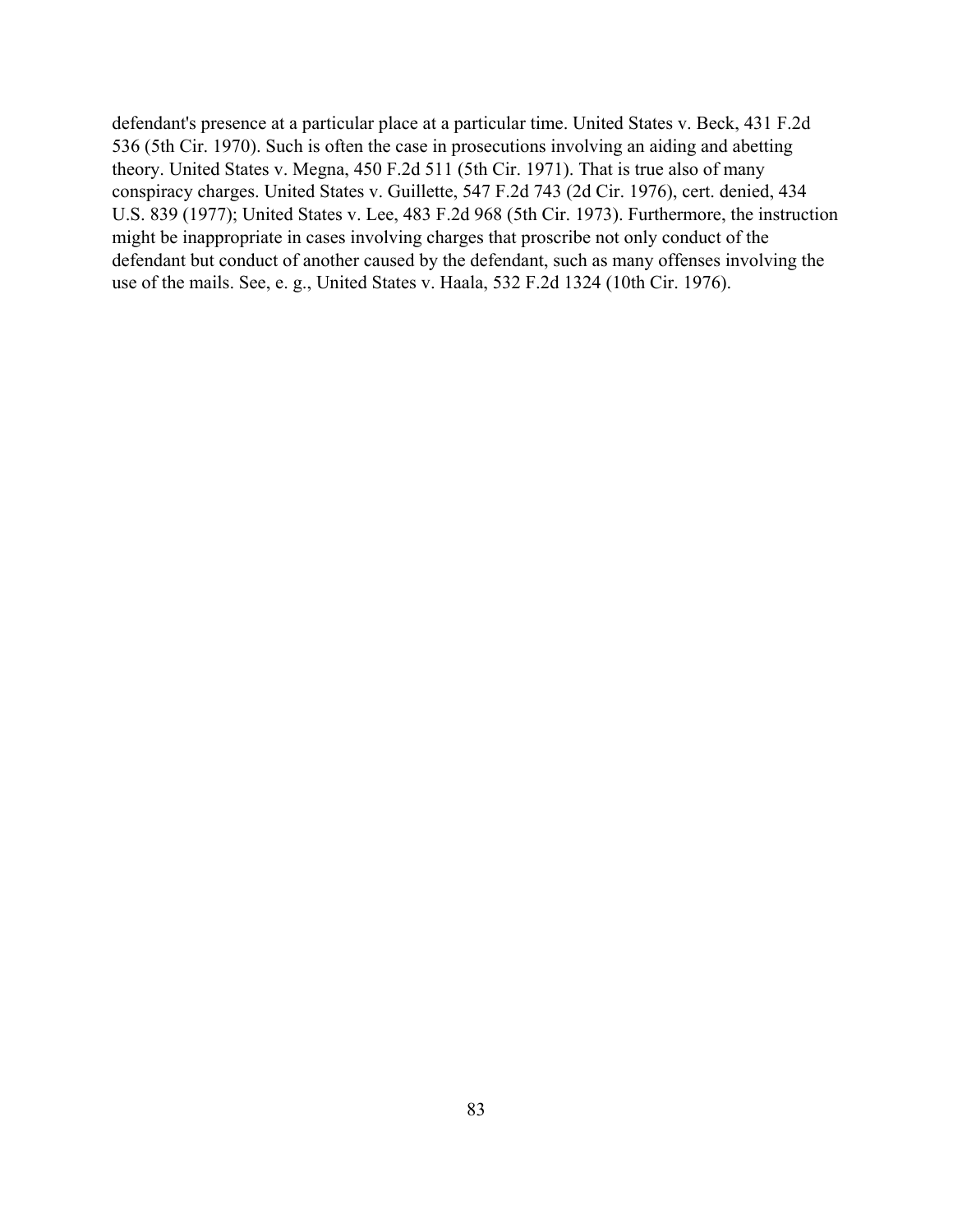#### **6.04 ENTRAPMENT - ELEMENTS**

The government must prove beyond a reasonable doubt that the defendant was not entrapped. Thus, the government must prove beyond a reasonable doubt either (1) that, before contact with law enforcement, the defendant was ready and willing or had a predisposition or prior intent to commit the offense, or (2) that the defendant was not induced or persuaded to commit the offense by law enforcement officers or their agents.

#### **Committee Comment**

The issues instruction must show that the government has the burden to prove the negative, that is, that the defendant was not entrapped.

Predisposition is the key issue in the entrapment defense. "It is only when the government's deception actually implants the criminal design in the mind of the defendant that the defense of entrapment comes into play." United States v. Russell, 411 U.S. 423, 436 (1973). Entrapment is a relatively limited defense and was held not available even when a government agent provided a defendant with heroin to sell to law enforcement officers. See Hampton v. United States, 425 U.S. 484 (1976); United States v. Buishas, 791 F.2d 1310, 1314 (7th Cir. 1986) (marijuana); United States v. Duncan, 896 F.2d 271, 276-77 (7th Cir. 1990)(child pornography). The predisposition must be "independent"; that is, it must have existed before government agents attempted to induce criminal behavior on the part of the defendant. Jacobson v. United States, 503 U.S. 540 (1992); United States v. Akinsanya, 53 F.3d 852, 858 (7th Cir. 1995), United States v. Rodriguez-Andrade, 62 F.3d 948, 954 (7th Cir. 1995). The defense of entrapment is not limited to circumstances where the defendant admits he committed the crime. According to Mathews v. United States, 485 U.S. 58, 62 (1988), "even if the defendant denies one or more elements of the crime, he is entitled to an entrapment instruction whenever there is sufficient evidence from which a reasonable jury could find entrapment."

This instruction, if given, should always be given immediately after the instruction setting forth the elements of the offense.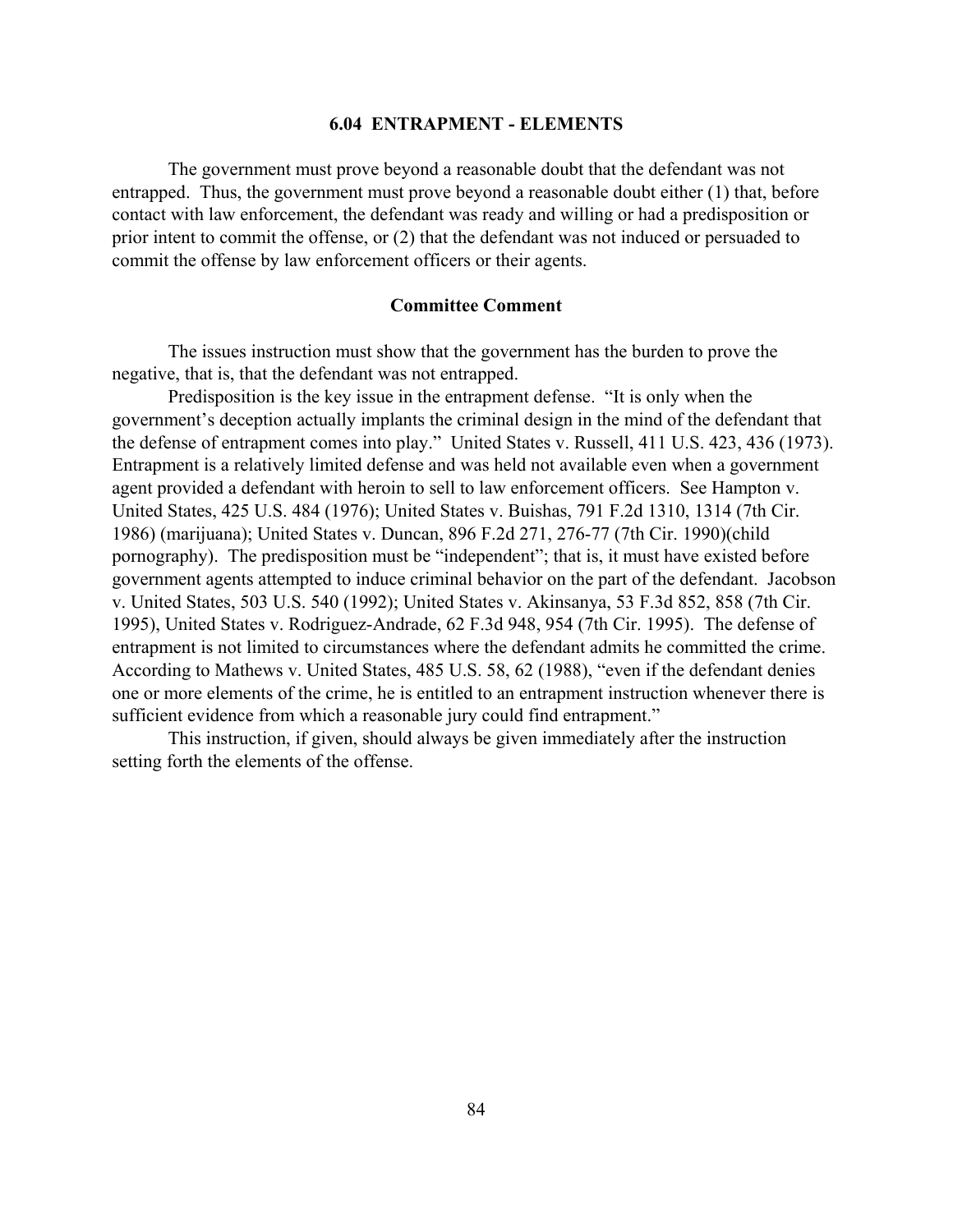#### **6.05 ENTRAPMENT - FACTORS**

In determining whether the defendant was entrapped, you may consider:

(1) The background [or character or reputation] of the defendant [including] [prior criminal history] [or economic status];

(2) Whether it was law enforcement officers or their agents that first suggested the criminal activity;

(3) Whether the defendant performed criminal activity for profit;

(4) Whether the defendant showed reluctance to perform criminal activity;

(5) Whether law enforcement officers or their agents repeatedly induced or persuaded the defendant to perform criminal activity;

(6) Whether law enforcement officers or their agents offered an ordinary opportunity to commit a crime; and

(7) Whether law enforcement officers or their agents offered exceptional [profits or] persuasion or merely solicited commission of the crime.

While no single factor necessarily indicates by itself that a defendant was or was not entrapped, the central question is whether the defendant showed reluctance to engage in criminal activity that was overcome by inducement or persuasion.

## **Committee Comment**

The Court of Appeals for the Seventh Circuit has recognized that in determining a defendant's predisposition on the date of the offense, the defendant's personal background and the nature and degree of government involvement remain the principal factors to be considered by the jury. See United States v. Townsend, 555 F.2d 152, 155 n. 3 (7th Cir.), cert. denied, 434 U.S. 897 (1977); United States v. Lakich, 23 F.3d 1203, 1209-10 (7th Cir. 1994).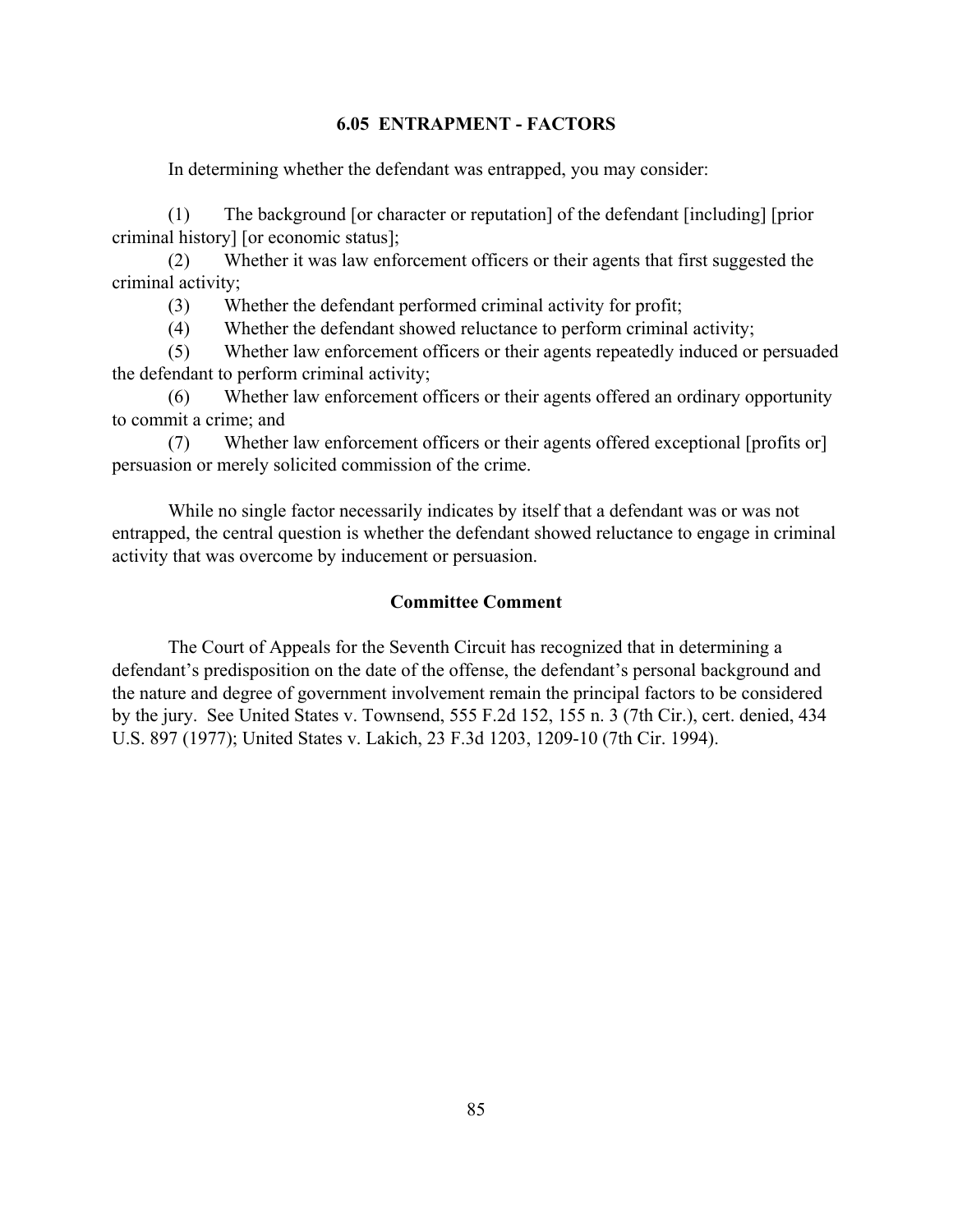#### **6.06 ENTRAPMENT - OPTIONAL ADDITIONS**

#### **PREDISPOSITION (Optional additions)**

(a)

If the defendant was ready and willing or had a predisposition to commit the offense charged, then he was not entrapped, even though law enforcement officers or their agents provided a favorable opportunity to commit the offense, made committing the offense easier, or even participated in acts essential to the offense.

(b)

In addition to being ready and willing, the defendant must have had the ability by reason of previous training, experience, occupation, or acquaintances to commit the crime even if the government had not provided the opportunity to do so. Where the defendant is not in a position to become involved in the crime without the government's help, the defendant is not predisposed.

## **Committee Comment**

The optional addition (a) may be used if the defense presentation or argument suggests the contrary to the jury.

The instruction (b) is to be given only when there is an issue whether the defendant had the ability to commit the crime without the assistance of the government. See United States v. Hollingsworth, 27 F.3d 1196 (7th Cir. 1994).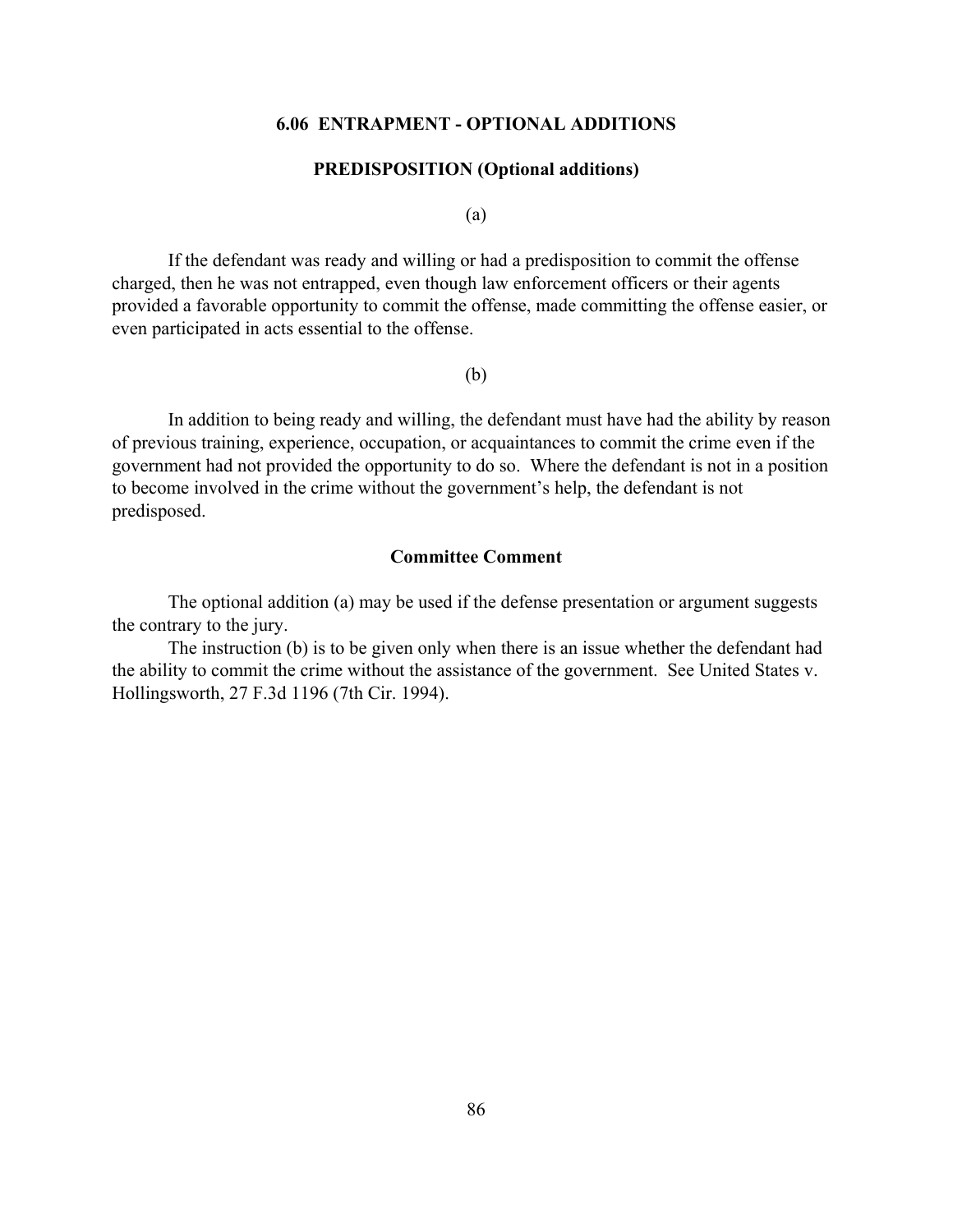#### **6.07 RELIANCE ON PUBLIC AUTHORITY**

A defendant who acts in reliance on public authority does not act knowingly [or with the intent to (state intent requirement of statute, if any)], and should be found not guilty.

A defendant acts under public authority if:

- (1) that defendant is affirmatively told that his/her conduct would be lawful;
- (2) the defendant is told this by an official of the [United States] government; [and]
- (3) the defendant actually relies on what the official tells him/her in taking the action; [and,
- (4) the defendant's reliance on what he/she was told by the official is reasonable in light of the circumstances.]

In considering whether a defendant actually relied on representations by an official that his/her conduct would lawful, you should consider all of the circumstances of their discussion, including the identity of the official, the point of law discussed, the nature of what the defendant told, and was told by, the official, and whether that reliance was reasonable.

#### **Committee Comment**

This defense is also known as "entrapment by estoppel." It is "rarely available," United States v. Howell, 37 F.3d 1197, 1204 (7th Cir. 1994). The defense was first recognized by the Supreme Court in Raley v. State of Ohio, 360 U.S. 423 (1959). It is not actually a form of entrapment, but is instead a species of good faith. The jury should not be instructed, as it must be in entrapment cases, that the government has the burden of proving the negative of the defense. United States v. Austin, 915 F.2d 363, 365 (8th Cir. 1990), cert. denied, 499 U.S. 977 (1991).

The bracketed language "United States" in (2) will only be necessary if there is a factual dispute over whether the official who made representations to the defendant was a federal official or an official of some other type. If there is no dispute that the official was an official of some level of government other than federal, such as of a state, reliance on the official's representations as to the legality of conduct under federal law would not be objectively reasonable, and the instruction should not be given at all. United States v. Rector, 111 F.3d 503, 506-07 (7th Cir. 1997).

Note that a defendant's subjective reliance might be sufficient for offenses requiring proof of willfulness, such as tax crimes. In such cases, the fourth factor should be omitted and the concluding language should follow the third factor.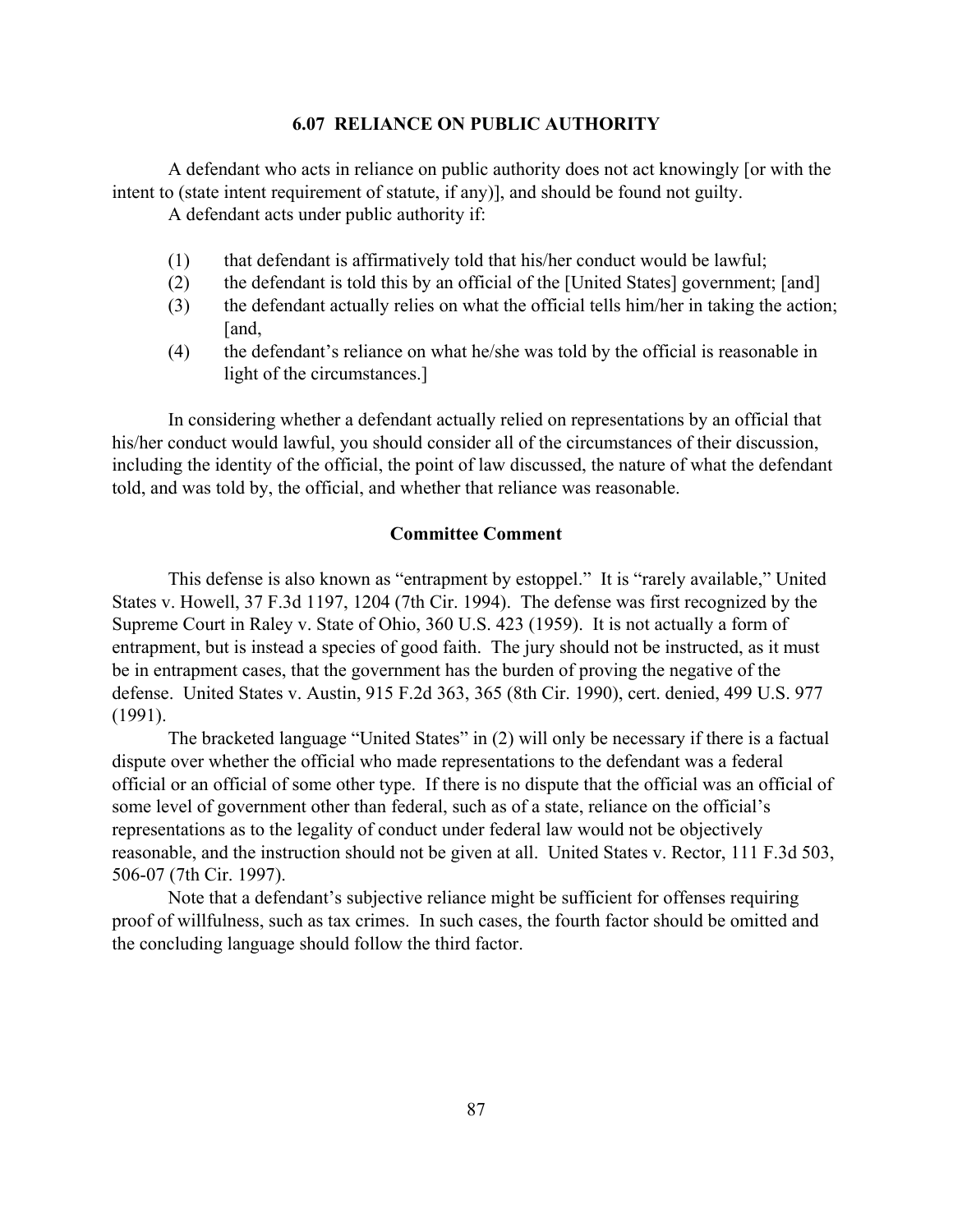#### **6.08 COERCION**

If the defendant engaged in the conduct charged only because he/she reasonably feared that immediate, serious bodily harm or death would be inflicted upon him/her (or others) if he/she did not engage in the conduct, and he/she had no reasonable opportunity to avoid the injury, then the defendant is not guilty because he/she was coerced.

#### **Committee Comment**

This instruction, if given, should always be given immediately after the instruction setting forth the elements of the offense.

This coercion instruction does not limit "others" to members of the defendant's immediate family. The Committee concluded that an instruction limited to kinship could be too narrow in some circumstances. For instance, in some situations a person might violate the law in order to protect a small child who was a complete stranger. However, it should be noted that coercion is not a defense to murder and some other capital offenses. See R. I. Recreation Center v. Aetna Casualty & Surety Co., 177 F.2d 603, 605 (1st Cir. 1949).

It is important to note that if it is uncontested that a defendant had a full opportunity to avoid the criminal act without danger to himself or others he is not entitled to a coercion instruction. Shannon v. United States, 76 F.2d 490, 493 (10th Cir. 1935); United States v. Gordon, 526 F.2d 406 (9th Cir. 1975). The instruction is not mandated solely because a witness charged with contempt received threats of violence. There must also be a showing of present and immediate compulsion. United States v. Tanner, 941 F.2d 574, 587-88 (7th Cir. 1991), cert. denied, 502 U.S. 1102 (1992); United States v. Nickels, 502 F.2d 1173 (7th Cir. 1974), cert. denied, 430 U.S. 931 (1977). While the compulsion is generally physical threats, economic compulsion has been recognized in some civil cases. MCM Partners, Inc. v. Andrews-Bartlett & Associates, Inc., 62 F.3d 967, 980 (7th Cir. 1995)("Economic coercion or duress is generally an affirmative defense to a conspiracy charge").

Fear of bodily harm as a result of being deprived of narcotics may in some circumstances justify a type of coercion instruction. United States v. McKnight, 427 F.2d 75, 77 (7th Cir.), cert. denied, 400 U.S. 880 (1970). But fear of suicide of a friend or a relative is not a sufficient basis for a coercion instruction unless there is evidence indicating that the defendant took reasonable alternative steps to avoid the suicide such as calling for restraint or assistance. United States v. Stevison, 471 F.2d 143 (7th Cir. 1972), cert. denied, 411 U.S. 950 (1973). Nor is the threat of discharge from employment to a person who claims the Fifth Amendment before a grand jury sufficient coercion to excuse a witness from his obligation to testify truthfully. United States v. Nickels, 502 F.2d 1173 (7th Cir. 1974), cert. denied, 426 U.S. 911 (1976).

The Supreme Court in United States v. Bailey, 100 S.Ct. 624 (1980), in a prosecution for escape from a federal prison, held that in order to be entitled to an instruction on duress or necessity as a defense to the crime charged, an escapee must first offer evidence justifying his continued absence from custody as well as his initial departure and that an indispensable element of such an offer is testimony of a bona fide effort to surrender or return to custody as soon as the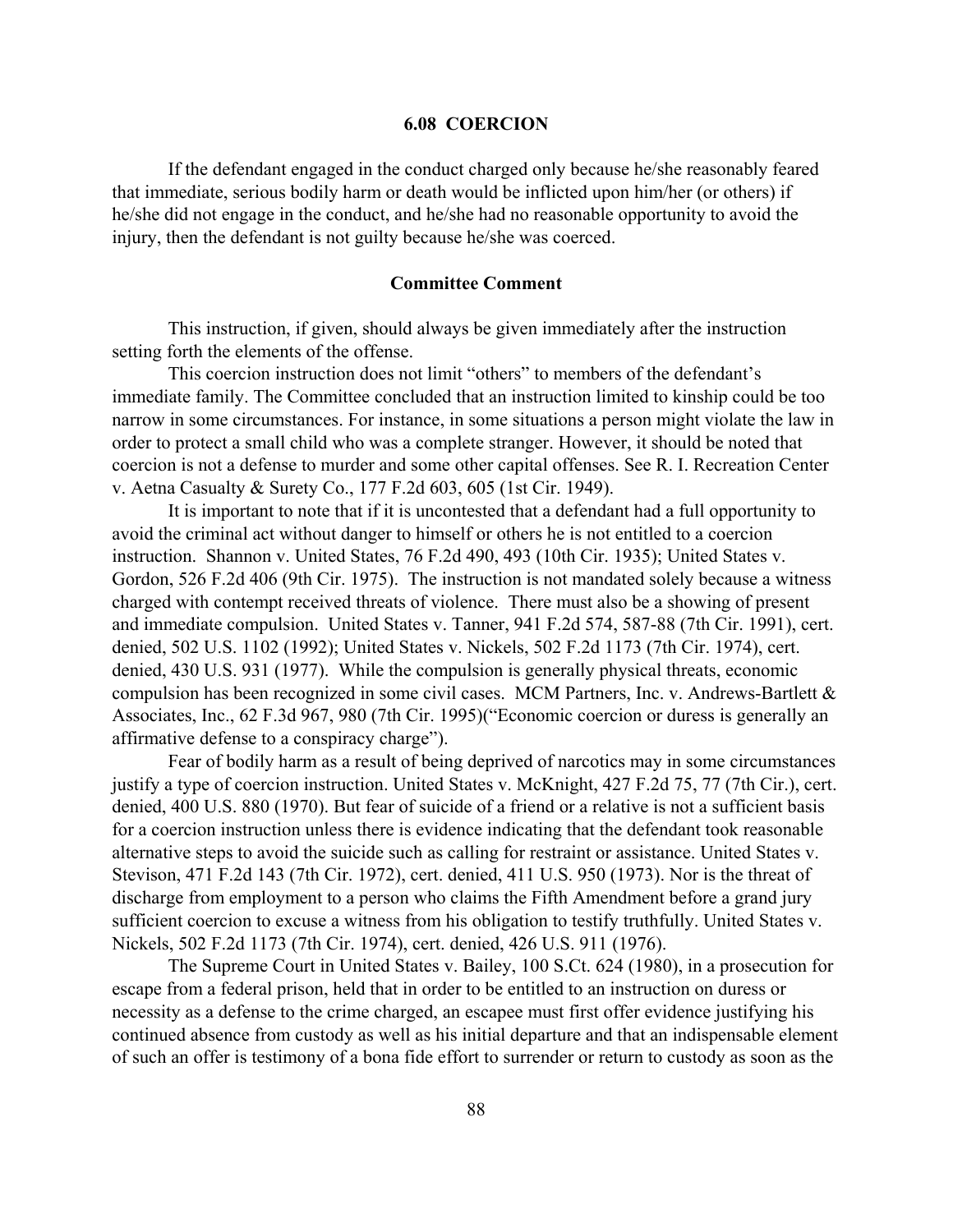claimed duress or necessity had lost its coercive force. Id. at 4108-09.

The defendant bears the burden to introduce some minimal evidence to require presenting the instruction to the jury. United States v. Patrick, 542 F.2d at 386; United States v. Toney, 27 F.3d 1245, 1248 (7th Cir. 1994).

The burden of proof is on the government to prove beyond a reasonable doubt the absence of coercion. The issues instruction must point this out by adding the coercion-negation as an element that must be proved beyond a reasonable doubt. Johnson v. United States, 291 F.2d 150 (8th Cir.), cert. denied, 368 U.S. 880 (1961); United States v. Toney, 27 F.3d 1245, 1248 (7th Cir. 1994).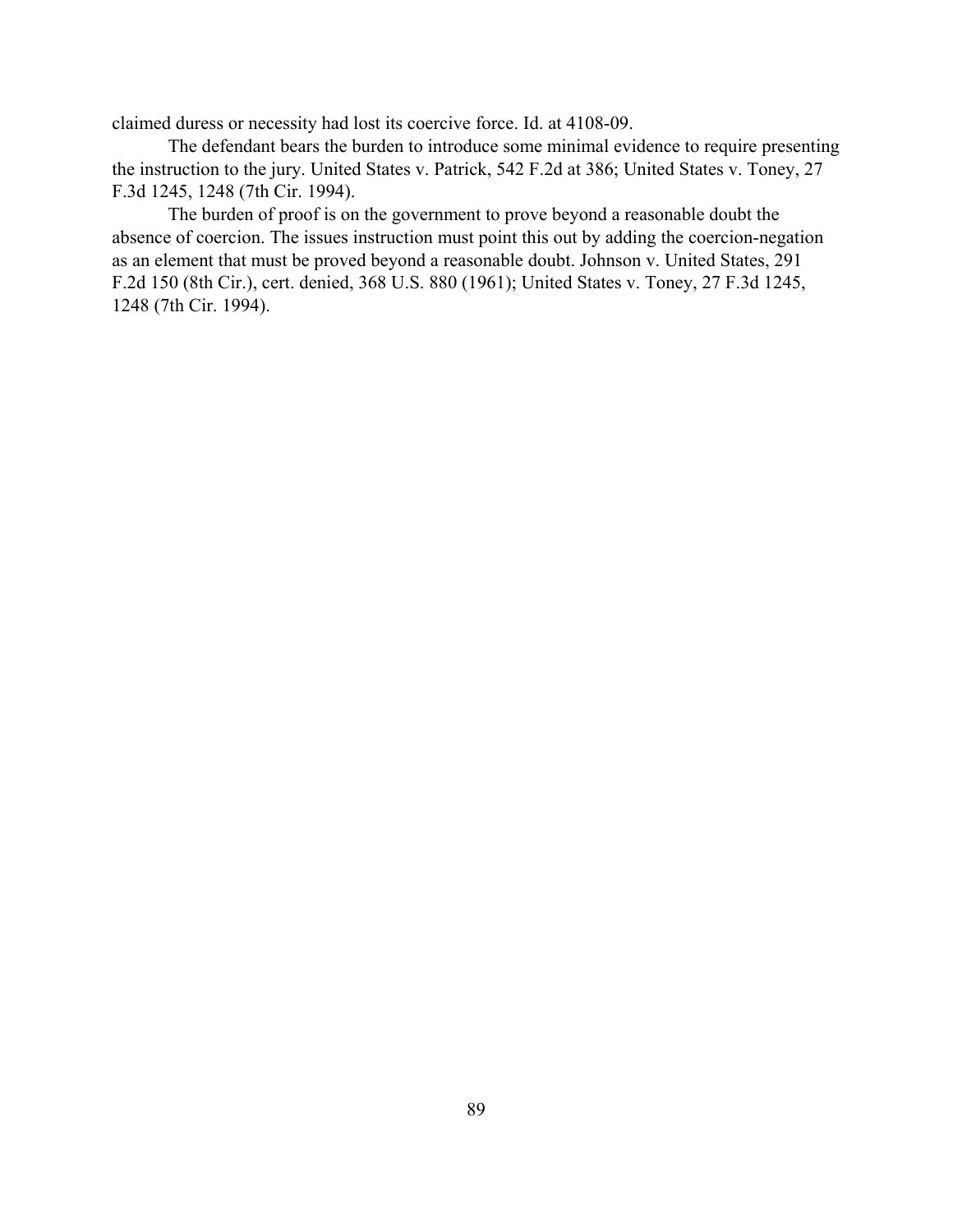#### **6.09 INTOXICATION**

You have heard evidence that the defendant was intoxicated at the time of the commission of the offense charged in the indictment. [Brief description of the state of mind required by the charged statute], as that term has been defined in these instructions, is an element of this offense. The evidence of intoxication may be sufficient to create a reasonable doubt whether the defendant formed the required [state of mind] to commit the offense.

#### **Committee Comment**

There have been no major changes in the law in this area. The law remains that voluntary intoxication is only a defense to "specific intent" crimes, but not to "general intent" crimes, although the Seventh Circuit has mentioned on numerous occasions that these terms should not be used in giving the jury instructions. Instead they advise determining the precise mental state required by the applicable statute and instructing thereon. See **Committee Comment** on "Specific Intent" -- "General Intent"; W. LaFave & A. Scott, Criminal Law §28 at 202 (1972); United States v. Arambasich, 597 F.2d 609, 611 (7th Cir. 1979) ("We are inclined to agree....that the labels 'specific intent' and 'general intent'....are not enlightening to juries. More specific and therefore more comprehensible information is conveyed by stating the precise mental state required for the particular crime.") United States v. Valencia, 907 F.2d 671, 681 (7th Cir. 1990). cf. United States v. Brighton Bldg. & Maintenance Co., 598 F.2d 1101, 1105 (7th Cir.), cert. denied, 444 U.S. 840 (1979). This is especially the case when intoxication, coercion or mistake are raised as defenses. See United States v. Nix, 501 F.2d 516, 518 (7th Cir. 1974) ("Whenever intoxication (or coercion or mistake) is raised as a mitigating factor, use of 'specific' and 'general' intent labels interferes with the crucial analysis a court should make...")

Thus, before giving this instruction, the court should determine what state of mind, if any, the crime charged requires. See also United States v. Bayless, 57 F.3d 535, 542 (7th Cir. 1995) and United States v. Fazzini, 871 F.2d 635, 639 (7th Cir.), cert. denied, 493 U.S. 982 (1989). If a particular intent is an essential element of the crime or the lack thereof is raised as an affirmative defense (see United States v. Mavrick, 601 F.2d 921 (7th Cir. 1979) ), and the defendant has elicited evidence that he acted without that intent because of intoxication, this instruction should be given. See W. LaFave & A. Scott, Criminal Law § 45 at 344-45 (1972), and United States v. Nix, 501 F.2d 516 (7th Cir. 1974) for just such an analysis.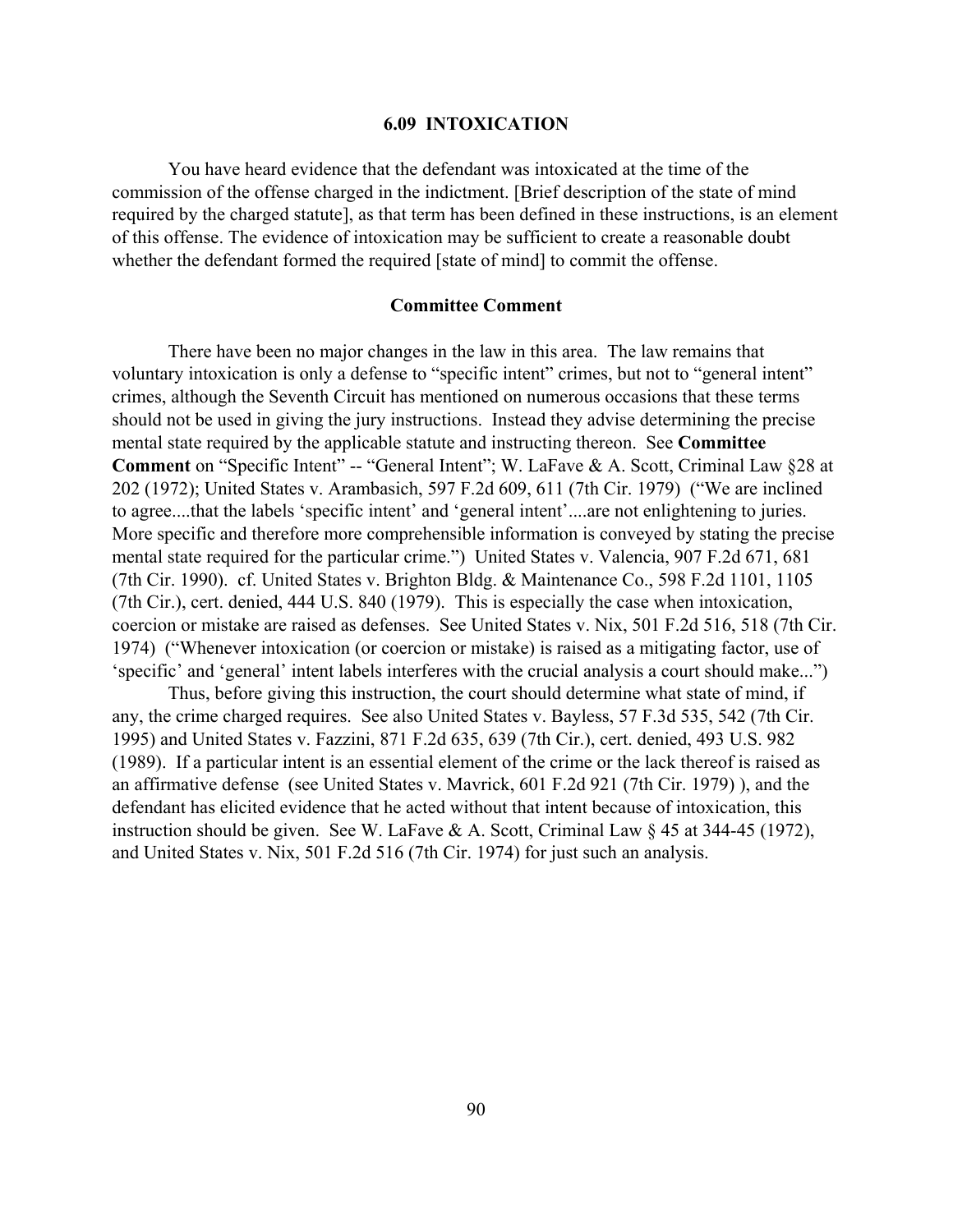## **6.10 GOOD FAITH**

 Good faith on the part of the defendant is inconsistent with [intent to defraud, willfulness, etc.], an element of the charge. The burden is not on the defendant to prove his/her good faith; rather, the government must prove beyond a reasonable doubt that the defendant acted with [intent to defraud, willfulness, etc.]

## **Committee Comment**

This instruction should be used, where appropriate, only in cases where "intent" is an element. It is not to be used in cases where it is required only that the defendant acted "knowingly."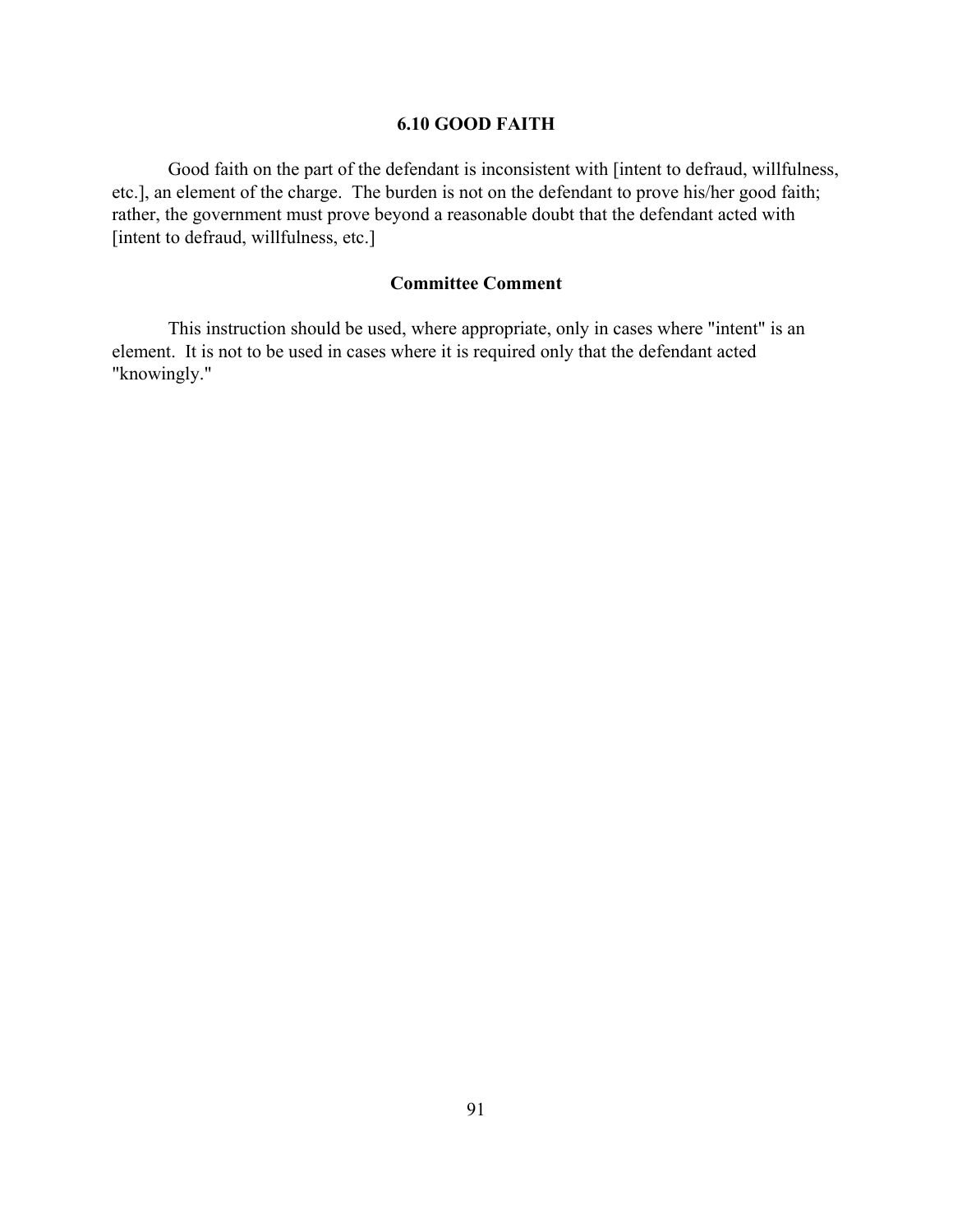## **6.11 GOOD FAITH - INCOME TAX CASES**

A defendant does not act willfully if he/she believes in good faith that he/she is acting within the law, or that his/her actions comply with the law. Therefore, if the defendant actually believed that what he/she was doing was in accord with the tax statutes, he/she cannot be said to have had the criminal intent to willfully [evade taxes; fail to file tax returns; make a false statement on a tax return]. This is so even if the defendant's belief was not objectively reasonable, as long as he/she held the belief in good faith. However, you may consider the reasonableness of the defendant's belief together with all the other evidence in the case in determining whether the defendant held the belief in good faith.

#### **Committee Comment**

 See Cheek v. United States, 111 S. Ct. 604, 611, 612-13 (1991); United States v. Becker, 965 F.2d 383 (7th Cir. 1992).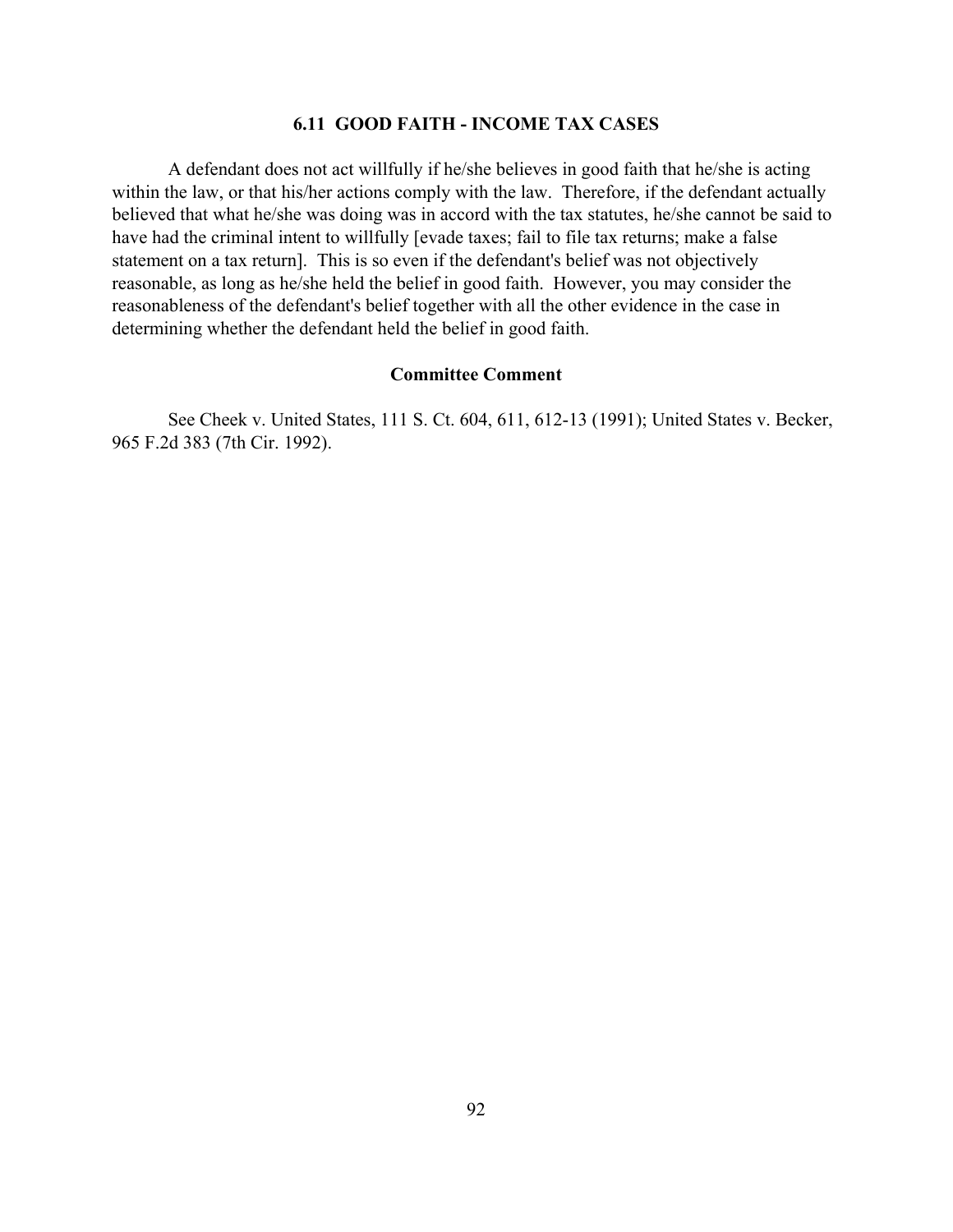#### **6.12 BUYER-SELLER RELATIONSHIP**

The existence of a simple buyer-seller relationship between a defendant and another person, without more, is not sufficient to establish a conspiracy, even where the buyer intends to resell [name the goods.] The fact that a defendant may have bought [name of goods] from another person or sold [name of goods] to another person is not sufficient without more to establish that the defendant was a member of the charged conspiracy.

In considering whether a conspiracy or a simple buyer-seller relationship existed, you should consider all of the evidence, including the following factors:

- (1) Whether the transaction involved large quantities of [name of goods];
- (2) Whether the parties had a standardized way of doing business over time;
- (3) Whether the sales were on credit or on consignment;
- (4) Whether the parties had a continuing relationship;
- (5) Whether the seller had a financial stake in a resale by the buyer;
- (6) Whether the parties had an understanding that the [name of goods] would be resold.

No single factor necessarily indicates by itself that a defendant was or was not engaged in a simple buyer-seller relationship.

#### **COMMENT**

The buyer-seller instruction is a theory of defense instruction and should be given where requested if there is evidence to support it. United States v. Paters, 16 F.3d 188 (7th Cir. 1994). The Seventh Circuit has discussed the importance and meaning of the instruction many times. See, e.g., United States v. Berry, 133 F.3d 1020 (7th Cir. 1998); United States v. Lindsey, 123 F.3d 978 (7th Cir. 1997); United States v. Turner, 93 F.3d 276 (7th Cir. 1996); United States v. Mims, 92 F.3d 461 (7th Cir. 1996); United States v. Herrera, 54 F.3d 348 (7th Cir. 1995); United States v. Lechuga, 994 F.2d 346 (7th Cir.)(en banc), cert. denied, 114 S. Ct. 482 (1993).

Although the Committee has listed six possible factors the jury may consider in determining whether a buyer-seller relationship existed, the list is not intended to be exhaustive. In a particular case, some or even none of the factors may be relevant and the instruction should be tailored to fit the facts of the case. See United States v. Blankenship, 970 F.2d 283, 286 (7th Cir. 1992).

The buyer-seller issue arises primarily in drug cases. However, as the examples in United States v. Blankenship, supra, illustrate, it is not limited to drug cases and may arise in a variety of conspiracy or aiding and abetting cases.

This instruction should be given immediately following the conspiracy elements instruction.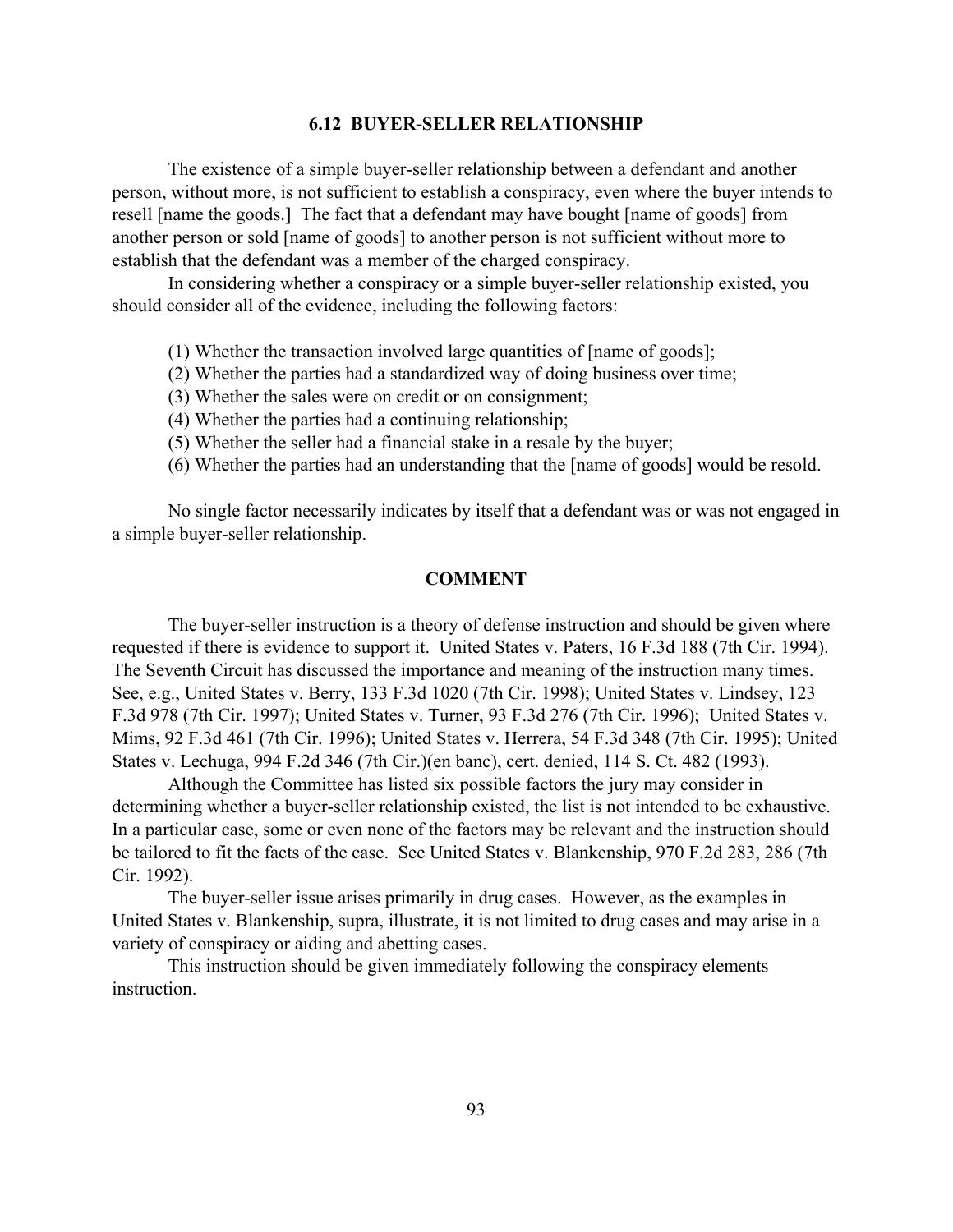## **7.01 SELECTION OF FOREPERSON -- GENERAL VERDICT**

Upon retiring to the jury room, select one of your number as your foreperson. The foreperson will preside over your deliberations and will be your representative here in court.

Forms of verdict have been prepared for you.

[Forms of verdict read.]

(Take these forms to the jury room, and when you have reached unanimous agreement on the verdict, your foreperson will fill in, date, and sign the appropriate form.)

OR

(Take these forms to the jury room, and when you have reached unanimous agreement on the verdict, your foreperson will fill in and date the appropriate form, and each of you will sign it.)

## Committee Comment

Use the paragraph which conforms to the local rule.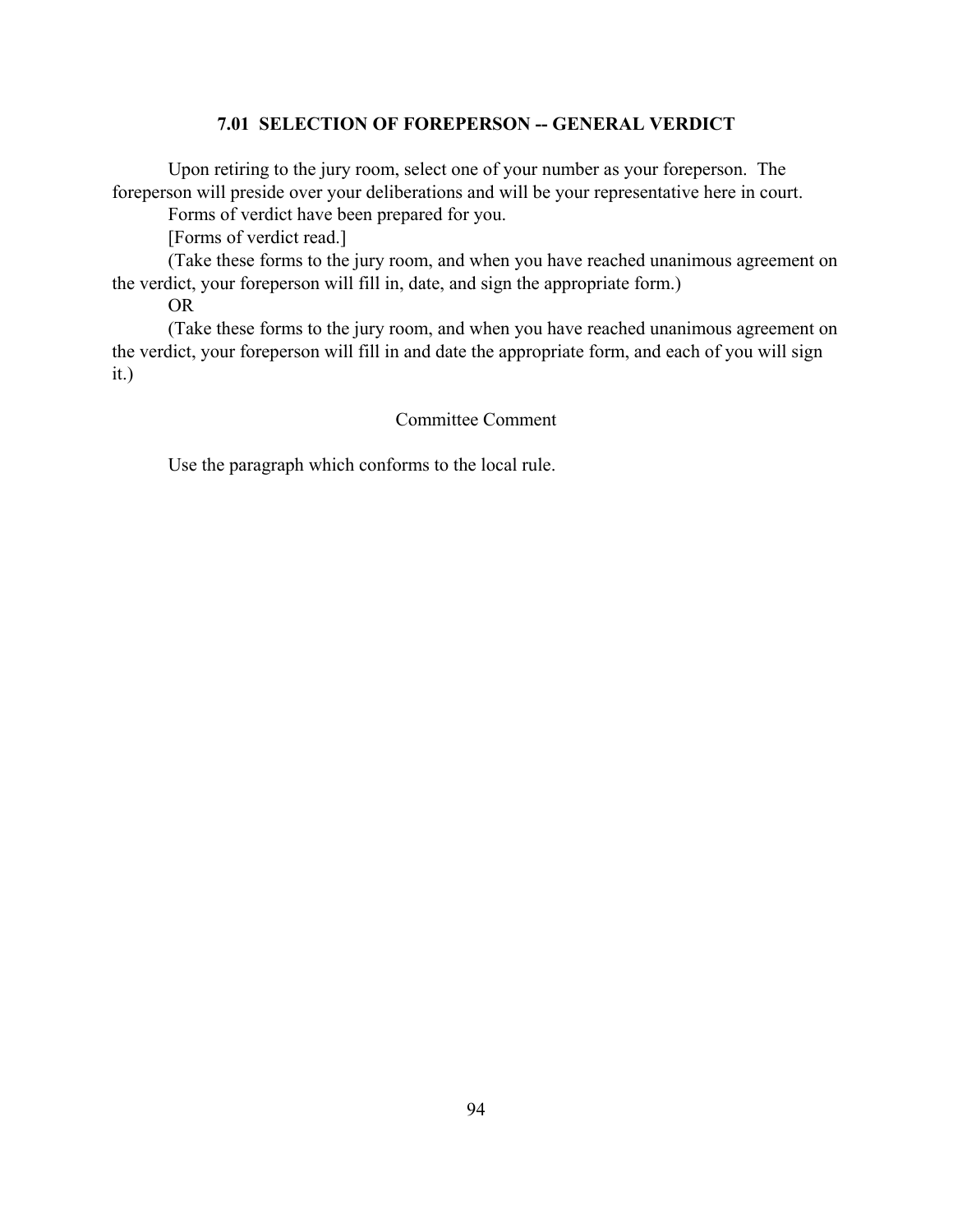## **7.02 SELECTION OF FOREPERSON -- GENERAL VERDICT AS TO OFFENSE CHARGED -- GENERAL VERDICT AS TO LESSER INCLUDED OFFENSE**

Upon retiring to the jury room, select one of your number as your foreperson. The foreperson will preside over your deliberations and be your representative here in court.

Forms of verdict have been prepared for you. One form is for recording your verdict that the defendant is guilty or not guilty of the crime of charge in the indictment. The other form, in the event you should need it, is for recording your verdict that the defendant is guilty or not guilty of the lesser of fense of

[Forms of verdict read.]

If you find the defendant not guilty of the crime of charged in the indictment (or if you cannot unanimously agree that the defendant is guilty of that crime), then you must proceed to determine whether the defendant is guilty or not guilty of the lesser offense of

(Take these forms to the jury room, and when you have reached unanimous agreement on the verdict, your foreperson will fill in, date, and sign the appropriate form.)

OR

(Take these forms to the jury room, and when you have reached unanimous agreement on the verdict, your foreperson will fill in and date the appropriate form, and each of you will sign it.)

## Committee Comment

Use the paragraph which conforms to the local rule.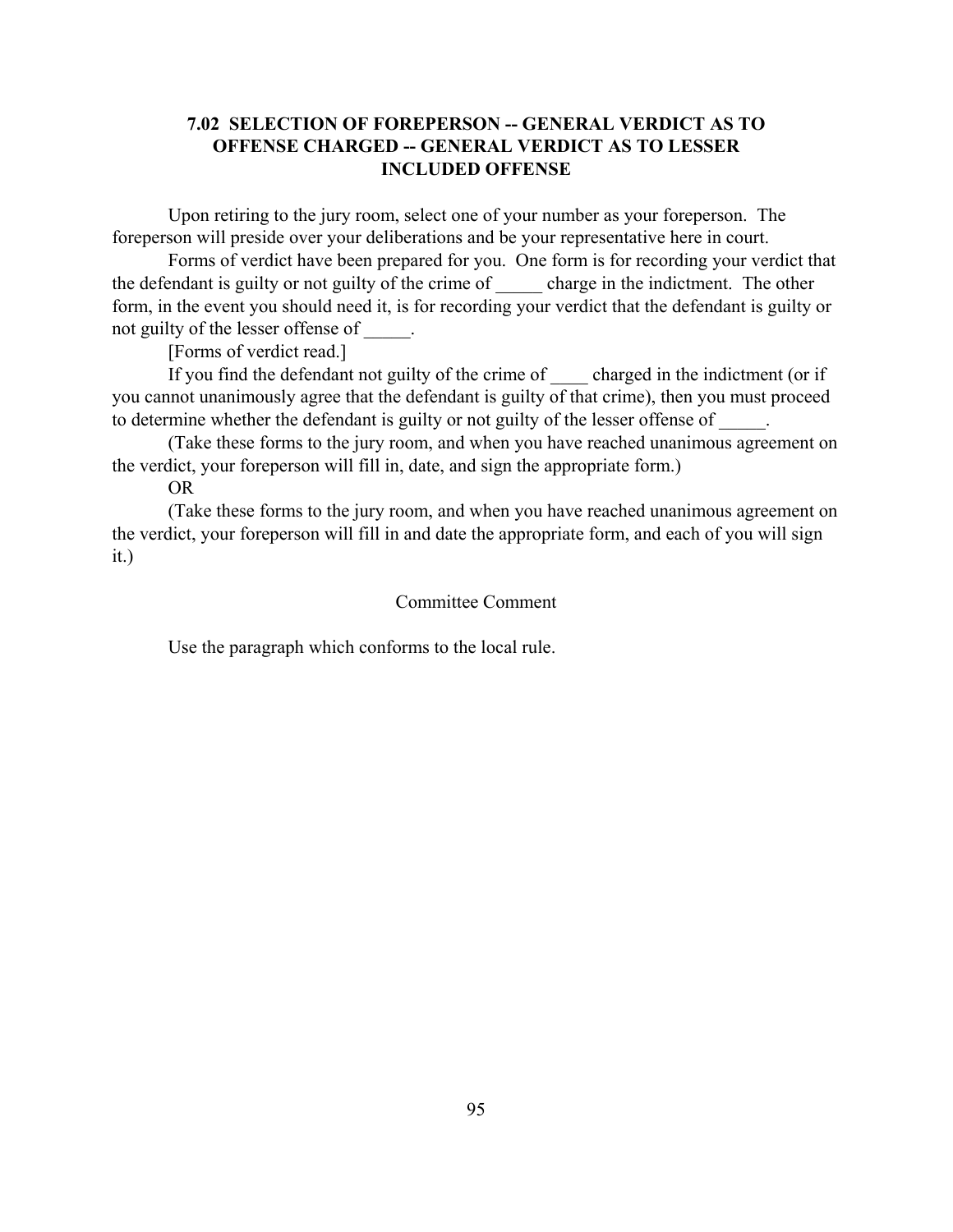## **7.03 SEPARATE CONSIDERATION OF CHARGES SINGLE DEFENDANT MULTIPLE COUNTS**

Each count of the indictment charges the defendant with having committed a separate offense.

Each count and the evidence relating to it should be considered separately, and a separate verdict should be returned as to each count. Your verdict of guilty or not guilty of an offense charged in one count should not control your decision as to any other count.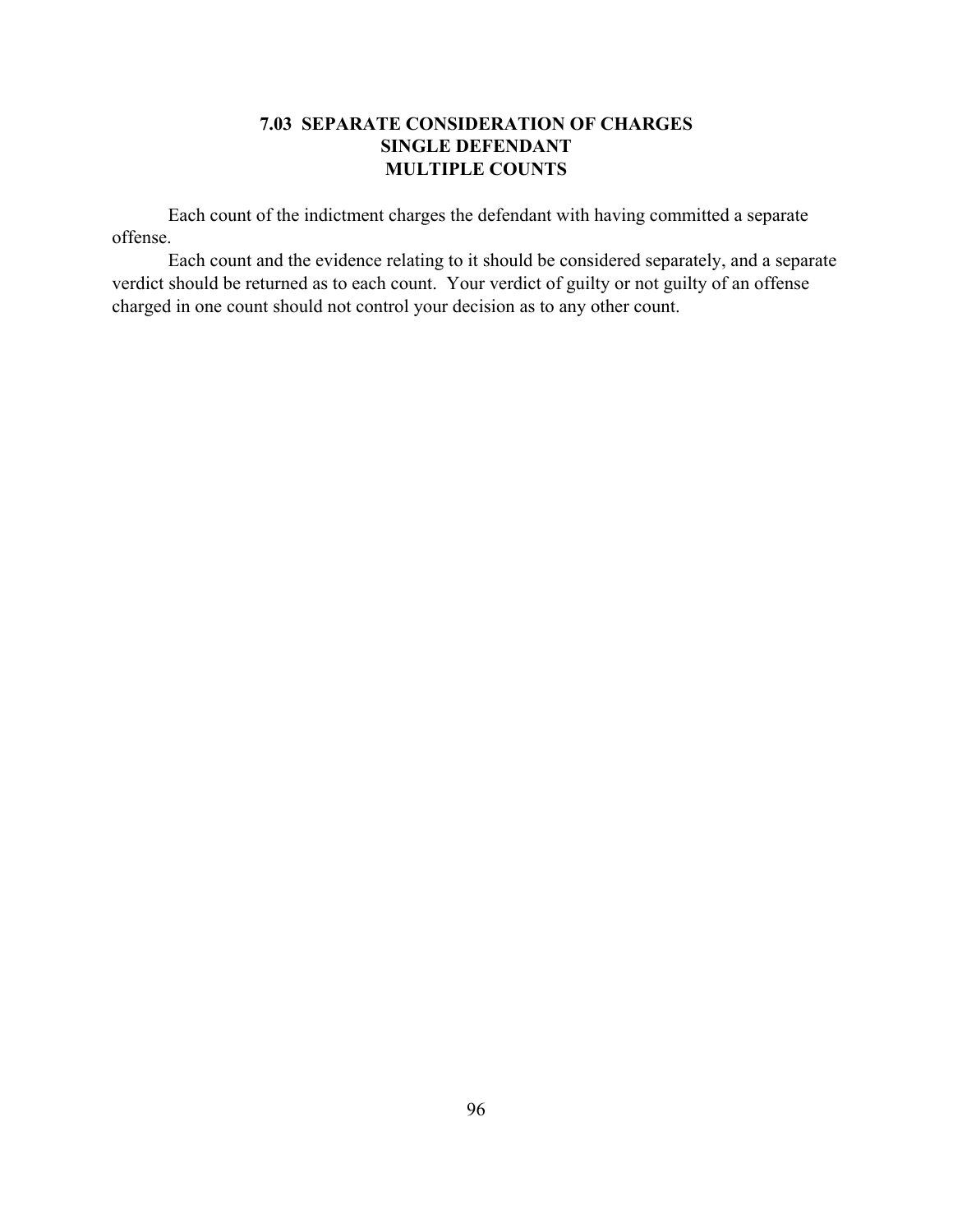## **7.04 SEPARATE CONSIDERATION OF CHARGES MULTIPLE DEFENDANTS MULTIPLE COUNTS**

Each count of the indictment charges each defendant named in that count with having committed a separate offense.

You must give separate consideration both to each count and to each defendant. You must consider each count and the evidence relating to it separate and apart from every other count.

You should return a separate verdict as to each defendant and as to each count. Your verdict of guilty or not guilty of an offense charged in one count should not control your decision as to that defendant under any other count.

## **Committee Comment**

There are some instances where the last line of this instruction requires modification. For example, the RICO statute requires that the government prove at least two acts which are separately indictable offenses of federal or state statutes. See United States v. Morris, 532 F.2d 436 (5th Cir. 1976). Since that statute requires proof of two predicate offenses, the jury's verdict on the RICO count may be controlled by its verdict on other counts which charge the predicate offenses.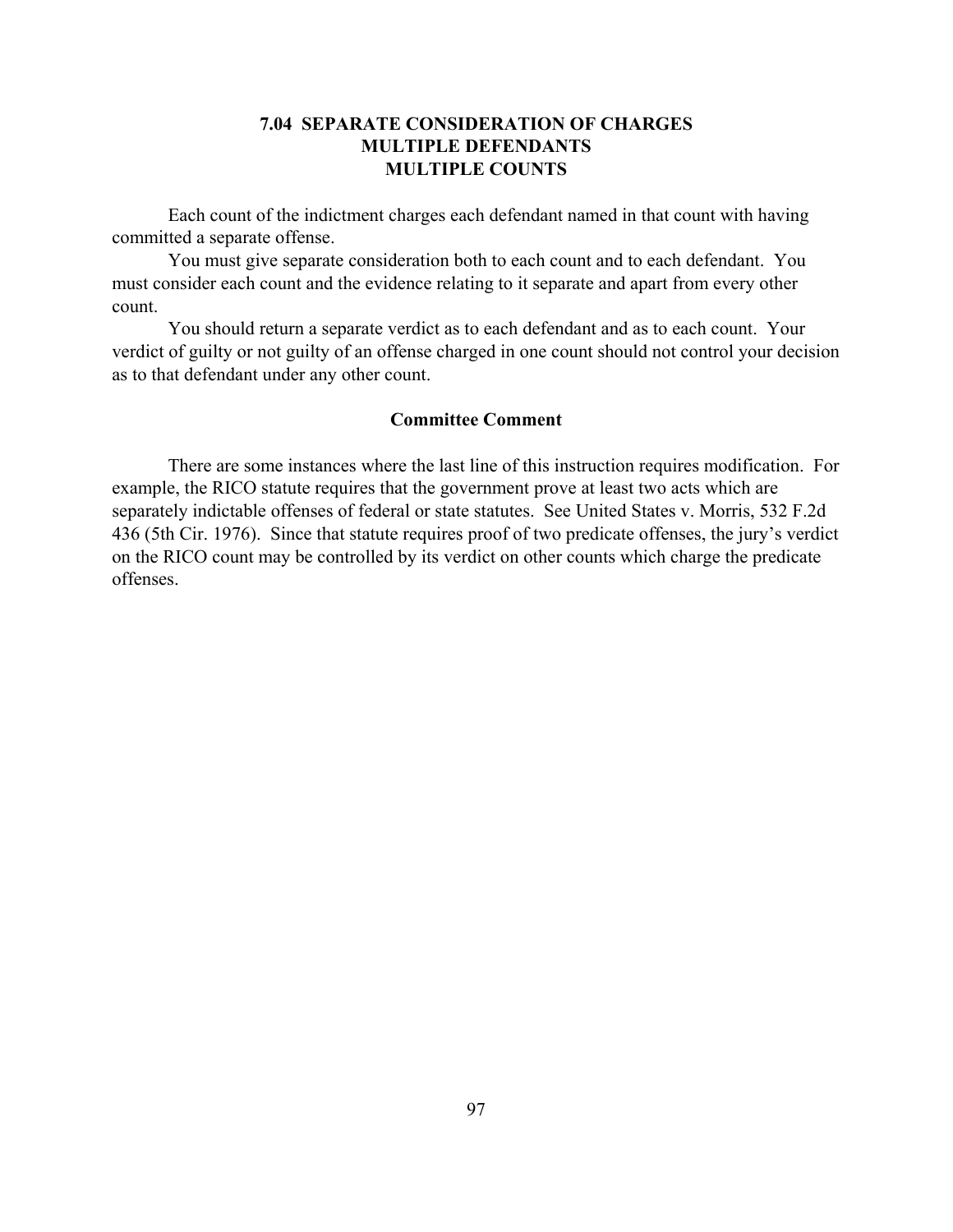#### **7.05 COMMUNICATION WITH COURT**

I do not anticipate that you will need to communicate with me. If you do, however, the only proper way is in writing, signed by the foreperson, or if he or she is unwilling to do so, by some other juror, and given to the marshal.

#### **Committee Comment**

This instruction encourages the jury to communicate with the court only by way of a writing. This will aid the trial judge in fulfilling his responsibility to maintain an accurate record of the proceedings and will guard against allegations of error. "The court should require a record to be kept of all communications received from a juror or the jury after the jury has been sworn, and he or she should not communicate with a juror or the jury on any aspect of the case itself (as distinguished from matters relating to physical comforts and the like), except after notice to all parties and reasonable opportunity for them to be present." ABA Standards for Criminal Justice, Trial by Jury Standards, Standard 15-4.1(b) (3d ed. 1996).

Counsel for both the defendant and the government should be given the opportunity to be heard before the trial judge responds to the jury's inquiry about any matter concerning the case. Communication in the defendant's absence is improper even though the judge merely declines to answer the jury's question, and in United States v. Widgery, 778 F.2d 325, 327 (7th Cir. 1985):

To answer a note without consulting counsel may spoil a perfectly good trial for several reasons – not only because it denies the defendant a procedural right but also because consultation may help the court to cure a general problem in the deliberations before it is too late.

778 F.2d at 327. See also United States v. Clavey, 565 F.2d 111, 118-20 (7th Cir. 1977), cert. denied, 439 U.S. 954 (1978). This rule, of course, does not prohibit ex parte communications which only involve housekeeping matters such as lunch arrangements and the like. ABA Standards, supra, and accompanying commentary.

In general, communications between the court and the jury or any member thereof in the absence of either the defendant or his counsel are improper. See United States v. Rodriguez, 67 F.3d 1312, 1316 (7th Cir. 1995), cert. denied, 116 S. Ct. 1582 (1996) ("discussions between court and counsel regarding jury inquiries must take place on the record in the defendant's presence"); Rogers v. United States, 422 U.S. 35 (1975); Shields v. United States, 273 U.S. 583 (1927); Federal Rules of Criminal Procedure 43 (guaranteeing the defendant's right to be present "at every stage of the trial"); 3 C. Wright, Federal Practice and Procedure § 724 (1969). See also United States v. Smith, 31 F.3d 469, 471 (7th Cir. 1994); United States v. U.S. Gypsum Co., 438 U.S. 422, 459-62 (1978).

If the court does find it necessary to communicate with the jury in the absence of the defendant or counsel, the court's response should also be in writing and preserved in the record. Moreover, the court should inform counsel for the parties of the jury's request and the court's response at the earliest reasonable time and afford counsel the opportunity to argue in favor of a supplemental response. See DeGrave v. United States, 820 F.2d 870, 872 (7th Cir. 1987) ("We note that the court's practice of permitting ex parte communications with the jury presents problems."); United States v. Dellinger, 472 F.2d 340, 37-80 (7th Cir. 1972), cert. denied, 410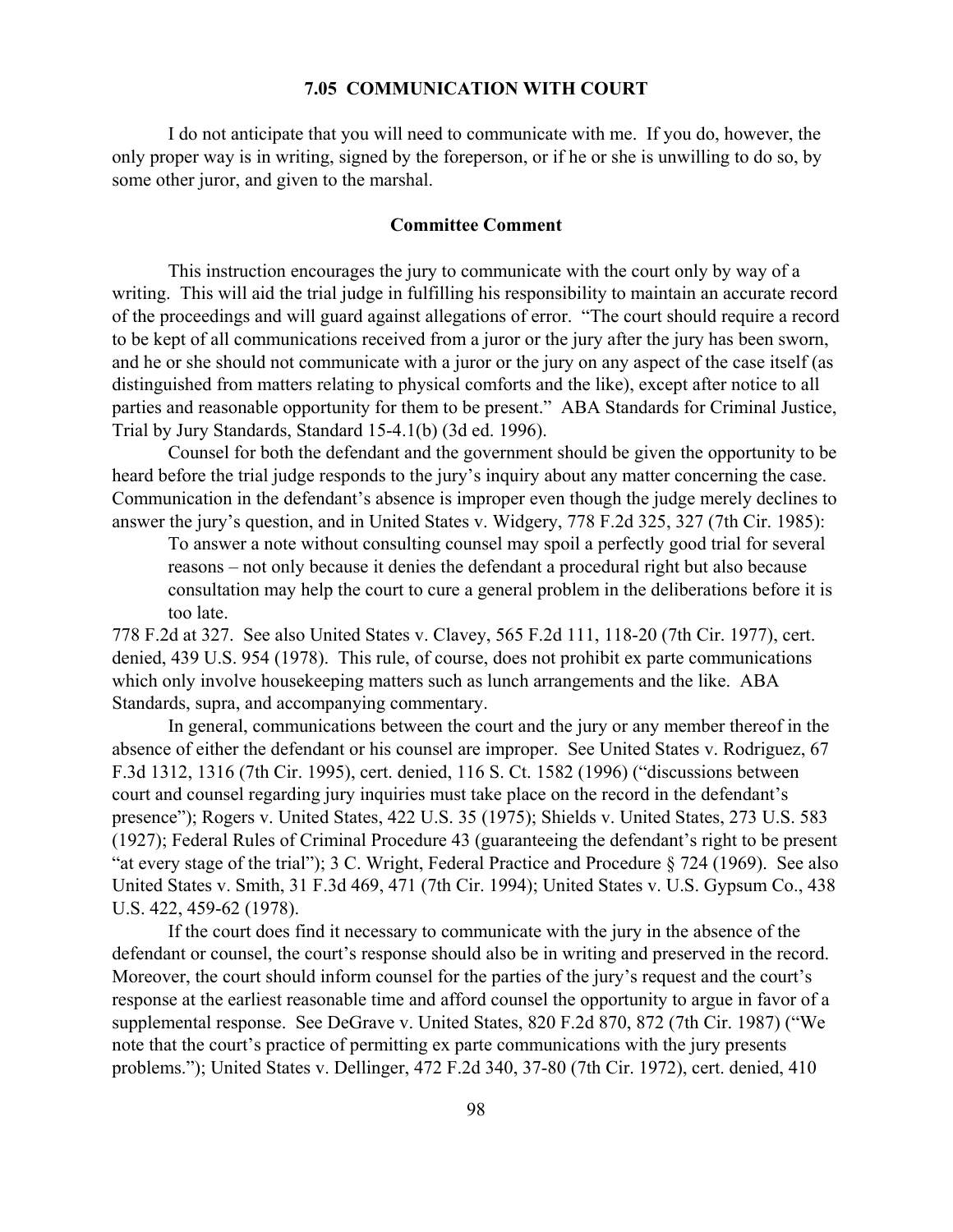# U.S. 970 (1973).

It may also be appropriate to instruct the jurors that, if any communication is made, it should not indicate the jury's numerical division.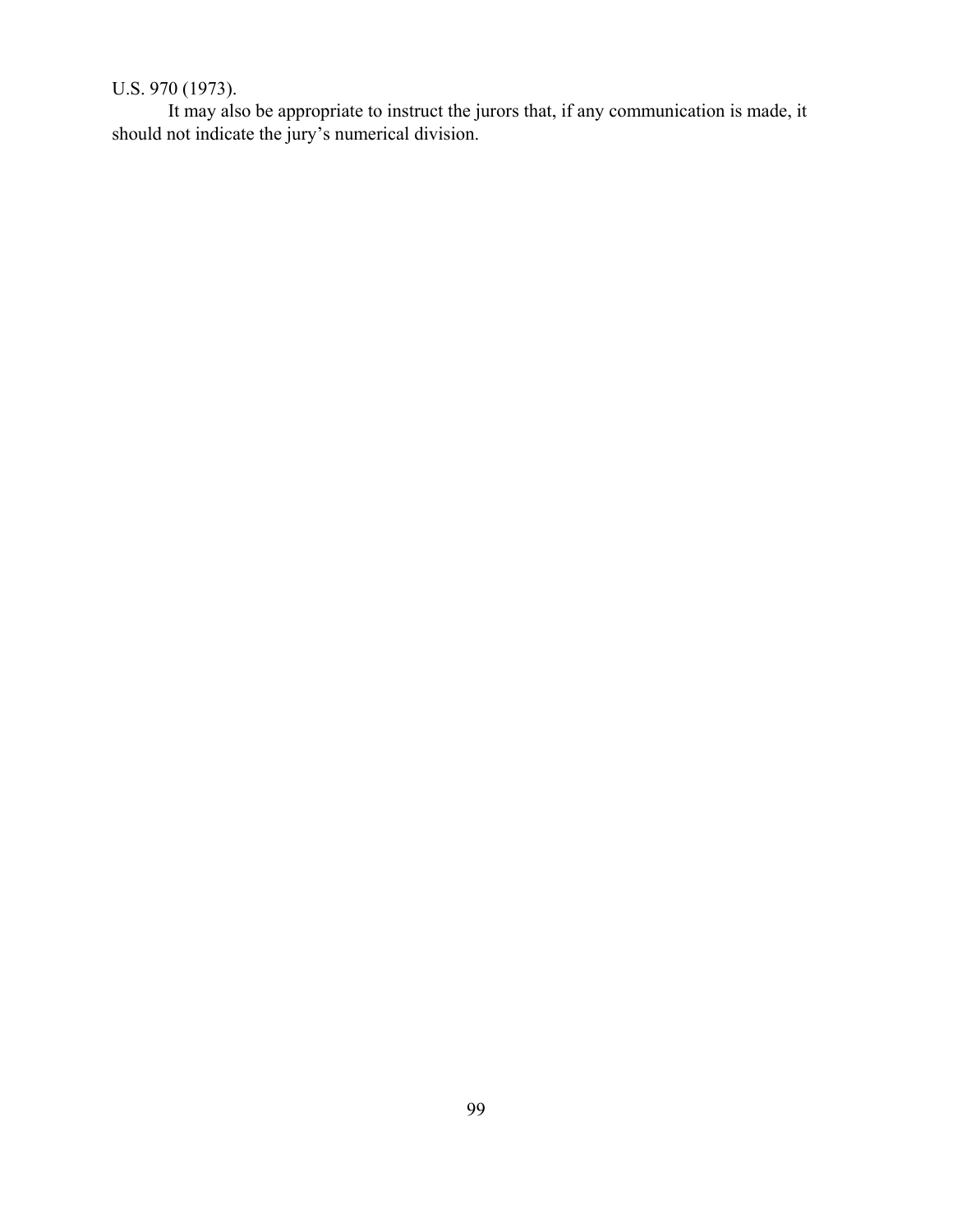#### **7.06 DISAGREEMENT AMONG JURORS**

The verdict must represent the considered judgment of each juror. Your verdict, whether it be guilty or not guilty, must be unanimous.

You should make every reasonable effort to reach a verdict. In doing so, you should consult with one another, express your own views, and listen to the opinions of your fellow jurors. Discuss your differences with an open mind. Do not hesitate to re-examine your own views and change your opinion if you come to believe it is wrong. But you should not surrender your honest beliefs about the weight or effect of evidence solely because of the opinions of your fellow jurors or for the purpose of returning a unanimous verdict.

The twelve of you should give fair and equal consideration to all the evidence and deliberate with the goal of reaching an agreement which is consistent with the individual judgment of each juror.

You are impartial judges of the facts. Your sole interest is to determine whether the government has proved its case beyond a reasonable doubt.

## **Committee Comment**

In United States v. Silvern, 484 F.2d 879 (7th Cir. 1973) (en banc), the Seventh Circuit, in the exercise of its supervisory powers, established a particular procedure for giving a supplemental instruction in the event of an apparent deadlock. First, the court required that a particular instruction, taken verbatim from Jury Instructions and Forms for Federal Criminal Cases, 27 F.R.D. 39, 97-98 (1961), be given. That instruction has previously been endorsed by the ABA Project on Standards for Criminal Justice as "illustrative" of an instruction consistent with its standards. See ABA Standards, Trial by Jury 5.4, comment (approved Draft, 1968). See also United States v. Brown, 411 F.2d 930 (7th Cir. 1969), cert. denied, 396 U.S. 1017 (1970). The Seventh Circuit held that variants of or supplements to the form instruction were unacceptable: "If in any jury trial . . . a supplemental instruction relating to a deadlock is given other than in the above form, a resulting conviction will be reversed and remanded for a new trial." 484 F.2d at 883. Second, the court required that for the supplemental instruction to be proper, the district court must have first instructed the jury on the subject before it began its deliberations: "If a supplemental instruction is deemed necessary and provided that the [form] instruction has been given prior to the time the jury has retired, it may be repeated." Id. The procedure established in Silvern governs both civil and criminal cases. Id. At 882.

The above instruction rearranges the structure and modifies the wording of the instruction required by Silvern. The Committee is of the opinion that the modifications remove what seem to be inherent inconsistencies in the Silvern instruction and better explain to the jurors what is expected of them. At the same time, the instruction is consistent with the ABA standard on the subject which has been adopted by the Seventh Circuit. The court in Silvern recognized that the form instruction mandated there was not "'graven in stone,'" id. at 883 n. 7 (quoting United States v. Thomas, 146 U.S.App.D.C. 101, 449 F.2d 1177, 1188 (1971) (en banc), and left open the possibility of "further change in the future." Id. The citation to Thomas is significant because there the D.C. Circuit noted "it may be that in due course some modification will emerge as appropriate, either by virtue of general reconsideration or the need for adoption to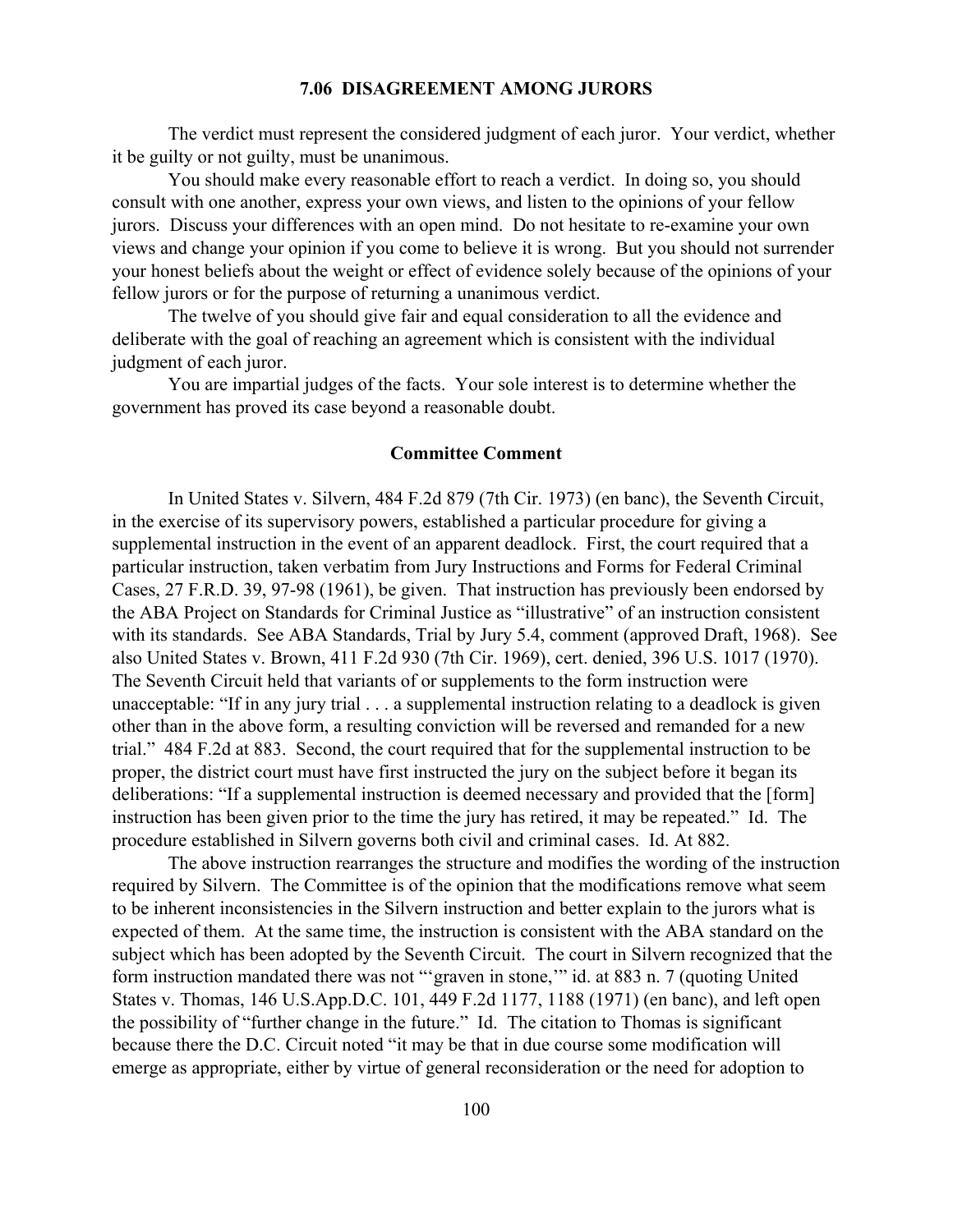local conditions. But we think if there is to be any change in wording, it should be one that is carefully considered on a broad basis by a broadly representative body . . . that can make a wideranging inquiry as to the necessity for and possible consequences of modification."

As the court in Silvern recognized, the primary purpose of a required form instruction is not that it is the only acceptable means of instructing the jury in conformity with the ABA standards, but that it eliminates variants which create uncertainty and generate appeals. The Committee, although recommending changes in the language of the deadlock instruction, does not recommend abolition of the requirement that a particular form of instruction be used. The Committee therefore recommends approval of the above instruction in place of the Silvern instruction as the only acceptable deadlock charge for use in criminal cases.

As required by Silvern, this instruction may be given as a supplemental charge upon apparent deadlock only if it was also included as part of the general charge given prior to the time the jury initially retired for deliberations. However, there is no requirement that the instruction be repeated automatically whenever it appears that a jury is deadlocked. It is within the trial court's discretion to determine whether repetition of the instruction would help the jury reach a verdict and, hence, whether the instruction should be given. United States v. Medansky, 486 F.2d 807, 813 n. 6 (7th Cir. 1973), cert. denied, 415 U.S. 989 (1974). The instruction may be repeated orally by the trial judge even though the jury already has the charge in its copy of the written instructions. See United States v. Gabriel, 597 F.2d 95, 100 (7th Cir.), cert. denied, 100 S.Ct. 120 (1979).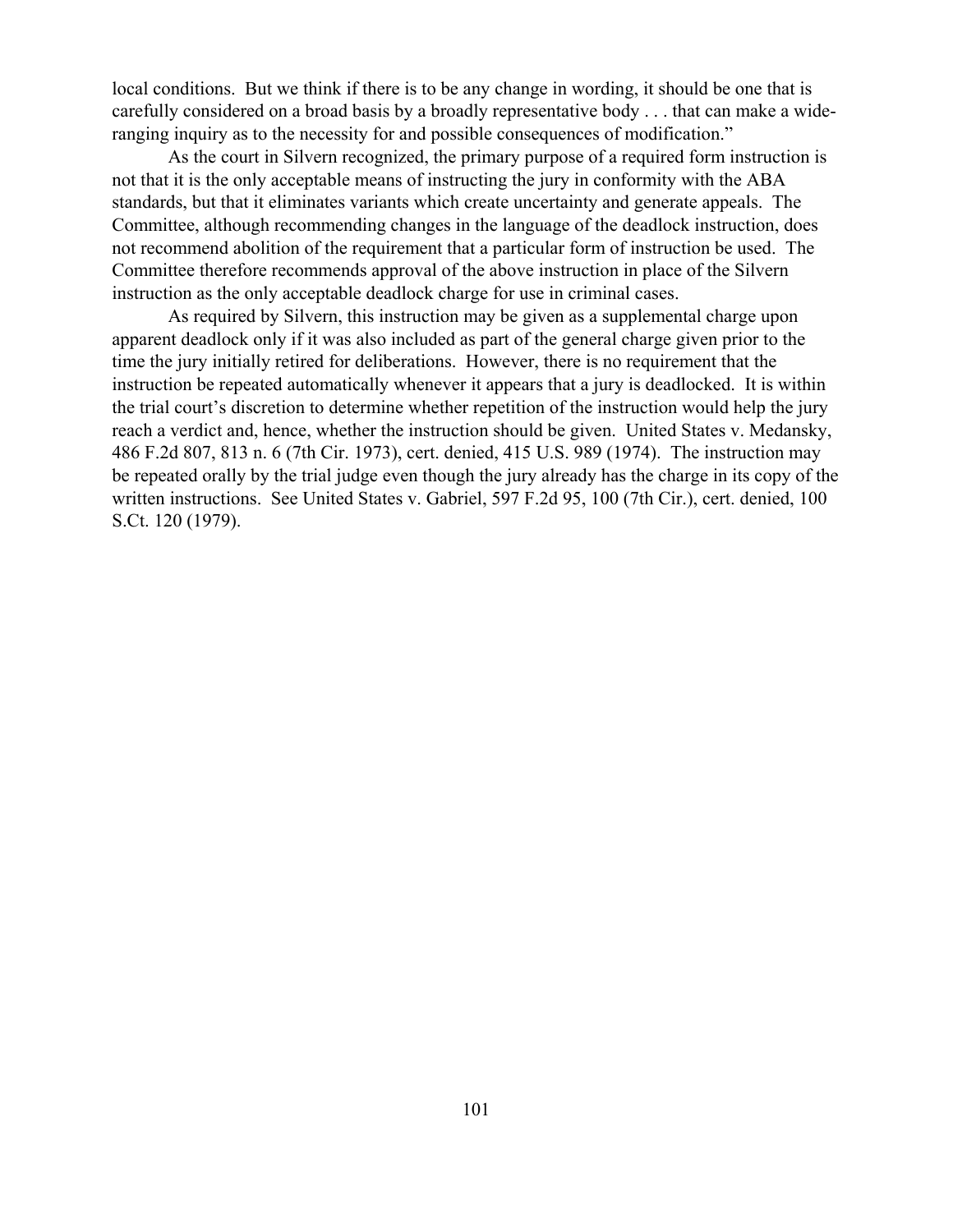## **7.07 RETURN OF JURY AFTER POLLING**

A poll of the jury indicates that you may not have reached a unanimous verdict. For this reason I am asking you to return to the jury room for further consideration of your verdict. [then read Instruction 7.06 -- "Disagreement Among Jurors."]

#### **Committee Comment**

The above instruction is used only in situations where a jury poll has indicated the lack of a unanimous verdict. This is to be distinguished from the situation where the jury has reported it is unable to agree, and from the situation where the trial judge has called the jury to the courtroom to inquire whether they will be able to render a unanimous verdict. The instruction recognizes that the poll has indicated that the verdict is not unanimous and incorporates the instruction recommended by the Committee to be given in place of the "Allen" or "Silvern" charges.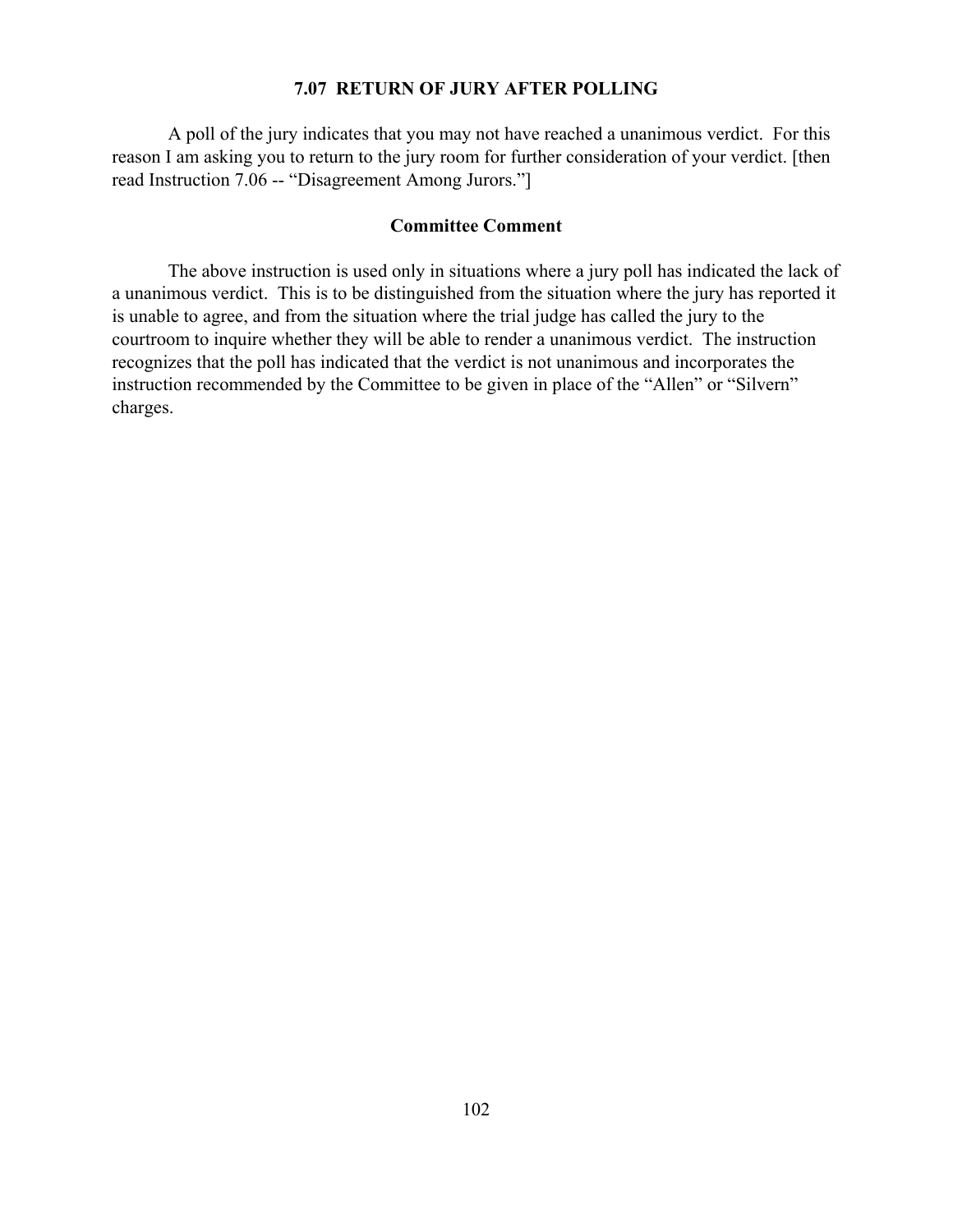# **INSTRUCTIONS FOR 18 U.S.C. § 1 THROUGH 18 U.S.C. § 1000**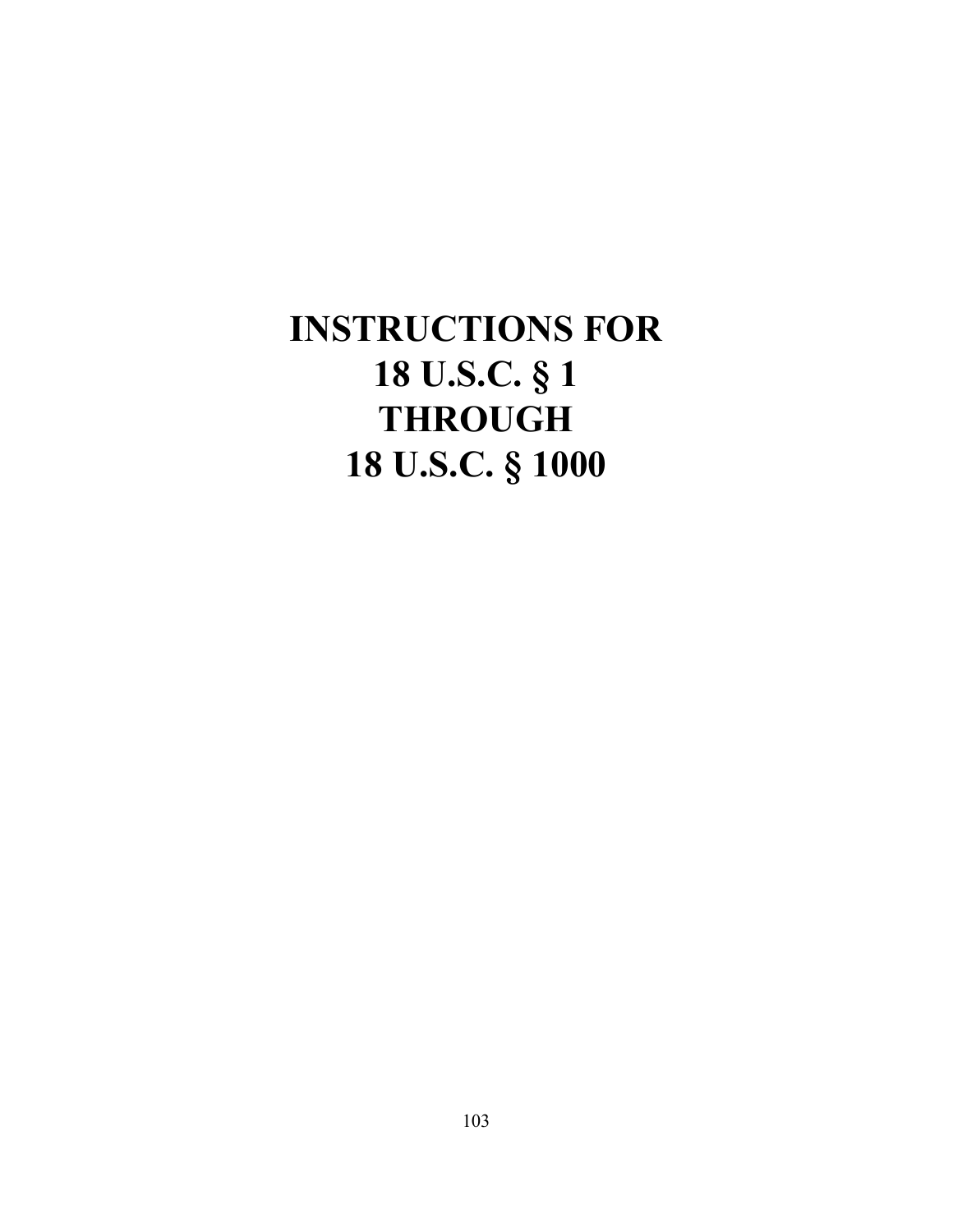## **18 U.S.C. § 13 (Assimilative Crimes Act–Elements)**

To sustain the charge of committing a crime upon or within a federal enclave, the government must prove the following propositions:

First, that the crime alleged was committed upon or within a federal jurisdiction;

Second, that the crime alleged, if committed within the jurisdiction of (name jurisdiction) in which the federal enclave is situated, is punishable by the laws of the State of (name state); and

Third, that the defendant: (here set out the elements of the State or Territorial crime).

If you find from your consideration of all the evidence that each of these propositions has been proved beyond a reasonable doubt, then you should find the defendant guilty.

If, on the other hand, you find from your consideration of all the evidence that any one of these propositions has not been proved beyond a reasonable doubt, then you should find the defendant not guilty.

#### Committee Comment

The purpose of the Assimilative Crimes Act, 18 U.S.C. § 13, is to supplement the United States Criminal Code by adopting state criminal statutes relating to acts or omissions committed within areas over which the federal government has exclusive jurisdiction and which are not made punishable by any enactment of Congress. United States v. Chaussee, 536 F.2d 637 (7th Cir.1976). The Act has no application if such acts or omissions are made penal by federal statutes. United States v. Patmore, 475 F.2d 752, 753 (10th Cir.1973). The Act makes applicable in federal prosecutions not only the particular state definition of an offense but also the punishment which state law makes applicable to that offense. United States v. Sosseur, 181 F.2d 873 (7th Cir.1950). Section 13 was amended in 1988 to expand the meaning of "punishment" in subsection (a) to authorize federal judges to impose non-jail sanctions such as license suspensions and alcohol education programs for drunk driving offenses. See 134 Cong. Rec. S17360-02. Section 13 was again amended in 1994 to require the imposition of additional imprisonment and/or fines when a minor is present during the commission of a drunk driving offense and the law of the state does not provide for such enhancements.

When there is no factual dispute as to whether the facility or site is a federal enclave, the court should take judicial notice of that fact in accordance with Instruction 1.07 of the Federal Criminal Jury Instructions of the Seventh Circuit or give a mandatory instruction that the facility or site is a federal enclave. See United States v. Piggie, 622 F.2d 486 (10th Cir.), cert. denied, 449 U.S. 863 (1980) (trial court could take judicial notice of the fact that the federal penitentiary at Leavenworth, Kansas, was a federal enclave).

On the other hand, if the nature of the location is in issue, the appropriate method for resolving that issue is by a pretrial motion to dismiss for lack of jurisdiction. See United States v. Keller, 451 F.Supp. 631 (D.P.R.1978). In Keller, the trial court considered whether a boat containing marijuana was owned by a United States citizen so as to fall within federal maritime jurisdiction under 18 U.S.C. § 7(1). The court held that ownership was a mixed question of law and fact to be determined by the court. Id. at 636. In most cases where there is a factual dispute as to the nature of the facility or site as a federal enclave, the question of jurisdiction will be resolved by the court. Because there may be a situation that the Committee cannot envision where the issue as to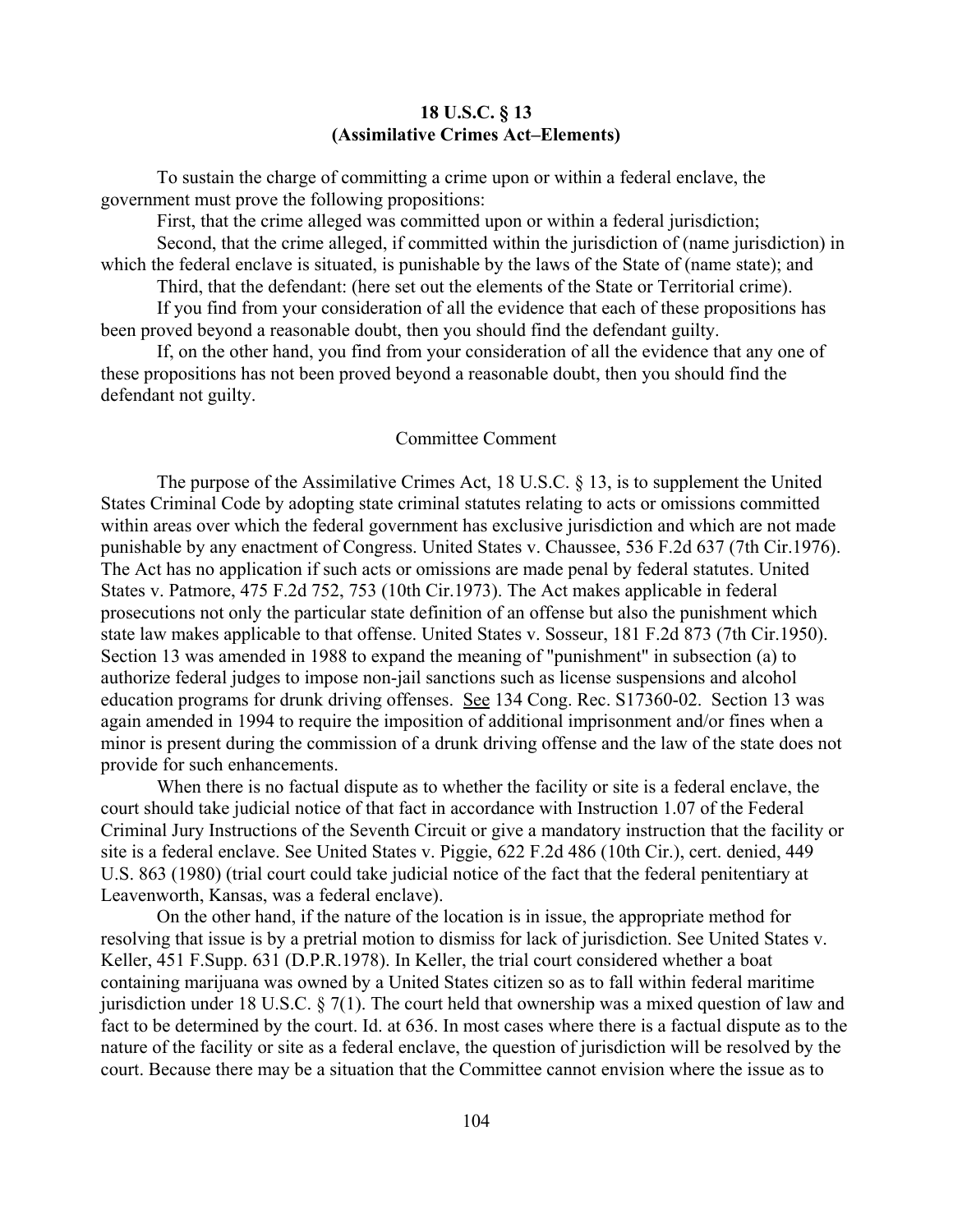whether the crime was committed upon a federal enclave requires submission to a jury, the instruction covers that contingency.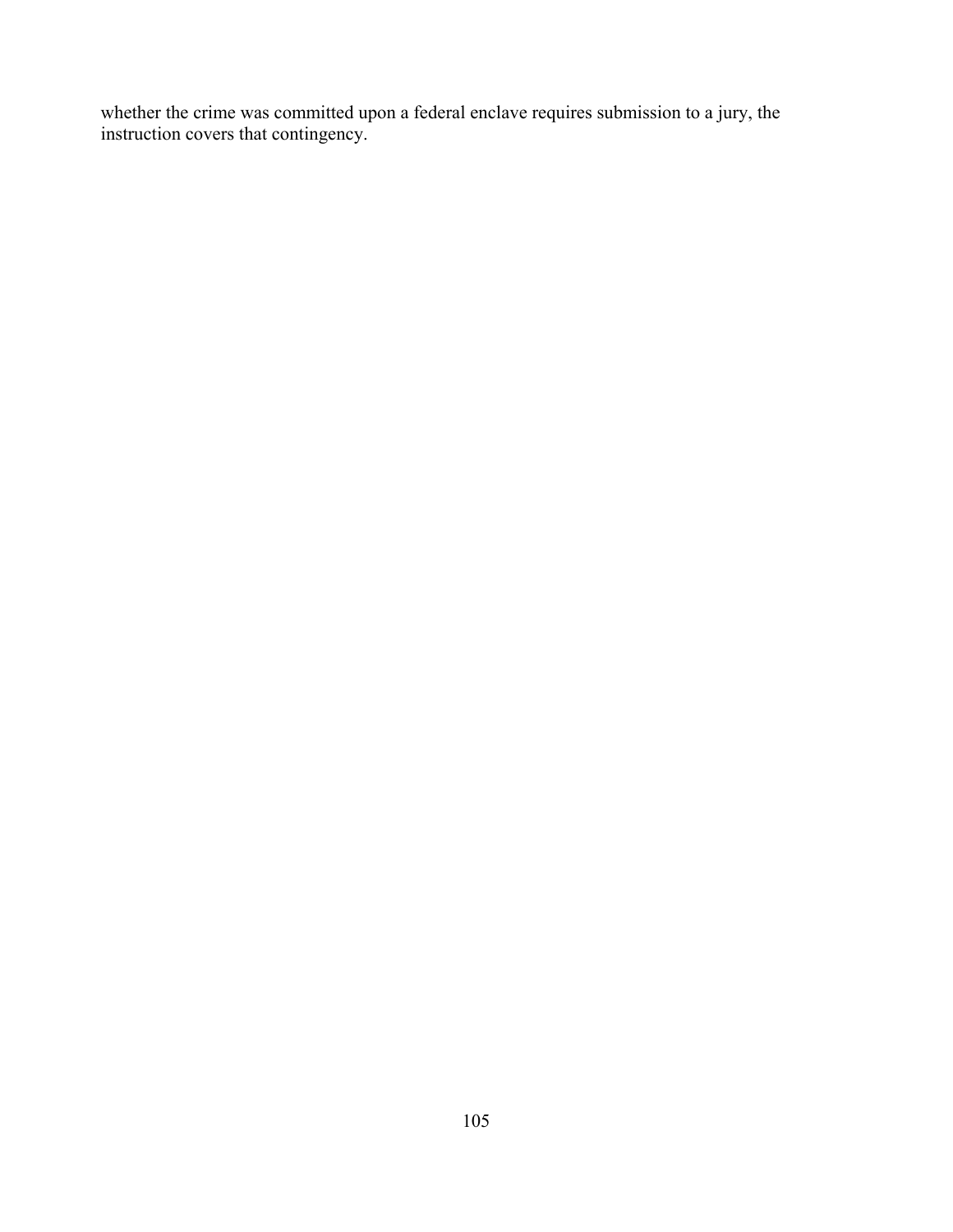### **18 U.S.C. § 152(1) (Elements)**

To sustain the charge of concealment of property belonging to the estate of a debtor in a bankruptcy proceeding, the government must prove the following propositions:

First, a bankruptcy proceeding existed under Title 11;

Second, [identify property or assets] belonged to the bankrupt estate;

Third, the defendant concealed [identify property or assets] from [creditors, custodian, trustee, marshal, United States Trustee or other person charged with control of custody of such property]; and,

Fourth, the defendant acted knowingly and fraudulently.

If you find from your consideration of all the evidence that each of these propositions has been proved beyond a reasonable doubt, then you should find the defendant guilty.

If, on the other hand, you find from your consideration of all the evidence that any of these propositions has not been proved beyond a reasonable doubt, then you should find the defendant not guilty.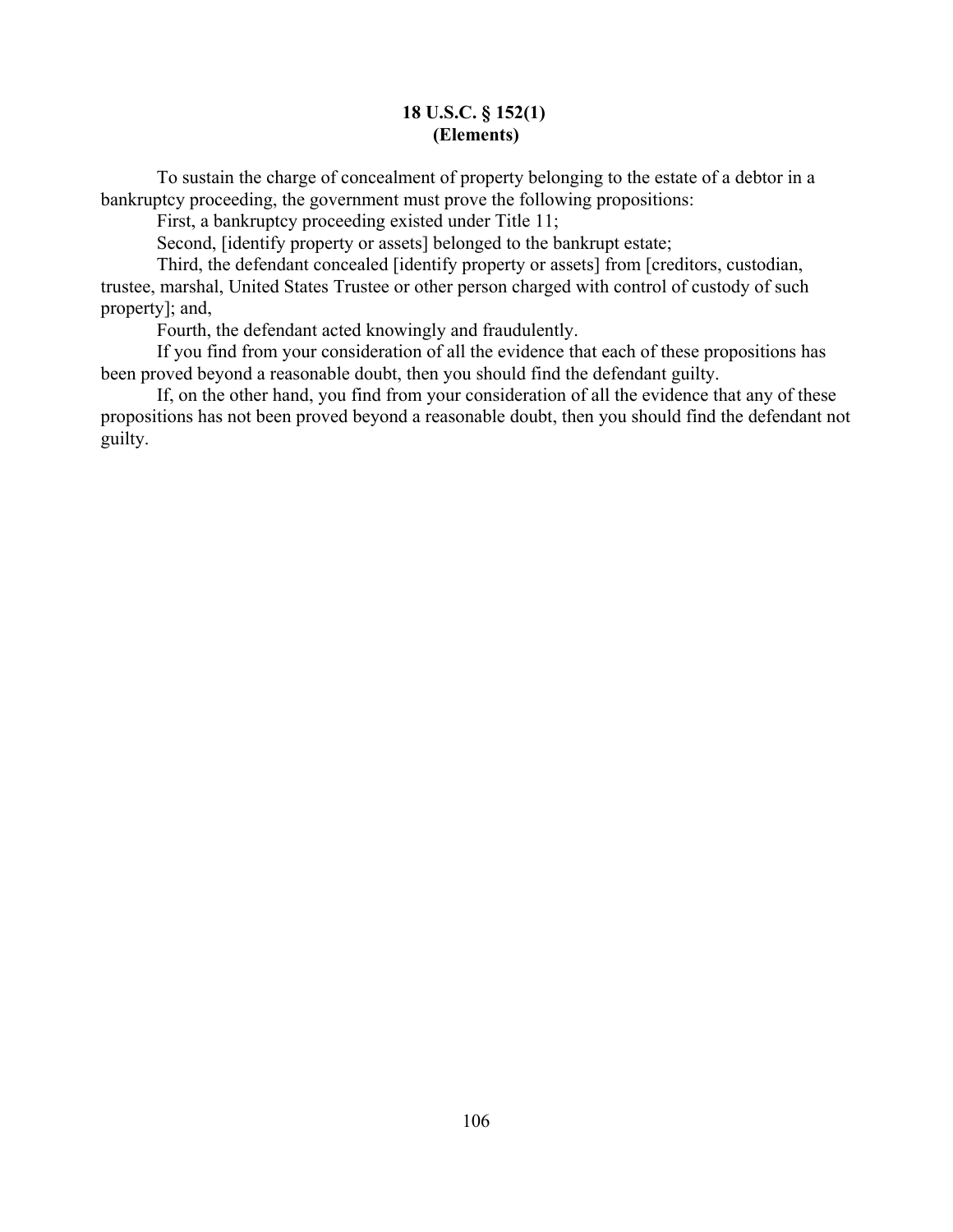## **18 U.S.C. § 152 (Definition of Concealment)**

"Concealment" means to secrete, falsify, mutilate, fraudulently transfer, withhold information or knowledge required by law to be made known, or to take any action preventing discovery. Since the offense of concealment is a continuing one, the acts of concealing may have begun before as well as after the bankruptcy proceeding began.

It is no defense that the concealment was unsuccessful. Even though the [property; document; books; records] [was/were] recovered for the debtor's estate, the defendant still may be guilty of the offense charged.

Similarly, the making of a demand on the defendant for such [property; document; books; records] is not necessary in order to establish concealment.

[NOTE: Choose appropriate terms contained in brackets.]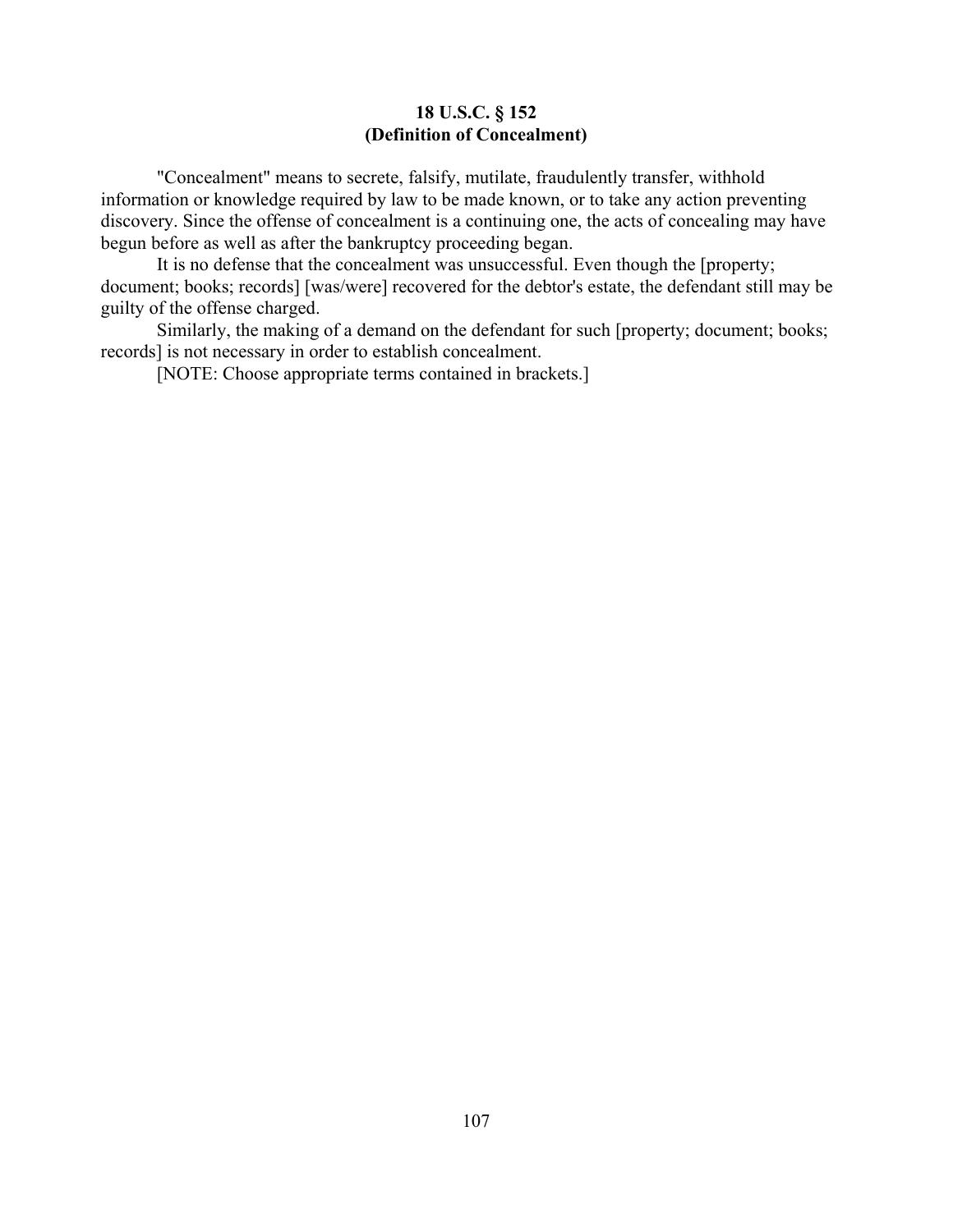# **18 U.S.C. § 152 (Definition of Fraudulently)**

An act is done fraudulently if done with intent to deceive any creditor, trustee, or bankruptcy judge.

# Committee Comment

This instruction should be given whenever the elements instructions for False Claims, Destruction of Records, False Entries, or Withholding Records are given.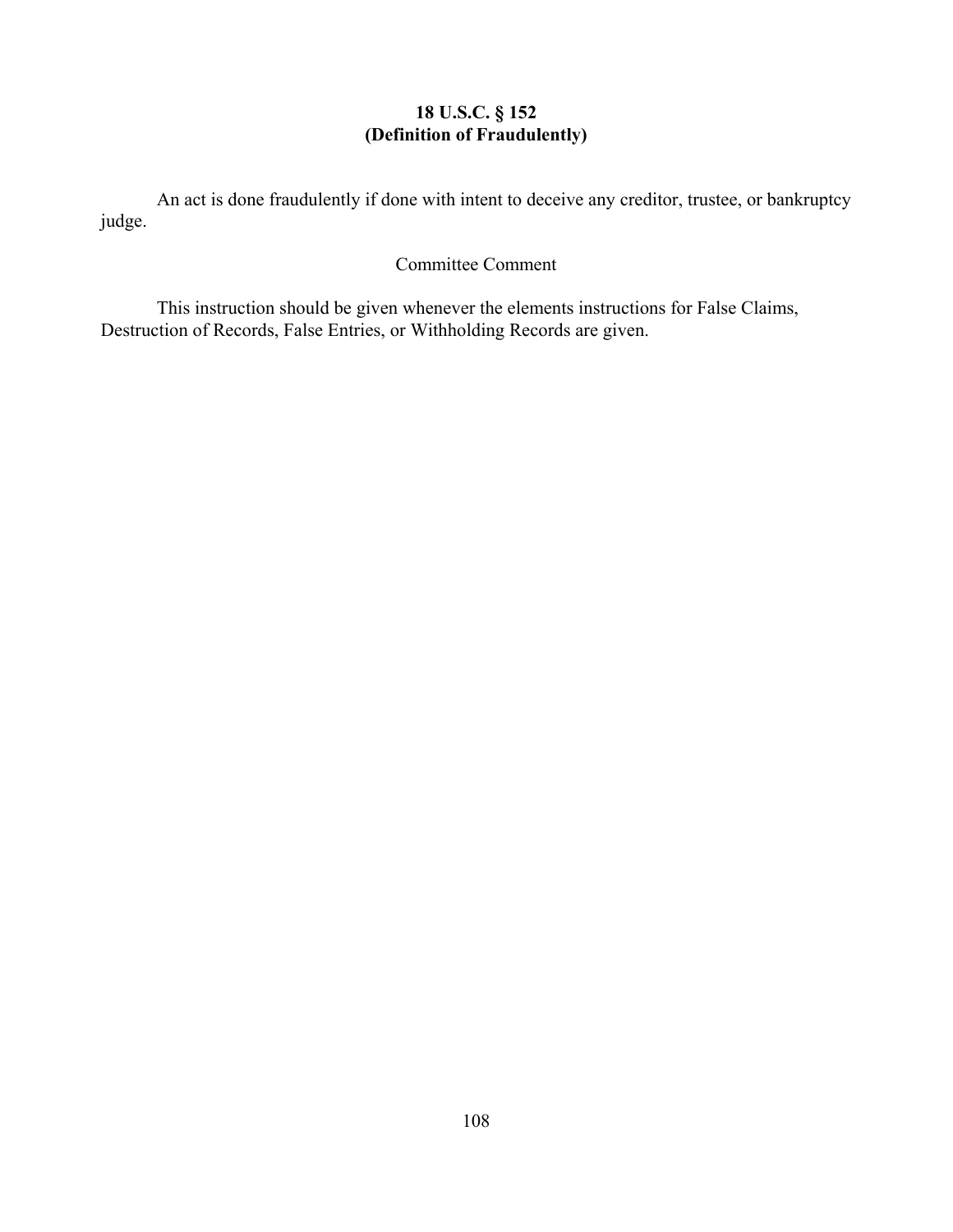### **18 U.S.C. § 152(7) (Concealment or Transfer of Assets in Contemplation of Bankruptcy or With Intent to Defeat the Provisions of the Bankruptcy Law--Elements)**

To sustain the charge of [concealment; transfer] of property belonging to the estate of a debtor [in contemplation of bankruptcy; with intent to defeat the provisions of the bankruptcy law], the government must prove the following propositions:

First, [a proceeding in bankruptcy existed under Title 11; a bankruptcy proceeding was contemplated by [defendant; name of business; name of corporation]];

Second, [in contemplation of such bankruptcy proceeding; with intent to defeat the provisions of the bankruptcy law], the defendant transferred or concealed certain property, namely (identify the property), which belonged or would belong to the bankrupt estate; and,

Third, the defendant [concealed; transferred] such property knowingly and fraudulently.

If you find from your consideration of all the evidence that each of these propositions has been proved beyond a reasonable doubt, then you should find the defendant guilty.

If, on the other hand, you find from your consideration of all the evidence that any of these propositions has not been proved beyond a reasonable doubt, then you should find the defendant not guilty.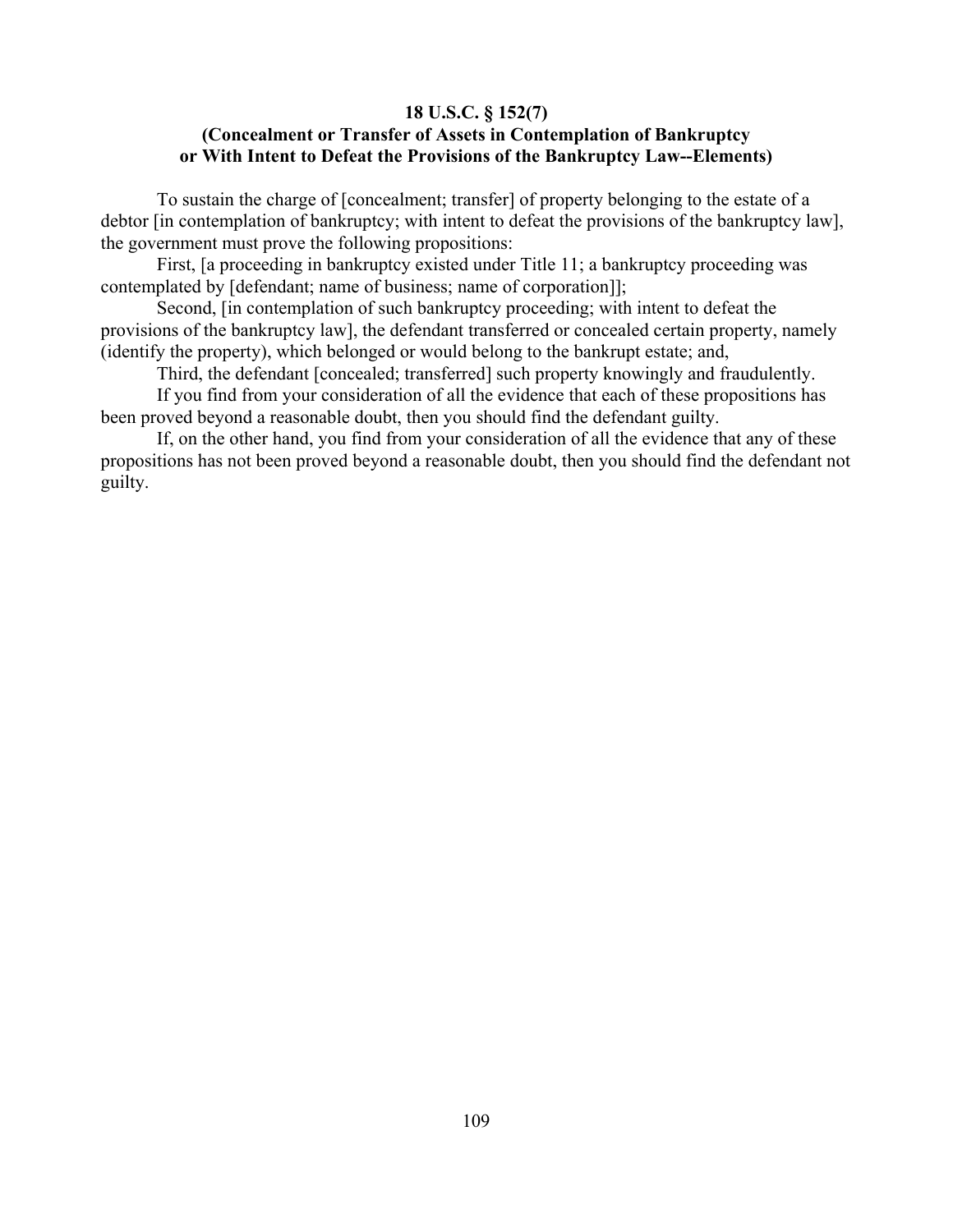# **18 U.S.C. § 152 (Definition of "In Contemplation of Bankruptcy Proceeding")**

The phrase "in contemplation of bankruptcy proceeding" means in expectation of, or planning for, the future probability of a bankruptcy proceeding.

# **18 U.S.C. § 152 (Definition of "Transfer")**

"Transfer" as defined under the bankruptcy law includes every manner, direct or indirect, absolute or conditional, of disposing or parting with property or with an interest in property.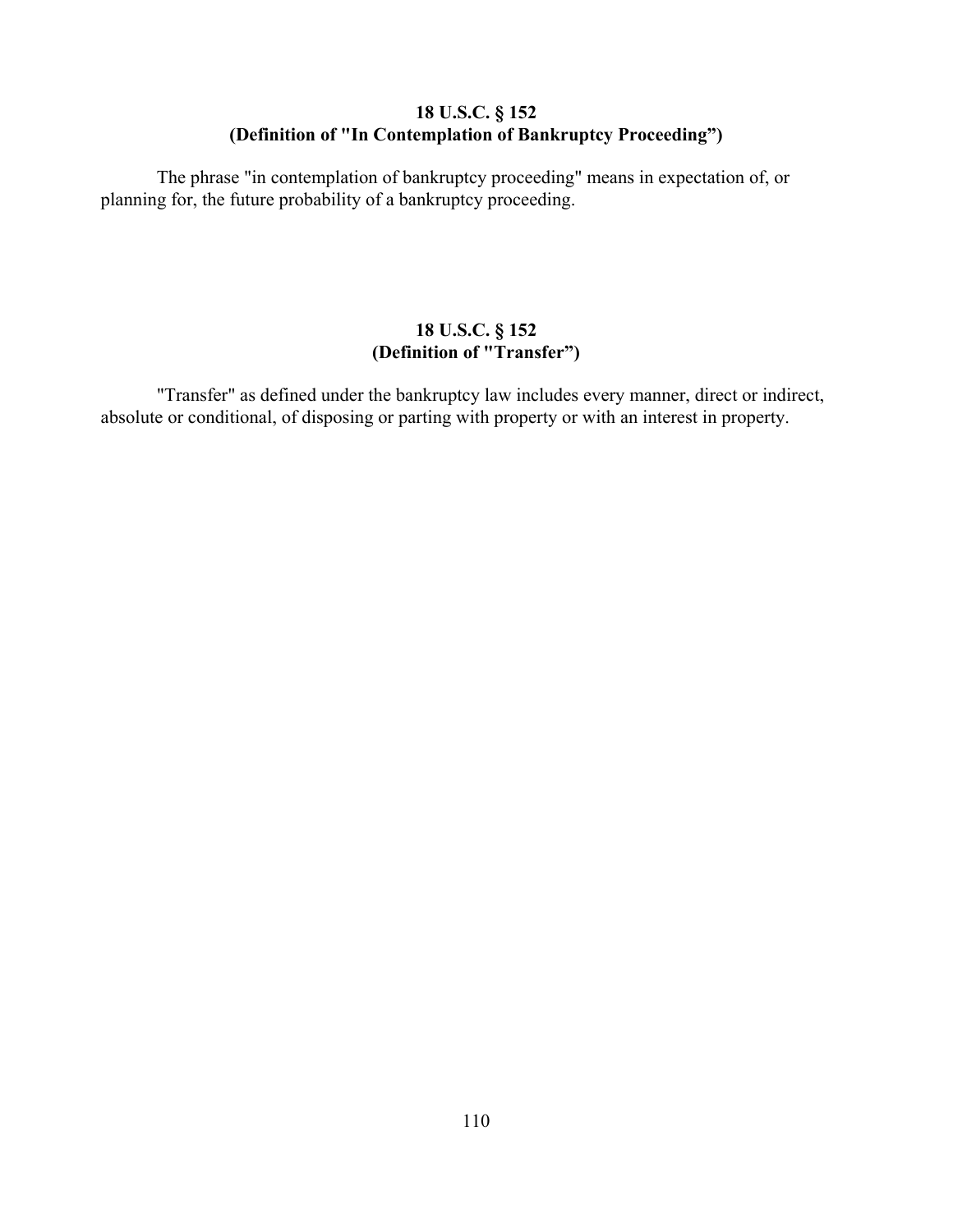## **18 U.S.C. § 152(2) & (3) (False Oath, False Declaration Under Penalty of Perjury--Elements)**

To sustain the charge of making [a false oath; a false account; a false declaration under penalty of perjury] in a bankruptcy proceeding, the government must prove the following propositions:

First, a proceeding in bankruptcy existed under Title 11;

Second, the defendant made [an oath; account; declaration; certification; verification; statement under penalty of perjury] in relation to the bankruptcy proceeding;

Third, the [oath; account; declaration; certification; verification; statement under penalty of perjury] related to some material matter;

Fourth, the [oath; account; declaration; certification; verification; statement under penalty of perjury was false; and,

Fifth, the defendant made such [oath; account; declaration; certification; verification; statement under penalty of perjury] knowingly and fraudulently.

If you find from your consideration of all the evidence that each of these propositions has been proved beyond a reasonable doubt, then you should find the defendant guilty.

If, on the other hand, you find from your consideration of all the evidence that any of these propositions has not been proved beyond a reasonable doubt, then you should find the defendant not guilty.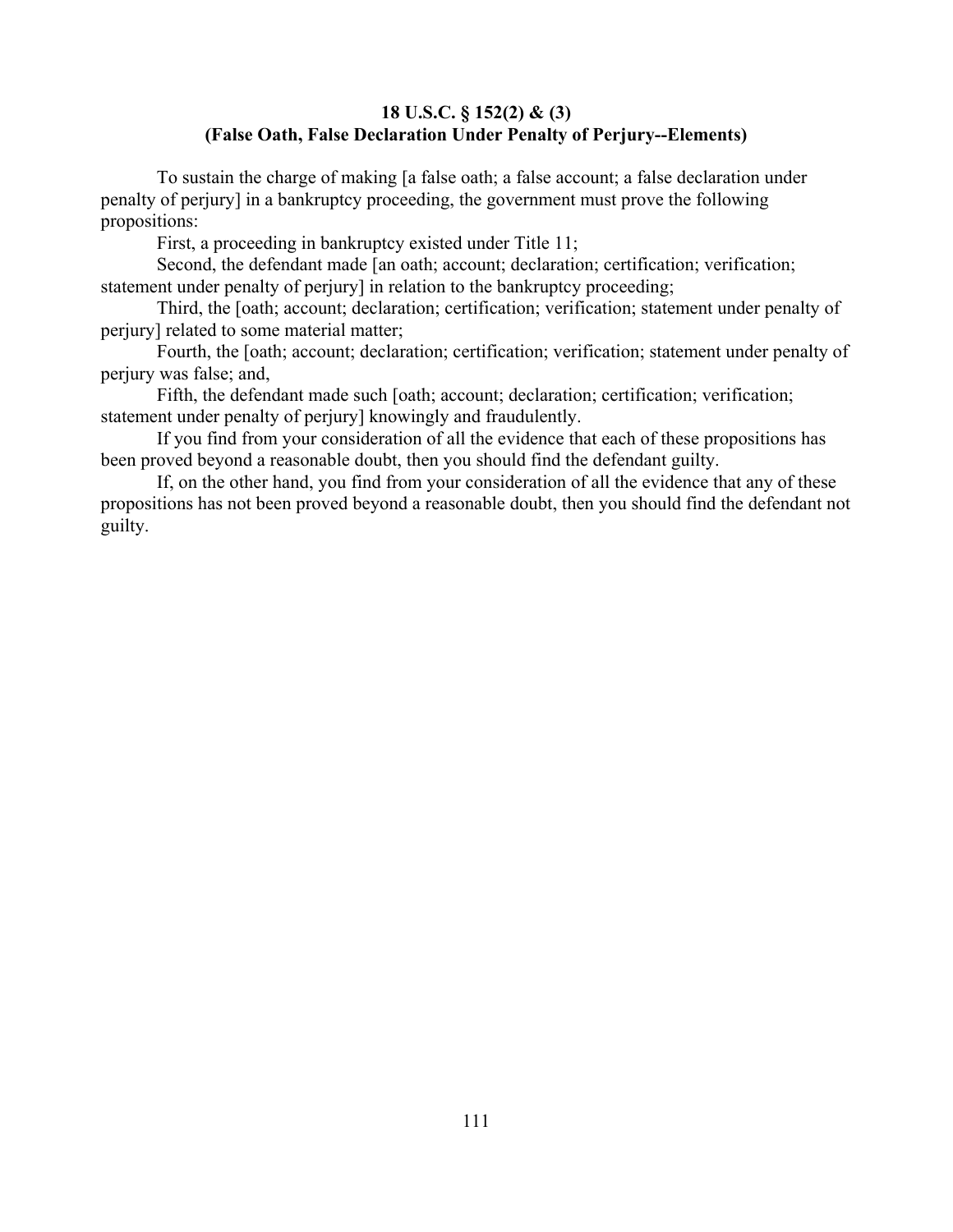# **18 U.S.C. § 152 (False Declaration Under Penalty of Perjury--Definition of Materiality)**

A statement is material if it had the effect of influencing the court, the trustee, or the creditors, or was capable of or had the potential to do so. [It is not necessary that the statement actually have that influence or be relied on by the court, the trustee, or the creditors, so long as it had the potential or capability to do so.]

[Materiality does not require a showing that creditors were harmed by the false statement.]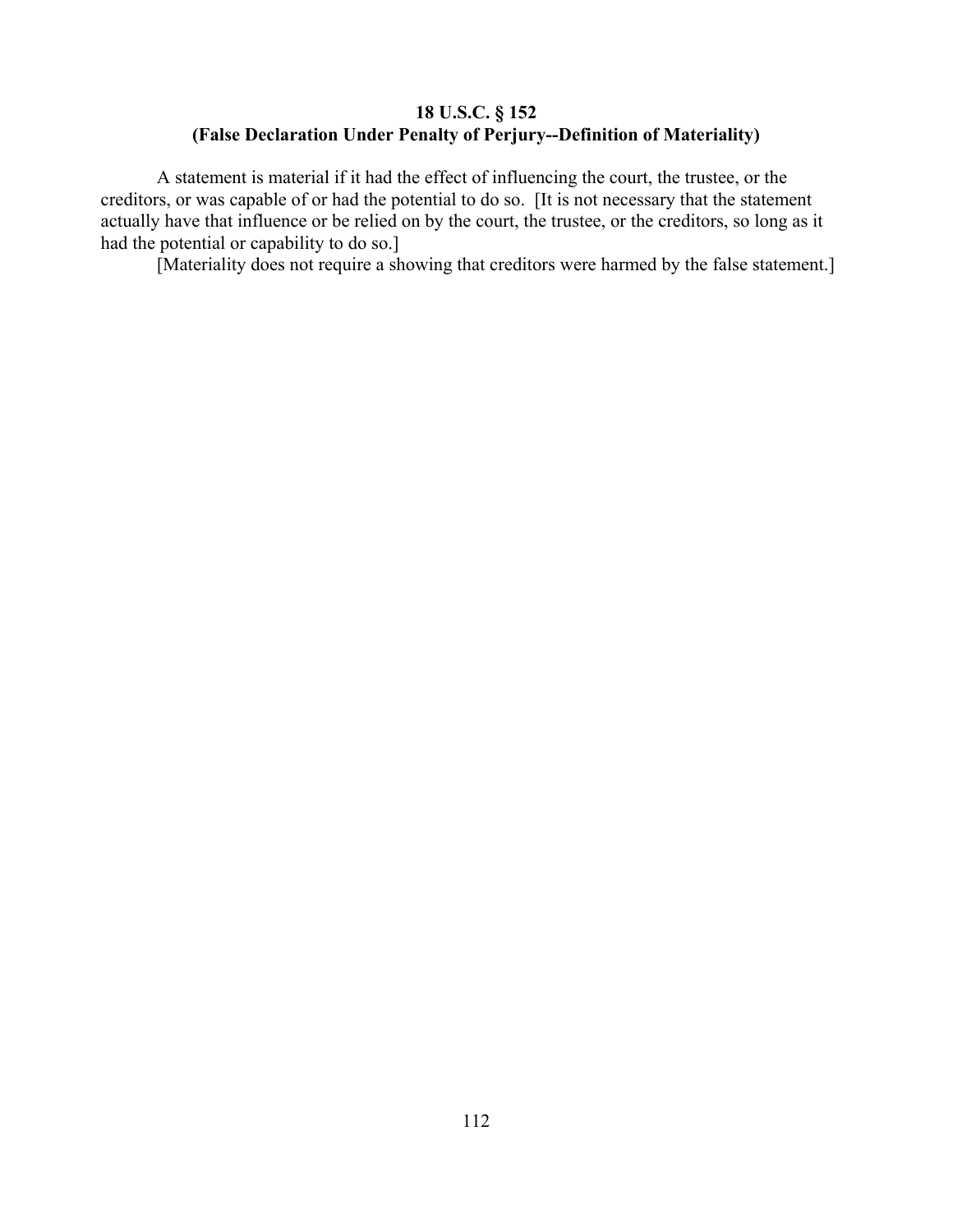## **18 U.S.C. § 152(4) (Presenting or Using a False Claim--Elements)**

To sustain the charge of [presenting; using] a false claim in a bankruptcy proceeding, the government must prove the following propositions:

First, a proceeding in bankruptcy existed under Title 11; and,

Second, the defendant [personally; by agent; by proxy; by attorney as agent, proxy or attorney] [presented; used] a claim for proof against the estate of a debtor;

Third, such claim was false;

Fourth, such claim was [presented; used] knowingly and fraudulently.

If you find from your consideration of all the evidence that each of these propositions has been proved beyond a reasonable doubt, then you should find the defendant guilty.

If, on the other hand, you find from your consideration of all the evidence that any of these propositions has not been proved beyond a reasonable doubt, then you should find the defendant not guilty.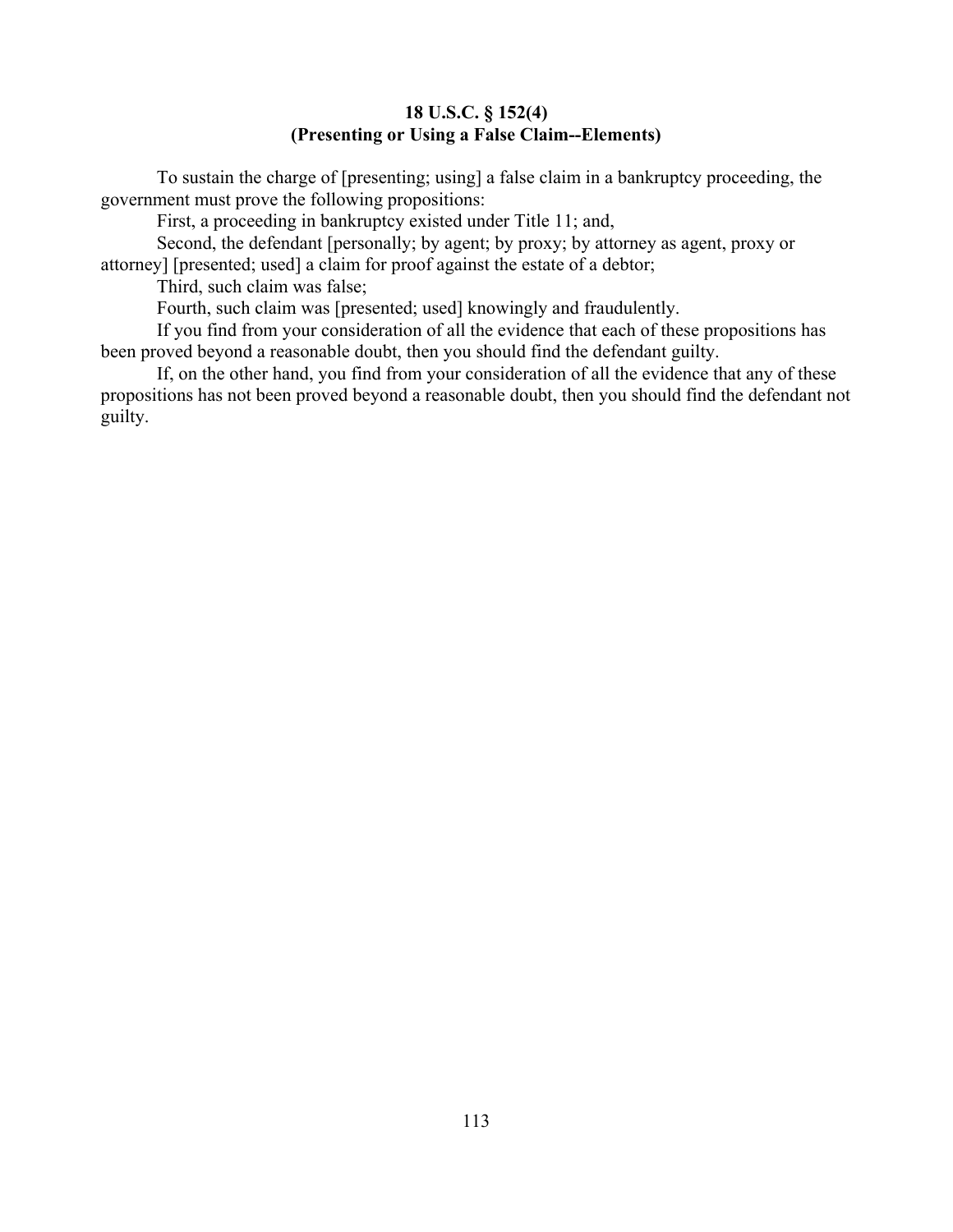## **18 U.S.C. § 152(6) (Bribery--Elements)**

To sustain the charge of bribery or attempted bribery for acting or failing to act in any bankruptcy proceeding, the government must prove the following propositions:

First, a bankruptcy proceeding existed under Title 11; and,

Second, the defendant [gave; offered; received; attempted to obtain] [money; property; remuneration; compensation; reward; advantage, or promise thereof] for [acting; failing to act] in such bankruptcy proceeding; and

Third, the defendant acted knowingly and fraudulently.

If you find from your consideration of all the evidence that each of these propositions has been proved beyond a reasonable doubt, then you should find the defendant guilty.

If, on the other hand, you find from your consideration of all the evidence that either of these propositions has not been proved beyond a reasonable doubt, then you should find the defendant not guilty.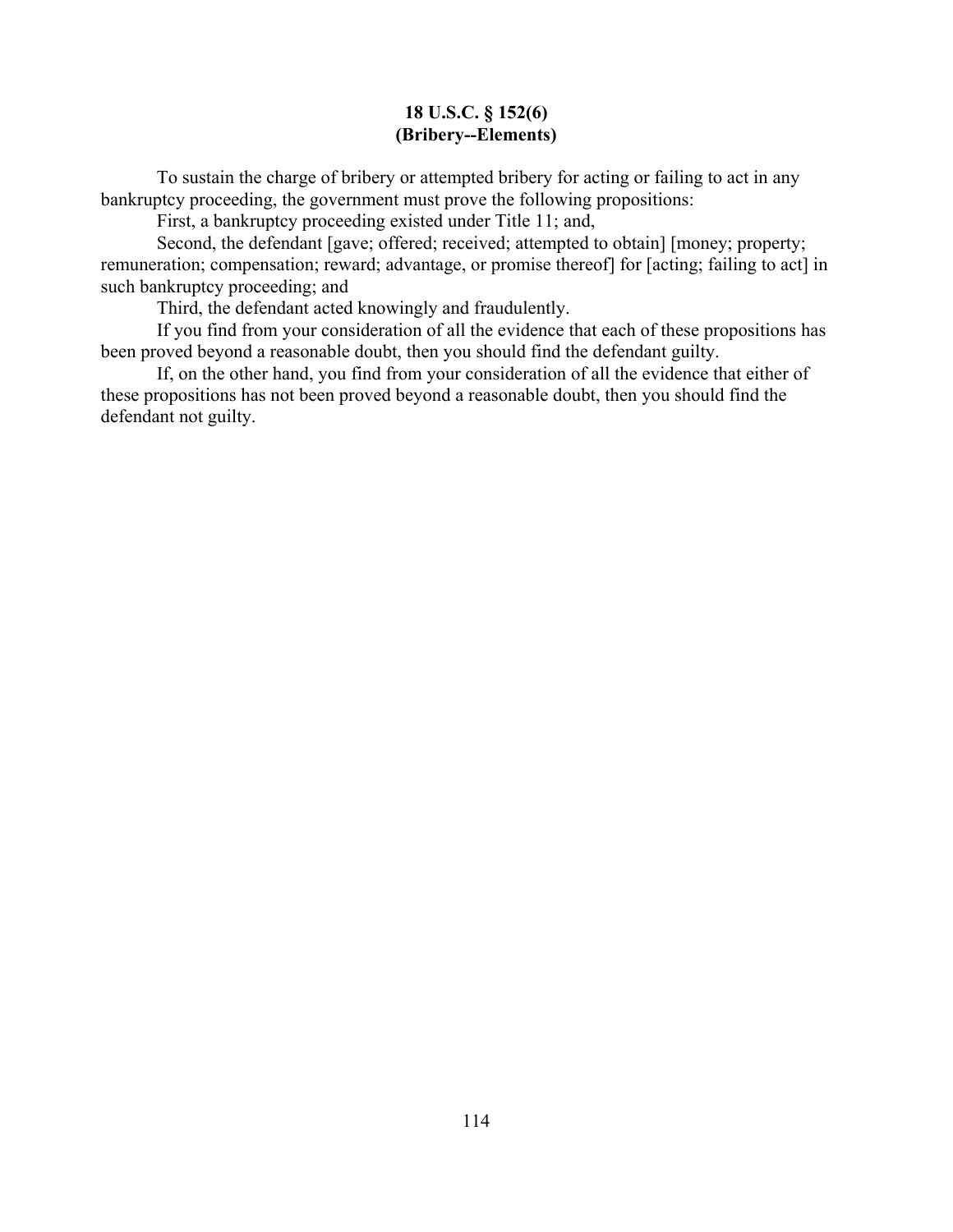### **18 U.S.C. § 152 (Destruction of Records; False Entries--Elements)**

To sustain the charge of [concealment of records; destruction of records; making a false entry in a document] relating to the property or the affairs of a debtor [in contemplation of bankruptcy; after filing a case in bankruptcy], the government must prove the following propositions:

First, a bankruptcy proceeding [was contemplated; existed] under Title 11;

Second, the defendant [concealed; destroyed; mutilated; falsified; made a false entry in] document(s);

Third, the document(s) affected or related to the property or affairs of the debtor;

Fourth, the defendant acted knowingly and fraudulently.

If you find from your consideration of all the evidence that each of these propositions has been proved beyond a reasonable doubt, then you should find the defendant guilty.

If, on the other hand, you find from your consideration of all the evidence that any of these propositions has not been proved beyond a reasonable doubt, then you should find the defendant not guilty.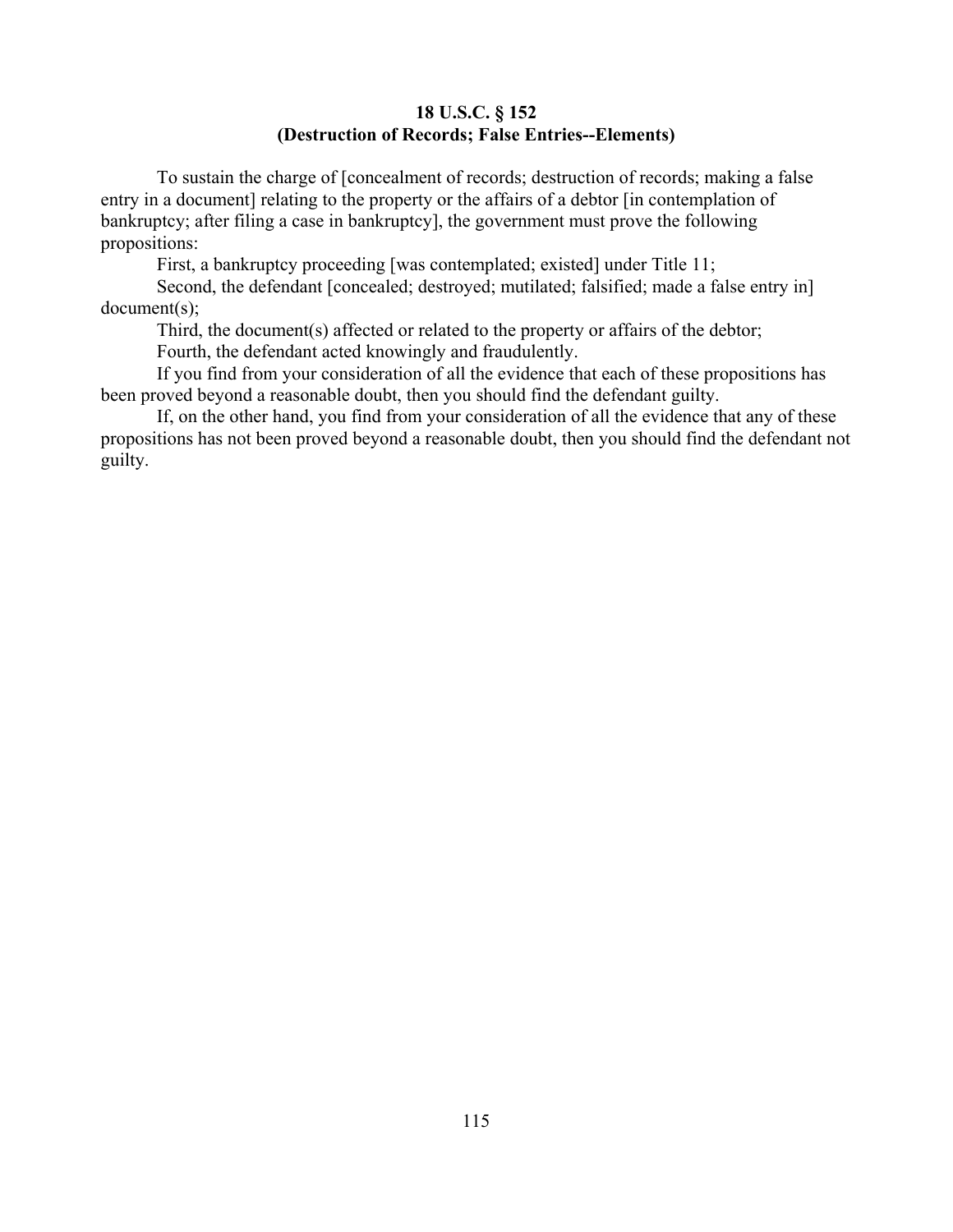#### **18 U.S.C. § 152 (Withholding Records--Elements)**

To sustain the charge of withholding records after filing a case in bankruptcy, the government must prove the following propositions:

First, a bankruptcy proceeding existed under Title 11;

Second, the defendant withheld from [the custodian; the trustee; the marshal; an officer of the court; a United States Trustee] entitled to its possession any [recorded information; books; documents; records; papers];

Third, such [recorded information; books; documents; records; papers] related to the property or financial affairs of the debtor;

Fourth, the defendant acted knowingly and fraudulently.

If you find from your consideration of all the evidence that each of these propositions has been proved beyond a reasonable doubt, then you should find the defendant guilty.

If, on the other hand, you find from your consideration of all the evidence that any of these propositions has not been proved beyond a reasonable doubt, then you should find the defendant not guilty.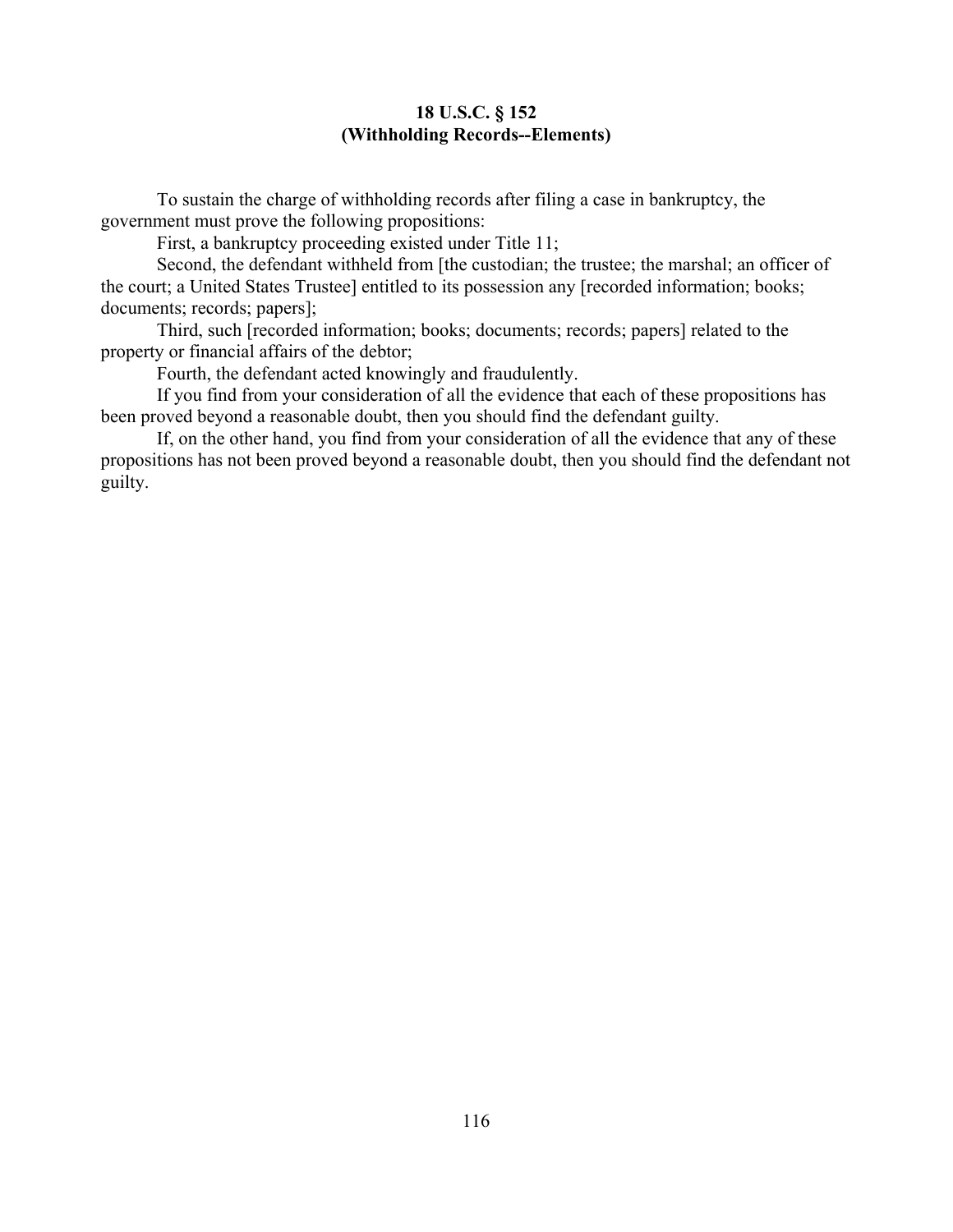#### **18 U.S.C. § 201 (Giving a Bribe--Elements)**

To sustain the charge of giving a bribe, the government must prove the following propositions:

First, that the defendant directly or indirectly [promised, gave, offered] something of value to a public official;

Second, that the defendant acted with intent to influence an official act; and

Third, that the defendant acted corruptly, that is, with the purpose, at least in part, of accomplishing either an unlawful end result, or a lawful end result by some unlawful method or means.

If you find from your consideration of all the evidence that both of these propositions have been proved beyond a reasonable doubt, then you should find the defendant guilty.

If, on the other hand, you find from your consideration of all the evidence that either of these propositions has not been proved beyond a reasonable doubt, then you should find the defendant not guilty.

#### **Committee Comment**

The third element is derived from United States v. Bonito, 57 F.3d 167, 171 (2d Cir. 1995). It should be noted that Bonito was a case involving 18 U.S.C. § 666, not 18 U.S.C. § 201. The term "corruptly" has been defined somewhat differently in the context of other criminal statutes. See, e.g. Roma Construction Co. v. aRusso, 96 F.3d 566, 573-74 (1st Cir. 1996).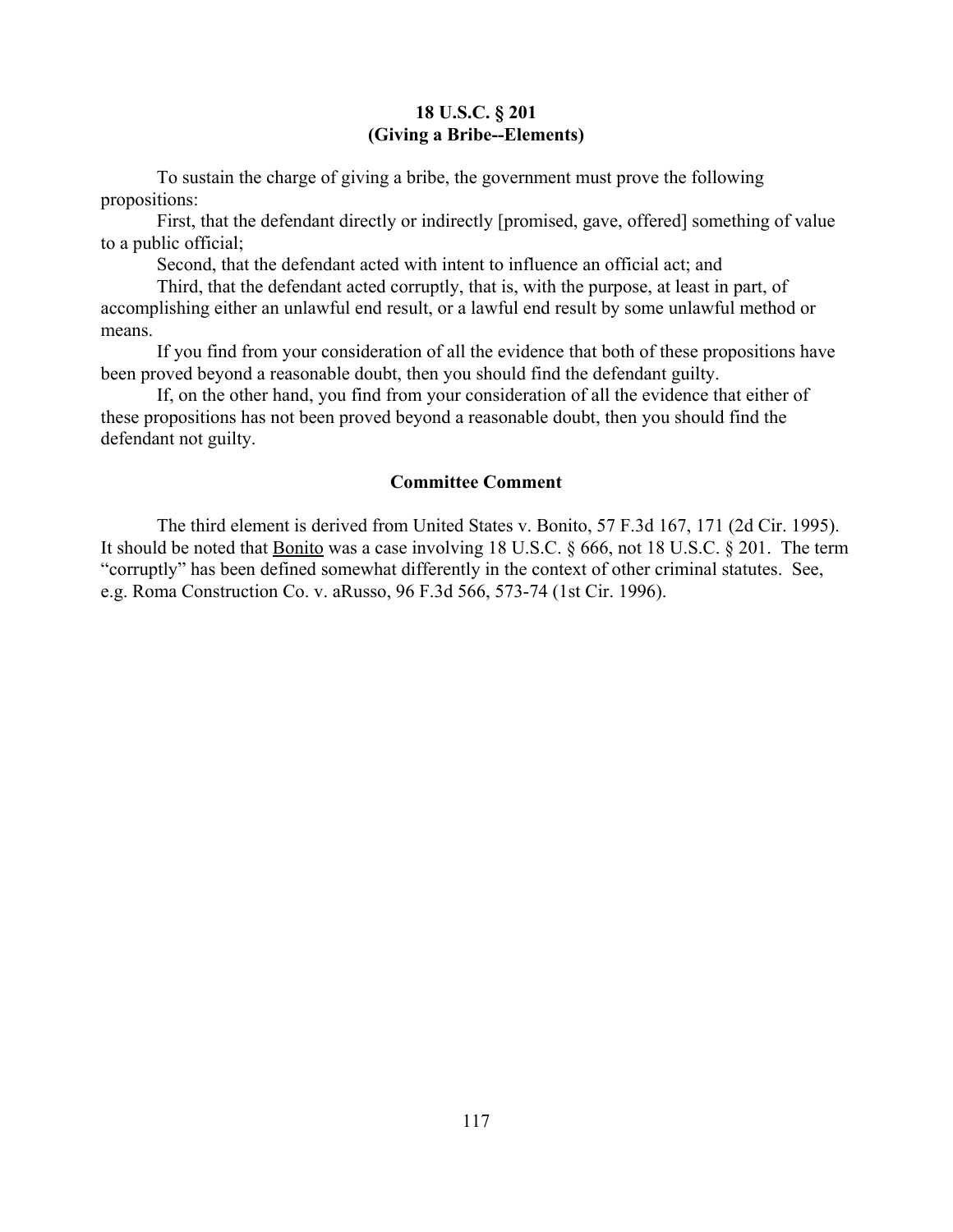## **18 U.S.C. § 201 (Making an Illegal Payment--Elements)**

To sustain the charge of making an illegal payment, the government must prove the following propositions:

First, that the defendant directly or indirectly [promised, gave, offered] a thing of value personally to a public official;

Second, that the giving of the promise or gift was not provided for by law;

Third, that the thing of value was promised or given for or because of an official act performed or to be performed by the public official; and

Fourth, that the defendant acted knowingly.

If you find from your consideration of all the evidence that each of these propositions has been proved beyond a reasonable doubt, then you should find the defendant guilty.

If, on the other hand, you find from your consideration of all the evidence that any one of these propositions has not been proved beyond a reasonable doubt, then you should find the defendant not guilty.

[NOTE: Choose appropriate term contained in brackets.]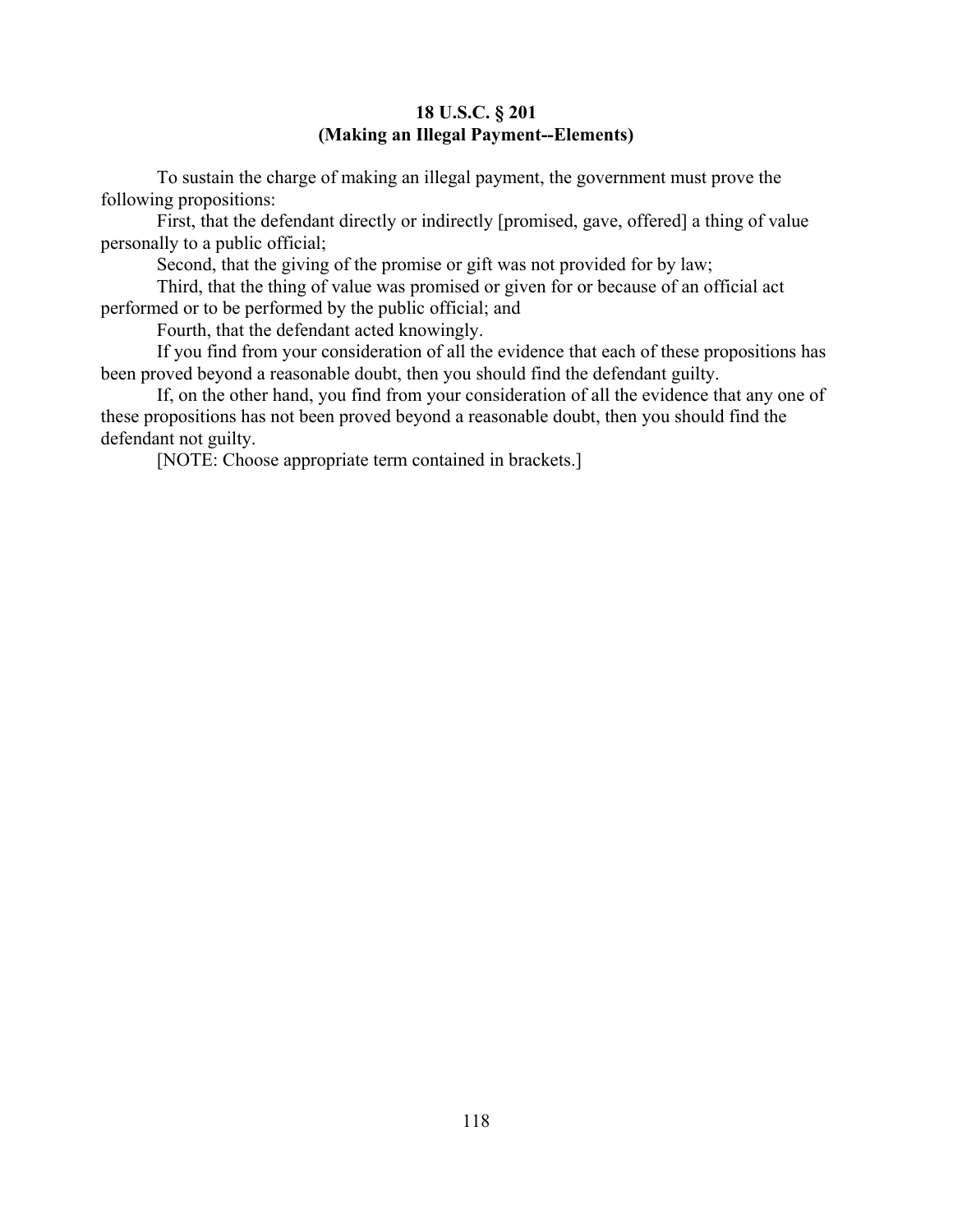## **18 U.S.C. § 201 (Receiving an Illegal Payment--Elements)**

To sustain the charge of receiving an illegal payment, the government must prove the following propositions:

First, that the defendant was a public official;

Second, that the defendant personally [asked, demanded, exacted, solicited, sought, accepted, received, agreed to receive] something of value not provided for by law; and

Third, that the defendant knew that what he [asked, demanded, exacted, solicited, sought, accepted, received, agreed to receive] was [asked, demanded, exacted, solicited, sought, accepted, received, agreed to receive] because of an official act performed or to be performed by him.

If you find from your consideration of all the evidence that each of these propositions has been proved beyond a reasonable doubt, then you should find the defendant guilty.

If, on the other hand, you find from your consideration of all the evidence that any one of these propositions has not been proved beyond a reasonable doubt, then you should find the defendant not guilty.

[NOTE: Choose appropriate term contained in brackets.]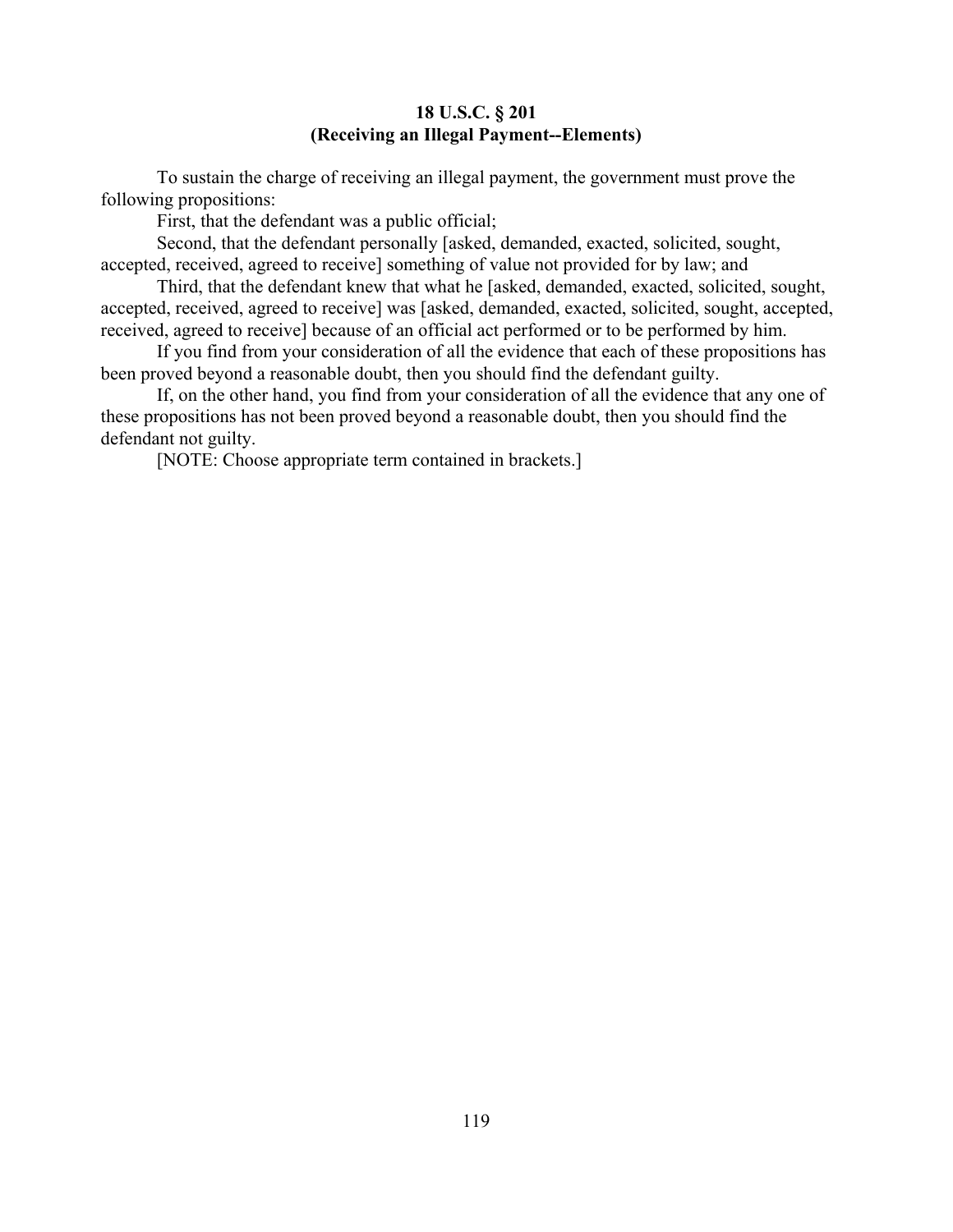#### **18 U.S.C. § 201 (Definition of a Public Official)**

A public official includes an officer, employee, or person acting on behalf of the United States, or any department, agency, or branch of the United States Government in any official function under or by authority of any such department, agency, or branch.

#### Committee Comment

This instruction should be given along with the elements instructions of  $\S 201$  Giving a Bribe, Receiving a Bribe, Making an Illegal Payment, and Receiving an Illegal Payment.

Several cases deal with state or local officials administering federally funded programs and focus on whether the operative state or local employee is a "public official" within the meaning of s 201. Federal funding for a project, even 100% funding, is not enough. United States v. Del Toro, 513 F.2d 656 (2d Cir.), cert. denied, 423 U.S. 826 (1975). Rather, the jury should be told that a state or local person is a public official within the meaning of § 201 if there is administrative involvement by the federal government and if the state or local employee is acting under the direct supervision of a federal official in the agency responsible for the program. United States v. Gallegos, 510 F.Supp. 1112 (D.N.M.1981). See also United States v. Kirby, 587 F.2d 876 (7th Cir.1978).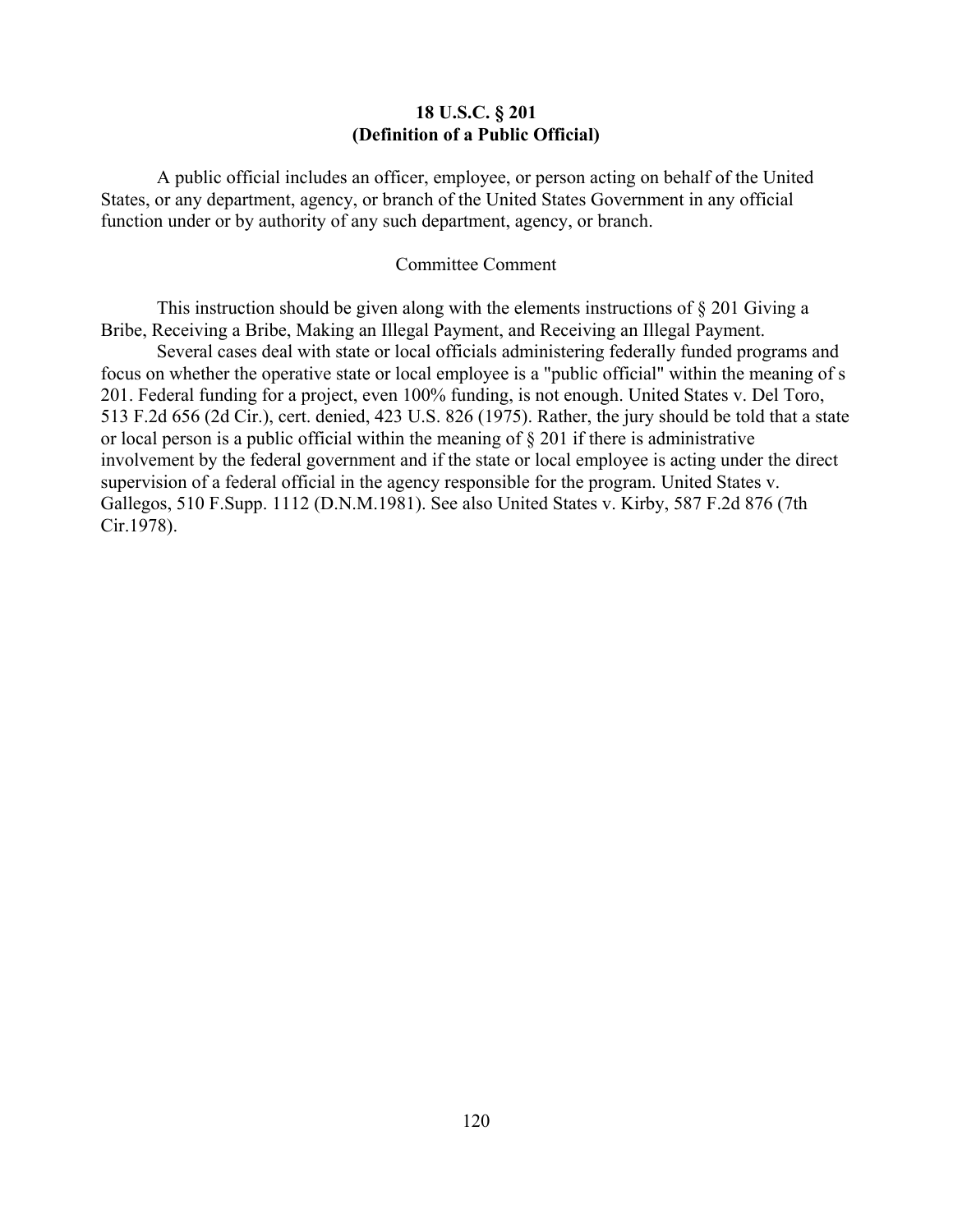### **18 U.S.C. § 201 (Definition of Official Act)**

An official act is any decision or action on any question which may at any time be pending, or which may by law be brought before any public official in his/her official capacity or in his/her position of trust.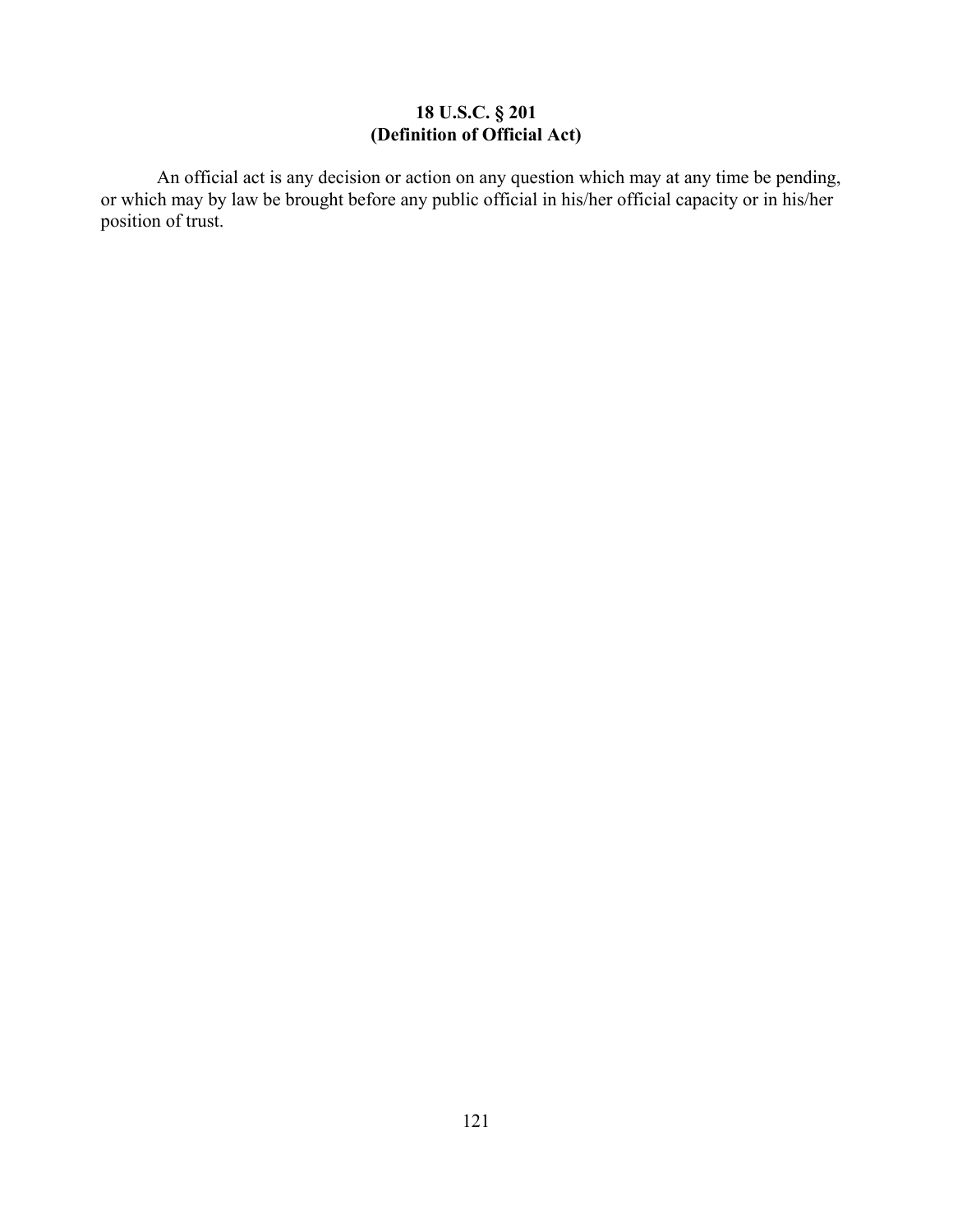## **18 U.S.C. § 201 (Definition of Gift)**

The government must prove that the giving of a promise or gift was not provided for by law. It is unlawful for an officer or employee of the United States government to receive anything of value for his official services from any source other than the government of the United States, except as may be contributed out of the treasury of any state, county, or municipality.

Committee Comment

See 18 U.S.C. § 209(a).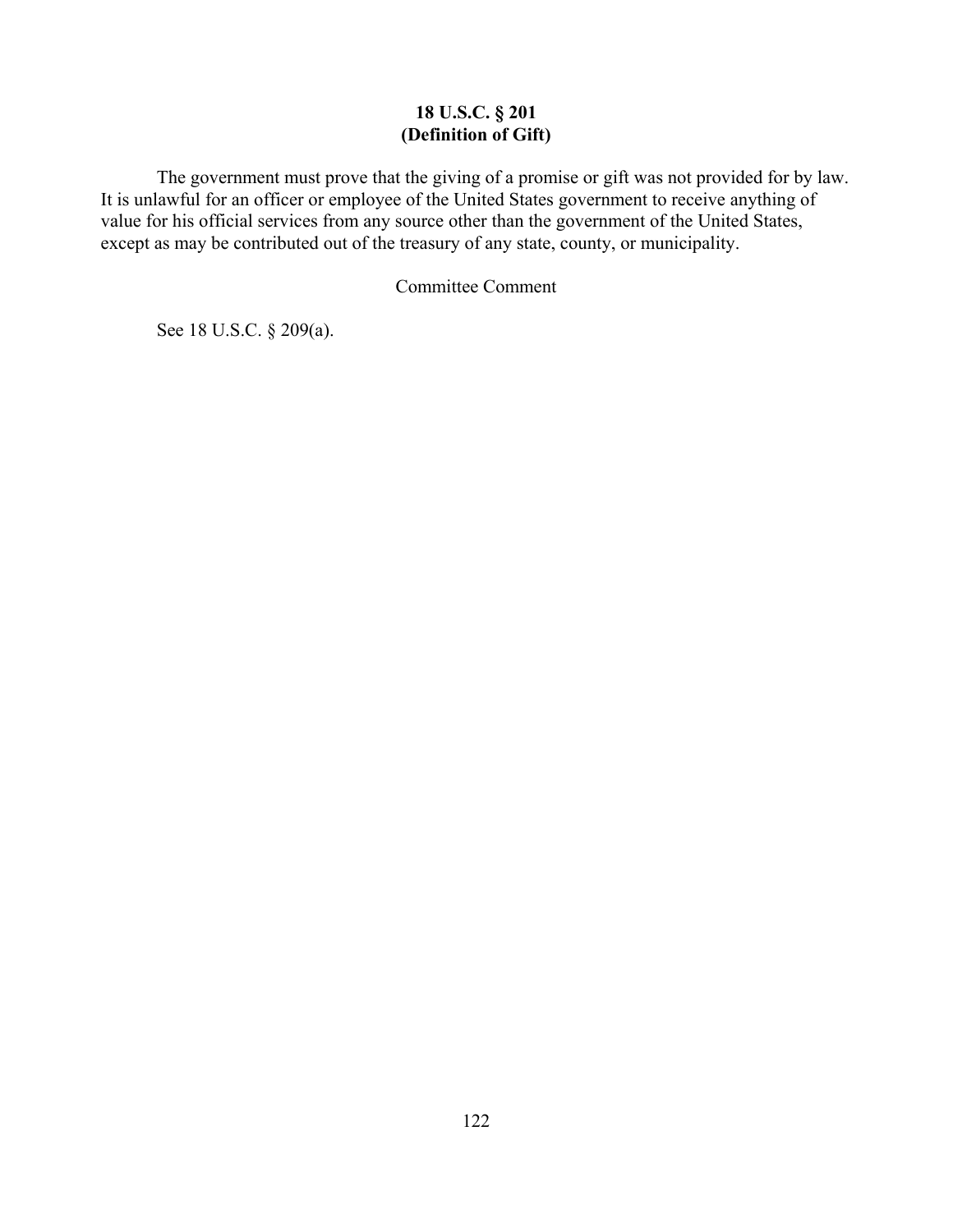# **18 U.S.C. § 201 (Receiving an Illegal Payment--Definition of Illegal Payment)**

It is unlawful for an officer or employee of the United States government to receive anything of value for his official services from any source other than the government of the United States, except as may be contributed out of the treasury of any state, county, or municipality.

Committee Comment

See 18 U.S.C. § 209(a).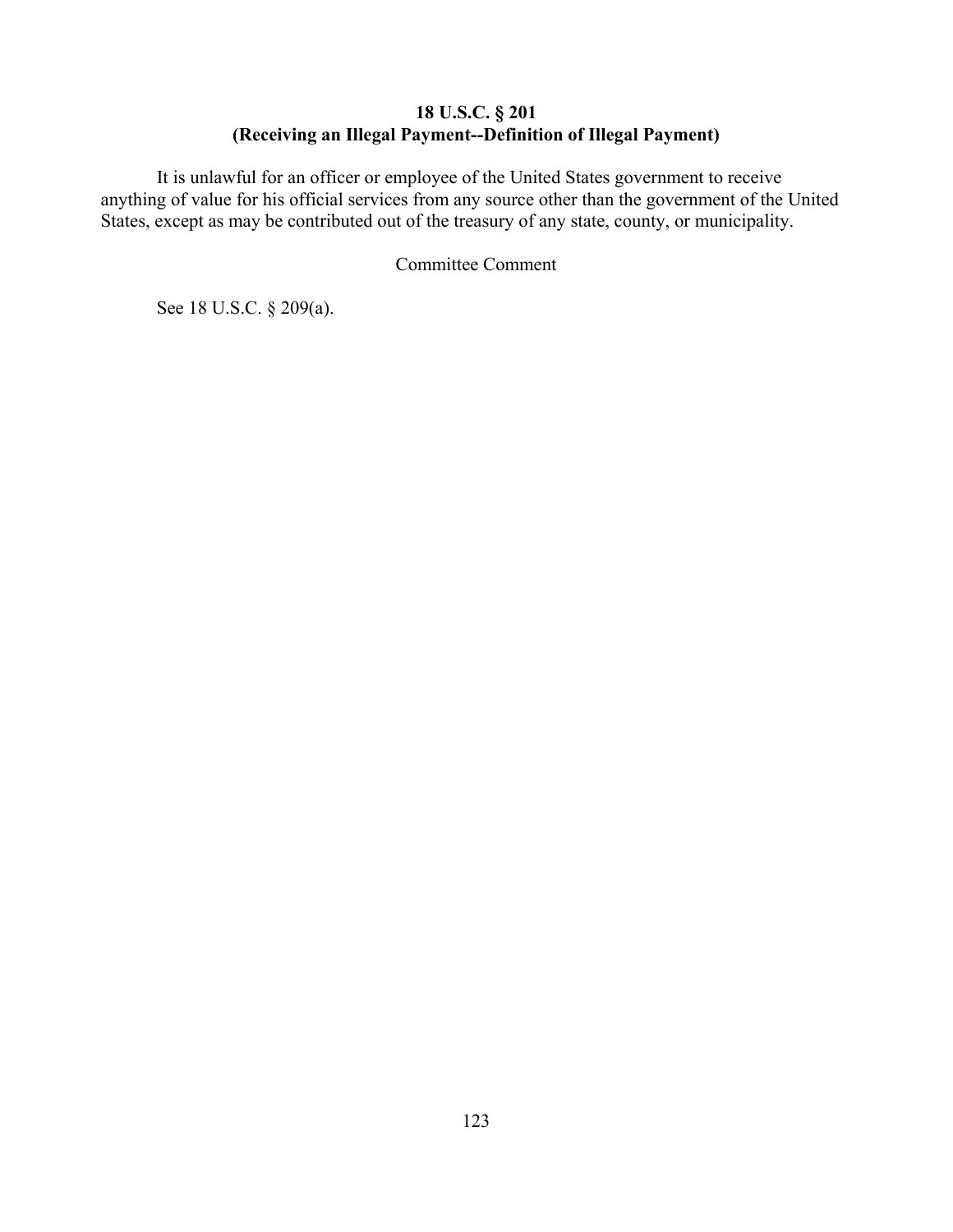## **18 U.S.C. § 201 (Intent to Influence)**

It is not necessary that the [public official; defendant] had the power to or did perform the act for which he [was promised; was given; received; agreed to receive] something of value; it is sufficient if the matter was one that was before him in his official capacity.

[Nor is it necessary that the defendant in fact intended to be influenced. It is sufficient if the defendant knew that the thing of value was offered with the intent to influence official action.]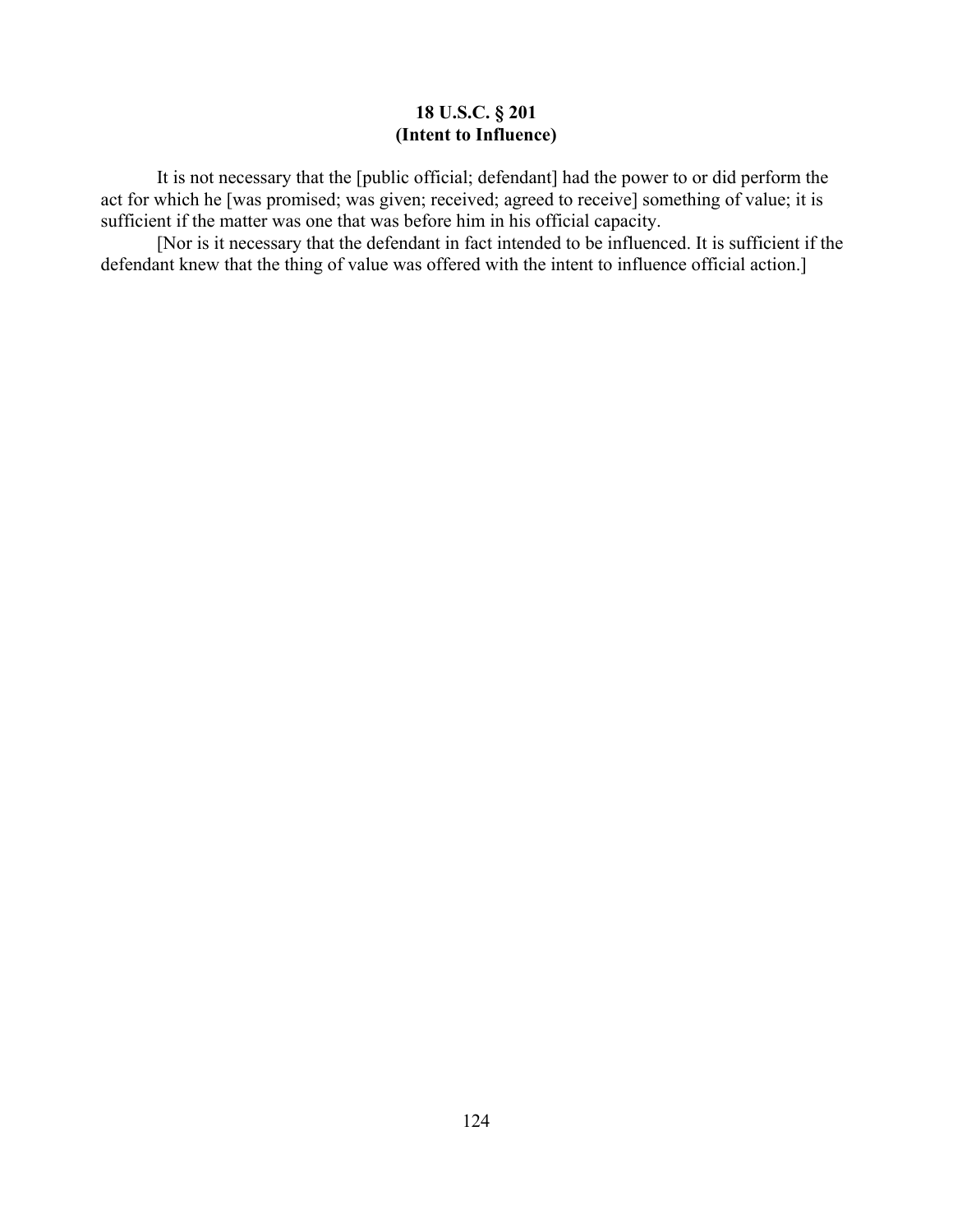## **18 U.S.C. § 208 ACTS AFFECTING A PERSONAL FINANCIAL INTEREST (Elements)**

To sustain the charge of (here insert crime), the government must prove the following propositions:

First, that the defendant was an officer or employee of (here name department or agency). A is an officer or employee of the  $\qquad$ ; and

Second, that the defendant, in (his/her) capacity as an employee or officer of the government, participated personally and substantially in a matter in which (he/she) knew that [he personally, some member of his family, some organization in which he had an interest] had a substantial financial interest [or with which he was negotiating or had arranged for employment].

If you find from your consideration of all the evidence that both of these propositions have been proved beyond a reasonable doubt, then you should find the defendant guilty.

If, on the other hand, you find from your consideration of all the evidence that either of these propositions has not been proved beyond a reasonable doubt, then you should find the defendant not guilty.

#### **Committee Comment**

The number of variables in this statute make it impossible to draft one standard instruction to cover all situations that can arise. The purpose of the law is to prevent persons who work with the government from profiting from this relationship by private arrangements with organizations with which the government does business. It does not, however, make criminal every contact or connection between an agent of the United States government and a private organization, but only contacts which are significant. Similarly, the statute does not prevent an agent of the United States government from having any investment whatsoever in an organization with which the government does business, but only an investment which is substantial. On the other hand, the statute is violated regardless of whether the United States loses any money as a result of a defendant's conflict of interest. It is the conflict itself which violates the law and not the injury to the United States.

Unlike § 209, this statute does apply to "special government employees." A "special government employee" is one who performs temporary--even if full- time--duties, with or without government compensation, for a period not to exceed 130 days during any 365 consecutive days.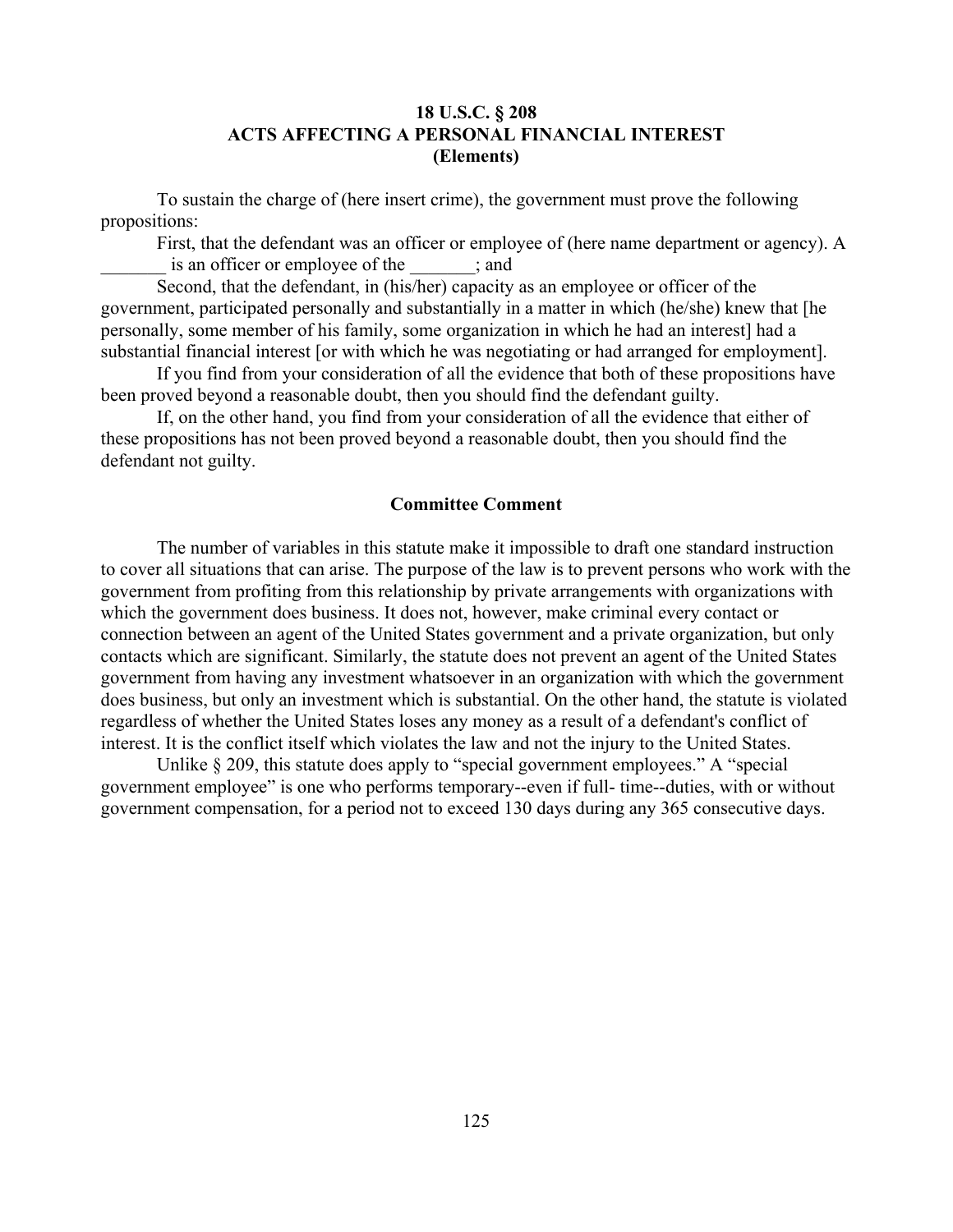## **18 U.S.C. § 241 (Elements)**

To sustain the charge of conspiracy against civil rights, the government must prove the following propositions:

First, that the defendant entered into a conspiracy to [injure,] [oppress,] [threaten,] [or] [intimidate] one or more victims;

Second, that the conspiracy was directed at the victim's[s'] free exercise or enjoyment of his [their] right to which is secured by the Constitution or laws of the United States;

Third, that the defendant intended to deprive the victim of the right described above; [and] Fourth, that one or more of the intended victims was present in any State, Territory, or

District of the United States.

[Fifth, that (name) died as a result of the conspiracy of the defendants.] [FNa1]

If you find from your consideration of all the evidence that each of these propositions has been proved beyond a reasonable doubt, then you should find the defendant guilty.

If, on the other hand, you find from your consideration of all the evidence that any one of these propositions has not been proved beyond a reasonable doubt, then you should find the defendant not guilty.

## Committee Comment

See the Comment to the instruction for 18 U.S.C. § 242. This instruction should be given in conjunction with instructions concerning conspiracy, but without language requiring proof of an overt act.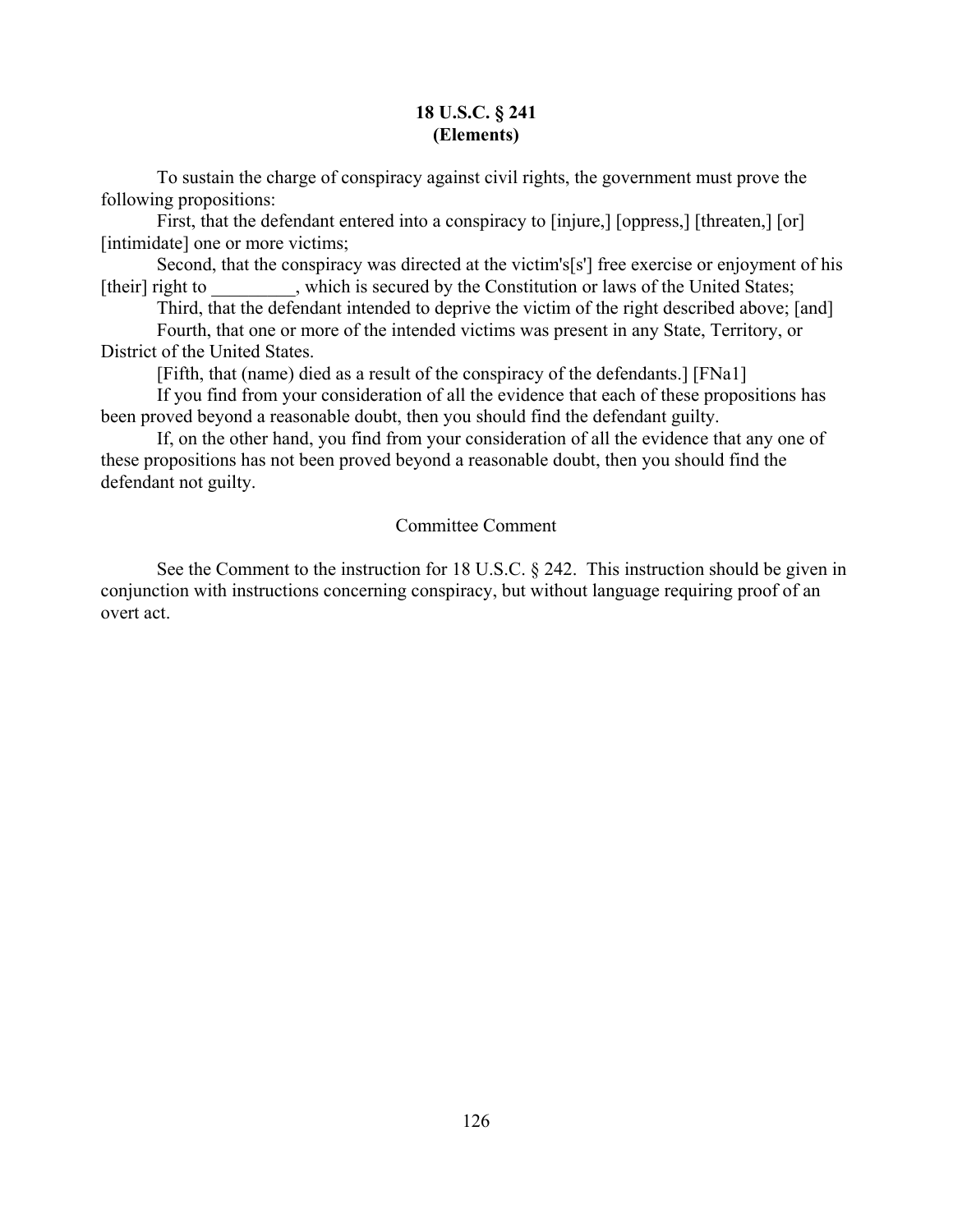# **18 U.S.C. § 241 (Definition of Injure, Oppress, Threaten, or Intimidate)**

The word[s] ["injure,"] ["oppress,"] ["threaten,"] [or] ["intimidate"] cover[s] a variety of conduct intended to harm, frighten, or inhibit the free action of other persons. Furthermore, to threaten or intimidate does not require the possibility of physical force or of physical harm.

#### Committee Comment

See United States v. Guest, 383 U.S. 745 (1966); Posey v. United States, 416 F.2d 545 (5th Cir.1969), cert. denied, 397 U.S. 946 (1970).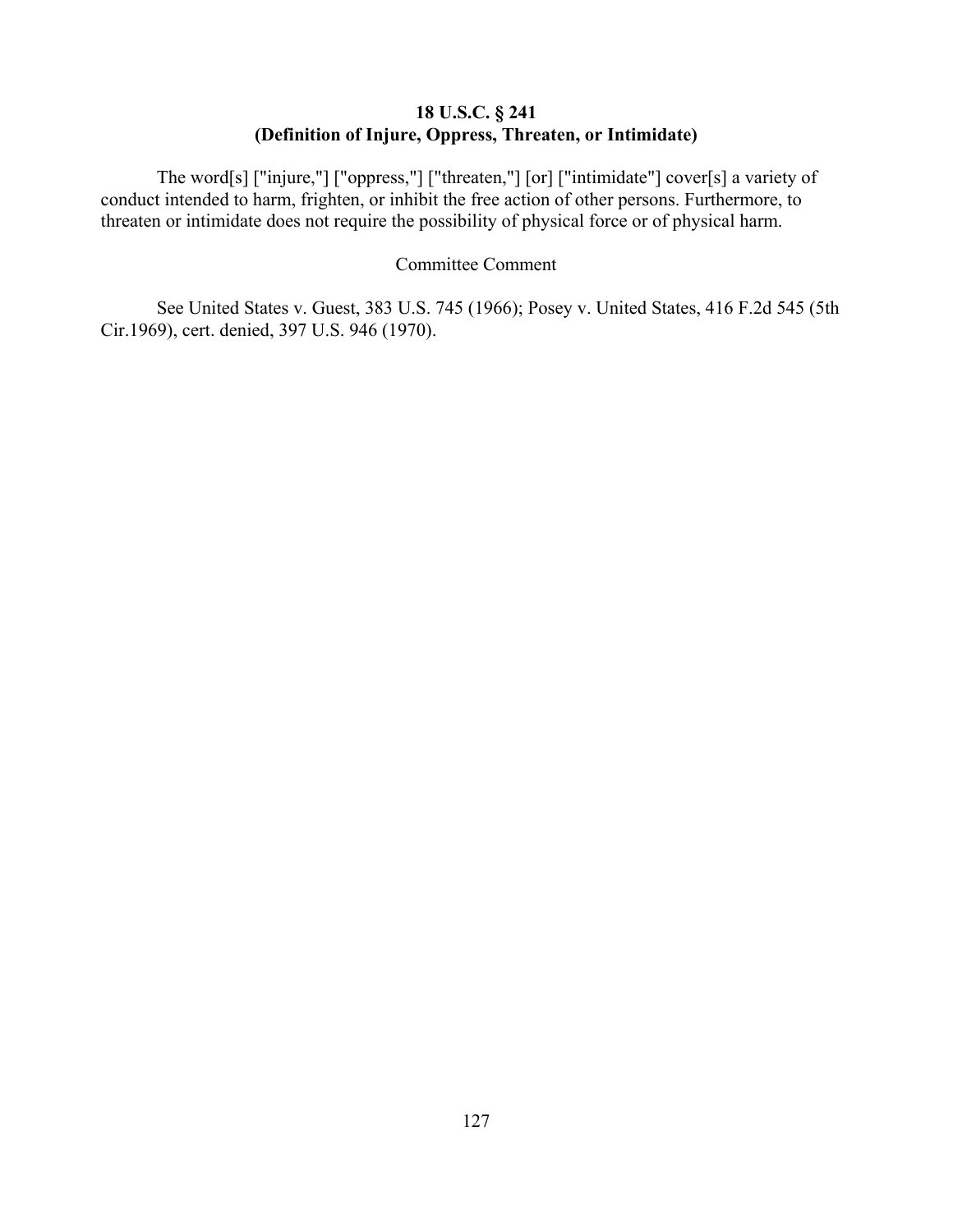### **18 U.S.C. § 241 (Definition of Constitutional Rights)**

The indictment charges that the defendant and others conspired to deprive (victim) of the following right[s]: (describe right[s]).

This right is [These rights are], in fact, [a] constitutional right[s] recognized by law.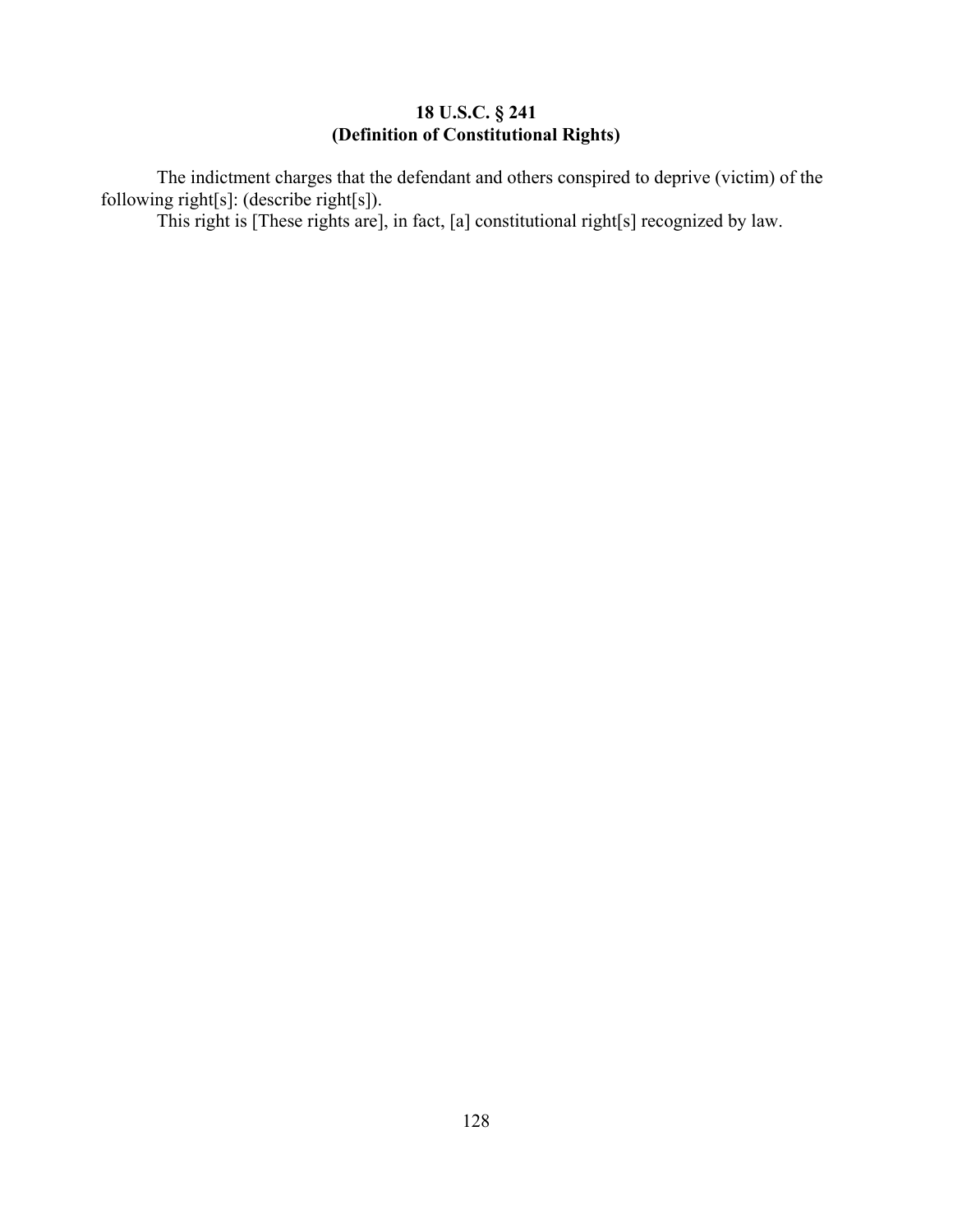## **18 U.S.C. § 241 (Definition of Liberty)**

The word "liberty" includes the liberty to be free from unlawful attacks upon the victim's person. "Liberty" includes the principle that no person may ever be physically assaulted, intimidated, or otherwise abused intentionally and without justification by a person acting under the color of the laws of any state.

[Although (name) had been arrested and had been deprived of his liberty to come and go without restraint, he retained his constitutional liberty to be free from physical assaults or beatings that were beyond the lawful authority of the officer.]

#### Committee Comment

See United States v. Price, 383 U.S. 787 (1966); Screws v. United States, 325 U.S. 91 (1945); Logan v. United States, 144 U.S. 263 (1892); United States v. Stokes, 506 F.2d 771 (5th Cir.1975).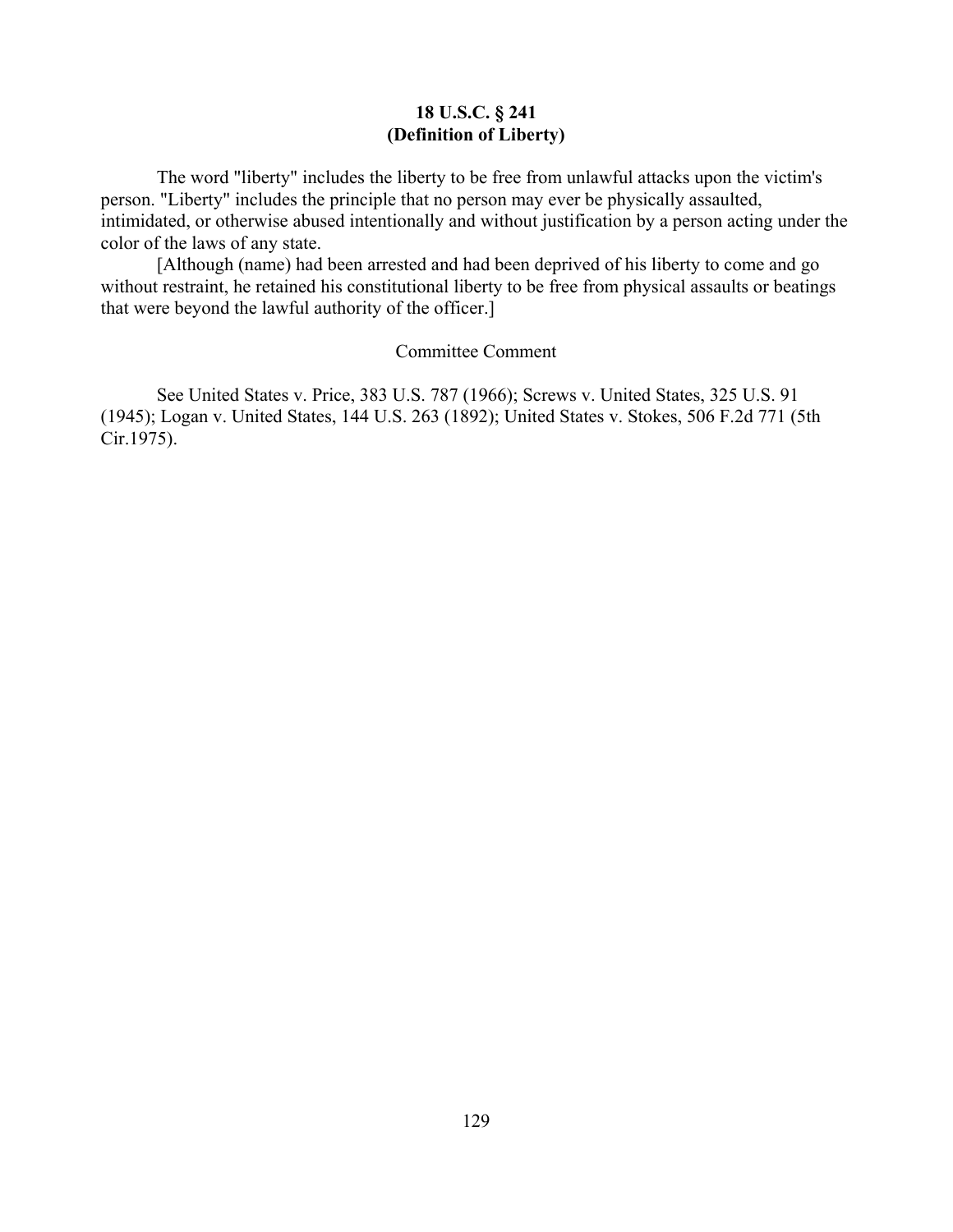## **18 U.S.C. § 241 (Death)**

The government must prove that (name) died as a result of the conspiracy of the defendants. It is not necessary for the prosecution to prove that the defendants intended (name) to die as a result of their conspiracy. This element would be satisfied if you find that the conduct of one or more of the defendants contributed to or hastened the death of (name), even if that conduct alone would not have caused his death.

#### Committee Comment

To be used when the indictment charges that the victim died as a result of the conspiracy. This instruction should be given with an appropriate "right" instruction.

See United States v. Hayes, 589 F.2d 811 (5th Cir.), cert. denied, 444 U.S. 847 (1979); United States v. Guillette, 547 F.2d 743, 749 (2d Cir.1976), cert. denied, 434 U.S. 839 (1977); United States v. Hamilton, 182 F.Supp. 548, 550-51 (D.D.C.1960).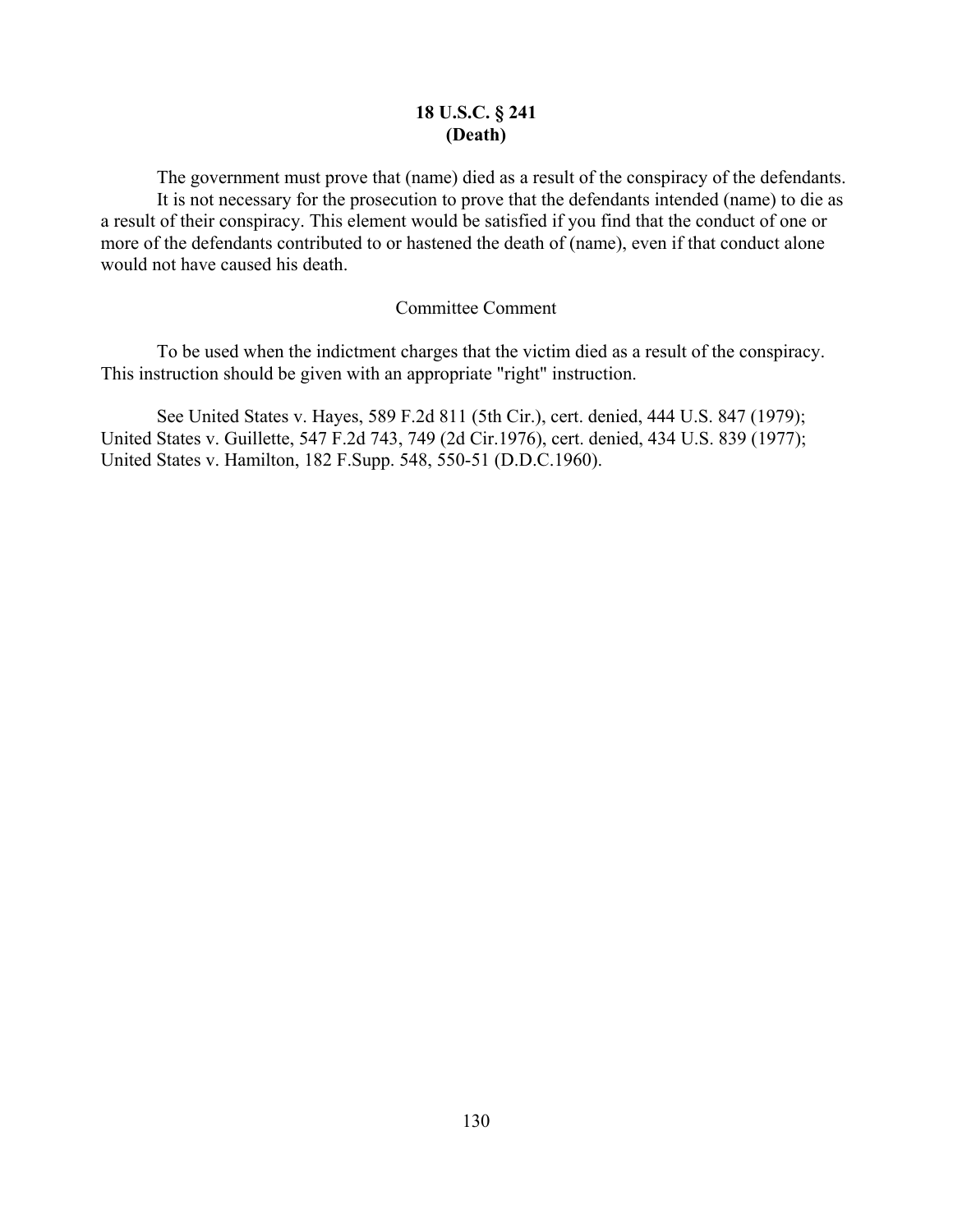### **18 U.S.C. § 242 (Deprivation of Rights Under Color of Law - Elements)**

To sustain the charge of deprivation of rights under color of law, the government must prove the following propositions:

First, that the defendant was acting under color of law;

Second, that the defendant deprived (name of person) of (his/her) right to (name of right), which is secured or protected by the Constitution or laws of the United States;

Third, that the defendant intended to deprive the victim of the right described above;

Fourth, that (name of person) was present in (name of State, Territory, or District of the United States).

[Fifth, that (name) died as a result of the defendant's conduct.]

If you find from your consideration of all the evidence that each of these propositions has been proved beyond a reasonable doubt, then you should find the defendant guilty.

If, on the other hand, you find from your consideration of all the evidence that any one of these propositions has not been proved beyond a reasonable doubt, then you should find the defendant not guilty.

#### Committee Comment

The Violent Crime Control and Law Enforcement Act of 1994, Pub. L. 103-322, Title XXXII, § 320201(b), 108 State 1796, 2113 (1994), amended Section 242 to extend civil rights protections to all persons present in States, Territories, and Districts of the United States. As amended, Section 242 no longer requires persons who have been deprived of their rights to be "inhabitants of" a State, Territory, or District of the United States; rather, such persons need only be "persons in" those places. Little legislative history exists concerning the reasons for this change. As introduced by Senator Joseph Biden, the change was meant to "[e]xtend the protections of the criminal civil rights statute to any person in a state." 139 Cong. Rec. S12388-04, S12445.

The same change had also been proposed in Title X, Section 1006 of the Comprehensive Violent Crime Control Act of 1991, introduced by Senators Strom Thurmond and Robert Dole. Senator Thurmond had explained that proposed change as follows:

In United States v. Maravilla, 907 F.2d 216 (1st Cir. 1990), the court overturned the convictions of two customs agents for killing an alien who was briefly present in the United States. The rationale was that such a person did not qualify as an "inhabitant" for purposes of 18 U.S.C. 242. This section amends 18 U.S.C. 241 and 242 to ensure protection of all persons within the United States by these important provisions of the federal civil rights laws, regardless of whether they are "inhabitants."

137 Cong. Rec. S3191-02, S3245. While there were hearings on the 1991 bill, it was never enacted. For additional general information, see United States v. Price, 383 U.S. 787, 794 (1966);

Williams v. United States, 341 U.S. 97 (1951); Screws v. United States, 325 U.S. 91 (1945); United States v. Classic, 313 U.S. 299, 327-29 (1941).

Footnote 1 formerly read: "To be used when the indictment charges that the victim died as a result of the conspiracy." Nothing in the old or new statute ties the victim's death to a conspiracy. As it now stands, the conspiracy language in the footnote is unnecessary and was probably a mistake in the original version.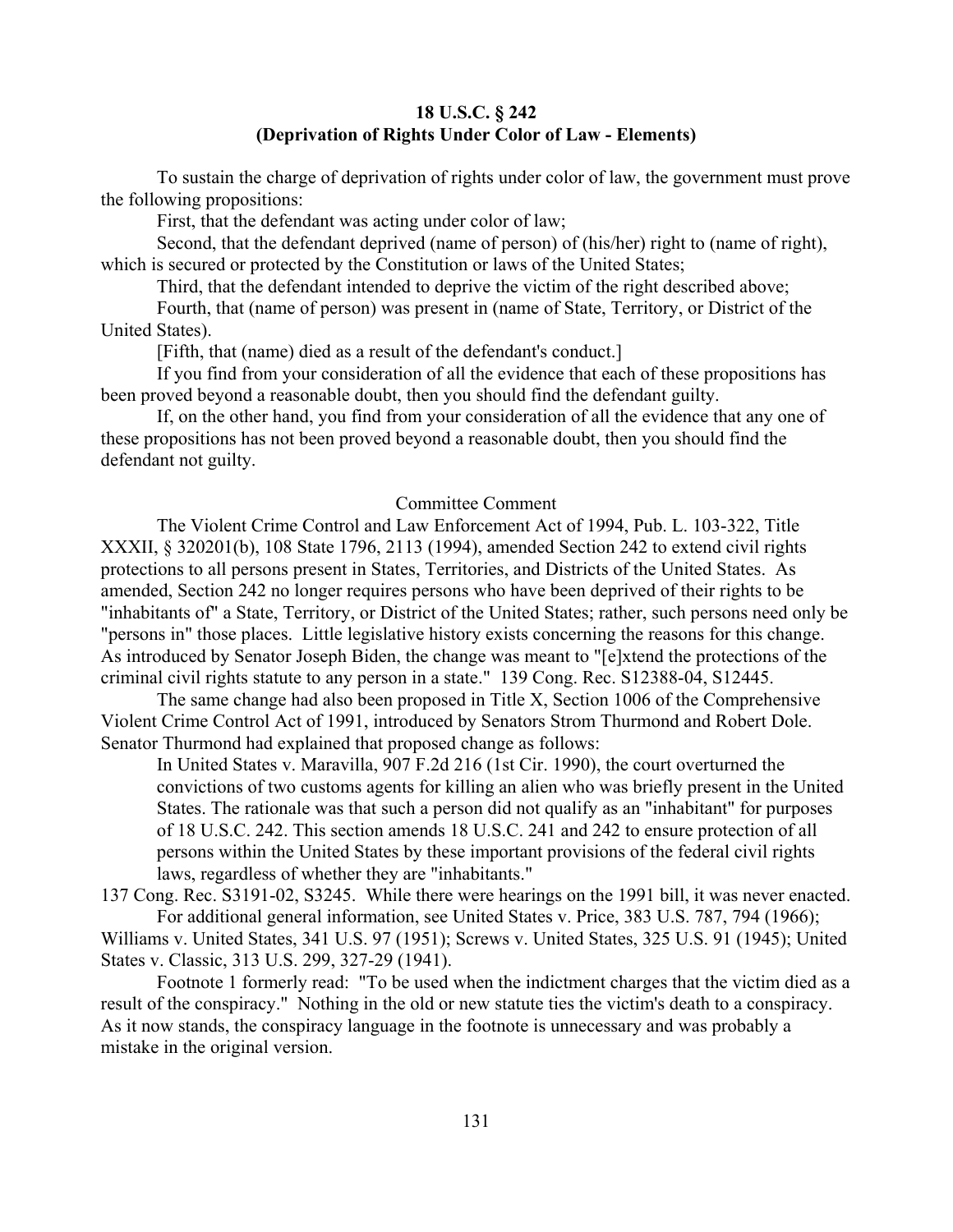# **18 U.S.C. § 242 (Rights)**

The right[s] to \_\_\_\_\_\_\_\_\_ [is; are] secured by the Constitution or laws of the United States. The defendant need not have known that [this; these] right[s] [was; were] secured by the Constitution or the laws of the United States.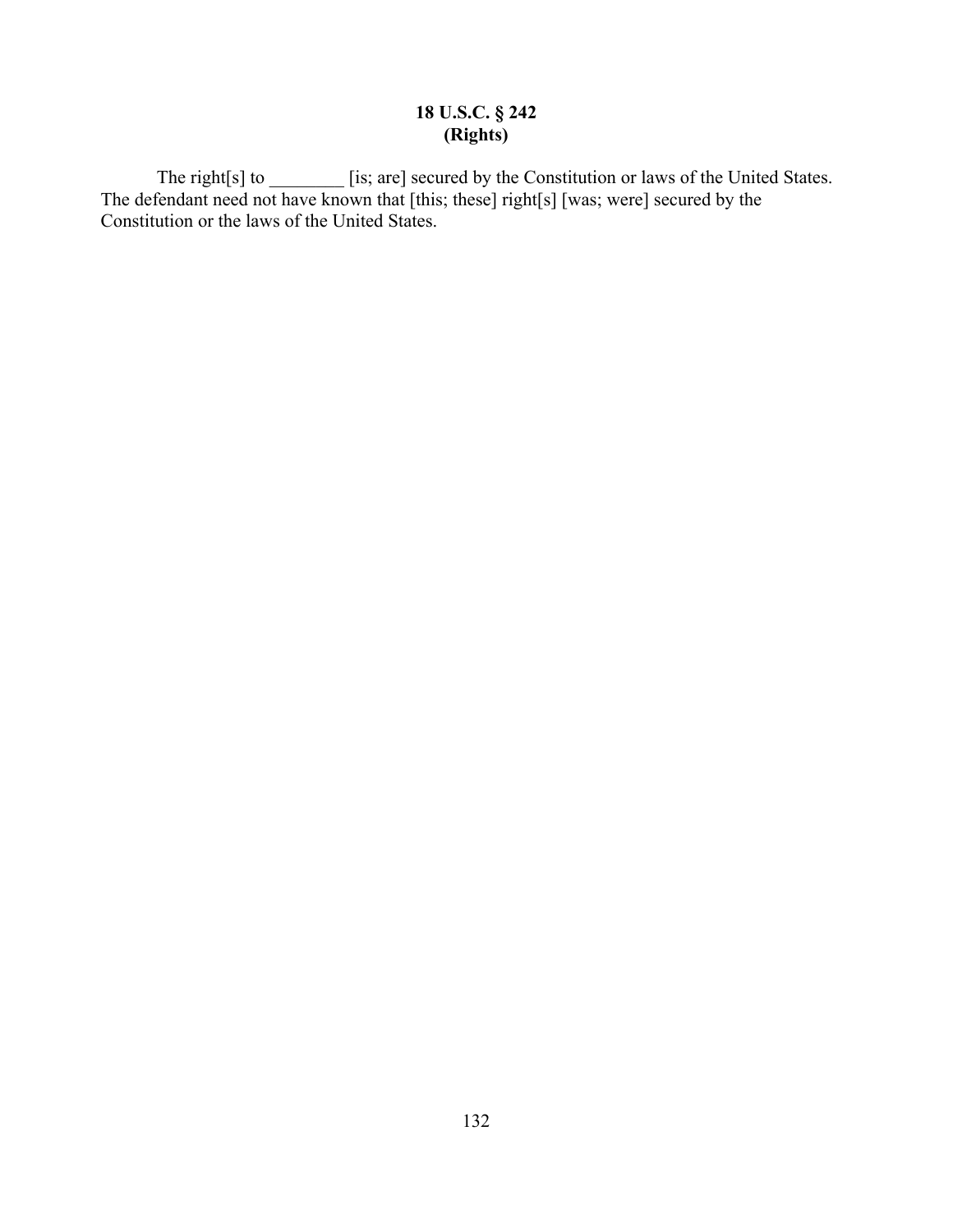## **18 U.S.C. § 242 (Definition of Color of Law)**

Acts are performed under color of law when the defendant acts in his/her official capacity or purports or claims to act in his/her official capacity. The act of the defendant must consist of the abuse or misuse of the power possessed by the defendant by virtue of his/her office.

[A defendant who is not an officer acts under color of law when he/she participates with a person acting under color of law whom he/she knows to be an officer, in the commission of the unlawful acts charged in the indictment.]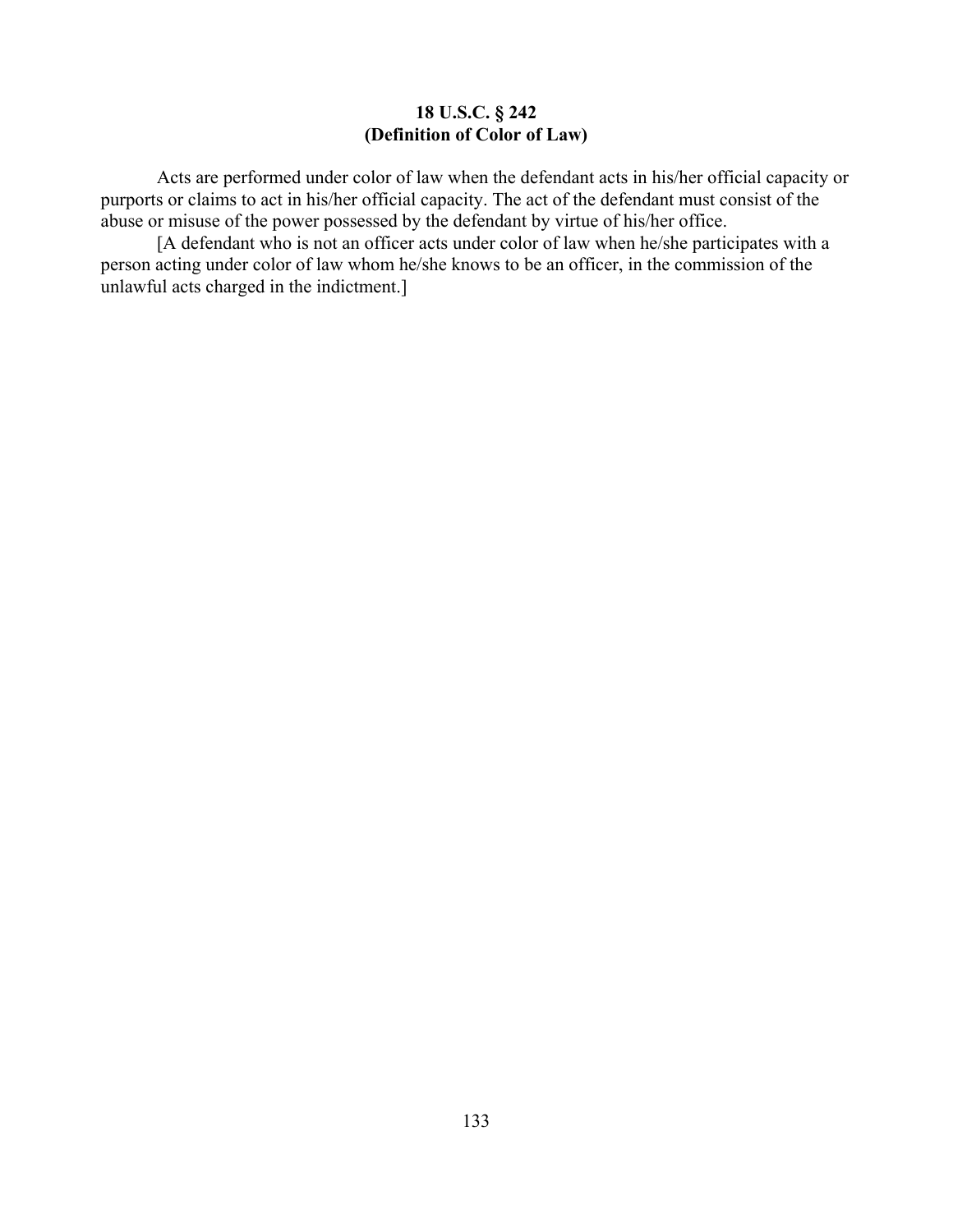## **18 U.S.C. § 242 (Definition of Liberty)**

The word "liberty" includes the liberty to be free from unlawful attacks upon the victim's person. "Liberty" includes the principle that no person may ever be physically assaulted, intimidated, or otherwise abused intentionally and without justification by a person acting under the color of the laws of any state.

[Although (name) had been arrested and had been deprived of his liberty to come and go without restraint, (he/she) retained (his/her) constitutional liberty to be free from physical assaults or beatings that were beyond the lawful authority of the officer.]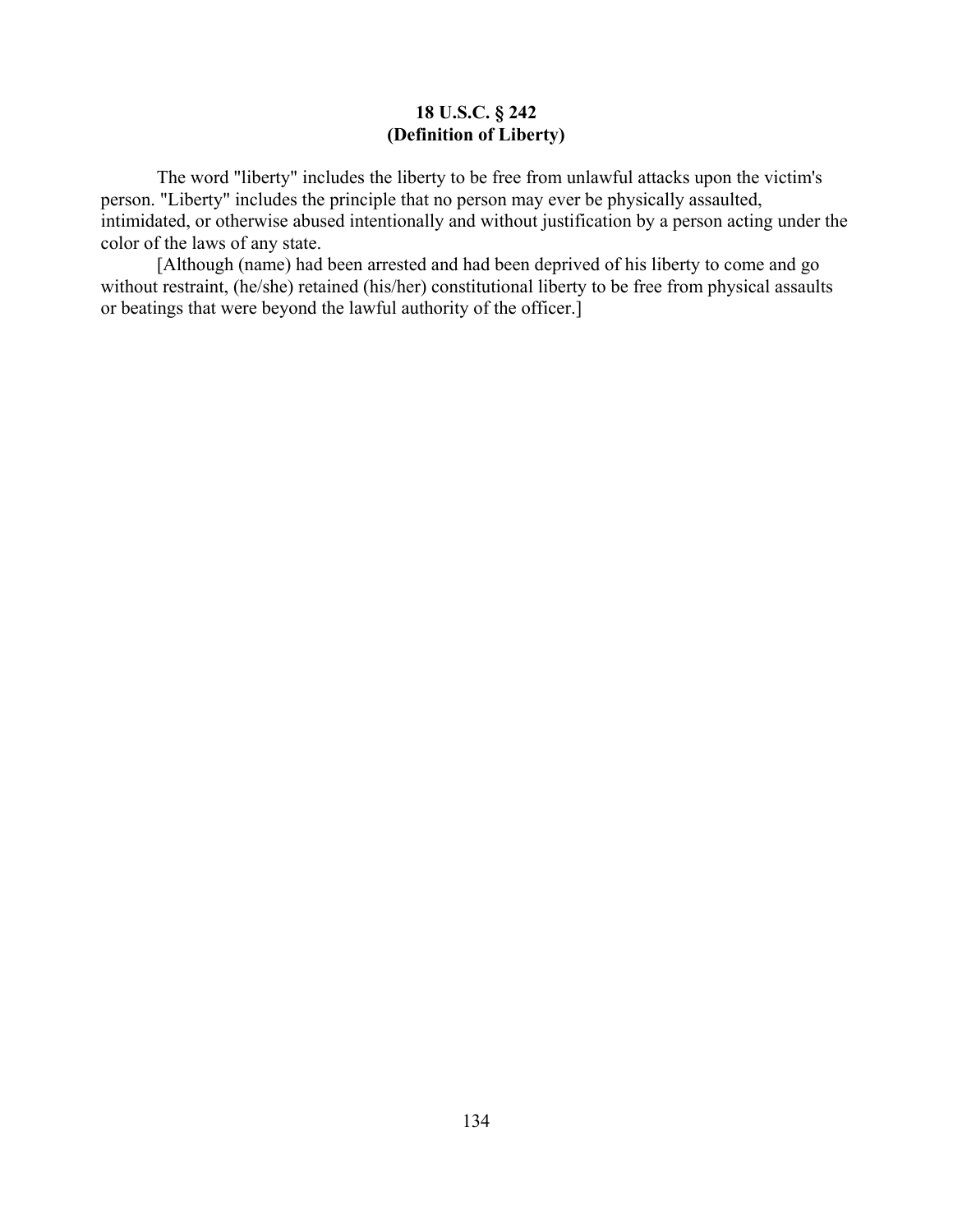## **18 U.S.C. § 242 (Death)**

The government must prove that (name) died as a result of [defendant's; defendants'] conduct.

It is not necessary for the prosecution to prove that the defendants intended (name) to die as a result of [his/her] conduct. This element is satisfied if you find that the defendant's conduct contributed to or hastened the death of (name), even if that conduct alone did not cause [his/her] death.

## Committee Comment

See United States v. Hayes, 589 F.2d 811 (5th Cir.), cert. denied, 444 U.S. 847 (1979).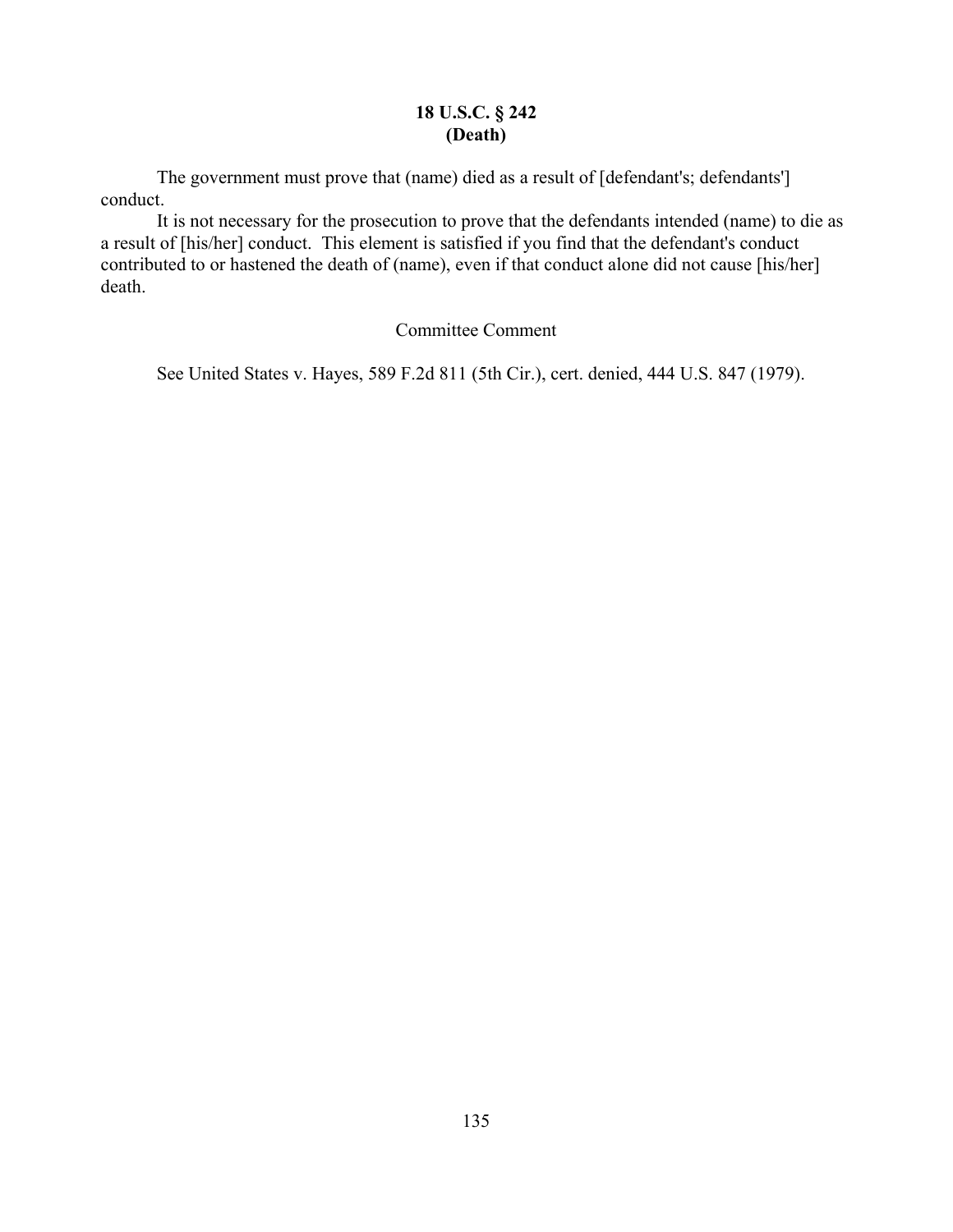## **18 U.S.C. § 286 (Conspiracy to Defraud the Government with Respect to Claims - Elements)**

To sustain the charge of conspiracy to defraud the government with respect to claims, the government must prove the following propositions:

First, the defendant entered into a conspiracy to obtain [payment; allowance; aid in obtaining payment; aid in obtaining allowance] of a claim against [the United States" a department or agency of the United States];

Second, the claim was false, fictitious, or fraudulent;

Third, the defendant knew at the time that the claim was false, fictitious, or fraudulent; and Fourth, that the defendant acted with the intent to defraud.

If you find from your consideration of all the evidence that each of these propositions has been proved beyond a reasonable doubt, then you should find the defendant guilty.

If, on the other hand, you find from your consideration of all the evidence that any of these propositions has not been proved beyond a reasonable doubt, then you should find the defendant not guilty.

#### **Committee Comment**

Section 286 does not require proof of an overt act. United States v. Sassi, 966 F.2d 283, 284 (7th Cir.), cert. denied, 506 U.S. 991 (1992); United States v. Umentum, 547 F.2d 987, 989-91 (7th Cir. 1976). All that is required is proof of an agreement between two or more persons to commit an offense under § 286. United States v. Cova, 755 F.2d 595 (7th Cir. 1985); United States v. Cortwright, 528 F.2d 168 (7th Cir. 1975). See also United States v. Morado, 454 F.2d 167 (5th Cir.), cert. denied, 406 U.S. 917 (1972).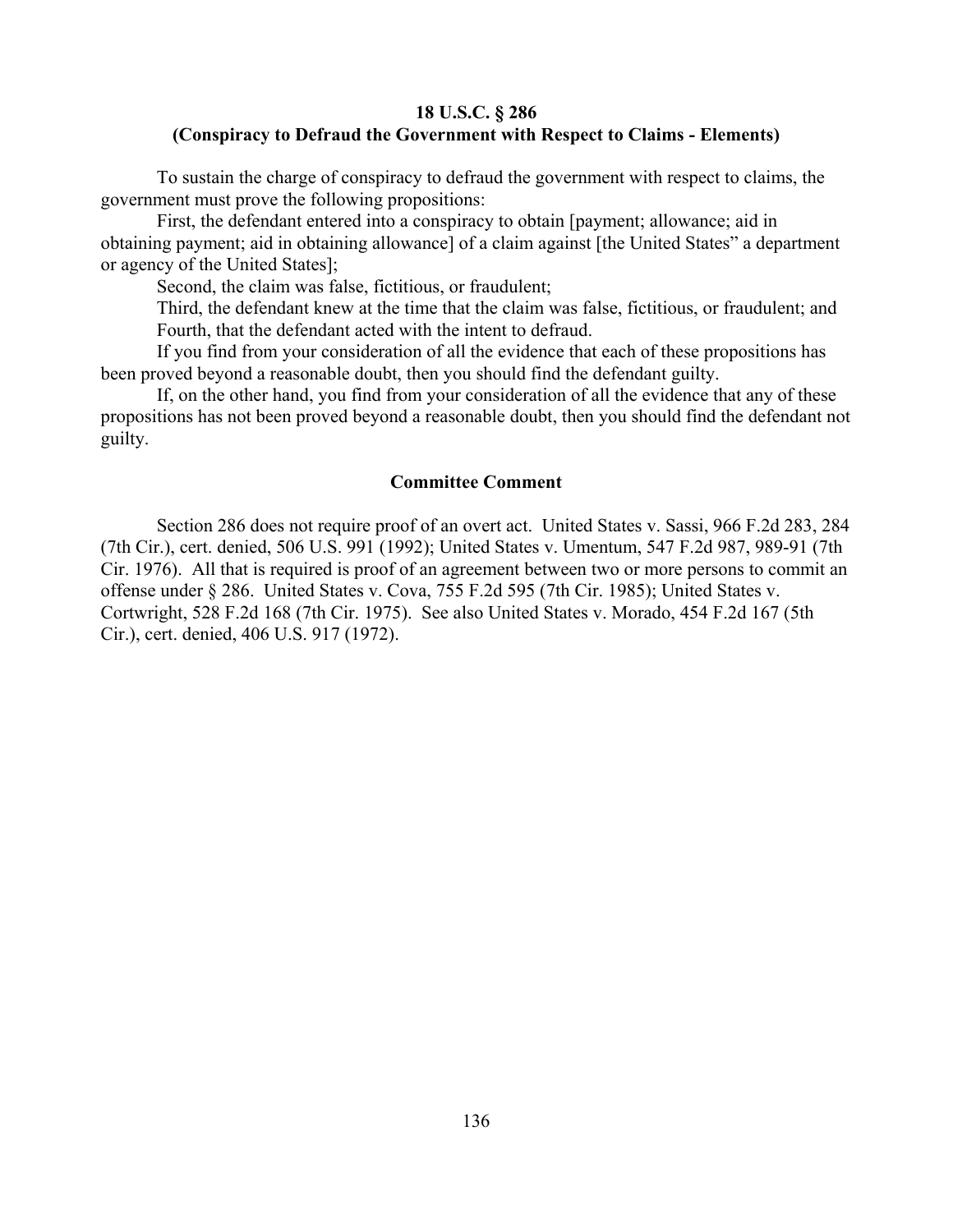## **18 U.S.C. § 287 (False, Fictitious, or Fraudulent Claims - Elements)**

To sustain the charge of making a false claim, the government must prove the following propositions:

First, that the defendant [made, presented] a claim against [the United States, a department or agency of the United States];

Second, that the claim was [false, fictitious, fraudulent];

Third, that the defendant knew the claim was [false, fictitious, fraudulent];

[Fourth, that the defendant acted with the intent to defraud.]

If you find from your consideration of all the evidence that each of these propositions has been proved beyond a reasonable doubt, then you should find the defendant guilty.

If, on the other hand, you find from your consideration of all the evidence that any one of these propositions has not been proved beyond a reasonable doubt, then you should find the defendant not guilty.

#### **Committee Comment**

Although the pattern instruction requires proof of intent to defraud, the issue remains unresolved in this Circuit. Most recently, in United States v. Catton, F.3d (7th Cir. 1996), the Court opined in dicta that an intent to defraud is implicit when one knowingly files a false claim. For that reason, the Court concluded, again in dicta, that a willfulness instruction is not required under § 287 (although one was given in Catton). In support, the Court cited United States v. Ferguson, 793 F.2d 828, cert. denied, 477 U.S. 933 (1986), which held that the government need not prove willfulness in a false claims case. Although the issue of intent to defraud was not raised in Ferguson, the Court did cite to United States v. Blecker, 657 F.2d 629, 654 (4th Cir. 1981), for the proposition that § 287 does not require a showing of specific intent to defraud the government.

Further complicating the issues are the Court's decisions in United States v. Nazon, 940 F.2d 255 (7th Cir. 1991) and United States v. Haddon, 927 F.2d 942, 951 (7th Cir. 1991). In Nazon, the jury was instructed that it must find that the defendant submitted his claim with an intent to defraud. On appeal, the defendant objected to the district court's failure to define the phrase intent to defraud for the jury. Although the Seventh Circuit held that the failure to define intent to defraud was not plain error, it assumed that the jury was required to find intent to defraud. In Haddon, the Court explicitly endorsed an instruction requiring the government to prove intent to defraud on a § 287 count.

In November of 1997, in Bates v. U.S., 118 S.Ct. 285 (1997), the Supreme Court declined to read an intent to defraud into 20 U.S.C. Sec. 1097(a), which statute prohibits the knowing and willful misapplication of student loan funds. In refusing to read the intent element into the statute, the Court did not lay down a blanket rule. Instead, it considered a number of factors, including the plain language of the statute, the fact that other subsections of the same statute included the intent to defraud language, and the history of the statute.

The Seventh Circuit has not yet determined whether intent to defraud should be read into Sec. 287 in light of the Supreme Court's decision in Bates. The key to the analysis will be whether there is an historical basis for requiring an intent to defraud. This analysis is particularly suited to the adversary process. See, for example, the Seventh Circuit's decision in United States v. Bates,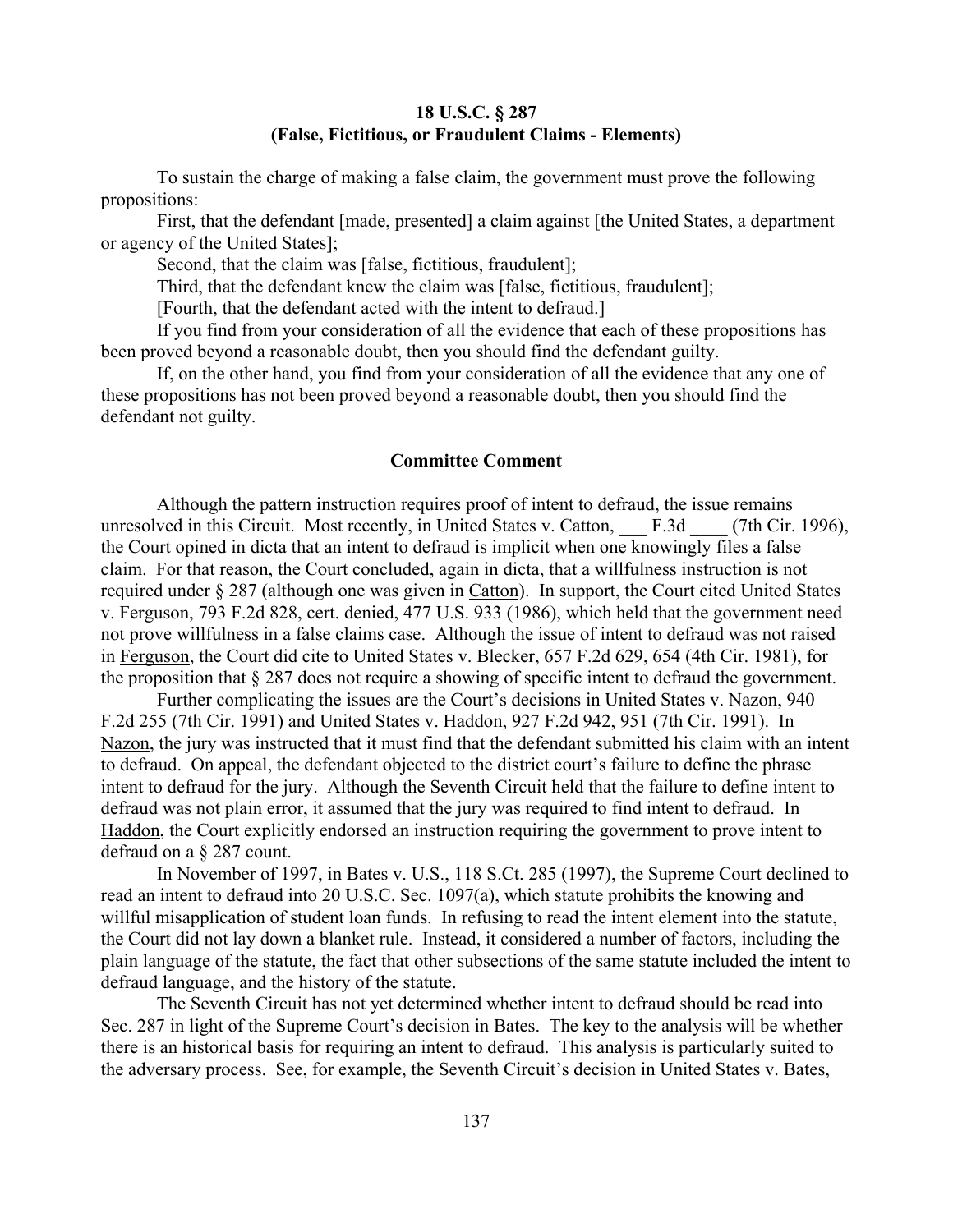852 F.2d 212 (7th Cir. 1988), where the court held in a case unrelated to the more recent Supreme Court case of the same name, that an intent to defraud requirement should be read into 18 U.S.C. Sec. 656, prohibiting the willful misapplication of bank funds and its decision in United States v. Ranum, 96 F.3d 1020 (1996) (predating the Supreme Court's decision in Bates) where the court held that an intent to defraud requirement should not be read into 18 U.S.C. Sec. 1097(a), prohibiting the making of false statements to obtain student loan funds.

Because this question is an interpretive question of first impression, the Committee believes it is more appropriate to leave to the court the initial determination of whether intent to defraud is an element in Sec. 287.

If intent to defraud is an element, the court should add the bracketed language.

A separate unresolved question exists as to whether the government must prove that the defendant knew the false claim would be presented to the United States or whether that point is a jurisdictional fact which need not be presented to the jury. The case law is surprisingly silent. The issue turns on whether the requirement is more like the requirement in United States v. X-Citement Video, Inc., 115 S. Ct. 464 (1994)(proof that a defendant knowingly transported visual depictions of minors engaging in sexually explicit conduct in violation of 18 U.S.C. § 2252 requires proof that defendant knew depiction was of a minor) or more like United States v. Feola, 95 S. Ct. 1255 (1975)(proof that a defendant conspired to assault a federal officer in violation of 18 U.S.C. § 111 does not require proof that defendant knew person was federal officer).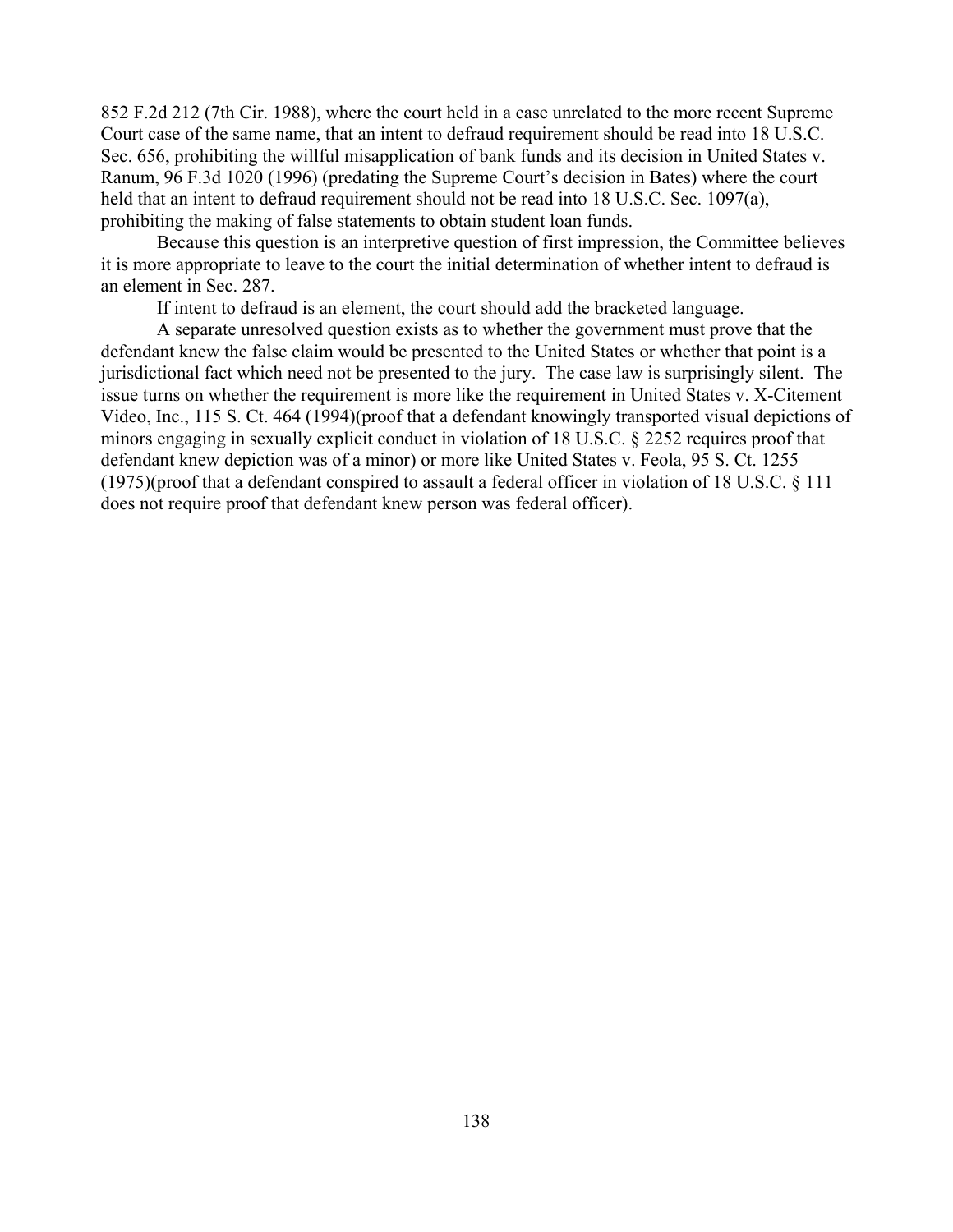## **18 U.S.C. § 287 (Claims Submitted to Third Parties)**

To make a claim, the defendant need not directly submit the claim to an employee or agency of the United States. It is sufficient if the defendant submits the claim to a third party knowing that the third party will submit the claim or seek reimbursement from the United States [or a department or agency thereof].

#### Committee Comment

See United States v. Precision Medical Laboratories, Inc., 593 F.2d 434, 442-443 (2d Cir. 1978); United States v. Catena, 500 F.2d 1319 (3d Cir.), cert. denied, 419 U.S. 1047 (1974). See generally 18 U.S.C. § 2(b). See also United States ex rel. Marcus v. Hess, 317 U.S. 537 (1949) (interpreting R.S. § 5438, forerunner of 18 U.S.C. § 287); United States v. Beasley, 550 F.2d 261 (5th Cir.), cert. denied, 434 U.S. 938 (1977).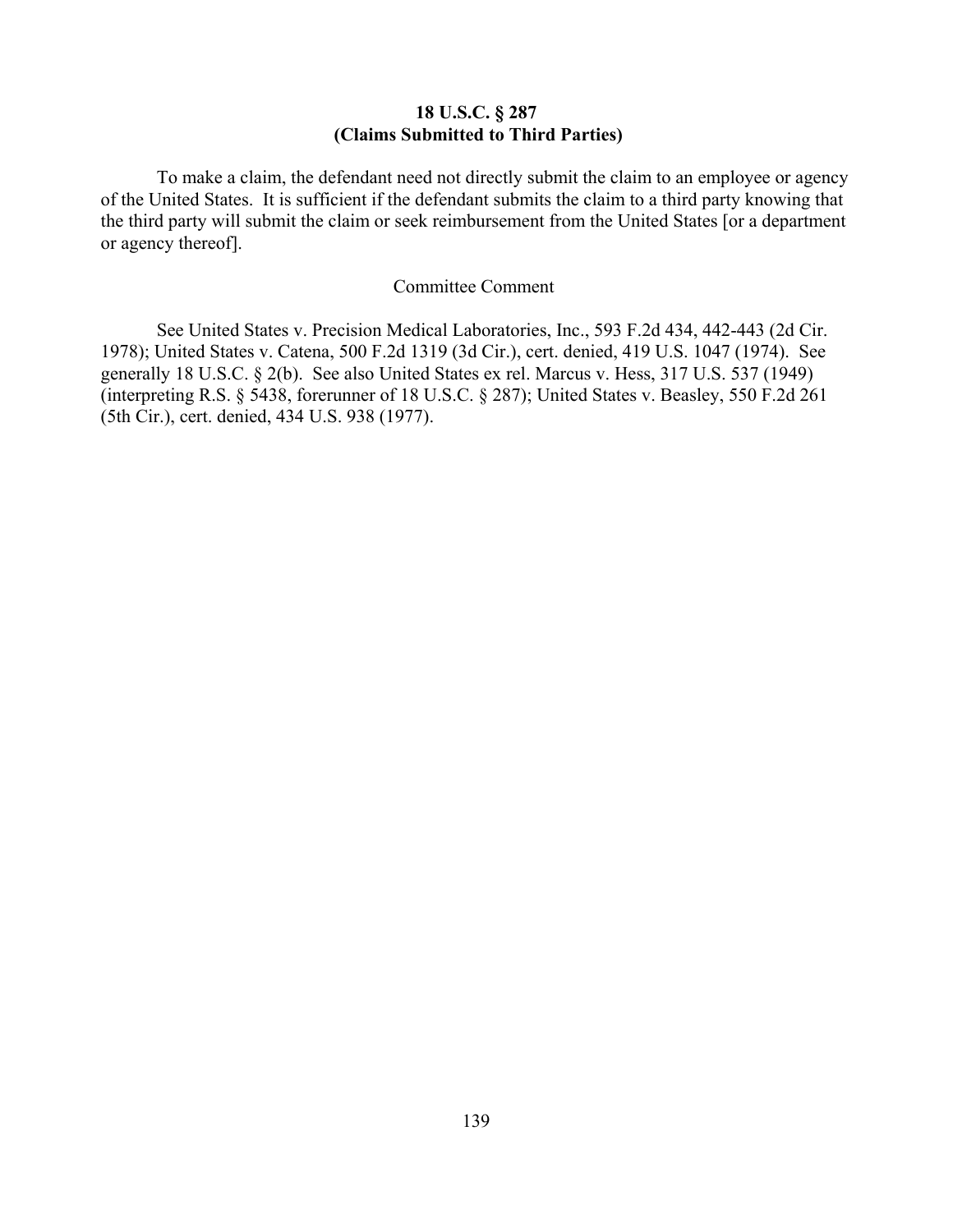### **18 U.S.C. § 401 (Criminal Contempt)**

#### Committee Comment

Because of the paucity of jury trials brought under the statute, no pattern instruction is proposed.

The Committee has not drafted an instruction for  $\S$  401 because so few jury trials occur under it. This is because judges may decide in advance of trial whether, upon conviction, they will impose a sentence of six months or less. Where the sentence to be imposed is less than six months, a jury trial is not required. See generally Frank v. United States, 395 U.S. 147, 148-150 (1969) ("Congress, perhaps in recognition of the scope of criminal contempt, has authorized courts to impose penalties but has not placed any specific limits on their discretion; it has not categorized contempts as 'serious' or 'petty.' 18 U.S.C. § § 401, 402. Accordingly, this Court has held that in prosecutions for criminal contempt where no maximum penalty is authorized, the severity of the penalty actually imposed is the best indication of the seriousness of the particular offense. [Footnotes omitted])"; Bloom v. Illinois, 391 U.S. 194, 198 (1968)("criminal contempt is a petty offense unless the punishment makes it a serious one"); Cheff v. Schnackenberg, 384 U.S. 373, 380 (1966); United States v. Seale, 461 F.2d 345, 352 (7th Cir. 1972) ("If the penalty actually imposed [for criminal contempt] exceeds six months' imprisonment, the maximum sentence for a `petty offense' under 18 U.S.C. § 1, the contempt is serious, and a jury trial must be afforded")(citing Frank at 151, Cheff at 379-80).

For information about the elements required for conviction under 18 U.S.C. § 401(1), see United States v. Seale, 461 F.2d 345 (7th Cir. 1972); for 18 U.S.C. § 401(3), see In re Betts, 927 F.2d 983, 986 (7th Cir. 1991), rev'd on other grounds, Betts v. United States, 10 F.3d 1278 (7th Cir. 1993). For general information regarding 18 U.S.C. 401(2), see Cammer v. United States, 350 U.S. 399, 405-06 (1956).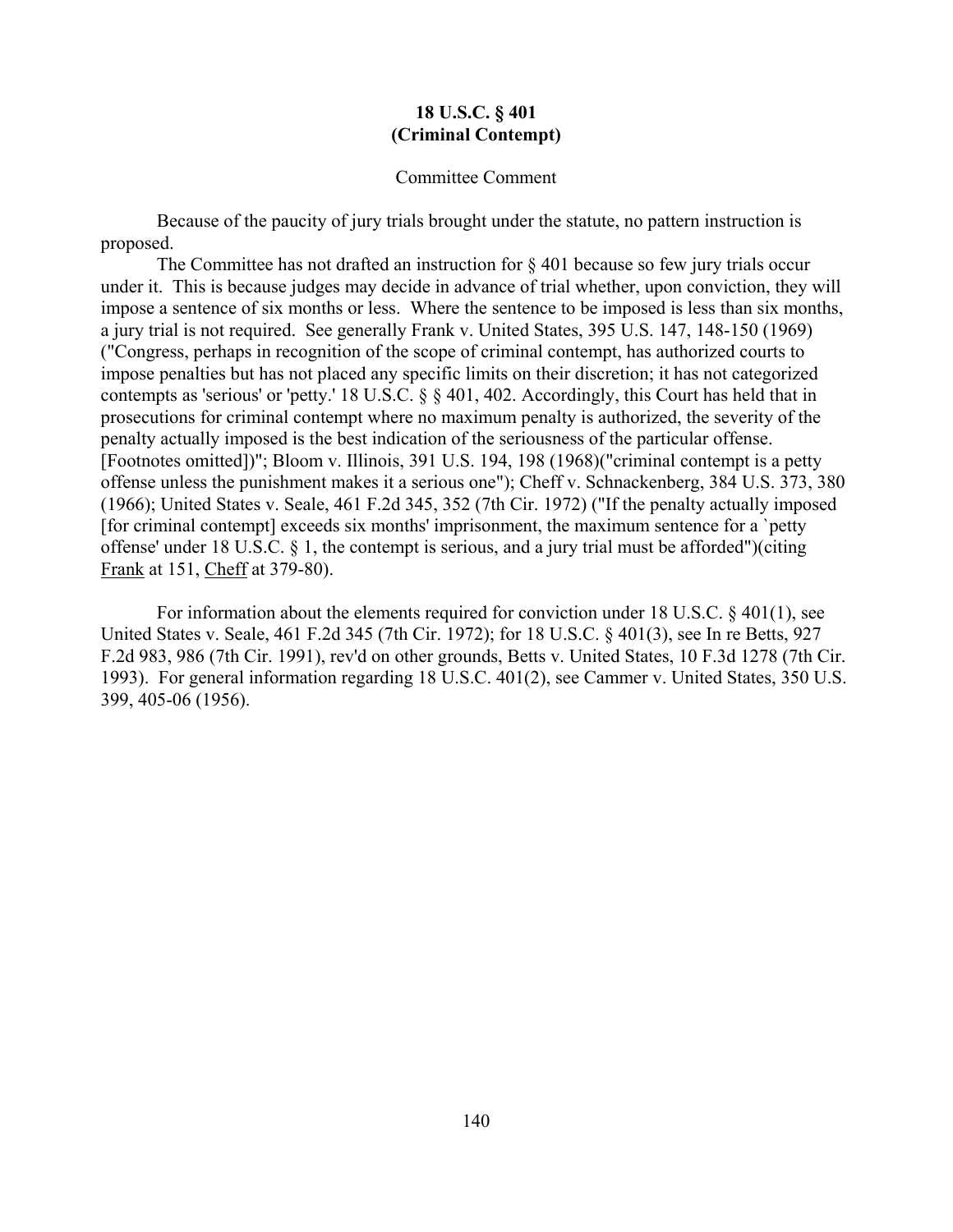## **18 U.S.C. § 402 (Criminal Contempt)**

#### Committee Comment

Because of the paucity of jury trials brought under the statute, no pattern instruction is proposed.

Although a jury trial is mandated for § 402 offenses (when the act or omission giving rise to the contempt charge also is itself a criminal offense) under 18 U.S.C. § 3691, the exceptions enumerated in § 3691 have the practical effect of sharply limiting the number of jury trials under § 402. The Committee therefore believes that an instruction for § 402 is unnecessary.

For judicial interpretation of 18 U.S.C. § § 402 and 3691, see United States v. Pyle, 518 F. Supp. 139, 145-56 (E.D. Pa. 1981), aff'd, 722 F.2d 736 (3d Cir. 1983); United States v. Wright, 516 F. Supp. 1113 (E.D. Pa. 1981).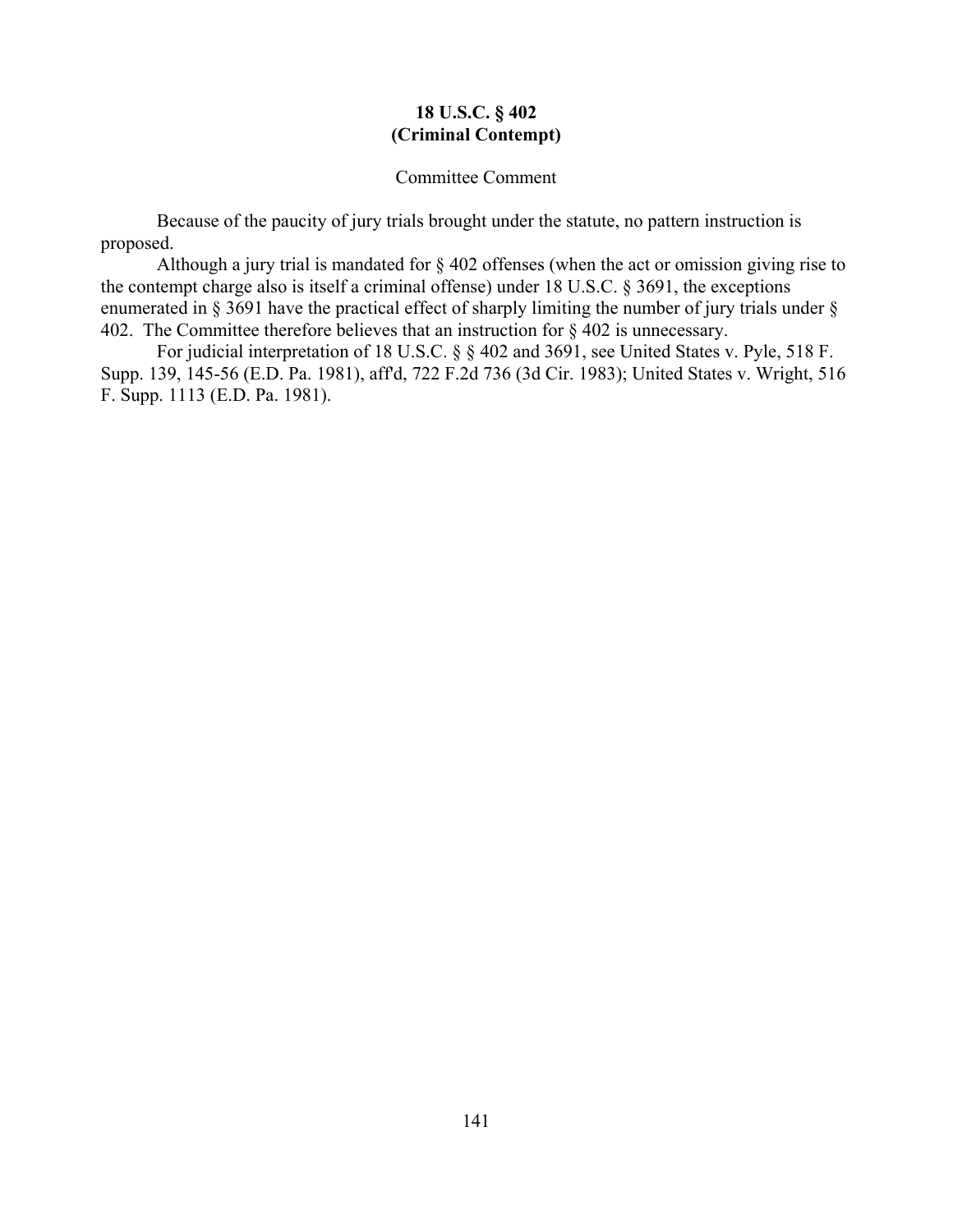#### **18 U.S.C. § 471**

## **(Falsely Making, Forging, Counterfeiting, or Altering a Security or Obligation--Elements)**

To sustain the charge of [making, forging, counterfeiting, altering] a (specific security or obligation involved), the government must prove the following propositions:

First, that the defendant [falsely made, forged, counterfeited, altered] a (specify security or obligation involved); and

Second, that the defendant did so with the intent to defraud.

I instruct you as a matter of law that a (specific security or obligation involved) is an obligation or other security of the United States.

If you find from your consideration of all the evidence that both of these propositions have been proved beyond a reasonable doubt, then you should find the defendant guilty.

If, on the other hand, you find from your consideration of all the evidence that either of these propositions has not been proved beyond a reasonable doubt, then you should find the defendant not guilty.

#### **Committee Comment**

Whether a specific security or obligation is an obligation or security of the United States is a question of law and is to be decided by the trial court. See 18 U.S.C. § 8; United States v. Anzalone, 626 F.2d 239 (2d Cir. 1980).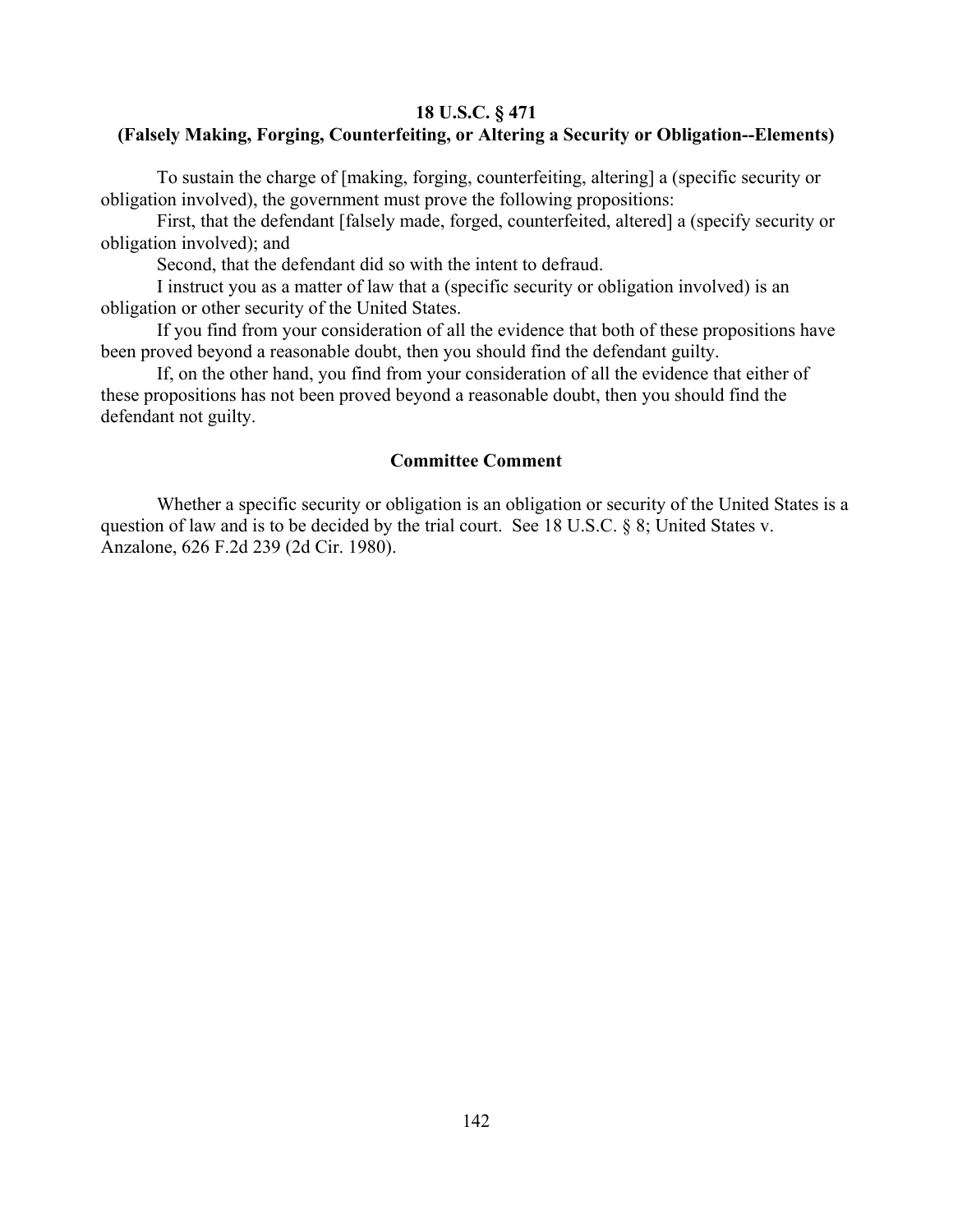## **18 U.S.C. § 472 (Uttering Counterfeit Obligations or Securities - Elements)**

To sustain the charge of [passing, uttering, publishing, selling, bringing into the United States, possessing, concealing] [falsely made, forged, counterfeited, altered] (specific security or obligation involved), the government must prove the following propositions:

First, that the defendant [passed, uttered, published, sold, brought into the United States, possessed, concealed] [falsely made, forged, counterfeited, altered] (specific security or obligation involved);

Second, that the defendant knew at the time that the (specific security or obligation involved) was [falsely made, forged, counterfeited, altered]; and

Third, that the defendant did so with the intent to defraud.

I instruct you as a matter of law that a (specific security or obligation involved) is an obligation or other security of the United States.

If you find from your consideration of all the evidence that each of these propositions has been proved beyond a reasonable doubt, then you should find the defendant guilty.

If, on the other hand, you find from your consideration of all the evidence that any one of these propositions has not been proved beyond a reasonable doubt, then you should find the defendant not guilty.

### **Committee Comment**

Section 472 includes attempting to pass, utter, publish, or sell counterfeit obligations. When attempt is charged, general instruction \_\_\_, which defines attempt, should be given.

Whether a specific security or obligation is an obligation or security of the United States is a question of law and is to be decided by the trial court. See 18 U.S.C. § 8; United States v. Anzalone, 626 F.2d 239 (2d Cir. 1980).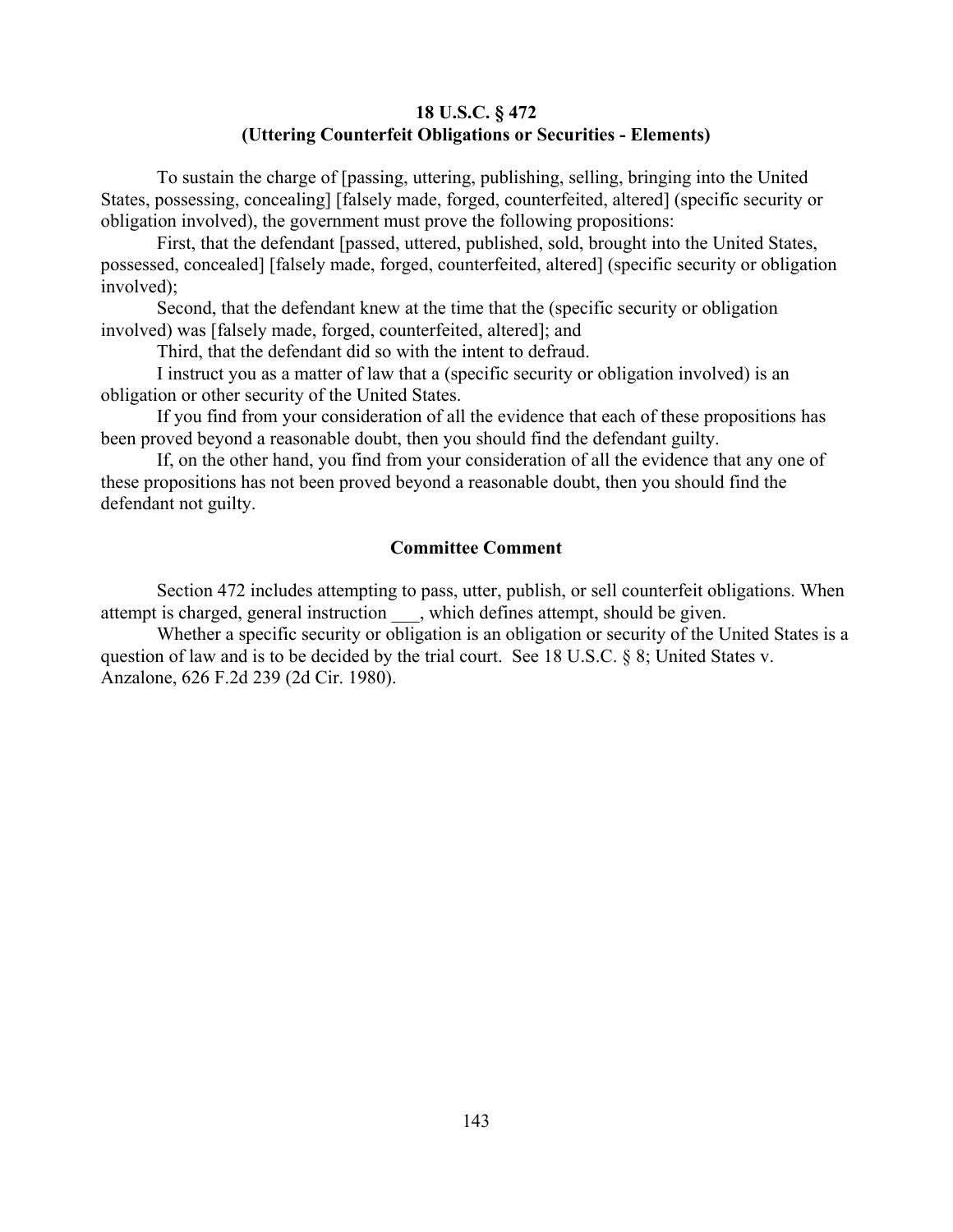## **18 U.S.C. § 473 (Dealing in Counterfeit Obligations or Securities - Elements)**

To sustain the charge of [buying, selling, exchanging, transferring, receiving, delivering] [false, forged, counterfeited, altered] (specific security or obligation), the government must prove the following propositions:

First, that the defendant [bought, sold, exchanged, transferred, received, delivered] [false, forged, counterfeited, altered] (specific security or obligation);

Second, that the defendant knew at the time that the (specific security or obligation) was [false, forged, counterfeit, altered]; and

Third, that the defendant did so with the intent that the (specific security or obligation) be [passed, published, used] as true and genuine.

If you find from your consideration of all the evidence that each of these propositions has been proved beyond a reasonable doubt, then you should find the defendant guilty.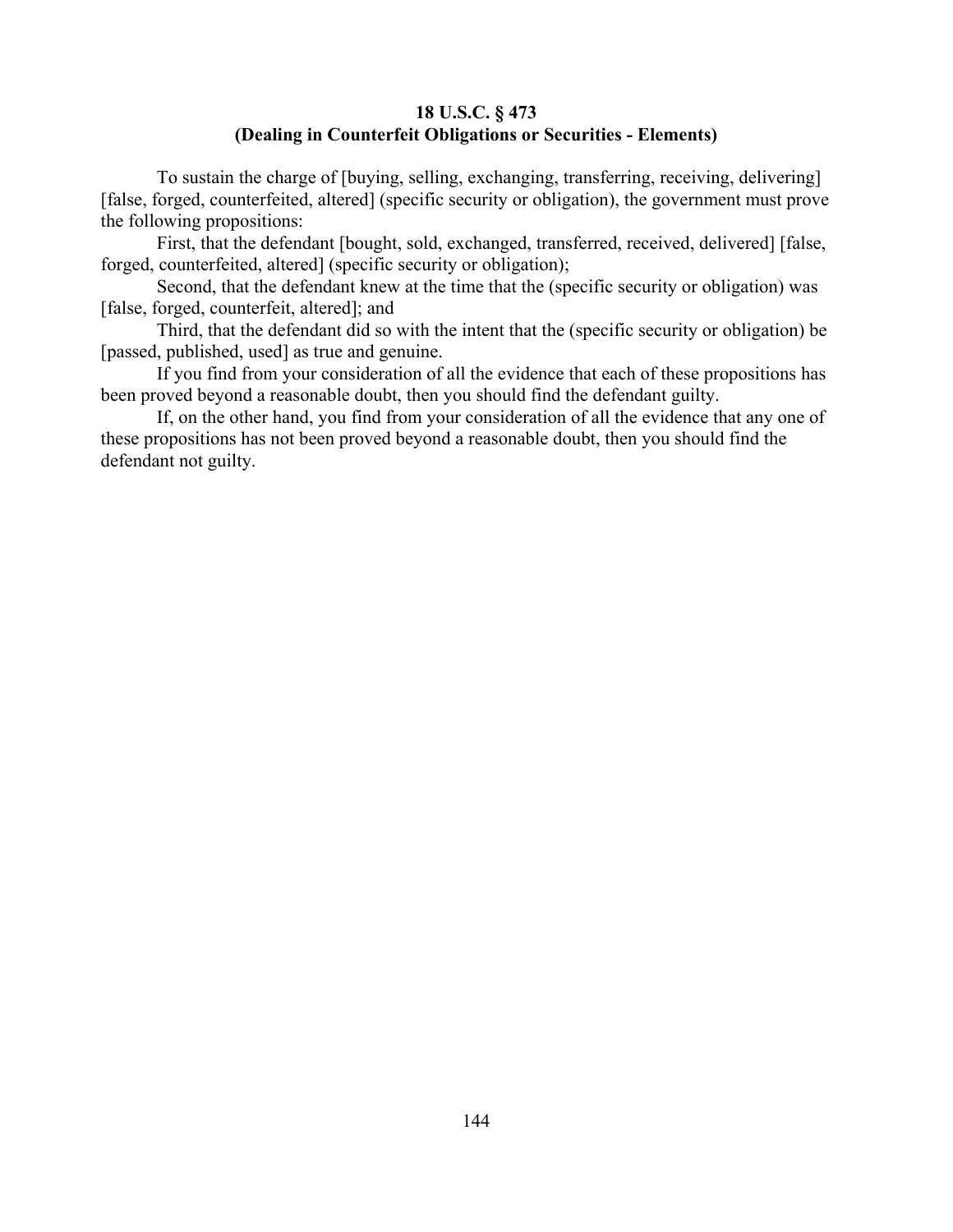### **18 U.S.C. § 474 (Plates or Stones for Counterfeiting Obligations or Securities)**

Committee Comment

This section does not lend itself to a pattern instruction. Note that all of the sections do not have the same intent requirements. The instructions for sections 472 and 473 may be of assistance in drafting an instruction for this section.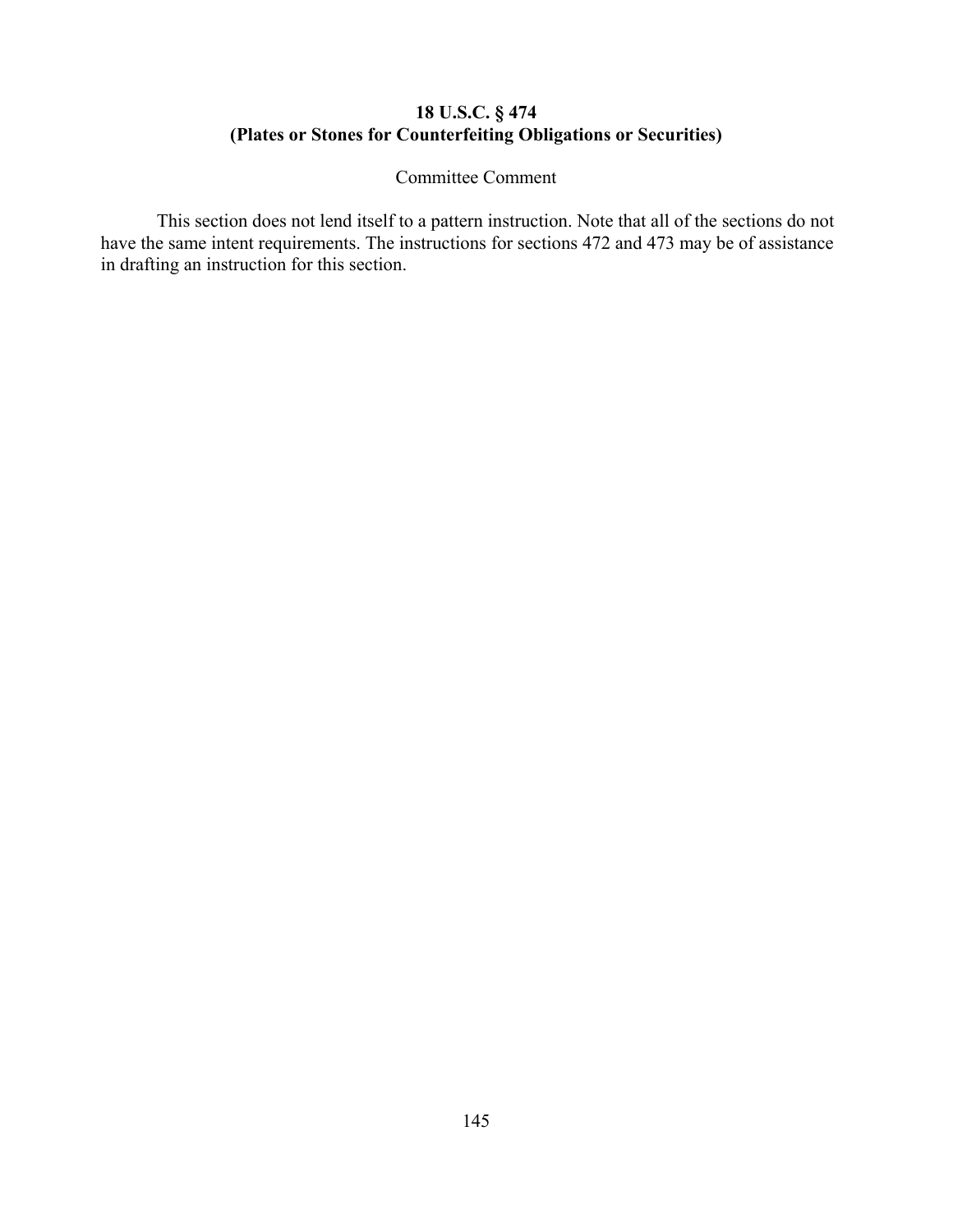#### **18 U.S.C. § 495**

# **(Falsely Making, Forging, Counterfeiting, or Altering a Document--Elements)**

To sustain the charge of (here insert crime), the government must prove the following propositions:

First, that the defendant [falsely made, forged, counterfeited, altered] the (document) in question;

Second, that the defendant did so for the purpose of [obtaining money, enabling (name) to obtain money] from the United States; and

Third, that the defendant knew the claim was [false, fictitious, fraudulent];

If you find from your consideration of all the evidence that each of these propositions has been proved beyond a reasonable doubt, then you should find the defendant guilty.

If, on the other hand, you find from your consideration of all the evidence that any one of these propositions has not been proved beyond a reasonable doubt, then you should find the defendant not guilty.

#### **Committee Comment**

In United States v. Bates, 118 S.Ct. 285 (1997), the Supreme Court declined to read a requirement of proof of an intent to defraud into 20 U.S.C. Sec. 1097(a), which statute prohibits the knowing and willful misapplication of student loan funds. In refusing to read the intent element into the statute, the Court did not lay down a blanket rule. Instead, it considered a number of factors, including the plain language of the statute, the fact that other subsections of the same statute included the intent to defraud language, and the history of the statute.

The Seventh Circuit has not yet determined whether an intent to defraud requirement should be read into Sec. 495 in light of the Supreme Court's decision in Bates. The key to the analysis will be whether there is an historical basis for requiring an intent to defraud. This analysis is particularly suited to the adversary process. See, for example, the Seventh Circuit's decision in United States v. Bates, 852 F.2d 212 (7th Cir. 1988), where the court held, in a case unrelated to the more recent Supreme Court case of the same name, that an intent to defraud requirement should be read into 18 U.S.C. Sec. 656, prohibiting the willful misapplication of bank funds and its decision in United States v. Ranum, 96 F.3d 1020 (7th Cir. 1996) (predating the Supreme Court's decision in Bates) where the court held that an intent to defraud requirement should not be read into 18 U.S.C. Sec. 1097(a), prohibiting the making of false statements to obtain student loan funds.

Because this question is an interpretive question of first impression, the Committee believes it is more appropriate to leave to the courts the initial determination of whether intent to defraud is an element in Sec. 495.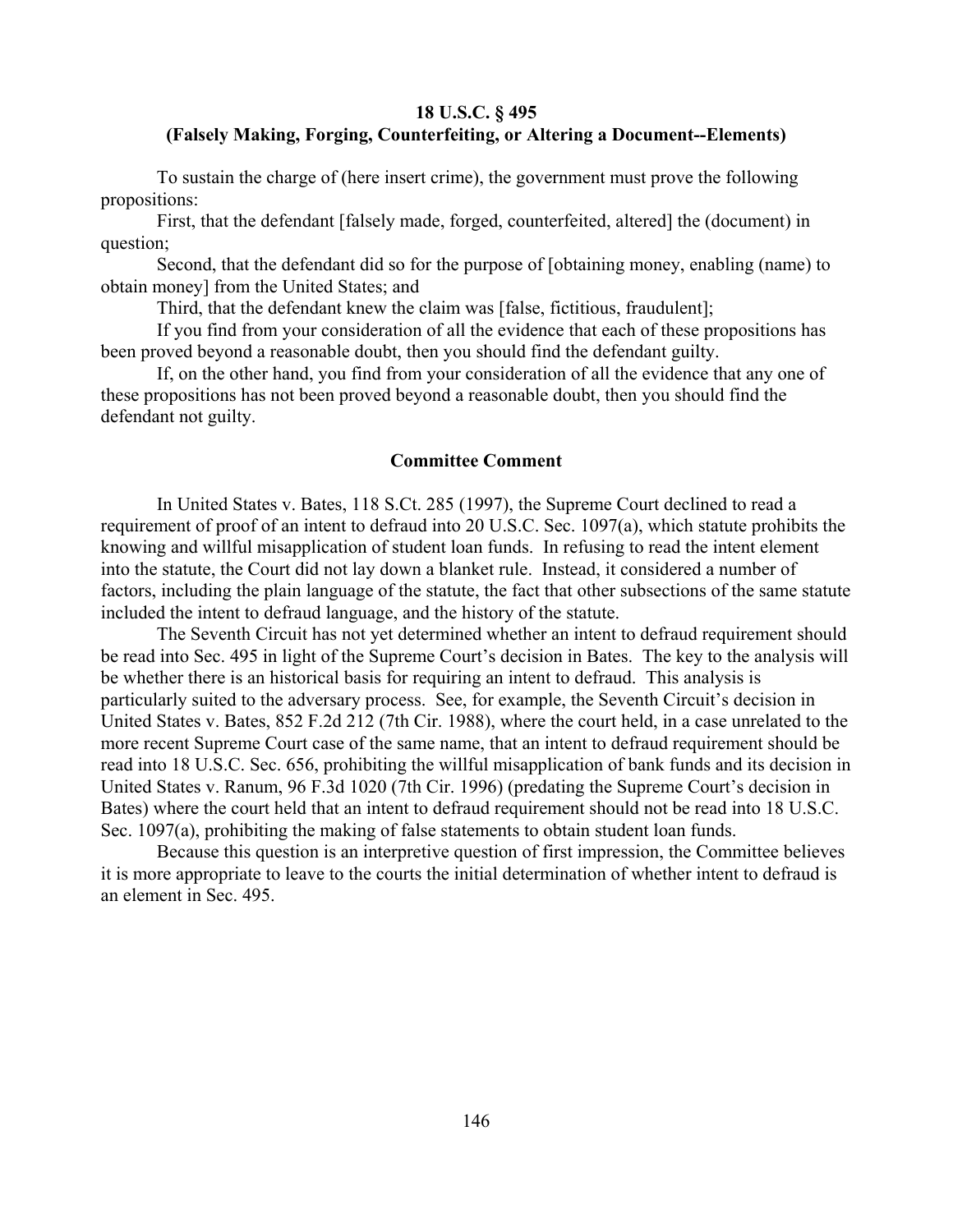# **18 U.S.C. § 495 (Uttering or Publishing a False Document--Elements)**

To sustain the charge of uttering or publishing a false document, the government must prove the following propositions:

First, that the defendant offered a document;

Second, that when the defendant did so, he falsely represented in some way or manner that the document was genuine;

Third, that when the defendant did so, the document was [false, forged, counterfeited, altered] in that (specific allegation);

Fourth, that when the defendant did so he knew that the document was [false, forged, counterfeited, altered]; and

Fifth, that the defendant did so with the intent to defraud the United States.

If you find from your consideration of all the evidence that each of these propositions has been proved beyond a reasonable doubt, then you should find the defendant guilty.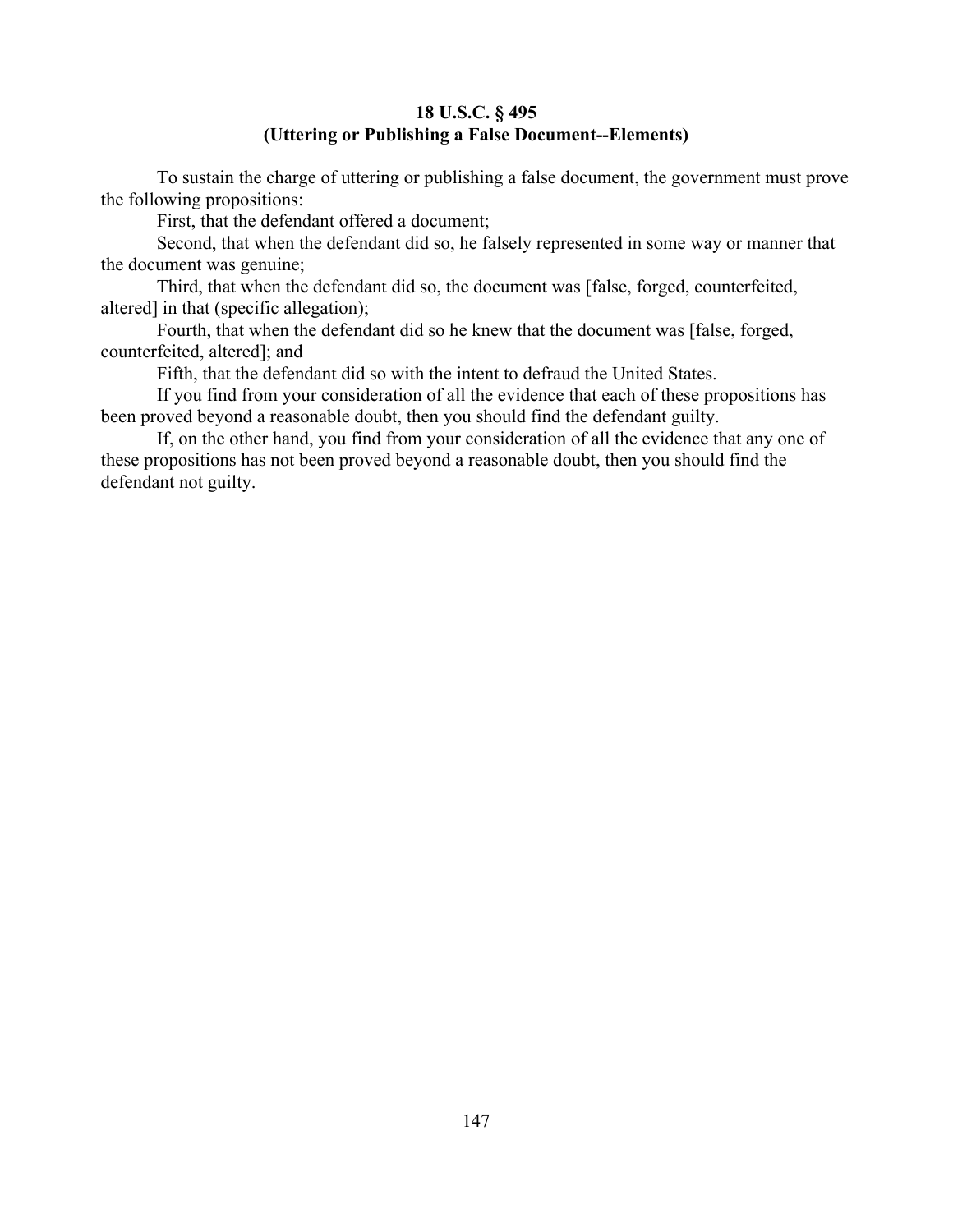## **18 U.S.C. § 495 (Presenting a False Document--Elements)**

To sustain the charge of presenting a false document, the government must prove the following propositions:

First, that the defendant [transmitted, presented] the (document) to (name), who was an officer of the United States;

Second, that the document was [transmitted, presented] in support of or in relation to any account or claim;

Third, that when the defendant [transmitted, presented] the (document), it was [false, forged, counterfeited, altered] in that (specific allegation);

Fourth, that when the defendant [transmitted, presented] the (document), the defendant knew it was [false, forged, counterfeited, altered]; and

Fifth, that when the defendant [transmitted, presented] the (document), he did so with the intent to defraud the United States.

If you find from your consideration of all the evidence that each of these propositions has been proved beyond a reasonable doubt, then you should find the defendant guilty.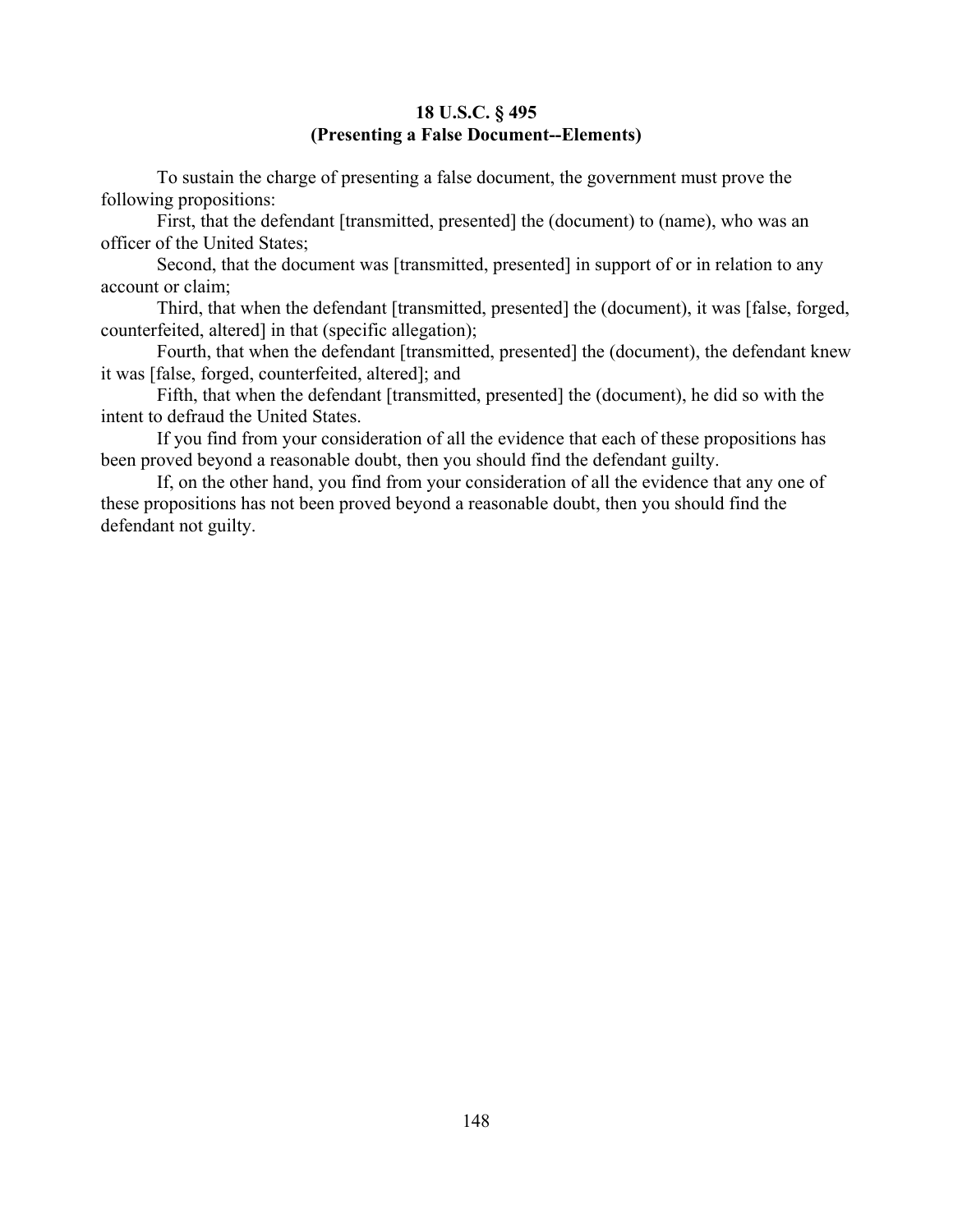# **18 U.S.C. § 500**

# **(Falsely Making, Forging, Counterfeiting, Engraving, or Printing a Money Order--Elements)**

To sustain the charge of (here insert crime), the government must prove the following propositions:

First, that the defendant [falsely made, forged, counterfeited, engraved, printed] a document; Second, that the document was an imitation of or purported to be a [blank money order,

money order issued by or under the direction of the United States Postal Service]; and

Third, that the defendant made the document with the intent to defraud.

If you find from your consideration of all the evidence that each of these propositions has been proved beyond a reasonable doubt, then you should find the defendant guilty.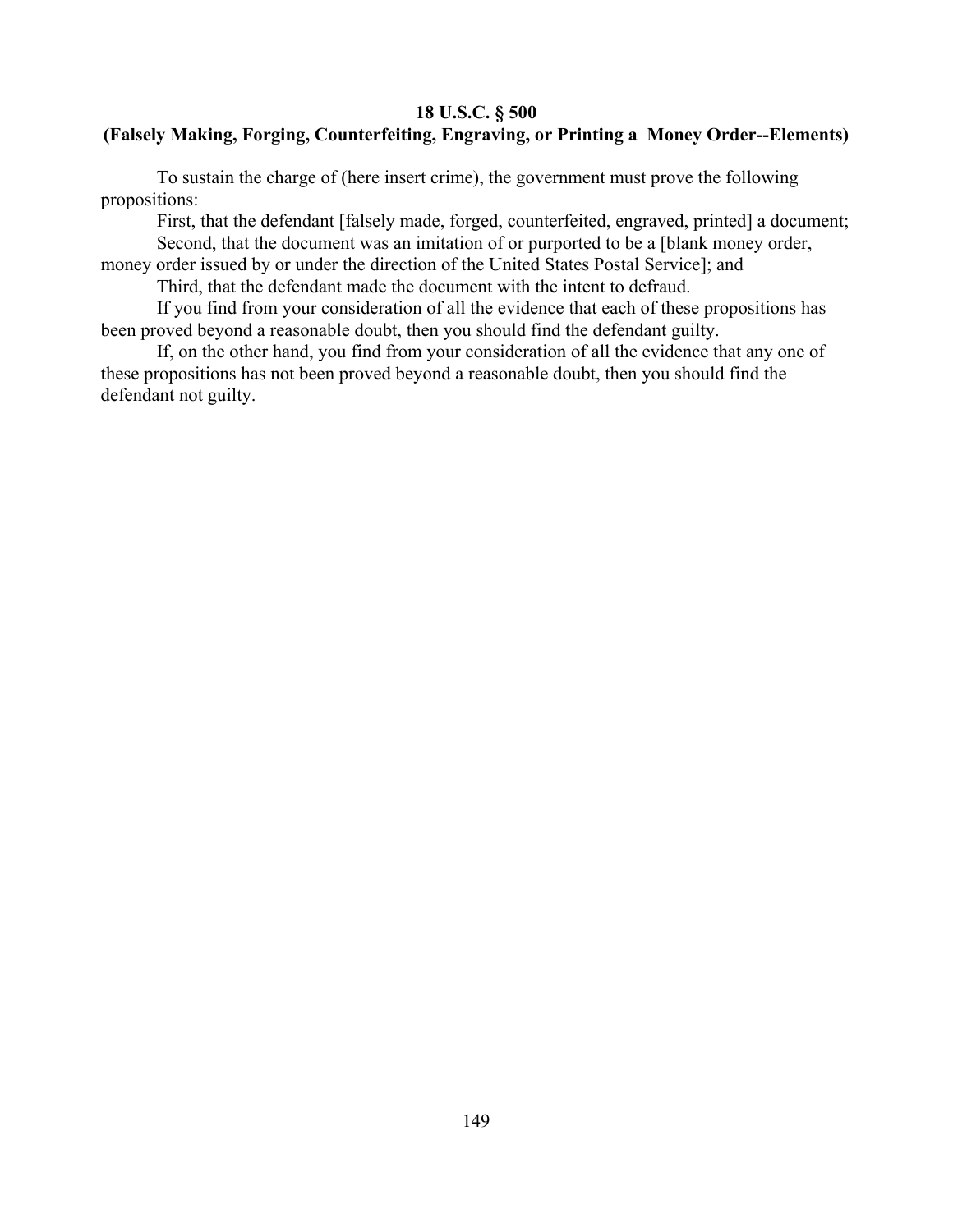# **18 U.S.C. § 500 (Falsely Making, Forging, Counterfeiting, Engraving, or Printing a Money Order-- Definition of intent to defraud)**

The phrase "intent to defraud" means that the acts charged were done knowingly with the intent to deceive or cheat the victim in order to cause [[a gain of money or property to the defendant] [or] [the [potential] loss of money or property to another].

### Committee Comment

This instruction was adapted from the parallel instruction under the mail / wire fraud statutes, 18 U.S.C. § § 1341 & 1343.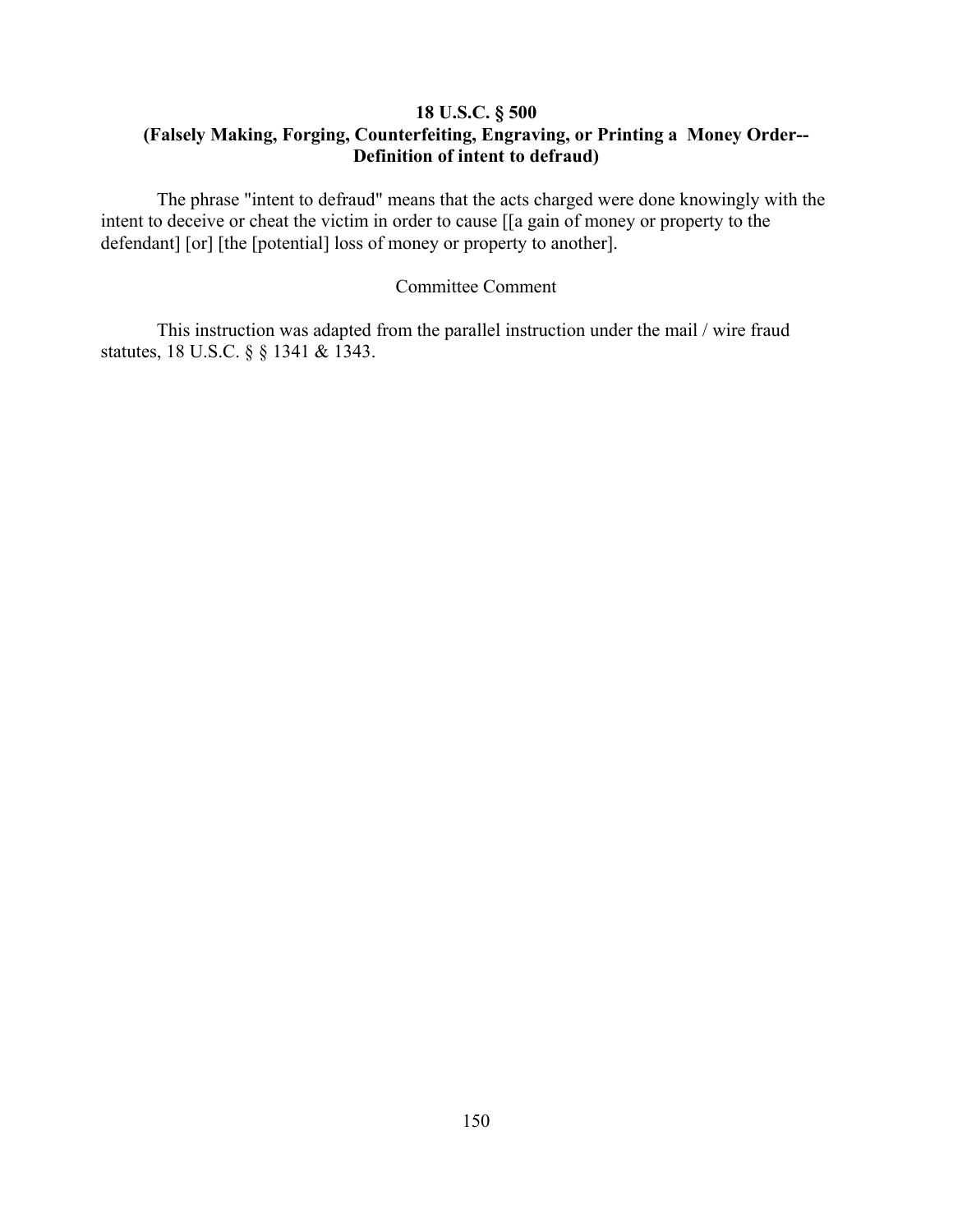### **18 U.S.C. § 500 (Forging or Counterfeiting a Signature or Initials of any Person Authorized to Issue a Money Order--Elements)**

To sustain the charge of (here insert crime), the government must prove the following propositions:

First, that the defendant [forged, counterfeited] the [signature, initials] of (name); Second, that (name) was authorized to issue money orders;

Third, that the defendant [forged, counterfeited] the [signature, initials] on a [money order, postal note, blank provided or issued by or under the direction of the (United States Postal Service, post office department, corporation of any foreign country)] which was payable in the United States; and,

[Fourth, that the defendant acted with the intent to defraud.]

If you find from your consideration of all the evidence that each of these propositions has been proved beyond a reasonable doubt, then you should find the defendant guilty.

If, on the other hand, you find from your consideration of all the evidence that any one of these propositions has not been proved beyond a reasonable doubt, then you should find the defendant not guilty.

#### **Committee Comment**

In United States v. Bates, 118 S.Ct. 285 (1997), the Supreme Court declined to read a requirement of proof of an intent to defraud into 20 U.S.C. Sec. 1097(a), which statute prohibits the knowing and willful misapplication of student loan funds. In refusing to read the intent element into the statute, the Court did not lay down a blanket rule. Instead, it considered a number of factors, including the plain language of the statute, the fact that other subsections of the same statute included the intent to defraud language, and the history of the statute.

The Seventh Circuit has not yet determined whether an intent to defraud requirement should be read into Sec. 500 in light of the Supreme Court's decision in Bates. The key to the analysis will be whether there is an historical basis for requiring an intent to defraud. This analysis is particularly suited to the adversary process. See, for example, the Seventh Circuit's decision in United States v. Bates, 852 F.2d 212 (7th Cir. 1988), where the court held, in a case unrelated to the more recent Supreme Court case of the same name, that an intent to defraud requirement should be read into 18 U.S.C. Sec. 656, prohibiting the willful misapplication of bank funds and its decision in United States v. Ranum, 96 F.3d 1020 (7th Cir. 1996) (predating the Supreme Court's decision in Bates) where the court held that an intent to defraud requirement should not be read into 18 U.S.C. Sec. 1097(a), prohibiting the making of false statements to obtain student loan funds.

Because this question is an interpretive question of first impression, the Committee believes it is more appropriate to leave to the courts the initial determination of whether intent to defraud is an element in Sec. 500.

If intent to defraud is an element, the court should add the bracketed language.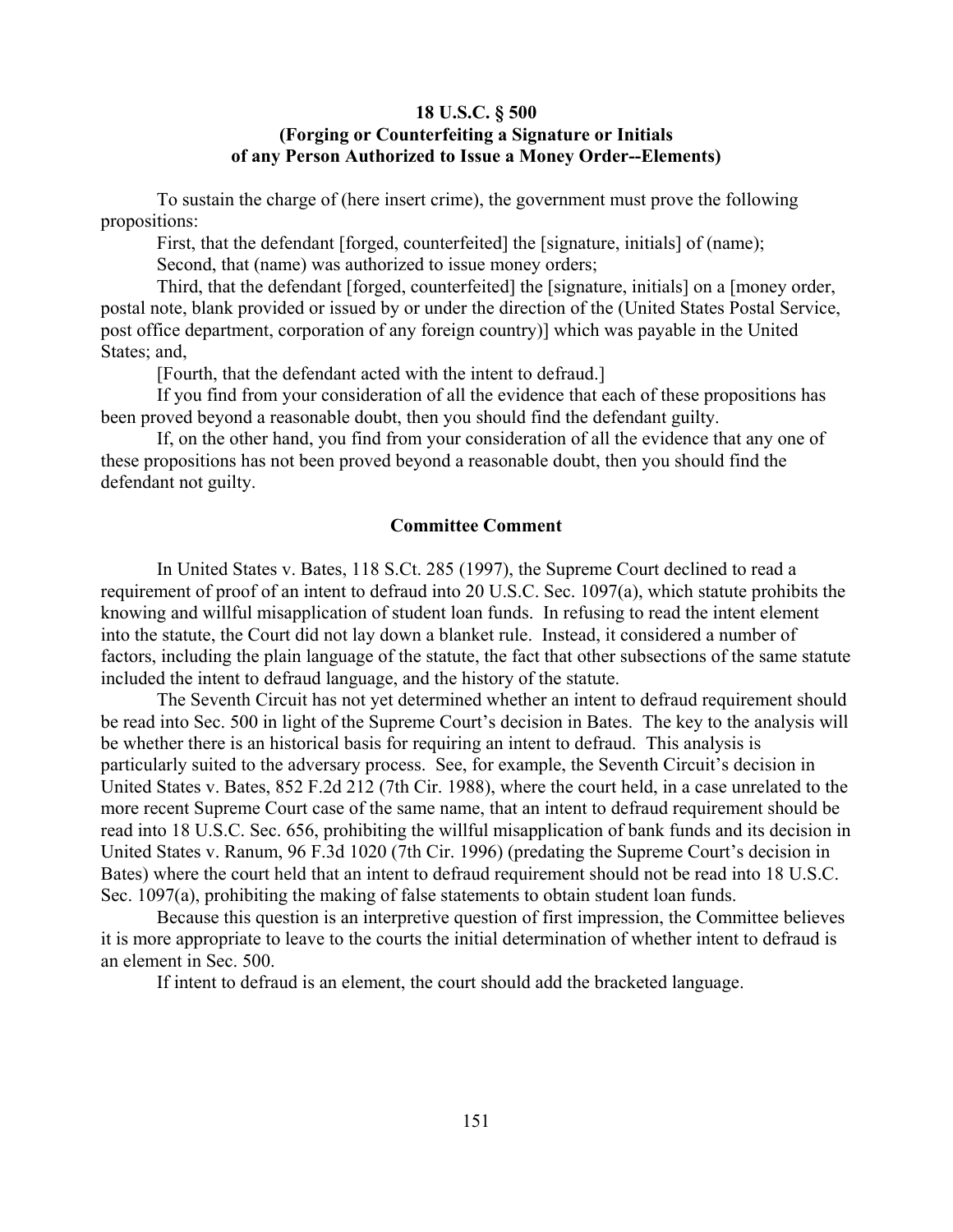## **18 U.S.C. § 500 (Forging or Counterfeiting a Signature or Endorsement on a Money Order, Postal Note, or Blank--Elements)**

To sustain the charge of (here insert crime), the government must prove the following propositions:

First, that the defendant [forged, counterfeited] any material [signature, indorsement];

Second, that the defendant did so on a [money order, postal note, blank provided or issued by or under the direction of the (United States Postal Service, post office department, corporation of any foreign country)] which was payable in the United States; and

[Third, that the defendant acted with the intent to defraud.]

If you find from your consideration of all the evidence that each of these propositions has been proved beyond a reasonable doubt, then you should find the defendant guilty.

If, on the other hand, you find from your consideration of all the evidence that any one of these propositions has not been proved beyond a reasonable doubt, then you should find the defendant not guilty.

#### **Committee Comment**

In United States v. Bates, 118 S.Ct. 285 (1997), the Supreme Court declined to read a requirement of proof of an intent to defraud into 20 U.S.C. Sec. 1097(a), which statute prohibits the knowing and willful misapplication of student loan funds. In refusing to read the intent element into the statute, the Court did not lay down a blanket rule. Instead, it considered a number of factors, including the plain language of the statute, the fact that other subsections of the same statute included the intent to defraud language, and the history of the statute.

The Seventh Circuit has not yet determined whether an intent to defraud requirement should be read into Sec. 500 in light of the Supreme Court's decision in Bates. The key to the analysis will be whether there is an historical basis for requiring an intent to defraud. This analysis is particularly suited to the adversary process. See, for example, the Seventh Circuit's decision in United States v. Bates, 852 F.2d 212 (7th Cir. 1988), where the court held, in a case unrelated to the more recent Supreme Court case of the same name, that an intent to defraud requirement should be read into 18 U.S.C. Sec. 656, prohibiting the willful misapplication of bank funds and its decision in United States v. Ranum, 96 F.3d 1020 (7th Cir. 1996) (predating the Supreme Court's decision in Bates) where the court held that an intent to defraud requirement should not be read into 18 U.S.C. Sec. 1097(a), prohibiting the making of false statements to obtain student loan funds.

Because this question is an interpretive question of first impression, the Committee believes it is more appropriate to leave to the courts the initial determination of whether intent to defraud is an element in Sec. 500.

If intent to defraud is an element, the court should add the bracketed language.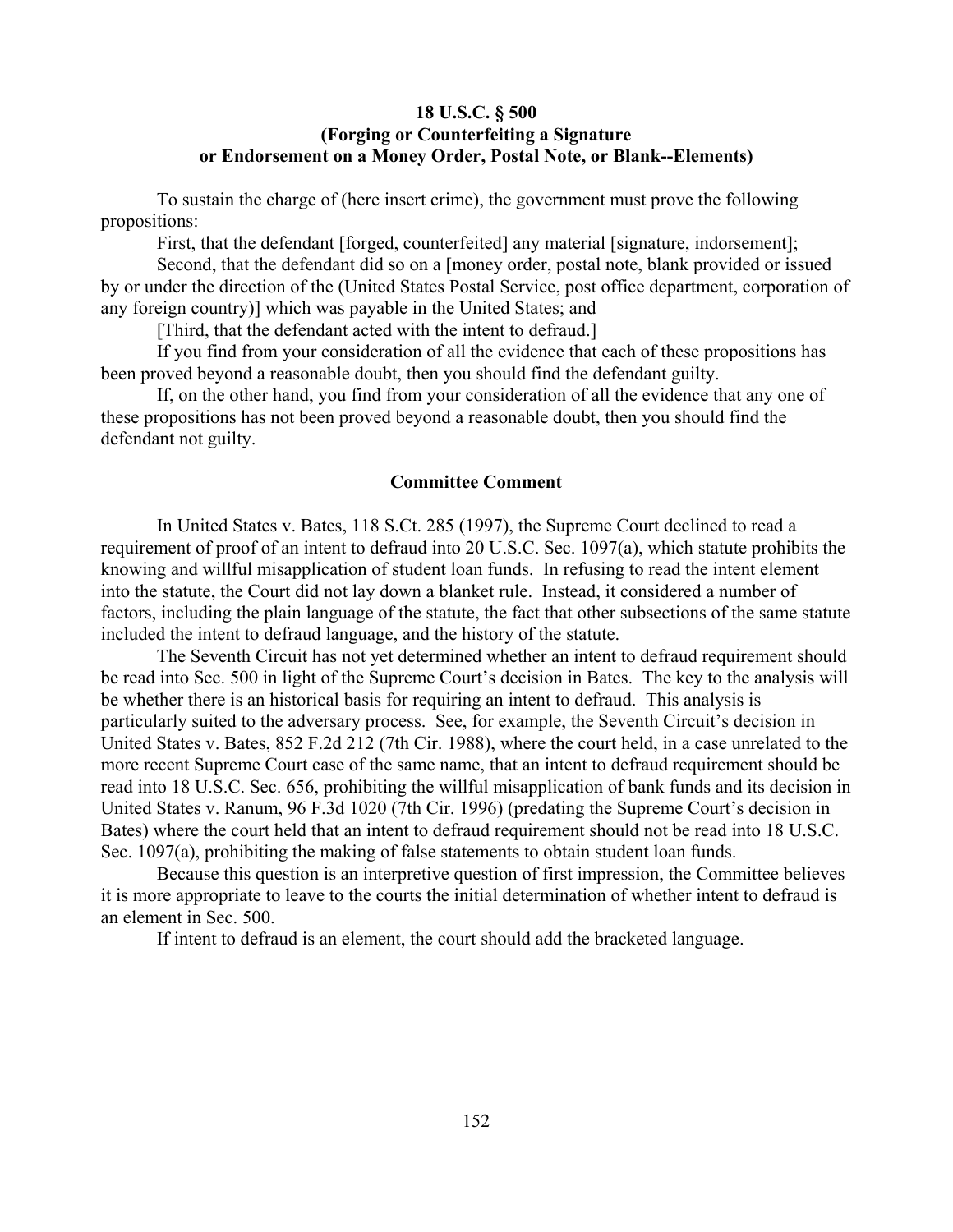## **18 U.S.C. § 500 (Forging or Counterfeiting a Signature or Endorsement on a Receipt or Certificate of Identification--Elements)**

To sustain the charge of (here insert crime), the government must prove the following propositions:

First, that the defendant [forged, counterfeited] a material signature or indorsement;

Second, that the signature or indorsement was on a receipt or certificate of identification of a [money order, postal note, blank provided or issued by or under the direction of the (United States Postal Service, post office department, corporation of any foreign country)] which was payable in the United States; and

[Third, that the defendant acted with the intent to defraud.]

If you find from your consideration of all the evidence that each of these propositions has been proved beyond a reasonable doubt, then you should find the defendant guilty.

If, on the other hand, you find from your consideration of all the evidence that any one of these propositions has not been proved beyond a reasonable doubt, then you should find the defendant not guilty.

#### **Committee Comment**

In November of 1997, in United States v. Bates, 118 S.Ct. 285 (1997), the Supreme Court declined to read a requirement of proof of an intent to defraud into 20 U.S.C. Sec. 1097(a), which statute prohibits the knowing and willful misapplication of student loan funds. In refusing to read the intent element into the statute, the Court did not lay down a blanket rule. Instead, it considered a number of factors, including the plain language of the statute, the fact that other subsections of the same statute included the intent to defraud language, and the history of the statute.

The Seventh Circuit has not yet determined whether an intent to defraud requirement should be read into Sec. 500 in light of the Supreme Court's decision in Bates. The key to the analysis will be whether there is an historical basis for requiring an intent to defraud. This analysis is particularly suited to the adversary process. See, for example, the Seventh Circuit's decision in United States v. Bates, 852 F.2d 212 (7th Cir. 1988), where the court held, in a case unrelated to the more recent Supreme Court case of the same name, that an intent to defraud requirement should be read into 18 U.S.C. Sec. 656, prohibiting the willful misapplication of bank funds and its decision in United States v. Ranum, 96 F.3d 1020 (7th Cir. 1996) (predating the Supreme Court's decision in Bates) where the court held that an intent to defraud requirement should not be read into 18 U.S.C. Sec. 1097(a), prohibiting the making of false statements to obtain student loan funds.

Because this question is an interpretive question of first impression, the Committee believes it is more appropriate to leave to the courts the initial determination of whether intent to defraud is an element in Sec. 500.

If intent to defraud is an element, the court should add the bracketed language.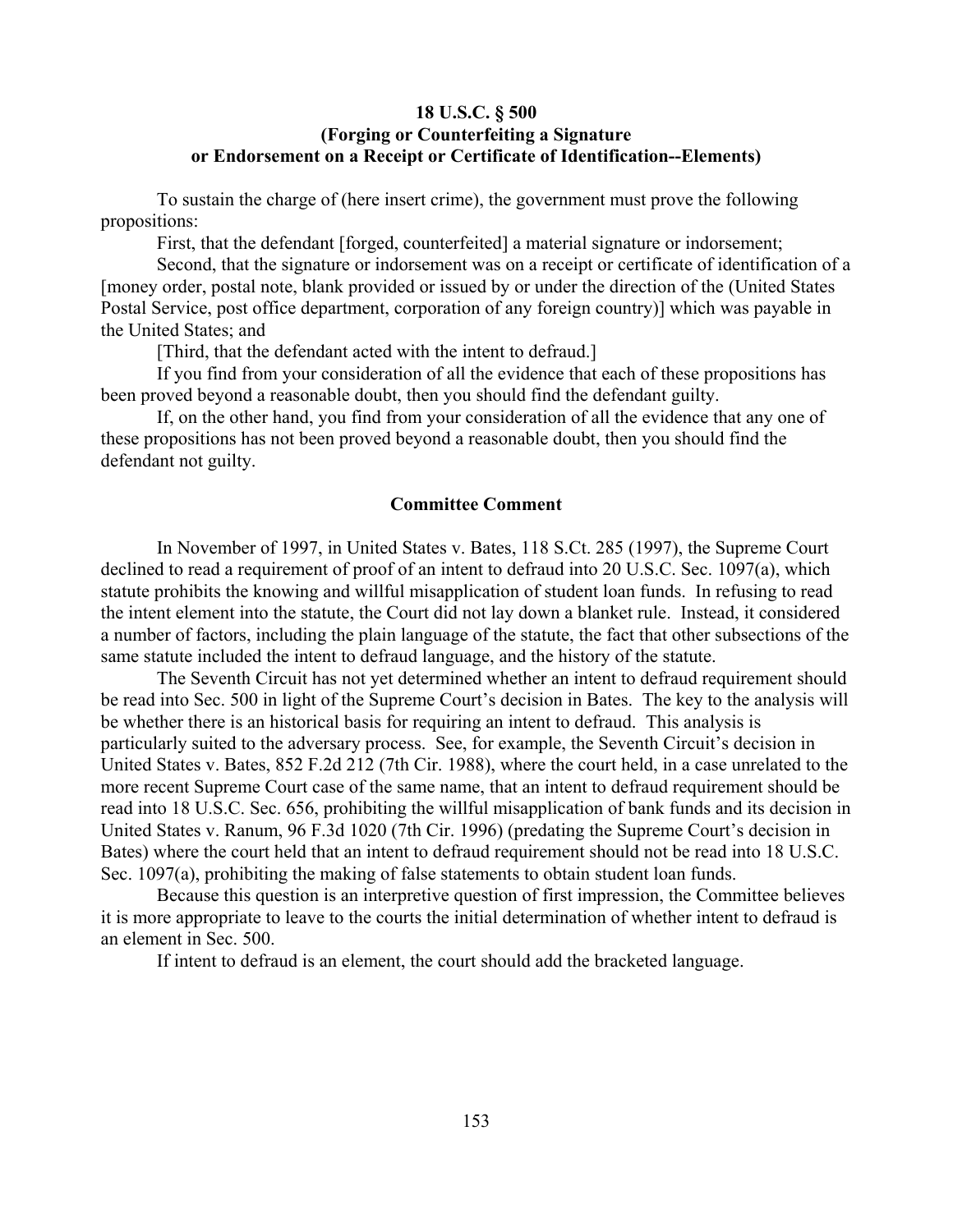## **18 U.S.C. § 500 (Falsely Altering a Money Order--Elements)**

To sustain the charge of falsely altering a money order, the government must prove the following propositions:

First, that the defendant falsely altered a document;

Second, that the document was a [money order, postal note, blank provided or issued by or under the direction of the (United States Postal Service, post office department, corporation of any foreign country)] which was payable in the United States; and

Third, that the alteration was material.

If you find from your consideration of all the evidence that each of these propositions has been proved beyond a reasonable doubt, then you should find the defendant guilty.

If, on the other hand, you find from your consideration of all the evidence that any one of these propositions has not been proved beyond a reasonable doubt, then you should find the defendant not guilty.

[NOTE: Choose appropriate terms contained in brackets and parentheses.]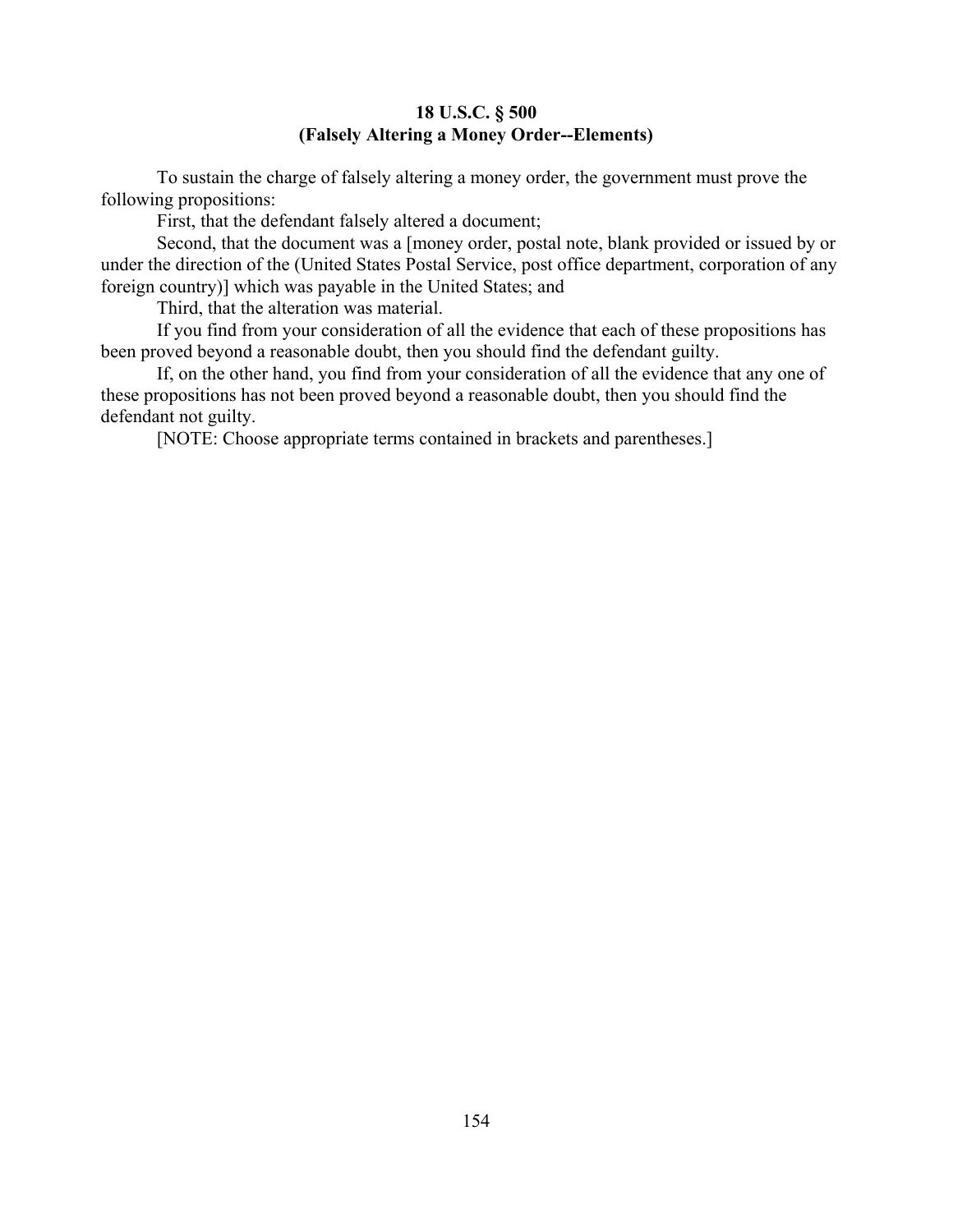## **18 U.S.C. § 500 (Falsely Altering a Money Order--Materiality)**

An alteration is material if it had the effect of influencing the action of the recipient or was capable of or had the potential to do so. [It is not necessary that the alteration actually have that influence or be relied upon by the recipient, so long as it had the potential or capability to do so.]

### Committee Comment

This instruction was adapted from the instruction defining materiality under the false statement statute, 18 U.S.C. § 1001.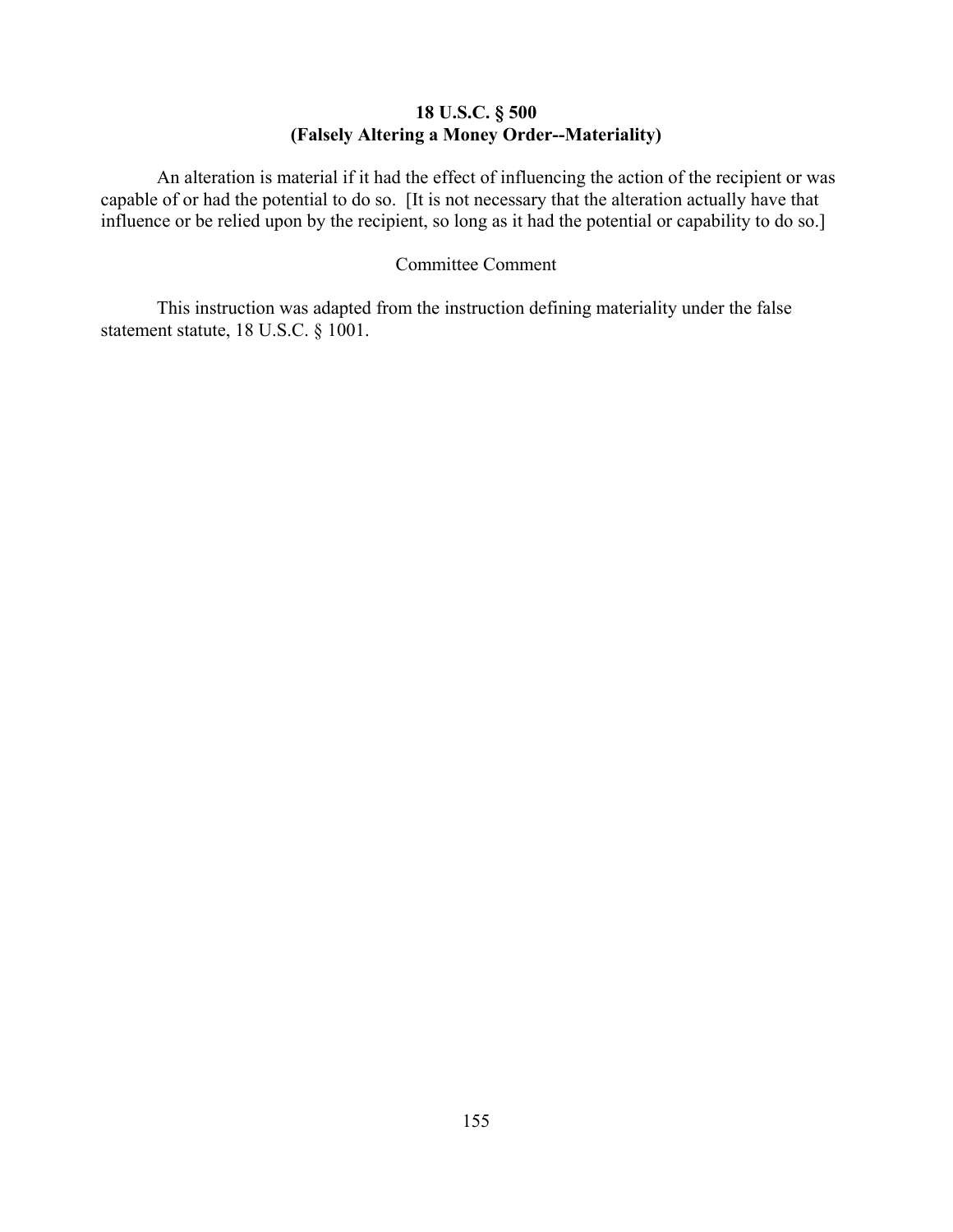## **18 U.S.C. § 500 (Passing, Uttering, or Publishing Forged or Altered Money Orders--Elements)**

To sustain the charge of passing, uttering, or publishing forged or altered money orders, the government must prove the following propositions:

First, that the defendant passed or placed in circulation a [money order, postal note];

Second, that when the defendant did so he falsely represented in some way or manner that the [money order, postal note] was genuine;

Third, that when the defendant did so the [money order, postal note] was forged or materially altered;

Fourth, that when the defendant did so, he knew that [any material (initials, signature, stamp impression, indorsement) thereon was (false, forged, counterfeited)] or [a material alteration on the (money order, postal note) was falsely made]; and

Fifth, that the defendant did so with the intent to defraud the United States.

If you find from your consideration of all the evidence that each of these propositions has been proved beyond a reasonable doubt, then you should find the defendant guilty.

If, on the other hand, you find from your consideration of all the evidence that any one of these propositions has not been proved beyond a reasonable doubt, then you should find the defendant not guilty.

[NOTE: Choose appropriate terms contained in brackets and parentheses.]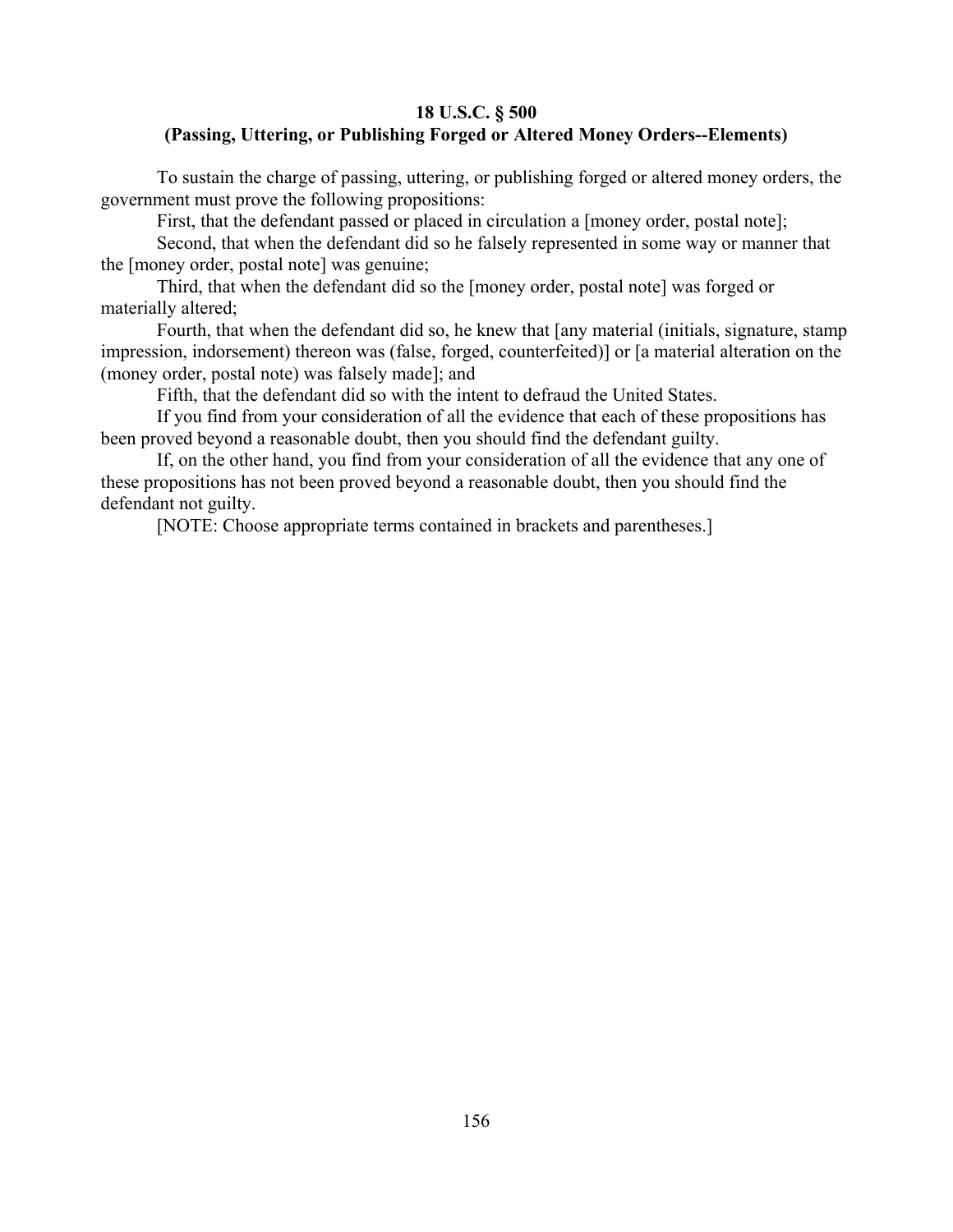## **18 U.S.C. § 500 (Fraudulently Issuing a Money Order--Elements)**

To sustain the charge of fraudulently issuing a money order, the government must prove the following propositions:

First, that the defendant issued a money order or postal note without having previously received or paid the full amount of money payable on the order or note;

Second, that the defendant did so for the purpose of [obtaining or receiving money, enabling another person to obtain or receive money] from the United States or its agents or employees; and

Third, that the defendant did so with the intent to defraud the United States.

If you find from your consideration of all the evidence that each of these propositions has been proved beyond a reasonable doubt, then you should find the defendant guilty.

If, on the other hand, you find from your consideration of all the evidence that any one of these propositions has not been proved beyond a reasonable doubt, then you should find the defendant not guilty.

[NOTE: Choose appropriate term contained in brackets.]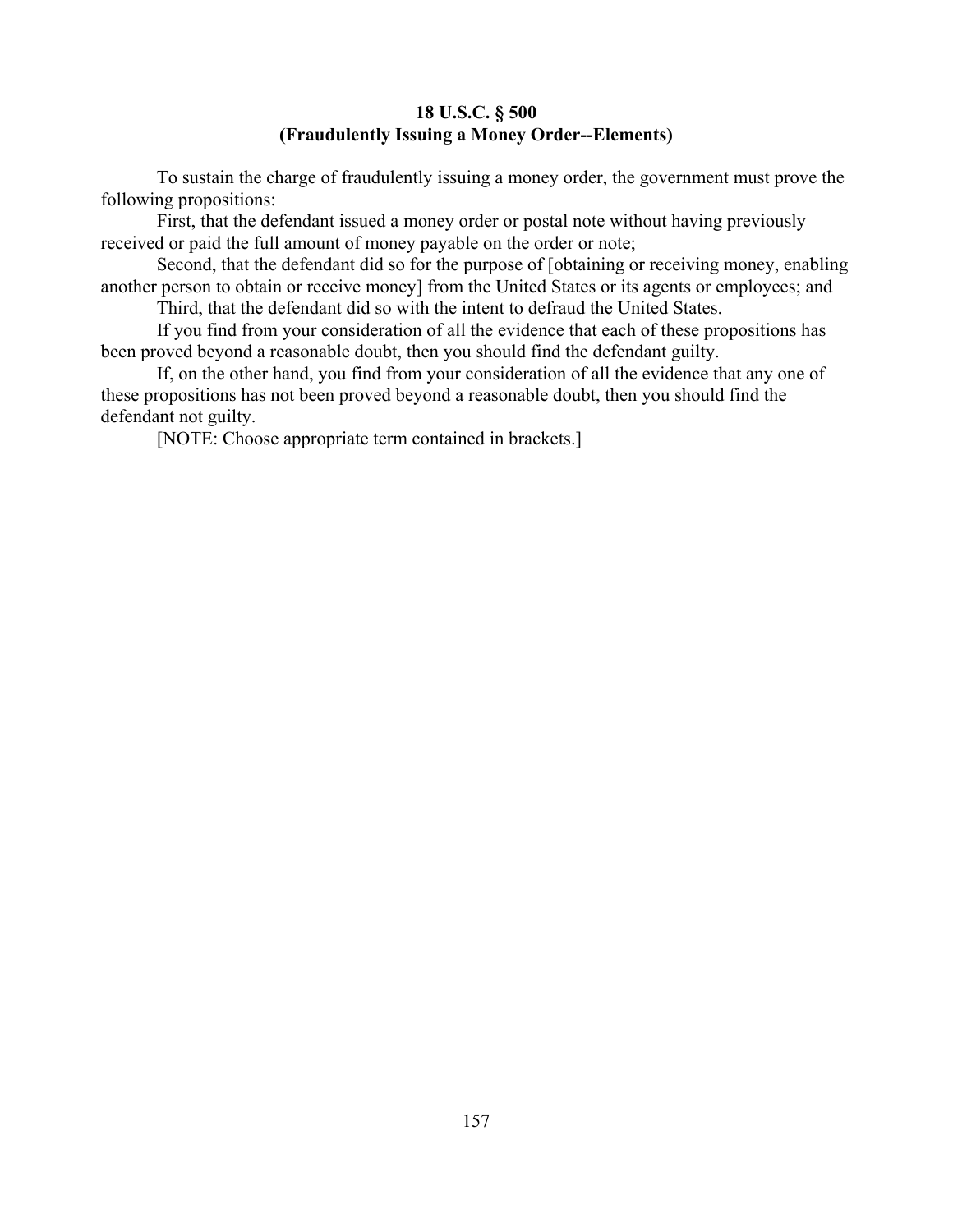# **18 U.S.C. § 500 (Theft of A Money Order--Elements)**

To sustain the charge of theft of money orders, the government must prove the following propositions:

First, that the defendant [embezzled, stole, converted to his own use or the use of another, converted or disposed of without authority] a document;

Second, that the defendant did so with the intent to deprive the owner of the use or benefit of the document; and

Third, that the document was a blank money order form provided under the authority of the United States Postal Service.

If you find from your consideration of all the evidence that both of these propositions have been proved beyond a reasonable doubt, then you should find the defendant guilty.

If, on the other hand, you find from your consideration of all the evidence that either of these propositions has not been proved beyond a reasonable doubt, then you should find the defendant not guilty.

[NOTE: Choose appropriate term contained in brackets.]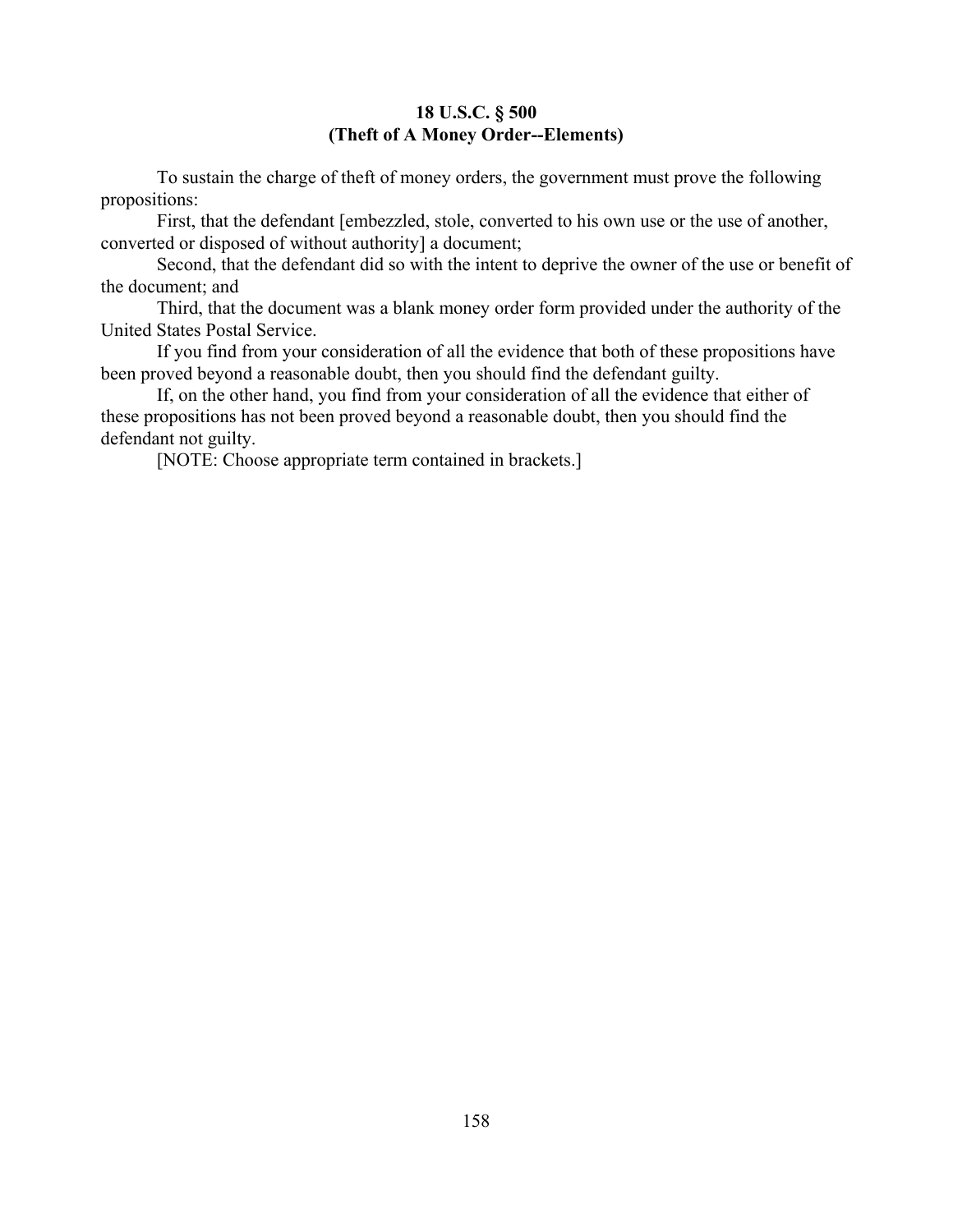## **18 U.S.C. § 500 (Receipt or Possession of a Stolen Money Order--Elements)**

To sustain the charge of receipt of stolen money order, the government must prove the following propositions:

First, that the defendant received or possessed a document;

Second, that the document was a blank money order form provided under the authority of the United States Postal Service;

Third, that the defendant received or possessed the document with the intent to convert it to his own use or gain or the use or gain of another; and

Fourth, that the defendant received or possessed the document knowing that it had been [embezzled, stolen, converted].

If you find from your consideration of all the evidence that each of these propositions has been proved beyond a reasonable doubt, then you should find the defendant guilty.

If, on the other hand, you find from your consideration of all the evidence that any one of these propositions has not been proved beyond a reasonable doubt, then you should find the defendant not guilty.

[NOTE: Choose appropriate term contained in brackets.]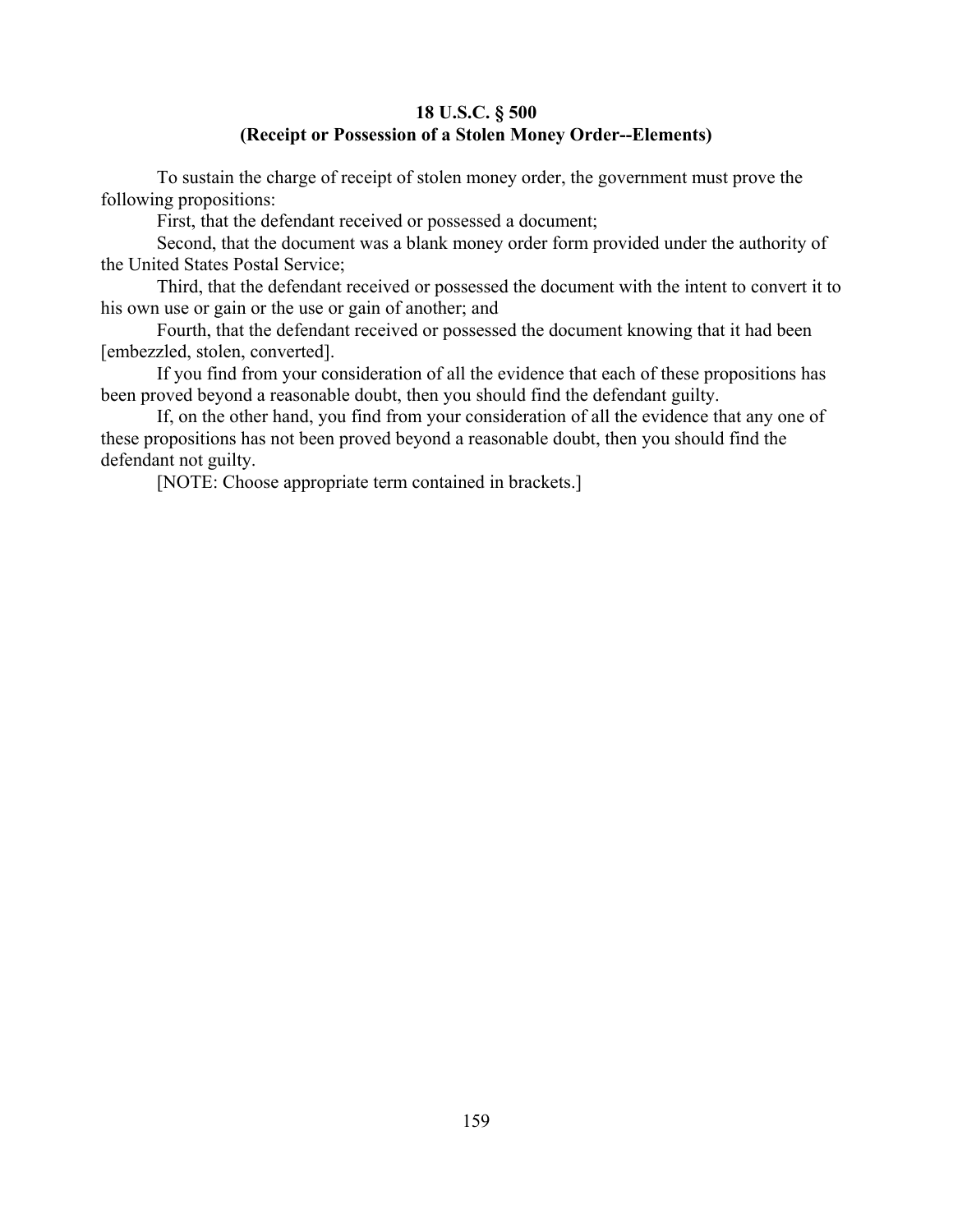## **18 U.S.C. § 500 (False Presentment of a Money Order or Postal Note--Elements)**

To sustain the charge of false presentment of a money order or postal note, the government must prove the following propositions:

First, that the defendant [transmitted, presented, caused to be transmitted or presented] a document;

Second, that the document was a money order or postal note;

Third, that at the time of transmission or presentment, the defendant knew that the money order or postal note [contained any forged or counterfeited (signatures, initials, stamped impression)] or [contained any material alteration which was unlawfully made] or [was unlawfully issued without previous payment of the amount required to have been paid upon issue] or [was stamped without lawful authority]; and

Fourth, that the defendant [transmitted, presented] the document with the intent to defraud.

If you find from your consideration of all the evidence that each of these propositions has been proved beyond a reasonable doubt, then you should find the defendant guilty.

If, on the other hand, you find from your consideration of all the evidence that any one of these propositions has not been proved beyond a reasonable doubt, then you should find the defendant not guilty.

[NOTE: Choose appropriate terms contained in brackets and parentheses.]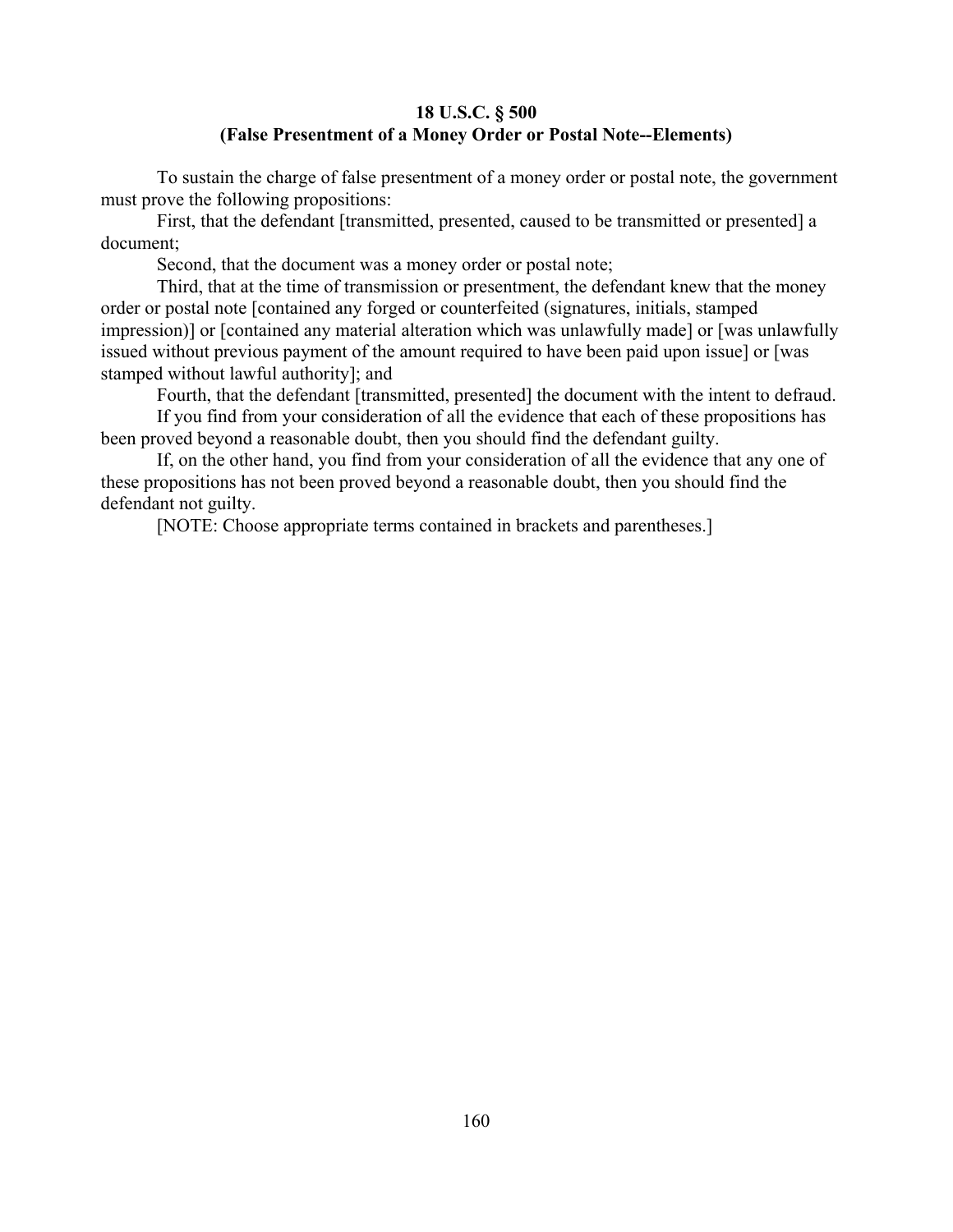## **18 U.S.C. § 500 (Theft or Receipt of Money Order Machines or Instruments--Elements)**

To sustain the charge of theft or receipt of money order machines or instruments, the government must prove the following propositions:

First, that the defendant [stole, received, possessed, disposed of, attempted to dispose of] (here name item);

Second, that (here name item) was a postal money order machine or stamp, tool, or instrument specifically designed to be used in preparing or filling out the blanks on postal money order forms; [and]

[Third, that the defendant [received, possessed, disposed of, attempted to dispose of] (here name item) with the intent to defraud or without being lawfully authorized by the Post Office Department or Postal Service.]

If you find from your consideration of all the evidence that each of these propositions has been proved beyond a reasonable doubt, then you should find the defendant guilty.

If, on the other hand, you find from your consideration of all the evidence that any one of these propositions has not been proved beyond a reasonable doubt, then you should find the defendant not guilty.

### Committee Comment

When the defendant is charged with stealing the item, this instruction should include only the first two elements.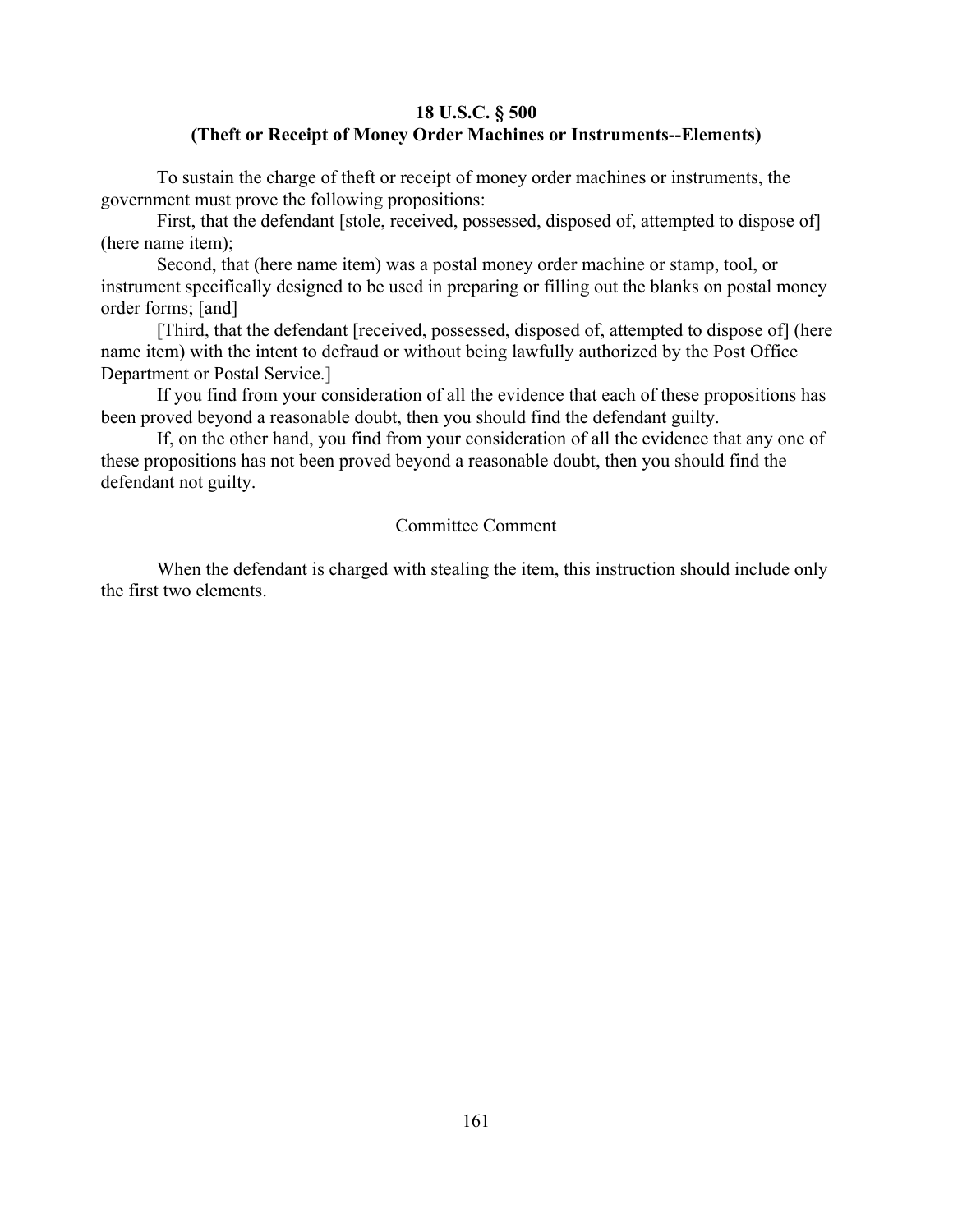## **18 U.S.C. § 511 (Altering or Removing Vehicle Identification Numbers)**

#### Committee Comment

Because this statute is so little-used, the Committee has not drafted a pattern instruction for it. For cases discussing the statute generally, see United States v. Chorman, 901 F.2d 102, 110 (4th Cir. 1990)("knowingly" under statute means "knowing action"); United States v. Podell, 869 F.2d 328, 332 (7th Cir. 1989) (discussing appropriate unit of prosecution under statute); United States v. Enochs, 857 F.2d 491, 492-93 (8th Cir. 1988), cert. denied, 490 U.S. 1022 (1989)(discussing intent element of statute).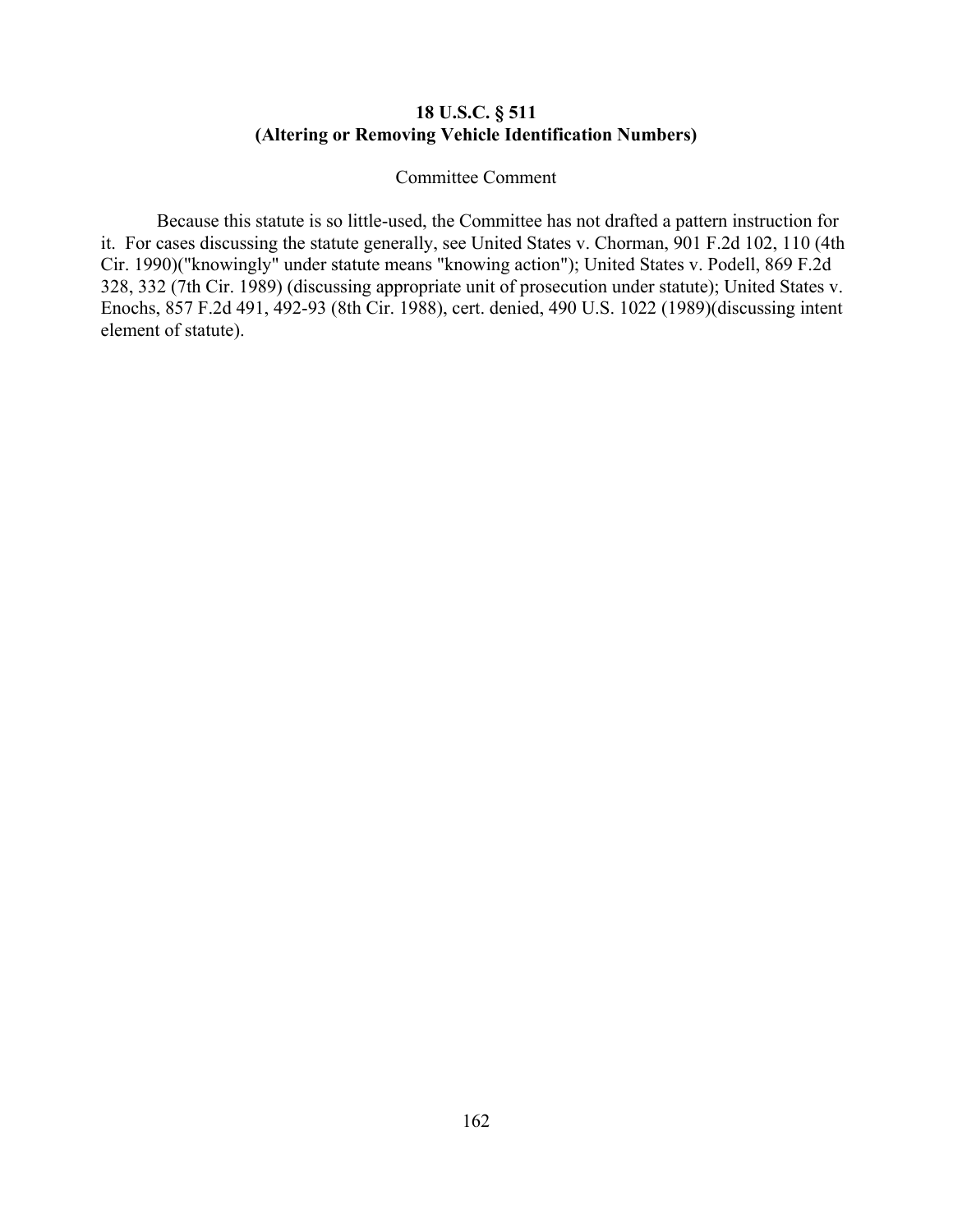#### **18 U.S.C. § 542**

## **(Entry of Goods by Means of False Statements - Whether or Not United States Shall or May Be Deprived of Any Lawful Duties--Elements)**

To sustain the charge of entering goods into commerce by means of a false statement, the government must prove the following propositions:

First, (here specify merchandise named in indictment) was imported;

Second, the defendant [entered; introduced; attempted to enter; attempted to introduce] (here specify merchandise named in indictment) into the commerce of the United States;

Third, the defendant did so by means of a [fraudulent, false] [invoice; declaration; affidavit; letter; paper; practice] [written or verbal false statement], which he knew was [false; fraudulent]; and,

OR

Third, the defendant made a false statement in a declaration without reasonable cause to believe that the statement was true; and,

### OR

Third, the defendant procured the making of a false statement in a declaration without reasonable cause to believe the truth of the statement; and,

[Fourth, the [invoice; declaration; affidavit; letter; paper; statement; practice] was material to the entry of the merchandise.]

If you find from your consideration of all the evidence that each of these propositions has been proved beyond a reasonable doubt, then you should find the defendant guilty.

If, on the other hand, you find from your consideration of all the evidence that any of these propositions has not been proved beyond a reasonable doubt, then you should find the defendant not guilty.

### **Committee Comment**

The Committee believes that materiality of the statements is not an element of the offense except in cases where the defendant is alleged to have procured the making of a false statement. See United States v. Wells, 117 S.Ct.. 921 (1997) where the Court held that a materiality element should not ordinarily be read into a statute. The Court considered the plain language of the statute (18 U.S.C. § 1014), the actions of Congress after its passage and the rule of lenity. Nevertheless, the Seventh Circuit has not yet decided whether materiality is an element under 18 U.S.C. § 542, so the question remains open.

The statute also requires proof that the goods in question were imported and that the defendant entered or attempted to enter them into the commerce of the United States. Whether each of these elements has been proved is a question of fact for the jury. See Lee v. United States, 14 F.2d 400, 402 (1st Cir. 1926) and Romano v. United States, 9 F.2d 522, 524 (2d Cir. 1925) (both holding that issue of whether goods were "imported" is a question for the jury); United States v. One Trunk, 171 F. 772, 774 (S.D.N.Y. 1909) and United States v. Mescall, 164 F. 580, 582 (C.C.E.D.N.Y. 1908) (both holding that question of whether entry occurred is question for the jury). Entry is defined for the jury in instruction 18 U.S.C. § 542, Definition of Entry.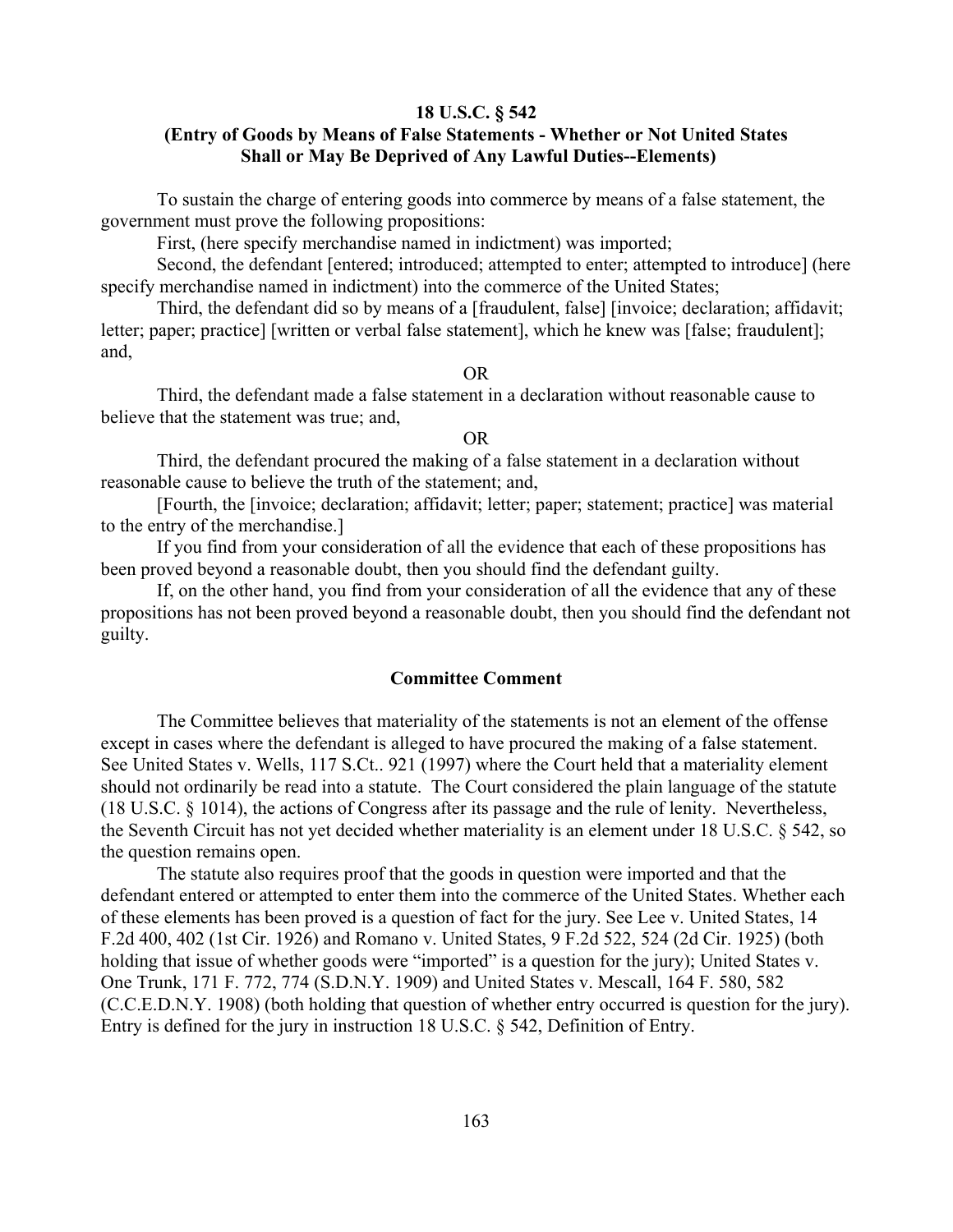# **18 U.S.C. § 542 (Entry of Goods by Means of False Statements - Definition of False or Fraudulent)**

A [statement; document] is false if untrue when made and known to be untrue by the person making it or causing it to be made at the time it was made.

A [statement; document; practice] is fraudulent if known to be untrue when [made; conducted] and [made; conducted; caused to be made; caused to be conducted] with intent to deceive.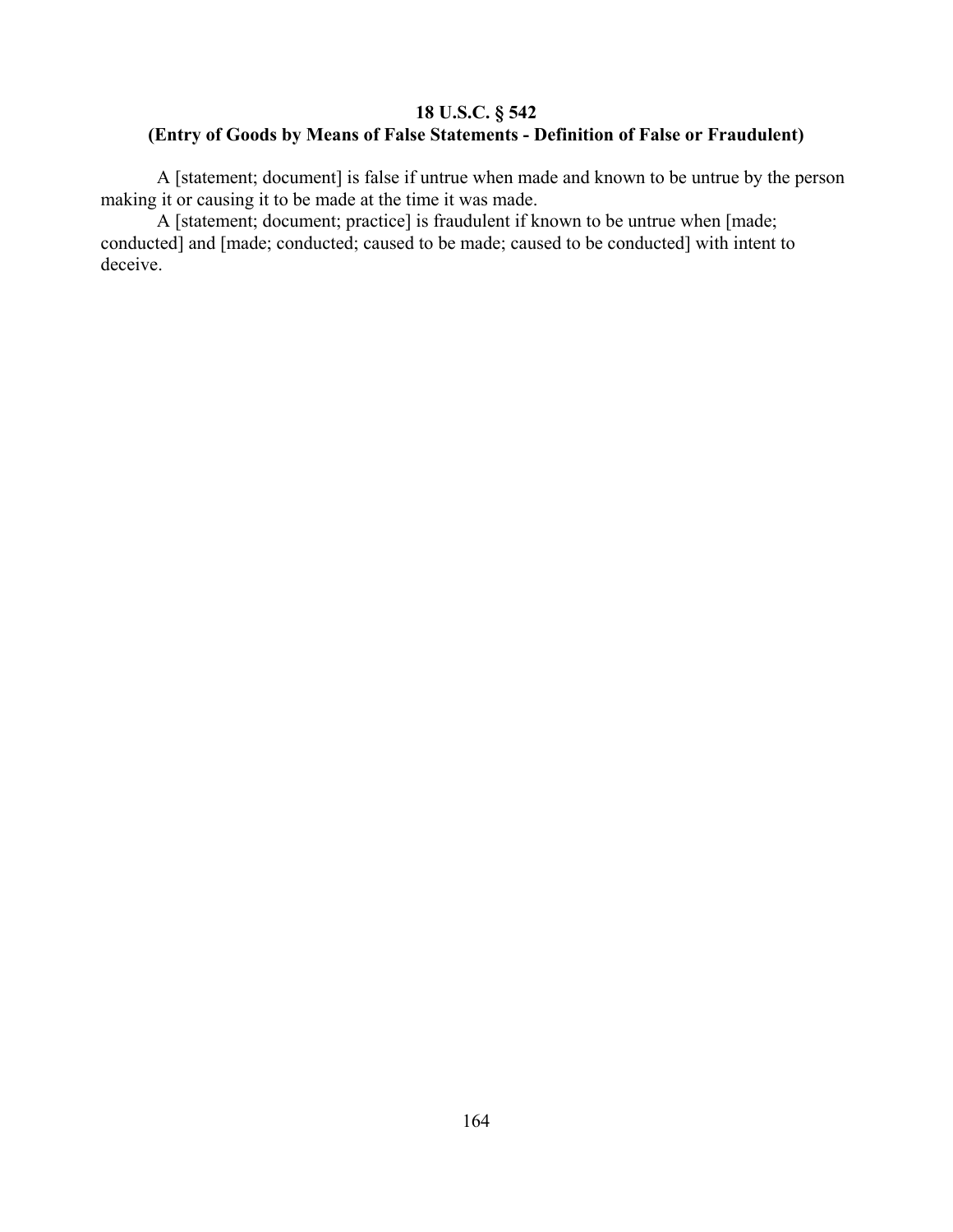# **18 U.S.C. § 542 (Definition of Material)**

A statement is material if it had the effect of influencing the action of the [body or agency], or was capable of or had the potential to do so. [It is not necessary that the statement actually have that influence or be relied on by the [body or agency], so long as it had the potential or capability to do so.]

## Committee Comment

This instruction is derived from the materiality instruction for 18 U.S.C. § 1001.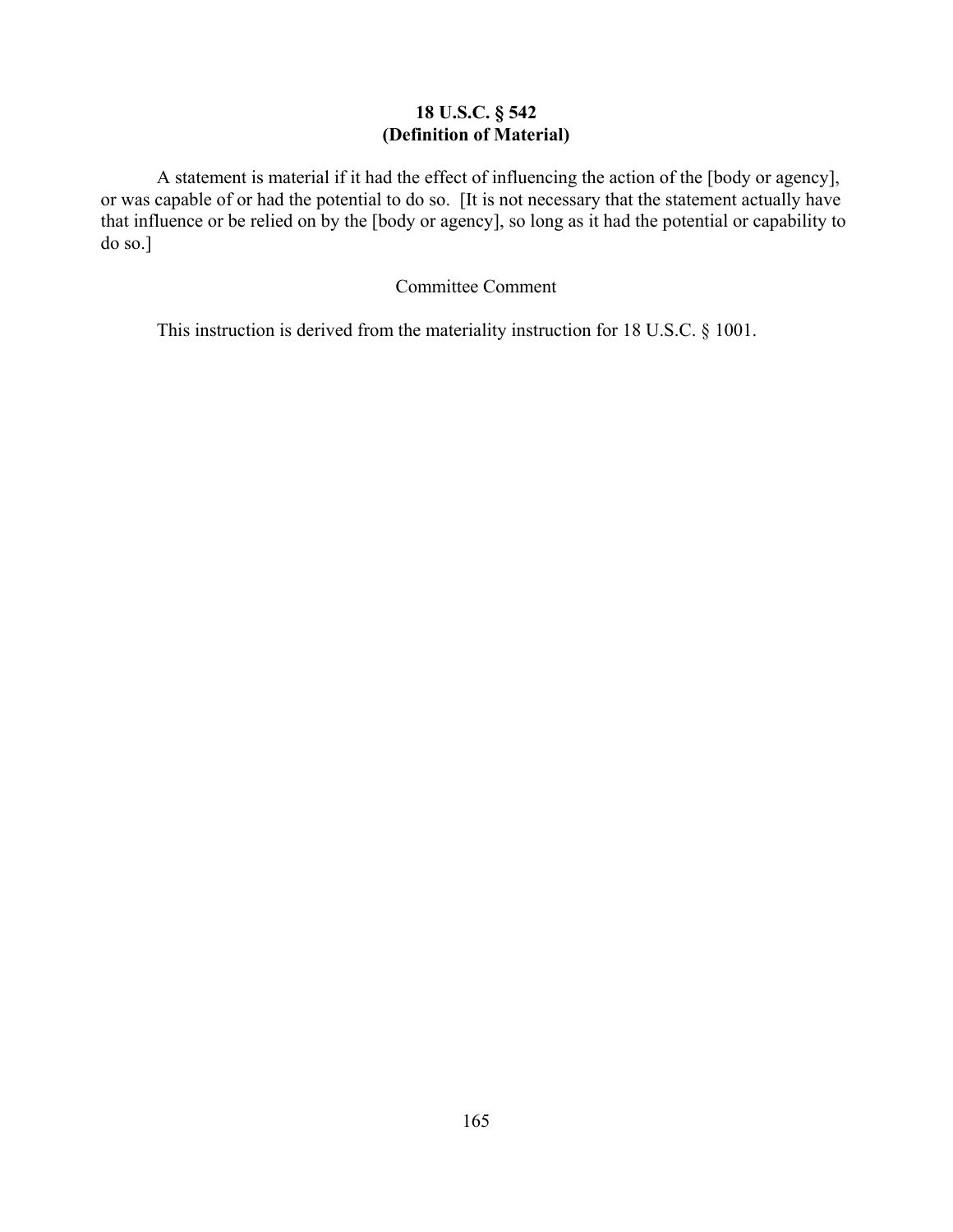## **18 U.S.C. § 542 (Entry of Goods by Means of False Statements - Definition of Entry)**

The entering or introducing of merchandise into the commerce of the United States does not begin until after the merchandise has arrived in this country and after the importer or owner of the merchandise has begun that series of acts through which he may gain lawful possession of the merchandise. The process is not completed until all duties owed are paid.

#### Committee Comment

See United States v. Mescall, 215 U.S. 26, 32 (1909); Heike v. United States, 192 F. 83, 99 (2d Cir. 1911).

## **18 U.S.C. § 542 (Entry of Goods by Means of False Statements - Definition of Imported Merchandise)**

#### Committee Comment

Because the meaning of the term imported varies in different contexts, the court must formulate a definition for the term on a case by case basis. See e.g., Schiavone-Chase Corp. v. United States, 553 F.2d 658, 663-64 (Ct. Cl. 1977); Kee Co. v. United States, 13 C.C.P.A. 106, 109 (1925).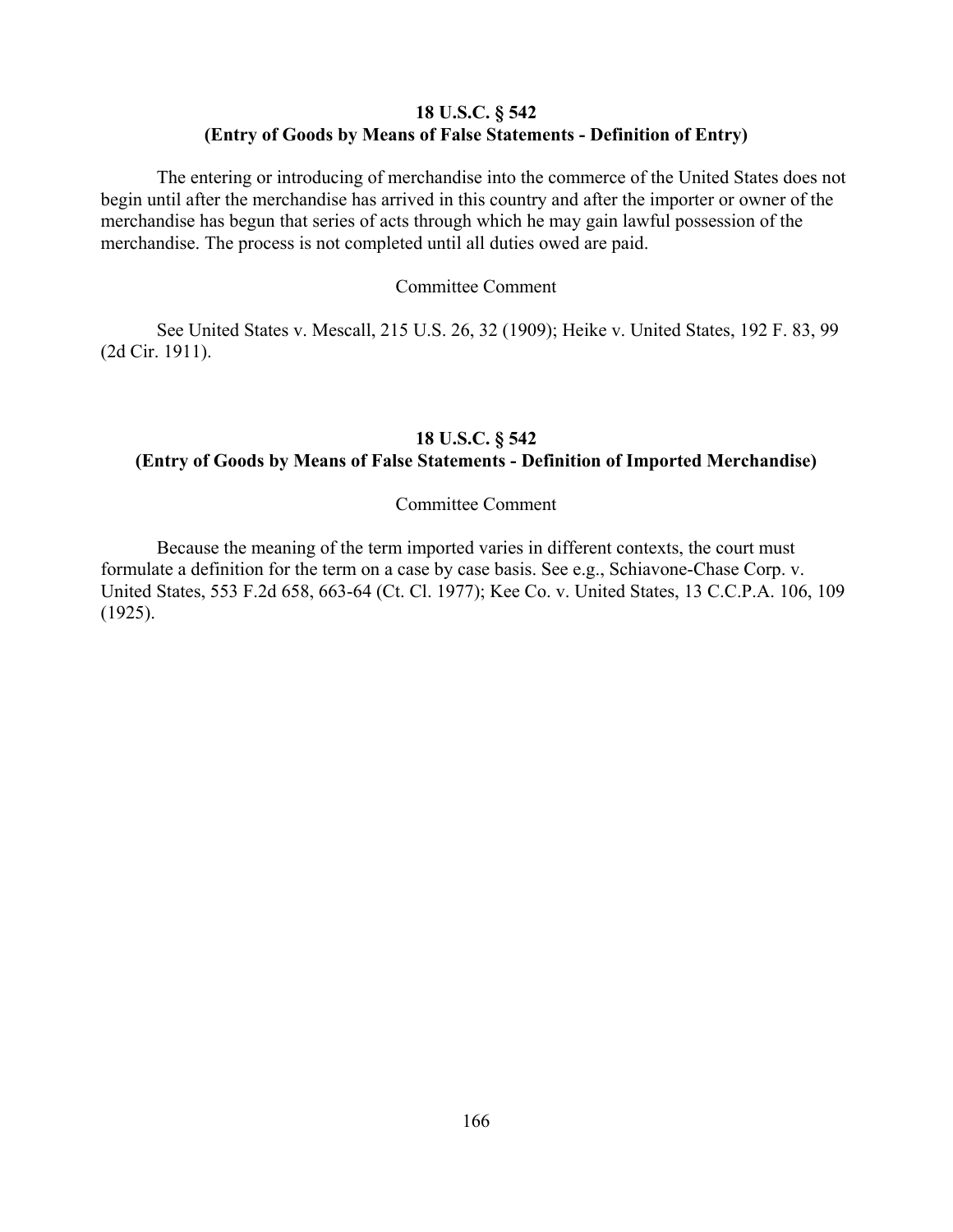# **18 U.S.C. § 542 (Entry of Goods by Means of False Statements - United States Has Been or May Have Been Deprived of Any Lawful Duties--Elements)**

#### Committee Comment

The Committee has not drafted an instruction for the second paragraph of § 542 because the only reported case which discusses the paragraph, United States v. 218 ½ Carats Loose Emeralds, 153 F. 643 (S.D.N.Y. 1907), fails to make clear whether the entry of the merchandise must be concealed, whether the duties owed must be owed in fact, whether the defendant must have made the underlying false statement as well as have acted or failed to act and whether and how the acts prohibited in the second paragraph differ from those prohibited in the first paragraph.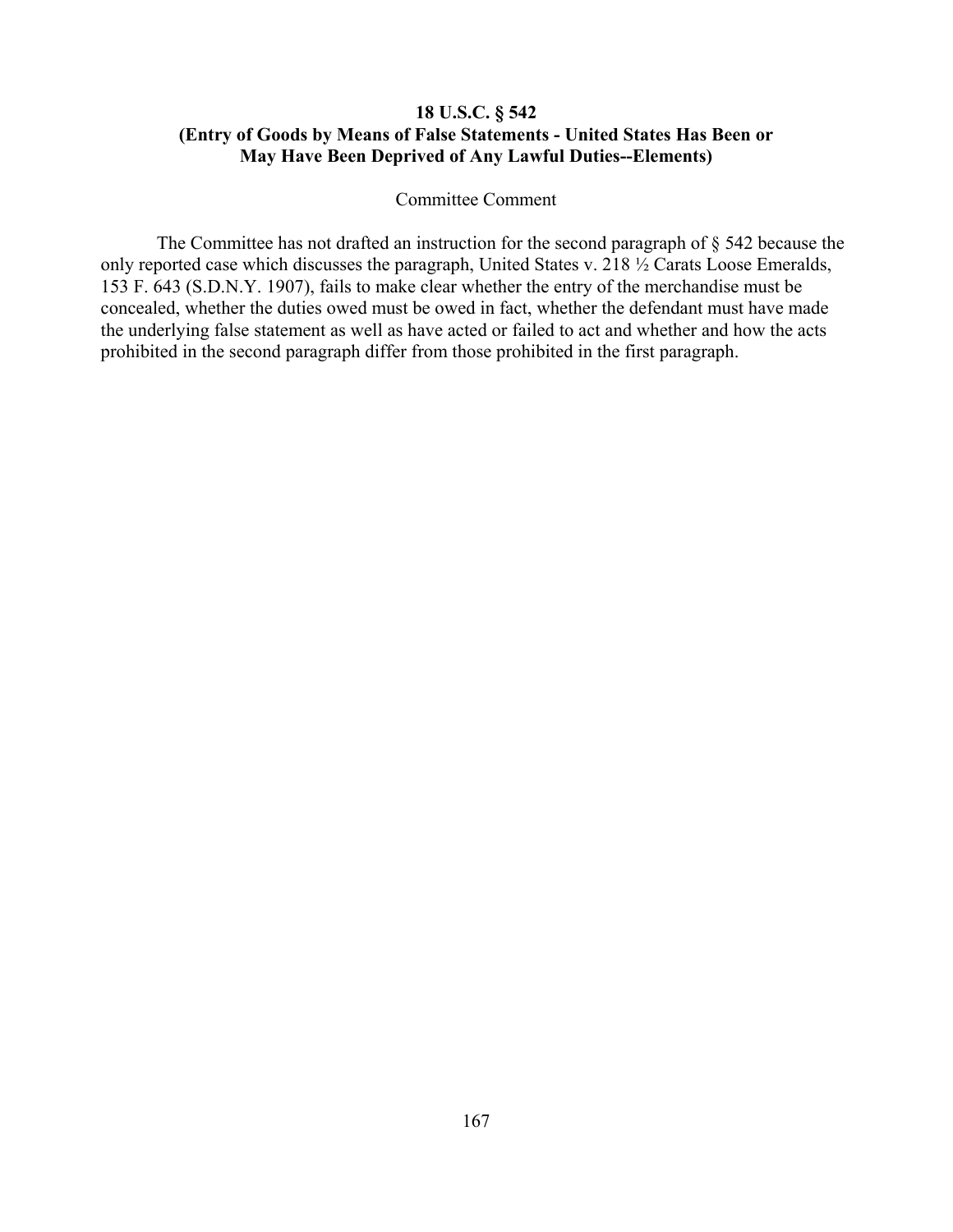# **18 U.S.C. § 549 (Breaking / Removing Customs Seal--Elements)**

To sustain the charge of breaking seals of customs goods, the government must prove the following propositions:

First, the defendant [removed; broke; injured; defaced] any customs seal or other fastening or mark placed upon any [vessel; vehicle; warehouse; package]; [FNa1]

Second, the [vessel; vehicle; warehouse; package] contained merchandise or baggage in bond or in customs custody; and,

Third, the defendant did so without authority and with intent to steal.

If you find from your consideration of all the evidence that each of these propositions has been proved beyond a reasonable doubt, then you should find the defendant guilty.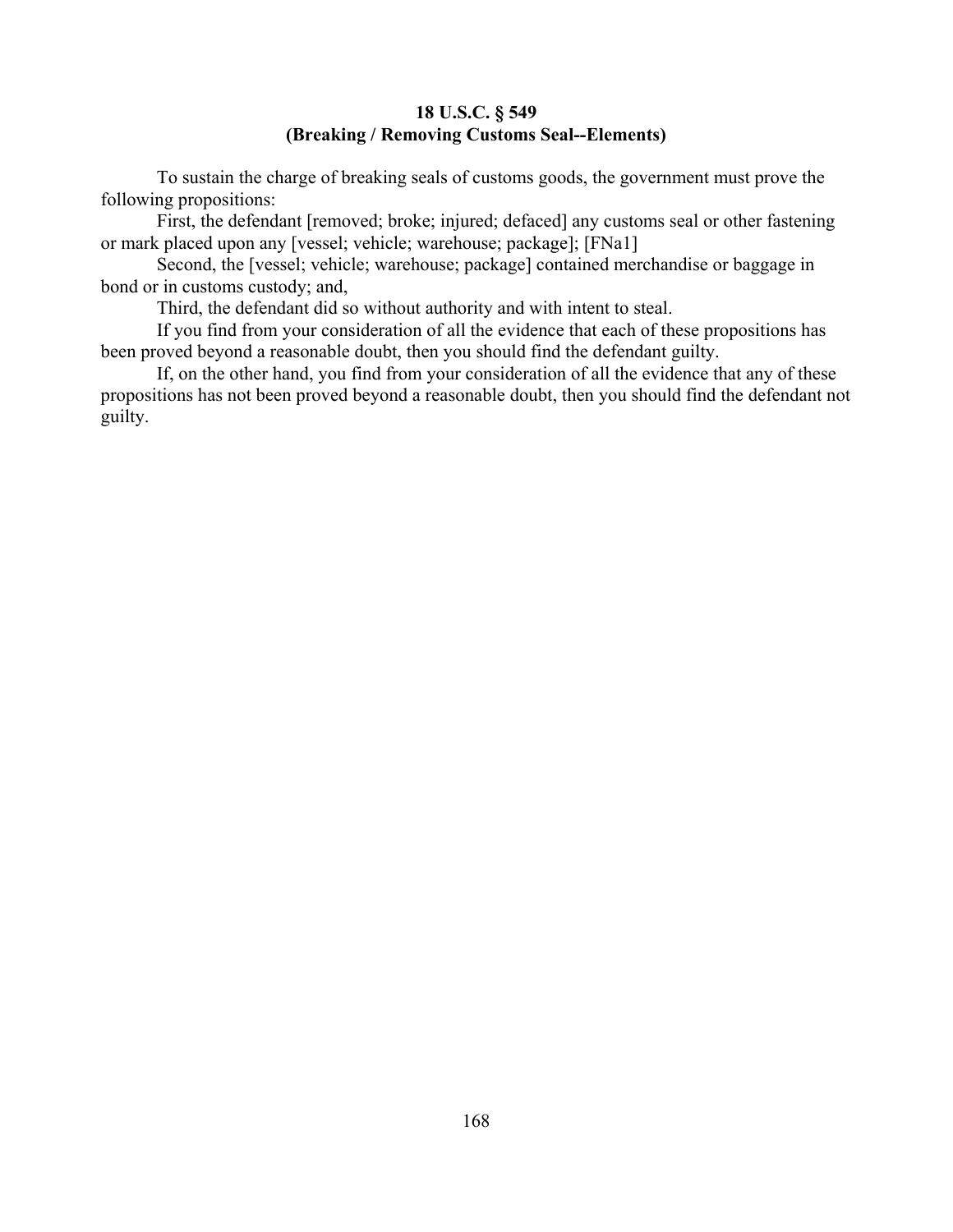# **18 U.S.C. § 549 (Entering; Removing Goods From Customs--Elements)**

To sustain the charge of [removing goods from customs custody; entering with the intent to remove goods from customs custody] the government must prove the following propositions:

First, the defendant entered [a bonded warehouse or vessel or vehicle containing bonded merchandise]; and,

Second, the defendant entered with the intent to steal therefrom any merchandise or baggage.

#### OR

Second, the defendant removed merchandise or baggage that was [in the vessel, vehicle, or bonded warehouse; otherwise in customs custody or control], and the defendant did so with the intent to steal.

If you find from your consideration of all the evidence that each of these propositions has been proved beyond a reasonable doubt, then you should find the defendant guilty.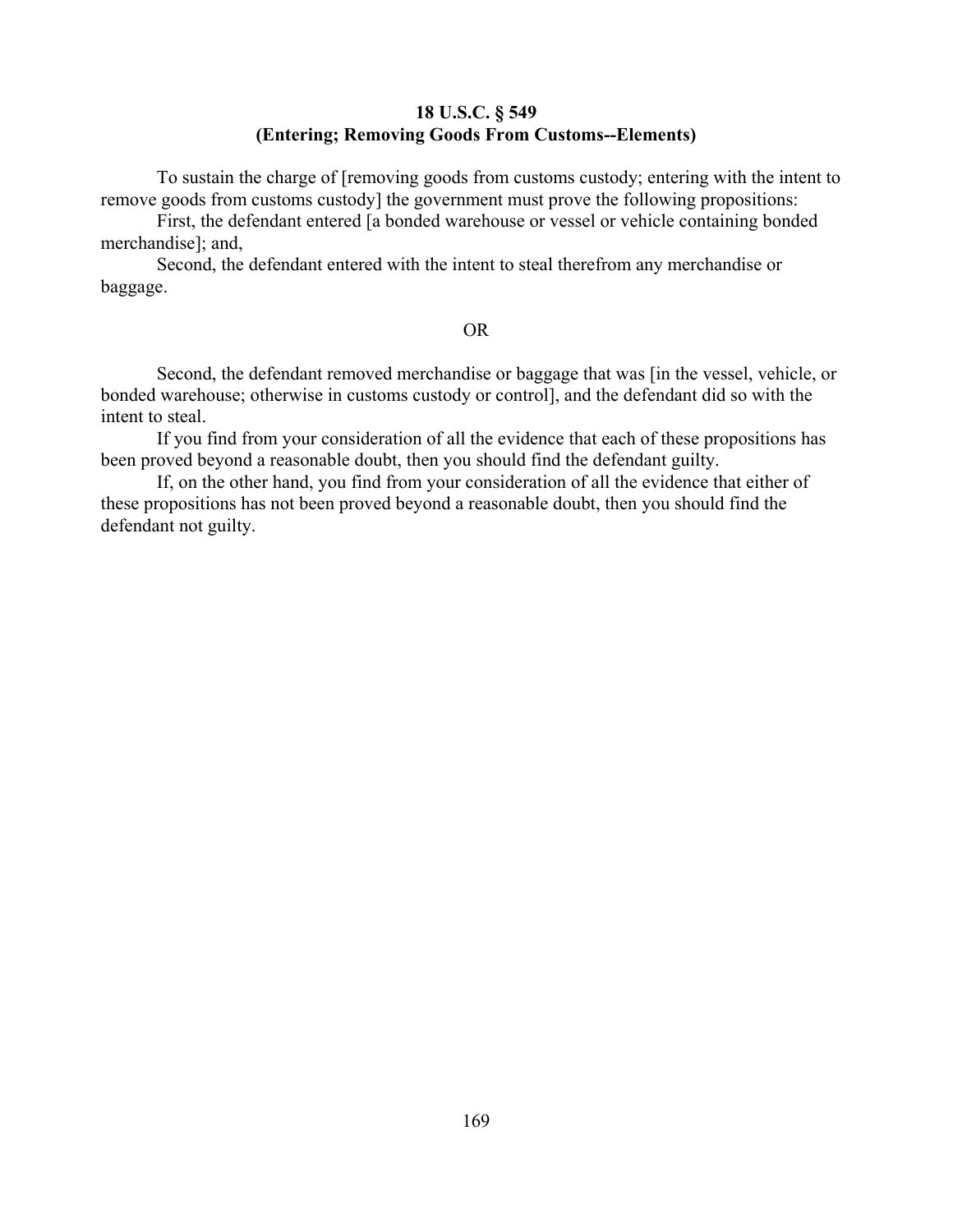# **18 U.S.C. § 549 (Receiving or Transporting Customs Goods--Elements) (Vol. 3, p. 37)**

To sustain the charge of [receiving; transporting] customs goods, the government must prove the following propositions:

First, the defendant knowingly [received; transported] merchandise or baggage;

Second, someone had previously stolen the merchandise or baggage from [a bonded warehouse or any vessel or vehicle containing bonded merchandise]; and,

Third, at the time the defendant [received; transported] the merchandise or baggage he knew that it had been stolen [from customs custody]. [FNa2]

If you find from your consideration of all the evidence that each of these propositions has been proved beyond a reasonable doubt, then you should find the defendant guilty.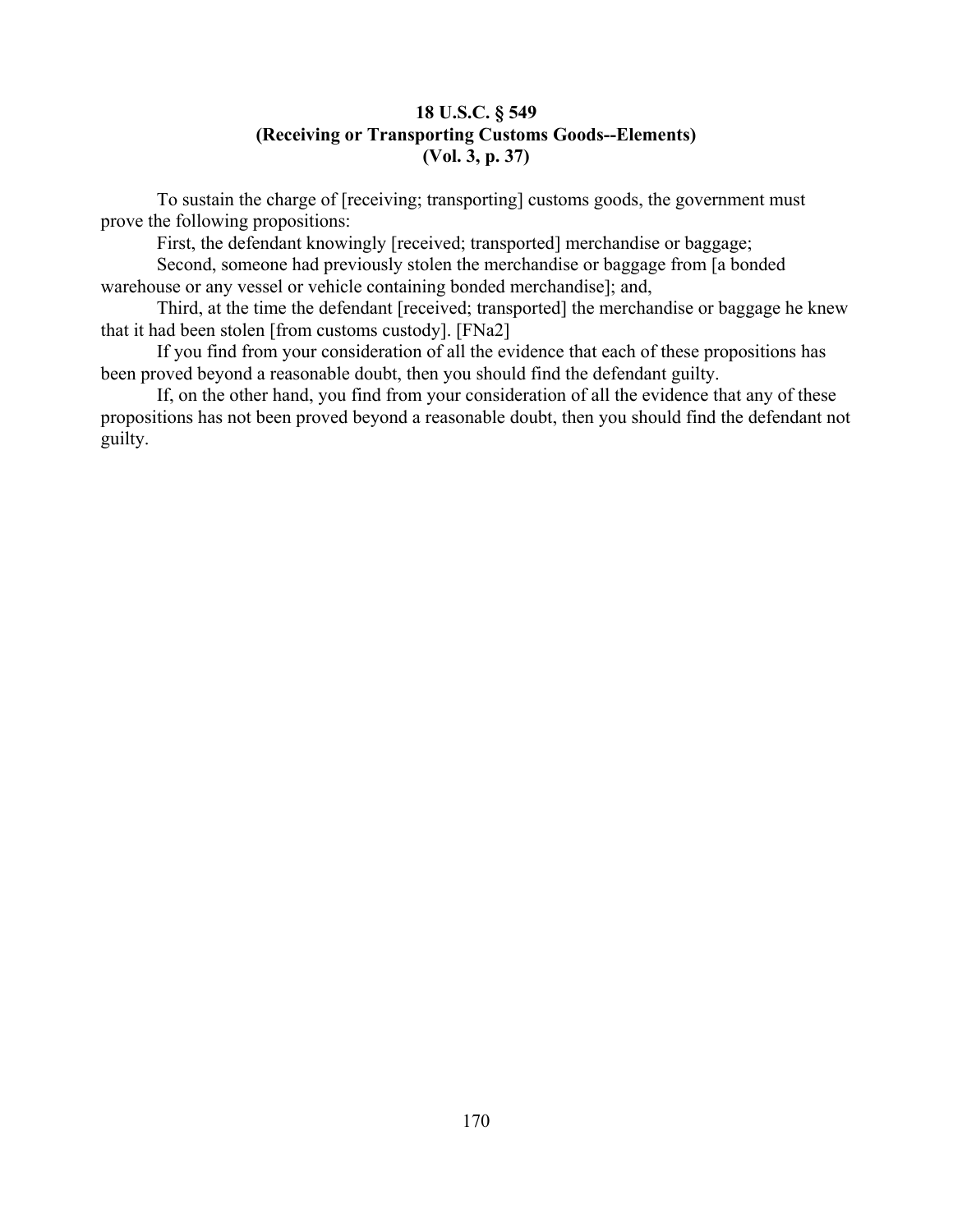### **18 U.S.C. § 549 (Definition of Customs Custody)**

Imported goods are in the custody of customs from the moment of their arrival in the United States port until merchandise has been inspected, found to be correctly invoiced and found to otherwise comply with the laws of the United States. [Once the inspection and findings have been made, however, or once a proper bond is filed, the goods can be released from customs custody before the statutory requirements are carried out.]

#### Committee Comment

Give the bracketed language when appropriate.

This definition was approved in United States v. Garber, 626 F.2d 1144, 1155 (3d Cir.1980). Whether an item is within customs custody or control appears to be a question of fact. See United States v. Radtke, 799 F.2d 298, 306 (7th Cir. 1986); United States v. Harold, 588 F.2d 1136, 1140 (5th Cir.1979). In Mungo v. United States, 423 F.2d 1351, 1353 (4th Cir.1970), however, the question was raised as one of jurisdiction. Because there are so few cases that have discussed the issue, the law is less than clear. Nonetheless, it is at least clear that the government must introduce sufficient facts to prove that the merchandise was legally in customs custody at the time it was allegedly removed by the defendant. United States v. Garber, supra; United States v. Harold, supra.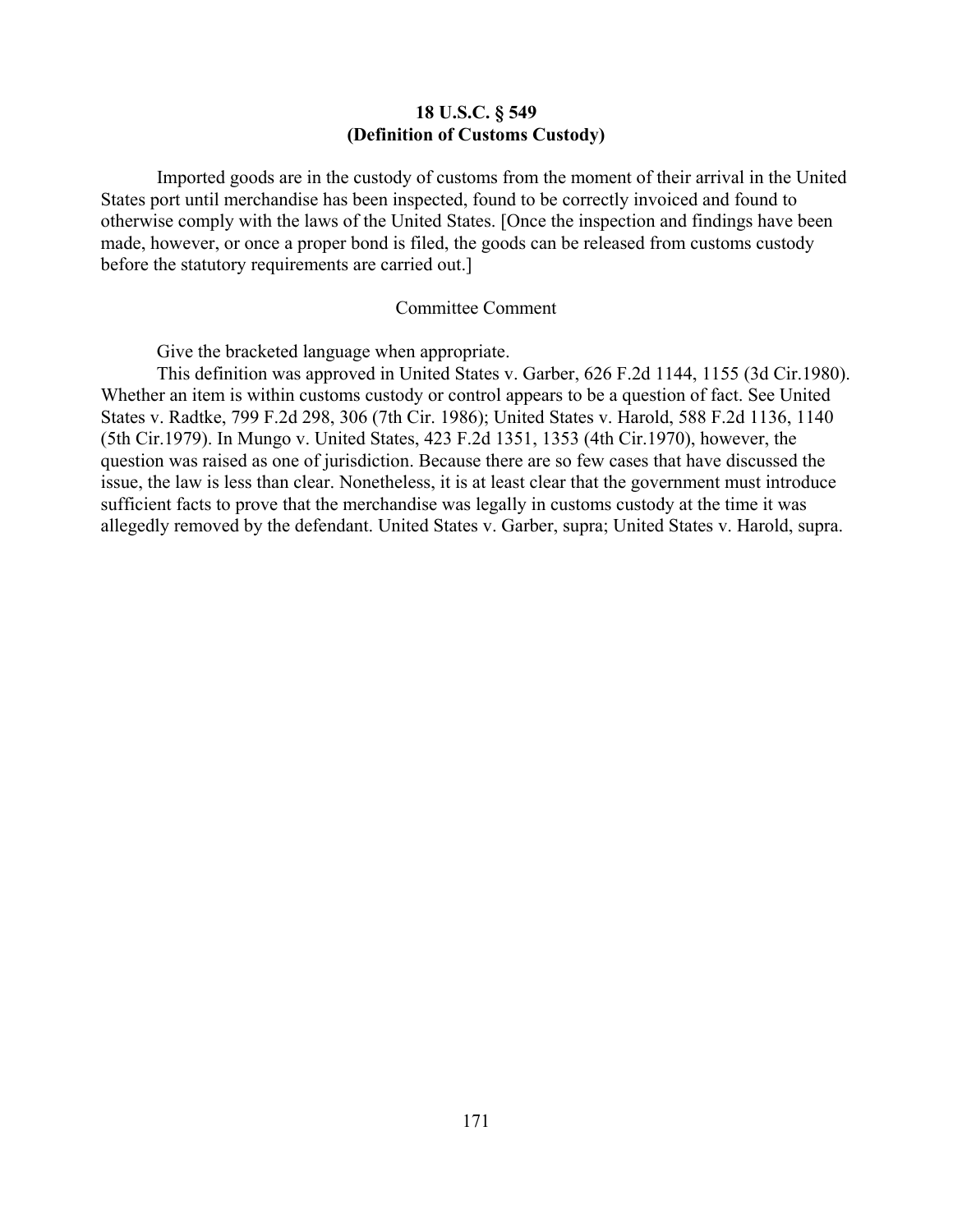## **18 U.S.C. § 641**

## **(Theft of government property - elements) (Combined felony & misdemeanor instruction)**

To sustain the charge of theft of government property, the government must prove the following propositions:

First, that the [money or] thing of value described in the indictment belonged to the United States and had a value [in excess of] [less than] \$1000 at the time charged;

Second, that the defendant stole [or converted] that [money or] thing of value to [the defendant's own or another's use]; and

[Second, that the defendant [sold, conveyed, disposed of] that [money or] thing of value without authorization; and]

Third, that the defendant did so with the intent to deprive the United States of the use or benefit of that [money or] thing of value.

If you find from your consideration of all the evidence that each of these propositions has been proved beyond a reasonable doubt, then you should find the defendant guilty.

If, on the other hand, you find from your consideration of all the evidence that any one of these propositions has not been proved beyond a reasonable doubt, then you should find the defendant not guilty.

### **Committee Comment**

Use the alternate second element when appropriate.

The term "thing of value" is used instead of the former "property" to conform the instruction to the statutory language.

Other more descriptive "theft" terms, such as embezzlement, may be more appropriate in certain cases.

Section 641 of Title 18 consolidated theft, embezzlement, and receipt of stolen property previously found in Sections 82, 87, 100, and 101 of Title 18. Section 641 contains a lesser included misdemeanor for violations when the money of property in question is valued at less than \$1000. "Value" is specifically defined in the statute.

The Committee has drafted this instruction to be used alternatively in felony and misdemeanor cases. Where there is a real dispute as to whether the value of the property is more or less than \$1000, the Committee recommends that two separate instructions be given, in each of the alternative forms above, as opposed to use of a special interrogatory. See Fifth Circuit Pattern Instruction No. 8; Devitt & Blackmar, Federal Jury Practice and Instructions § 46.06 (Supp.1980): See also United States v. DeGilio, 538 F.2d 972 (3d Cir.1976), cert. denied, 429 U.S. 1038 (1977); United States v. Cabbell, 427 F.2d 147 (4th Cir.1970) (absent sufficient proof that value of the property exceed \$100, court could only sentence under misdemeanor provision). Note that the value is established at the time of possession rather than at the time of theft. United States v. Ditata, 469 F.2d 1270 (7th Cir.1972). See also United States v. Brookins, 52 F.3d 615,619 (7th Cir. 1995).

On the question of intent to deprive the United States the jury may require additional instruction if defendant offers an argument based upon Morrissette v. United States, 342 U.S. 246 (1952).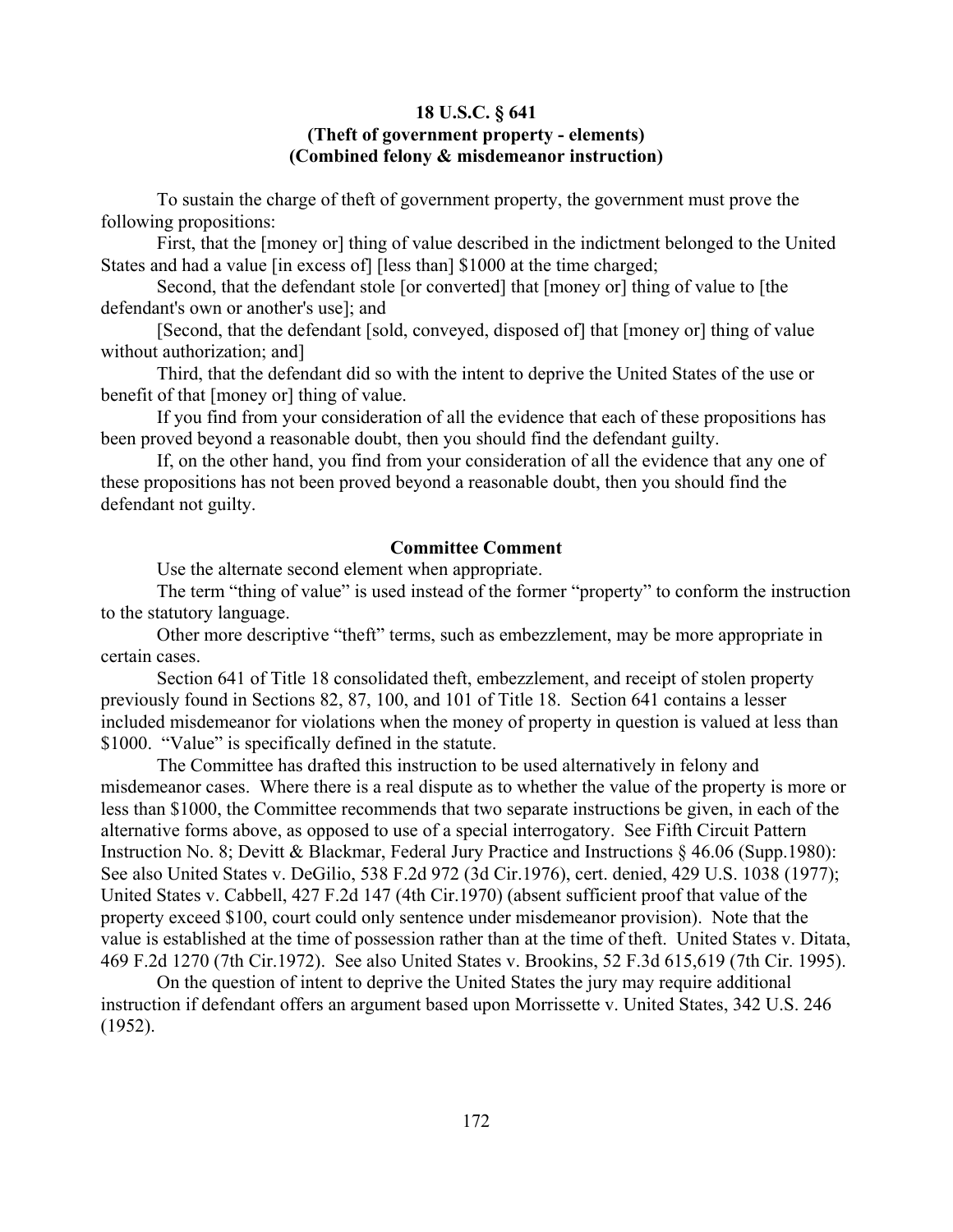# **18 U.S.C. § 641 (Definition of Value)**

The word "value" means face value, market value [wholesale or retail], or a price actually paid for the item in question, whichever is greater. [Market value is the price someone would be willing to pay for the item to someone else willing to sell it.] [To have value a thing need not be a physical object [, and may be something like (information, labor, etc.), as long as it has economic worth.]

### Committee Comment

See 18 U.S.C. § 641; United States v. Smith, 489 F.2d 1330 (7th Cir.1973), cert. denied, 416 U.S. 994 (1974).

Regarding market value, see United States v. Brookins, 52 F.3d 615 (7th Cir. 1995). Regarding intangible property, see United States v. Howard, 30 F.3d 871 (7th Cir. 1994). The term "par value" is eliminated because it is covered by the remaining terms. Relevant illustration is encouraged in intangible property cases.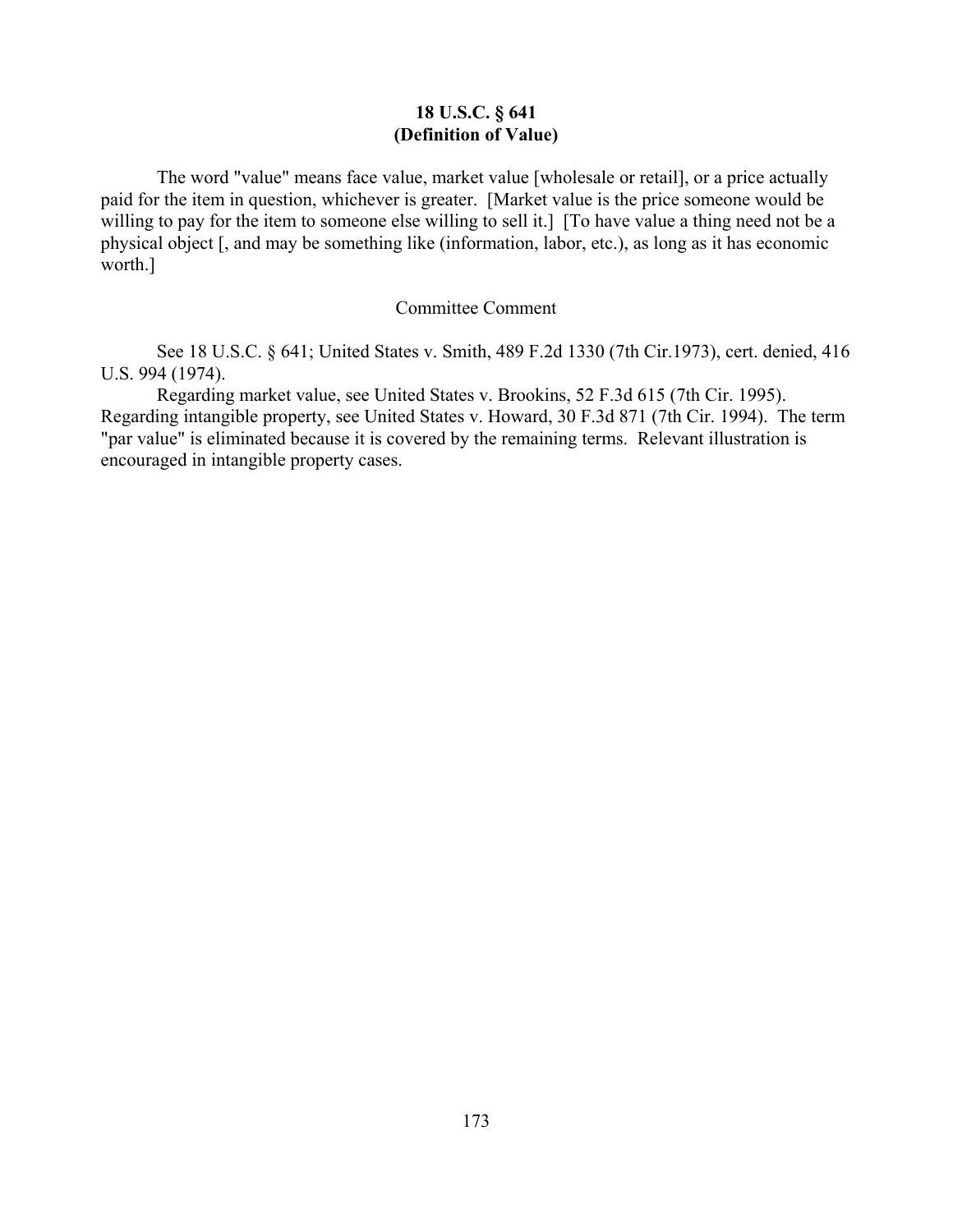## **18 U.S.C. § 656 (Theft, Embezzlement, or Misapplication by Bank Officer or Employee - Elements)**

To sustain the charge of [embezzlement, abstraction, purloinment, misapplication] by a bank [officer, director, agent, employee], the government must prove the following propositions:

First, that at the time of the offense charged the defendant was [an officer, a director, an agent, an employee of or connected in any capacity with] the (here designate bank);

Second, that the (here designate bank) was a [Federal Reserve bank, member bank, national bank, insured bank or a receiver of the same];

Third, that the defendant used his / her position as [an officer, a director, an agent, an employee] to [embezzle, abstract, purloin, knowingly misapply] [moneys, funds, credits] belonging to the bank or entrusted to its care;

Fourth, that the defendant did so with the intent to injure or defraud the bank; and

Fifth, that the amount of the [moneys, funds, credits] [embezzled, abstracted, purloined, willfully misapplied] exceeded \$1000.

If you find from your consideration of all the evidence that each of these propositions has been proved beyond a reasonable doubt, then you should find the defendant guilty.

If on the other hand, you find from your consideration of all the evidence that any one of these propositions has not been proved beyond a reasonable doubt, then you should find the defendant not guilty.

#### **Committee Comment**

Although the question of whether the institution is a federal bank must be proved, it is a question the jury rarely reaches, because this proof is usually met by stipulation or introduction of the certificate of insurance. If proof is lacking, then the judge will enter a directed verdict of not guilty.

Also, if the value is in question, then an alternate instruction patterned after the instruction on § 641 Misdemeanor should be given.

This instruction is adapted from United States v. Dreitzler, 577 F.2d 539 (9th Cir.1978), cert. denied, 400 U.S. 921 (1979). For a discussion of 18 U.S.C. § 656, its background, and judicial interpretation, see Annot., 51 A.L.R.Fed. 420 (1981).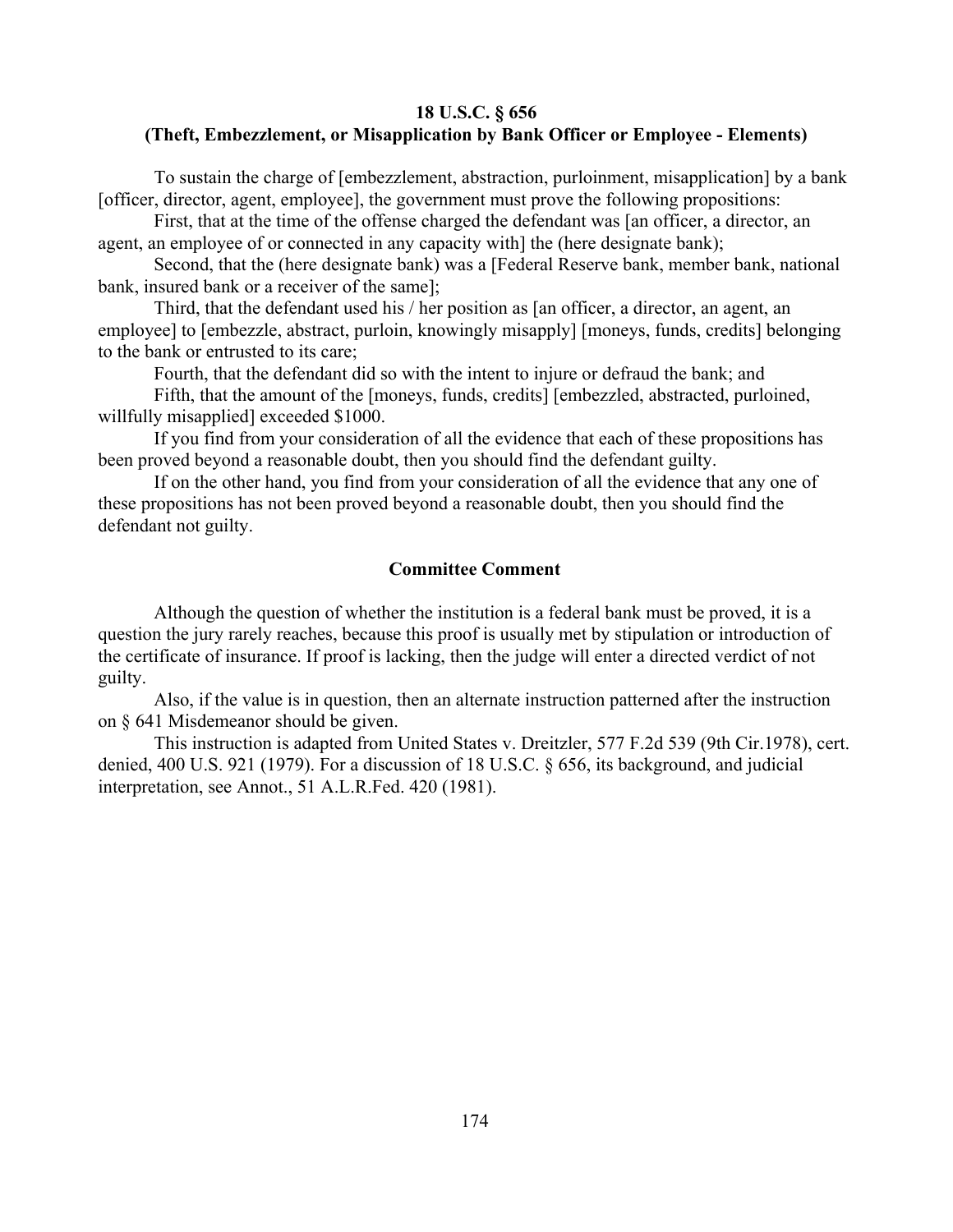# **18 U.S.C. § 656 (Theft, Embezzlement, or Misapplication by Bank Officer or Employee definition of "intent to injure or defraud")**

A bank [officer] [employee] acts with the intent to injure or defraud a bank when [he/she] uses [his/her] relationship with or position in the bank for [his/her] own [or another's] personal advantage [, or when [he/she] ]acts with the intent to injure the bank's interests or with reckless disregard for the interests of the bank.]

## Committee Comment

See United States v. Crabtree, 979 F.2d 1261, 1268-69 (7th Cir. 1992). The final clause in the proposed instruction should only be used if the case is tried on the theory set forth therein.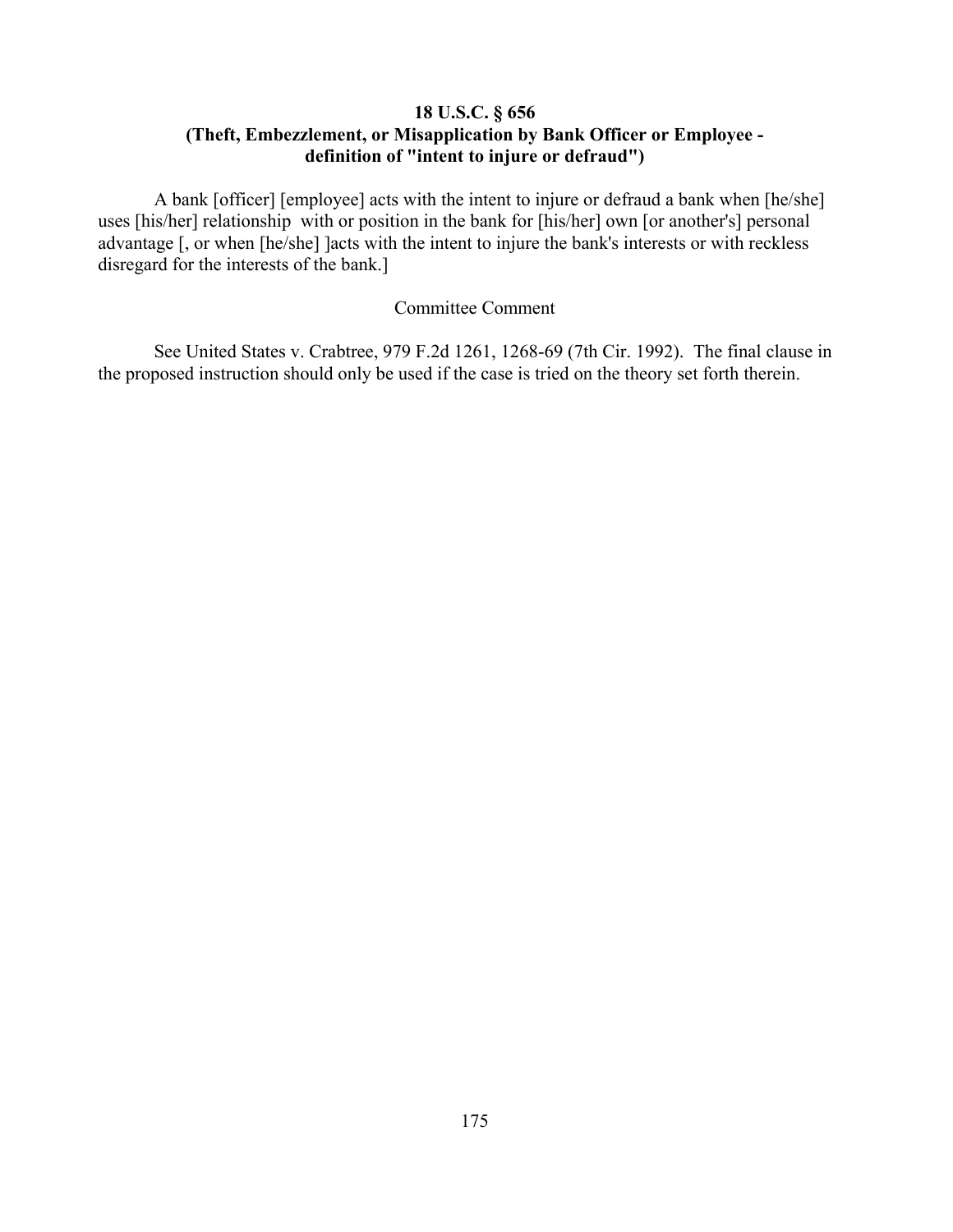## **18 U.S.C. § 659 (Embezzlement or Theft of Goods from Interstate Shipment--Elements)**

To sustain the charge of [embezzling, stealing, or unlawfully taking, carrying away, concealing, or by fraud or deception obtaining] goods or chattels [moving as interstate commerce, which are a part of or which constitute an interstate shipment of freight], the government must prove the following propositions:

First, that the defendant [embezzled, stole, or unlawfully took, carried away, concealed, or obtained by fraud or deception] the goods or chattels described in the indictment;

Second, that the defendant did so with the intent to convert the goods or chattels to his own use; and

Third, that the goods or chattels were moving as, or were a part of, [an interstate, a foreign] shipment of property.

If you find from your consideration of all the evidence that each of these propositions has been proved beyond a reasonable doubt, then you should find the defendant guilty.

If, on the other hand, you find from your consideration of all the evidence that any one of these propositions has not been proved beyond a reasonable doubt, then you should find the defendant not guilty.

### **Committee Comment**

Section 659 describes six distinct offenses, and further provides that if the goods or chattels in question do not exceed the value \$1000, the offense is a misdemeanor. See Instruction on § 641 Misdemeanor--Elements.

If the value of the goods or chattels is in issue, the court should give a lesser included offense instruction. In cases in which "value" is in issue, the Committee recommends using the proposed definition of "value" found in the pattern instructions for 18 U.S.C. 641.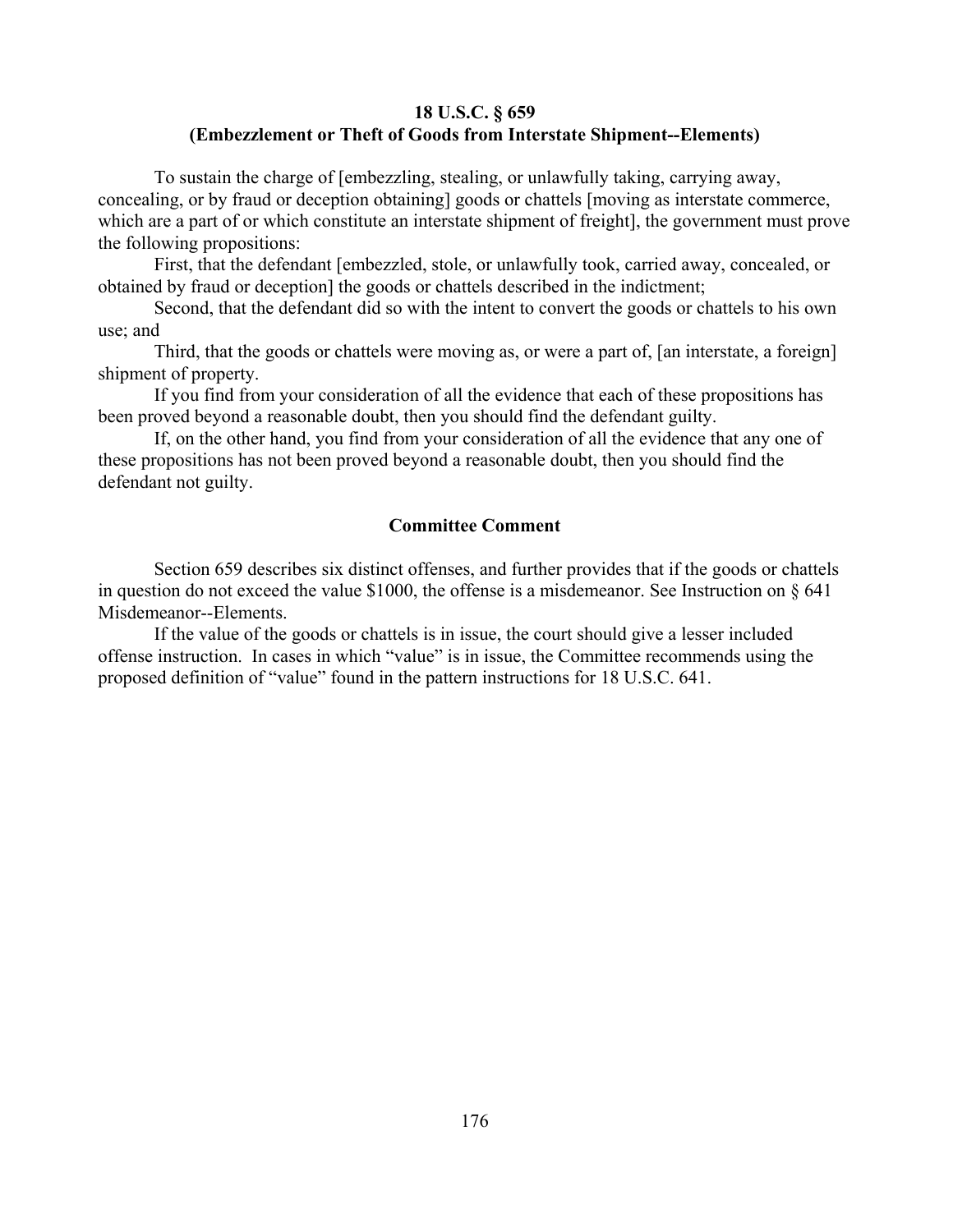## **18 U.S.C. § 659 (Possession of Goods Stolen from Interstate Shipment--Elements)**

To sustain the charge of possession of goods or chattels stolen from an interstate shipment, the government must prove the following propositions:

First, that the goods or chattels described in the indictment were [embezzled, stolen, or unlawfully taken, carried away, concealed, or obtained by fraud or deception];

Second, that the defendant possessed the goods or chattels with knowledge that they were [embezzled, stolen, or unlawfully taken, carried away or concealed, or obtained by fraud or deception]; and

Third, that the goods or chattels were moving as, or were a part of, [an interstate, a foreign] shipment of property.

If you find from your consideration of all the evidence that each of these propositions has been proved beyond a reasonable doubt, then you should find the defendant guilty.

If, on the other hand, you find from your consideration of all the evidence that any of these propositions has not been proved beyond a reasonable doubt, then you should find the defendant not guilty.

#### Committee Comment

Choose appropriate terms contained in brackets.

United States v. Zarattini, 552 F.2d 753 (7th Cir.), cert. denied, 431 U.S. 942 (1977), indicates that intent to convert is not an element under a charge of possession.

The government must prove beyond a reasonable doubt that goods were stolen from an interstate shipment and the person possessing the goods knew they had been stolen.

United States v. DeGeratto, 727 F. Supp. 1254,1265 (N.D. Ind. 1990); United States v. Green, 779 F.2d 1313, 1318 (7th Cir. 1985).

In cases in which "value" is in issue, the Committee recommends using the proposed definition of "value" found in the pattern instructions for 18 U.S.C. § 641.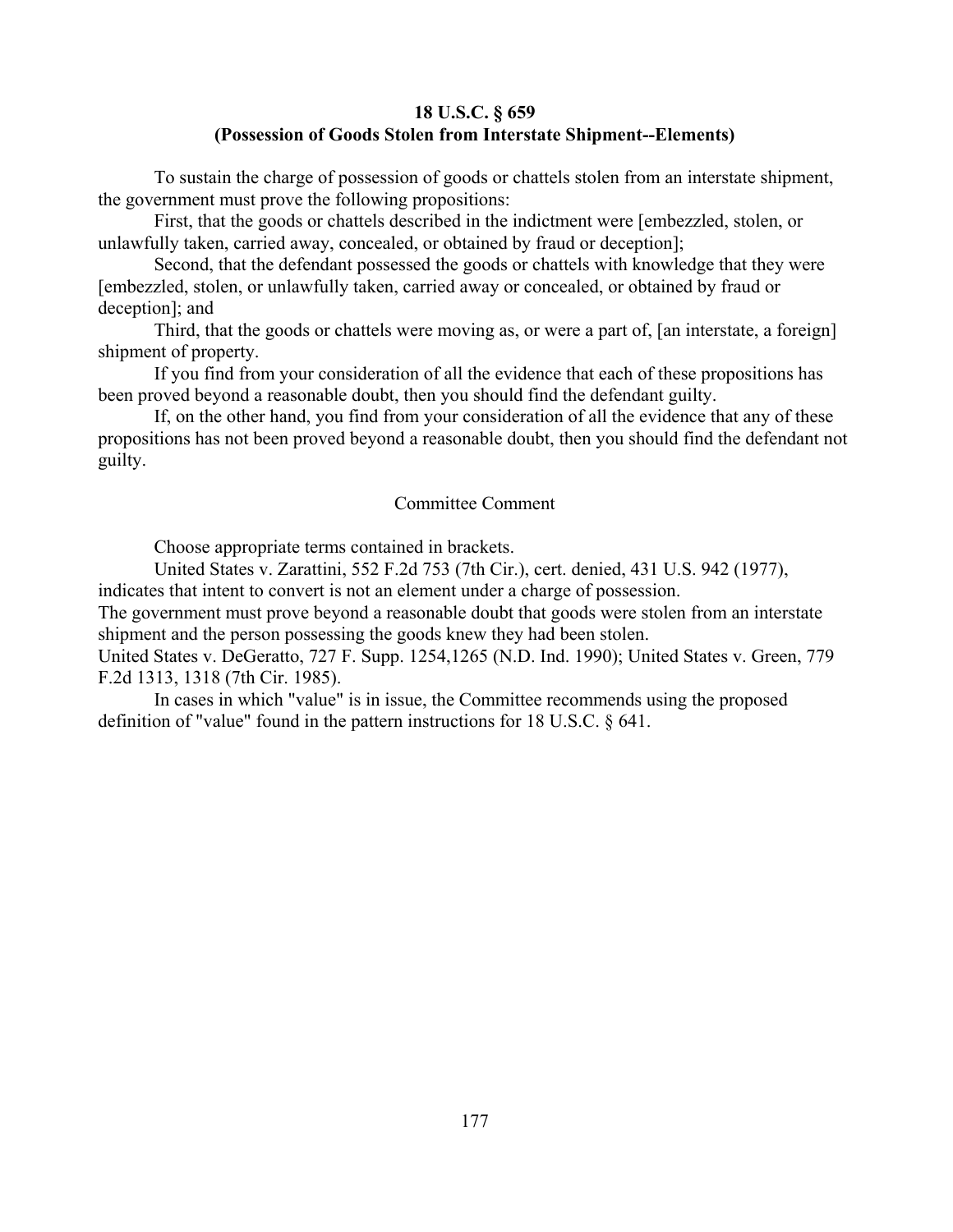## **18 U.S.C. § 666(a)(1)(A) (Theft concerning federally funded program - Elements)**

To sustain the charge of [embezzlement] [theft] [fraud] [conversion] [misapplication], the government must prove the following propositions:

First, that the defendant was an agent of [an organization] [a [state] [local] [Indian tribal] government, or any agency of that government] [, such as [name charged entity here if status is not in dispute]];

Second, that the defendant [embezzled] [stole] [obtained by fraud] [knowingly and without authority converted to the use of someone other than the rightful owner] [intentionally misapplied] some [money] [property];

Third, that the [money] [property] was owned by, or was under the care, custody or control of the [organization] [government or agency];

Fourth, that the [money] [property] had a value of \$5,000 or more; and

Fifth, that the [organization] [government or agency], in a one year period, received benefits of more than \$10,000 under any Federal program involving a grant, contract subsidy, loan, guarantee, insurance or other assistance. [The one year period must begin no more than 12 months before the defendant committed these acts and must end no more than 12 months afterward.]

If you find from your consideration of all the evidence that each of these propositions has been proved beyond a reasonable doubt, then you should find the defendant guilty.

If, on the other hand, you find from your consideration of all the evidence that any one of these propositions has not been proved beyond a reasonable doubt, then you should find the defendant not guilty.

#### **Committee Comment**

The government is not required to prove that the theft affected the federal funds received by the organization or agency. Salinas v. United States, 118 S.Ct. 469, 473-75 (1997). The jury should be so instructed in the event a contrary argument is raised.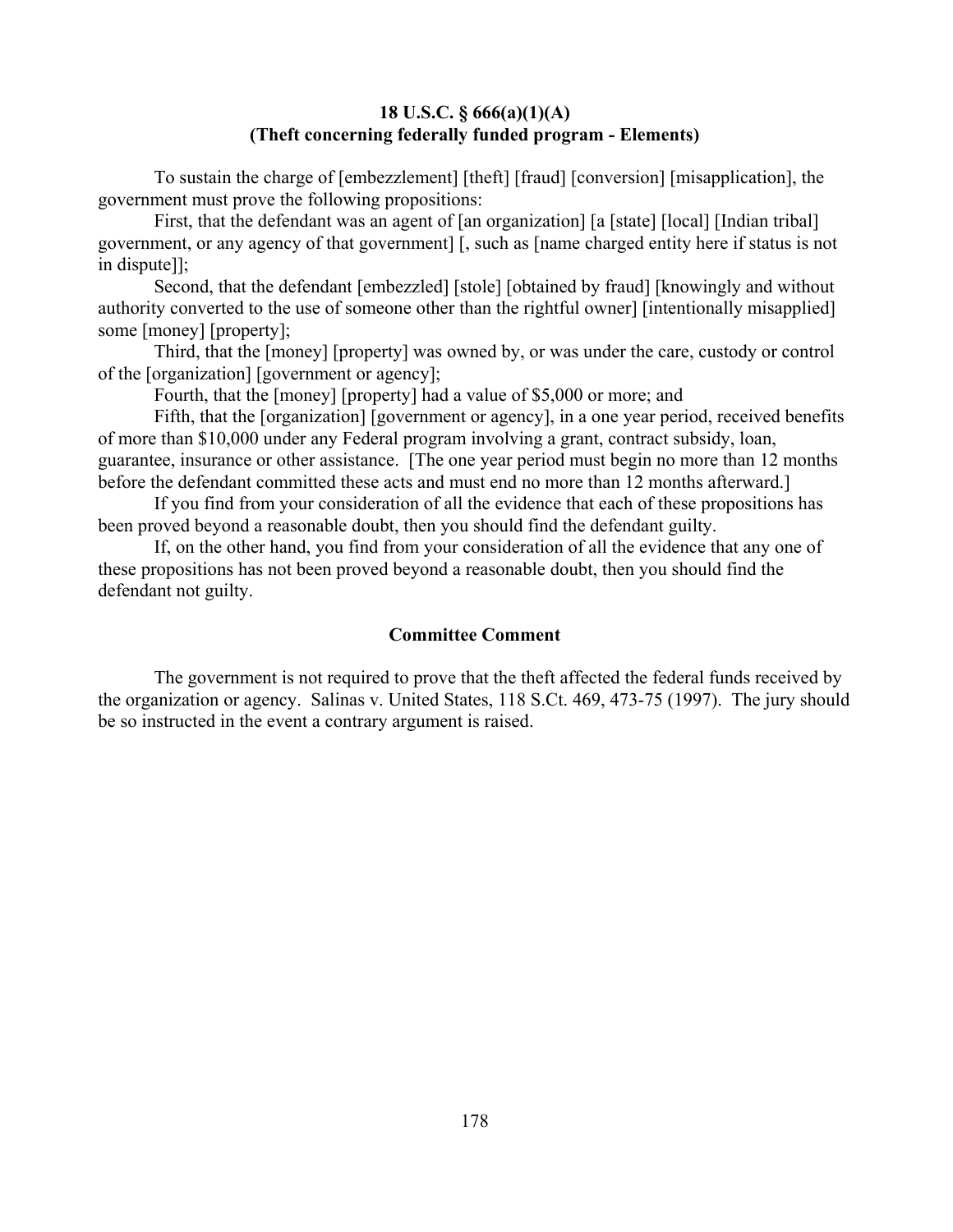#### **18 U.S.C. § 666(a)(1)(B) (Bribery concerning federally funded program - Elements)**

To sustain the charge of bribery, the government must prove the following propositions:

First, that the defendant was an agent of [an organization] [a [state] [local] [Indian tribal] government, or any agency of that government] [, such as [name charged entity here if status is not in dispute]];

Second, that the defendant solicited, demanded, accepted or agreed to accept anything of value from another person;

Third, that the defendant did so corruptly with the intent to be influenced or rewarded in connection with some business, transaction or series of transactions of the [organization] [government or agency];

Fourth, that this business, transaction or series of transactions involved any thing of a value of \$5,000 or more; and

Fifth, that the [organization] [government or agency], in a one year period, received benefits of more than \$10,000 under any Federal program involving a grant, contract subsidy, loan, guarantee, insurance or other assistance. [The one year period must begin no more than 12 months before the defendant committed these acts and must end no more than 12 months afterward.]

[A person acts corruptly when that person acts with the understanding that something of value is to be offered or given to reward or influence him/her in connection with his/her [organizational] [official] duties.]

If you find from your consideration of all the evidence that each of these propositions has been proved beyond a reasonable doubt, then you should find the defendant guilty.

If, on the other hand, you find from your consideration of all the evidence that any one of these propositions has not been proved beyond a reasonable doubt, then you should find the defendant not guilty.

#### **Committee Comment**

The government is not required to prove that the bribe or other payment affected the federal funds received by the organization or agency. Salinas v. United States, 118 S.Ct. 469, 473-75 (1997). The jury should be so instructed in the event a contrary position is raised.

The definition of "corruptly" set forth above is derived from United States v. Bonito, 57 F.3d 167, 171 (2nd Cir. 1995). The term has been defined somewhat differently in the context of other criminal statutes. See, e.g., Roma Construction Co. v. aRusso, 96 F.3d 566, 573-74 (1st Cir. 1996). It is not necessary that this instruction contain the word "bribe" or "bribery," but it must define the term "corruptly." See United States v. Medley, 913 F.2d 1248 (7th Cir. 1990).

A defendant need only be partially motivated by the expectation of or desire for reward. United States v. Coyne, 4 F.3d 100 (2nd Cir. 1993).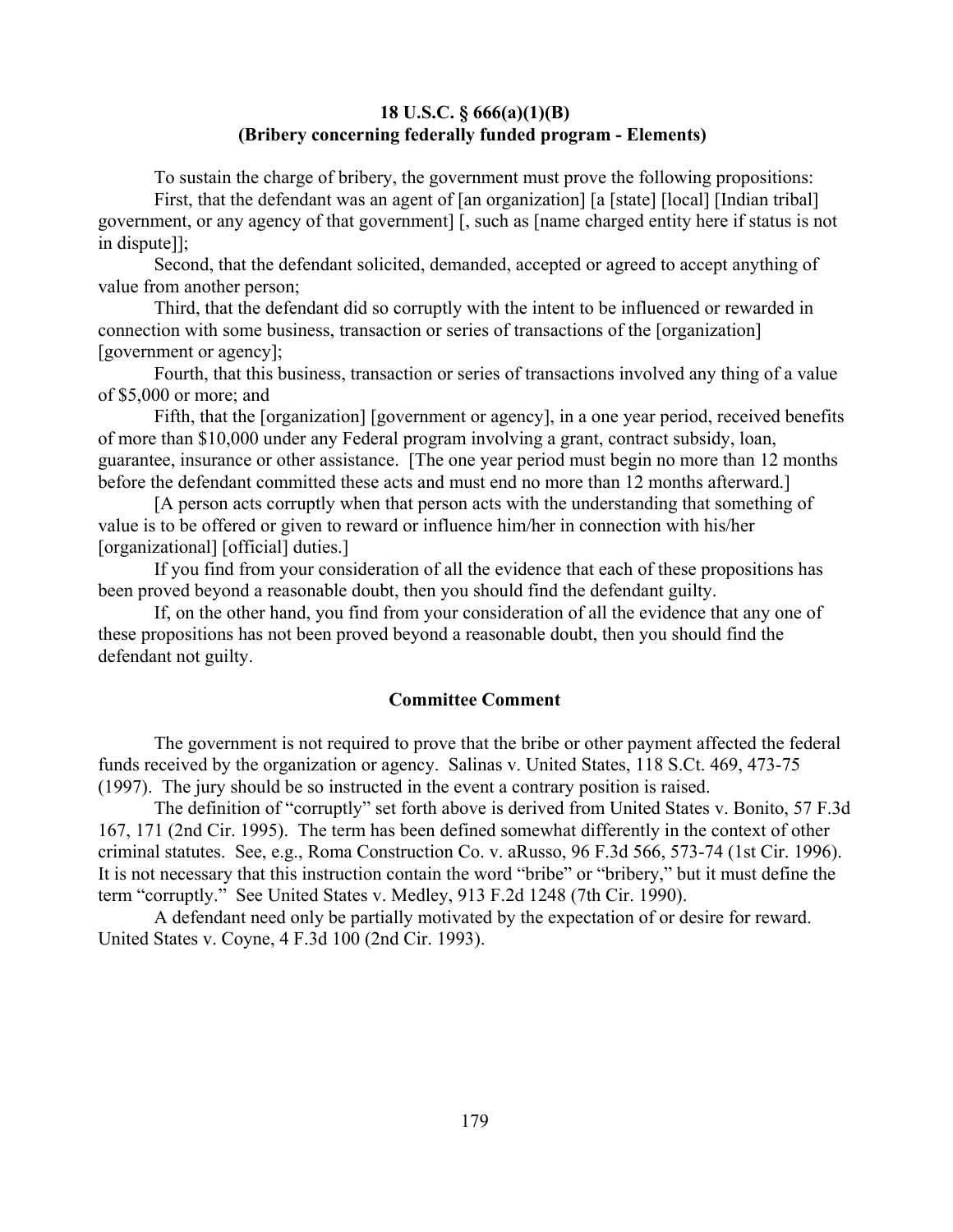## **18 U.S.C. § 666 ("Agent" - definition)**

An agent is a person who is authorized to act on behalf of an [organization] [government or agency], including an employee, officer or representative.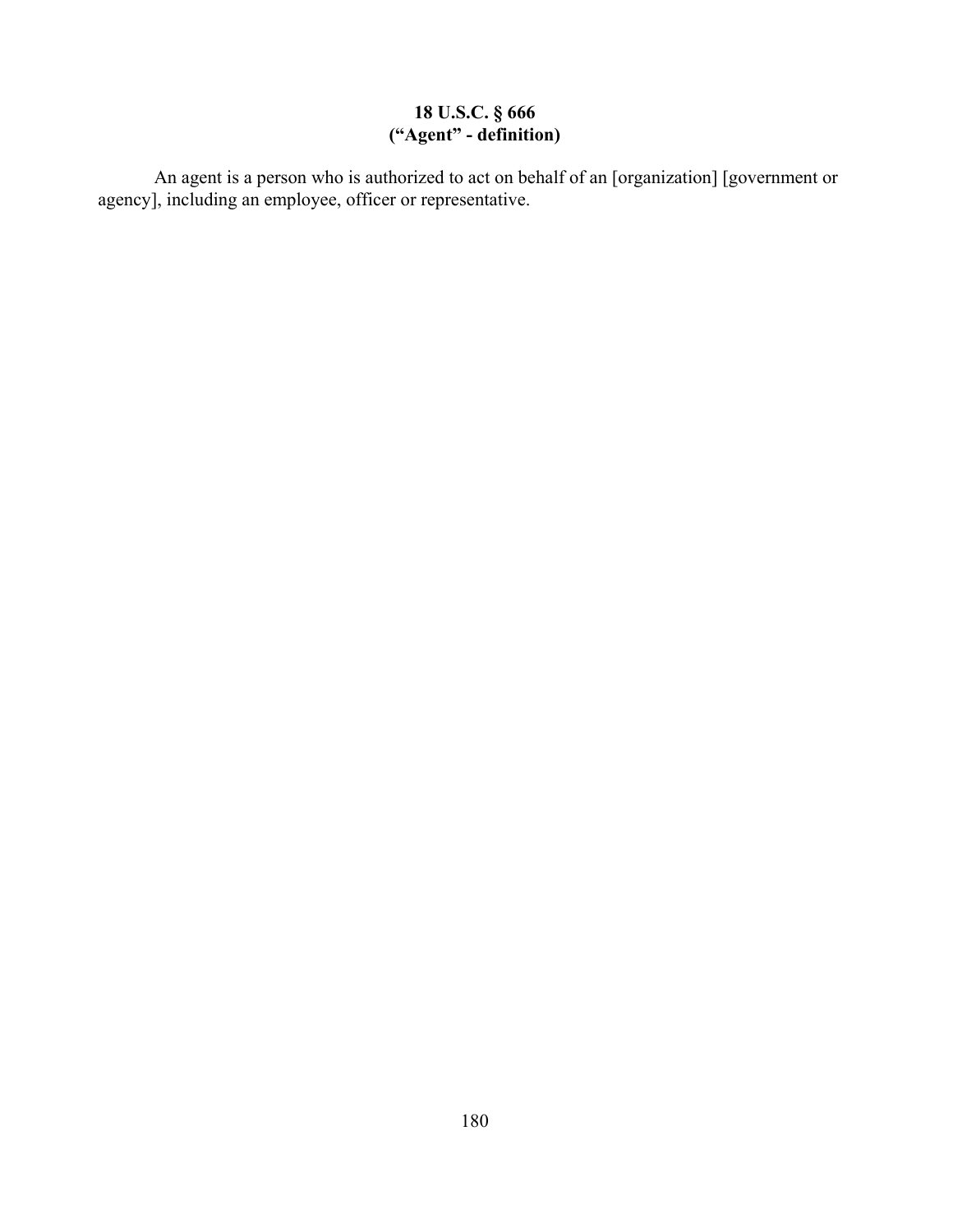## **18 U.S.C. § 751 (Escape - Elements)**

To sustain the charge of [attempted] escape, the government must prove the following propositions:

First, that the defendant was in the custody of [name or describe custodial official, institution or agency] pursuant to [describe authority for custody, e.g. judgment of conviction, arrest, court order]; and

Second, that the defendant knowingly [left] [attempted to leave] [intentionally failed to return to] that custody without authorization to do so.

If you find from your consideration of all the evidence that each of these propositions has been proved beyond a reasonable doubt, then you should find the defendant guilty.

If, on the other hand, you find from your consideration of all the evidence that any one of these propositions has not been proved beyond a reasonable doubt, then you should find the defendant not guilty.

#### Comment

Some additional definition of "custody" should be offered in cases where it is minimal or constructive, as opposed to those obvious cases involving arrest, jail or prison.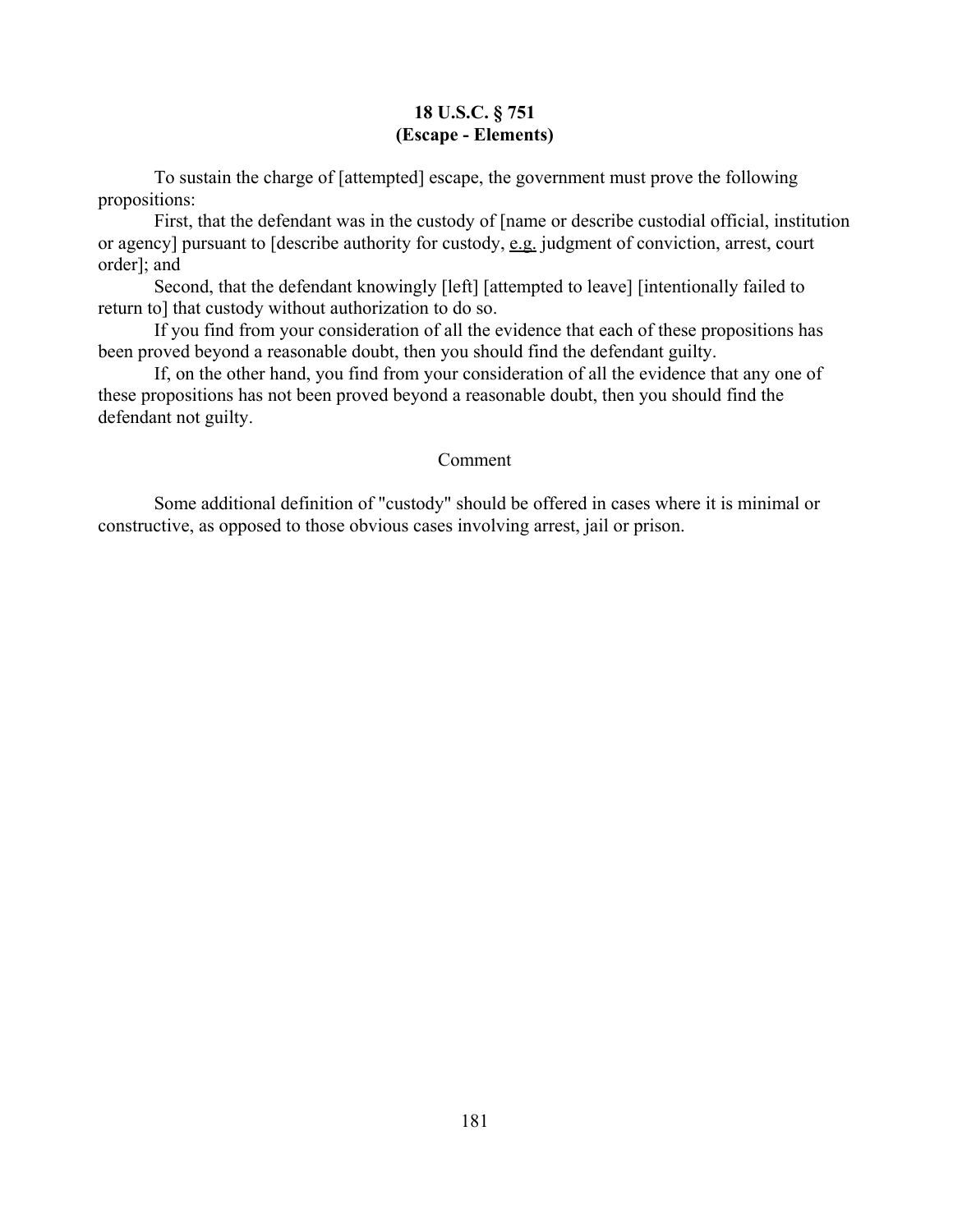## **18 U.S.C. § 842 (Importing Explosive Materials Without a License--Elements)**

To sustain the charge of engaging in the business of importing explosive materials without a license, the government must prove the following propositions:

First, the defendant was an importer of explosive materials; and,

Second, the defendant did not have a license, issued by the Secretary of the Treasury, permitting him to act as an importer of explosive materials.

If you find from your consideration of all the evidence that each of these propositions has been proved beyond a reasonable doubt, then you should find the defendant guilty.

If, on the other hand, you find from your consideration of all the evidence that either of these propositions has not been proved beyond a reasonable doubt, then you should find the defendant not guilty.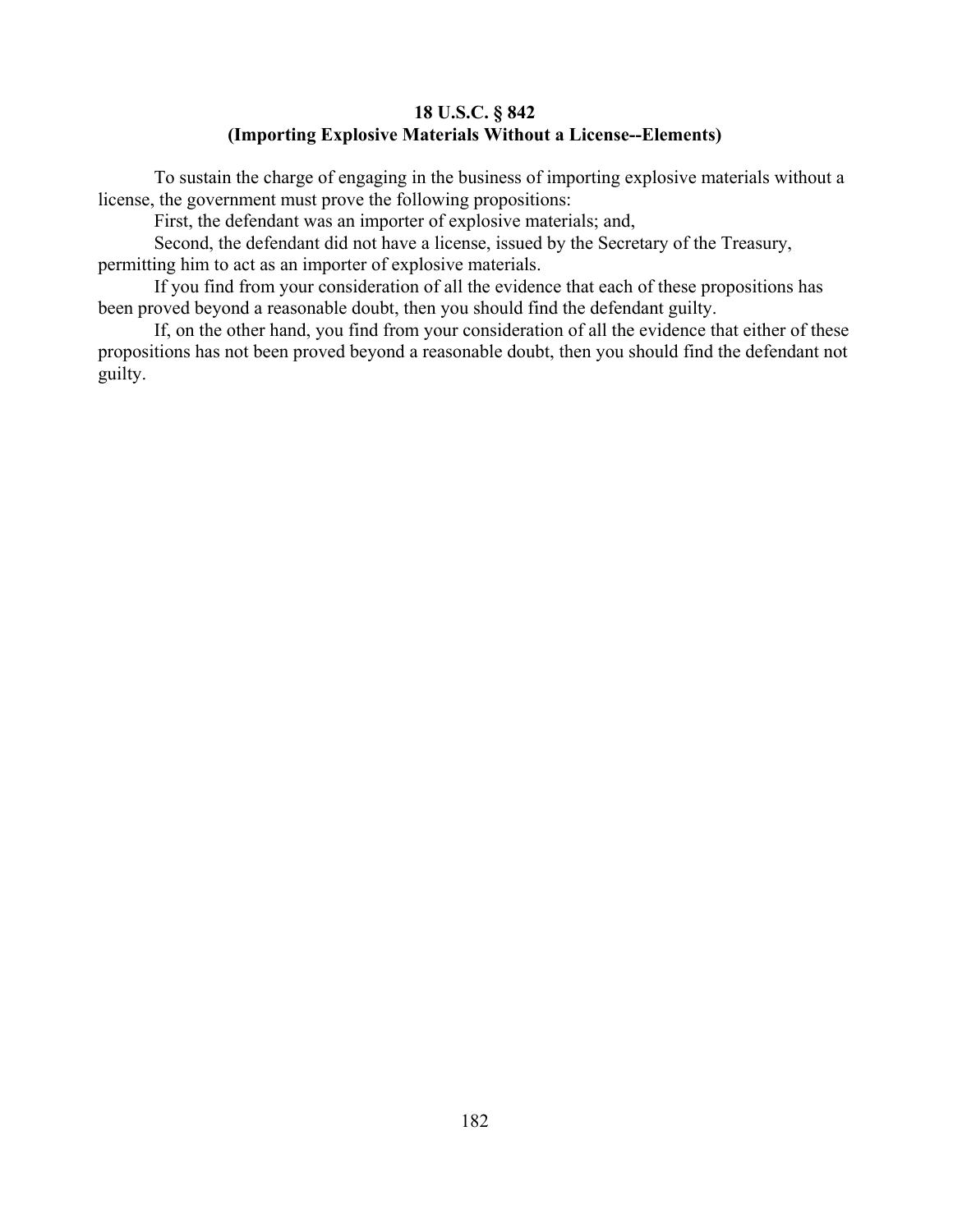#### **18 U.S.C. § 842 (Manufacturing Explosive Materials Without a License--Elements)**

To sustain the charge of manufacturing explosive materials without a license, the government must prove the following propositions:

First, the defendant was a manufacturer of explosive materials; and,

Second, the defendant did not have a license, issued by the Secretary of the Treasury, permitting him to act as a manufacturer of explosive materials.

If you find from your consideration of all the evidence that each of these propositions has been proved beyond a reasonable doubt, then you should find the defendant guilty.

If, on the other hand, you find from your consideration of all the evidence that either of these propositions has not been proved beyond a reasonable doubt, then you should find the defendant not guilty.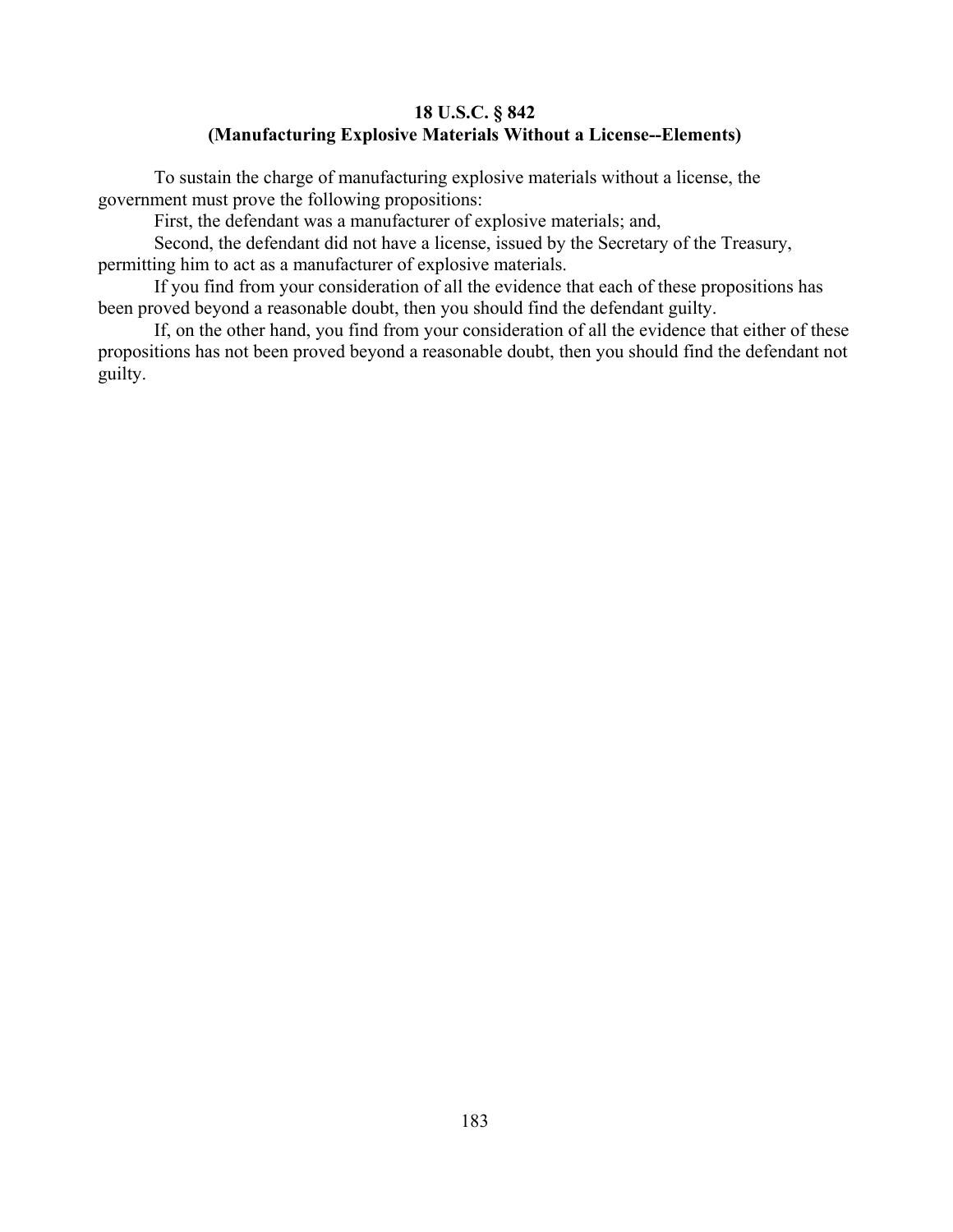### **18 U.S.C. § 842 (Dealing in Explosive Materials Without a License--Elements)**

To sustain the charge of dealing in explosive materials without a license, the government must prove the following propositions:

First, the defendant was dealing in explosive materials; and,

Second, the defendant did not have a license, issued by the Secretary of the Treasury, permitting him to act as a dealer in explosive materials.

If you find from your consideration of all the evidence that each of these propositions has been proved beyond a reasonable doubt, then you should find the defendant guilty.

If, on the other hand, you find from your consideration of all the evidence that either of these propositions has not been proved beyond a reasonable doubt, then you should find the defendant not guilty.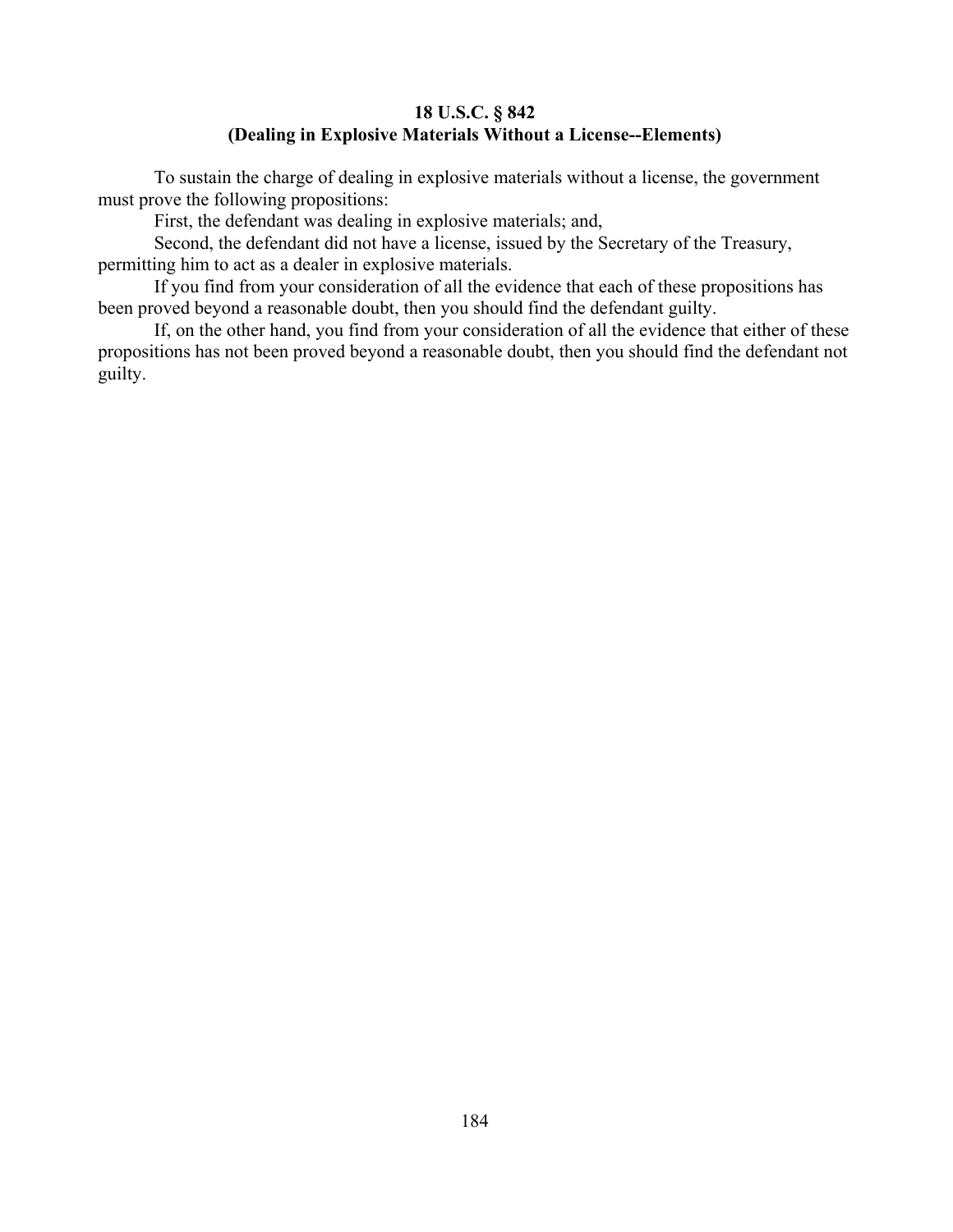## **18 U.S.C. § 842 (False Statement to Obtain Explosive Materials--Elements)**

To sustain the charge of making a false [written; oral] statement, intended or likely to deceive, for the purpose of obtaining explosive materials, the government must prove the following propositions:

First, the defendant knowingly made a false statement [to the Secretary of the Treasury or his delegate; to a licensed importer, manufacturer, or dealer in explosive materials];

Second, the false [written; oral] statement was intended or likely to deceive; and,

Third, the false [written; oral] statement was made for the purpose of obtaining explosive materials.

If you find from your consideration of all the evidence that each of these propositions has been proved beyond a reasonable doubt, then you should find the defendant guilty.

If, on the other hand, you find from your consideration of all the evidence that any of these propositions has not been proved beyond a reasonable doubt, then you should find the defendant not guilty.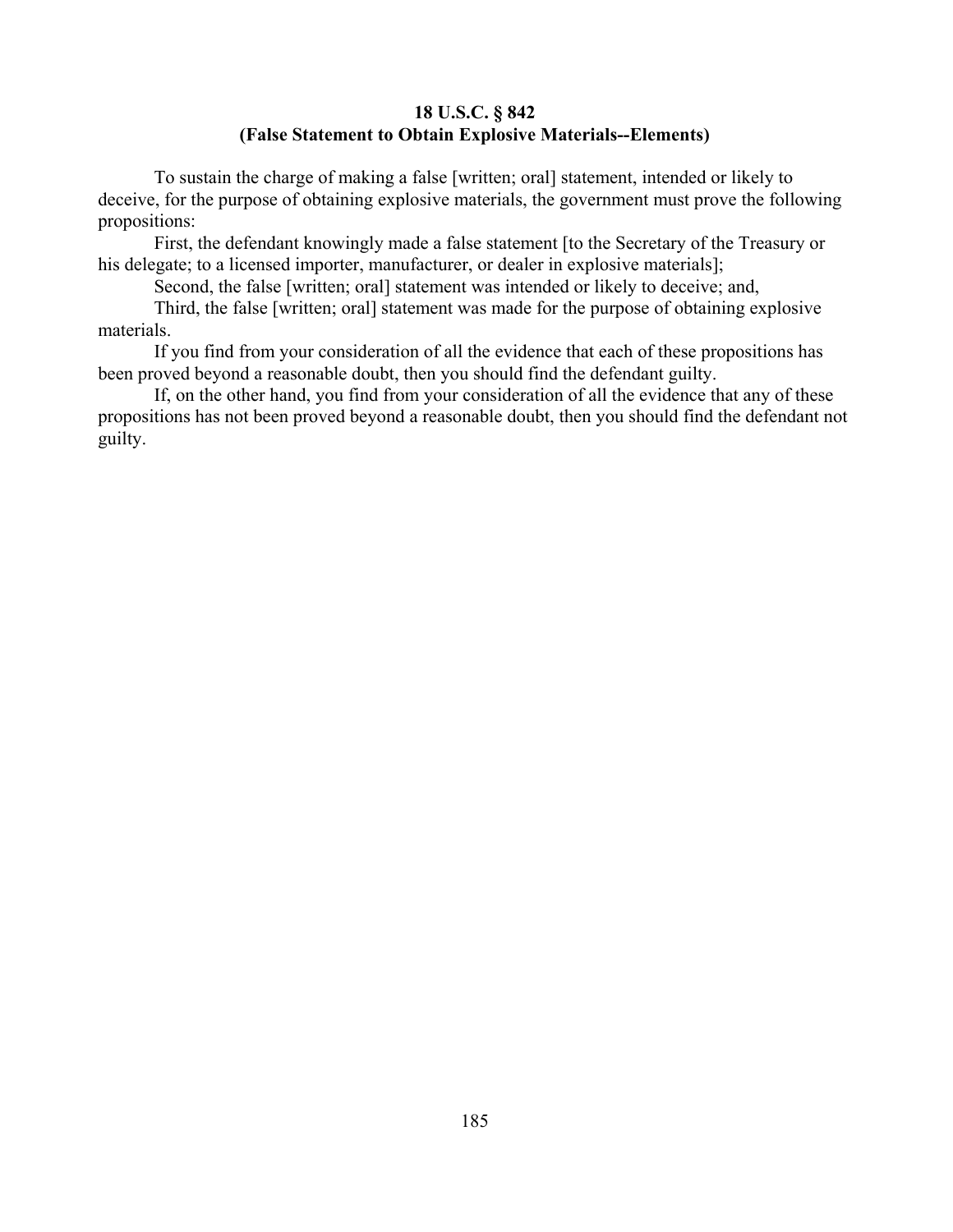## **18 U.S.C. § 842 (Definition of Importer of Explosive Materials)**

An importer of explosive materials is any person engaged in the business of bringing explosive materials into the United States for purposes of sale or distribution.

 $\setminus$ 

# **18 U.S.C. § 842 (Definition of Explosive Materials)**

Explosive materials means explosives, blasting agents, and detonators.

## Committee Comment

If necessary to define "explosives, blasting agents, or detonators," use the statutory definitions found in 18 U.S.C. § 841.

# **18 U.S.C. § 842 (Definition of Manufacturer of Explosive Materials)**

A manufacturer of explosive materials is any person engaged in the business of manufacturing explosive materials for the purposes of sale or distribution or for his own use.

# **18 U.S.C. § 842 (Definition of Dealer in Explosive Materials)**

A dealer in explosive materials is any person engaged in the business of distributing explosive materials at wholesale or retail.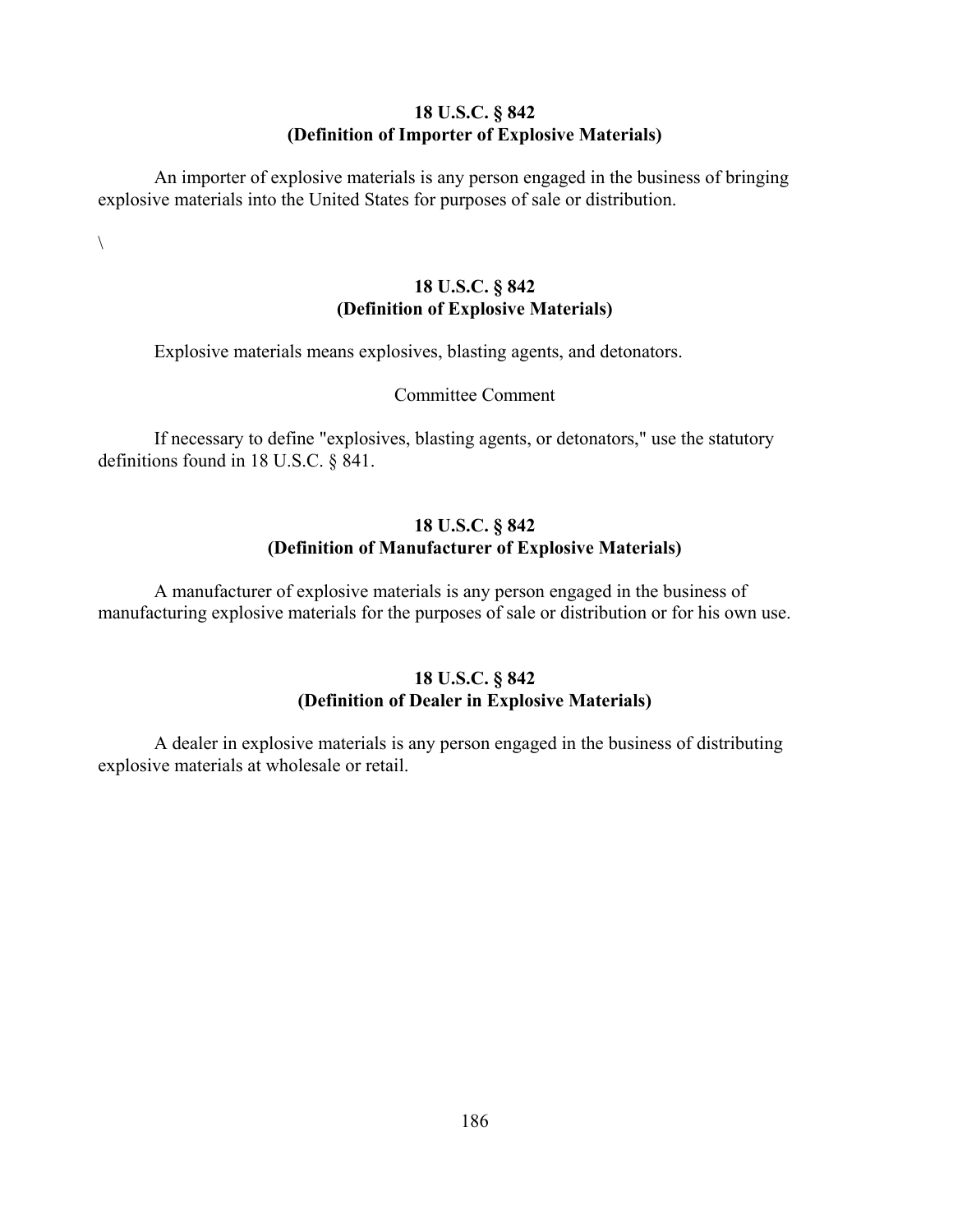#### **18 U.S.C. § 892 (Extortionate extension of credit - Elements)**

To sustain the charge of making an extortionate extension of credit, the government must prove the following propositions:

First, that the defendant knowingly made an extension of credit to any person, including the making [or extending] of any loan or other thing of value for which repayment is expected[, or the deferring of repayment of any debt][, whether valid or invalid][, whether disputed or acknowledged]; and

Second, that the defendant and the debtor understood, at the time the extension of credit was made, that delay in making repayment or failure to make repayment could result in the use of violence [or other criminal means] to cause harm to the [person] [reputation] [property] of anyone.

If you find from your consideration of all the evidence that each of these propositions has been proved beyond a reasonable doubt, then you should find the defendant guilty.

If, on the other hand, you find from your consideration of all the evidence that any one of these propositions has not been proved beyond a reasonable doubt, then you should find the defendant not guilty.

#### Committee Comment

See United States v. Scotti, 47 F.3d 1237, 1245 (2d Cir. 1995); United States v. Natale, 526 F.2d 1160, 1168 (2d Cir. 1975).

The statute contains a list of possible factors to consider in determining whether an extension of credit was extortionate (e.g. legal enforceability, interest rate); the court should point out any that may be applicable in individual cases.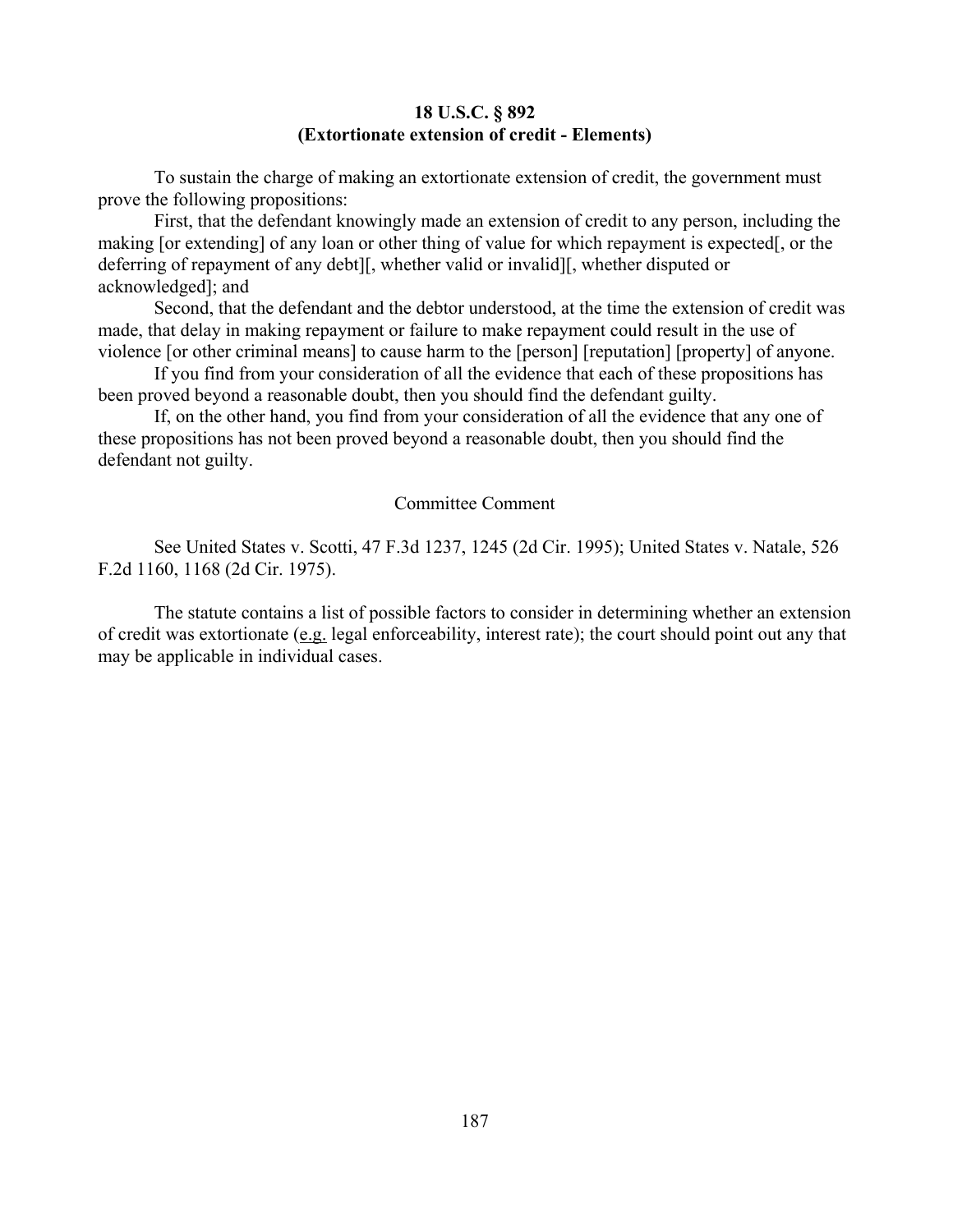## **18 U.S.C. § 892 (Definition of "Debtor")**

The term "debtor" includes a person to whom an extension of credit was made and any other person who guarantees repayment or otherwise agrees or attempts to cover any loss to the defendant because of a failure to repay that extension of credit.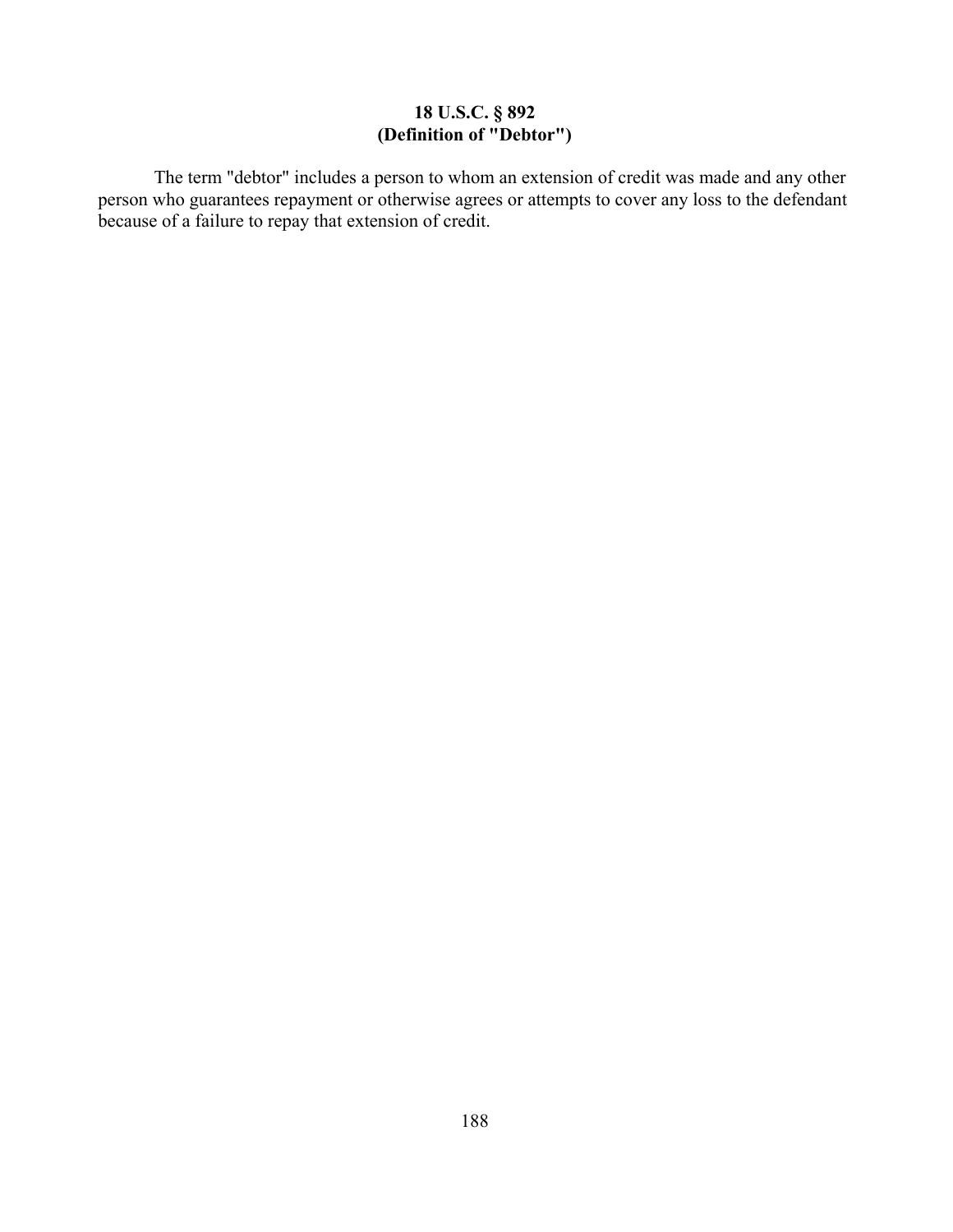#### **18 U.S.C. § 894 (Extortionate collection of debt - Elements)**

To sustain the charge of collection of an extension of credit by extortionate means, the government must prove the following propositions:

[First, that there was a[n] [attempt to collect] [collection of] an extension of credit, including [inducing] [attempting to induce] in any way the repayment by anyone of any loan or other thing of value for which repayment was expected[, or the deferring of repayment of any debt][, whether valid or invalid][, whether disputed or acknowledged];] [or]

[First, that a person was punished for the nonrepayment of an extension of credit, including any loan or other thing of value for which repayment was expected,[ or the deferring of repayment of any debt][, whether valid or invalid][, whether disputed or acknowledged];]

Second, that the [attempt to collect] [collection] [punishment] involved the use of extortionate means, that is, the[, or [express or implied] threat of the use] of violence [or other criminal means] to cause harm to the [person] [reputation] [property] of anyone; and

Third, that the defendant knowingly participated in some way in the use of such extortionate means in that [attempted] [collection] [punishment].

If you find from your consideration of all the evidence that each of these propositions has been proved beyond a reasonable doubt, then you should find the defendant guilty.

If, on the other hand, you find from your consideration of all the evidence that any one of these propositions has not been proved beyond a reasonable doubt, then you should find the defendant not guilty.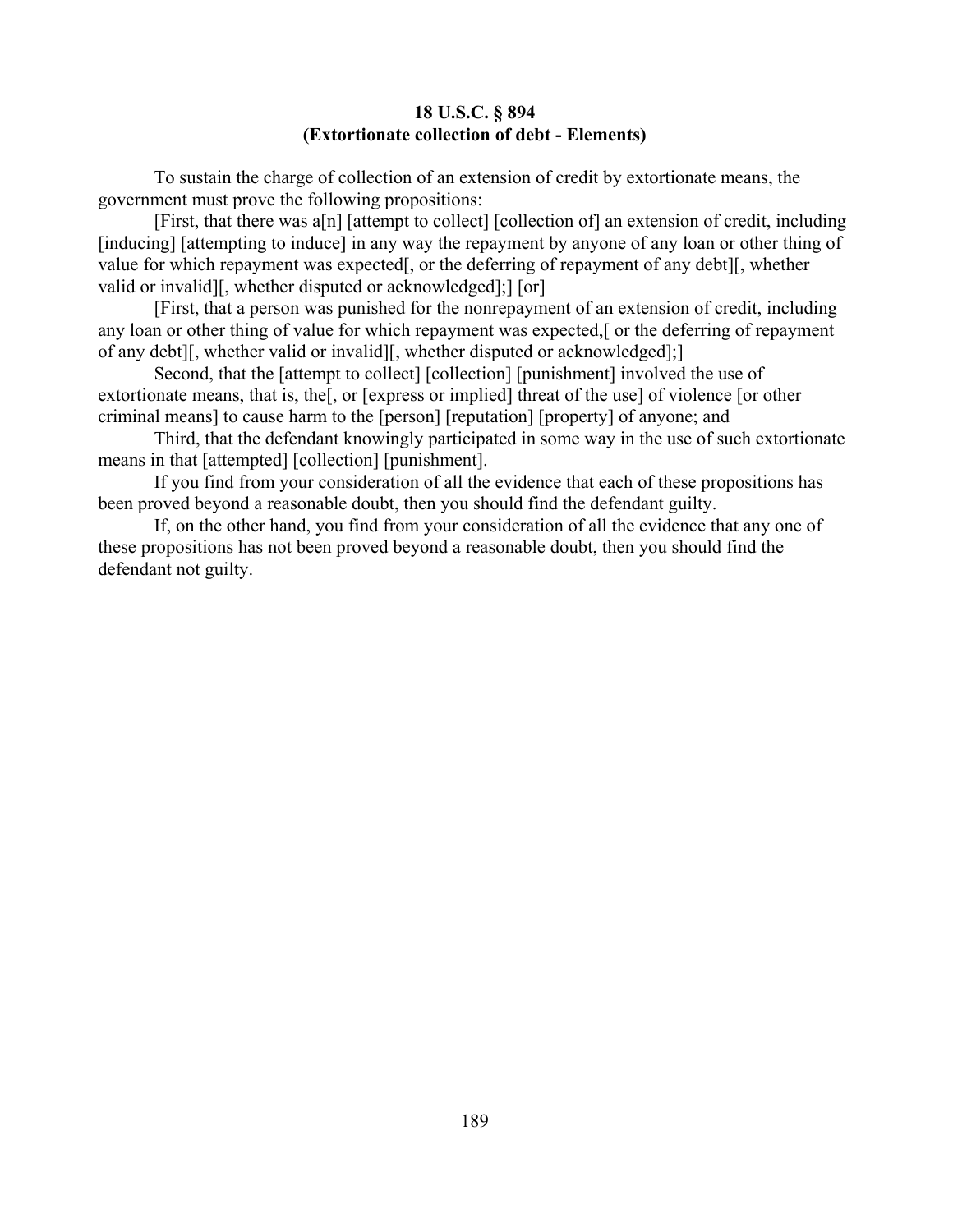#### **18 U.S.C. § 894 (Definition of Threat)**

 Acts or statements constitute a threat if they would reasonably induce fear of such harm in an ordinary person[, but the government need not prove that the recipient of a threat actually feared its consequences].

#### Committee Comment

Although there is no Seventh Circuit case on point, the cases to discuss the issue have held that the production of actual fear in the recipient is not an element of the offense. See, e.g., United States v. DiSalvo, 34 F.3d 1204, 1211 (3d Cir. 1994); United States v. Polizzi, 801 F.2d 1543, 1547- 48 (9th Cir. 1986); United States v. Joseph, 781 F.2d 549, 553 (6th Cir. 1986); United States v. Natale, 526 F.2d 1160, 1168 (2d Cir. 1975). Instead, the government must prove that the defendant intended to take actions which would reasonably induce fear in an ordinary person. Natale, supra at 1168. It is the nature of the actions of the person seeking to collect the indebtedness, not the mental state produced in the debtor, that is the focus of the inquiry for the jury. Polizzi, supra at 1548. Thus, a simple demand for money is not a threat under this section. United States v. Joseph, 781 F.2d 549, 554 (6th Cir. 1986).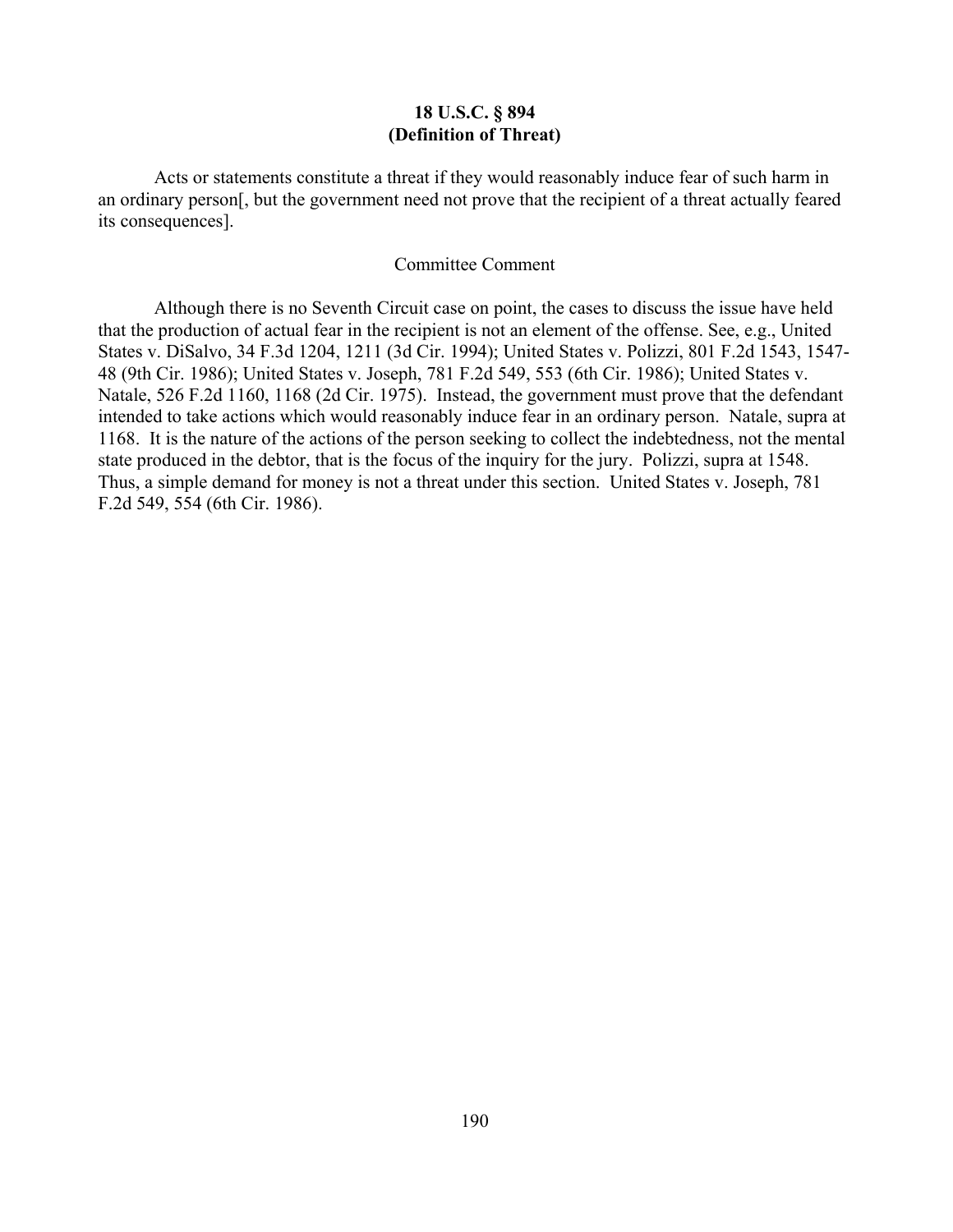#### **18 U.S.C. § 922(g) (Felon in possession of firearm - elements)**

To sustain the charge of unlawful possession of a firearm, the government must prove the following propositions:

First, that, prior to [date of the charged possession] the defendant had been convicted of a crime that was punishable by a term of imprisonment of more than one year;

Second, that on [date of the charged possession] the defendant knowingly possessed a firearm; and

 Third, that the firearm possessed by the defendant had traveled in interstate commerce prior to defendant's possession of it on that date.

If you find from your consideration of all the evidence that each of these propositions has been proved beyond a reasonable doubt, then you should find the defendant guilty.

If, on the other hand, you find from your consideration of all the evidence that any one of these propositions has not been proved beyond a reasonable doubt, then you should find the defendant not guilty.

#### **Committee Comment**

In a prosecution for the receipt of firearms in commerce and affecting commerce after conviction of a felony, it was required only that the defendant be shown knowingly to have received or possessed the firearm, despite his contention that the evidence failed to show that the defendant knew that he had been convicted of a felony. United States v. Sutton, 521 F.2d 1385, 1391 (7th Cir. 1975)

Possession by the defendant who was a convicted felon of a shotgun that previously had moved in interstate commerce satisfied the requirement of in commerce or affecting commerce, and the government was not required to show that the defendant knew the gun had traveled in interstate commerce or that the defendant intended to violate this section. United States v. Horton, 503 F.2d 810, 813 (7th Cir. 1974). There is no requirement in the statute that a defendant must know the weapon traveled interstate. United States v. Castor, 937 F.2d 293, 298 (7th Cir. 1991).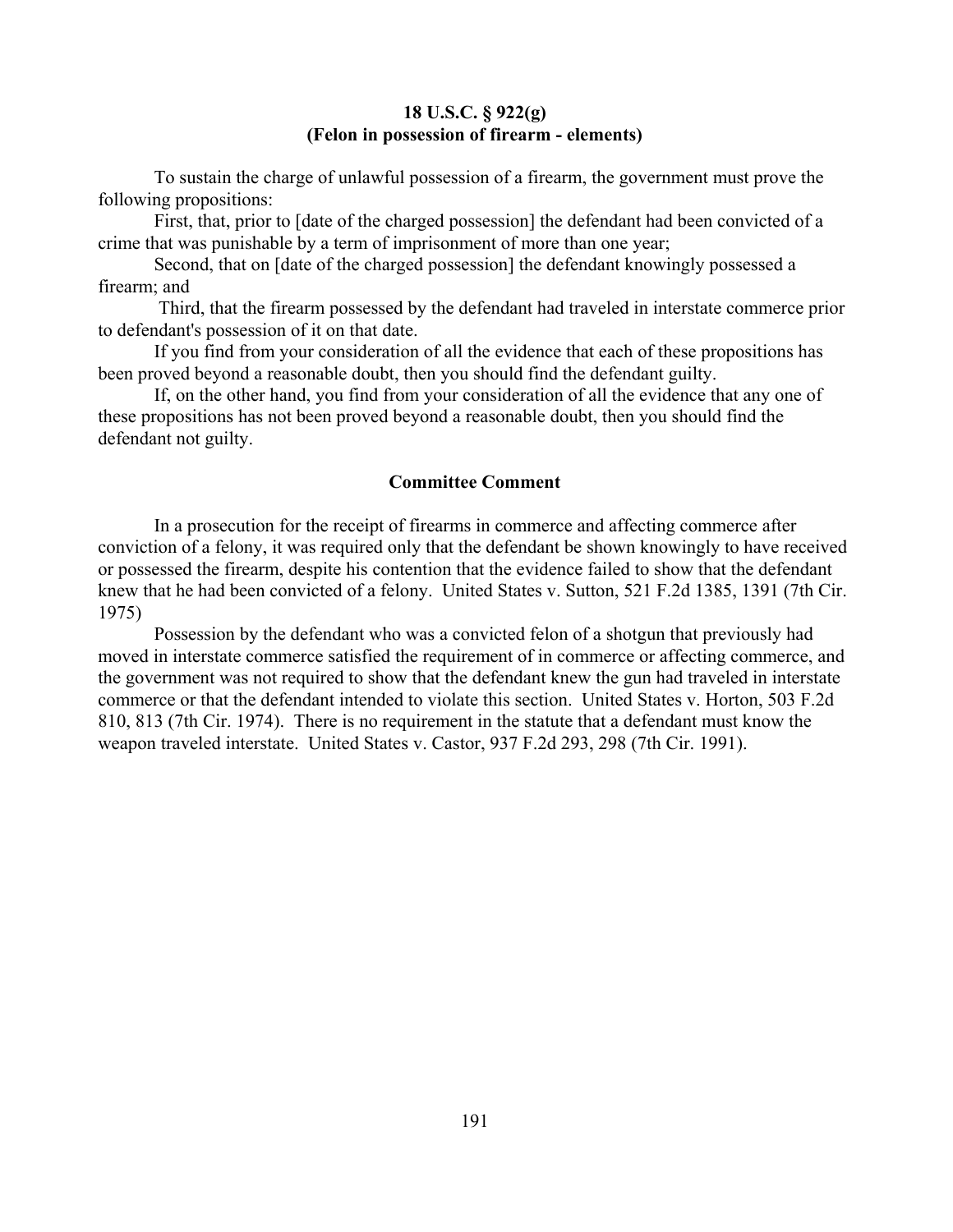#### **18 U.S.C. § 922(g) (Definition of commerce)**

A firearm has traveled in interstate commerce if it has traveled between one state and any other state [or country], or across a state [or national] boundary line. [The government need not prove [how the firearm traveled in interstate commerce] [or] that the firearm's travel was related to the defendant's possession of it] [or] [that the defendant knew the firearm had traveled in interstate commerce].]

#### **Committee Comment**

What is required to satisfy the in commerce or affecting commerce element is proof that the firearm traveled at some time in interstate commerce. Proof of that nature satisfies the required nexus between possession and commerce. Scarborough v. United States, 431 U.S. 563 (1977). Only a minimal nexus that firearm at some time had been in interstate commerce is required. United States v. Lowe, 860 F.2d 1370, 1374 (7th Cir.), cert. denied, 490 U.S. 1005 (1988). See also United States v. Maloney, 71 F.3d 645 (7th Cir. 1995); United States v. Bell, 70 F.3d 495, 497 (7th Cir. 1995); and United States v. Bradford, 78 F.3d 1216, 1222 (7th Cir.), cert. denied, 116 S.Ct. 1581 (1996).

#### **18 U.S.C. § 922(g) (Definition of possession)**

Possession of an object is the ability to control it. Possession may exist even when a person is not in physical contact with the object, but knowingly has the power and intention to exercise direction or control over it, either directly or through others.

#### **Committee Comment**

The possession instruction is based upon that approved in United States v. Lloyd, 71 F.3d 1256, 1266-67 (7th Cir. 1995), with two changes. First, instead of "dominion", a rather nonordinary word, we have used "direction". Second, the Committee has eliminated use of the term "constructive possession," though the concept remains within the instruction. This instruction may also be used in connection with other possession statutes, such as 21 U.S.C. § 841(a)(1).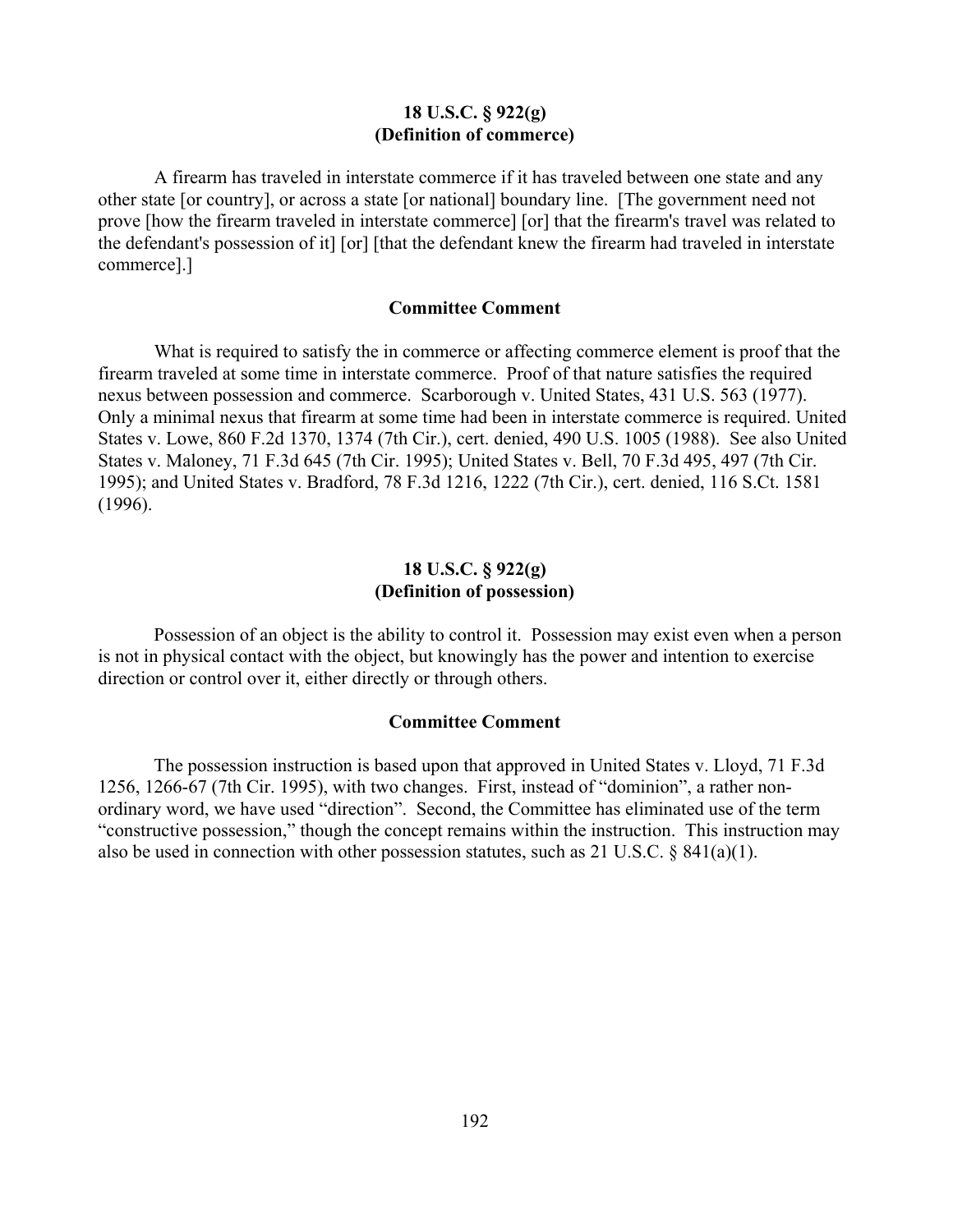# **18 U.S.C. § 924(c) (Using / carrying firearm in drug or violent crime - Elements)**

To sustain the charge of [using] [carrying] a firearm during or in relation to a [drug] [violent] crime, the government must prove the following propositions:

First, that the defendant committed the crime of [title of offense] [as charged in Count \_\_\_]; and

Second, that the defendant knowingly [used] [or] [carried] a firearm during and in relation to that crime.

If you find from your consideration of all the evidence that each of these propositions has been proved beyond a reasonable doubt, then you should find the defendant guilty.

If, on the other hand, you find from your consideration of all the evidence that any one of these propositions has not been proved beyond a reasonable doubt, then you should find the defendant not guilty.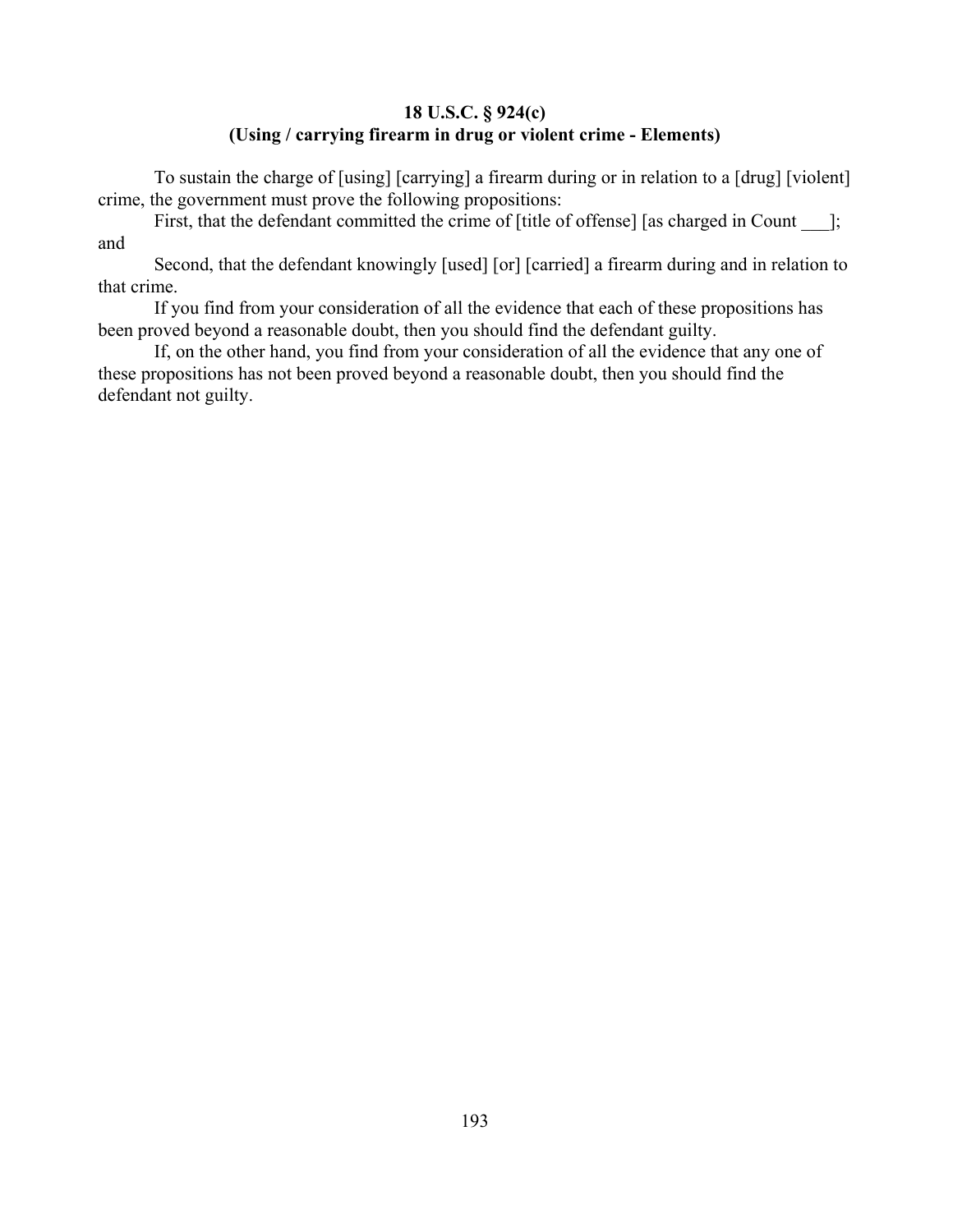## **18 U.S.C. § 924(C) (Definition of "carry")**

A defendant carries a firearm when he/she transports the firearm on his/her person [or in a vehicle] and does so during and in relation to the [drug] [violent] crime that he/she is committing.

[A defendant may carry a firearm even when the firearm is not immediately accessible because it is contained in a locked case or compartment.]

### **Committee Comment**

This instruction reflects the Supreme Court's holding in Muscarello v. United States, 1998 WL 292058 (June 8, 1998) which in turn approved United States v. Molina, 102 F.3d 928 (7th Cir. 1996).

In some cases, it might be advisable to define vehicle as including motor vehicles, boats, airplanes and other means of transport.

The bracketed language should be used only when there is evidence the firearm was in a locked place.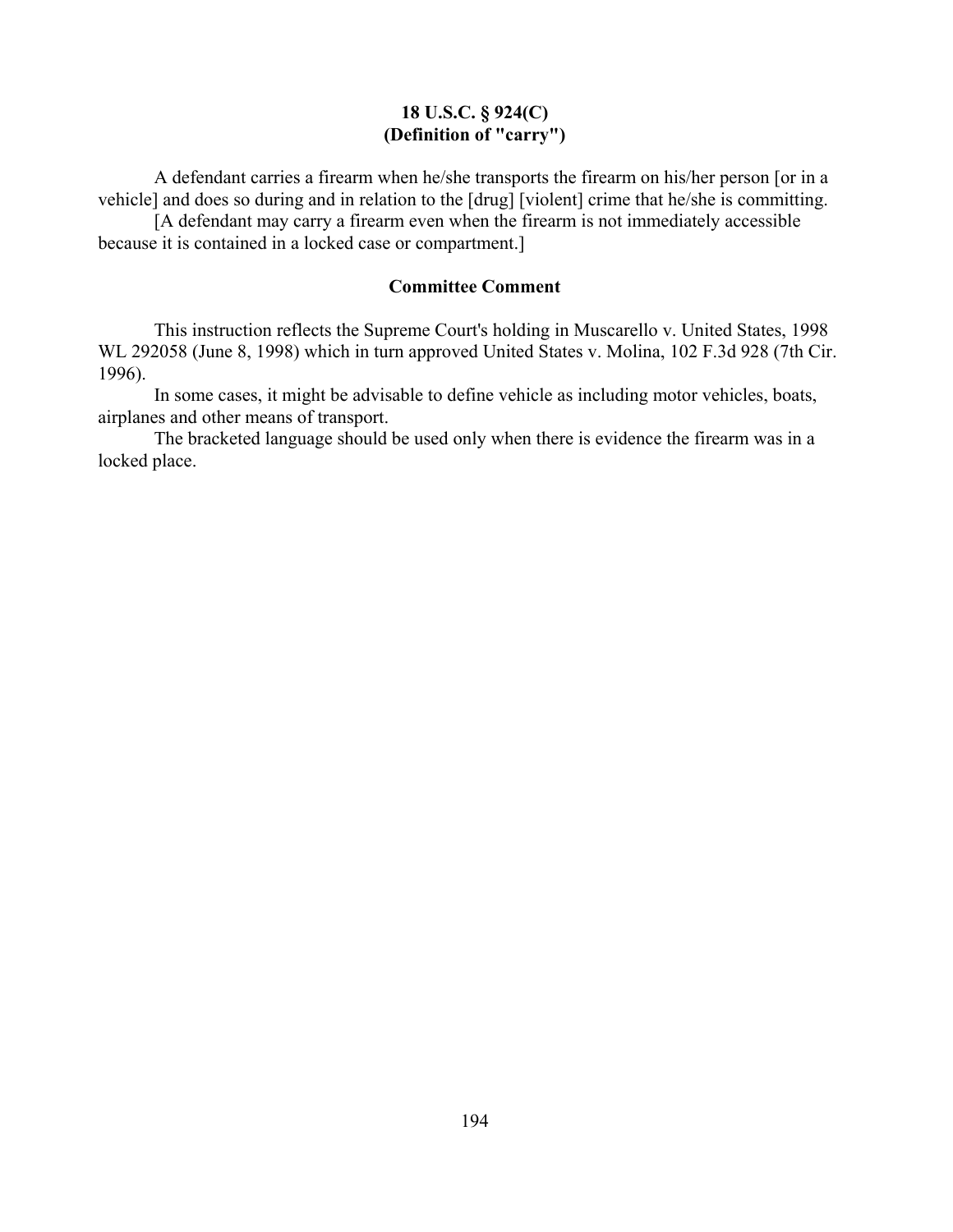## **18 U.S.C. § 924(C) (Definition of "use")**

A defendant uses a firearm when he/she actively employs it in some way that is related to the [drug] [violent] crime that he/she is committing. ["Use" may include [brandishing] [displaying] [trading or attempting to trade] [striking with] [firing or attempting to fire] a firearm] [making] reference to a firearm in the defendant's possession.] [Mere presence of a firearm at the scene of the crime without active employment of that kind is not sufficient to constitute use of that firearm.]

#### **Committee Comment**

This instruction reflects the Supreme Court's holding in Bailey v. United States, 116 S.Ct. 501 (1995) regarding the term "use." The bracketed language is from post-Bailey Seventh Circuit cases, as is the mere presence line. See United States v. Abdul, 75 F.3d 327 (7th Cir. 1996); United States v. Booker, 73 F.3d 706, 709 (7th Cir. 1996).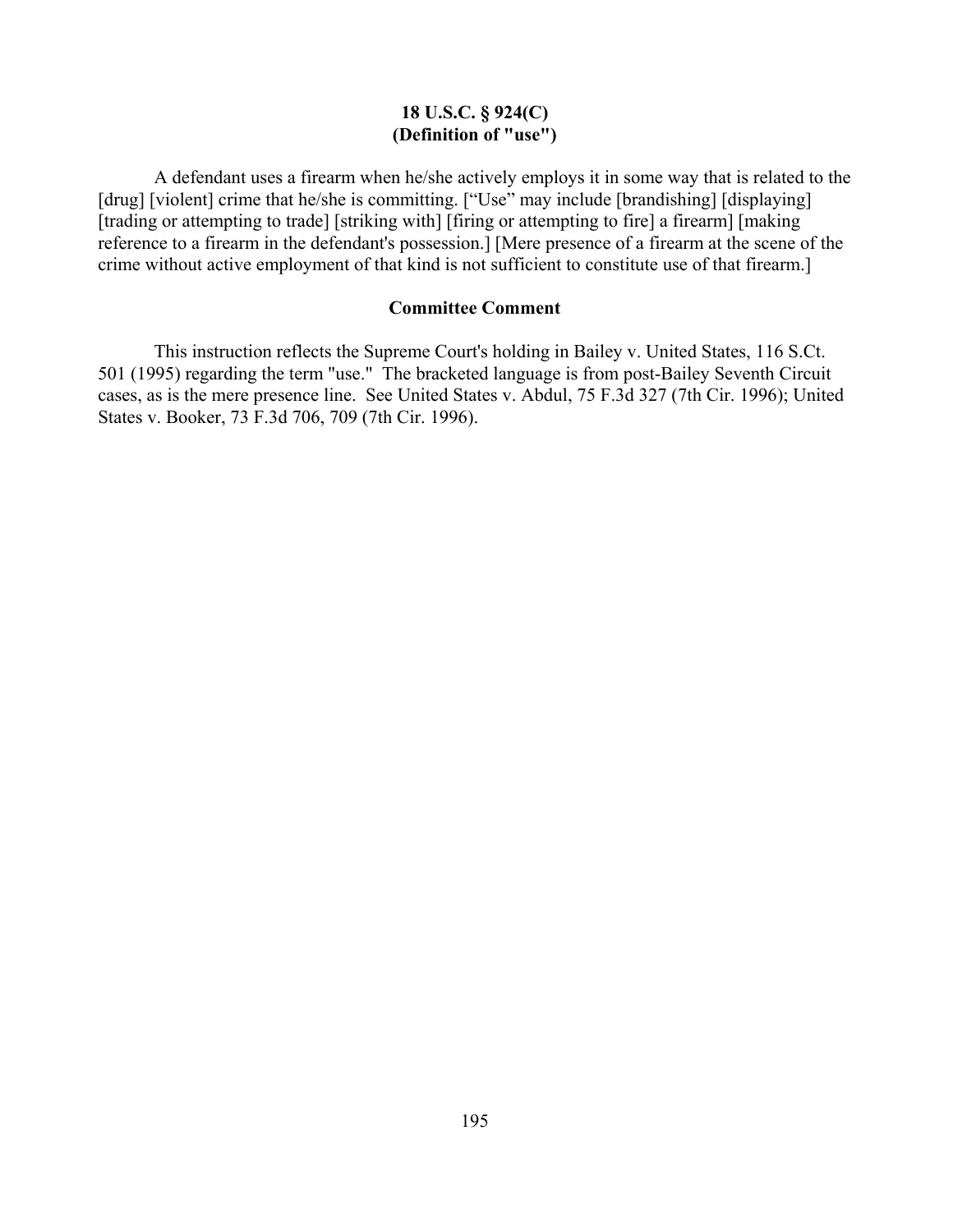# **INSTRUCTIONS FOR 18 U.S.C. § 1001 THROUGH 18 U.S.C. § 1964**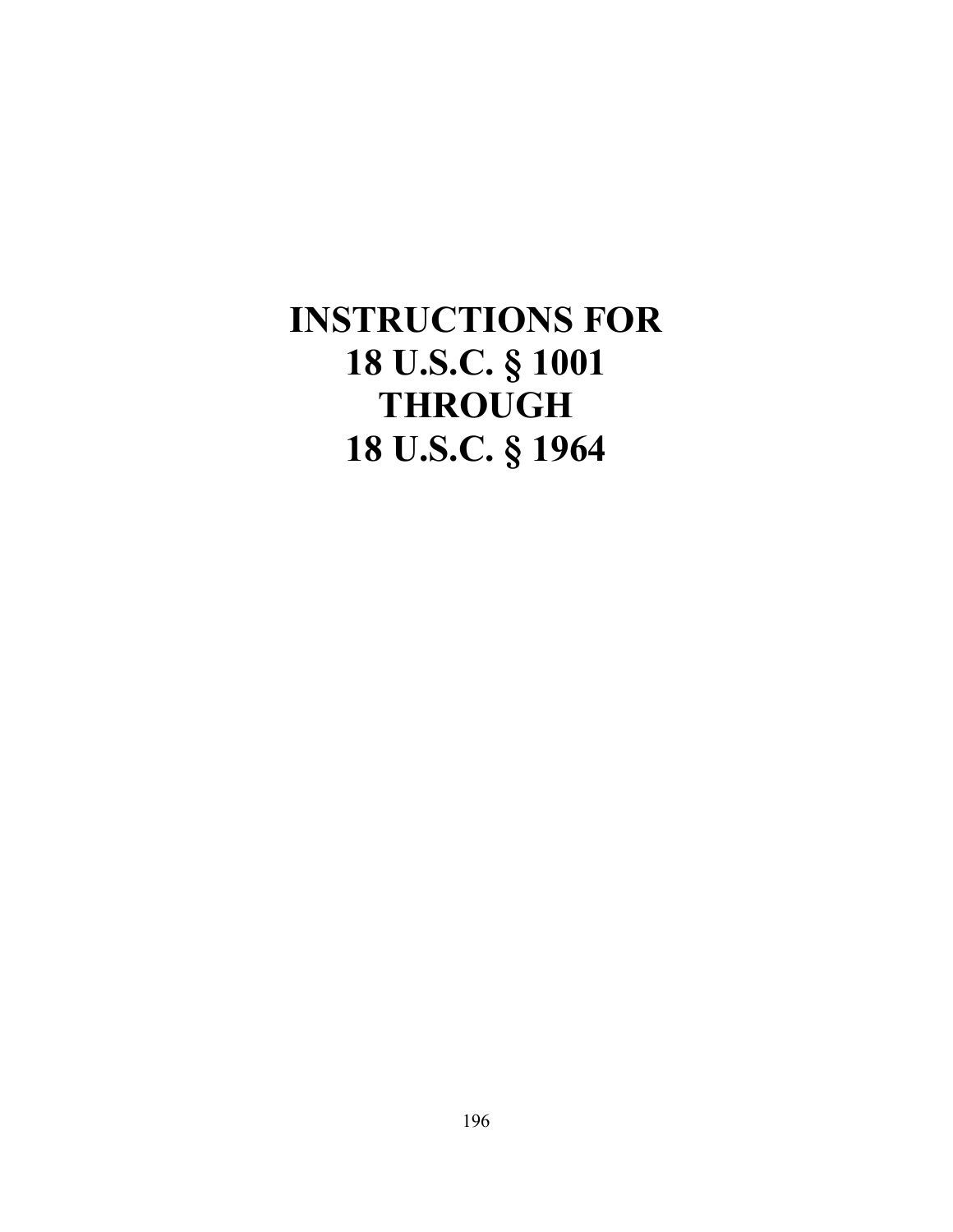#### **18 U.S.C. § 1001 (Concealing a Material Fact--Elements)**

To sustain the charge of concealing a material fact, the government must prove the following propositions:

First, the defendant [concealed; covered up] a fact by trick, scheme or device; Second, the fact was material;

Third, the defendant did so knowingly and willfully; and,

Fourth, the material fact related to a matter within the jurisdiction of the [executive] [legislative] [judicial] branch of the government of the United States.

If you find from your consideration of all the evidence that each of these propositions has been proved beyond a reasonable doubt, then you should find the defendant guilty.

If, on the other hand, you find from your consideration of all the evidence that any of these propositions has not been proved beyond a reasonable doubt, then you should find the defendant not guilty.

#### Committee Comment

The language of the fourth element results from an amendment to  $\S$  1001 that became effective on October 11, 1996. The amended statute includes certain exceptions which may require the drafting of an additional instruction in an appropriate case. In cases involving conduct occurring prior to the amendment, the language of the former instruction, "a federal department or agency," should be used.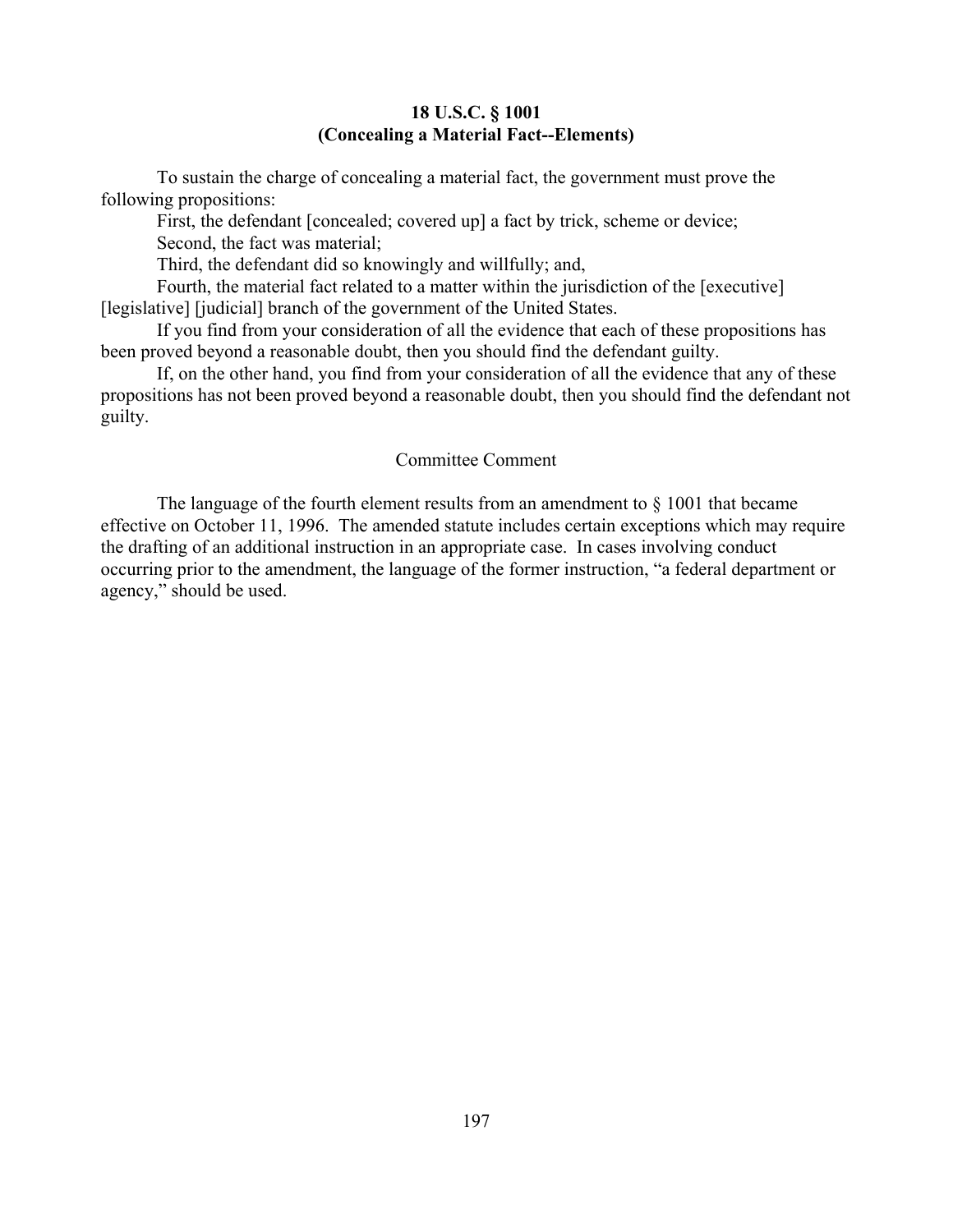#### **18 U.S.C. § 1001 (Making a False Statement or Representation--Elements)**

To sustain the charge of making a [false; fictitious] [statement; representation], the government must prove the following propositions:

First, the defendant made a [false; fictitious; fraudulent] [statement; representation]; Second, the [statement; representation] was material;

Third, the [statement; representation] was made knowingly and willfully; and,

Fourth, the [statement; representation] was made in a matter within the jurisdiction of the [executive] [legislative] [judicial] branch of the government of the United States.

If you find from your consideration of all the evidence that each of these propositions has been proved beyond a reasonable doubt, then you should find the defendant guilty.

If, on the other hand, you find from your consideration of all the evidence that any of these propositions has not been proved beyond a reasonable doubt, then you should find the defendant not guilty.

#### Committee Comment

The language of the fourth element results from an amendment to  $\S$  1001 that became effective on October 11, 1996. The amended statute includes certain exceptions which may require the drafting of an additional instruction in an appropriate case. In cases involving conduct occurring prior to the amendment, the language of the former instruction, "a federal department or agency," should be used.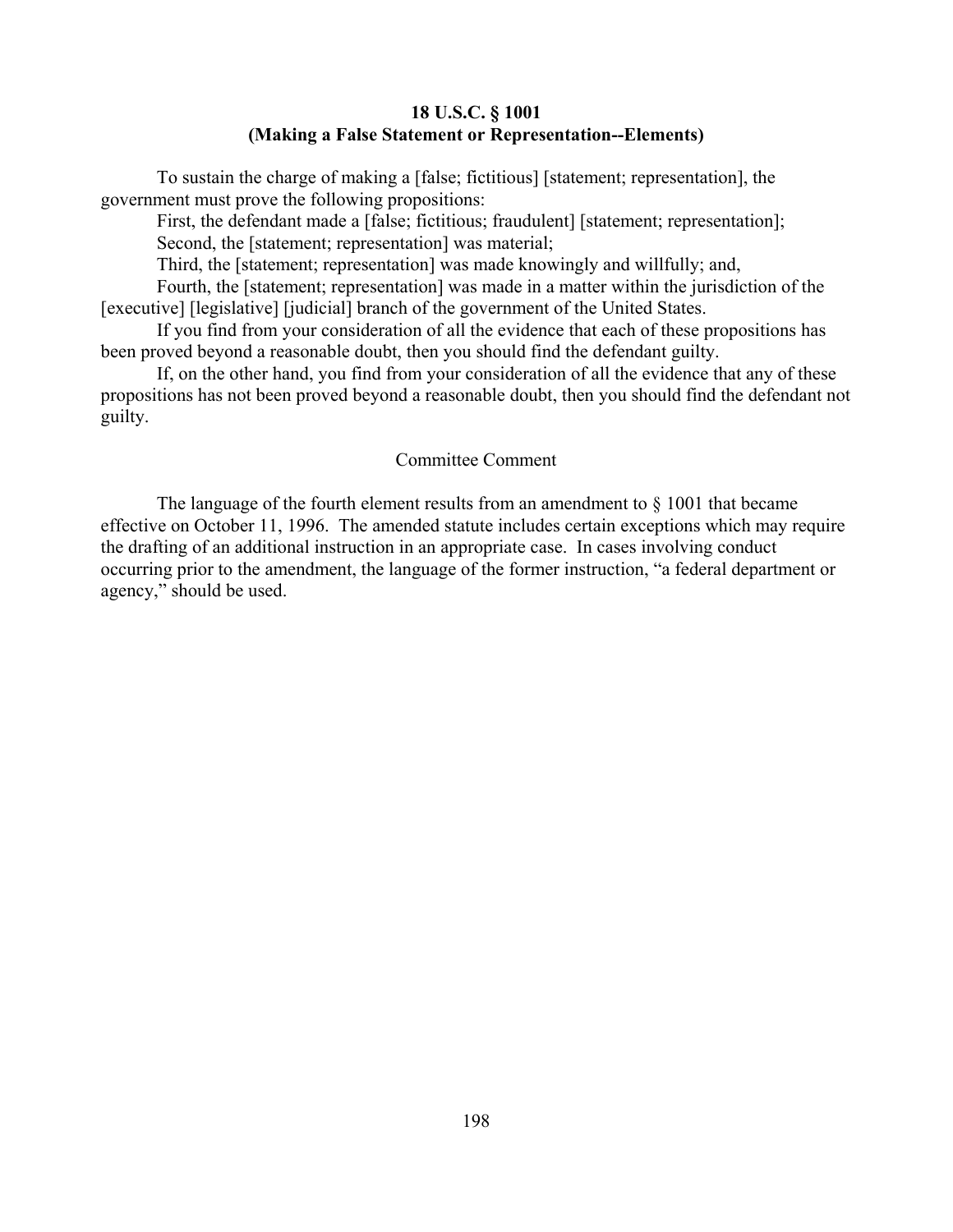## **18 U.S.C. § 1001 (Making or Using a False Writing or Document--Elements)**

To sustain the charge of [making; using] a false [writing; document] knowing it to contain any [false; fictitious; fraudulent] [statement; entry], the government must prove the following propositions:

First, the defendant [made; used] a false [writing; document];

Second, the defendant knew the [writing; document] contained a [false; fictitious; fraudulent] [statement; entry];

Third, the [statement; entry] was material;

Fourth, the defendant [made; used] the [document; writing] knowingly and willfully; and Fifth, the [writing; document] was [made; used] in a matter within the jurisdiction of the [executive] [legislative] [judicial] branch of the government of the United States.

If you find from your consideration of all the evidence that each of these propositions has been proved beyond a reasonable doubt, then you should find the defendant guilty.

If, on the other hand, you find from your consideration of all the evidence that any of these propositions has not been proved beyond a reasonable doubt, then you should find the defendant not guilty.

#### Committee Comment

The language of the fifth element results from an amendment to  $\S$  1001 that became effective on October 11, 1996. The amended statute includes certain exceptions which may require the drafting of an additional instruction in an appropriate case. In cases involving conduct occurring prior to the amendment, the language of the former instruction, "a federal department or agency," should be used.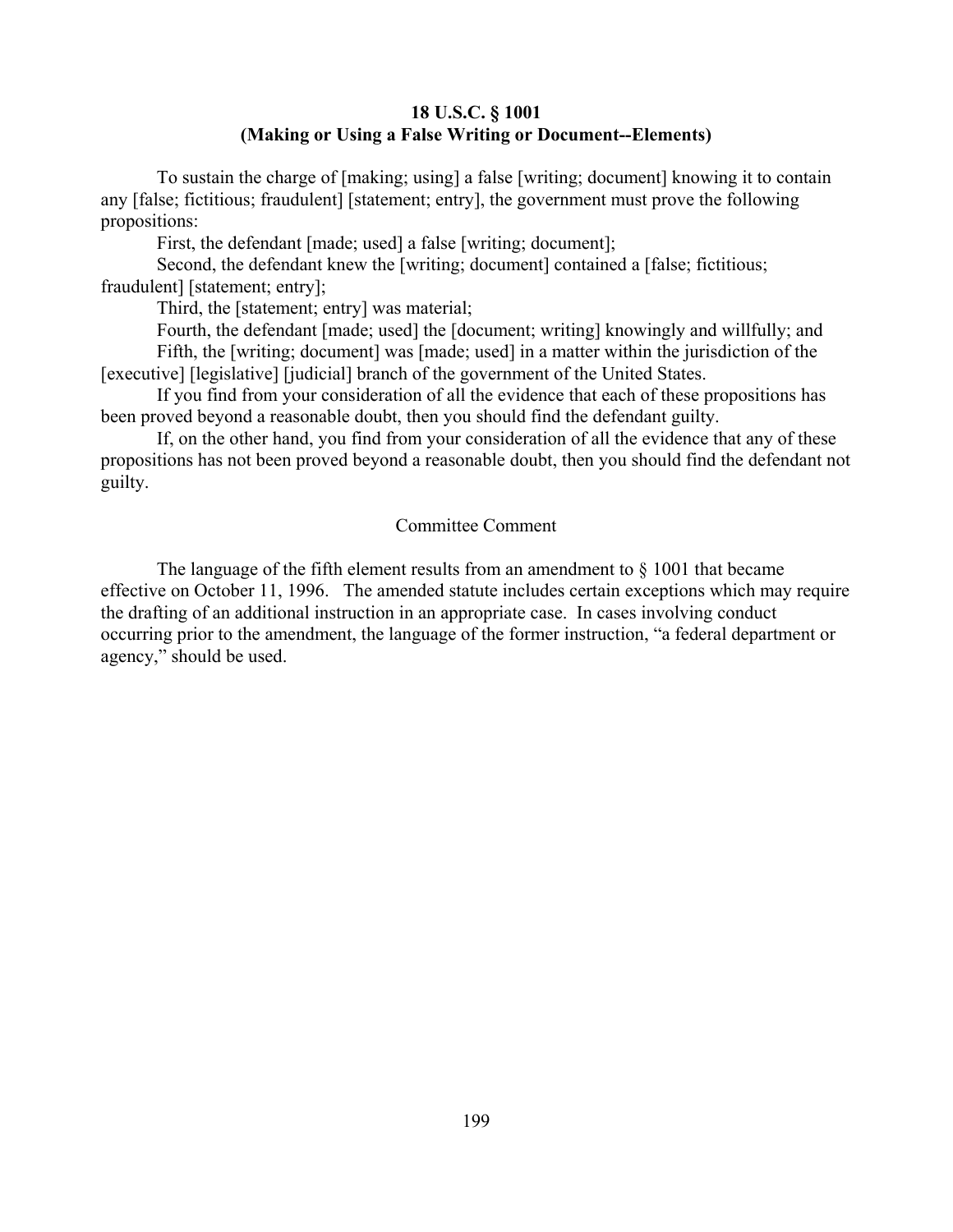# **18 U.S.C. § 1001 (Definition of Scheme and Device)**

A scheme or device includes any plan or course of action intended to deceive others.

# **18 U.S.C. § 1001 (Definition of False, Fictitious)**

A statement is false or fictitious if untrue when made and then known to be untrue by the person making it [or causing it to be made].

# **18 U.S.C. § 1001 (Definition of Fraudulent)**

A statement or representation is fraudulent if known to be untrue, and made [or caused to be made] with intent to deceive.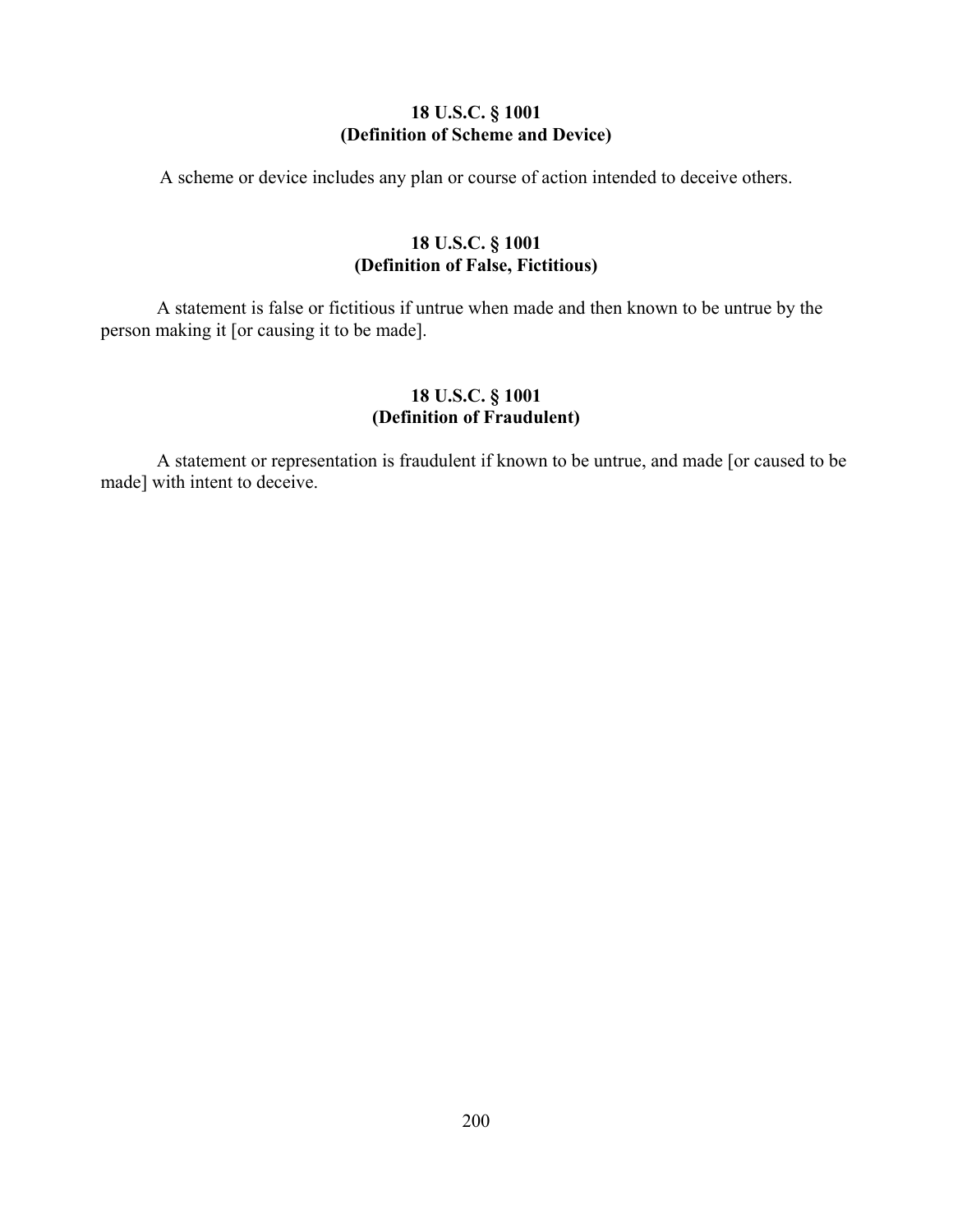# **18 U.S.C. § 1001 (Materiality - definition)**

A statement is material if it had the effect of influencing the action of the [body or agency], or was capable of or had the potential to do so. [It is not necessary that the statement actually have that influence or be relied on by the [body or agency], so long as it had the potential or capability to do so.]

Committee Comment

See United States v. Gaudin, 115 S.Ct. 2310, 2314 (1995).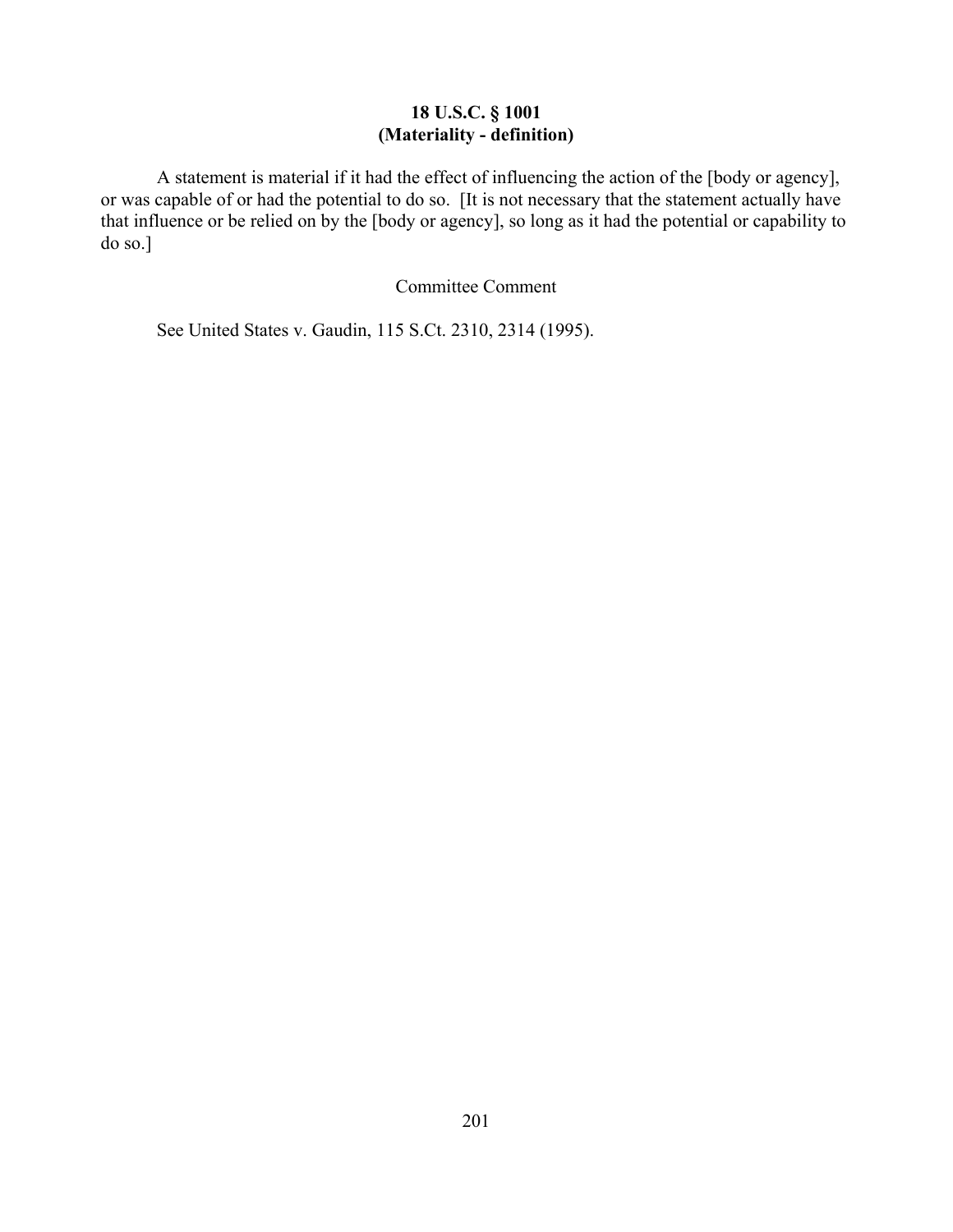# **18 U.S.C. § 1001 (Willfully - Definitions)**

An act is done willfully if done voluntarily and intentionally, and with the intent to do something the law forbids.

# Committee Comment

If used for § 1001, part 3, these instructions apply to the fourth element. See 4.09 of these Instructions for the Committee's recommendation on the use of an instruction defining "willfully." See 4.06 of these Instructions for a definition of "knowingly."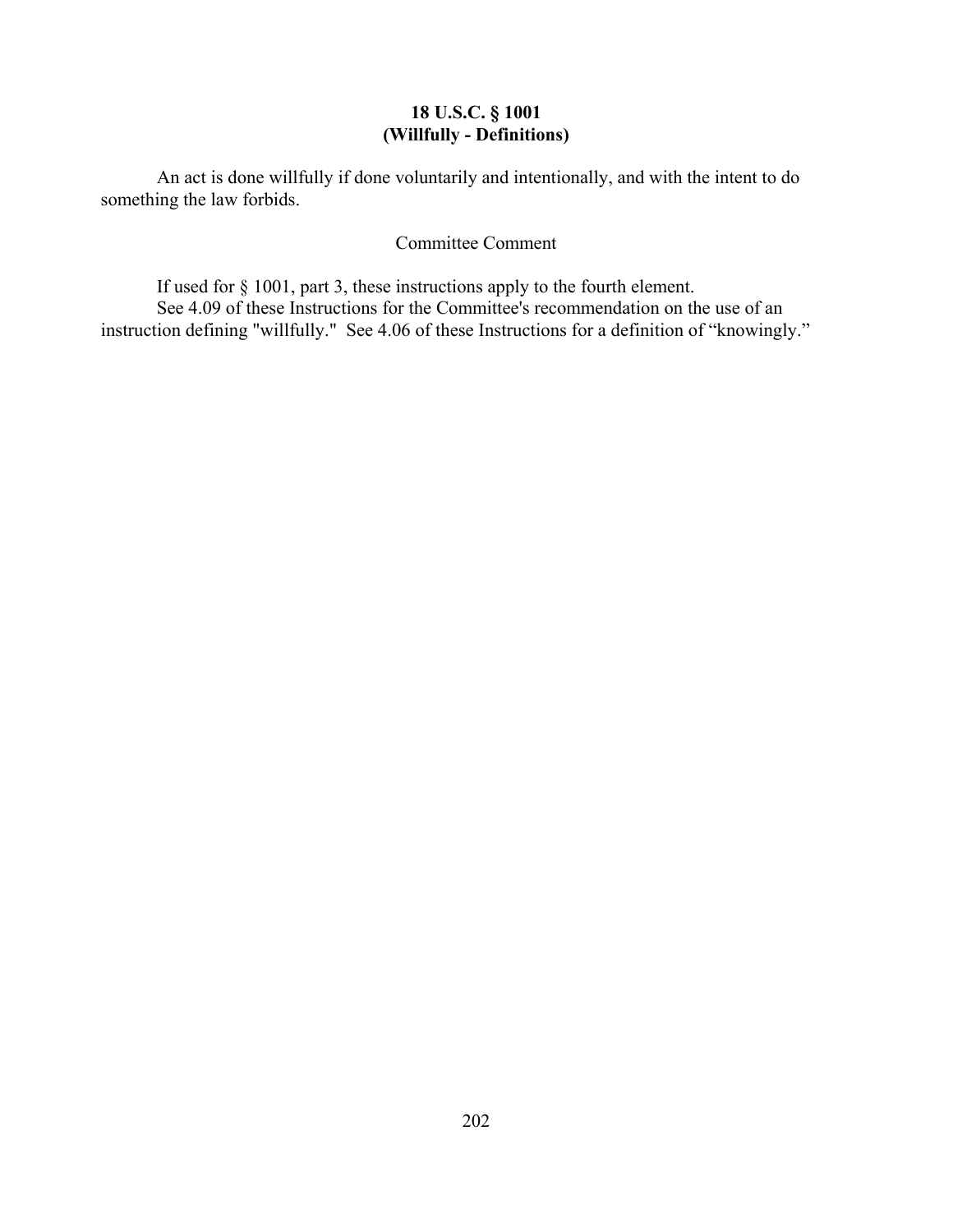## **18 U.S.C. § 1001 (Department or Agency)**

The (name of department, agency, or office) is a part of the [executive] [legislative] [judicial] branch of the government of the United States, and [statements; representations; facts] concerning (specify) are within the jurisdiction of that branch.

#### Committee Comment

The statement need not be made directly to a United States agency. If made to a local entity administering a totally or partially federally funded program then such a statement may also be within the jurisdiction of a federal agency. See United States v. Petullo, 709 F.2d 1178, 1180 (7th Cir. 1983). See also United States v. Ross, 77 F.3d 1525, 1544 (7th Cir. 1996) ("This court has repeatedly found the submission of a fraudulent statement to a private (or non federal government) entity to be within the jurisdiction of a federal agency where the agency has given funding to the entity and fraudulent statements cause the entity to utilize the funds improperly.")

Whether or not the government has suffered monetary loss or in fact was deceived by the acts charged is of no consequence to the jury's determination of the case.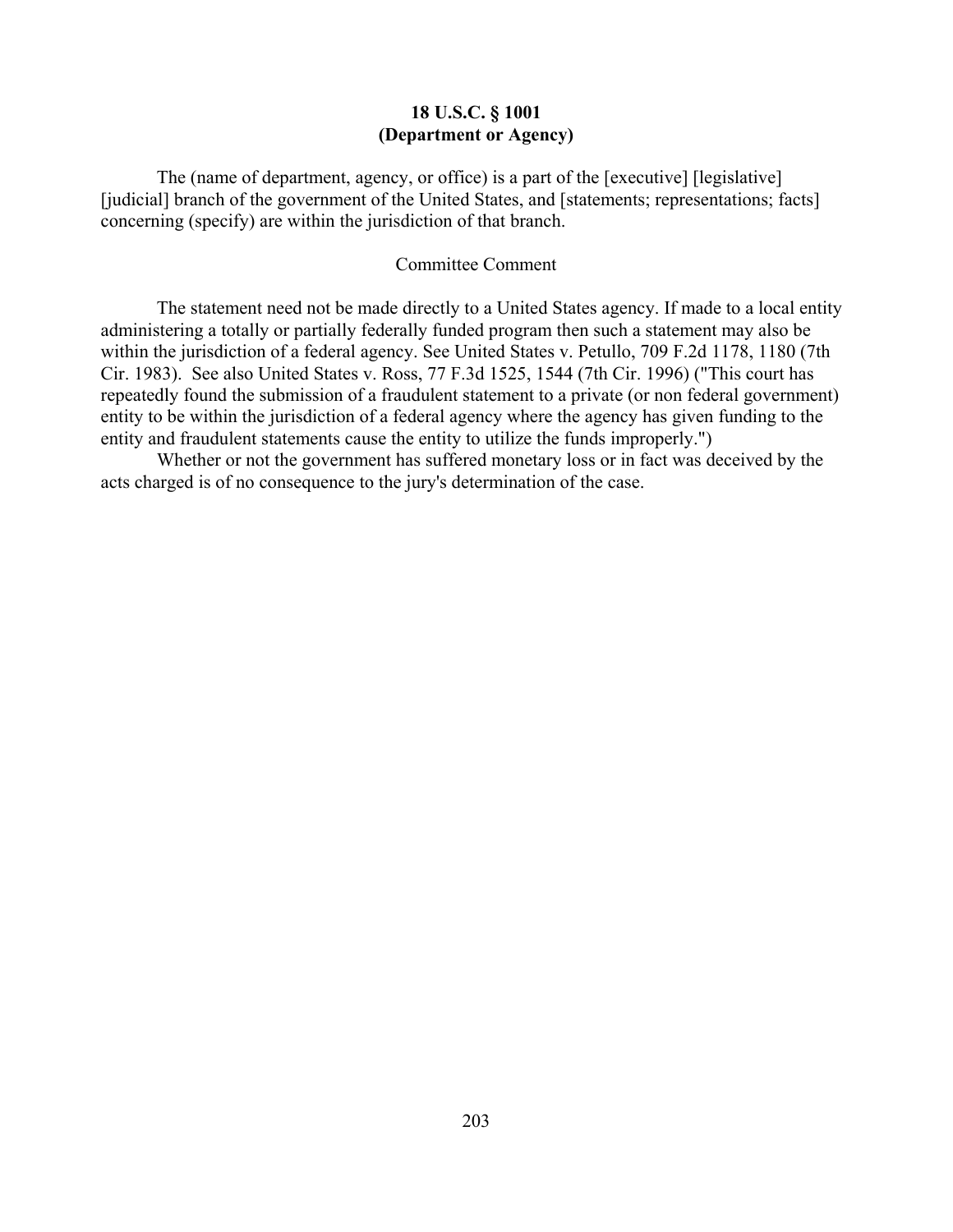## **18 U.S.C. § 1005, para. 4 (Fraudulently benefitting from a loan by a federally insured institution)**

To sustain the charge of fraudulently benefitting from a loan made by a financial institution as charged in Count of the indictment, the government must prove the following propositions:

First, that the defendant received or otherwise benefitted, directly or indirectly, from a loan made by a financial institution as described in the indictment;

Second, that the defendant did so with the intent to defraud the financial institution; and

Third, that the deposits of the [name the financial institution] were then insured by the Federal Deposit Insurance Corporation.

If you find from your consideration of all the evidence that each of these propositions has been proved beyond a reasonable doubt then you should find the defendant guilty.

If, on the other hand, you find from your consideration of all the evidence that any one of these propositions has not been proved beyond a reasonable doubt, then you should find the defendant not guilty.

## **Committee Comment**

For the definition of intent to defraud, see pattern instruction applicable to 18 U.S.C. §§ 1341 and 1343.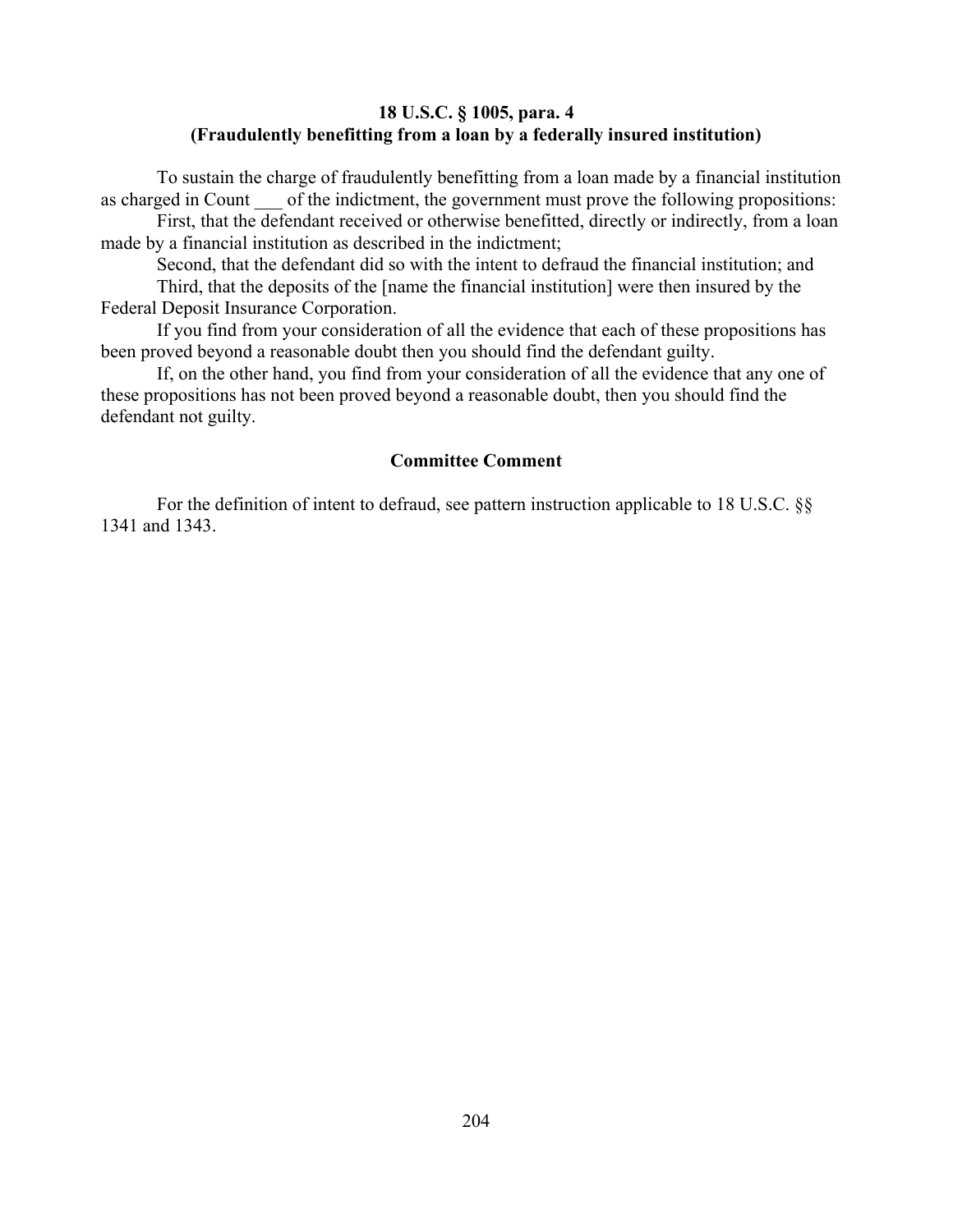## **18 U.S.C. § 1006 (Insider fraud on a federally insured financial institution)**

To sustain the charge of defrauding a federally insured financial institution as charged in Count of the indictment, the government must prove the following propositions:

First, the defendant was an [officer, agent or employee of or connected in some capacity with] [name of qualifying institution as listed in the statute];

Second, the defendant [choose one of these three]:

(A) made a false entry in a book, report or statement of (name of institution); (B) without authorization drew an [order] or [bill of exchange], [made an acceptance], [issued, put forth or assigned a note], debenture, bond, draft, bill of exchange, mortgage, judgment, or decree;

(C) participated or shared in or received directly or indirectly any money, profit, property, or benefits through any transaction, loan, commission, contract, or any other act of the institution; and

Third, the defendant acted with the intent to defraud the [name of defrauded institution, corporation, association, or individual].

If you find from your consideration of all the evidence that each of these propositions has been proved beyond a reasonable doubt, then you should find the defendant guilty.

If, on the other hand, you find from your consideration of all the evidence that any one of these propositions has not been proved beyond a reasonable doubt, then you should find the defendant not guilty.

#### **Committee Comment**

For the definition of intent to defraud, see pattern instruction applicable to 18 U.S.C. §§ 1341 and 1343.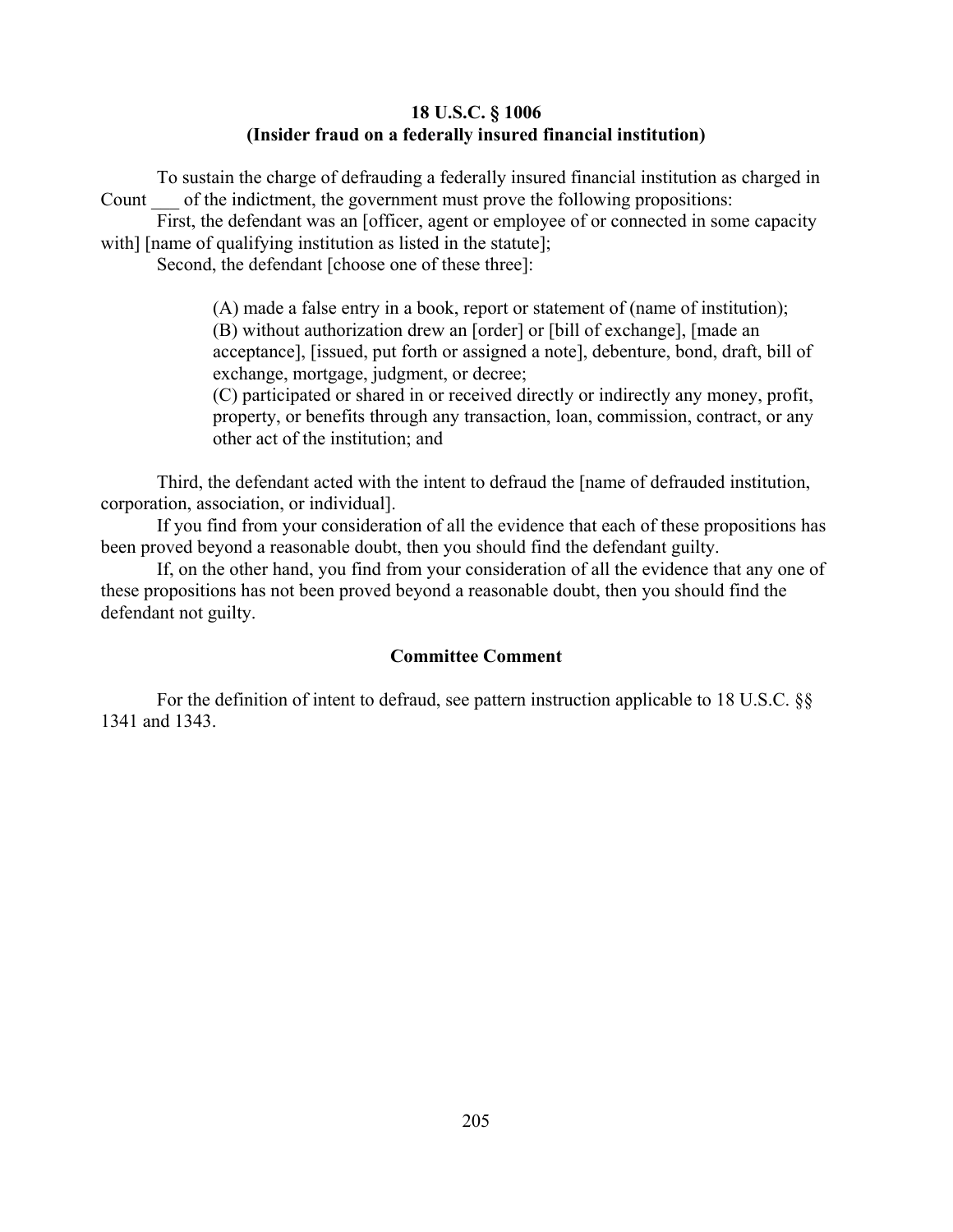#### **18 U.S.C. § 1007 (False statements to influence the FDIC)**

To sustain the charge of making [or inviting reliance on] a false statement [document or other thing] to influence the Federal Deposit Insurance Corporation, the government must prove the following propositions:

First, the defendant knowingly made [invited reliance on] a [false; forged; or counterfeit] [statement; document, or thing] as alleged in Count of the indictment;

Second, the defendant did so for the purpose of influencing in any way an action of the Federal Deposit Insurance Corporation.

If you find from your consideration of all the evidence that each of these propositions has been proved beyond a reasonable doubt then you should find the defendant guilty.

If, on the other hand, you find from your consideration of all the evidence that any one of these propositions has not been proved beyond a reasonable doubt, then you should find the defendant not guilty.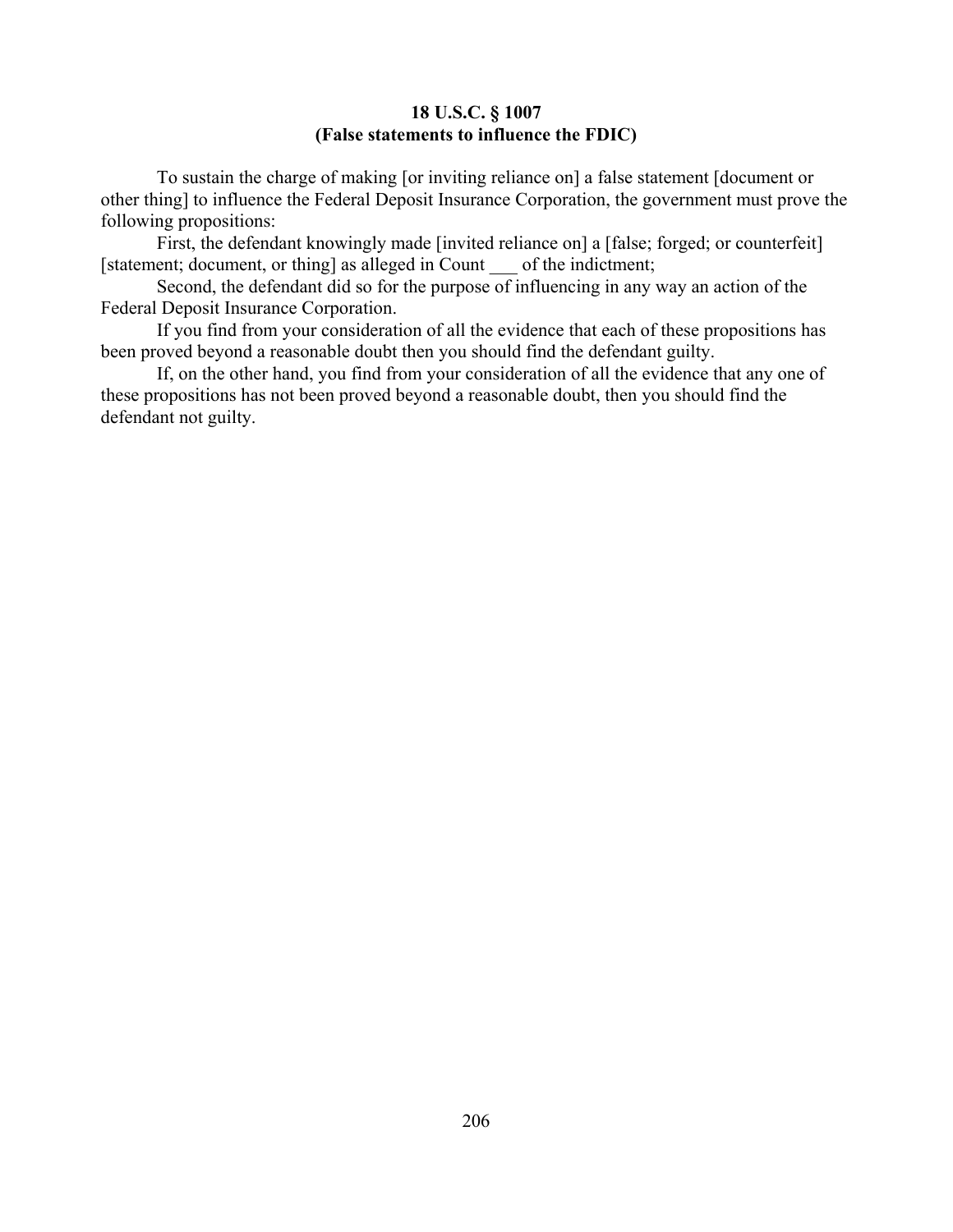## **18 U.S.C. § 1014 (False statement to financial institution - Elements)**

To sustain the charge of making a false statement to a [bank] [financial institution], the government must prove the following propositions:

First, that the defendant made a false statement to a [bank] [financial institution], [orally or in writing];

Second, that the defendant knew the statement was not true at the time it was made;

Third, that the defendant made the statement with the intent to influence the action of the [bank] [financial institution] with respect to a[n] [describe type of action: application, loan, etc.]; and

Fourth, that the accounts of the [bank] [financial institution] were insured by the Federal Deposit Insurance Corporation].

If you find from your consideration of all the evidence that each of these propositions has been proved beyond a reasonable doubt, then you should find the defendant guilty.

If, on the other hand, you find from your consideration of all the evidence that any one of these propositions has not been proved beyond a reasonable doubt, then you should find the defendant not guilty.

# **Committee Comment**

There are several types of institutions listed in the statute for which this instruction should be modified, but the vast majority of § 1014 cases are based on statements to banks.

Proof of materiality is not required under this section. See United States v. Wells, 117 S. Ct. 921 (1997).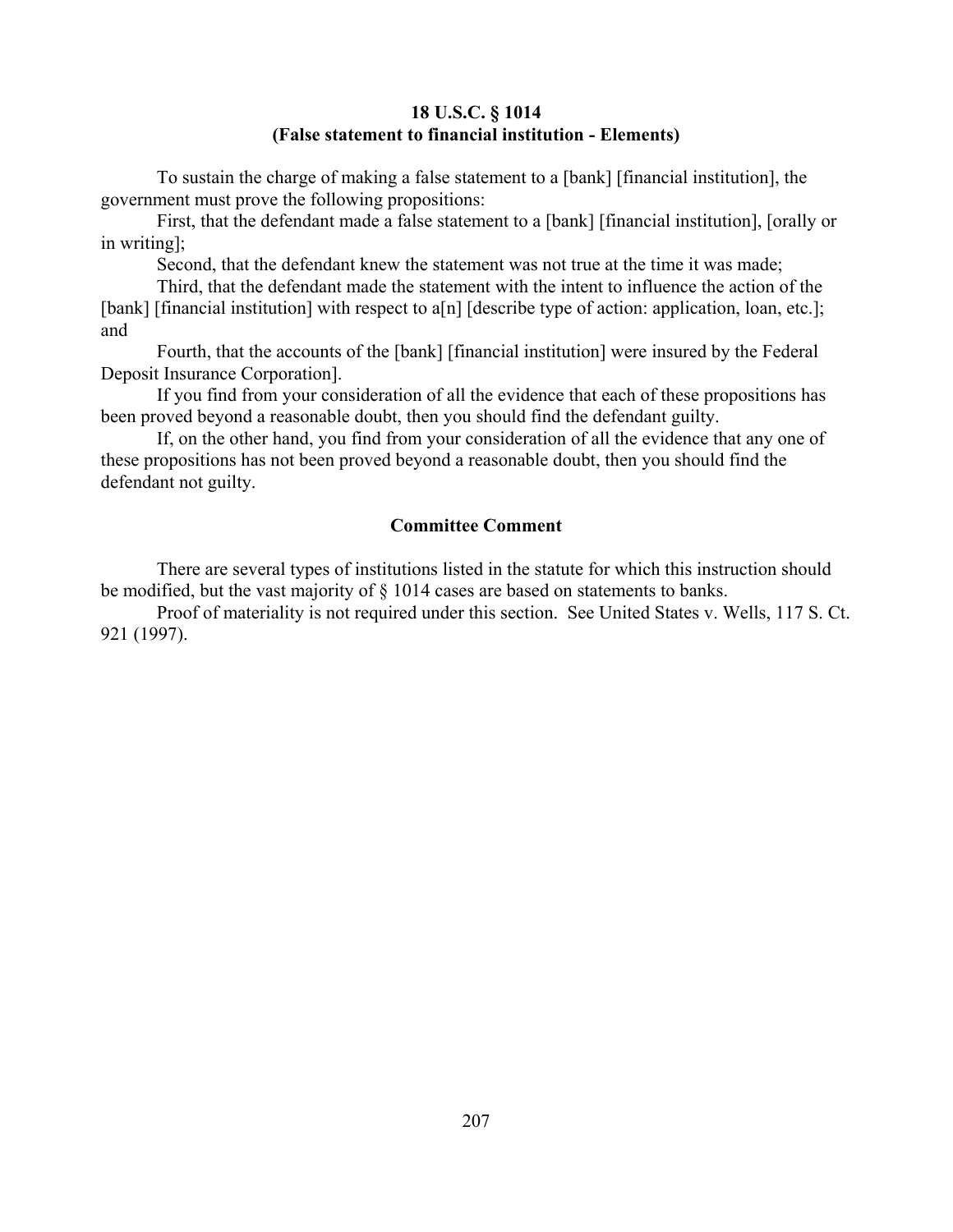#### **18 U.S.C. § 1029(a)(2) (Access device fraud - Elements)**

To sustain the charge of fraud in connection with the [use] [attempt to use] [a] [an] [credit card[s]] [access device[s]], the government must prove the following propositions:

First, that the defendant knowingly [used] [trafficked in] one or more unauthorized [credit cards] [other specified access devices] to obtain any [money] [good[s]] [or] service[s]] [or any other thing of value] with a total value of at least \$1,000 during a one-year period;

Second, that the defendant did so with the intent to defraud; and

Third, that the defendant's conduct affected interstate [or foreign] commerce.

If you find from your consideration of all the evidence that each of these propositions has been proved beyond a reasonable doubt, then you should find the defendant guilty.

If, on the other hand, you find from your consideration of all the evidence that any one of these propositions has not been proved beyond a reasonable doubt, then you should find the defendant not guilty.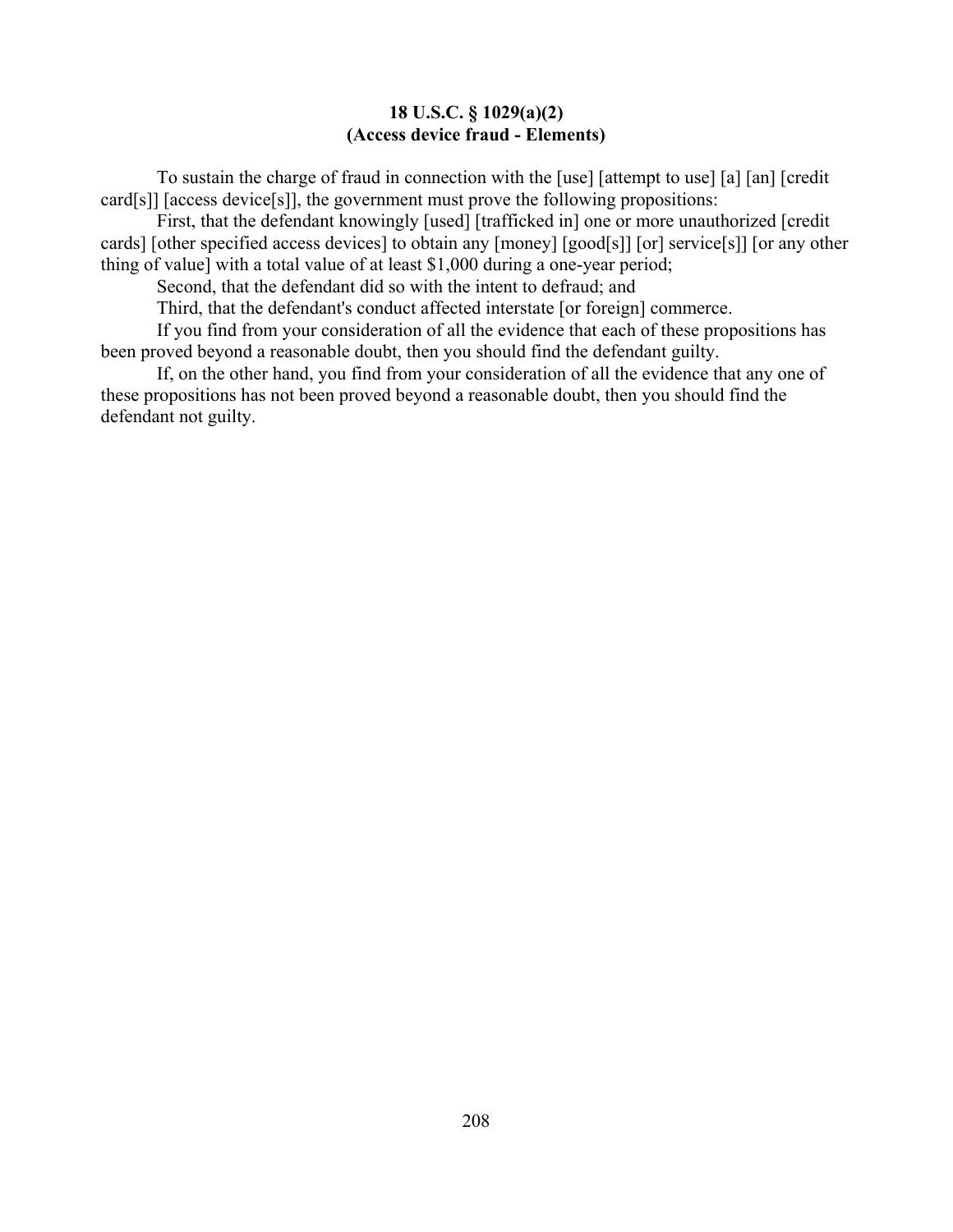#### **18 U.S.C. § 1029(a)(2) (Access device fraud - Definitions)**

Interstate [or foreign] commerce involves business, trade, travel, transportation or communication between any place in a state and any place outside that state[, or any two places within a state but through any place outside that state]. A defendant's conduct affects commerce if the natural consequences of the defendant's actions were some effect on commerce, however minimal.

[An access device is a card, plate, code or combination of letters and/or numbers, including account numbers, or other means of gaining access to an account that can be used[, alone or in combination with some other device,] to obtain money, goods, services or anything else of value.]

A[n] [credit card] [access device] is unauthorized if it has been [lost] [stolen] [expired] [revoked] [cancelled] [obtained with intent to defraud].

A person acts with intent to defraud if they intend to deceive some person or entity in order to cause [the loss of [money] [goods] [services]] [a financial gain].

#### Committee Comment

The "access device" definition should only be used if the nature of the charged device is an issue at trial. In other cases courts ought to specify which access device type is involved; most cases will involve credit cards.

There are no cases construing the commerce requirement in  $\S 1029$ . The language here is derived from the arson statute and the Hobbs Act instructions, which use the same phrase "affect commerce." The Committee encourages courts to craft particularized instructions tailored to specific effects on commerce in appropriate cases.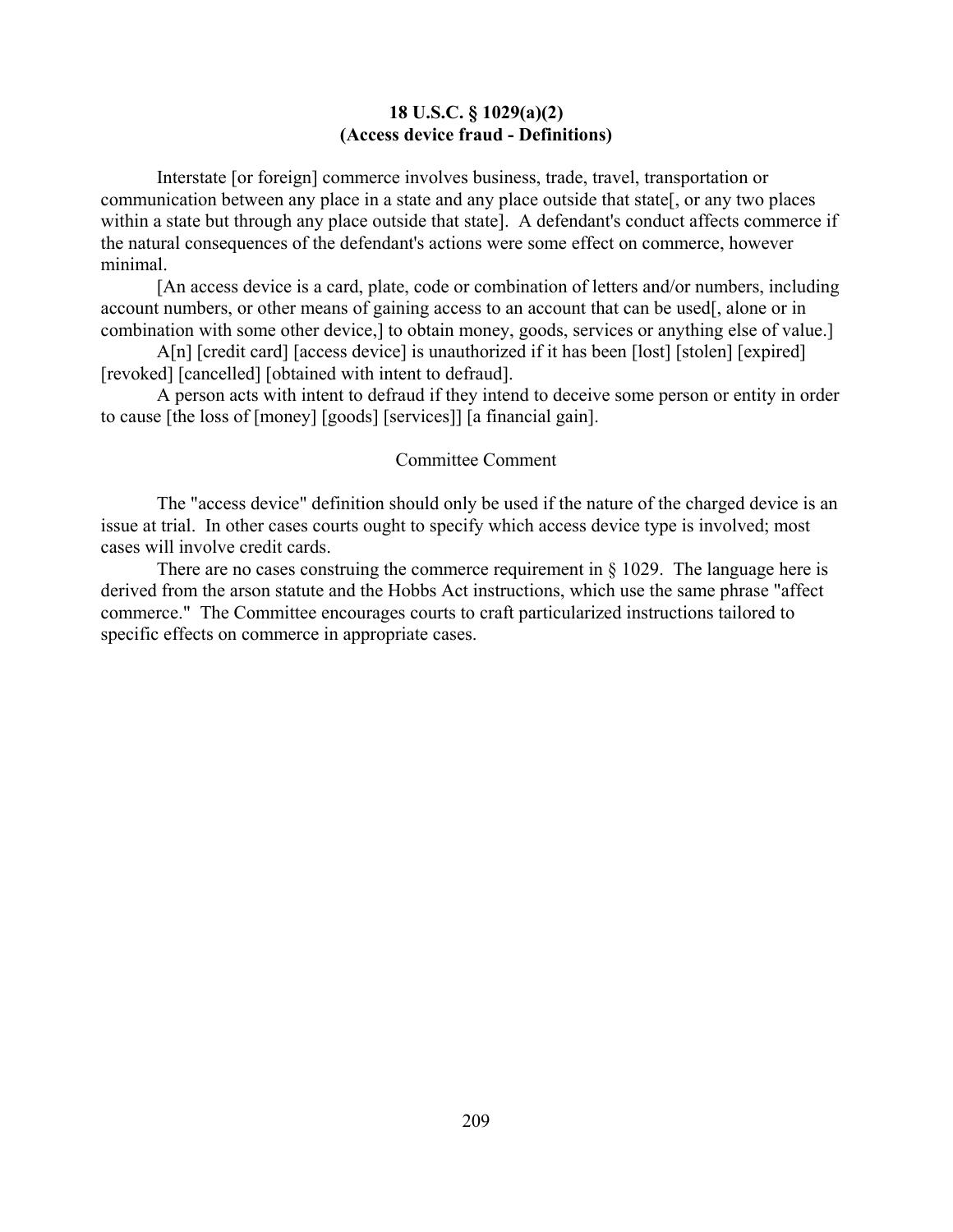## **18 U.S.C. § 1029(a)(3) (Possession of multiple fraudulent access devices - elements)**

To sustain the charge of possession of multiple access devices with intent to defraud, the government must prove the following propositions:

First, that the defendant knowingly possessed fifteen or more access devices;

Second, that those devices were [counterfeit] [or] [unauthorized];

Third, that the defendant possessed those devices with the intent to defraud; and

Fourth, that the defendant's conduct affected interstate [or foreign] commerce.

If you find from your consideration of all the evidence that each of these propositions has been proved beyond a reasonable doubt, then you should find the defendant guilty.

If, on the other hand, you find from your consideration of all the evidence that any one of these propositions has not been proved beyond a reasonable doubt, then you should find the defendant not guilty.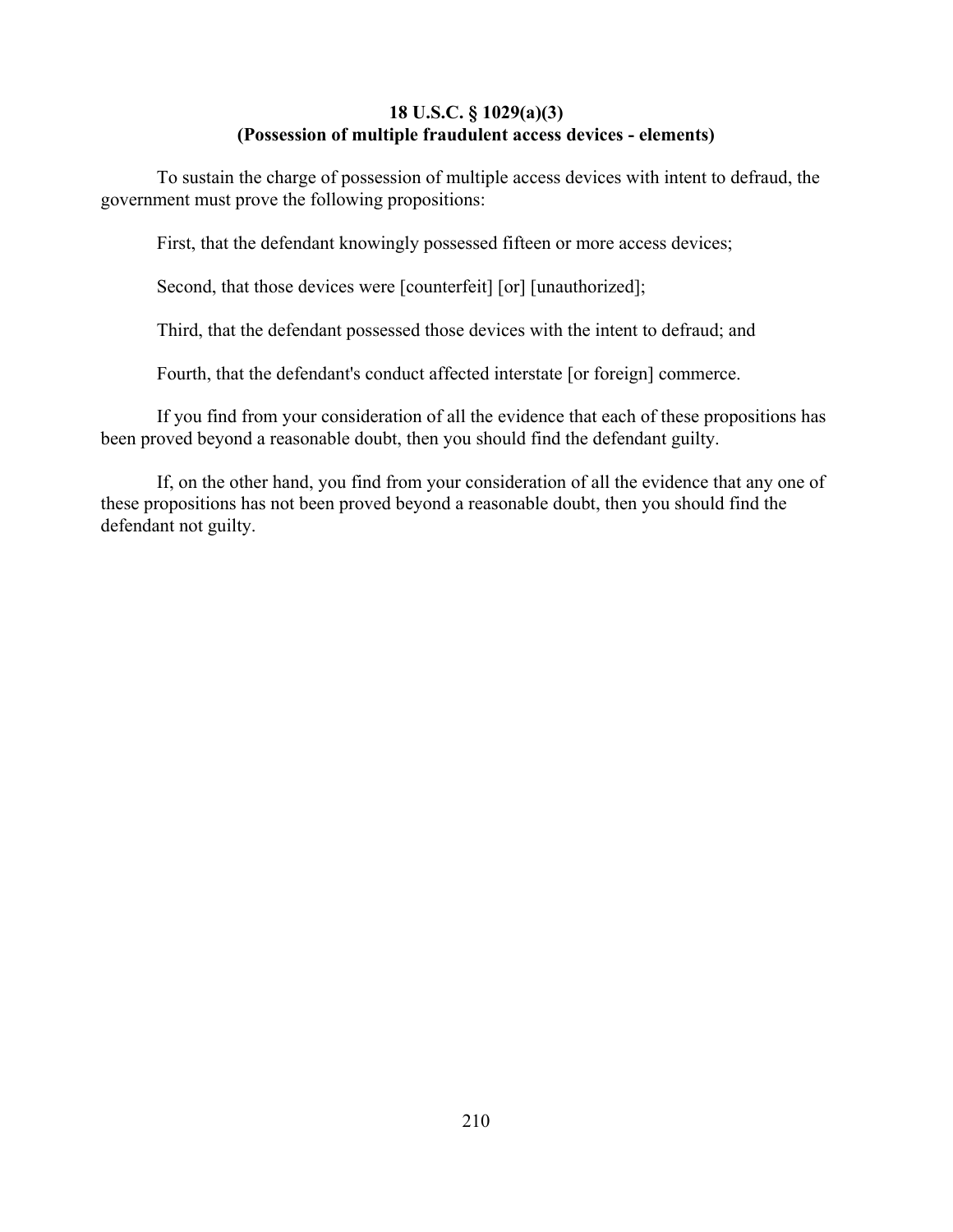# **18 U.S.C. § 1029(a)(4) (Possession of access device-making equipment - elements)**

To sustain the charge of fraud involving access device-making equipment, the government must prove the following propositions:

First, that the defendant knowingly [produced] [or] [trafficked in] [or] [had] [control] [or] [custody] [of] [or] [possessed] access device-making equipment;

Second, the defendant possessed that equipment with the intent to defraud; and

Third, that the defendant's conduct affected interstate [or foreign] commerce.

If you find from your consideration of all the evidence that each of these propositions has been proved beyond a reasonable doubt, then you should find the defendant guilty.

If, on the other hand, you find from your consideration of all the evidence that any one of these propositions has not been proved beyond a reasonable doubt, then you should find the defendant not guilty.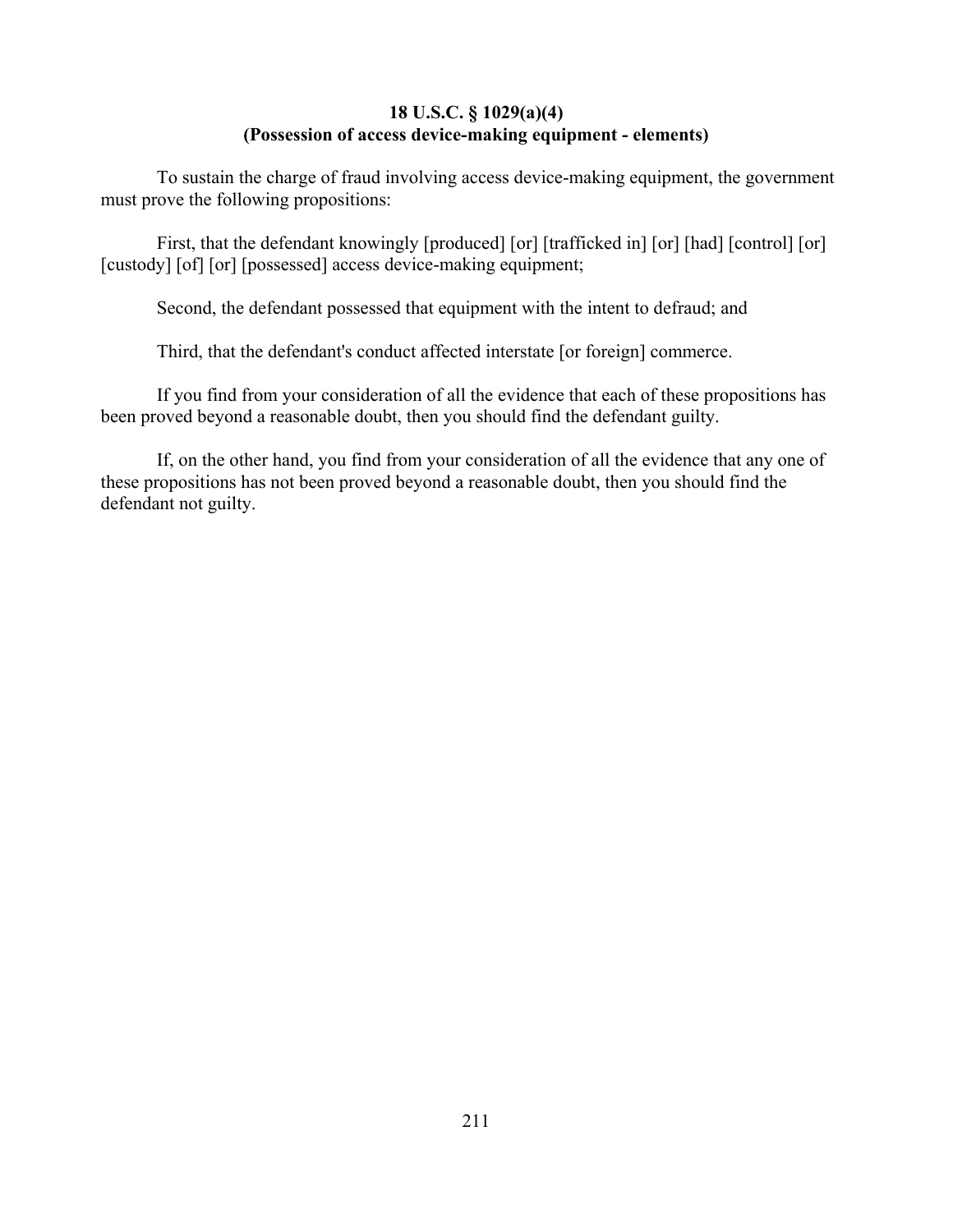## **18 U.S.C. § 1029(a)(4) (Access device-making equipment - definition)**

Access device-making equipment consists of any piece of equipment, mechanism or impression that is designed for us in making [a counterfeit] [an] access device.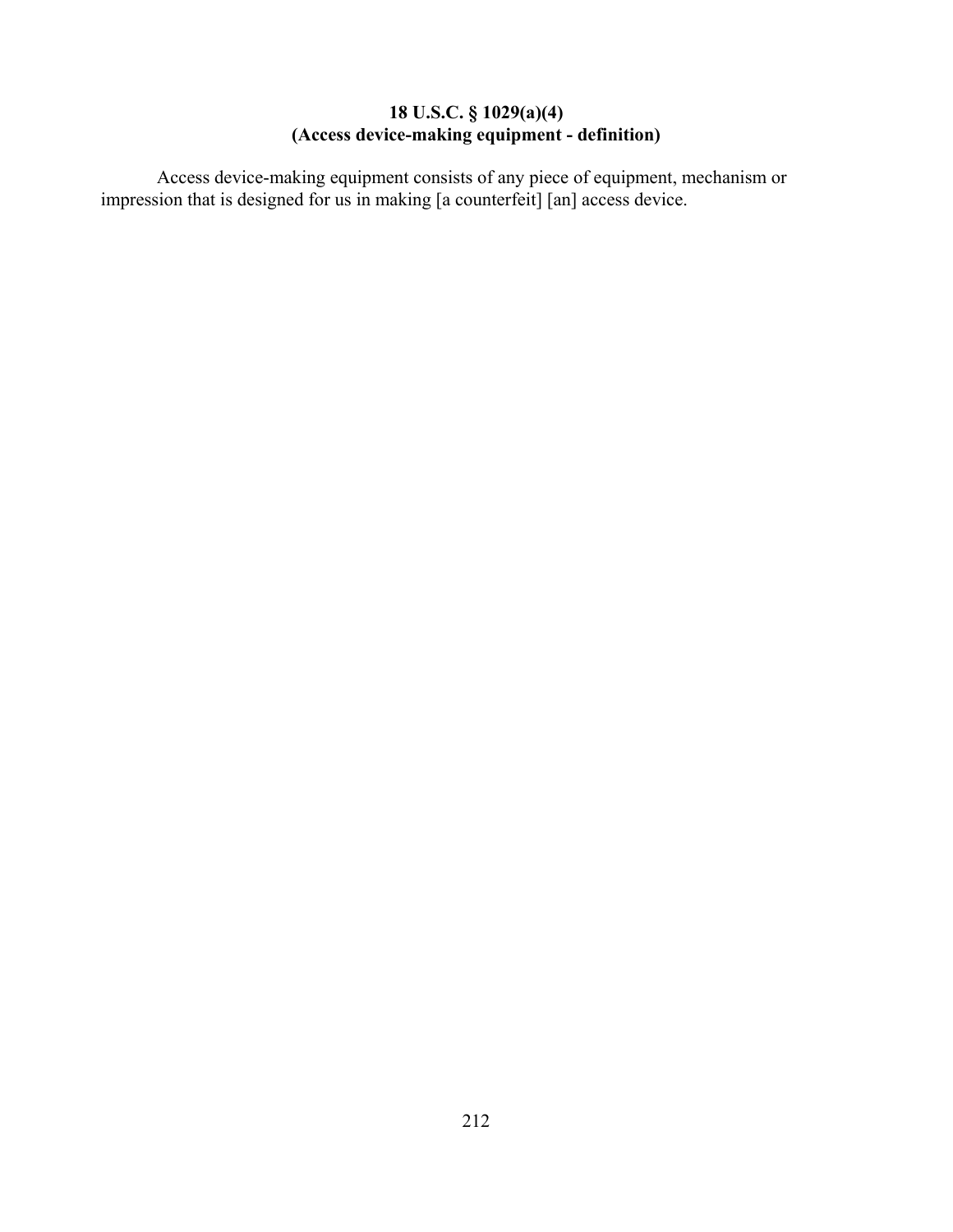### **18 U.S.C. § 1029(a)(4) (Access devices issued to others- elements)**

To sustain the charge of fraud in connection with access devices issued to others, the government must prove the following propositions:

First, that the defendant knowingly caused or conducted transactions with one or more access devices that had been issued to someone other than [himself] [herself] to obtain any [money] [good(s)] [or] [service(s)] [or any other thing of value with a total value of at least \$1,000 during a one year period;

Second, that the defendant did so with the intent to defraud; and

Third, that the defendant's conduct affected interstate [or foreign] commerce.

If you find from your consideration of all the evidence that each of these propositions has been proved beyond a reasonable doubt, then you should find the defendant guilty.

If, on the other hand, you find from your consideration of all the evidence that any one of these propositions has not been proved beyond a reasonable doubt, then you should find the defendant not guilty.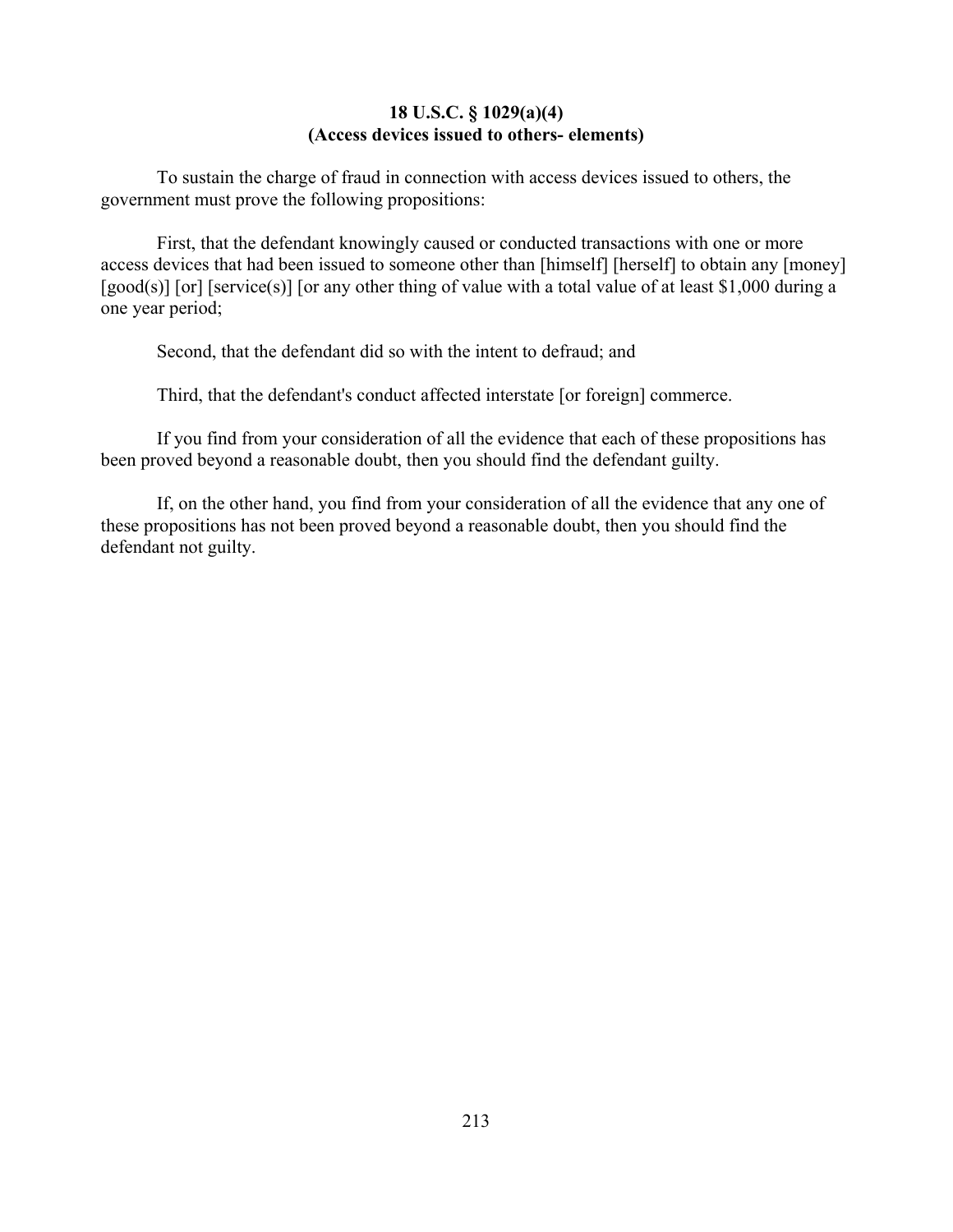## **18 U.S.C. § § 1341 & 1343 (Mail / Wire / Carrier Fraud--Elements)**

To sustain the charge of [mail] [wire][carrier] fraud, the government must prove the following propositions:

First, that the defendant knowingly [devised] [or] [participated in] the scheme [to defraud] [or] [to obtain money or property by means of false pretenses, representations or promises], as described in Count[s] of the indictment;

Second, that the defendant did so knowingly and with the intent to defraud; and

Third, that for the purpose of carrying out the scheme or attempting to do so, the defendant [used [or caused the use of]] [the United States Mails] [a private or commercial interstate carrier]] [caused interstate wire communications to take place] in the manner charged in the particular count.

If you find from your consideration of all the evidence that each of these propositions has been proved beyond a reasonable doubt, then you should find the defendant guilty.

If, on the other hand, you find from your consideration of all the evidence that any one of these propositions has not been proved beyond a reasonable doubt, then you should find the defendant not guilty.

#### Committee Comment

This instruction combines the mail and wire fraud instructions, which were previously offered separately. The substantive change involves the addition of private carrier language in § 1341 (effective September 13, 1994).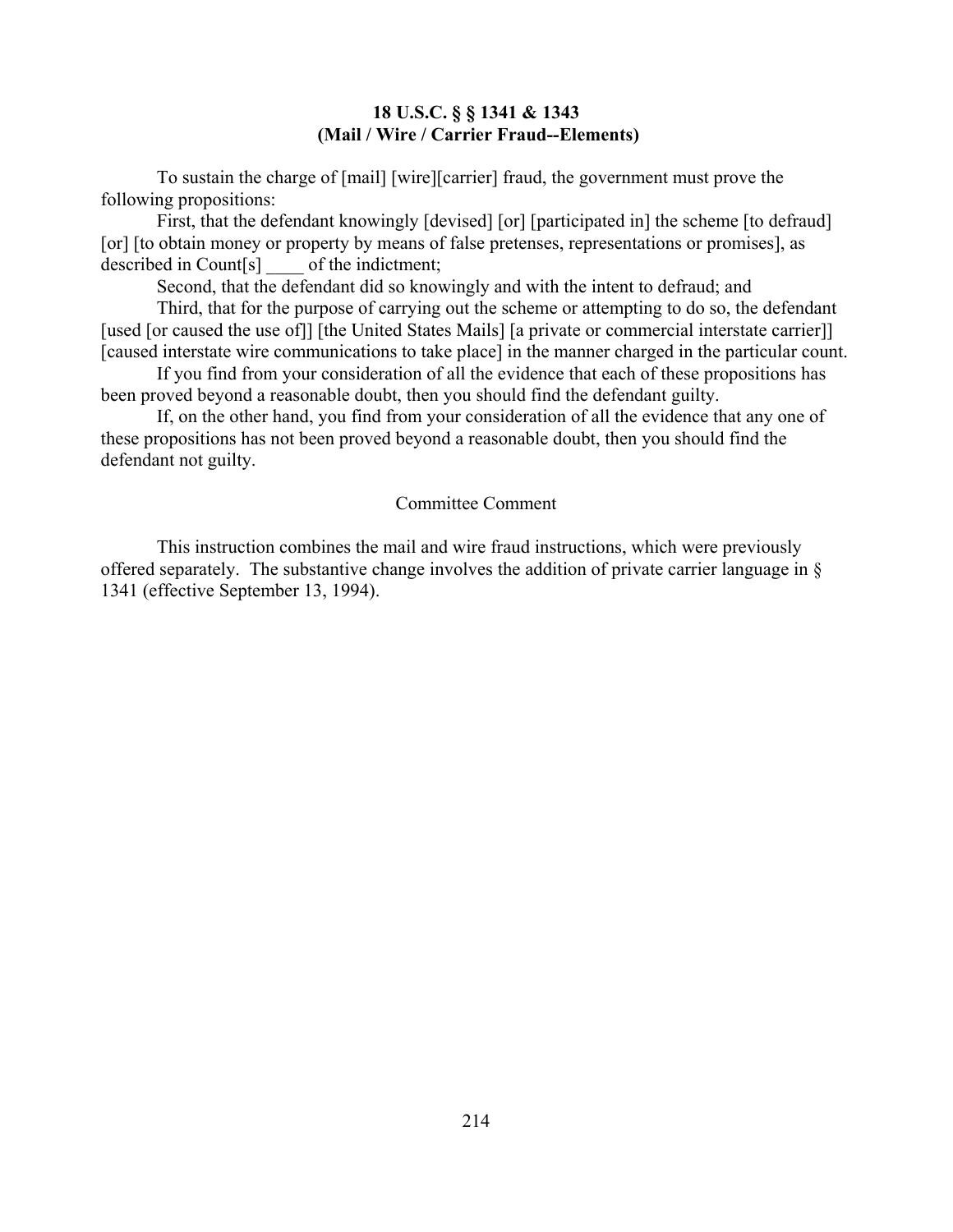#### **18 U.S.C. §§ 1341 & 1343 (Definition of Scheme to Defraud)**

A scheme is a plan or course of action formed with the intent to accomplish some purpose. In considering whether the government has proven a scheme to [defraud] [obtain money or property by means of false pretenses, representations or promises,] it is essential that one or more of the [false pretenses, representations, promises and] acts charged in the portion of the indictment describing the scheme be proved establishing the existence of the scheme beyond a reasonable doubt. However, the government is not required prove all of them.

[A scheme to defraud is a scheme that is intended to deceive or cheat another and [to obtain money or property or cause the [potential] loss of money or property to another] [or] [to deprive another of [description of honest services, including source text of rule or statute]].

#### **Committee Comment**

 The case law says that, although "scheme to defraud" and "intent to defraud" substantially overlap, they are not the same; in fact, one case specifically rejects the previous "scheme to defraud" instruction because it treats the two as the same. United States v. Doherty, 969 F.2d 425, 429 (7th Cir. 1992). The scheme to defraud definition set forth here, and included in part in the following instruction on intent, is from United States v. Moede, 48 F.3d 238, 241 and n. 4 (7th Cir. 1995).

Unanimity as to facts should be explicitly required in cases where there is a danger that jurors may disagree on the facts of the case, e.g. where the facts are particularly complex, where multiple schemes are charged, where there is a variance between charge and proof.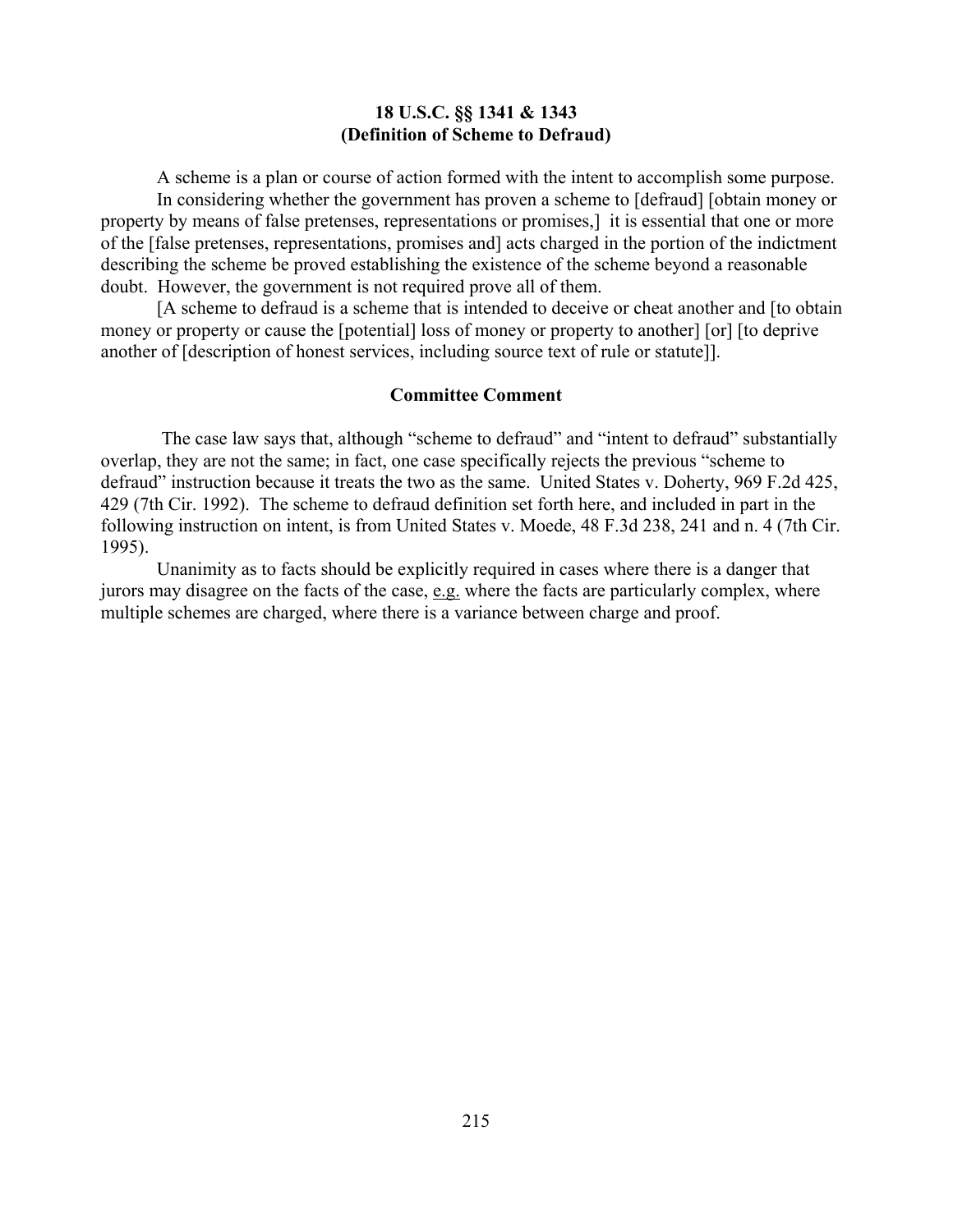# **18 U.S.C. §§ 1341 & 1343 (Definition of Intent to Defraud)**

The phrase "intent to defraud" means that the acts charged were done knowingly with the intent to deceive or cheat the victim in order to cause [[a gain of money or property to the defendant] [or] [the [potential] loss of money or property to another] [or] [to deprive another of [description of honest services, including (insert definition taken from rule or statute)].

### Committee Comment

This instruction includes the concept of deprivation of honest services as expressed in 18 U.S.C. § 1346. Courts are urged to draft specific instructions tailored to particular statutes or rules defining the honest services duty at issue.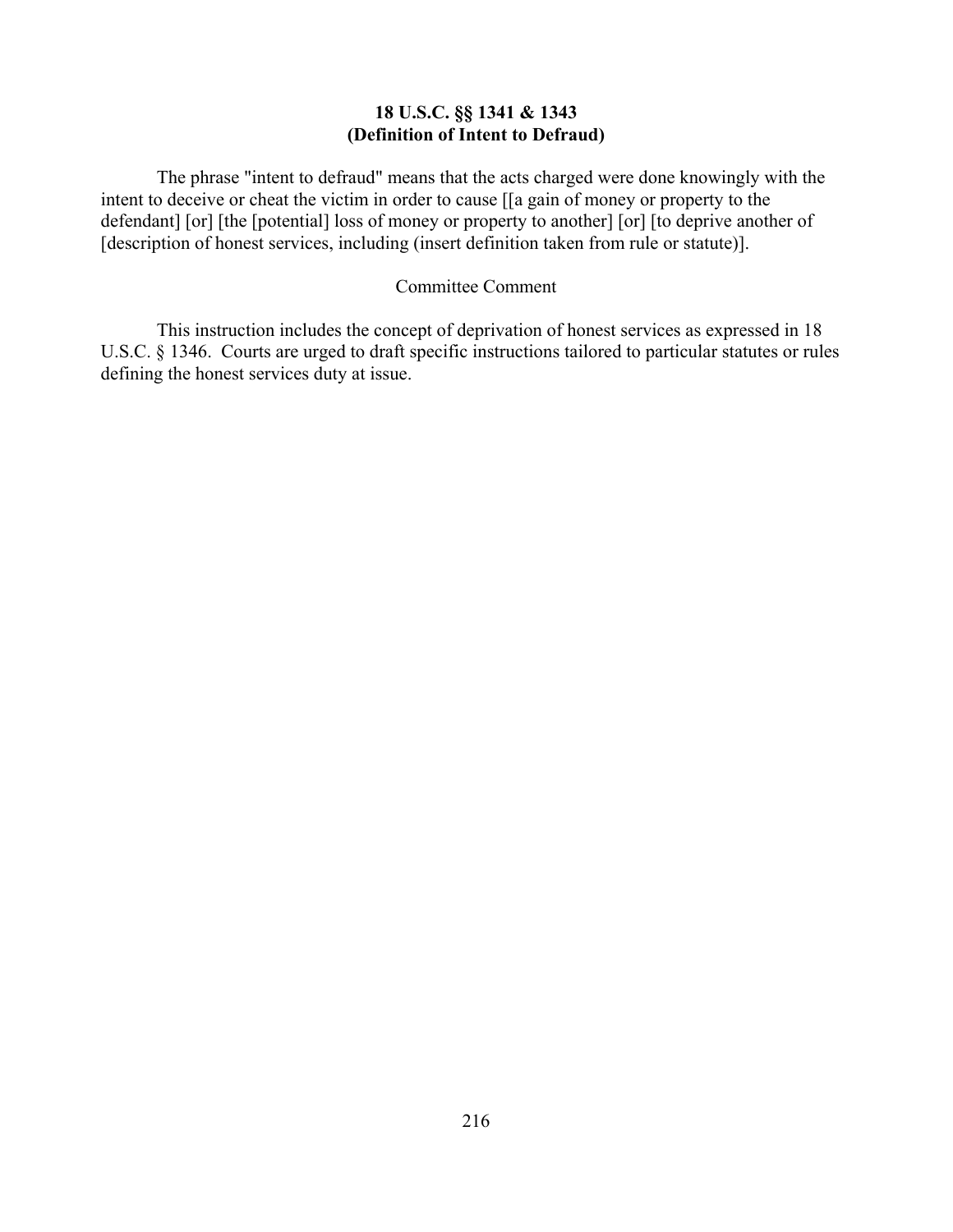## **18 U.S.C. § § 1341 & 1343 (Loss)**

The [mail] [interstate carrier] [wire] fraud statute can be violated whether or not there is any [loss or damage to the victim of the crime] [or] [gain to the defendant].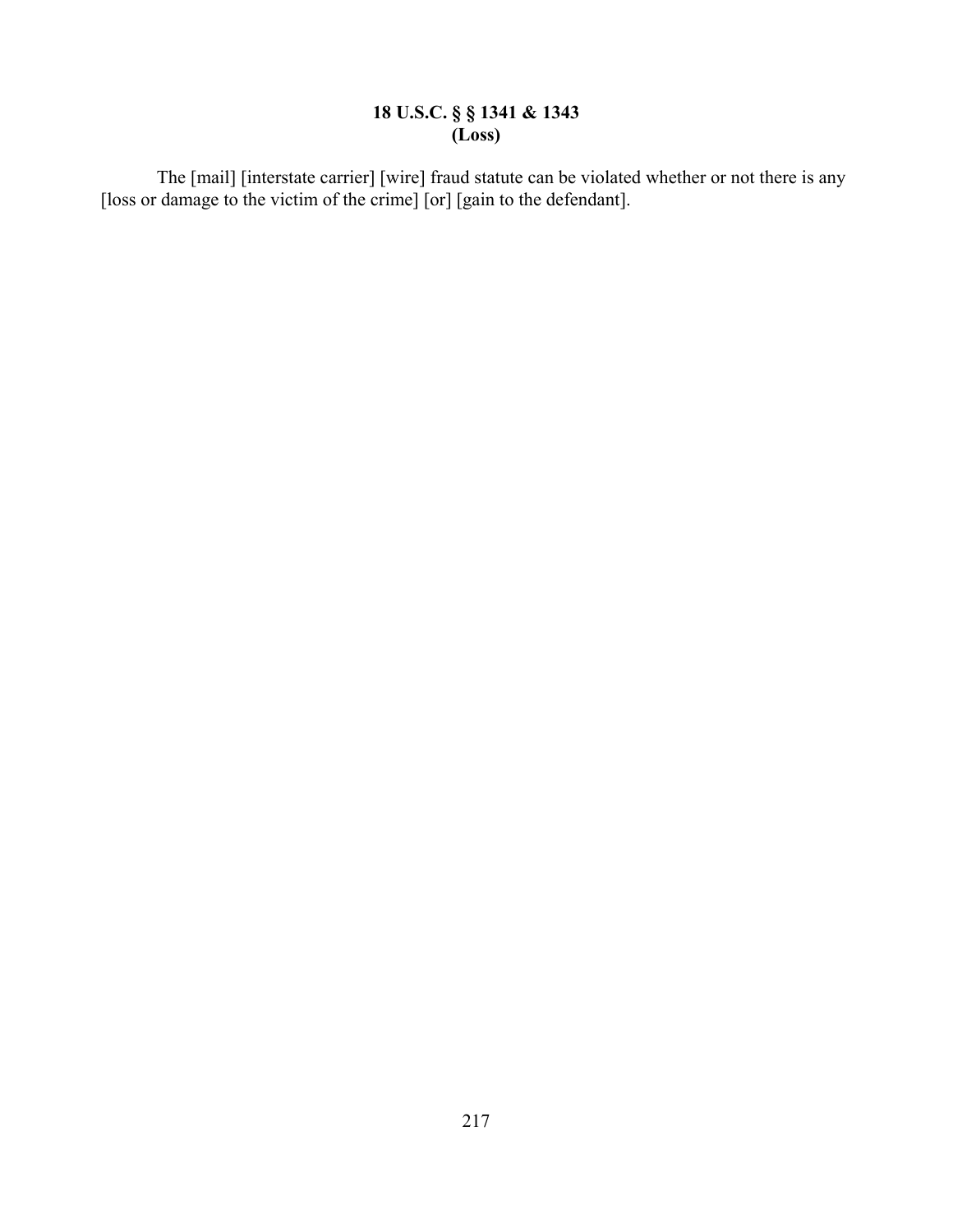## **18 U.S.C. §§ 1341 and 1343 (Use of Mails / Interstate Carrier / Interstate Communication Facility)**

The government must prove that [the United States mails] [[a] private or commercial interstate carrier[s]] [interstate communication facilities] [was] [were] used to carry out the scheme, or [was] [were] incidental to an essential part of the scheme.

In order to [use [or cause the use of]] [the United States mails] [a private or commercial interstate carrier]] [cause interstate wire communications to take place], the [a] defendant need not actually intend that use to take place. You must find that the defendant knew this use would actually occur, or that the defendant knew that it would occur in the ordinary course of business, or that the defendant knew facts from which that use could reasonably have been foreseen. [However, the government does not have to prove that [the/a] defendant knew that [the wire communication was of an interstate nature][the carrier was an interstate carrier].]

[The defendant need not actually or personally use [the mail] [an interstate carrier] [interstate communication facilities].]

[Although an item [mailed] [sent by interstate carrier] [communicated interstate] need not itself contain a fraudulent representation or promise or a request for money, it must further or attempt to further the scheme.]

[Each separate use of [the mail] [an interstate carrier] [interstate communication facilities] in furtherance of the scheme to defraud constitutes a separate offense.]

#### Committee Comment

A defendant does not actually have to use the mail or wire or a carrier to violate  $\S$  1341; he only needs to cause mailing to be done as a part of the scheme. The two essential elements are a scheme to defraud and that mailing or wiring or use of a carrier occurred as a part of that scheme. Pereira v. United States, 347 U.S. 1, 8-9 (1954). The use of mail need not be intended but must be reasonably foreseeable and follow in the course of business of furthering the scheme. United States v. Ashman, 979 F.2d 469, 481-84 (7th Cir. 1992); United States v. Draiman, 784 F.2d 248, 251 (7th Cir.1986) United States v. Briscoe, 65 F.3d 576,583 (7th Cir. 1995) United States v. Hickok, 77 F.3d 992, 1004 (7th Cir.), cert. denied, 116 S.Ct. 1071 (1996). See also United States v. Kenofskey, 243 U.S. 440 (1917); United States v. Calvert, 523 F.2d 895 (8th Cir.1975), cert. denied, 424 U.S. 911 (1976); and Hart v. United States, 112 F.2d 128 (5th Cir.), *cert. denied*, 311 U.S. 684 (1940).

In United States v. Briscoe, 65 F.3d 576, 583 (7th Cir. 1995) it was held that wire fraud parallels mail fraud. Consequently, the government is not required to prove the scheme was successful, but only that use of a wire communication was reasonably foreseeable, and actual wiring occurred in furtherance of the scheme. See also United States v. Kenofskey, 243 U.S. 440 (1917); United States v. Clavert, 523 F.2d 895 (8th Cir.1975), cert. denied, 424 U.S. 911 (1976); and Hart v. United States, 112 F.2d 128 (5th Cir.), *cert. denied*, 311 U.S. 684 (1940).

The Committee has combined separate mail and wire instructions, and has added interstate carrier language. It has also added the "incidental to" line in response to Schmuck v. United States, 489 U.S. 705, 710-11 (1989). The Committee has also amended the knowledge requirement to conform with Pereira v. United States, 347 U.S. 1 (1954) and, in the case of interstate wire / interstate carrier communications, with United States v. Lindemann, 85 F.3d 1232 (7th Cir. 1996).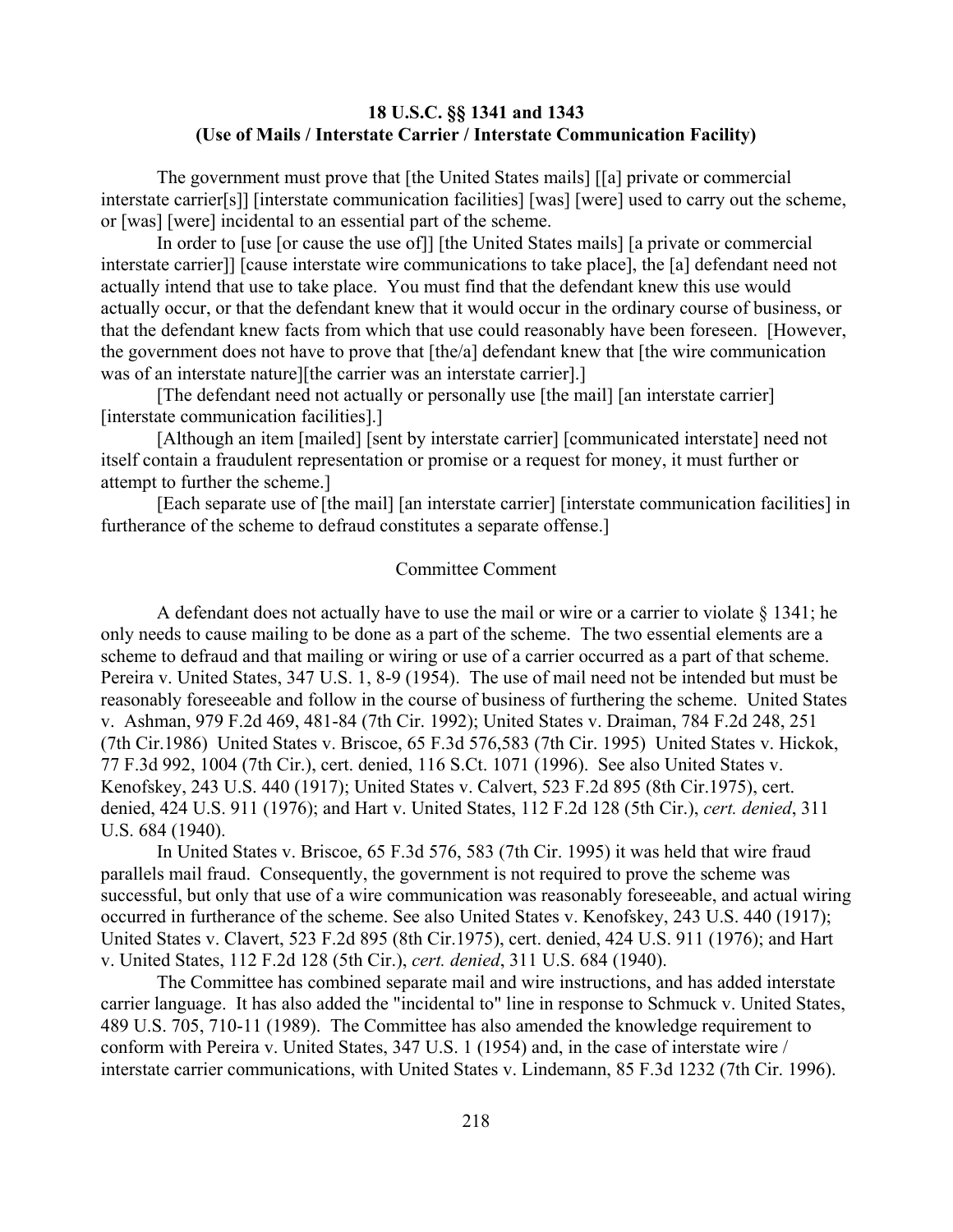Finally, it has merged the last line, in brackets, for use in multiple count cases.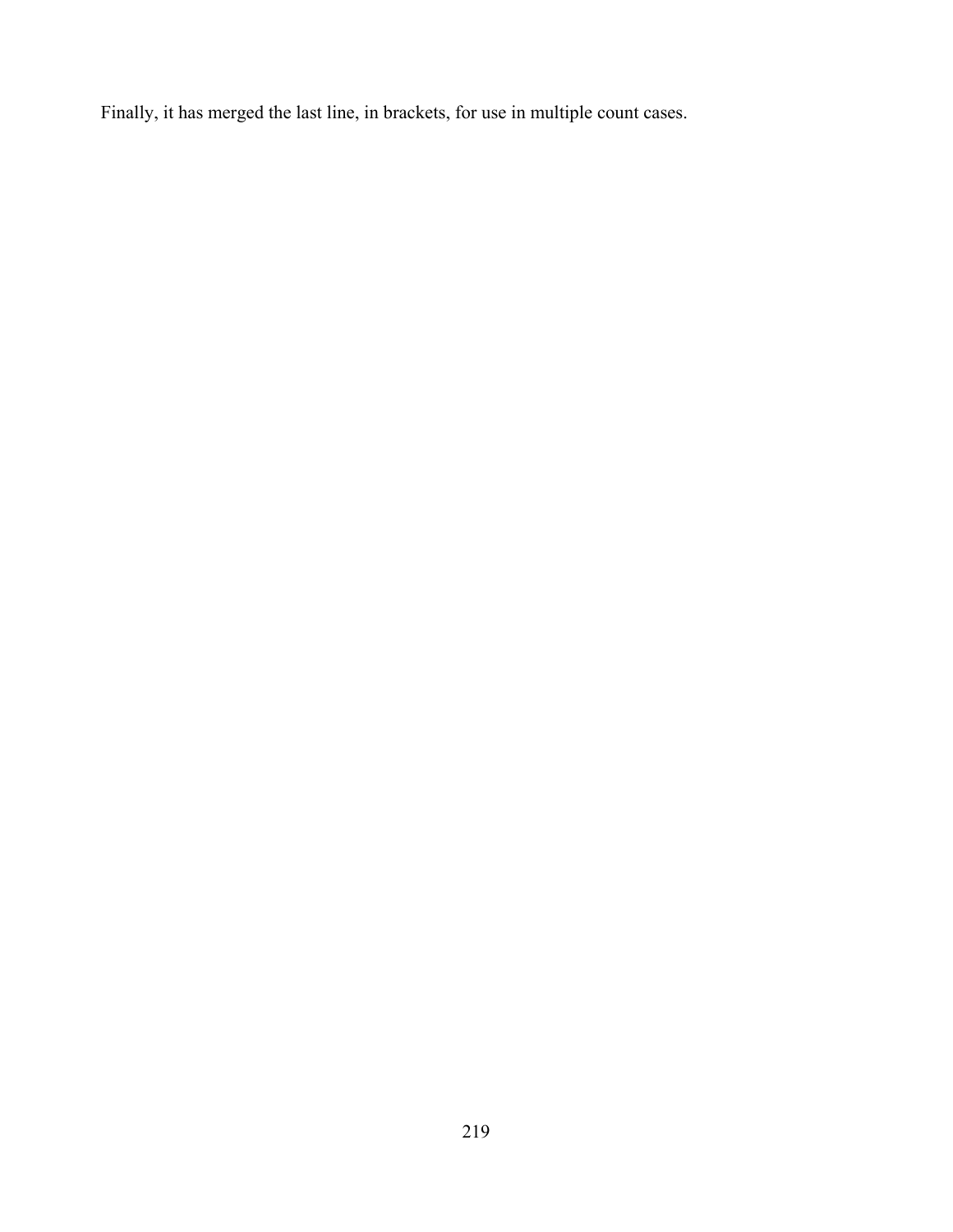## **18 U.S.C. § 1343 (Interstate Communication)**

(Nature of the communication) constitutes a transmission by means of wire communication in interstate commerce within the meaning of the wire fraud statute.

# Committee Comment

This instruction can be adapted for other communication facilities and for foreign transmissions.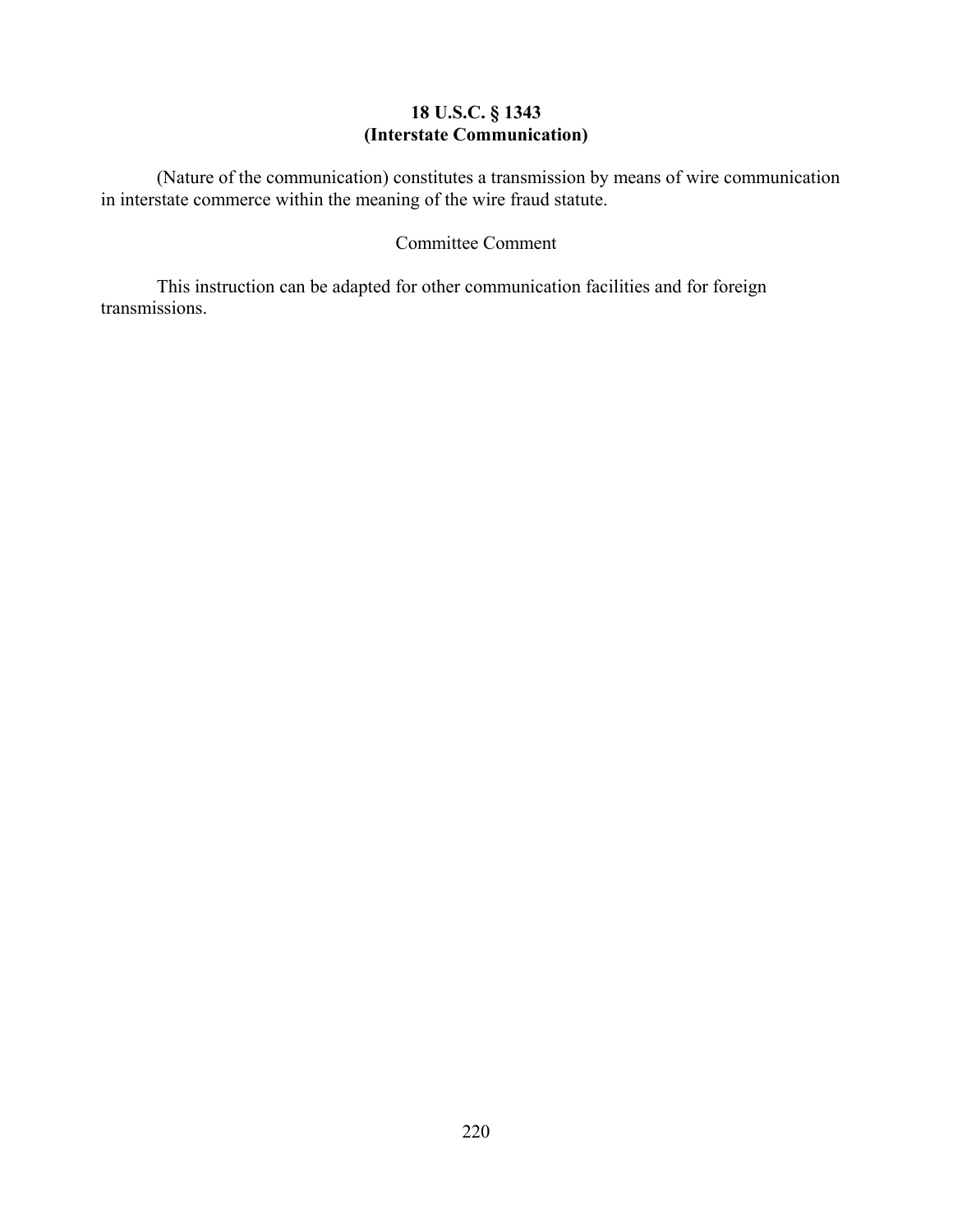### **18 U.S.C. § 1344 (Financial institution fraud - elements)**

To sustain the charge of [bank] [financial institution] fraud, the government must prove the following propositions:

First, that there was a scheme [to defraud a [bank] [financial institution]] [or] [to obtain moneys, funds, credits, assets, securities, or other property owned by, or in the custody or control of, a [bank] [financial institution] by means of false or fraudulent pretenses, representations or promises] as charged in the indictment;

Second, that the defendant [attempted to] execute[d] the scheme;

Third, that the defendant did so knowingly and with the intent to defraud; and

Fourth, that at the time of the charged offense the deposits of the [bank] [financial institution] were insured by the Federal Deposit Insurance Corporation.

If you find from your consideration of all the evidence that each of these propositions has been proved beyond a reasonable doubt, then you should find the defendant guilty.

If, on the other hand, you find from your consideration of all the evidence that any one of these propositions has not been proved beyond a reasonable doubt, then you should find the defendant not guilty.

#### Committee Comment

As with the false-statement-to-bank statute (§ 1014, see above), there are many specified types of institutions covered by the statute, and courts should draft particularized language for appropriate non-bank cases. To the extent that a case involves a dispute over whether an entity is a "financial institution," see 18 U.S.C. § 20, which defines the term.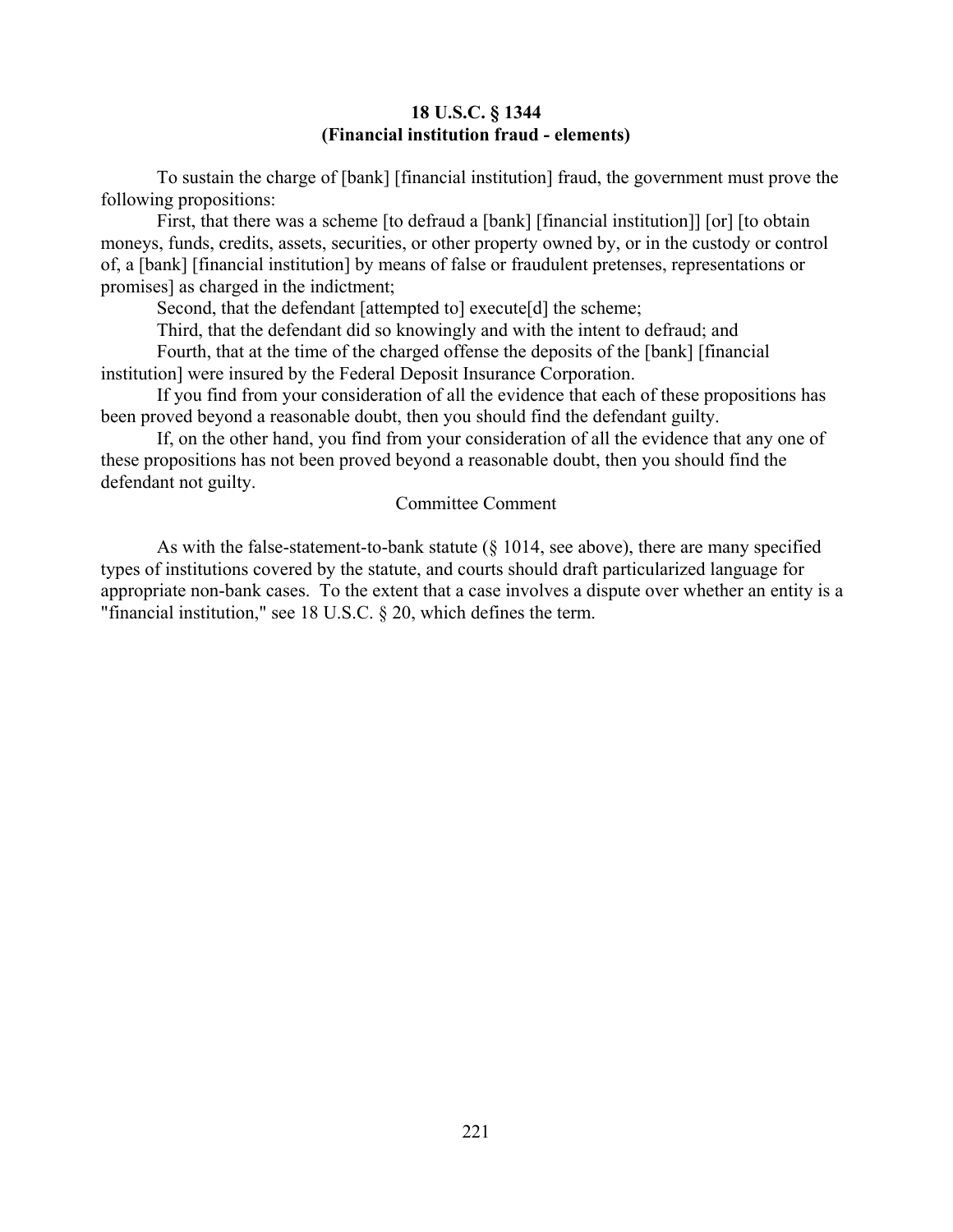#### **18 U.S.C. § 1344 (Scheme - definition)**

A scheme is a plan or course of action formed with the intent to accomplish some purpose.

[In considering whether the government has proven a scheme to obtain moneys, funds, credits, assets, securities, or other property from a [bank] [financial institution] by means of false pretenses, representations or promises, the government must prove at least one of the [false pretenses, representations, promises, or] acts charged in the portion of the indictment describing the scheme. However, the government is not required to prove all of them.]

[A scheme to defraud a [bank] [financial institution] means a plan or course of action intended to deceive or cheat that [bank] [financial institution] and [to obtain money or property or to cause the [potential] loss of money or property by the [bank] [financial institution] [to deprive the [bank] [financial institution] of [description of honest services, including source text of rule or statute]. [A scheme to defraud need not involve any false statement or misrepresentation of fact.]]

## **Committee Comment**

This follows the instructions offered for the mail/wire fraud statutes, 18 U.S.C. § § 1341 and 1343.

Unanimity as to facts should be explicitly required in cases where there is a danger that jurors may disagree on the facts of the case, e.g. where the facts are particularly complex, where multiple schemes are charged, where there is a variance between charge and proof.

The first bracketed paragraph should be given in a case in which a scheme to obtain money from a bank by means of false pretenses, representations or promises is charged. The second bracketed paragraph should be given in a case in which a scheme to defraud a bank is charged. Where both methods of violating the statute are charged, both paragraphs should be given.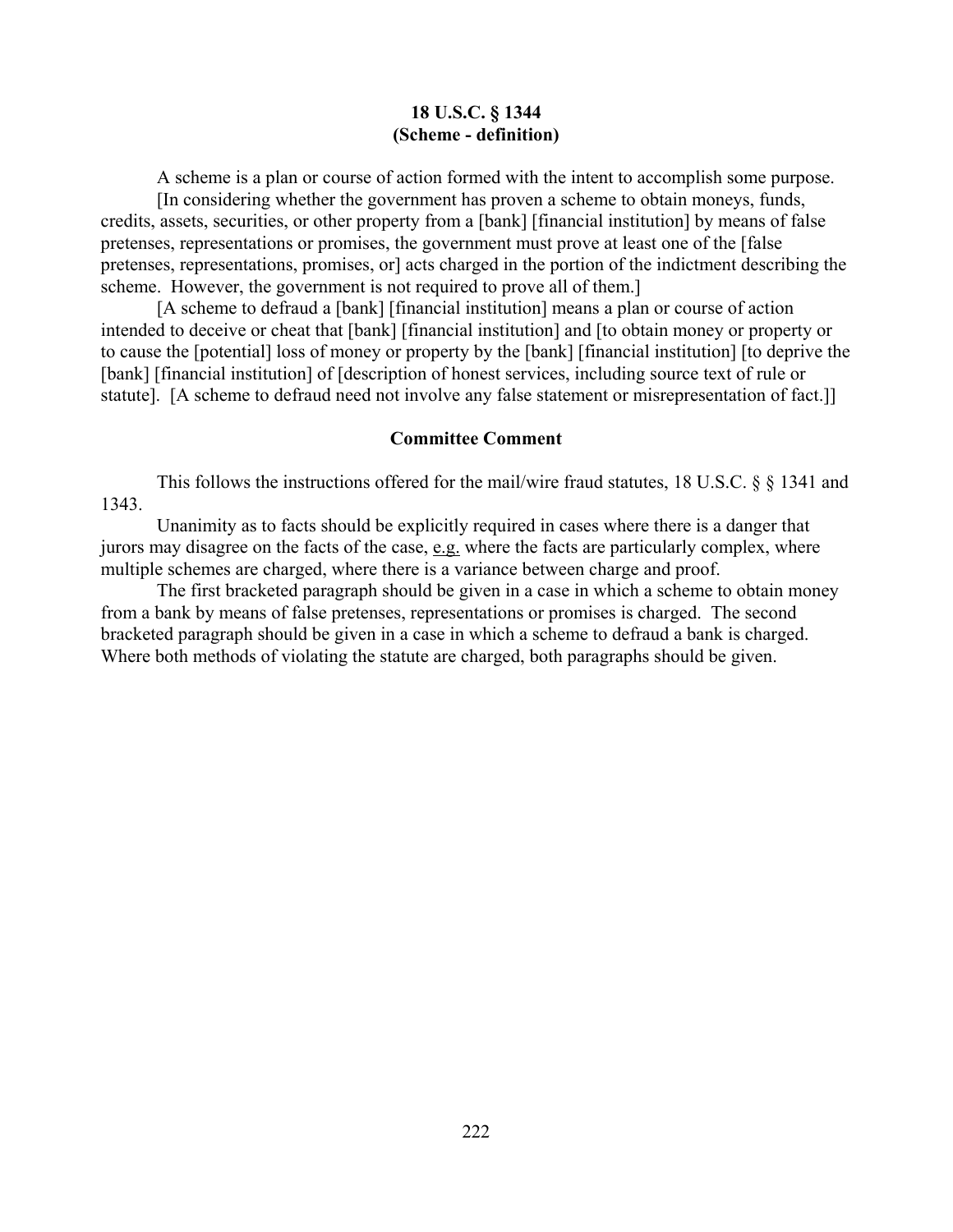# **18 U.S.C. § 1426 (Reproduction of naturalization or citizenship papers - general note)**

Committee Comment

This section covers a wide variety of offenses involving the reproduction and sale of naturalization or citizenship papers. Accordingly, pattern instructions are not suitable for this section.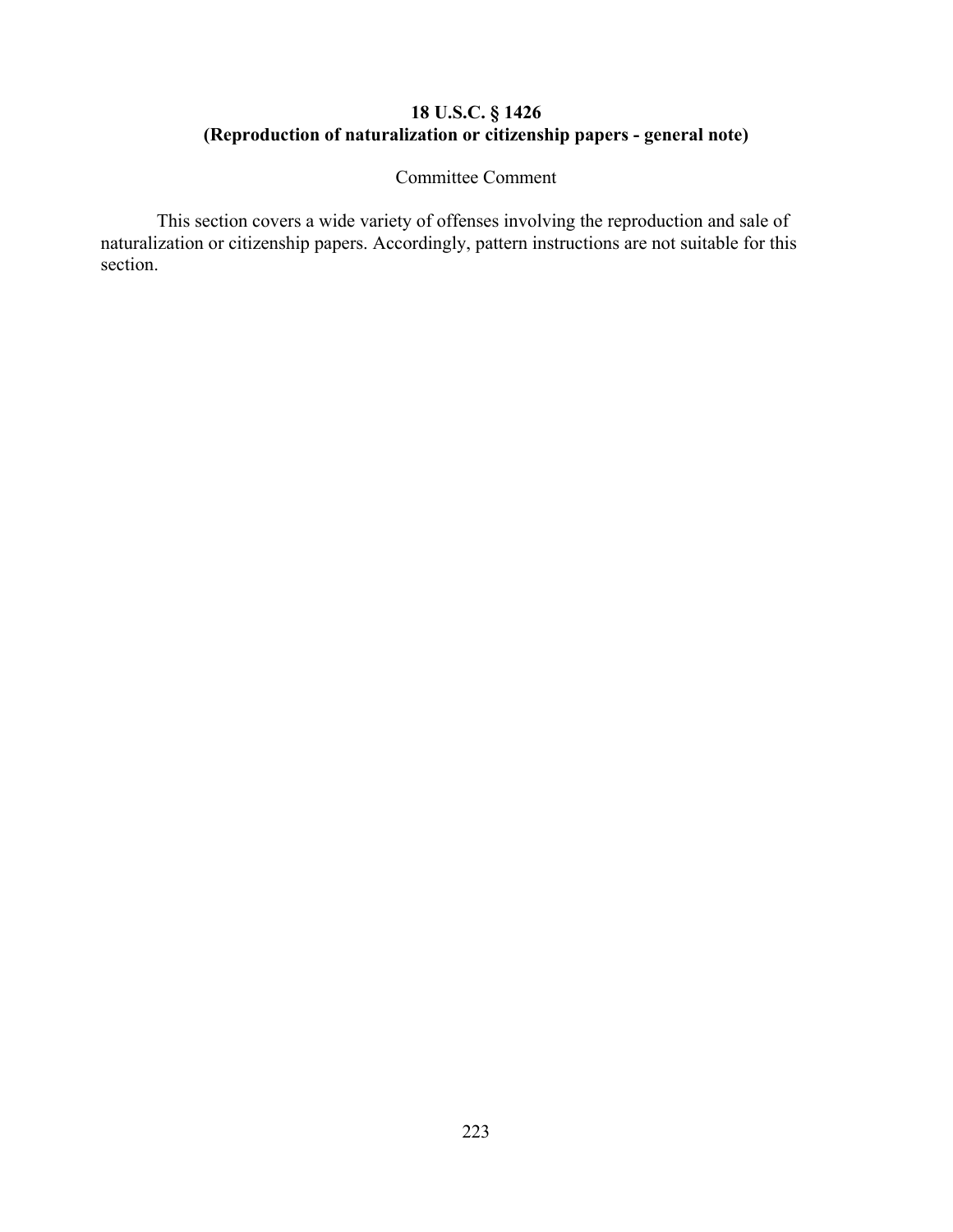## **18 U.S.C. § 1503 (Influencing or Injuring Officer--Elements)**

To sustain the charge of obstruction of justice, the government must prove the following propositions:

First, that (name) was an officer in or of any court of the United States;

Second, that the defendant endeavored to [influence, intimidate, impede] (name) by (here insert act as described in the indictment) on account of his/her being an officer in or of any court of the United States;

Third, that the defendant acted knowingly; and

Fourth, that the defendant's acts were done corruptly, that is, with the purpose of wrongfully impeding the due administration of justice.

If you find from your consideration of all the evidence that each of these propositions has been proved beyond a reasonable doubt, then you should find the defendant guilty.

If, on the other hand, you find from your consideration of all the evidence that any one of these propositions has not been proved beyond a reasonable doubt, then you should find the defendant not guilty.

### **Committee Comment**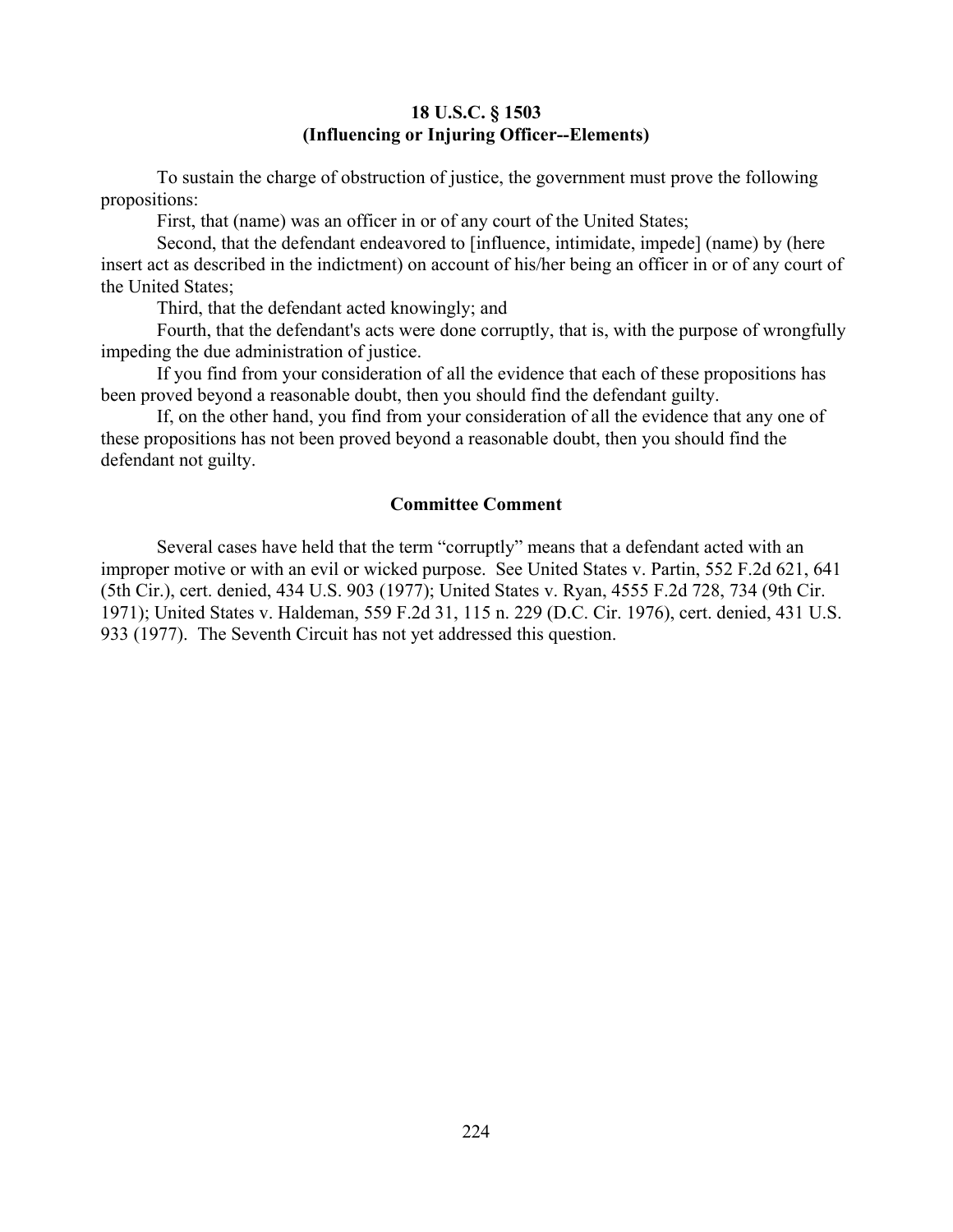## **18 U.S.C. § 1503 (Influencing or Injuring Juror--Elements)**

To sustain the charge of obstruction of justice, the government must prove the following propositions:

First, that (name) was a juror or prospective juror;

Second, that the defendant endeavored to [influence, intimidate, impede] (name) by (here insert act as described in the indictment) on account of his/her being a juror or prospective juror;

Third, that the defendant acted knowingly; and

Fourth, that the defendant's acts were done corruptly, that is, with the purpose of wrongfully impeding the due administration of justice.

If you find from your consideration of all the evidence that each of these propositions has been proved beyond a reasonable doubt, then you should find the defendant guilty.

If, on the other hand, you find from your consideration of all of the evidence that any one of these propositions has not been proved beyond a reasonable doubt, then you should find the defendant not guilty.

#### **Committee Comment**

This statute also applies to venire members who have not been sworn or selected as jurors and are prospective jurors. United States v. Russell, 255 U.S. 138 (1921); United States v. Jackson, 607 F.2d 1219 (8th Cir.1979); cert. denied, 444 U.S. 1080 (1980).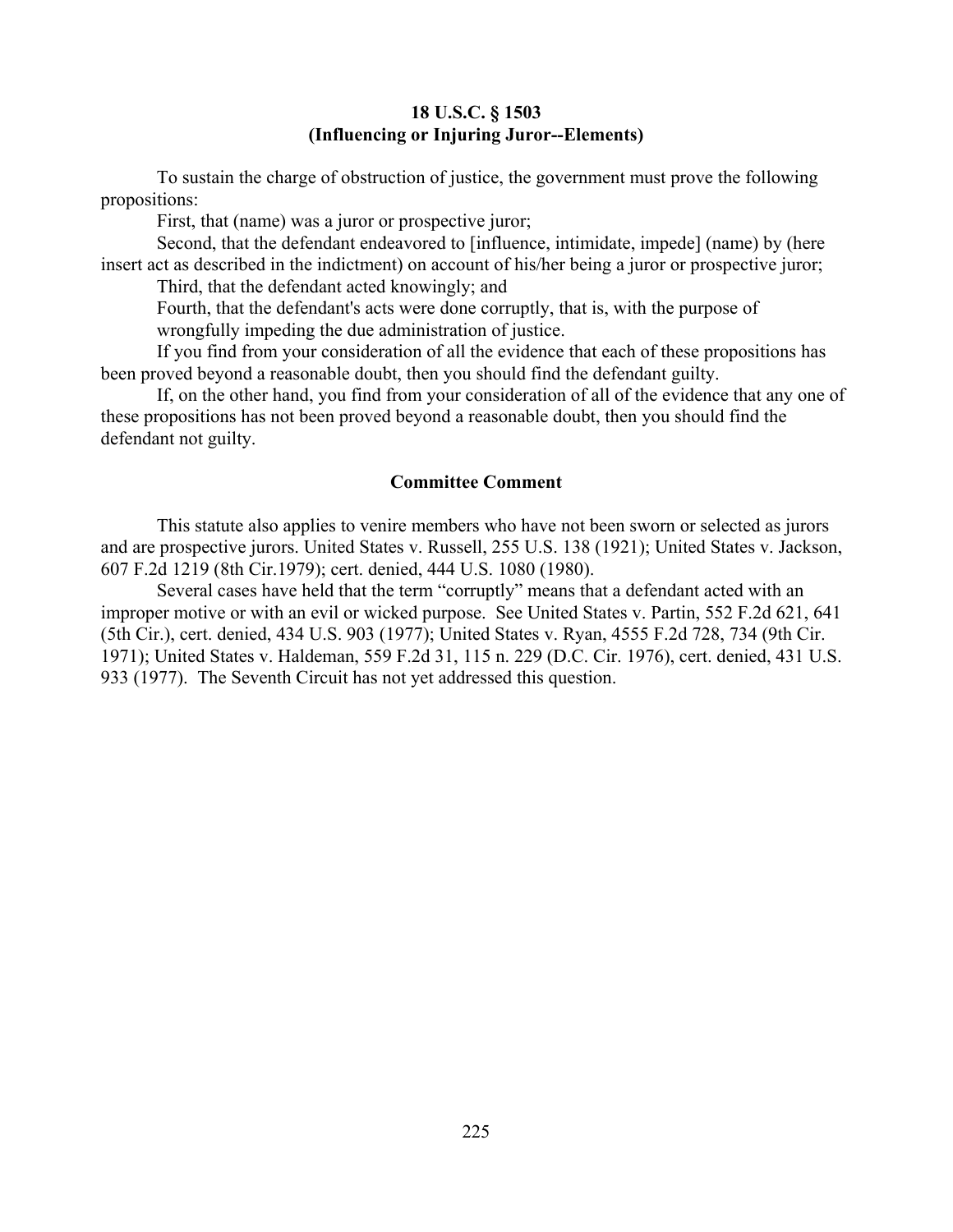## **18 U.S.C. § 1503 (Influencing or Injuring Witness--Elements)**

To sustain the charge of obstruction of justice, the government must prove the following propositions:

First, that (name) was a witness;

Second, that the defendant endeavored to [influence, intimidate, impede] (name) by (here insert act as described in the indictment) on account of his being a witness;

Third, that the defendant acted knowingly; and

Fourth, that the defendant's acts were done corruptly, that is, with the purpose of wrongfully impeding the due administration of justice.

If you find from your consideration of all the evidence that each of these propositions has been proved beyond a reasonable doubt, then you should find the defendant guilty.

If, on the other hand, you find from your consideration of all of the evidence that any one of these propositions has not been proved beyond a reasonable doubt, then you should find the defendant not guilty.

#### **Committee Comment**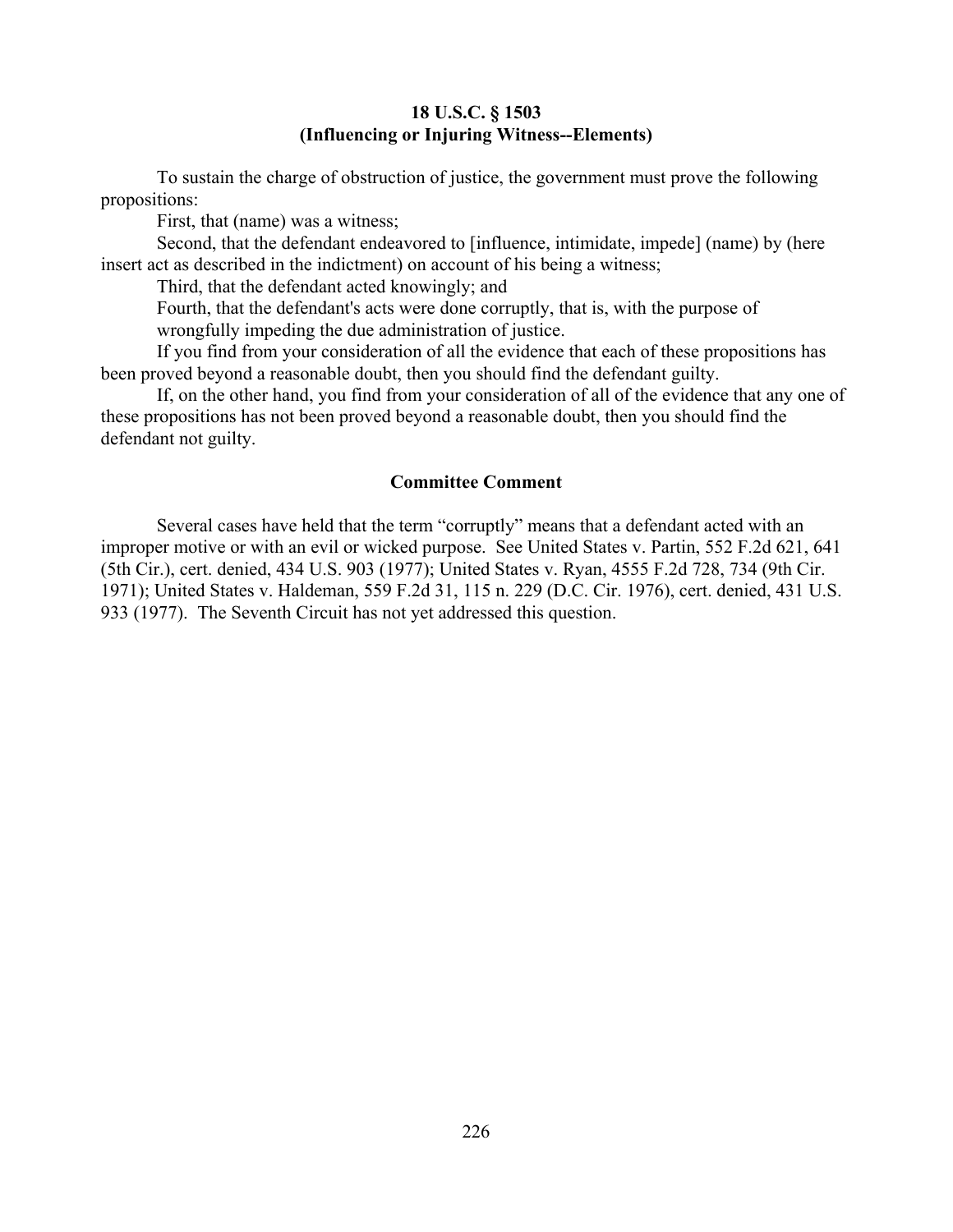## **18 U.S.C. § 1503 (Obstruction of Justice Generally-Elements)**

To sustain the charge of obstruction of justice, the government must prove the following propositions:

First, that the defendant [influenced, obstructed, impeded] or endeavored to [influence, obstruct, impede] the due administration of justice;

Second, that the defendant acted knowingly; and

Third, that the defendant's acts were done [corruptly], that is, [by threats, by force, by threatening letter or communication] with the purpose of wrongfully impeding the due administration of justice.

If you find from your consideration of all the evidence that each of these propositions has been proved beyond a reasonable doubt, then you should find the defendant guilty.

If, on the other hand, you find from your consideration of all of the evidence that any one of these propositions has not been proved beyond a reasonable doubt, then you should find the defendant not guilty.

### **Committee Comment**

This instruction is for use when the omnibus, or catch-all, provision of Section 1503 is used. This provision has been widely applied to cover virtually any circumstance in which there is an effort to obstruct or interfere with the administration of justice. See United States v. Howard, 569 F.2d 1331 (5th Cir.), cert. denied sub nom., 439 U.S. 834 (1978); United States v. Walasek, 527 F.2d 676 (3d Cir.1975); United States v. Solow, 138 F. Supp. 812 (S.D.N.Y.1956).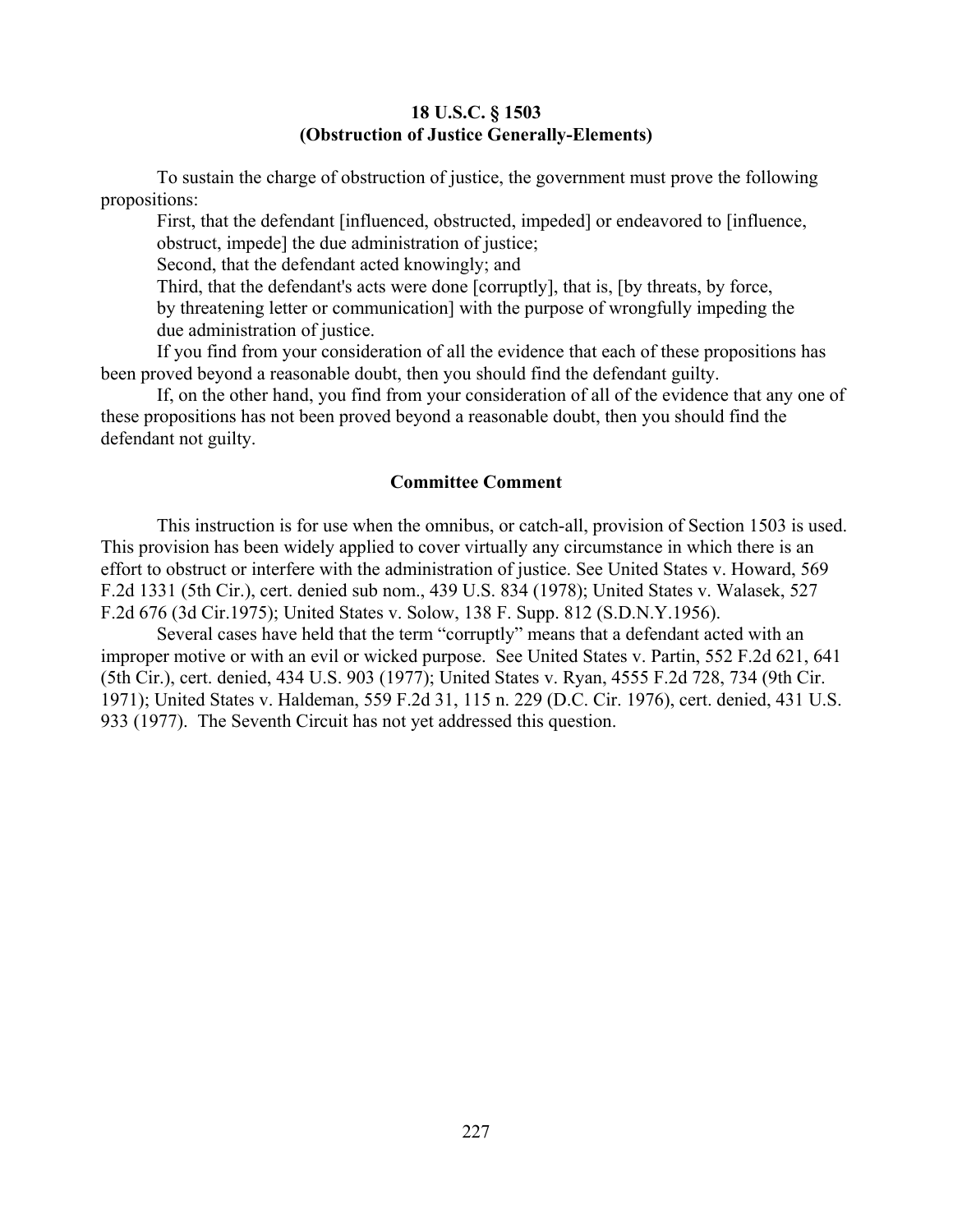## **18 U.S.C. § 1503 (Definition of Witness)**

A witness is a person who is expected by the defendant to be called to testify in a pending judicial proceeding or grand jury investigation. It is not necessary that the witness actually have been subpoenaed to testify in a pending judicial proceeding or grand jury investigation.

#### Committee Comment

The matter must be a grand jury investigation or a judicial proceeding pending before a judge or magistrate. United States v. Brown, 688 F.2d 596 (9th Cir. 1982); United States v. Shoup, 608 F.2d 950 (3d Cir. 1979).

The witness in question need not know of the existence of the proceedings or of the likelihood that he may testify . The focus is on the defendant's mental state, i.e., did the defendant expect the witness to be called to testify? United States v. Berardi, 675 F.2d 894 (7th Cir.1982).

This instruction should be given only if the matters referred to in the instruction are the subject of a factual dispute.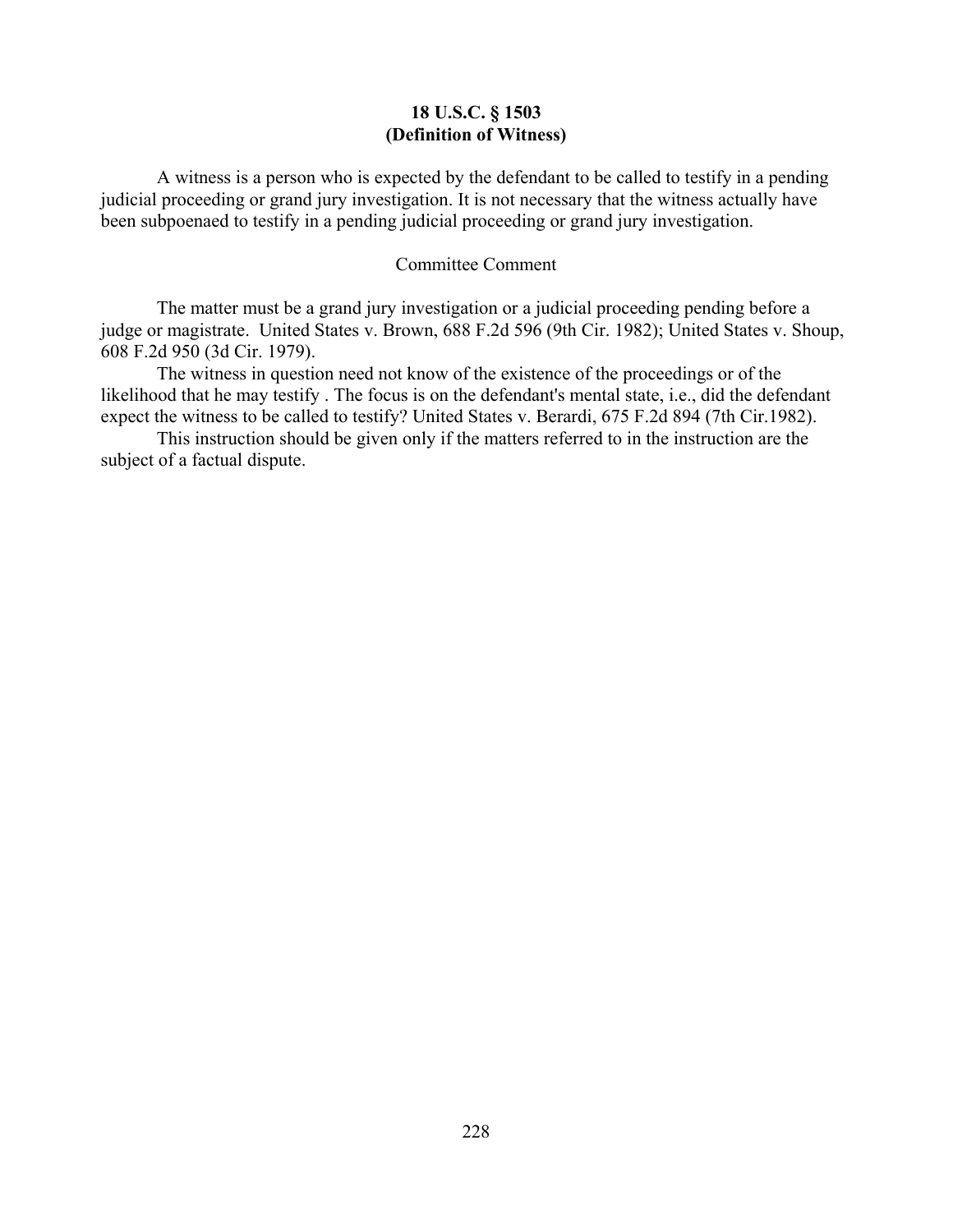# **18 U.S.C. § 1503 (Influencing-Definition of Endeavor)**

The word endeavor describes any effort or act to influence [a witness, a juror, an officer in or of any court of the United States]. The endeavor need not be successful, but it must have at least a reasonable tendency to impede the [witness, juror, officer] in the discharge of his duties.

#### Committee Comment

See United States v. Nicosia, 638 F.2d 970 (7th Cir.1980), cert. denied, 452 U.S. 961 (1981); United States v. Harris, 558 F.2d 366 (7th Cir.1977); United States v. Jackson, 513 F.2d 456 (D.C.Cir.1975); United States v. DeStephano, 476 F.2d 324 (7th Cir.1973).

Use when applicable. United States v. Nicosia, supra.

It is no defense that the result intended by the defendant was impossible.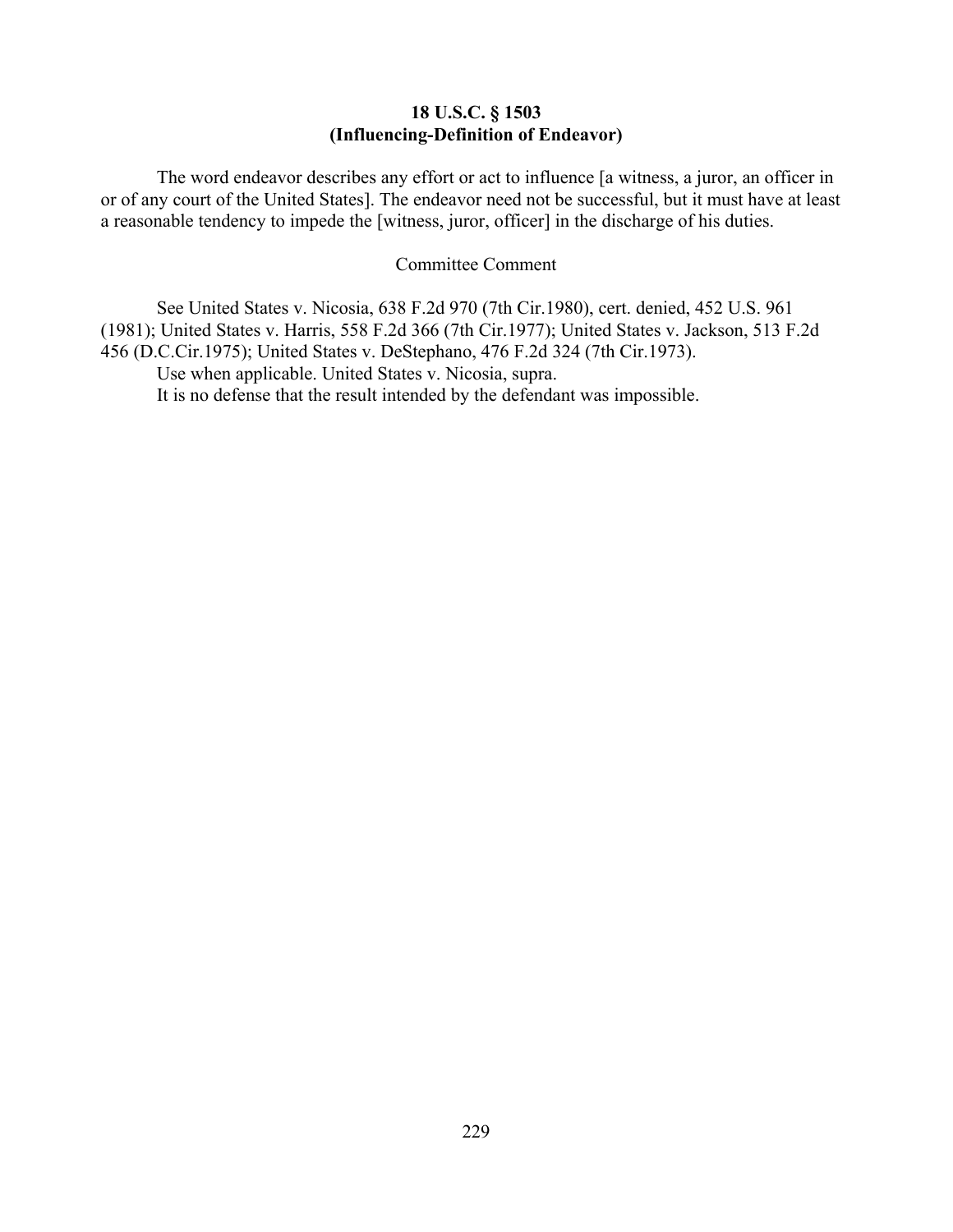# **18 U.S.C. § 1503 (Obstruction of Justice Generally--Definition of Endeavor)**

The word endeavor describes any effort or act to influence, obstruct, or impede the due administration of justice. The endeavor need not be successful, but it must have at least a reasonable tendency to influence, obstruct, or impede the due administration of justice.

#### Committee Comment

See United States v. Nicosia, 638 F.2d 970 (7th Cir.1980), cert. denied, 452 U.S. 961 (1981); United States v. Harris, 558 F.2d 366 (7th Cir.1977); United States v. Jackson, 513 F.2d 456 (D.C.Cir.1975); United States v. DeStephano, 476 F.2d 324 (7th Cir.1973). It is no defense that the result intended by the defendant was impossible.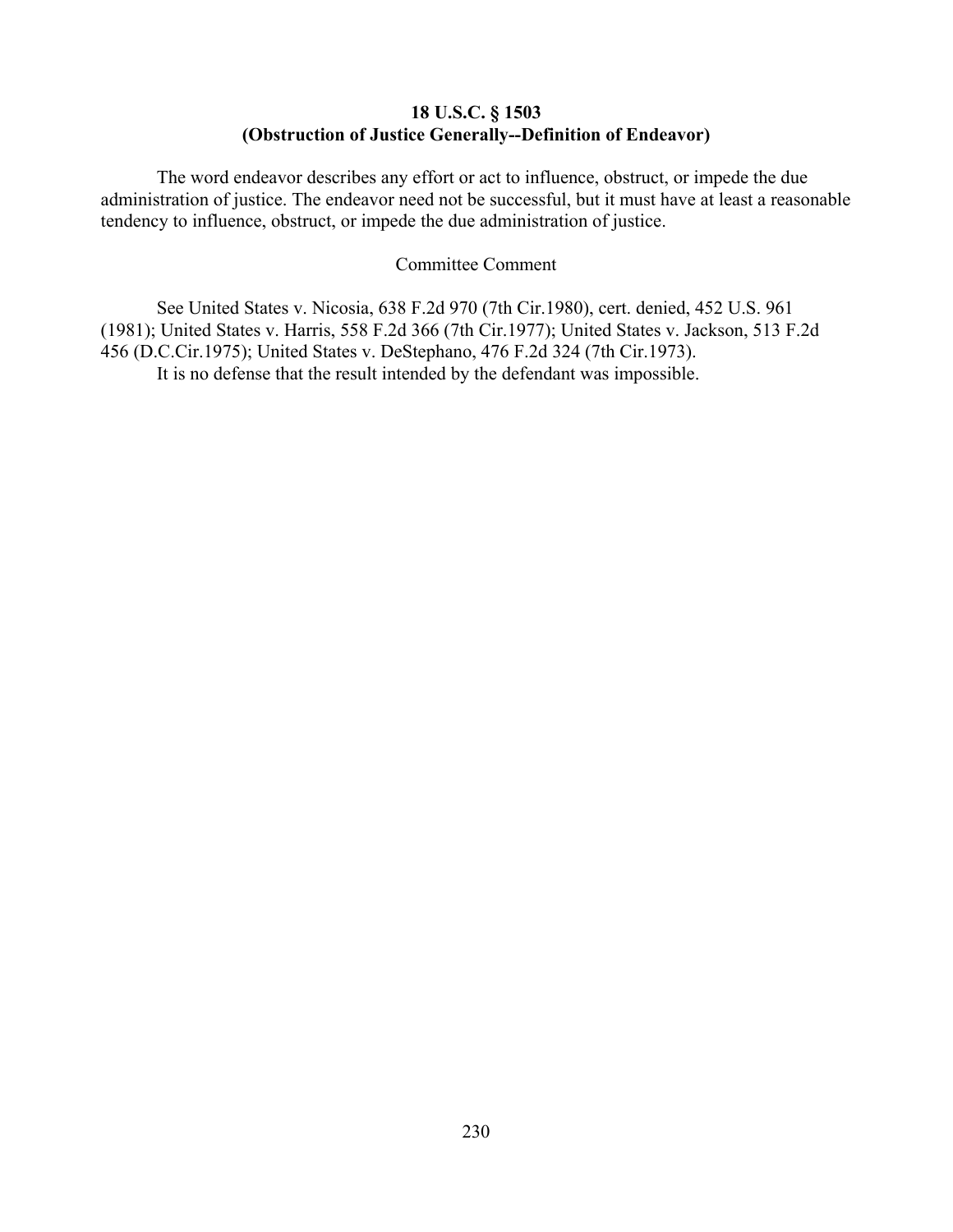## **18 U.S.C. § 1623 (False declarations before grand jury or court -Elements)**

To sustain the charge of false declaration before a grand jury or in a court, the government must prove the following propositions:

First, that the defendant, while under oath, testified falsely before a [United States grand jury, Court of the United States] as charged in the indictment;

Second, that the defendant's testimony related to some material matter; and Third, that the defendant knew the testimony was false.

If you find from your consideration of all the evidence that each of these propositions has been proved beyond a reasonable doubt, then you should find the defendant guilty.

If, on the other hand, you find from your consideration of all the evidence that any one of these propositions has not been proved beyond a reasonable doubt, then you should find the defendant not guilty.

## Committee Comment

Willfulness is not an element required to establish a violation of 18 U.S.C. § 1623. United States v. Watson, 623 F.2d 1198, 1207 (7th Cir. 1980). Watson is still good law on the absence of willfulness as an element after United States v. Gaudin, 115 S.Ct. 2310, 2314 (1995).

Also, if recantation is a defense, see instruction on § 1623 Recantation, and add a fourth element to this instruction.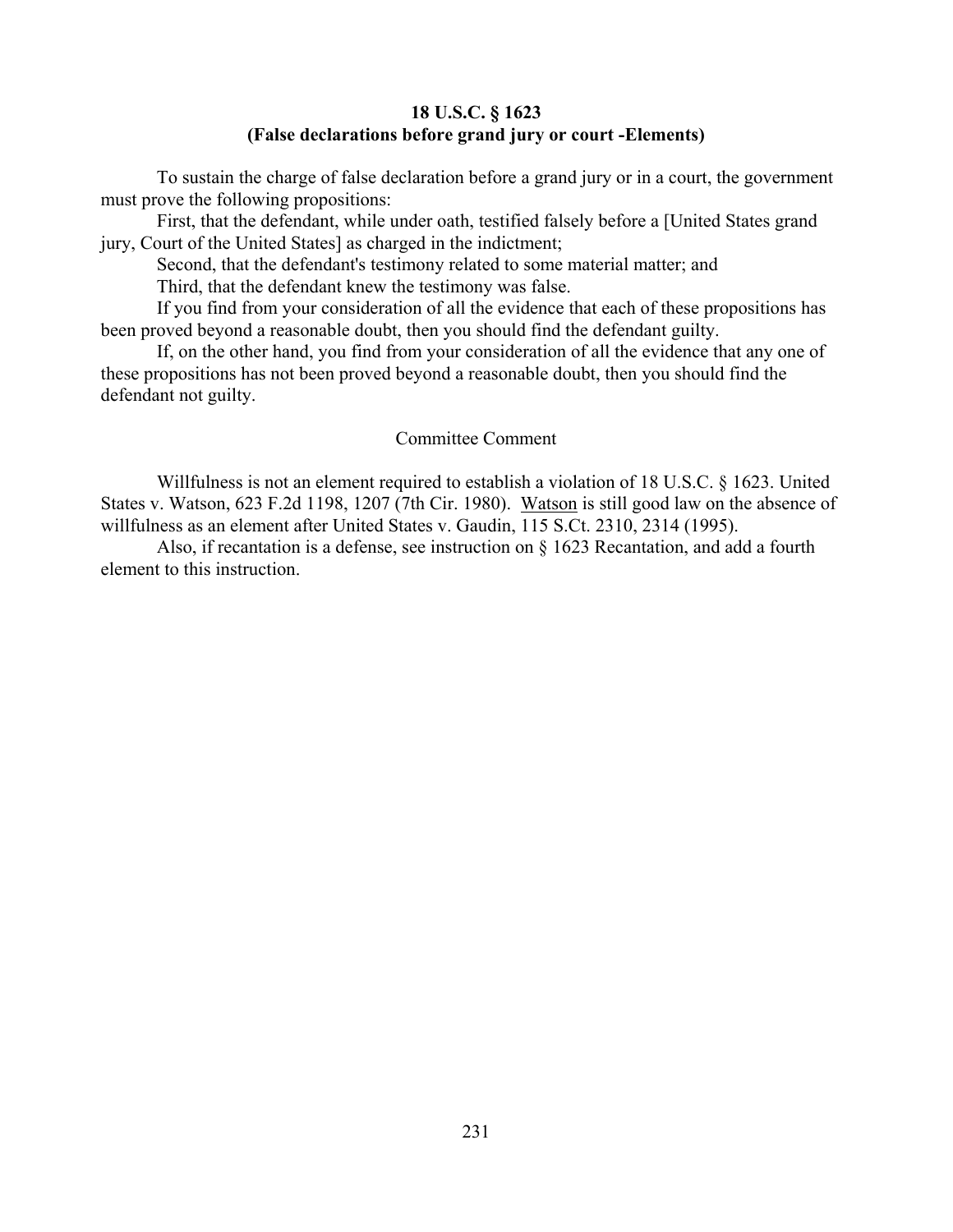# **18 U.S.C. § 1623 (Materiality - definition)**

A statement is material if it had the effect of impeding, interfering with or influencing the [court] [jury] [grand jury] in the matter it was considering, or had the potential or capability of doing so. [It is not necessary that the statement actually have that effect, so long as it had the potential or capability of doing so.]

#### Comment

United States v. Watson, 623 F.2d 1198, 1207 (7th Cir. 1980) defined materiality as "effect or tendency of statement to impede, influence, or dissuade a grand jury from pursuing its investigation." Watson held that materiality is a question of law. However, the Supreme Court has ruled that materiality is a mixed question and should be given to the jury. United States v. Gaudin, 115 S.Ct. 2310, 2314 (1995). See also United States v. DiDomenico, 78 F.3d 294,302 (7th Cir.1996); Waldeimer v. United States, 911 F.Supp. 1105,1113 (S.D.Ill. 1996); Kraut v. Wisconsin Laborers Health Fund, 992 F.2d 113 (7th Cir.1993). United States v. Martellano, 675 F.2d 940, 942 (7th Cir.1982); and United States v. Picketts, 655 F.2d 837, 840 (7th Cir.), cert. denied, 454 U.S. 1056 (1981).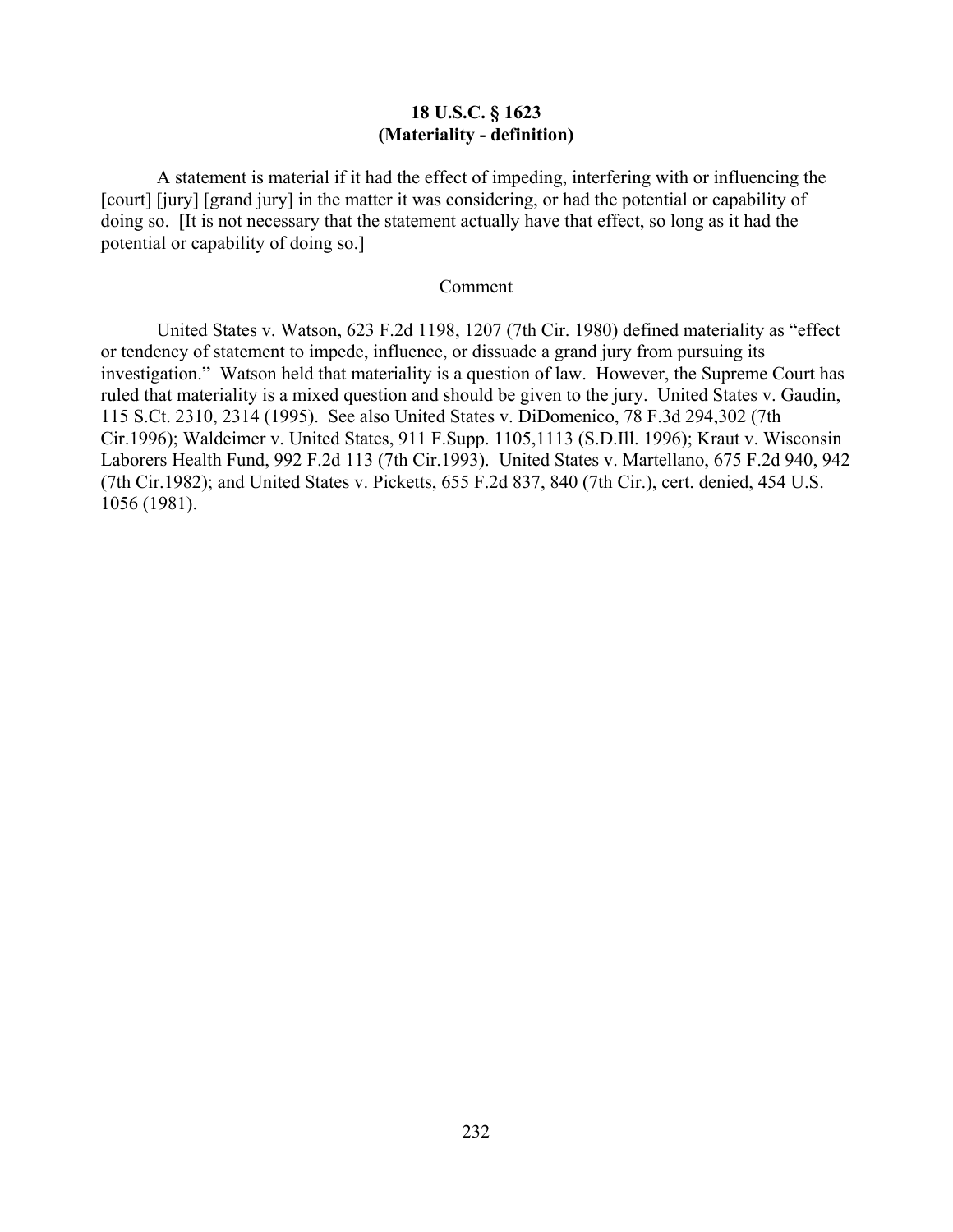#### **18 U.S.C. § 1623 (Records or Documents)**

Making or using a record or document knowing it to be false or to contain a false declaration constitutes making or using a false declaration.

# **18 U.S.C. § 1623 (Sequence of Questions)**

In determining whether an answer to a question is false, you should consider the sequence of questions in which the question and answer occurred as an aid to understanding the defendant's intent when making the declaration.

### Committee Comment

See United States v. Bonacorsa, 528 F.2d 1218 (2d Cir.), cert. denied, 426 U.S. 935 (1976).

# **18 U.S.C. § 1623 (Inconsistent Statements)**

If you find that the defendant under oath has knowingly made two or more declarations which are so inconsistent that one of them is necessarily false, you need not find which of the two declarations is false. If you find that the defendant believed each declaration to be true when made, then you must find the defendant not guilty.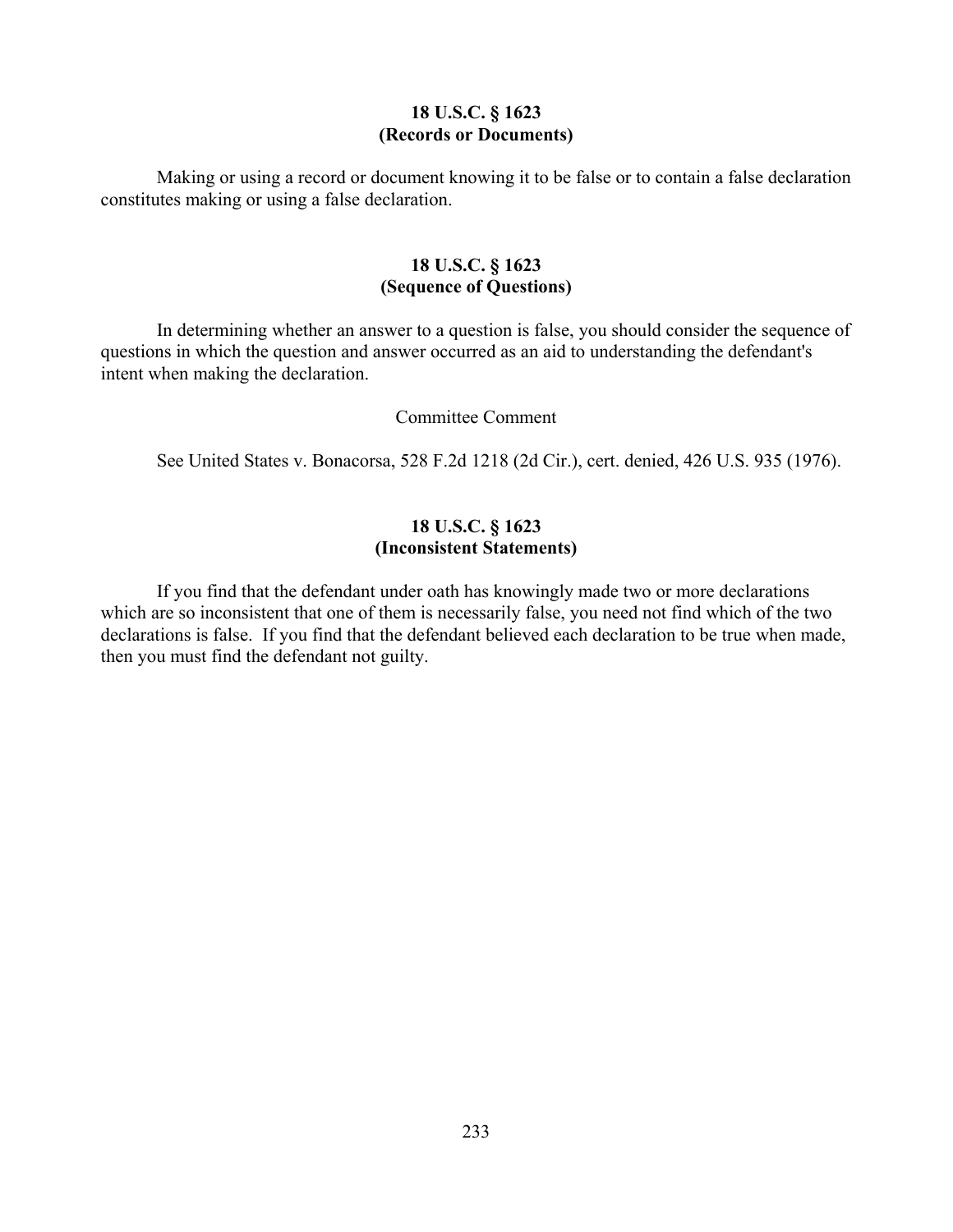## **18 U.S.C. § 1623 (Recantation)**

The defendant recants his false declarations when, in the same continuous proceeding, he admits to the [grand jury, court] that his earlier declarations were false. However, in order for the defendant to recant his testimony, he must admit the falsities: (1) before the proceeding has been substantially affected by the testimony, and (2) before it has become manifest to the defendant that the false declarations have been or will be exposed to the [grand jury, court].

#### Committee Comment

The recantation bar of Section 1623(d) is available under limited circumstances in false declaration prosecutions. The subsection lists two seemingly alternative conditions precedent which must be fulfilled before the admission of falsity may bar prosecution with the use of the disjunctive "or". In United States v. Moore, 613 F.2d 1029 (D.C. Cir. 1979), cert. denied, 446 U.S. 954 (1980), however, the court held that the two conditions must be read with the conjunctive "and" -- otherwise the intent of Congress would be defeated. The Fifth Circuit has adopted the Moore court's reasoning and conclusion. United States v. Scrimgeour, 636 F.2d 1019 (5th Cir.), cert. denied, 454 U.S. 878 (1981).

The Second Circuit recently acknowledged the issue of the use of "or" between the two conditions but found it unnecessary in the case before it to resolve the matter. United States v. D'Auria, 672 F. 2d 1085 (2d Cir. 1982). The Seventh Circuit and remaining circuits have not directly addressed the issue.

United States v. Denison, 663 F.2d 611 (5th Cir 1981), construed the "had become manifest" clause as referring to whether the witness knew at the rime of recantation that the grand jury or trial court knew or would come to learn of the declaration's falsity. United States v. Moore, supra, implicitly accepts the Denison view. In the Seventh Circuit, both Judge Swygert and Judge Pell, in separate statements following a per curiam en banc opinion in United States v. Clavey, 578 F.2d 1219 (7th Cir.), cert. denied, 439 U.S. 954 (1978), adopted the view that "manifest" refers to the witness.

The only circuit opinion that addresses the phrase "substantially affected" does so by reviewing the standards for materiality in perjury prosecutions. That court concluded that false testimony which had not had a substantial effect for purposes of Section 1623(d) may still be material in the Section 1623(d) sense. United States v. Moore, 613 F.2d at 1038. United States v. Krogh, 366 F.Supp. 1255 (D.D.C.1973), concluded as a matter of law that the grand jury had been substantially affected when it "acted" on issues that encompassed the given matter of the testimony which had been falsely given. United States v. Tucker, 495 F.Supp. 607 (E.D.N.Y. 1980), citing Krogh's approach, found that a grand jury had been substantially affected when it was unable to indict a suspect due to the defendant's false declaration.

A valid recantation is a bar to prosecution, accordingly, the defense must be raised before trial, and failure to raise the defense constitutes a waiver. United States v. Denison, supra; United States v. Swainson, 548 F.2d 657 (6th Cir.), cert. denied, 431 U.S. 937 (1977); accord, United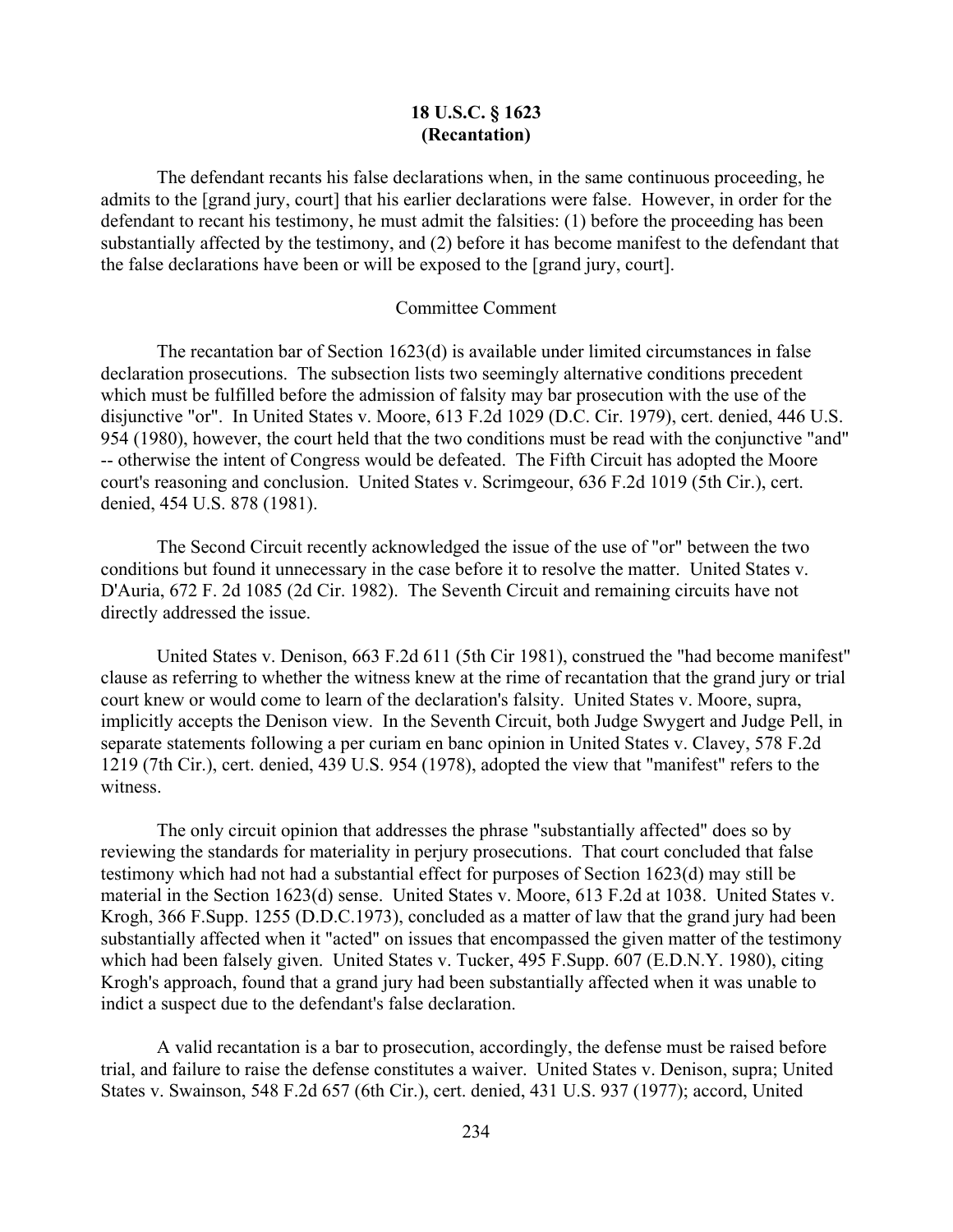States v. Kahn, 472 F.2d 272 (2d Cir.), cert. denied, 411 U.S. 982 (1973). The government must prove by a preponderance of the evidence on the pretrial motion to dismiss that the defendant did not recant within the meaning of Section 1623(d). United States v. Tucker, supra.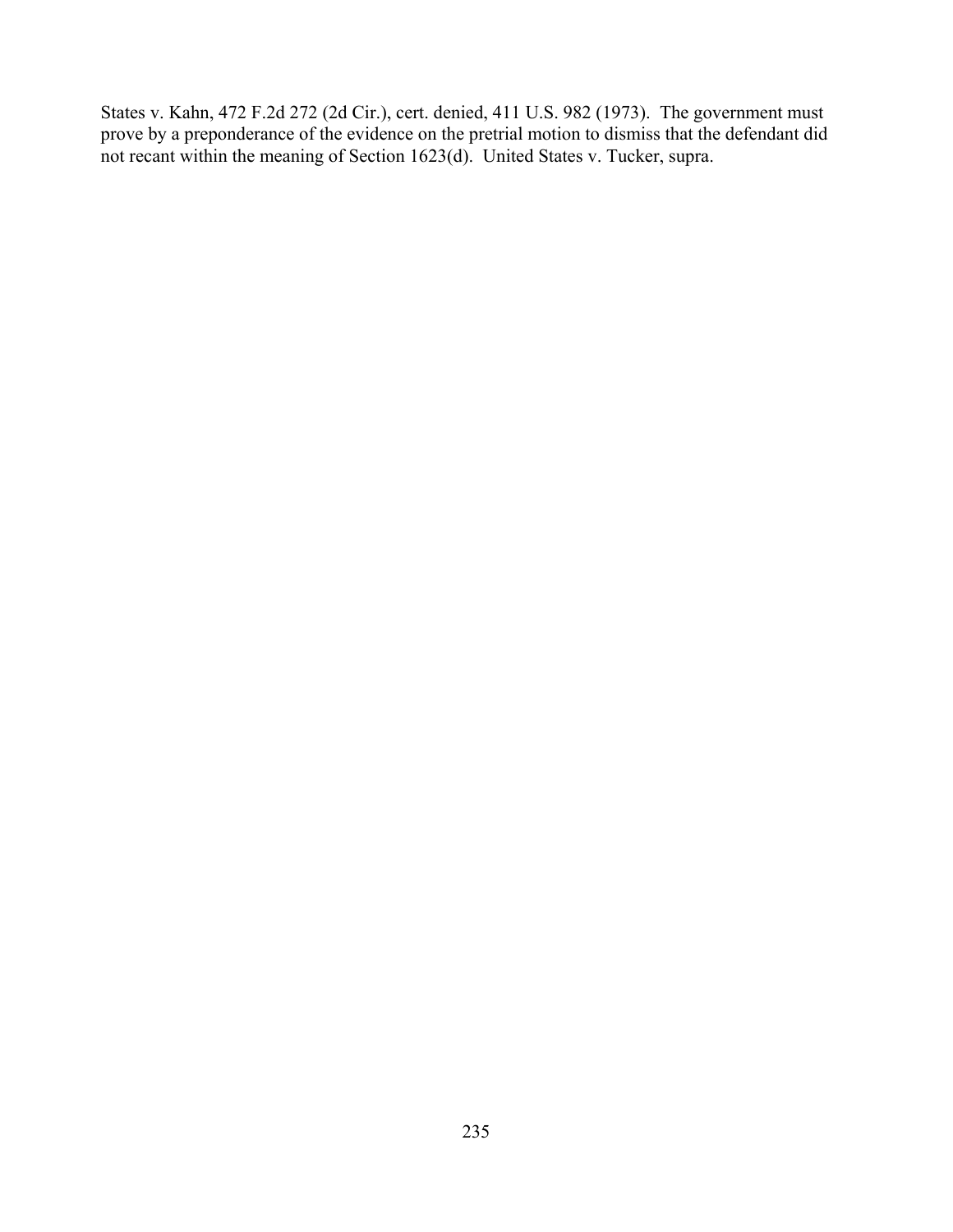# **18 U.S.C. § 1701 (Obstruction of mails)**

Committee Comment

Because there is no present statutory or constitutional right to a jury trial under this section, the Committee has not drafted a jury instruction to cover this section.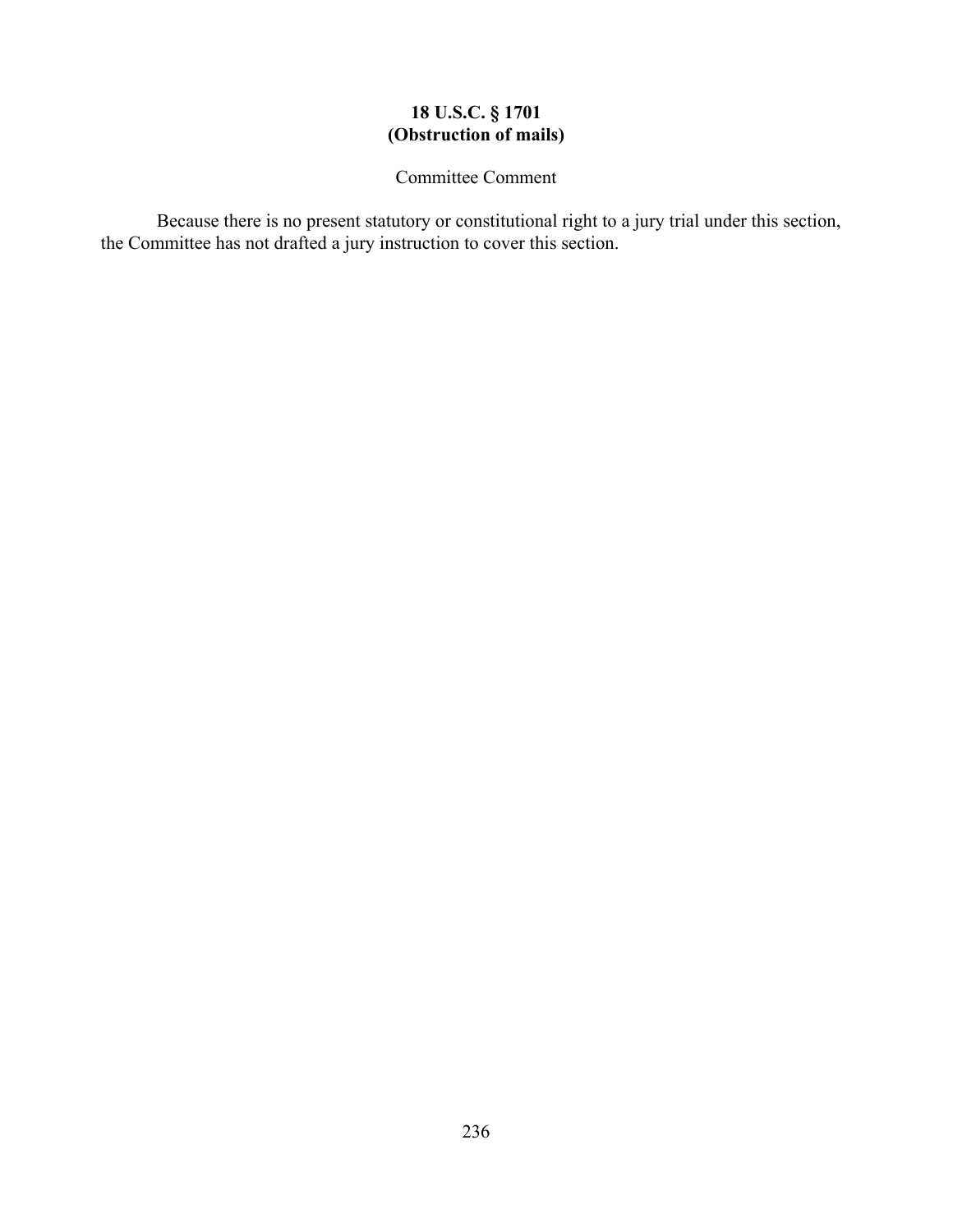## **18 U.S.C. § 1708 (Theft of Mail from Authorized Depository--Elements)**

To sustain the charge of theft of mail, the government must prove the following propositions:

First, that the defendant [stole, obtained by fraud or deception, attempted to obtain by fraud or deception] (here name specific mail matter as charged in the indictment); and

Second, that the defendant [stole, obtained by fraud or deception, attempted to obtain by fraud or deception] (here name specific mail matter as charged in the indictment) from [the mail, a post office, a letter box, a mail receptacle, a mail route, an authorized depository for mail, a mail carrier].

If you find from your consideration of all the evidence that both of these propositions have been proved beyond a reasonable doubt, then you should find the defendant guilty.

If, on the other hand, you find from your consideration of all the evidence that either of these propositions has not been proved beyond a reasonable doubt, then you should find the defendant not guilty.

#### Committee Comment

Three situations commonly arise under § 1708 involving improperly addressed or misdelivered mail.

In the first situation, the sender mistakenly addresses a letter to the defendant instead of the intended recipient, and the post office subsequently delivers the letter to the defendant addressee. At one time, it was held that when the defendant removed the letter from the mail, § 1708 was not violated because there was no intent to steal. United States v. Lampson, 627 F.2d 62,66 (7th Cir.1980); Allen v. United States, 387 F.2d 641, 643 (5th Cir.1968); Goodman v. United States, 341 F.2d 272,273 (5th Cir.1965) all The purpose of the statute is to protect against theft generally. Allen v. United States, 387 F.2d at 642. However, United States v. Palmer, 864 F.2d 524,526 (7th Cir.1988), cert. denied, 490 U.S. 1110 (1989), determined that § 1708 applies to all misdelivered mail whether it be miscarried or misaddressed. The court in Palmer, did not see why misaddressed mail should be treated differently than misdelivered mail. In both cases, the job of the postal system is not complete until the letter is delivered to the intended recipient or back to the sender. The 7th Circuit is in accord with the First and Tenth Circuits on this point.

In the second situation, mail is correctly addressed, but is constructively delivered to a third person. In United States v. Logwood, 360 F.2d 905 (7th Cir.1966), for example, mail for all rooming house tenants always delivered to the landlady who delivered it to her tenants. When the landlady's son stole a letter from his mother's windowsill, the court held that the letter was not stolen from an authorized mail receptacle and that the theft was therefore outside the purview of § 1708. Accord United States v. Patterson, 664 F.2d 1346 (9th Cir.1982) (mail delivered to front desk of YMCA and held there in boxes for guests not in authorized mail receptacle under § 1708.) Palmer does not apply here because the mail was out of the control of the postal service and they were effectively powerless to prevent the theft.

In the third situation, mail is delivered to someone other than the addressee. Under United States v. Lampson, supra, a defendant who removes mail from his mail box does not intend to steal at the time the mail is removed from the receptacle. This was not viewed as a violation of § 1708. While Lampson is not cited in Palmer, supra, Palmer clearly states that § 1708 covers all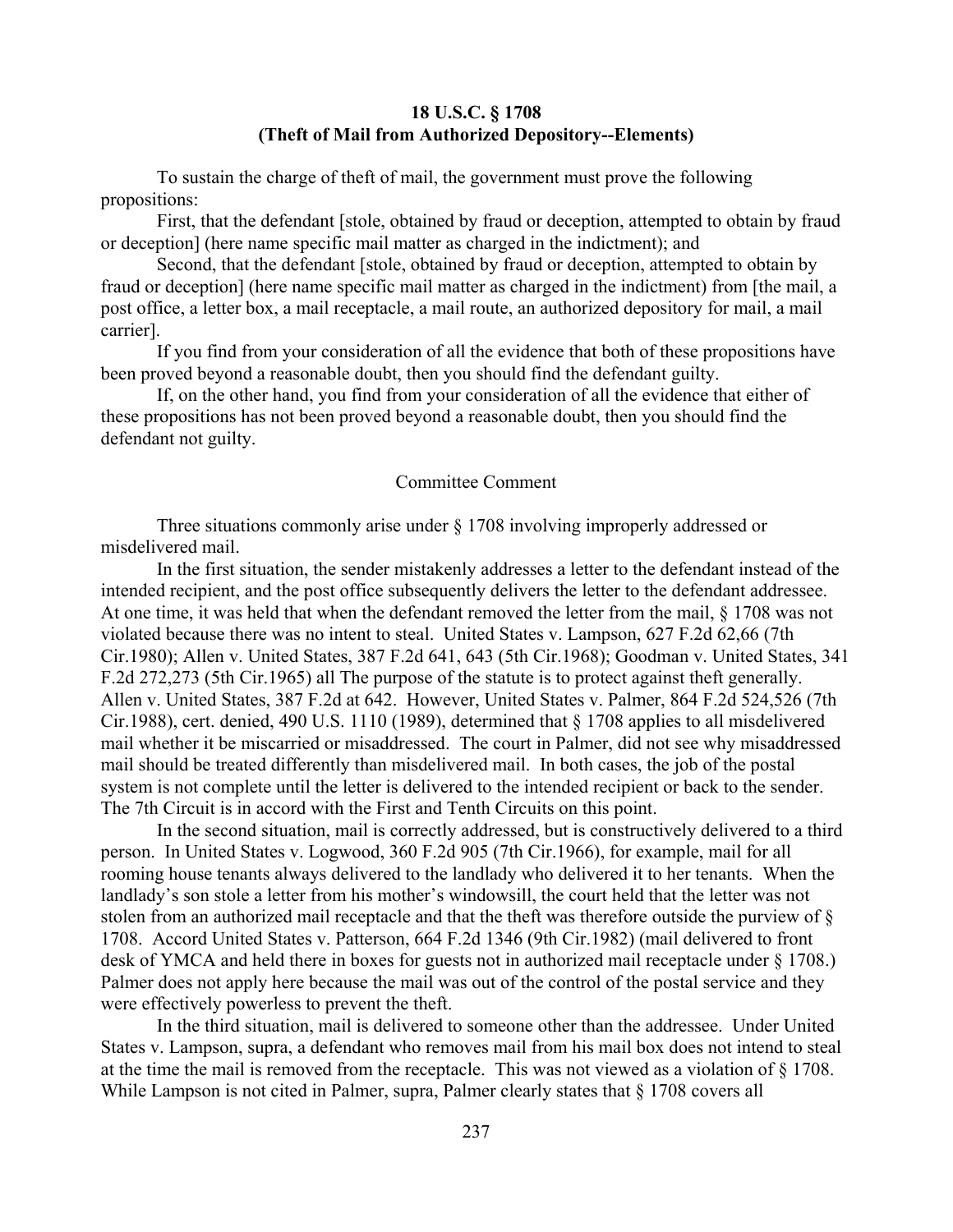misdelivered mail, whether it be misaddressed or given to the wrong person. Therefore, it is no longer necessary to draw a distinction between misaddressed and misdelivered mail.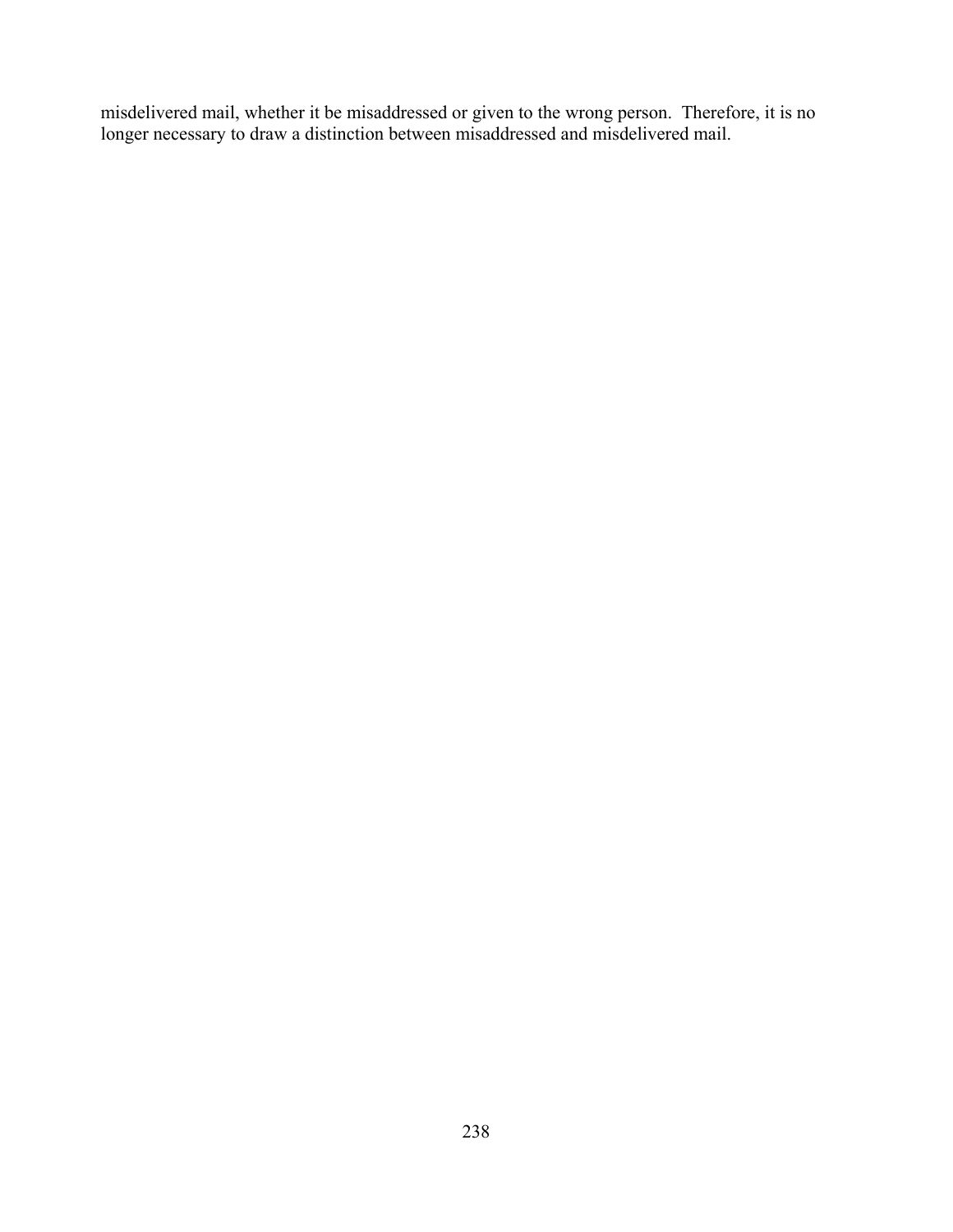# **18 U.S.C. § 1708 (Definition of Stolen)**

Mail is "stolen" when it has been taken willfully from the mails with the intent to deprive the owner of the rights and benefits of ownership. That intent must exist at the time the item[s] is [are] taken from the mails.

## Committee Comment

See United States v. Turley, 352 U.S. 407, 417 (1957); United States v. Lampson, 627 F.2d 62, 66 (7th Cir.1980); United States v. Ashford, 403 F.Supp. 461, 464-65 (N.D.Ia.1975), aff'd, 530 F.2d 792 (8th Cir.1976).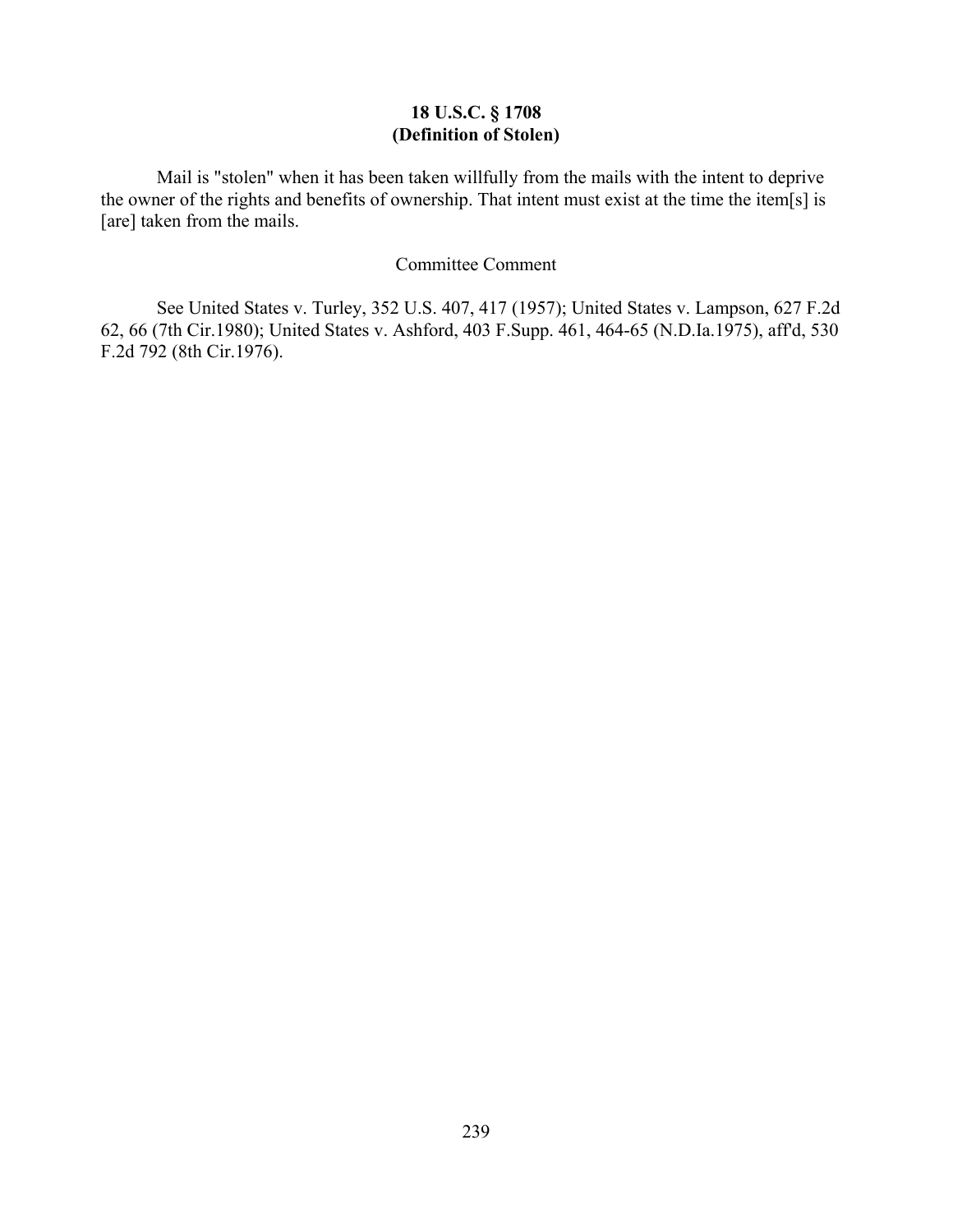# **18 U.S.C. § 1708 (Mail Theft; Next to a Depository--Elements)**

To sustain the charge of theft of mail next to a depository of mail, the government must prove the following propositions:

First, the defendant [stole; obtained by fraud or deception] (here name specific mail matter); and

Second, at the time defendant [stole; obtained by fraud or deception] (here name specific mail matter), it had been left for collection on or next to an authorized depository for mail.

If you find from your consideration of all the evidence that each of these propositions has been proved beyond a reasonable doubt, then you should find the defendant guilty.

If, on the other hand, you find from your consideration of all the evidence that either of these propositions has not been proved beyond a reasonable doubt, then you should find the defendant not guilty.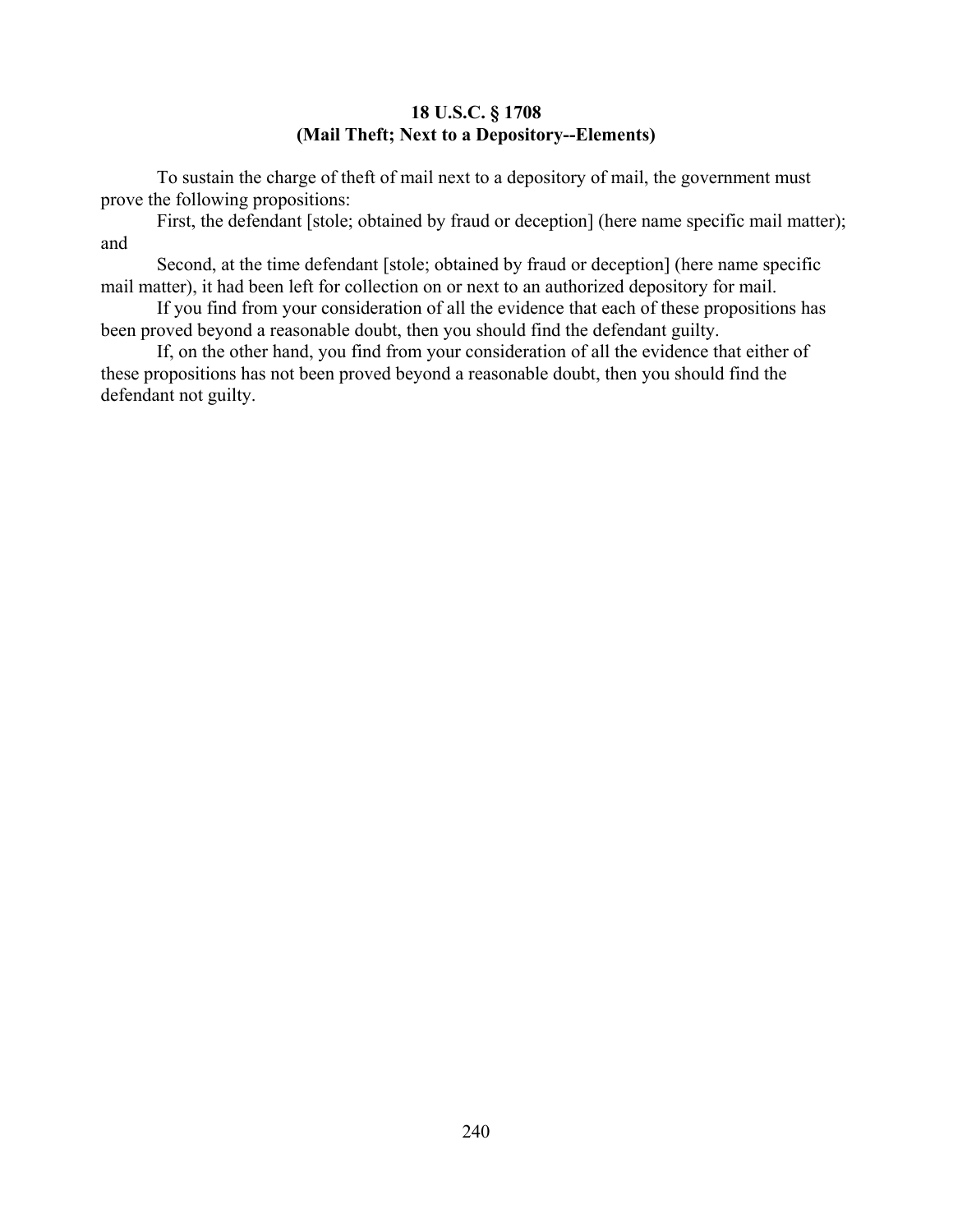## **18 U.S.C. § 1708 (Buying, Receiving, Concealing, or Unlawfully Possessing Stolen Mail--Elements)**

To sustain the charge of [buying, receiving, concealing, possessing] stolen mail, the government must prove the following propositions:

First, that the defendant knowingly [bought, received, concealed, possessed] (here name specific mail matter as charged in the indictment);

Second, that the (here name specific mail matter as charged in the indictment) previously had been [stolen, taken, embezzled] from [the mail, a post office, a letter box, a mail receptacle, a mail route, an authorized depository for mail, a mail carrier); and

Third, that the defendant knew that (here name specific mail matter as charged in the indictment) previously had been [stolen, taken, embezzled].

If you find from your consideration of all the evidence that each of these propositions has been proved beyond a reasonable doubt, then you should find the defendant guilty.

If, on the other hand, you find from your consideration of all the evidence that any one of these propositions has not been proved beyond a reasonable doubt, then you should find the defendant not guilty.

### Committee Comment

The wording of the second paragraph is intended to make clear to the jury, without burdening it with an additional instruction, that the defendant need not have stolen the mail himself.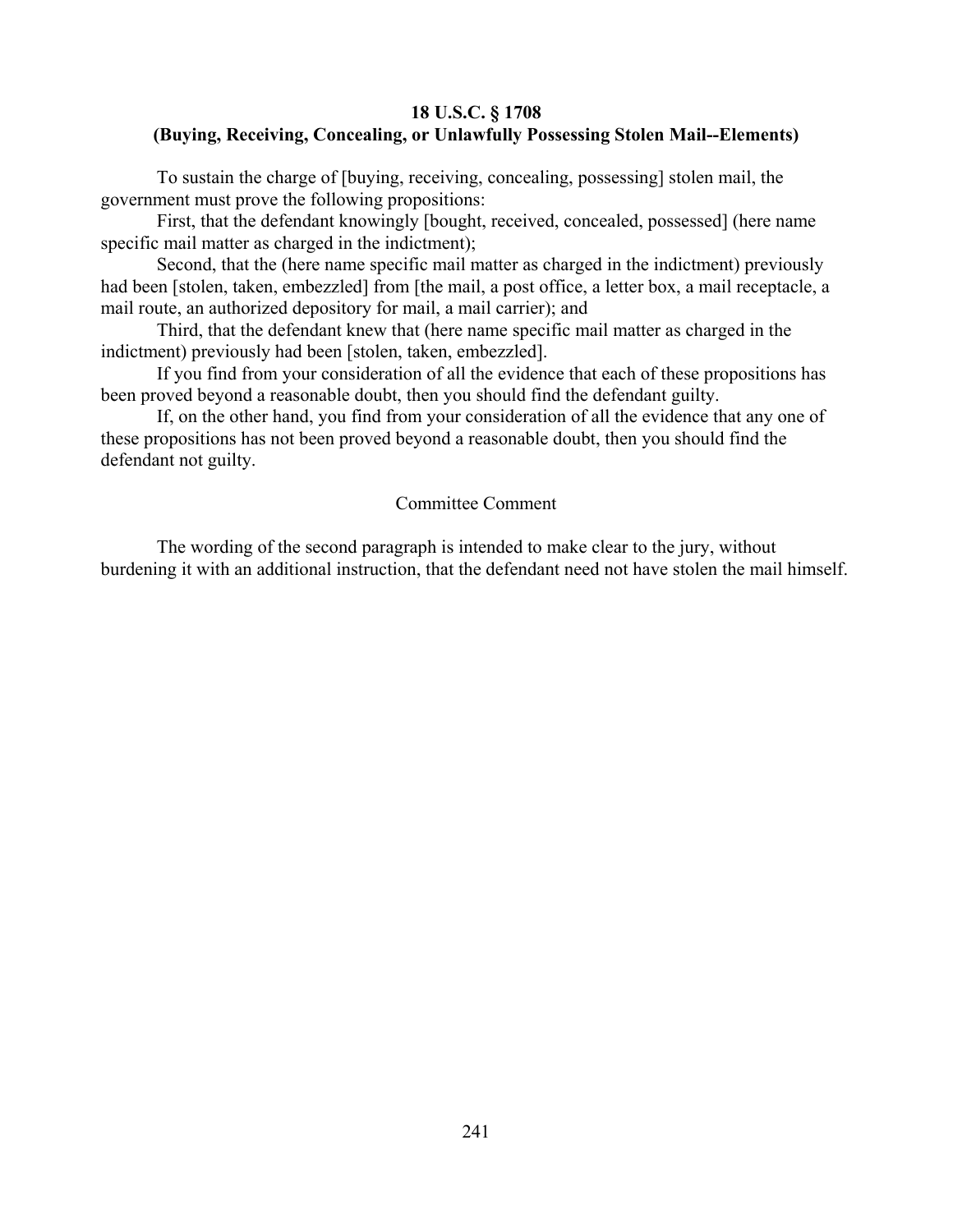# **18 U.S.C. § 1708 (Removing contents of / secreting / embezzling / destroying mail)**

# **Committee Comment**

Because the second and third sections of the first paragraph of 18 U.S.C. § 1708, which proscribe removing the contents of a piece of mail or secreting, embezzling or destroying mail or its contents, are unclear, little-used, and apparently repetitive of other sections of Title 18, the Committee has not drafted pattern instructions for them.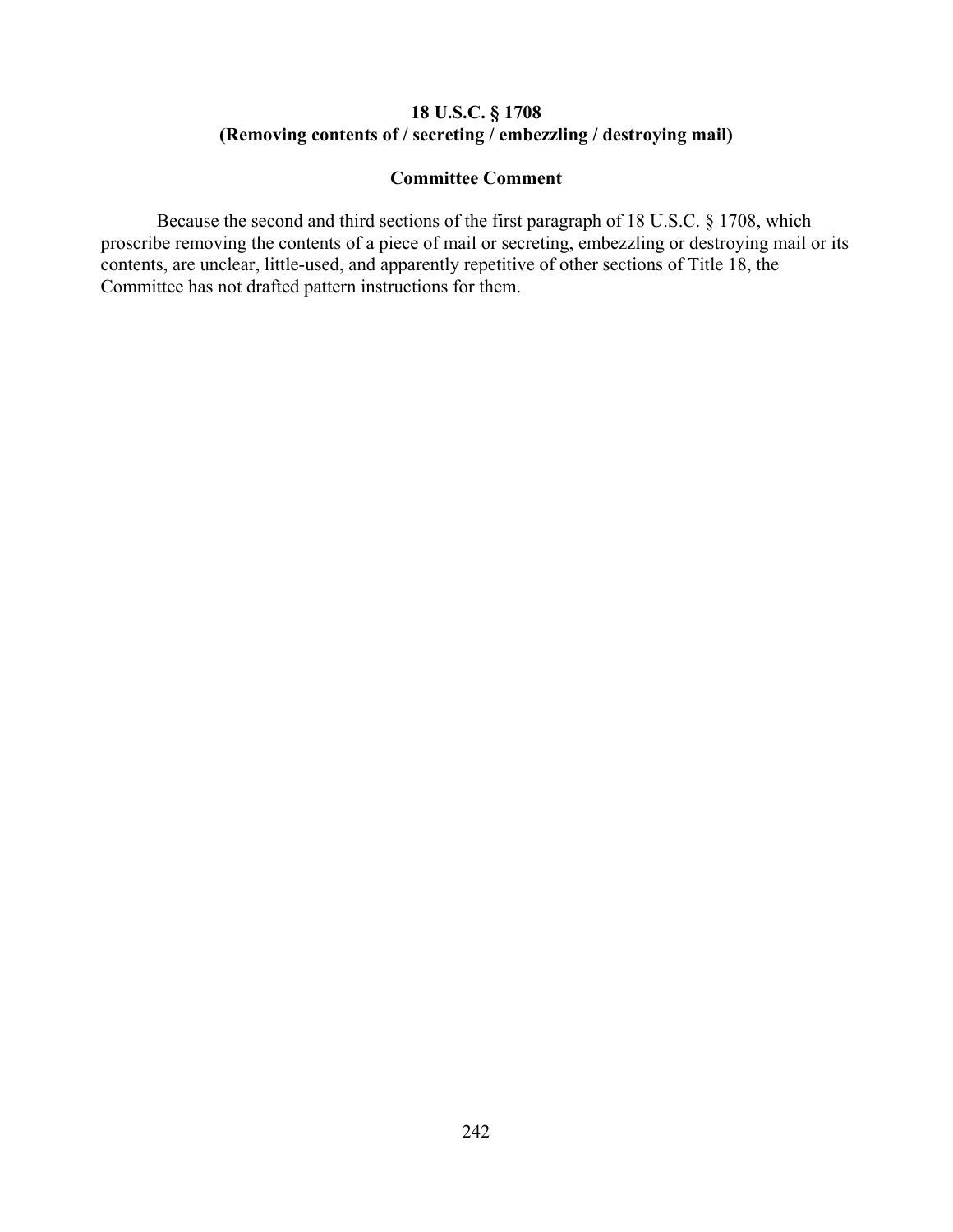#### **18 U.S.C. § 1709 (Theft of mail by officer of employee - elements)**

To sustain the charge of [embezzlement, theft] of mail by a Postal Service employee, the government must prove the following propositions:

First, that the defendant was a Postal Service [employee, officer];

Second, that [the (here name specific mail matter involved), any article or thing contained within the (here name specific mail matter involved)] was [entrusted to the defendant, came into the defendant's possession] for the purpose of being [conveyed by mail, carried or delivered by any person employed in any department of the Postal Service, forwarded through or delivered from any post office or station thereof established by authority of the Postmaster General or of the Postal Service]; and

Third, that the defendant embezzled [the (here name specific mail matter involved), any article or thing contained within the (here name specific mail matter involved)].

[Third, that defendant [stole, wrongfully removed with intent to convert to his own use] any article or thing contained within the (here name specific mail matter involved).]

If you find from your consideration of all the evidence that each of these propositions has been proved beyond a reasonable doubt, then you should find the defendant guilty.

If, on the other hand, you find from your consideration of all the evidence that any one of these propositions has not been proved beyond a reasonable doubt, then you should find the defendant not guilty.

#### Committee Comment

Section 1709 charges two crimes: embezzlement and theft. A defendant can be charged with embezzlement of both mail matter and any article or thing contained therein, but can be charged with theft only of any article or thing contained within mail matter and not theft of the matter itself. United States v. Trevino, 491 F.2d 74, 75 (5th Cir.1974). When the defendant is charged with embezzlement, an instruction defining embezzlement must be given.

Courts define the word "removed" in the alternate third element generally to encompass felonious intent to convert the property of another to one's own use. United States v. Coleman, 449 F.2d 772, 773 (5th Cir.1971); United States v. Rush, 551 F.Supp. 148, 151 (S.D.Ia.1982). Contra United States v. Greene, 349 F.Supp. 1112, 1114 (D.Md.1971), aff'd, 468 F.2d 920 (4th Cir.1972).

Use the initial third element when the defendant is charged with embezzlement. Use the bracketed alternate third element when the defendant is charged with theft. Use separate instructions when the defendant is charged with both embezzlement and theft.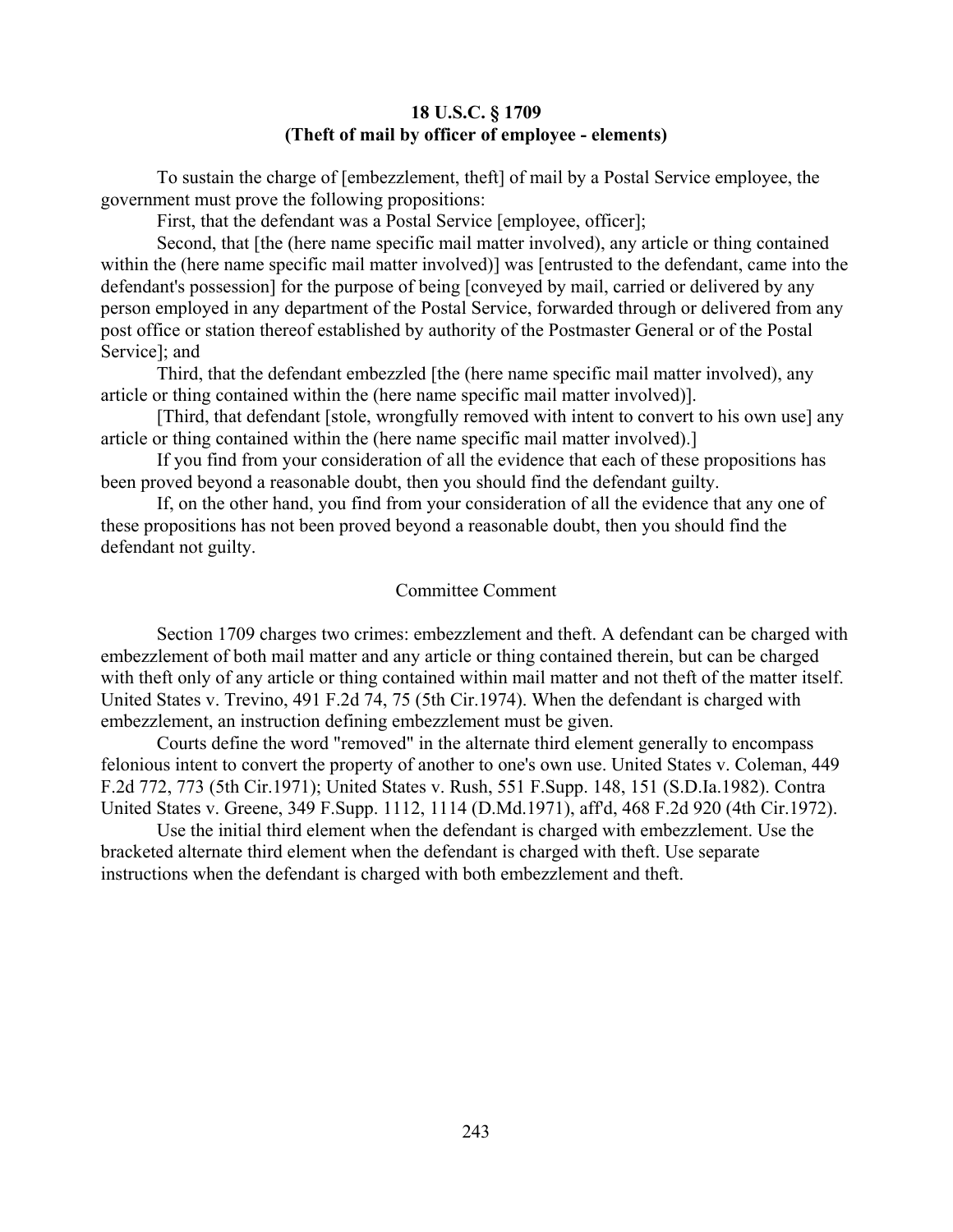## **18 U.S.C. § 1951 (Extortion - non-robbery - elements)**

To sustain the charge of extortion, as charged in Count \_\_\_, the government must prove the following propositions:

First, that the defendant knowingly obtained money or property from [name of victim];

Second, that the defendant did so by means of extortion [by] [threatened] [force] [violence] [fear] [under color of official right], as that term is defined in these instructions;

Third, that [name of victim] consented to part with the money or property because of the extortion;

Fourth, that the defendant believed that [name of victim] parted with the money or property because of the extortion; and

Fifth, that the conduct of the defendant affected interstate commerce.

If you find from your consideration of all the evidence that each of these propositions has been proved beyond a reasonable doubt, then you should find the defendant guilty.

If, on the other hand, you find from your consideration of all the evidence that any of these propositions has not been proved beyond a reasonable doubt, then you should find the defendant not guilty.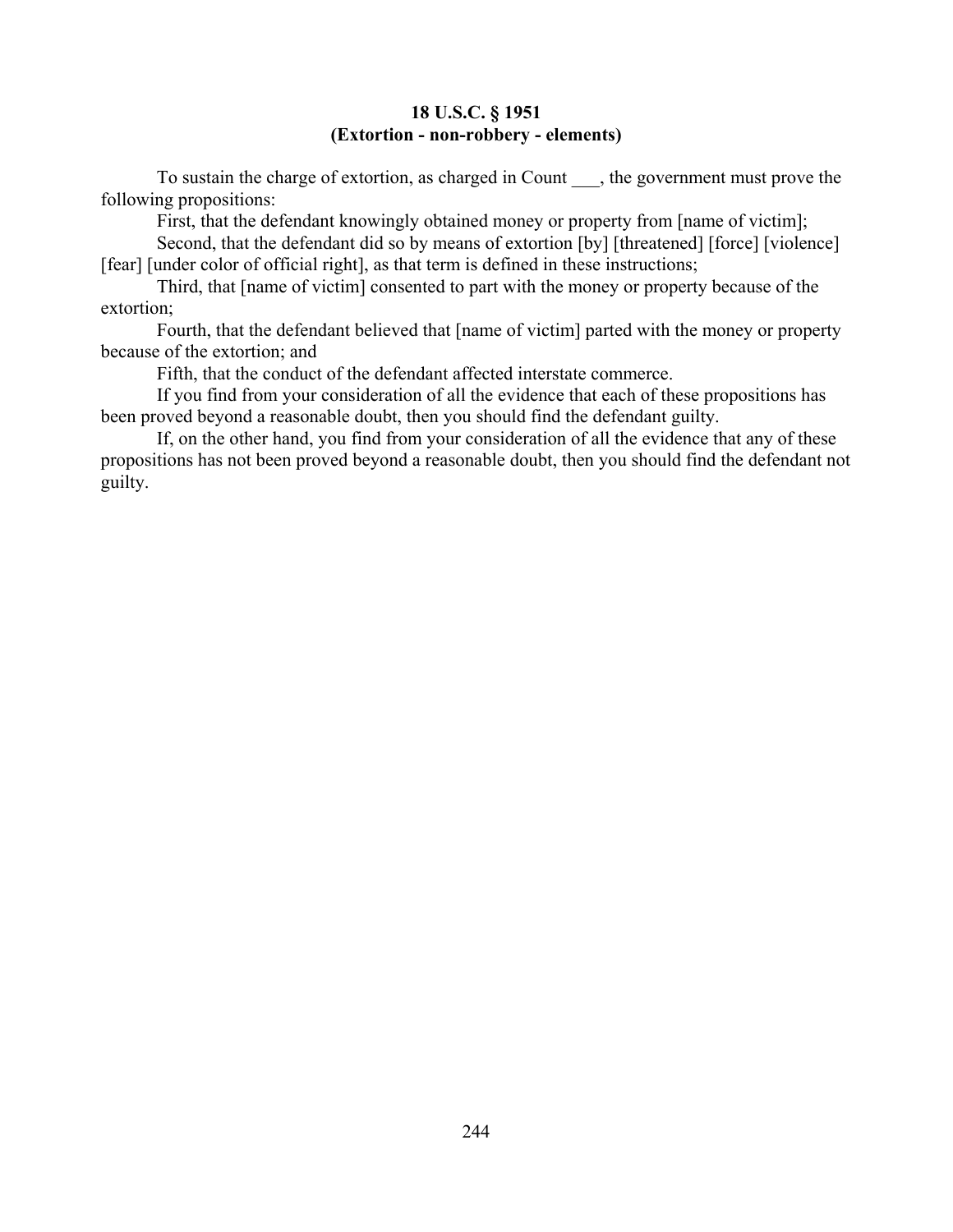## **18 U.S.C. § 1951 Attempted Extortion - Elements**

To sustain the charge of attempted extortion, as charged in Count , the government must prove the following propositions:

First, that the defendant knowingly [obtained or] attempted to obtain money or property from

Second, that the defendant did so by means of extortion [by] [threatened] [force] [violence] [fear] [under color of official right], as that term is defined in these instructions;

Third, that the defendant believed that [would have] parted with the money or property because of the extortion; and

Fourth, that the conduct of the defendant affected, would have affected or had the potential to affect interstate commerce.

If you find from your consideration of all the evidence that each of these propositions has been proved beyond a reasonable doubt, then you should find the defendant guilty.

If, on the other hand, you find from your consideration of all the evidence that any of these propositions has not been proved beyond a reasonable doubt, then you should find the defendant not guilty.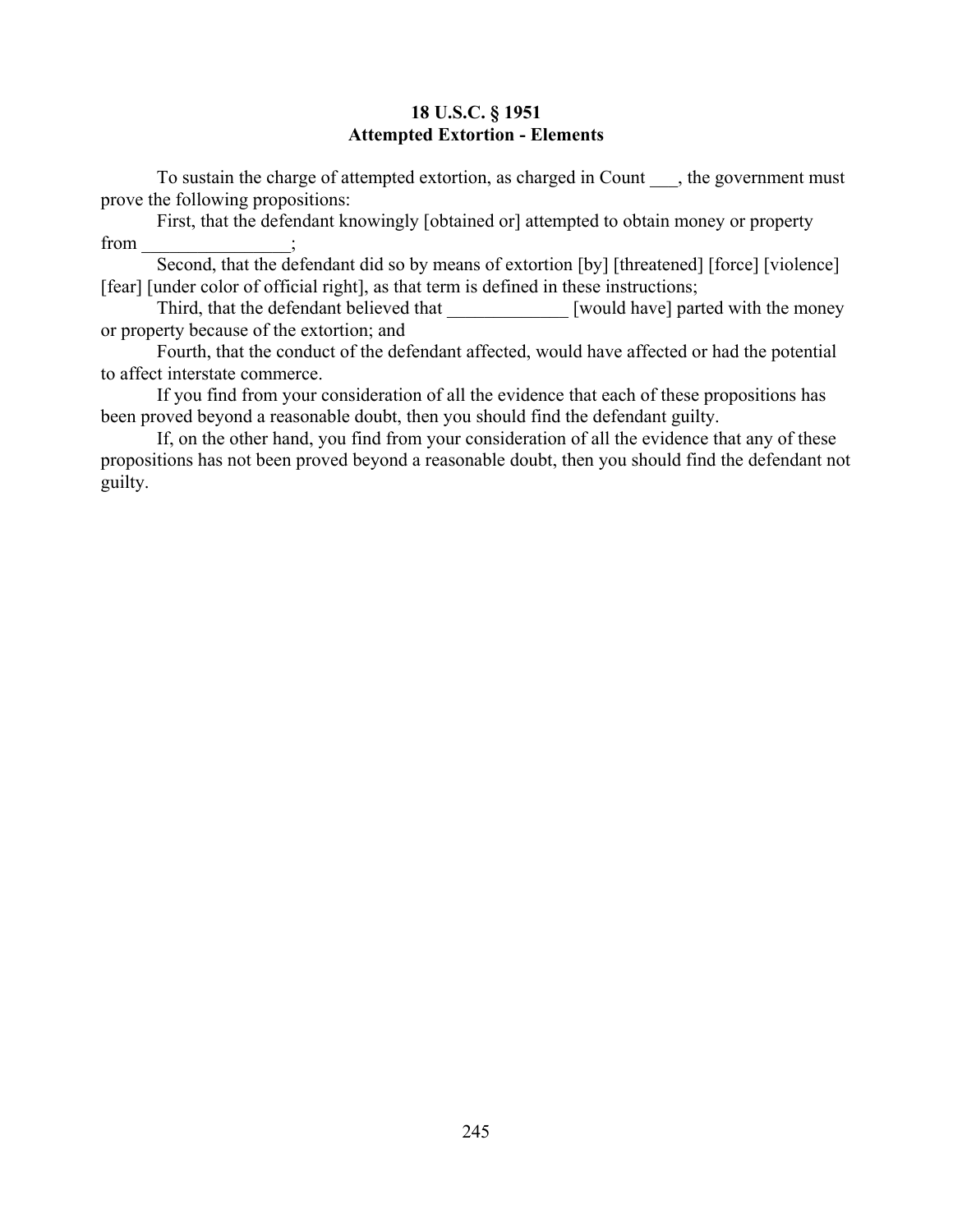## **18 U.S.C. § 1951 (Extortion - robbery - elements)**

To sustain the charge of extortion by robbery, as charged in Count \_\_\_, the government must prove the following propositions:

First, that the defendant knowingly obtained money or property from or in the presence of [name of victim];

Second, that the defendant did so by means of robbery, as that term is defined in these instructions;

Third, that the defendant believed that [name of victim] parted with the money or property because of the robbery; and

Fourth, that the robbery affected interstate commerce.

If you find from your consideration of all the evidence that each of these propositions has been proved beyond a reasonable doubt, then you should find the defendant guilty.

If, on the other hand, you find from your consideration of all the evidence that any of these propositions has not been proved beyond a reasonable doubt, then you should find the defendant not guilty.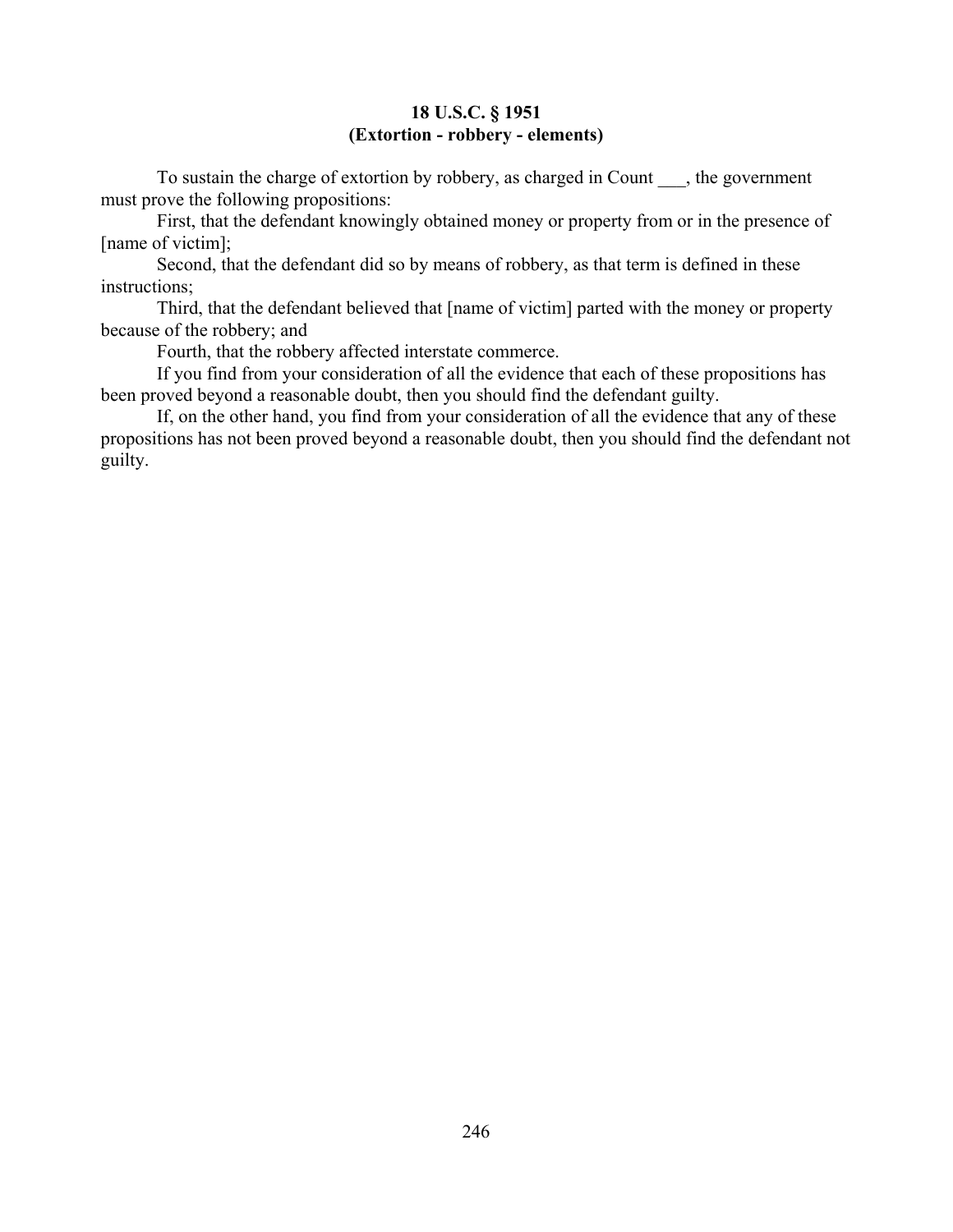# **18 U.S.C. § 1951 (Definition of Robbery)**

Robbery means the unlawful taking or obtaining of personal property from the person or in the presence of another, against his will, by means of actual or threatened force, or violence [or fear of injury, immediate or future, to his person or property, or property in his custody or possession, or the person or property of a relative or member of his family or of anyone in his company at the time of the taking or obtaining].

## Committee Comment

Use material in brackets when appropriate.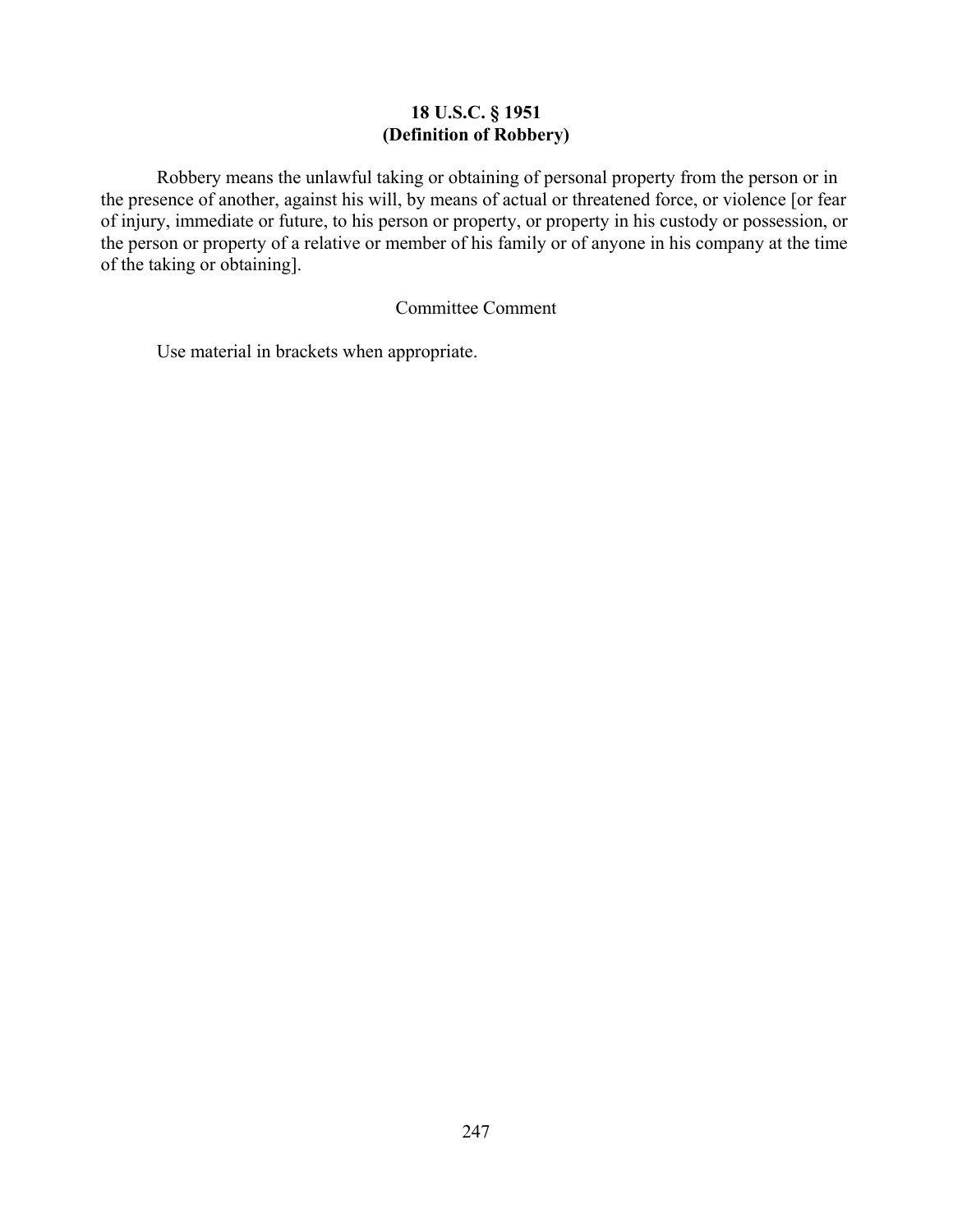#### **18 U.S.C. § 1951 (Color of official right - definition)**

[Attempted] Extortion under color of official right occurs when a public official receives [or attempts to obtain] money or property to which he/she is not entitled, knowing [believing] that the money or property is being [would be] given to him/her in return for the taking, withholding or other influencing of official action. [Although the official must receive [or attempt to obtain] the money or property, the government does not have to prove that the public official first suggested the giving of money or property, or that the official asked for or solicited it.] [While the official must receive [or attempt to obtain] the money or property in return for the official action, the government does not have to prove [that the official actually took or intended to take that action] [or] [that the official could have actually taken the action in return for which payment was made] [or] [that the official would not have taken the same action even without payment].]

[Acceptance by an elected official of a campaign contribution, by itself, does not constitute extortion under color of official right, even if the person making the contribution has business pending before the official. However, if a public official receives [or attempts to obtain] money or property, knowing [believing] that it is [would be] given in exchange for a specific requested exercise of his/her official power, he/she has committed extortion under color of official right, even if the money or property is [to be] given to the official in the form of a campaign contribution.]

#### Committee Comment

See Evans v. United States, 584 U.S. 255 (1992); McCormick v. United States, 500 U.S. 257 (1991); United States v. Allen, 10 F.3d 405 (7th Cir. 1993) (suggesting that McCormick applies to state bribery violations charged under RICO).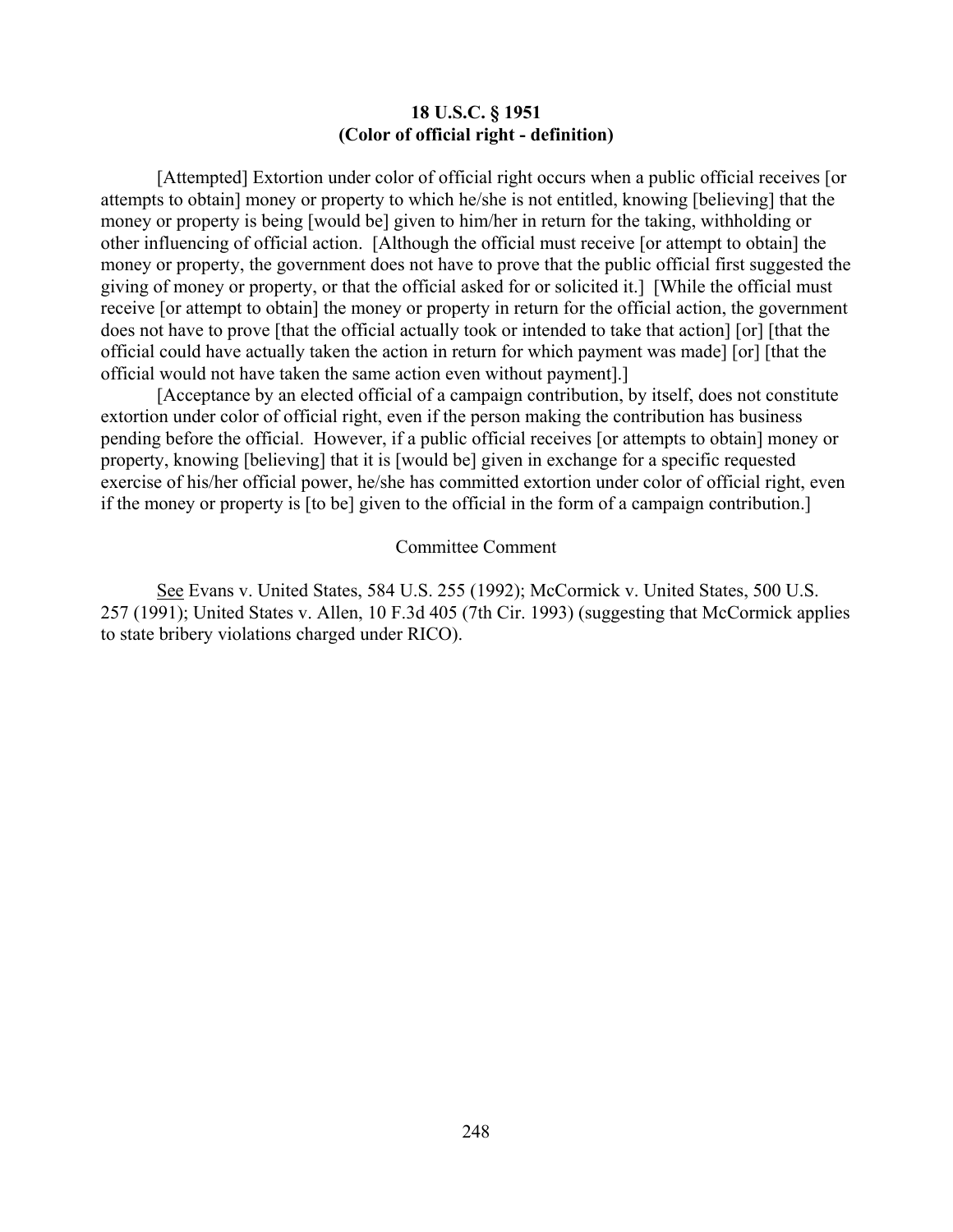#### **18 U.S.C. § 1951 (Extortion - definition)**

[Attempted] Extortion by [threatened] [force] [or] [violence] [or] [fear] means the wrongful use of [threatened] [force] [or] [violence] [or] [fear] to obtain [or attempt to obtain] money or property. "Wrongful" means that the defendant had no lawful right to obtain [money] [property] in that way. ["Fear" includes fear of economic loss. This includes fear of a direct loss of money, fear of harm to future business operations or a fear of some loss of ability to compete in the marketplace in the future if the victim did not pay the defendant.] The government must prove that the victim's fear was [would have been] reasonable under the circumstances. [However, the government need not prove that the defendant actually intended to cause the harm threatened.]

#### Committee Comment

See United States v. Capo, 791 F.2d 1054, 1062 (2d Cir. 1986); United States v. Beeler, 587 F.2d 340, 344 (6th Cir. 1978); United States v. Brecht, 540 F.2d 45, 51-52 (2d Cir. 1976); United States v. Crowley, 504 F.2d 992, 997 (7th Cir. 1974); United States v. DeMet, 486 F.2d 816, 819-20 (7th Cir. 1973); United States v. Biondo, 483 F.2d 635, 640 (8th Cir. 1973); United States v. Varlack, 225 F.2d 665, 668-69 (2d Cir. 1955).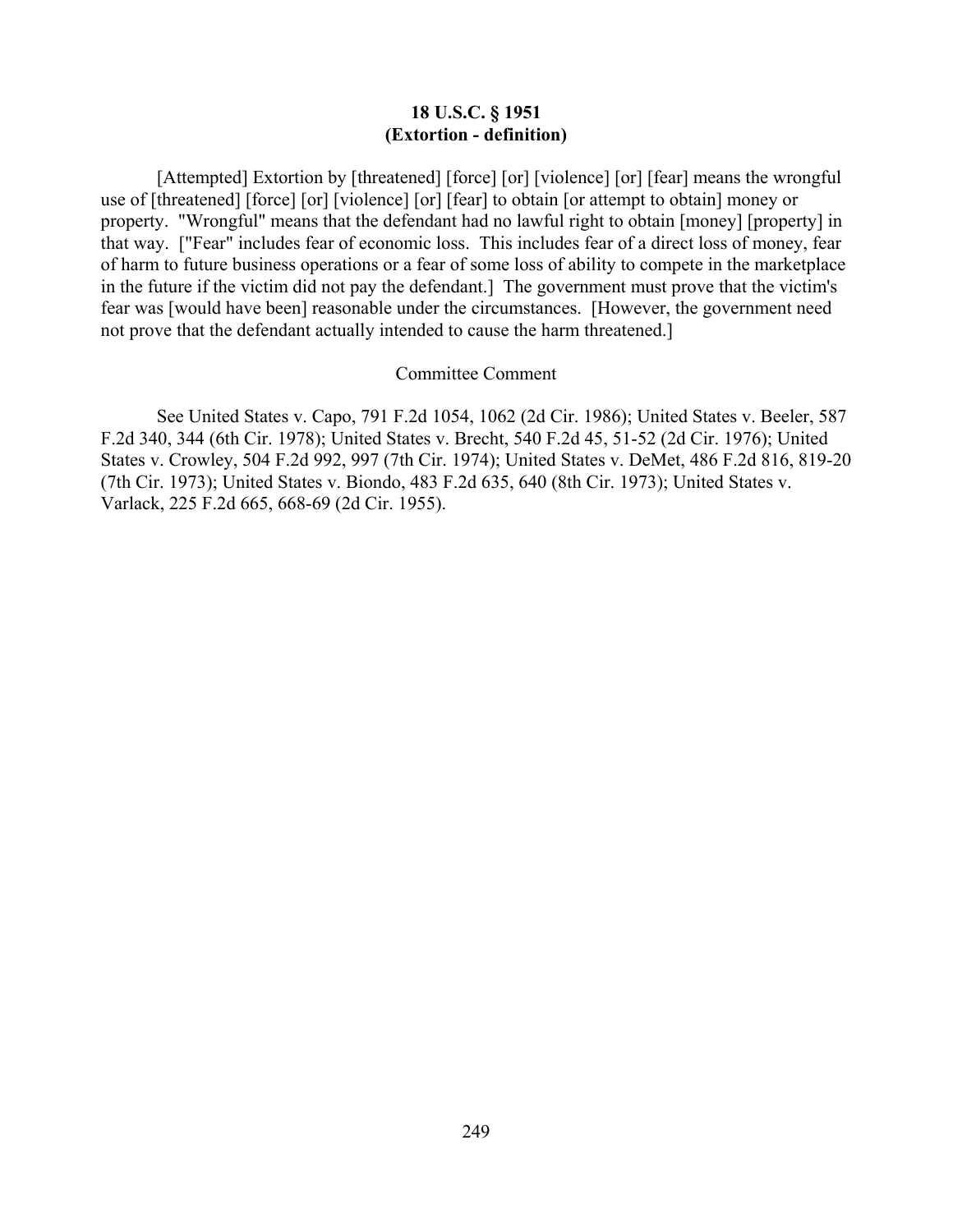# **18 U.S.C. § 1951 (Property - definition)**

The term property includes (here name that which was extorted as charged in the indictment).

# Committee Comment

In cases where there is no dispute that the item at issue is property (such as in cases in which the "property" is money), the Committee suggests that the appropriate term be incorporated into the Elements instruction rather than using a separate definitional instruction.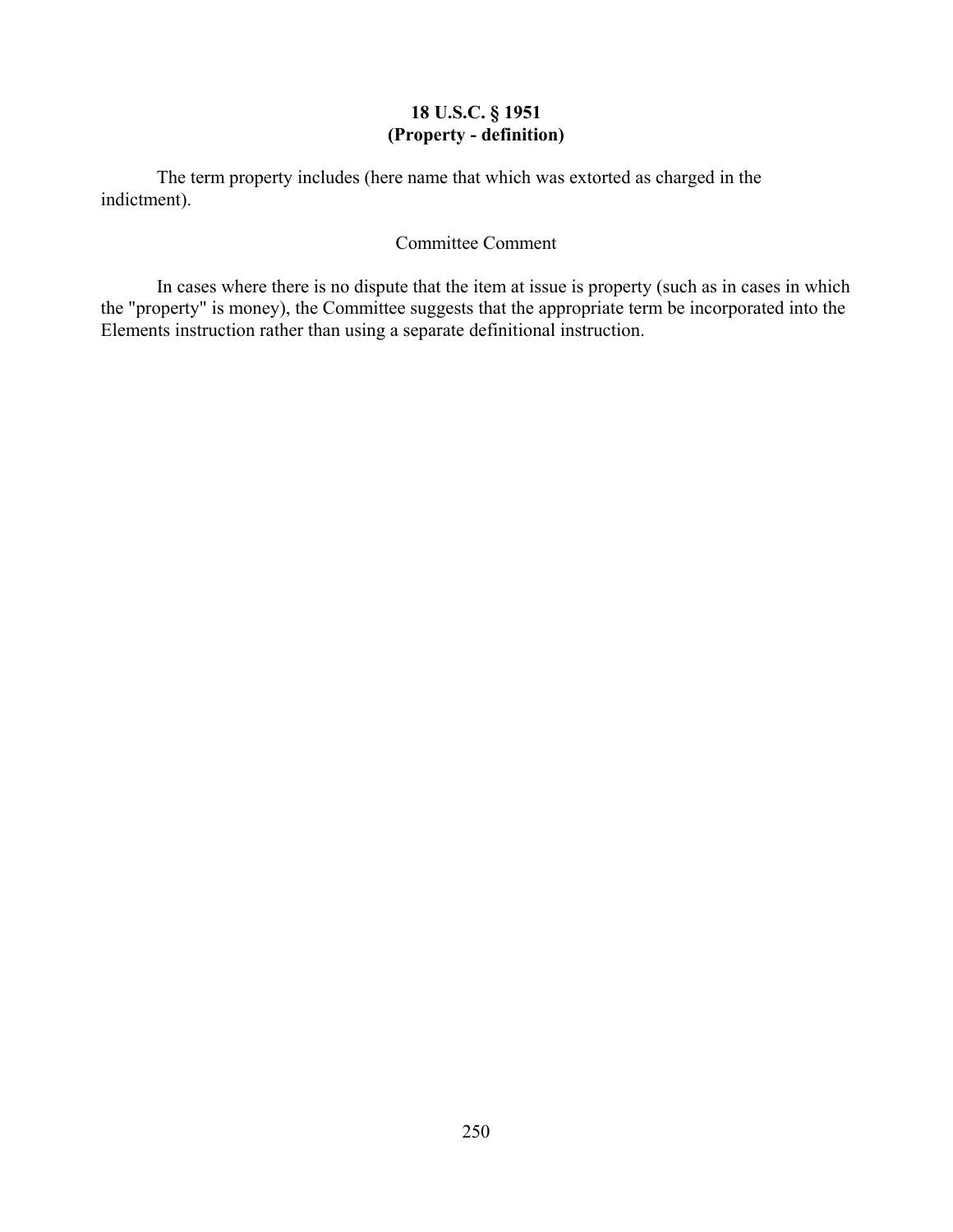#### **18 U.S.C. § 1951 (Interstate commerce - definition)**

With respect to Count , the government must prove that the defendant's actions affected [had the potential to affect] interstate commerce in any way or degree. This means that the natural consequences of the defendant's actions were [would have been] some effect on interstate commerce, however minimal. [This would include reducing the assets of a [person who] [or] [business that] customarily purchased goods from outside the state of or actually engaged in business outside the state of \_\_\_\_\_\_\_\_\_\_\_, and if those assets would have been available to the [person] [or] [business] for the purchase of such goods or the conducting of such business if not for defendant's conduct.] It is not necessary for you to find that the defendant knew or intended that his actions would affect interstate commerce[, or that there have been an actual effect on interstate commerce].

[Even though money was provided by a law enforcement agency as part of an investigation, a potential effect on interstate commerce can be established by proof that the money, if it had come from \_\_\_\_\_\_\_\_\_\_\_, would have affected interstate commerce as I have described above.]

#### Committee Comment

Much of the language in brackets is designed for undercover cases charged as attempted extortion.

Courts should feel free to customize the bracketed sentence in the first paragraph regarding the "asset depletion" theory to fit the allegations in particular cases.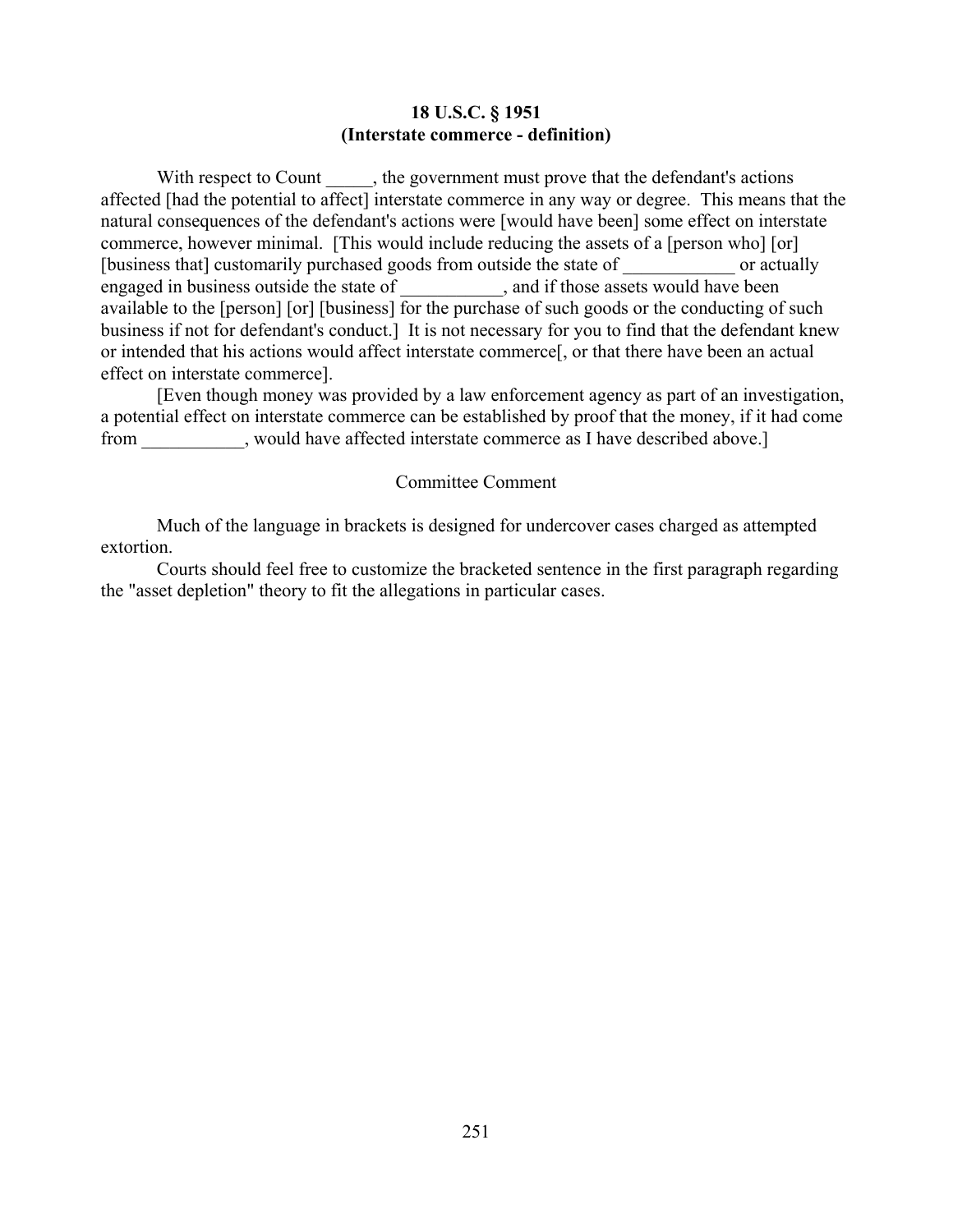## **18 U.S.C. § 1952 (Interstate and foreign travel or transportation in aid of racketeering enterprises - elements)**

To sustain the charge of interstate or foreign [travel; transportation] in aid of racketeering enterprises, the government must prove the following propositions:

First, the defendant traveled or caused another to travel in interstate or foreign commerce, or used or caused to be used a facility in interstate or foreign commerce, including the mail;

Second, the defendant did so with the intent to [distribute the proceeds of an unlawful activity; commit a crime of violence to further unlawful activity; promote, manage, establish, carry on an unlawful activity; facilitate the promotion, management, establishment or carrying on of an unlawful activity]; and,

Third, thereafter the defendant did [distribute or attempt to distribute the proceeds of an unlawful activity; commit or attempt to commit a crime of violence to further unlawful activity; promote, manage, establish, carry on an unlawful activity; attempt to promote, manage, establish, carry on an unlawful activity; facilitate the promotion, management, establishment, or carrying on of an unlawful activity; attempt to facilitate the promotion, management, or carrying on of an unlawful activity].

If you find from your consideration of all the evidence that each of these propositions has been proved beyond a reasonable doubt, then you should find the defendant guilty.

If, on the other hand, you find from your consideration of all the evidence that any of these propositions has not been proved beyond a reasonable doubt, then you should find the defendant not guilty.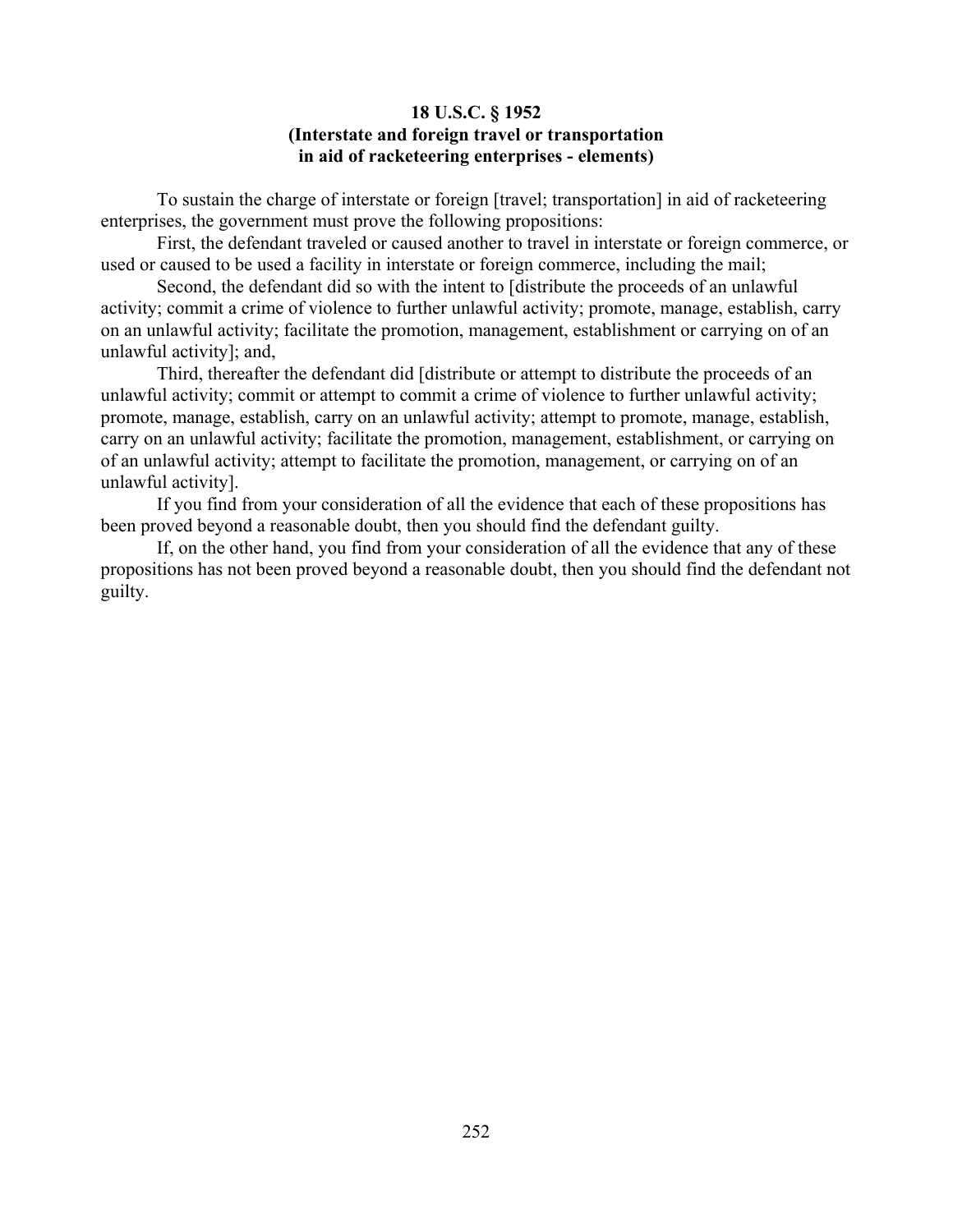#### **18 U.S.C. § 1952 (Interstate Commerce - definition)**

The term "interstate commerce" means travel between one state and another state or use of an interstate facility, including the mail.

The [interstate travel; use of an interstate facility] must relate significantly to the illegal activity charged in the indictment; that is, the relationship must be more than minimal or incidental. The [interstate travel; use of an interstate facility], however, need not be essential to the success of such illegal activity.

The defendant need not have contemplated or knowingly caused the [interstate travel; use of an interstate facility].

#### Committee Comment

To support a conviction under § 1952, interstate travel need not be indispensable to illegal activity, it is necessary only that such use facilitates illegal activity. United States v. McNeal, 77 F.3d 938, 944 (7th Cir. 1996). The defendants need not cross state lines personally to be liable under § 1952. United States v. Shields, 793 F.Supp. 768, 774-75 (N.D.Ill. 1991) (defendants guilty where FBI agents had to travel and engage in interstate commerce to attempt bribe of defendant judge), aff'd, 999 F.2d 1090 (7th Cir. 1993). For additional cases discussing § 1952, see United States v. Antobella, 442 F.2d 310,315 (7th Cir. 1971) see United States v. Raineri, 670 F.2d 702, 717 (7th Cir. 1982); and United States v. McCormick, 442 F.2d 316, 318 (7th Cir. 1971). For cases discussing § 2314, see United States v. Bell, 577 F.2d 1313, 1316, 1319-20 (5th Cir. 1978); United States v. Kelly, 569 F.2d 928, 934-35 (5th Cir.), cert. denied, 439 U.S. 829 (1978).

The requirements of a significant relationship between the interstate commerce and the illegal activity apparently may not apply to statutes other than the Travel Act.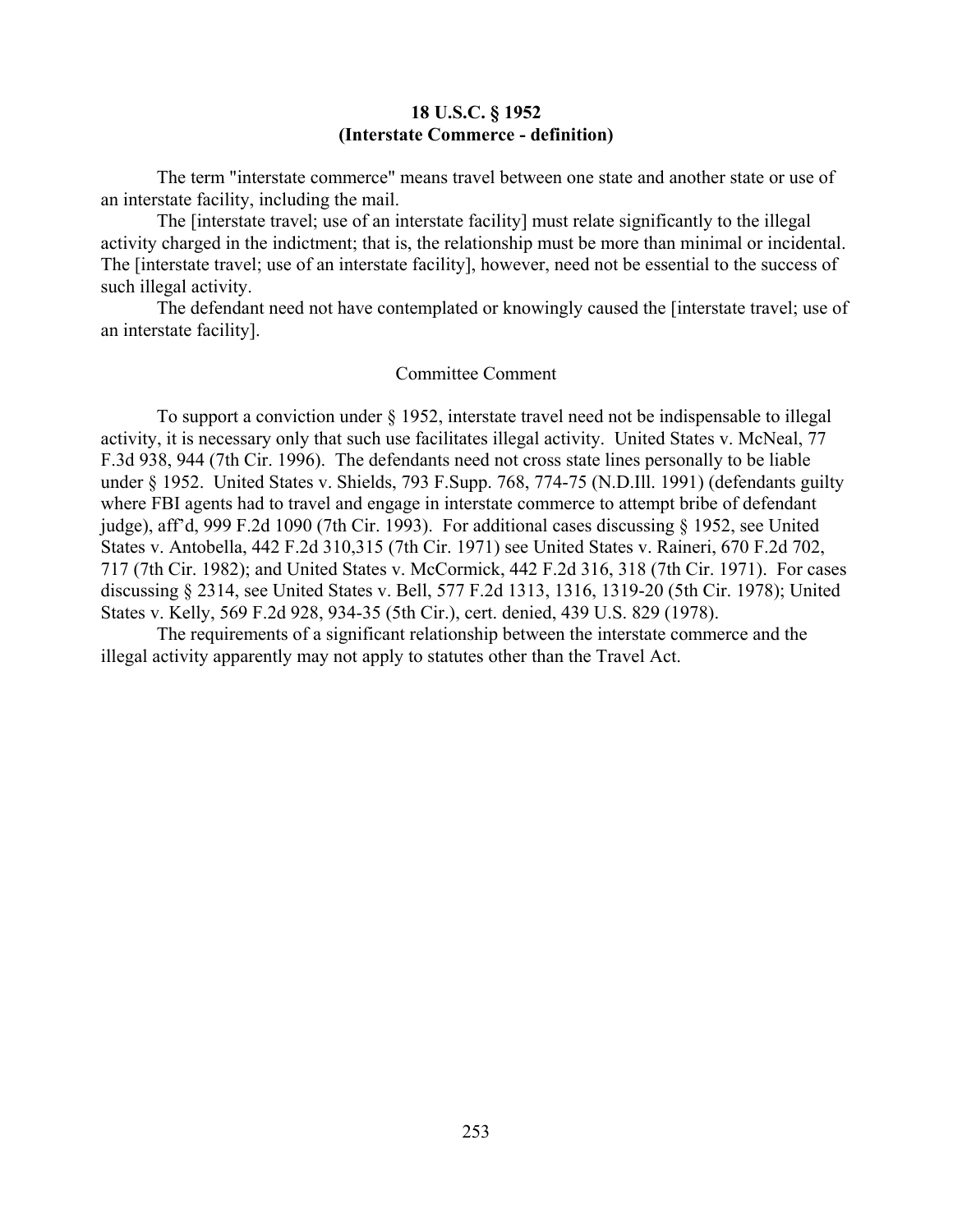## **18 U.S.C. § 1952 (Definition of Unlawful Activity--Business Enterprise)**

"Unlawful activity" means any business enterprise involving [gambling; liquor on which the federal excise tax has not been paid; narcotics or controlled substance; prostitution], in violation of the laws of the state in which they are committed or of the United States.

#### OR

"Unlawful activity" means [extortion; bribery; arson], in violation of the laws of the state in which it is committed or of the United States.

## Committee Comment

The first paragraph refers to a business enterprise involving the offenses listed, while the second paragraph refers to offenses that are not referred to in the statute as part of a business enterprise.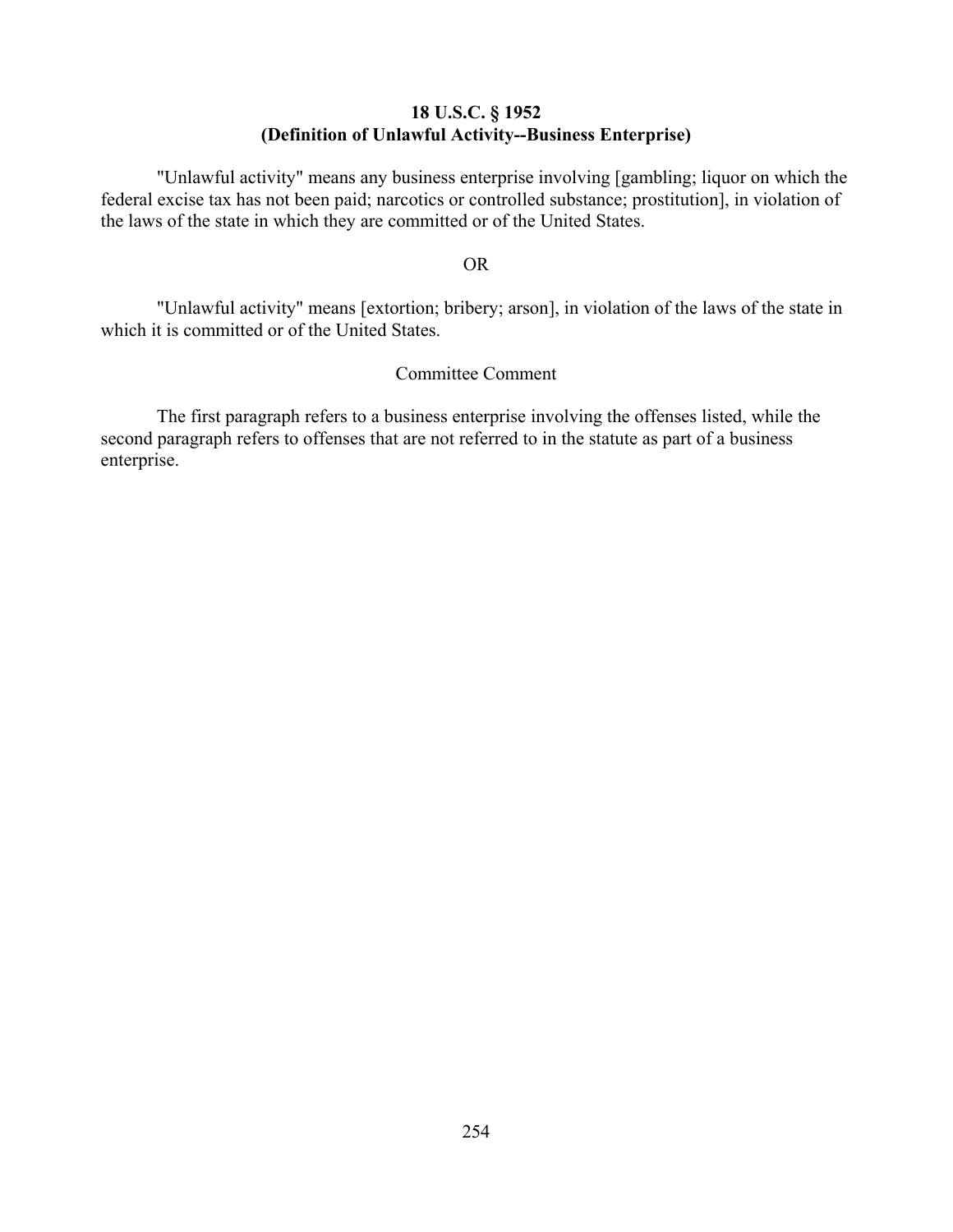# **18 U.S.C. § 1952 (Definition of Unlawful Business Activity--Controlled Substances)**

I instruct you that (specify) is a controlled substance.

#### Committee Comment

The controlled substances within the purview of 18 U.S.C. § 1952 are those drugs, other substances or immediate precursors included in Schedule I, II, III, IV, or V, of 21 U.S.C. § 812(6). See 18 U.S.C. § 1952(6)(1) (1986).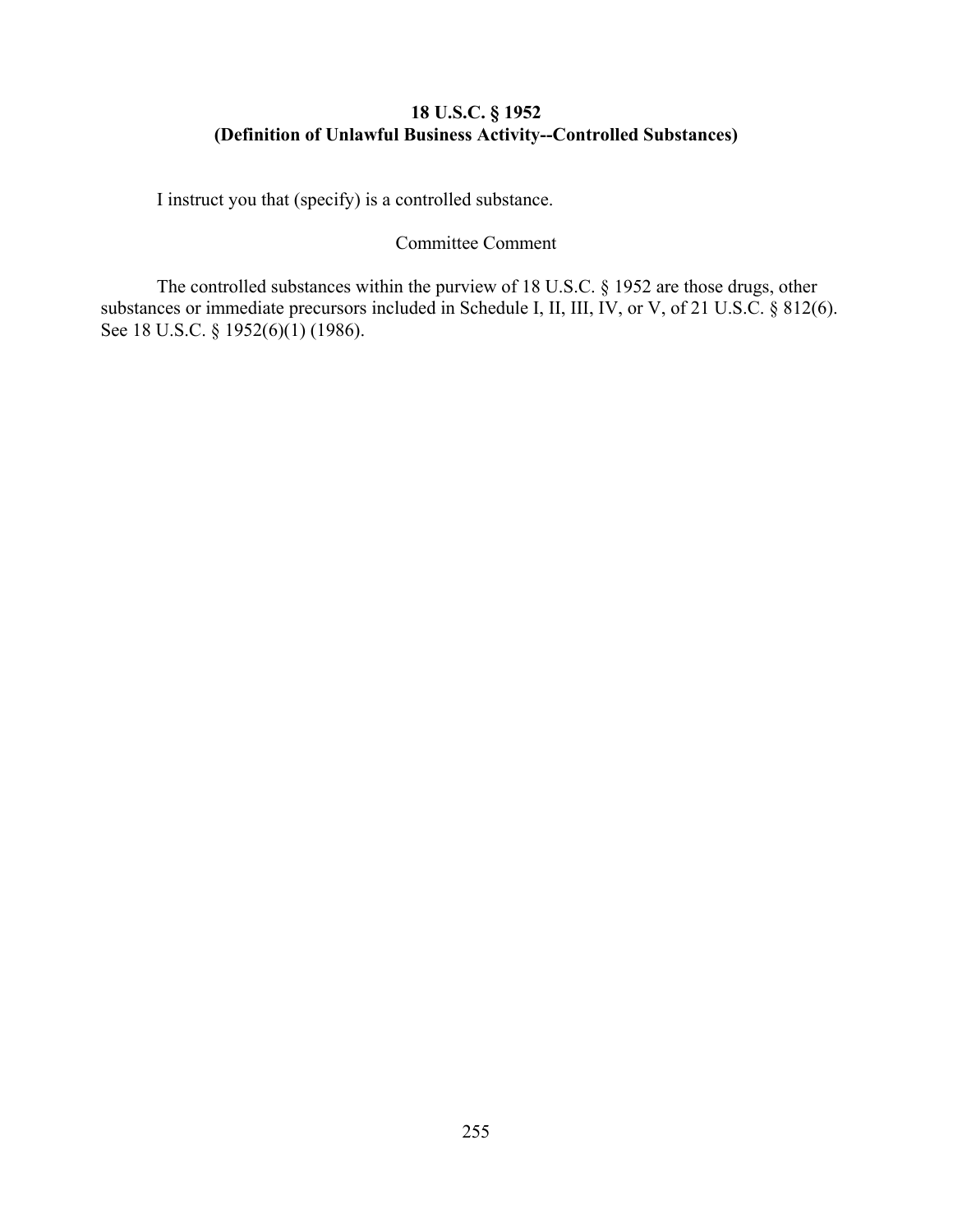## **18 U.S.C. § 1956 (a)(1)(A)(i) (Money Laundering -- Promoting Unlawful Activity)**

To sustain the charge of money laundering as charged in Count of the indictment, the government must prove the following propositions:

First, the defendant knowingly conducted or attempted to conduct a financial transaction;

Second, the property involved in the financial transaction in fact involved the proceeds of [name of specified unlawful activity]; and

Third, the defendant knew that the property involved in the financial transaction represented the proceeds of some form of unlawful activity;

Fourth, the defendant engaged in the financial transaction with the intent to promote the carrying on of [name of specified unlawful activity].

If you find from your consideration of all the evidence that each of these propositions has been proved beyond a reasonable doubt then your should find the defendant guilty.

If, on the other hand, you find from your consideration of all the evidence that any one of these propositions has not been proved beyond a reasonable doubt, then you should find the defendant not guilty.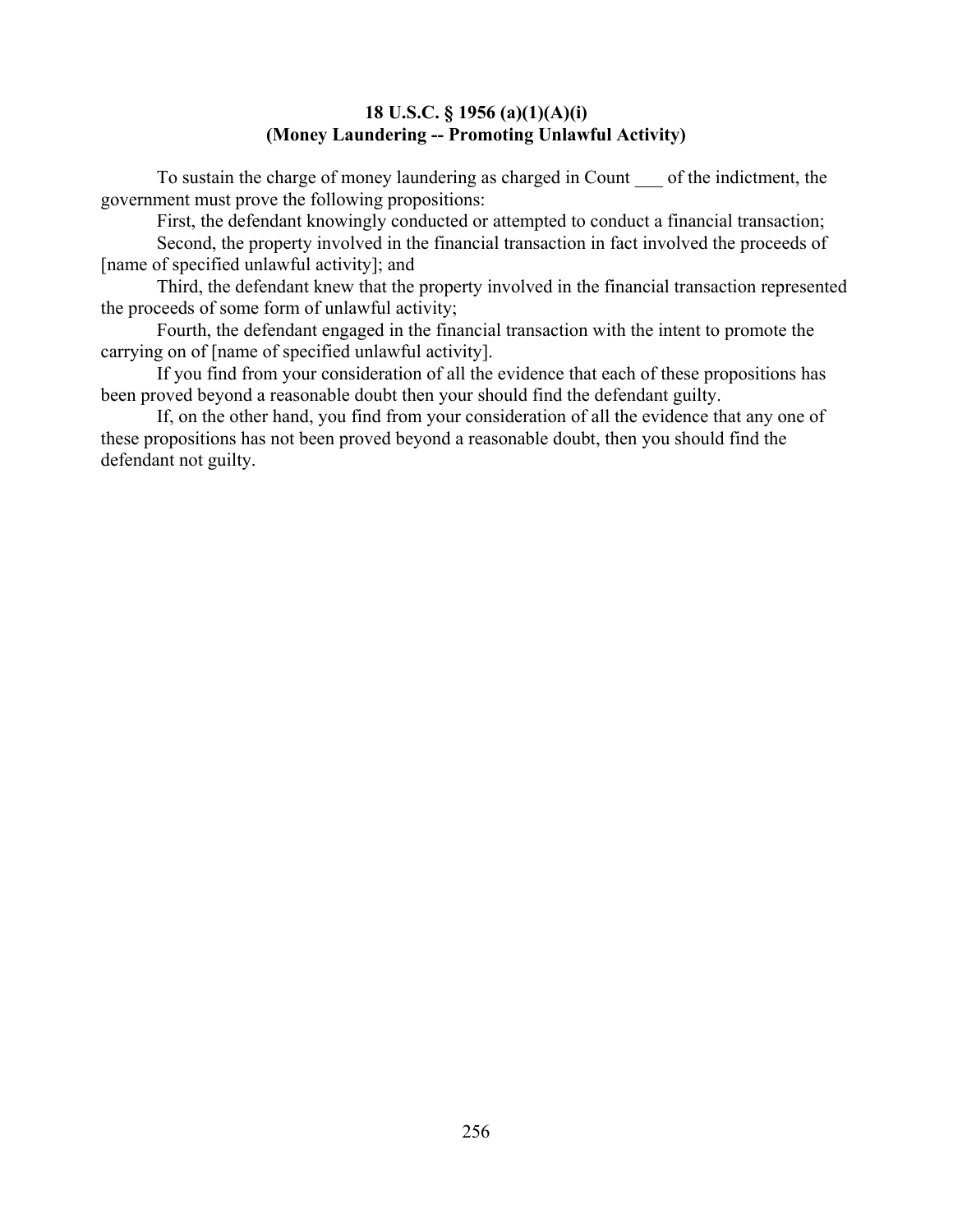#### **18 U.S.C. § 1956 (a)(1)(A)(ii) (Money Laundering -- Tax Violations)**

To sustain the charge of money laundering as charged in Count of the indictment, the government must prove the following propositions:

First, the defendant knowingly conducted or attempted to conduct a financial transaction;

Second, the property involved in the financial transaction in fact involved the proceeds of [name of specified unlawful activity]; and

Third, the defendant knew that the property involved in the financial transaction represented the proceeds of some form of unlawful activity;

Fourth, the defendant engaged in the financial transaction with the intent to engage in [tax evasion; willfully making or subscribing false statements on a tax, return, document or statement made under penalty of perjury].

If you find from your consideration of all the evidence that each of these propositions has been proved beyond a reasonable doubt then your should find the defendant guilty.

If, on the other hand, you find from your consideration of all the evidence that any one of these propositions has not been proved beyond a reasonable doubt, then you should find the defendant not guilty.

#### **Committee Comment**

Modify as necessary if the fourth element constitutes a violation of 26 U.S.C. § 7206(2), 7206(3), 7206(4), or 7206(5).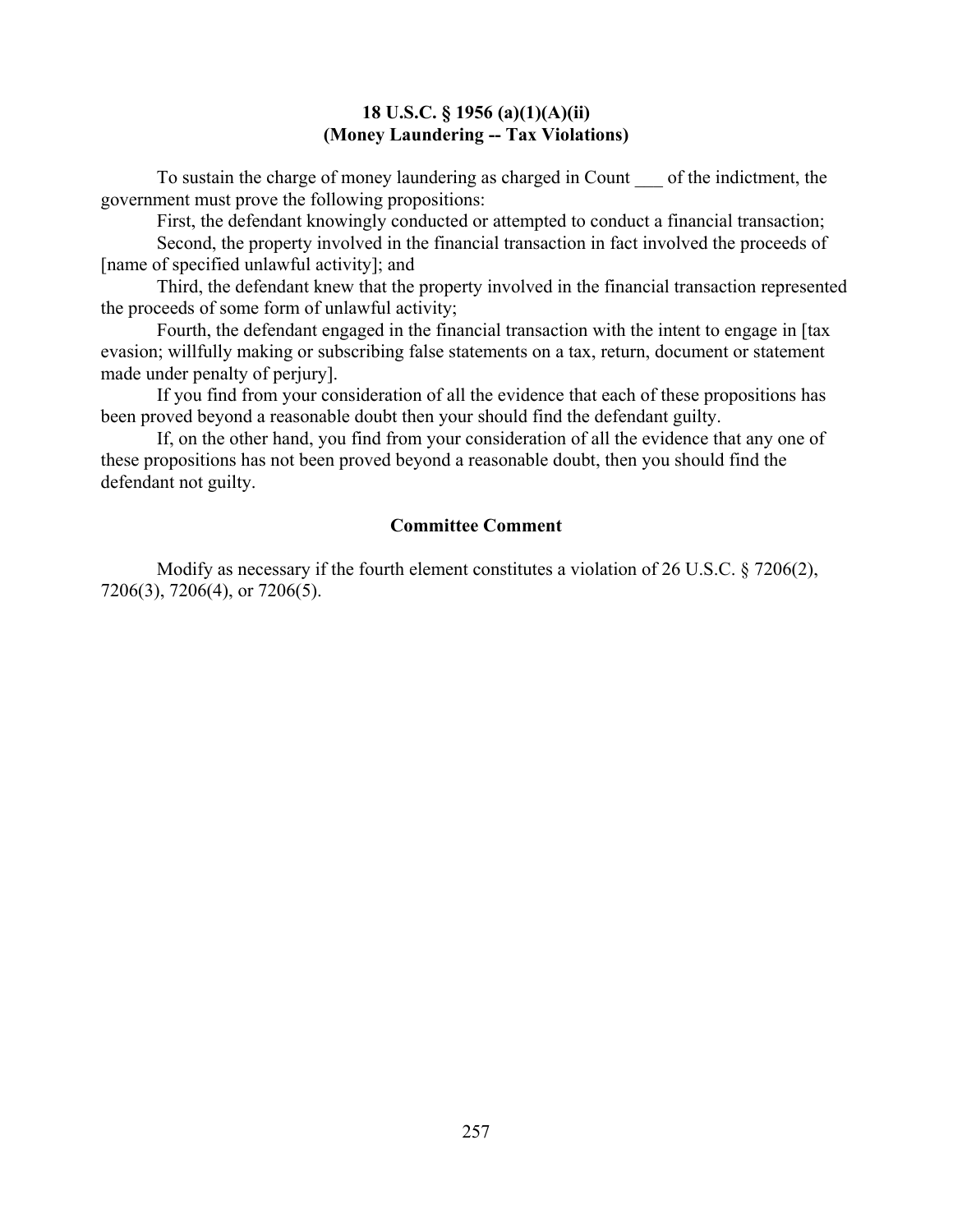#### **18 U.S.C. § 1956 (a)(1)(B)(i) (Money Laundering -- Concealing or Disguising)**

To sustain the charge of money laundering as charged in Count of the indictment, the government must prove the following propositions:

First, the defendant knowingly conducted or attempted to conduct a financial transaction;

Second, the property involved in the financial transaction in fact involved the proceeds of [name of specified unlawful activity]; and

Third, the defendant knew that the property involved in the financial transaction represented the proceeds of some form of unlawful activity;

Fourth, the defendant knew that the transaction was designed in whole or in part to conceal or disguise the nature, the location, the source, the ownership, or the control of the proceeds of [name of specified unlawful activity].

If you find from your consideration of all the evidence that each of these propositions has been proved beyond a reasonable doubt then your should find the defendant guilty.

If, on the other hand, you find from your consideration of all the evidence that any one of these propositions has not been proved beyond a reasonable doubt, then you should find the defendant not guilty.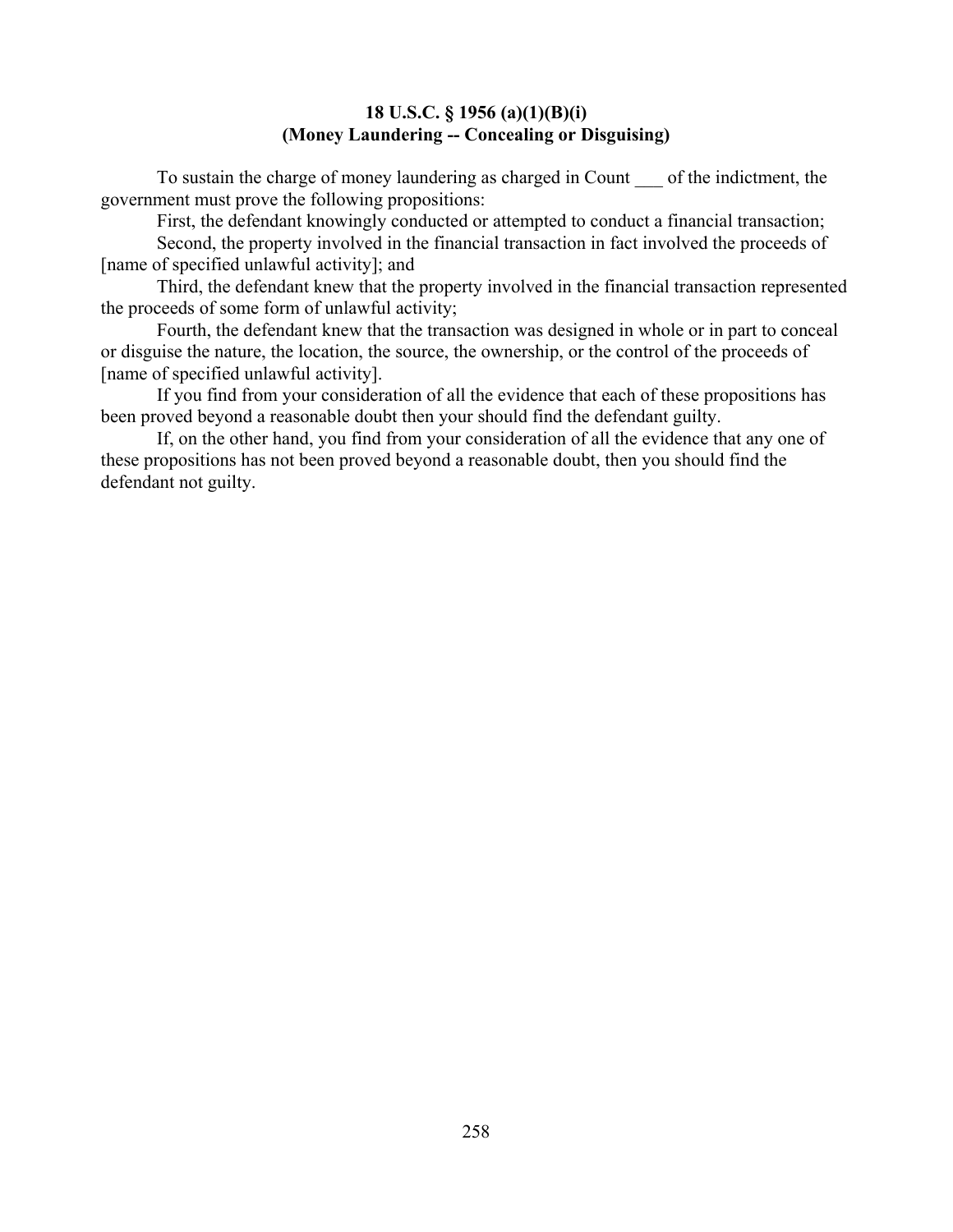#### **18 U.S.C. § 1956 (a)(1)(B)(ii) (Money Laundering -- Avoiding Reporting)**

To sustain the charge of money laundering as charged in Count of the indictment, the government must prove the following propositions:

First, the defendant knowingly conducted or attempted to conduct a financial transaction;

Second, the property involved in the financial transaction in fact involved the proceeds of [name of specified unlawful activity]; and

Third, the defendant knew that the property involved in the financial transaction represented the proceeds of some form of unlawful activity;

Fourth, the defendant knew that the transaction was designed in whole or in part to avoid [a transaction reporting requirement under state or federal law.] [the filing of a Currency Transaction Report Form 4789.]

If you find from your consideration of all the evidence that each of these propositions has been proved beyond a reasonable doubt then your should find the defendant guilty.

If, on the other hand, you find from your consideration of all the evidence that any one of these propositions has not been proved beyond a reasonable doubt, then you should find the defendant not guilty.

#### **Committee Comment**

This statute is most commonly applied in cases involving Currency Transaction Reports; a specific language is provided for these cases.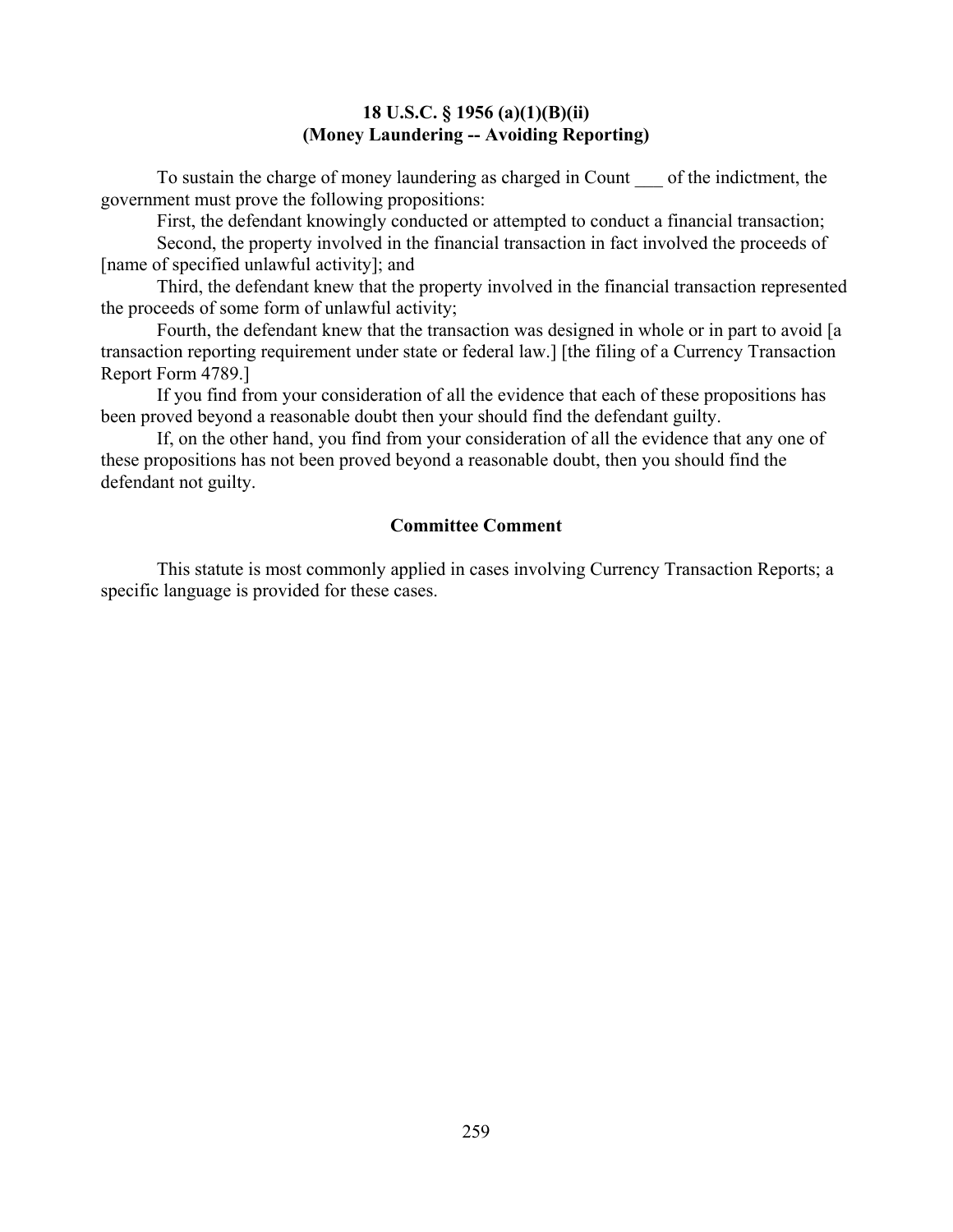#### **18 U.S.C. § 1956 (Definition of "financial transaction")**

[The term "financial transaction" means a purchase, sale, transfer, delivery, or other disposition involving one or more monetary instruments, which in any way or degree affects interstate [or foreign] commerce.]

[The term "financial transaction" means a deposit, withdrawal, transfer between accounts, exchange of currency, loan, extension of credit, purchase or sale of any stock, bond, certificate of deposit, or use of a safe deposit box involving the use of a financial institution which is engaged in or the activities of which affect interstate [or foreign] commerce.]

[The term "monetary instruments" includes coin or currency of the United States, personal checks, bank checks, and money orders.]

[The term "financial institution" includes, for example, commercial banks, trust companies, businesses engaged in vehicle sales including automobile sales, and businesses and persons engaged in real estate closings and settlements.]

"Interstate commerce" means trade, transactions, transportation or communication between any point in a state and any place outside that state, or between two points within a state through a place outside the state. "Foreign commerce" means trade, transactions, transportation, or communication between a point in one country and a place outside that country, or between two points within a country through a place outside that country.

When [a financial institution][a business][an individual] in [name the state] is engaged in commerce outside of that state, or when [a financial institution][a business][an individual] in [name of state] purchases goods or services which come from outside that state, then the activities of that [financial institution][business][individual] affect interstate commerce.

[The government must prove that the foreseeable consequences of the defendant's acts would be to affect interstate or foreign commerce. It is not necessary for you to find that the defendant knew or intended that the defendant's actions would affect interstate or foreign commerce.]

#### **Committee Comment**

With respect to most charges, the two definitions of "financial transaction" are alternatives. This instruction includes only the most common types of transactions prosecuted under this statute. Courts may expand upon the instruction as required by particular cases.

See 31 U.S.C. § 5312(a) (for additional qualified institutions).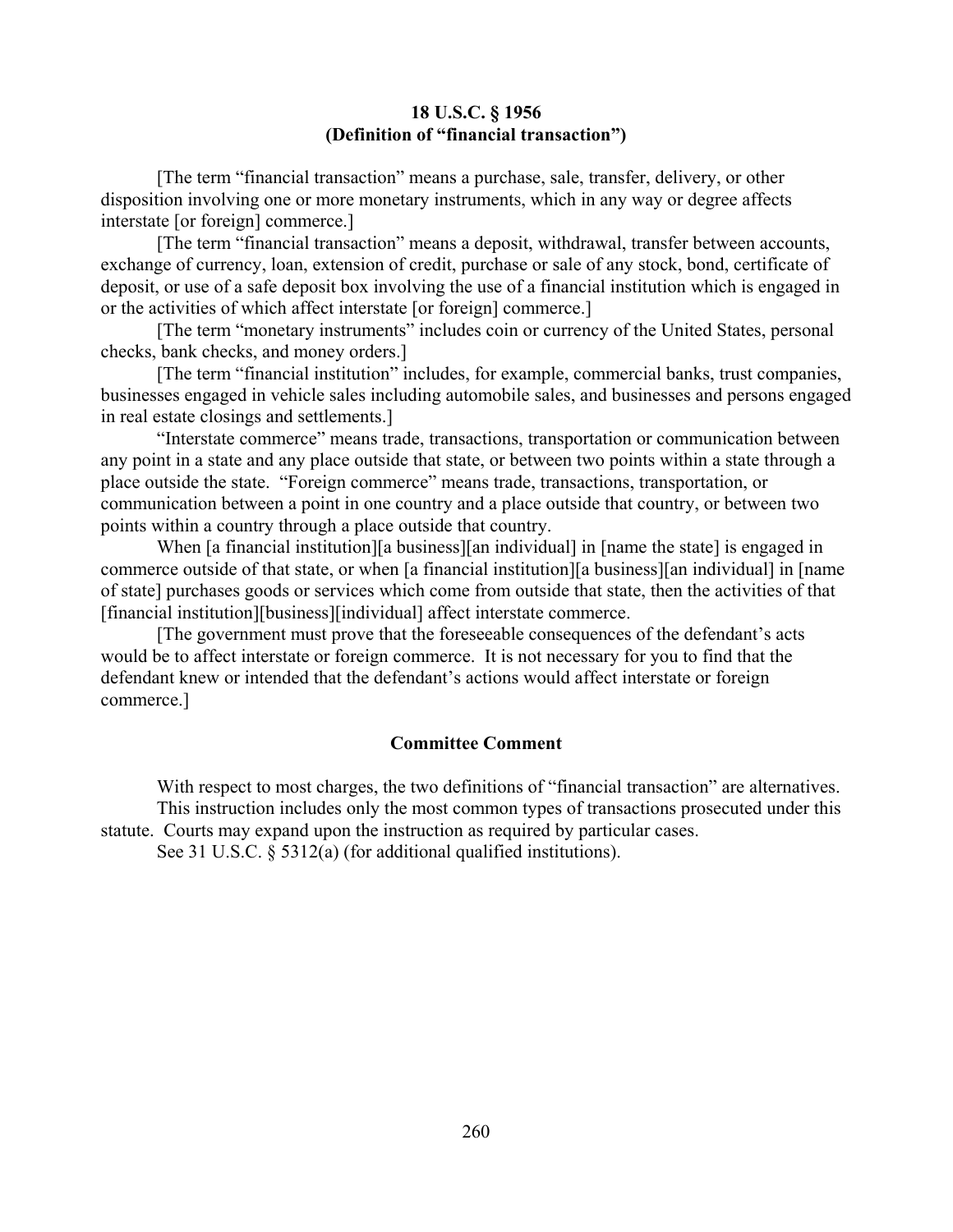# **18 U.S.C. § 1956 (Knowledge)**

The government must prove that the defendant knew that the property represented the proceeds of some form of activity that constitutes a felony under State or Federal law. The government is not required to prove that the defendant knew that the property involved in the transaction represented the proceeds of [fill in specified unlawful activity].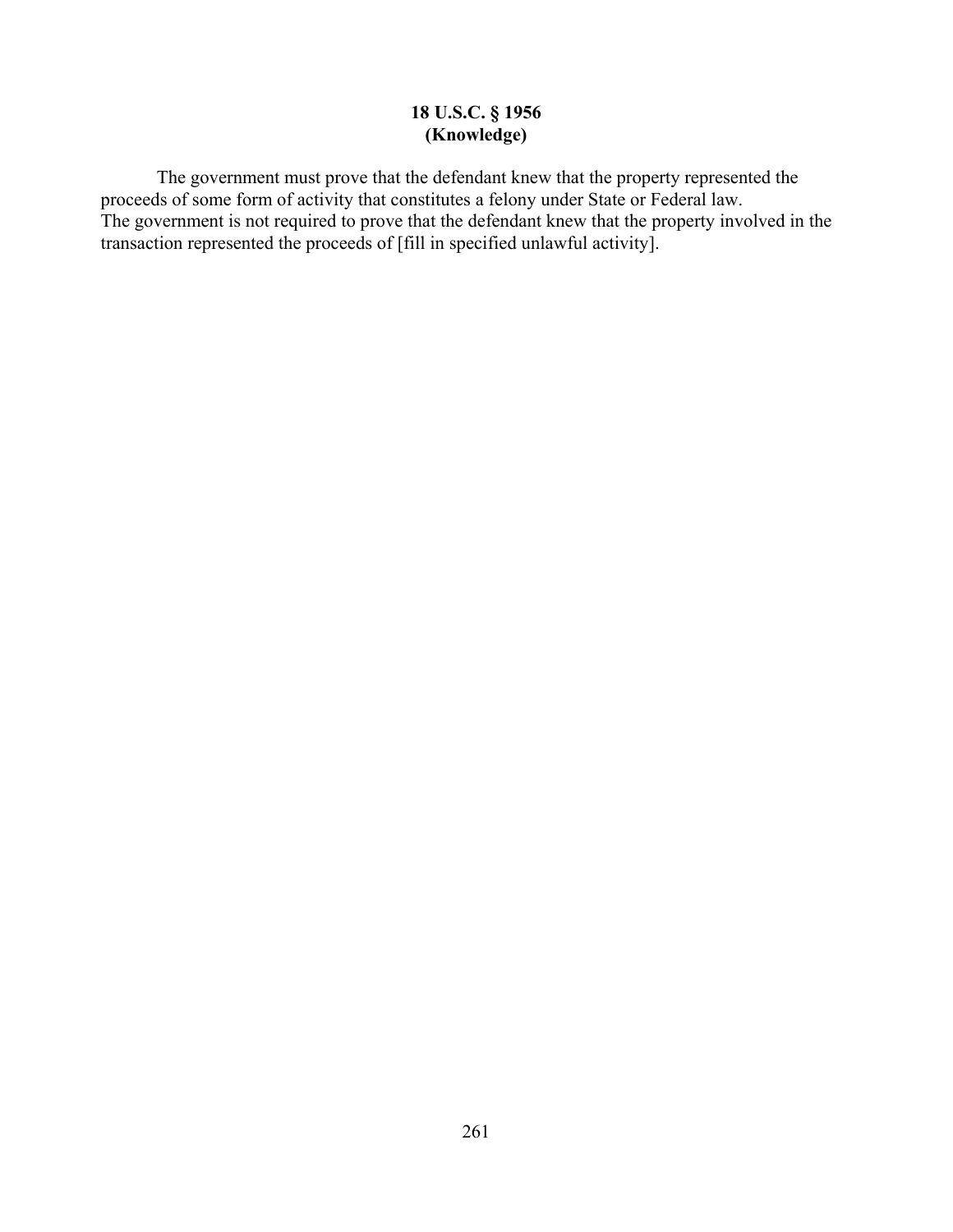#### **18 U.S.C. § 1957 (Unlawful monetary transactions - Elements)**

To sustain the charge of money laundering as charged in count of the indictment, the government must prove the following propositions:

First, the defendant engaged or attempted to engage in a monetary transaction; Second, that defendant knew the transaction involved criminally derived property; Third, the property had a value greater than \$10,000; Fourth, the property was derived from [name of specified unlawful activity] and

Fifth, the transaction occurred in the [United States]

If you find from your consideration of all the evidence that each of these propositions has been proved beyond a reasonable doubt then you should find the defendant guilty.

If, on the other hand, you find from your consideration of all the evidence that any one of these propositions has not proved beyond a reasonable doubt, then you should find the defendant not guilty.

## **Committee Comment**

The statute also allows for prosecution where the offense occurs within the special maritime and territorial jurisdiction of the United States, and where the offense occurs outside the United States but by qualifying persons as defined in reference 31 U.S.C. § 3077.

Section 1957(c) clearly states that the government need not prove that the defendant knew the offense from which the criminally derived property was derived was specified unlawful activity.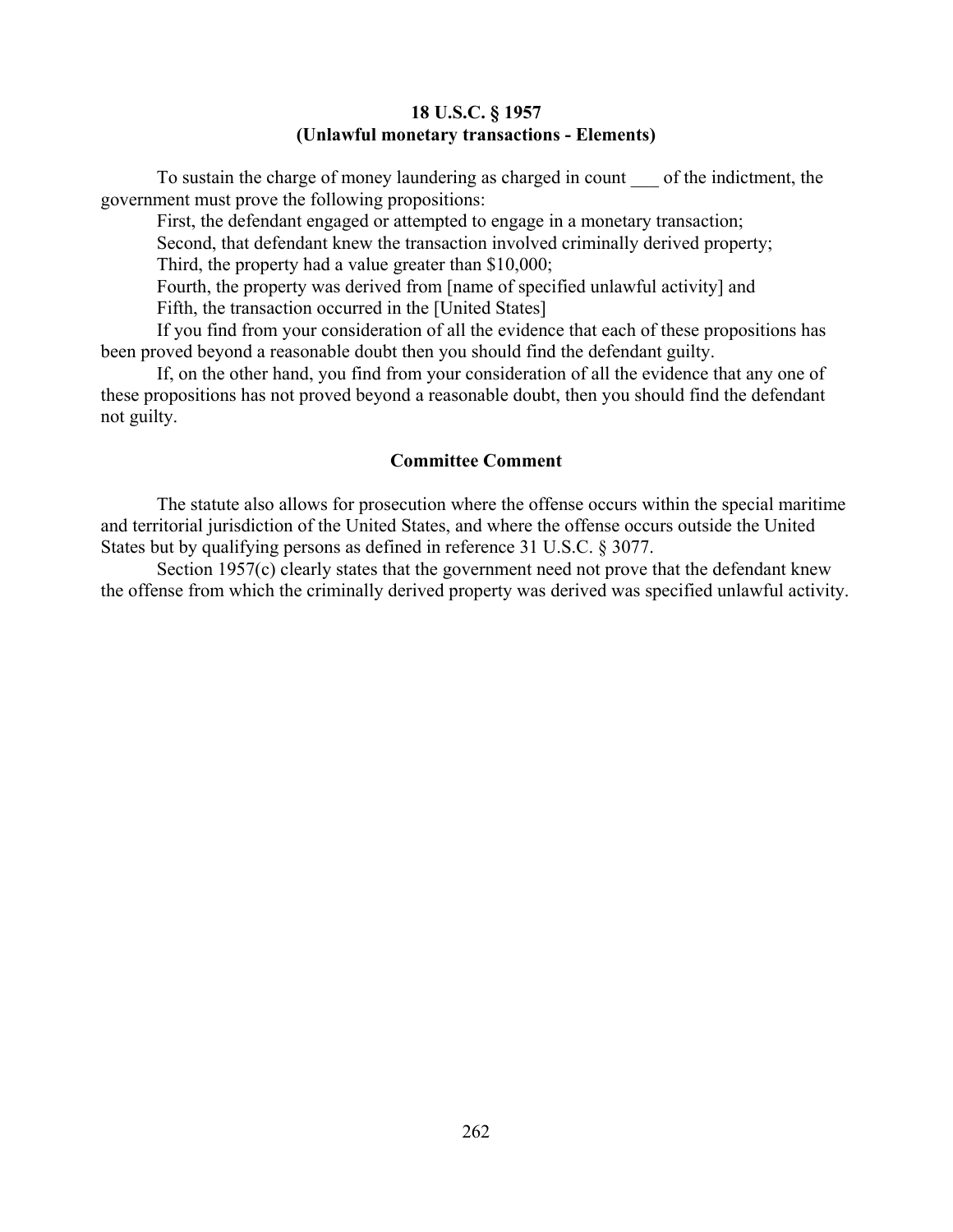## **18 U.S.C. § 1957 (Definition of "criminally derived property")**

The term "criminally derived property" means any property constituting, or derived from, proceeds obtained from a criminal offense.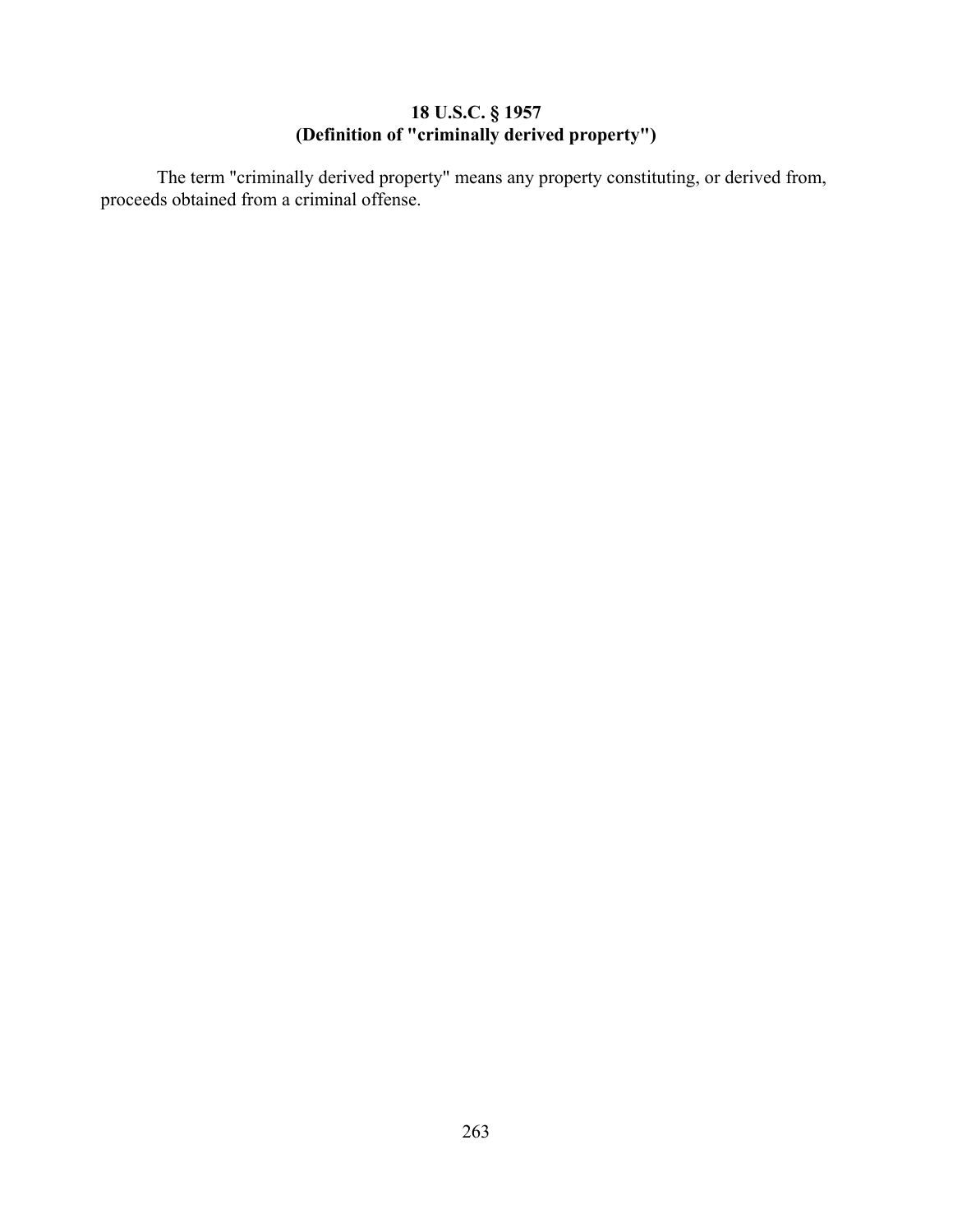# **18 U.S.C. § 1957 (Definition of "monetary transaction" and "interstate commerce")**

The term "monetary transaction" means the deposit, withdrawal, transfer or exchange, in or affecting interstate commerce, of funds or a monetary instrument, by, through, or to a financial institution.

"Interstate commerce" means trade, transactions, transportation or communication between any point in a state and any place outside that state or between two points within a state through a place outside the state.

The term "financial institution" includes [commercial banks, trust companies, businesses engaged in vehicle sales including automobile sales, and businesses and persons engaged in real estate closings or settlements.]

## **Committee Comment**

Financial institutions are defined in 31 U.S.C. § 5312 (a)(2), and specific cases may require giving the statutory language to the jury.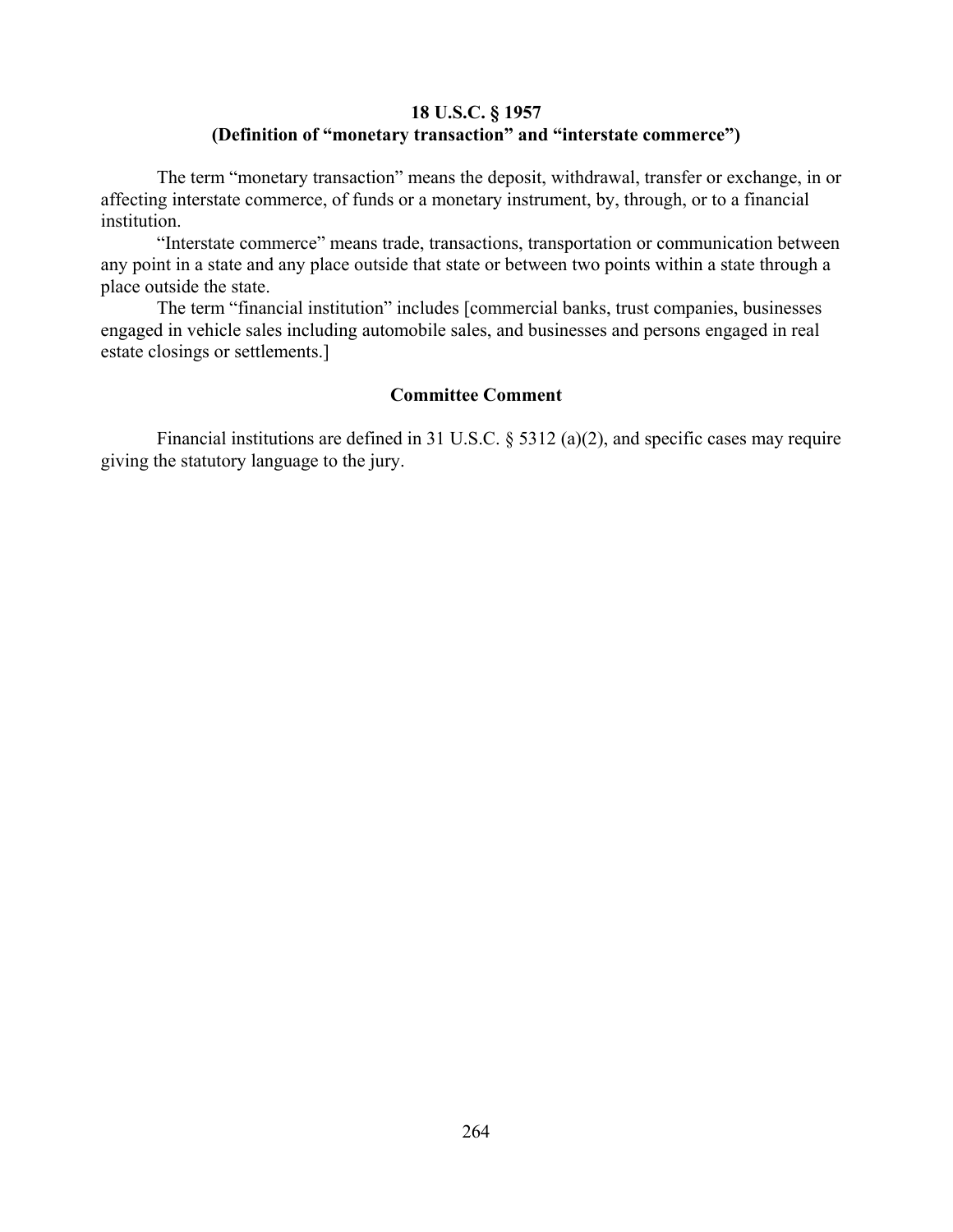# **18 U.S.C. § 1957 (Knowledge)**

The government must prove that the defendant knew that the property represented the proceeds of some form of activity that constitutes a felony under State or Federal law. The government is not required to prove that the defendant knew that the property involved in the transaction represented the proceeds of [fill in specified unlawful activity].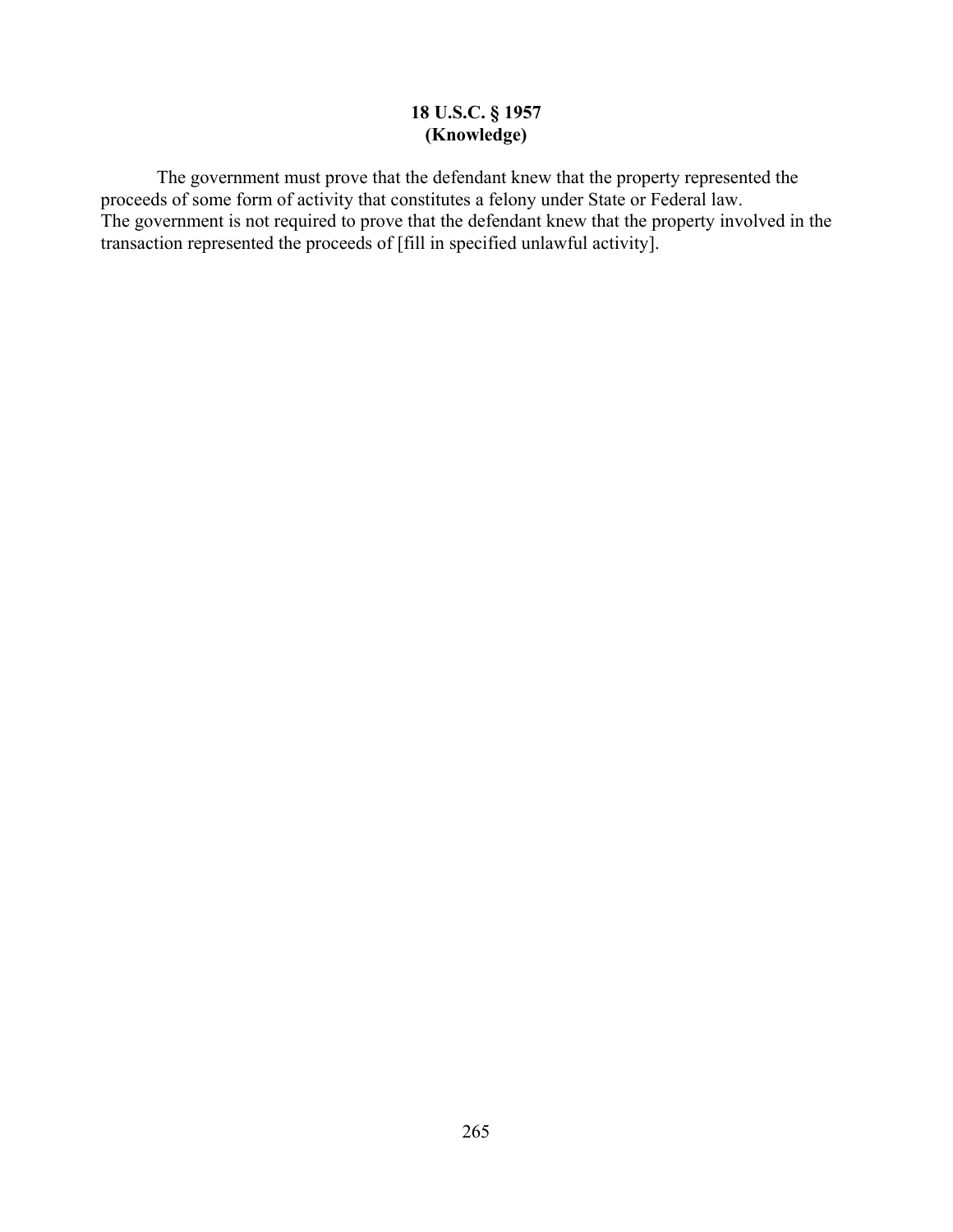#### **18 U.S.C. § 1962(c) (Substantive Racketeering - Elements)**

To prove the [a] defendant guilty of racketeering, as charged in Count \_\_\_, the government must prove the following propositions:

First, that [insert name] was an enterprise;

Second, that the defendant was associated with [or employed by] the enterprise;

Third, that the defendant knowingly conducted or participated in the conduct of the affairs of [insert name] through a pattern of racketeering activity as described in Count ; and

Fourth, that the activities of [insert name] affected interstate commerce.

[Fifth, that the commission of at least one of the racketeering acts described in Count \_\_\_ occurred on or after {five years prior to the return of the indictment}.]

If you find from your consideration of all the evidence that each of these propositions has been proved beyond a reasonable doubt as to the [a] defendant, you should find the [that] defendant guilty of Count \_\_\_.

If, on the other hand, you find from your consideration of all the evidence that any of these propositions has not been proved beyond a reasonable doubt as to the [a] defendant, then you should find the [that] defendant not guilty of Count .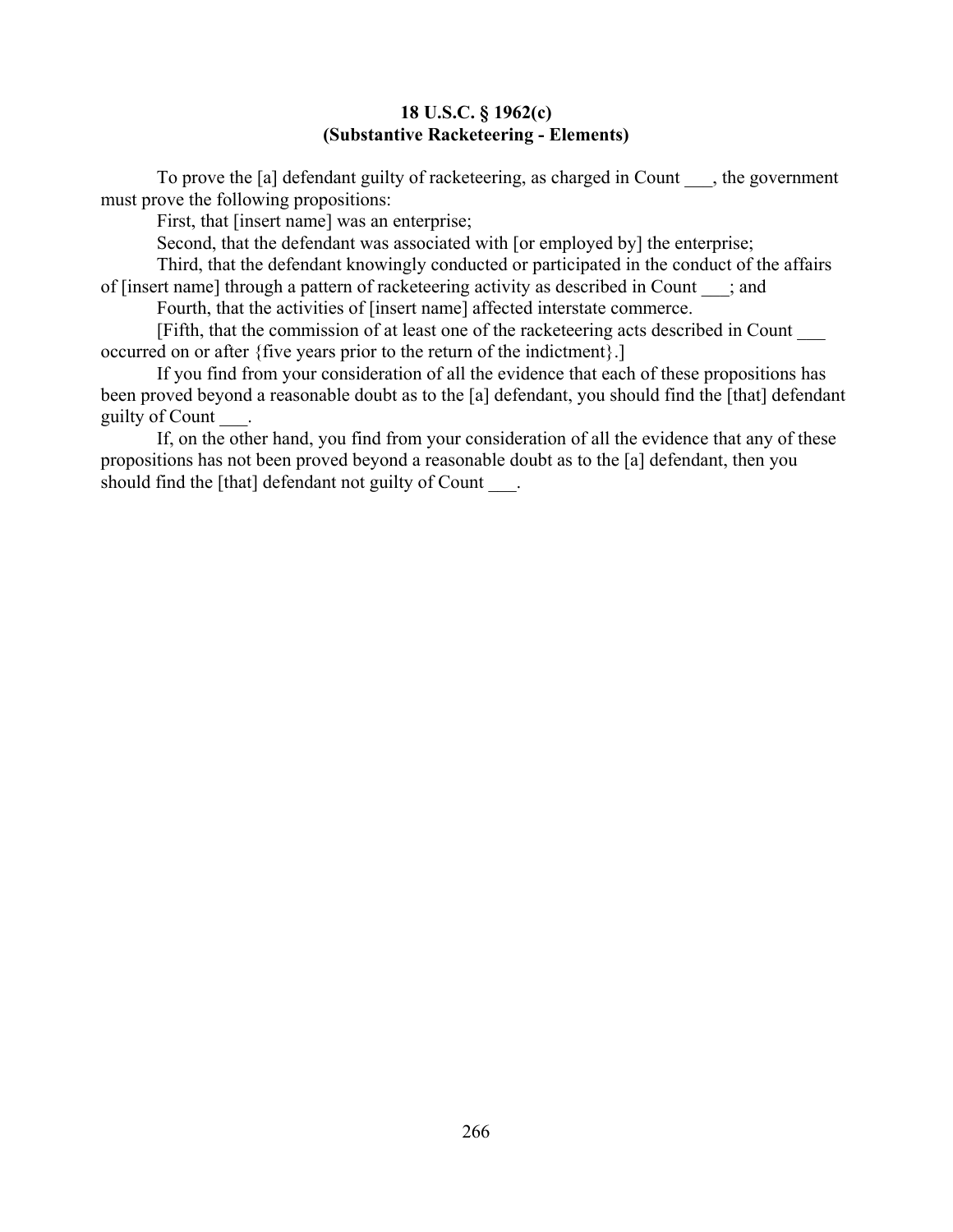#### **18 U.S.C. § 1962(c) (Pattern Requirement - Substantive Racketeering)**

In order to find a "pattern of racketeering activity" for purposes of Count \_\_\_, you must find beyond a reasonable doubt that the defendant committed [or caused another person to commit] at least two racketeering acts described in Count \_\_\_, and that those acts were in some way related to each other and that there was continuity between them[, and that they were separate acts]. Although a pattern of racketeering activity must consist of two or more acts, deciding that two such acts were committed, by itself, may not be enough for you to find that a pattern exists.

Acts are related to each other if they are not isolated events, that is, if they have similar purposes, or results, or participants, or victims, or are committed a similar way[, or have other similar distinguishing characteristics] [or are part of the affairs of the same enterprise].

There is continuity between acts if, for example, they are ongoing over a substantial period, or if they are part of the regular way some entity does business or conducts its affairs.

The government need not prove that all the acts described in Count were committed, but you must unanimously agree as to which two or more racketeering acts the defendant committed [or caused to be committed] in order to find the defendant guilty of that count.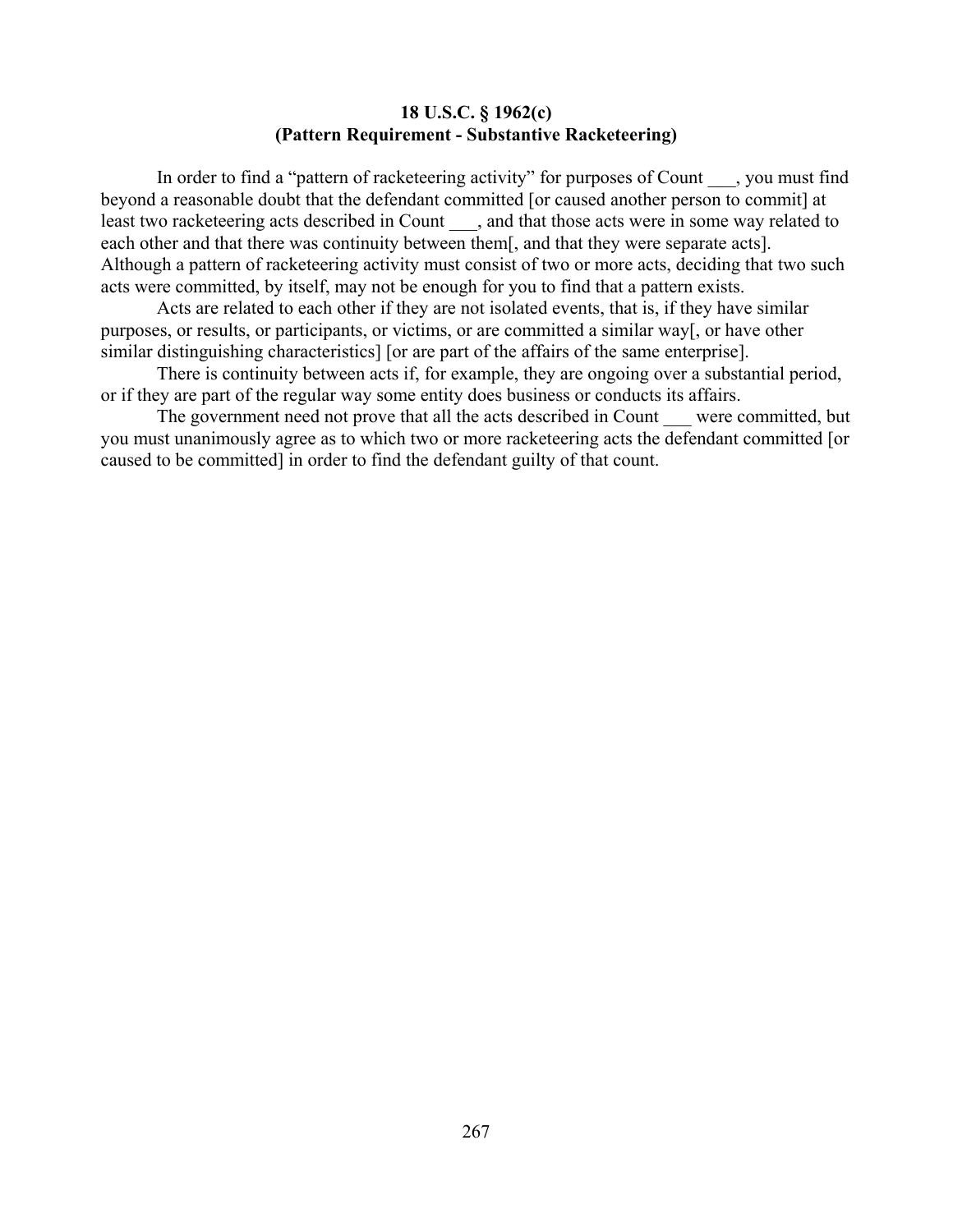## **18 U.S.C. § 1962(d) (Racketeering conspiracy - Elements)**

To prove the [a] defendant guilty of conspiracy to commit racketeering, as charged in Count \_\_\_, the government must prove the following propositions:

First, that the defendant knowingly conspired to conduct or participate in the conduct of the affairs of [insert name], an enterprise, through a pattern of racketeering activity as described in Count ; and

Second, that [insert name] [was][would be] an enterprise,

Third, that the activities of [insert name] would affect interstate commerce.

If you find from your consideration of all the evidence that each of these propositions has been proved beyond a reasonable doubt as to the [a] defendant, then you should find the [that] defendant guilty of Count

If, on the other hand, you find from your consideration of all the evidence that any of these propositions has not been proved beyond a reasonable doubt as to the [a] defendant, then you should find the [that] defendant not guilty of Count .

#### **Committee Comment**

The "Conspiracy" elements instruction, without the overt act requirement, should be given in conjunction with this instruction. There are other conspiracy charges under 1962(a), (b) and (c). This pattern instruction covers the most commonly charged offense. 1962(d).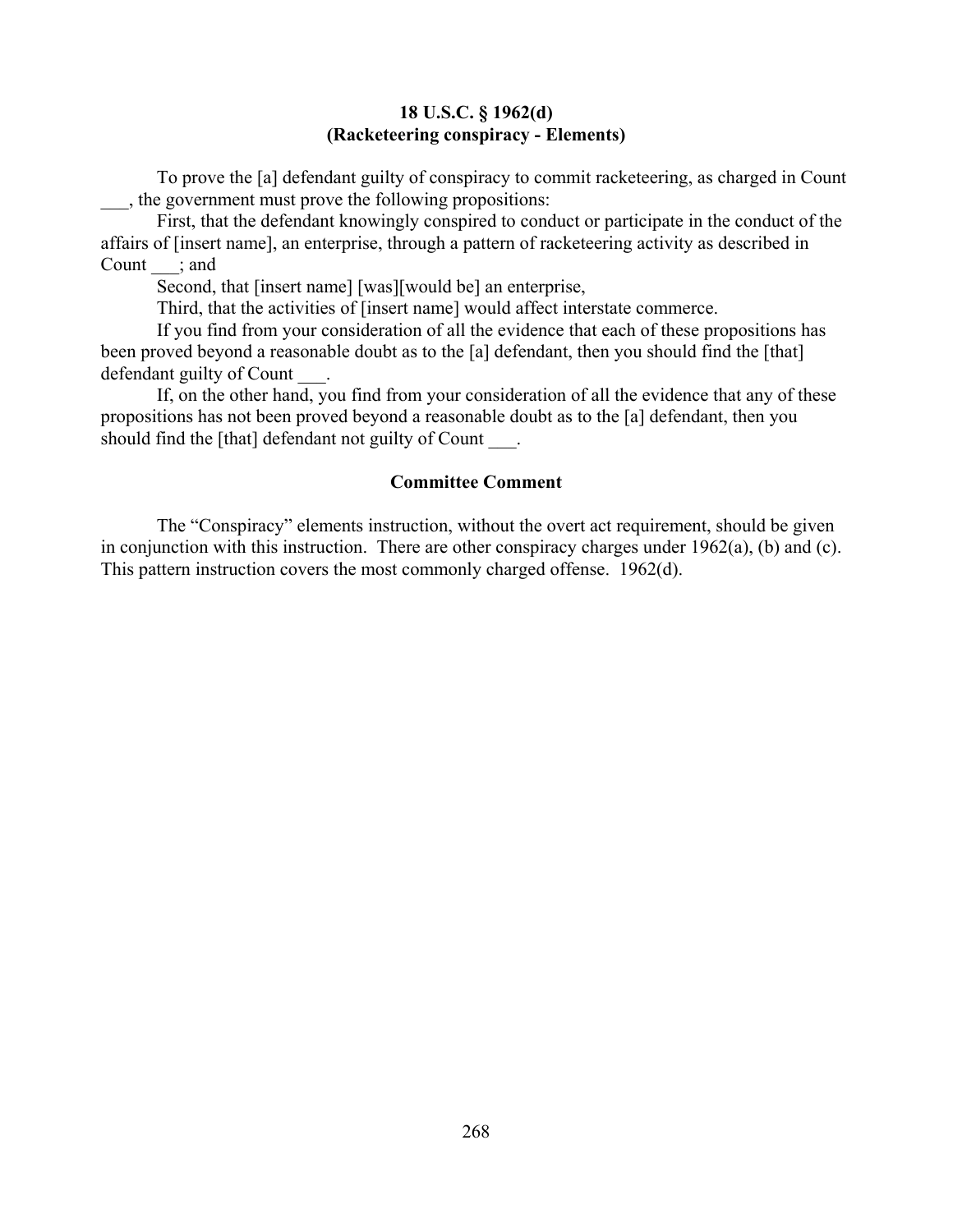#### **18 U.S.C. § 1962(d) (Pattern requirement - Racketeering conspiracy)**

In order to find a "pattern of racketeering activity" for purposes of Count , you must find beyond a reasonable doubt that the defendant agreed that some member[s] of the conspiracy would commit at least two acts of racketeering as described in Count [, and that they were separate acts]. You must also find that those acts were in some way related to each other and that there was continuity between them.

Acts are related to each other if they are not isolated events, that is, if they have similar purposes, or results, or participants, or victims, or are committed a similar way[, or have other similar distinguishing characteristics] [or are part of the affairs of the same enterprise].

There is continuity between acts if, for example, they are ongoing over a substantial period of time, or had the potential to continue over a substantial period, or if they are part of the regular way some entity does business or conducts its affairs.

For purposes of Count , the government does not have to prove that any racketeering acts were actually committed at all, or that the defendant agreed to personally commit any such acts, or that the defendant agreed that two or more specific acts would be committed.

#### **Committee Comment**

See Salinas v. United States, 118 S.Ct. 469 (1997); United States v. Neapolitan, 791 F.2d 489 (7th Cir.), cert. denied, 479 U.S. 939, 479 U.S. 940 (1986); United States v. Glecier, 923 F.2d 496 (7th Cir.), cert. denied, 502 U.S. 810 (1991); H.J. Inc. v. Northwestern Bell Telephone Co., 492 U.S. 229, 237 (1989).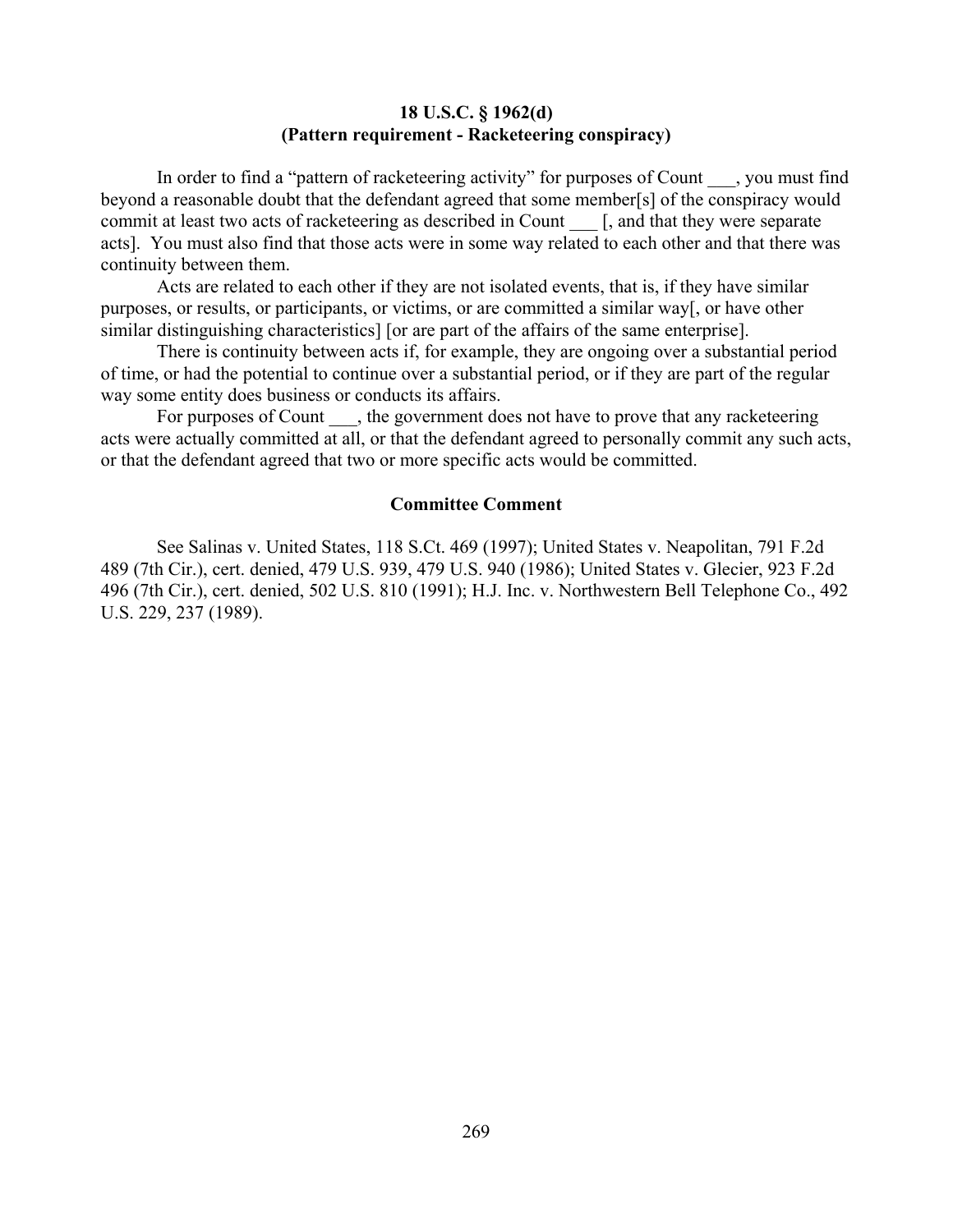# **18 U.S.C. § 1961(4)** (**Enterprise - Legal Entity)**

The term "enterprise" includes a[n] [type of entity].

# **Committee Comment**

Where there is no dispute as to whether the "enterprise" charged in the indictment falls within the statutory definition, that enterprise should be inserted in the bracketed portion of this instruction. Where there is a dispute, all potential forms of enterprise listed in the statute should be included.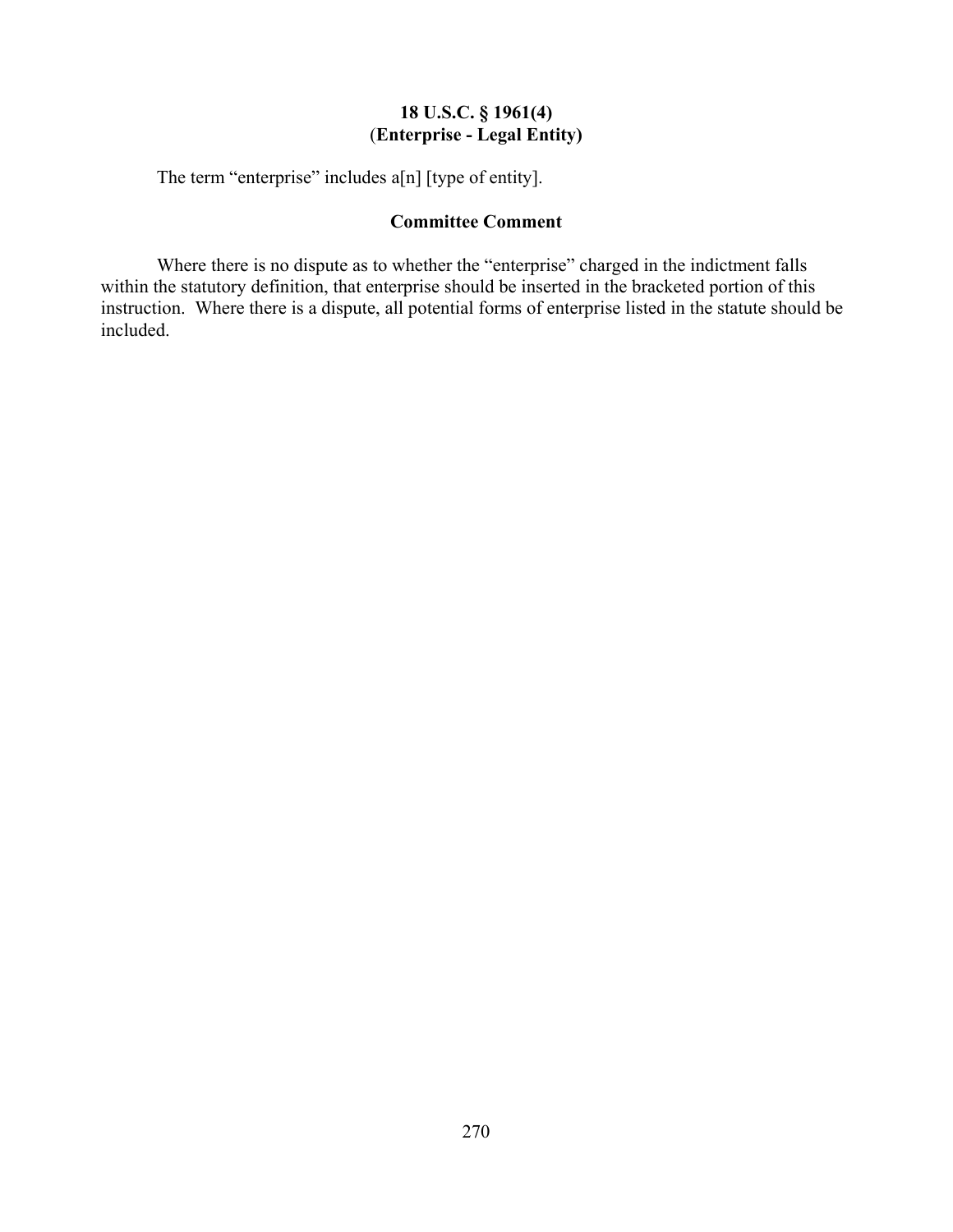#### **18 U.S.C. § 1961(4) (Enterprise - Association in Fact)**

The term "enterprise" can include a group of people [or legal entities] associated together for a common purpose of engaging in a course of conduct. This group may be associated together for purposes that are both legal and illegal.

In considering whether a group is an "enterprise," you should consider whether it has an ongoing organization or structure, either formal or informal, and whether the various members of the group functioned as a continuing unit. [A group may continue to be an "enterprise" even if it changes membership by gaining or losing members over time.]

The government must prove that the group described in the indictment was the "enterprise" charged, but need not prove each and every allegation in the indictment about the enterprise or the manner in which the enterprise operated. The government must prove the association had some form or structure beyond the minimum necessary to conduct the charged pattern of racketeering.

#### **Committee Comment**

In appropriate cases, the court should include language indicating that an "association in fact" may include legal entities. See United States v. Masters, 924 F.2d 1362 (7th Cir. 1991).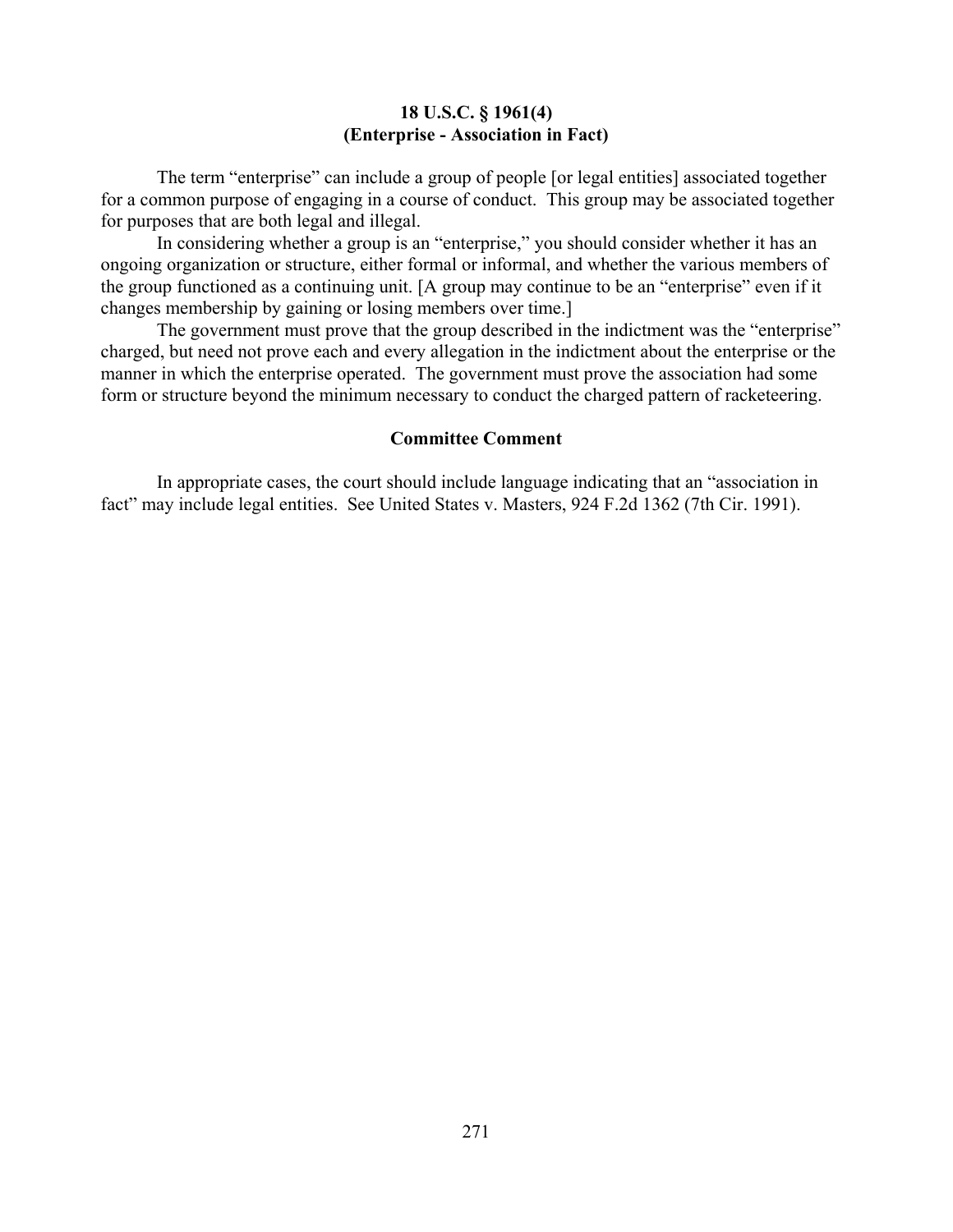# **18 U.S.C. § 1962(c&d)** (**Conduct - definition)**

A person conducts or participates in the conduct of the affairs of an enterprise if that person uses his/her position in, or association with, the enterprise to perform acts which are involved in some way in the operation or management of the enterprise, directly or indirectly, or if the person causes another to do so.

In order to have conducted or participated in the conduct of the affairs of an enterprise, a person need not have participated in all the activity alleged in [the RICO counts].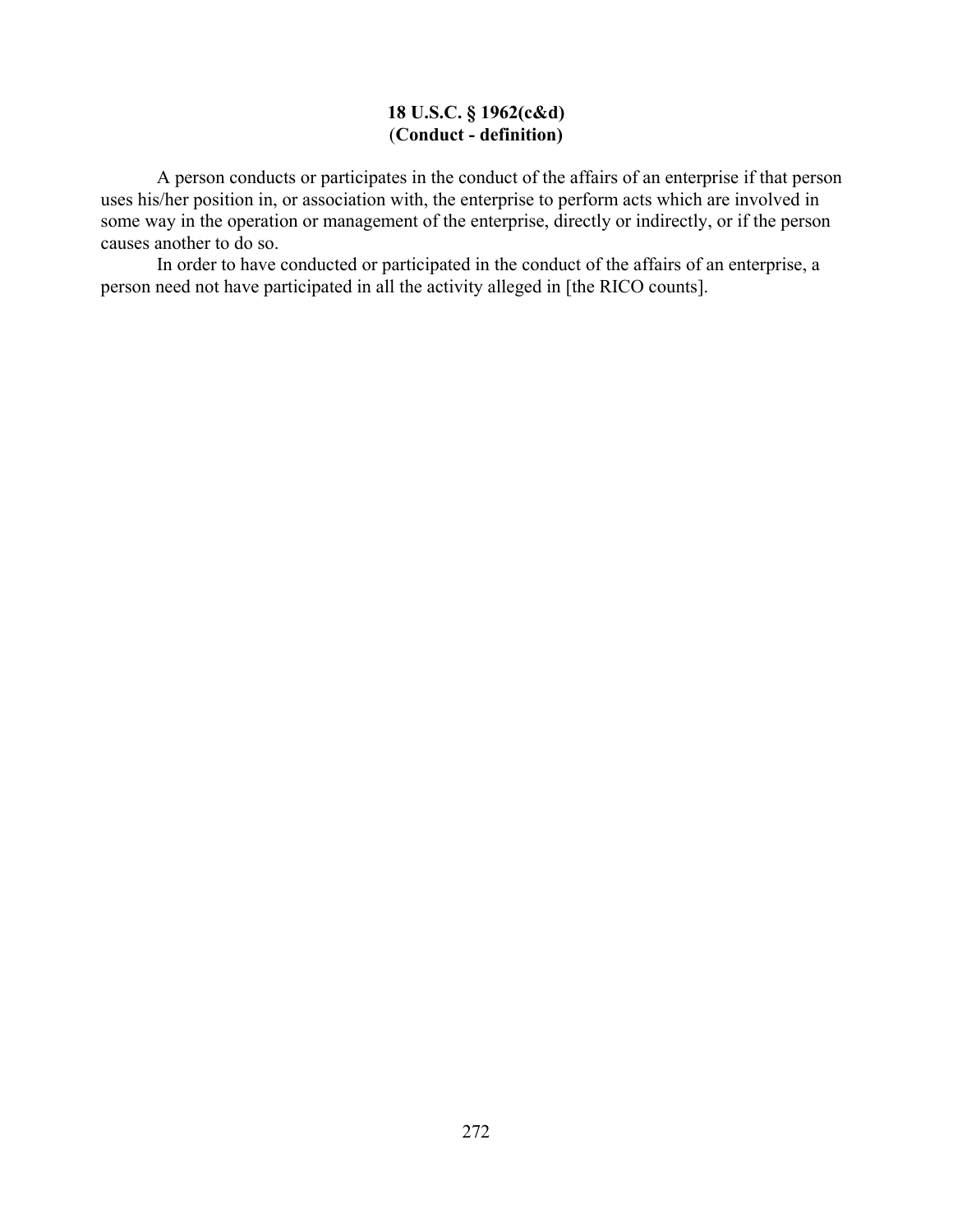# **18 U.S.C. § 1962(c&d)** (**Associate - definition)**

To be associated with an enterprise, a person must be involved with the enterprise in a way that is related to its affairs [or common purpose] [, although the person [need not have a stake in the goals of the enterprise [and] [may even act in a way that subverts those goals]]. A person may be associated with an enterprise without being so throughout its existence.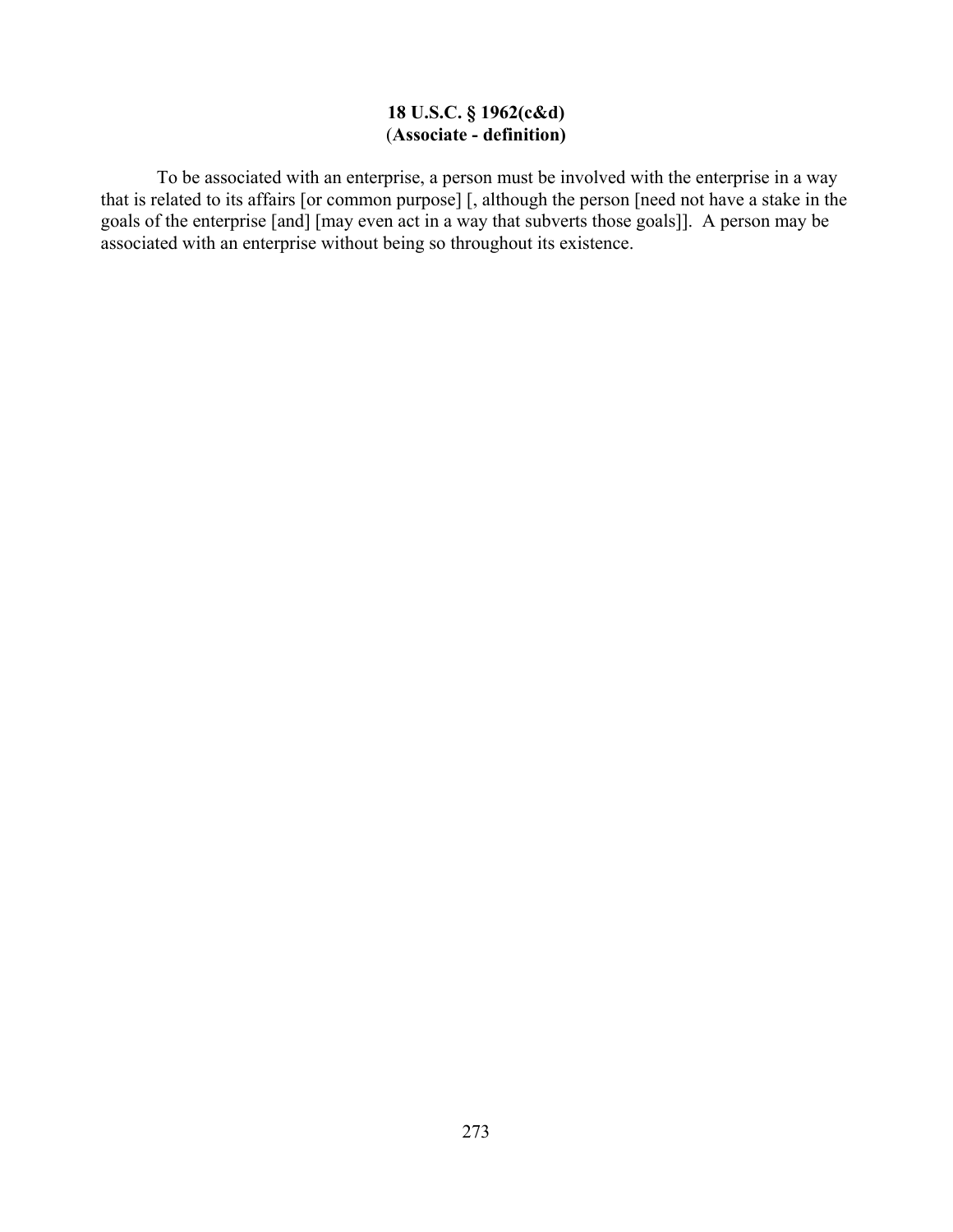## **18 U.S.C. § 1962(c)** (**Subparts of Racketeering Acts)**

Each of the racketeering acts described in [the substantive RICO count] is numbered and [some] consist[s] of multiple offenses set out in separate, lettered sub-paragraphs [(a), (b), (c), (d), etc]. To prove that a defendant committed a particular "racketeering act" that is made up of multiple offenses, it is sufficient if the government proves beyond a reasonable doubt that the defendant committed at least one of the offenses identified in the sub-paragraphs of that racketeering act. However, you must unanimously agree upon which of the different offenses alleged within a racketeering act the defendant committed.

#### Committee Comment

This instruction is provided for use in cases in which the indictment breaks up specified racketeering acts into alternative subparts.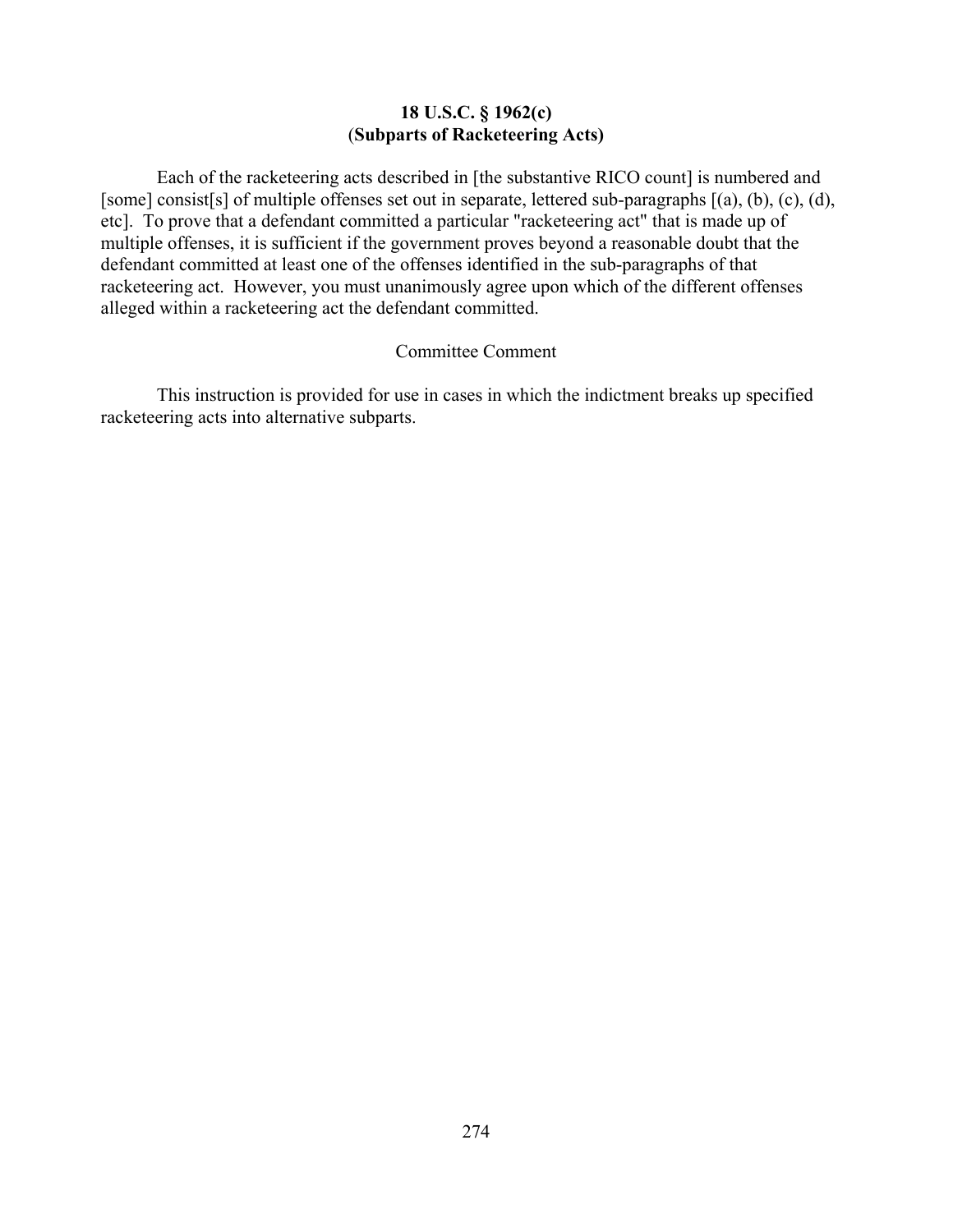#### **18 U.S.C. § 1962 (Interstate Commerce - definition)**

Interstate commerce includes the movement of money, goods, services or persons from one state to another [or between another country and the United States]. This would include the purchase or sale of goods or supplies from outside [the state[s] in which the enterprise was located], the use of interstate mail or wire facilities, or the causing of any of those things. If you find that beyond a reasonable doubt either (a) that [the enterprise] made, purchased, sold or moved goods or services that had their origin or destination outside [the state[s] in which the enterprise was located], or (b) that the actions of [the enterprise] affected in any degree the movement of money, goods or services across state lines, then interstate commerce was engaged in or affected.

The government need only prove that [the enterprise] as a whole engaged in interstate commerce or that its activity affected interstate commerce to any degree, although proof that racketeering acts did affect interstate commerce meets that requirement. The government need not prove that the [a] defendant engaged in interstate commerce, or that the acts of the [a] defendant affected interstate commerce.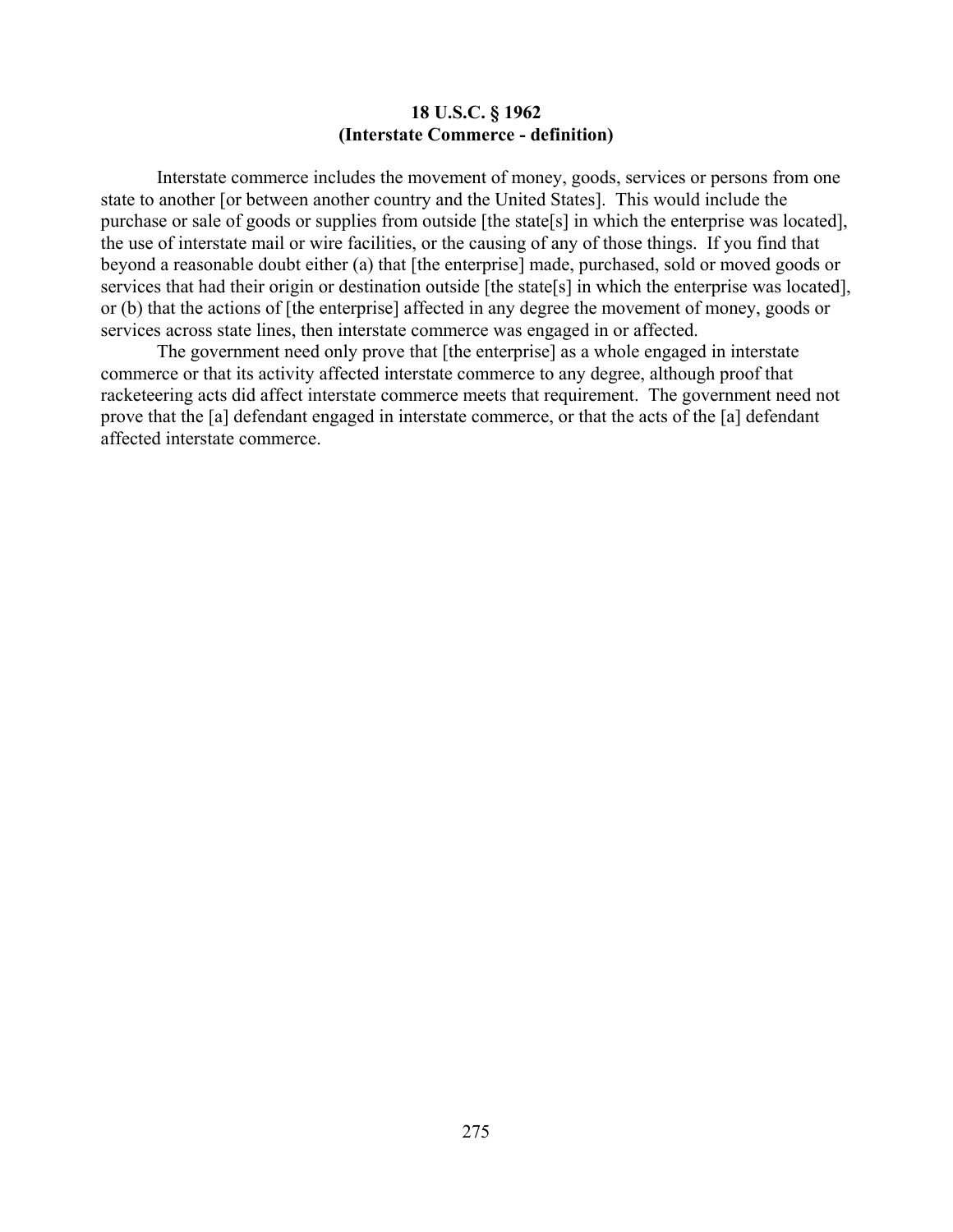# **INSTRUCTIONS FOR 18 U.S.C. § 2113 THROUGH 31 U.S.C. § 5324**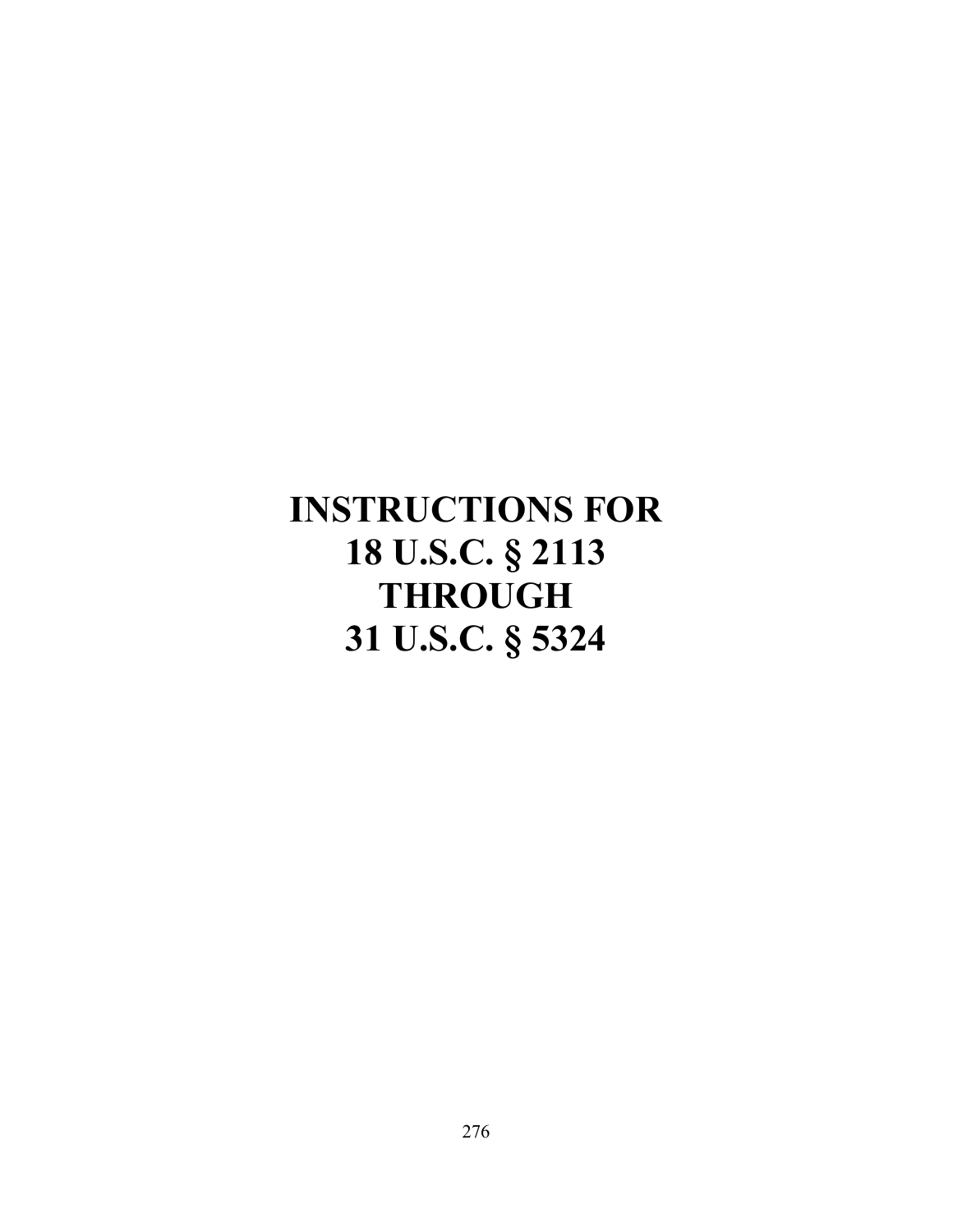#### **18 U.S.C. §2113 (Bank Robbery--Elements)**

To sustain the charge of bank robbery, the government must prove the following propositions:

First, the defendant [took; attempted to take] from the person or presence of another [money; property; specific thing of value] belonging to or in the care, custody, control, management or possession of (here name bank, savings and loan, or credit union named in the indictment);

Second, at the time charged in the indictment the (here name bank, savings and loan, or credit union named in the indictment) had its deposits insured by the [Federal Deposit Insurance Corporation; Federal Savings & Loan Insurance Corporation; National Credit Union Administration); and

Third, the defendant acted to take such [money; property; specific thing of value] by force and violence, or by intimidation.

If you find from your consideration of all the evidence that each of these propositions has been proved beyond a reasonable doubt, then you should find the defendant guilty.

If, on the other hand, you find from your consideration of all the evidence that any of these propositions has not been proved beyond a reasonable doubt, then you should find the defendant not guilty.

#### Committee Comment

The statute includes "any bank operating under the laws of the United States" regardless of the status of the insurance. There are such banks, and the instruction should be tailored to the situation, if appropriate.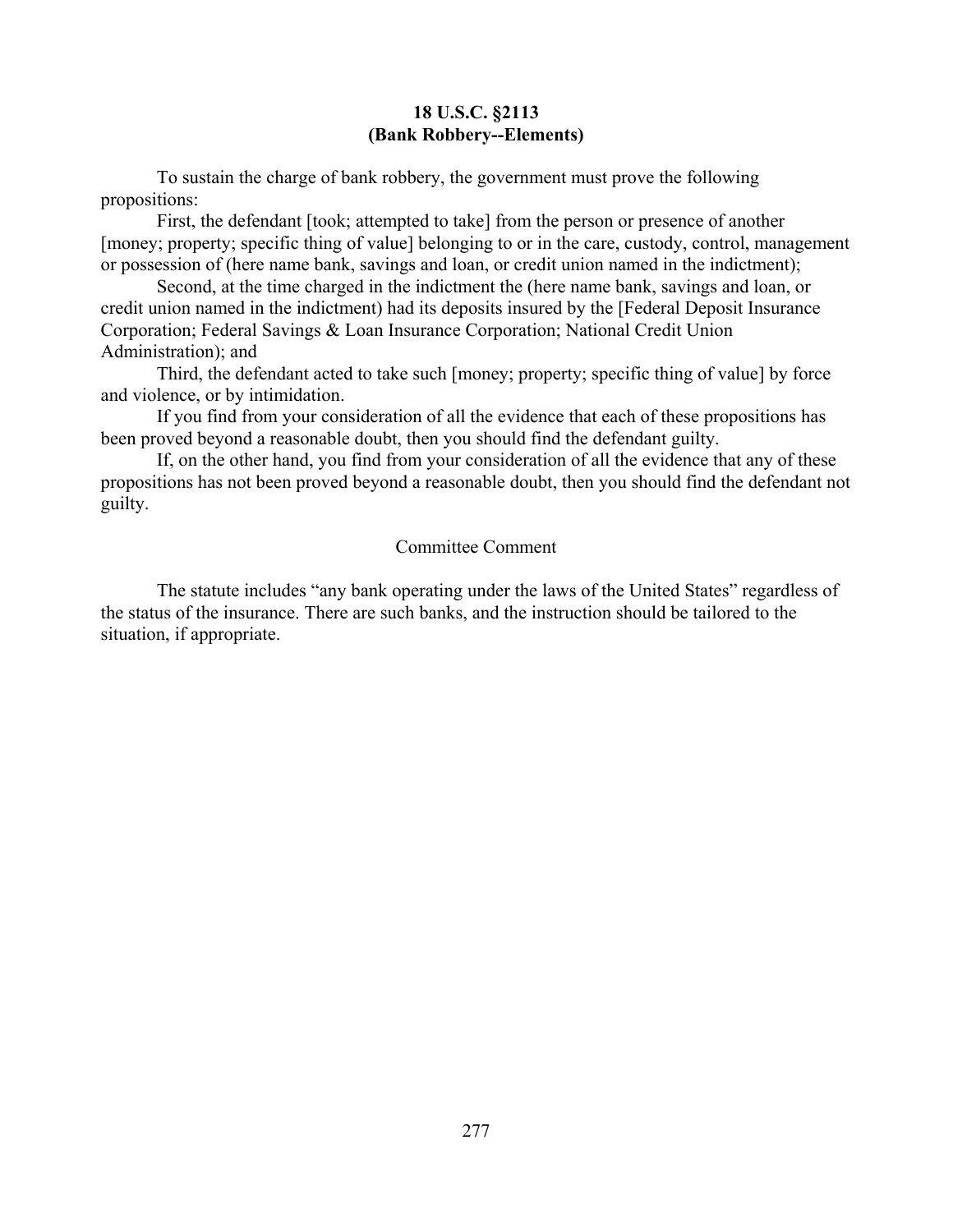#### **18 U.S.C. § 2113 (Intimidation)**

Intimidation means to say or do something in such a way as would place a reasonable person in fear.

#### Committee Comment

Actual fear is not required since intimidation may be inferred from conduct, words or circumstances, reasonably calculated to produce fear. United States v. Jacquillon, 469 F.2d 380, 385 (5th Cir. 1972), cert. denied, 410 U.S. 938 (1973). Additionally, court found that even though there was no express threat of injury, display of a weapon, or verbal threats there was still "intimidation" as under § 2113. Intimidation in § 2113 means "to make fearful or to put into fear." United States v. Higdon, 832 F.2d 312, 315 (5th Cir. 1987), cert. denied, 484 U.S. 1075 (1988).

A special circumstance arises when, for example, a bank officer is induced by threats of violence to leave the bank's money at a prearranged drop site. The predominant view is that this type of situation satisfies a taking "from the person or presence of another." See United Stated v. Alessandrello, 637 F.2d 131, 145 (3d Cir. 1980); United States v. Hackett, 623 F.2d 343, 345 (4th Cir. 1980); Brinkley v. United States, 560 F.2d 871, 873 (8th Cir. 1977); United States v. Beck, 511 F.2d 997, 1003 (6th Cir. 1975); United States v. Marx, 485 F.2d 1179, 1182 (10th Cir. 1973); contra, United States v. Culbert, 548 F.2d 1355, 1356 (9th Cir. 1977); rev'd on other grounds, 435 U.S. 371, 372 n. 1 (1978), opinion on remand, 581 F.2d 799 (9th Cir. 1978).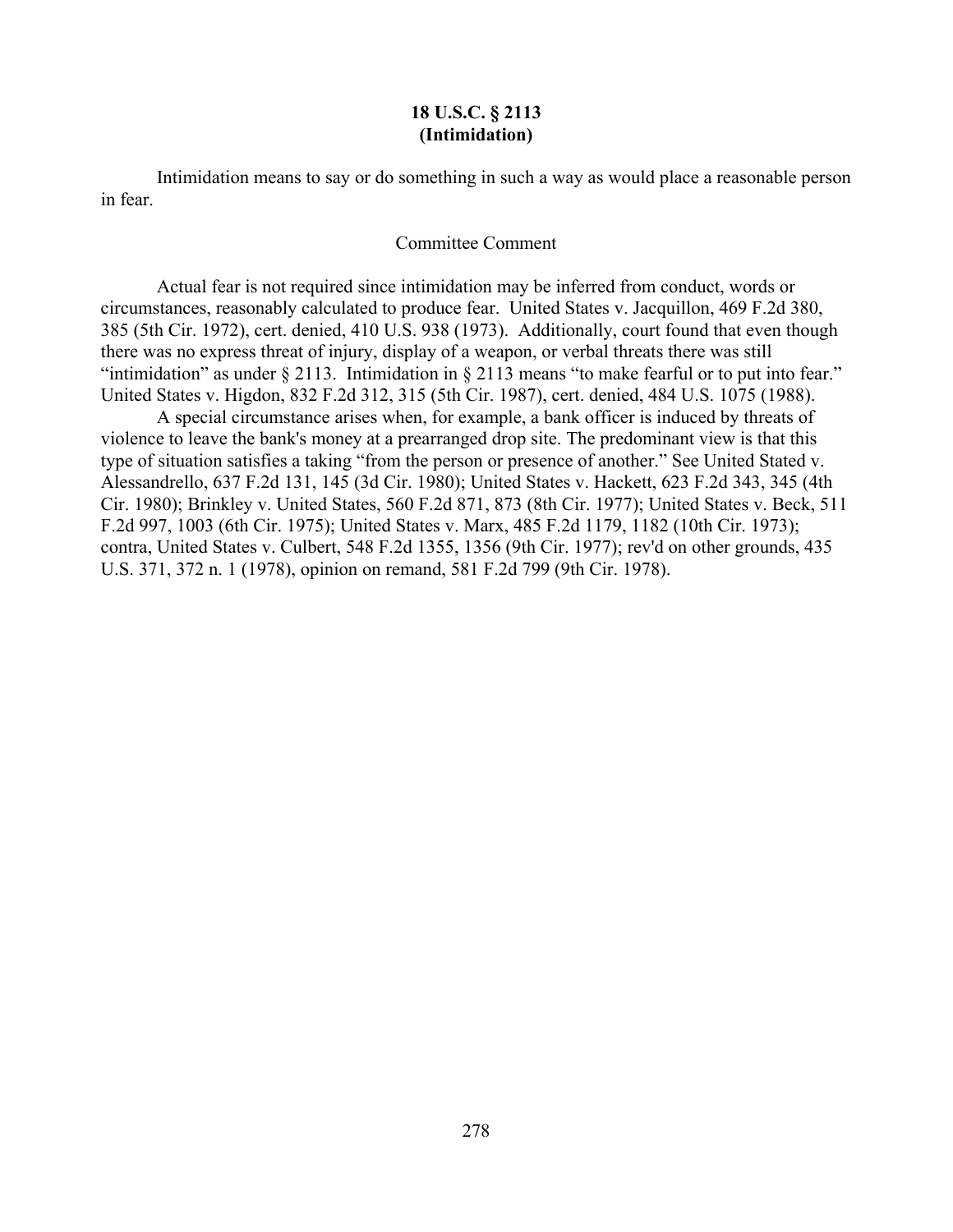## **18 U.S.C. § 2113 (Entering to Commit Bank Robbery or Another Felony--Elements)**

To sustain the charge of entering to commit bank robbery or another felony, the government must prove the following propositions:

First, the defendant [entered; attempted to enter] the [bank; savings and loan; credit union; building] used in whole or part as [bank; savings and loan; credit union];

Second, at the time charged in the indictment the defendant [entered; attempted to enter] the [bank; savings and loan; credit union; building] used in whole or part as [bank; savings and loan; credit union] with the intent to commit a felony or any larceny affecting such [bank; savings and loan; credit union; building]; and,

Third, the (here name bank, savings and loan, credit union, or building named in the indictment) had its deposits insured by the [Federal Deposit Insurance Corporation; Federal Savings and Loan Insurance Corporation; National Credit Union Administration].

If you find from your consideration of all the evidence that each of these propositions has been proved beyond a reasonable doubt, then you should find the defendant guilty.

If, on the other hand, you find from your consideration of all the evidence that any of these propositions has not been proved beyond a reasonable doubt, then you should find the defendant not guilty.

#### Committee Comment

The intended felony or larceny need not be accomplished. See Brunjes v. United States, 329 F.2d 339, 341 (7th Cir. 1964); United States v. Goudy, 792 F.2d 664, 677 (7th Cir. 1986). The statute includes "any bank operating under the laws of the United States" regardless of the status of the insurance. There are such banks, and the instruction should be tailored to the situation, if appropriate.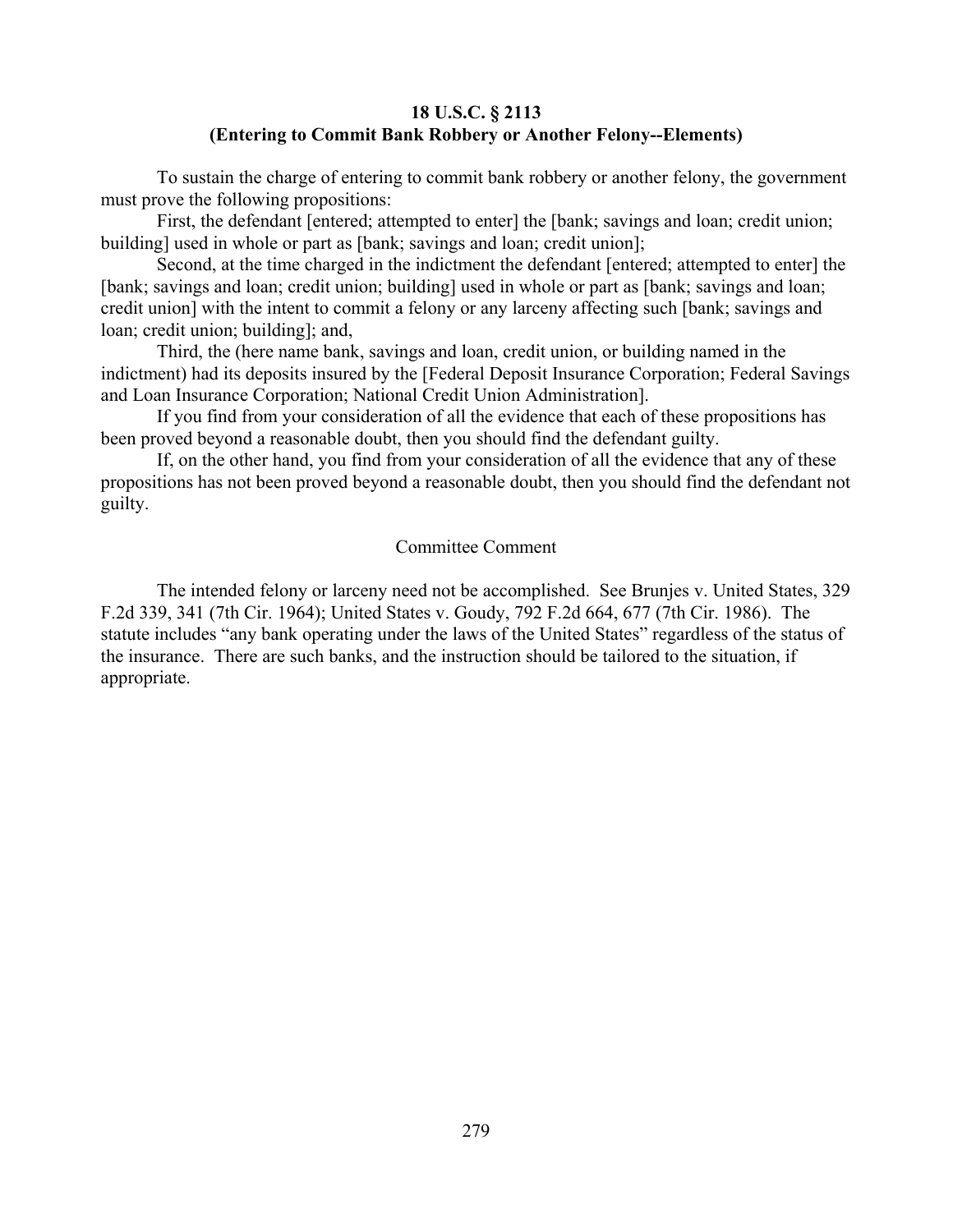#### **18 U.S.C. § 2113 (Bank Theft--Elements)**

To sustain the charge of bank theft, the government must prove the following propositions:

First, the defendant took and carried away [property; money; something of value] belonging to or in the [care; custody; control; management] of (here name bank, credit union, savings and loan named in the indictment);

Second, at the time the (here name bank, credit union, or savings and loan named in the indictment) had its deposits insured by the [Federal Deposit Insurance Corporation; Federal Savings and Loan Insurance Corporation; National Credit Union Administration];

Third, the defendant took and carried away such [property; money; thing of value] with the intent to steal; and,

Fourth, such [money; property; thing of value] [exceeded; did not exceed] \$100.00 in value.

If you find from your consideration of all the evidence that each of these propositions has been proved beyond a reasonable doubt, then you should find the defendant guilty.

If, on the other hand, you find from your consideration of all the evidence that any of these propositions has not been proved beyond a reasonable doubt, then you should find the defendant not guilty.

#### Committee Comment

The scope of 18 U.S.C. § 2113(b) is not limited to common law larceny. It also proscribes the crime of taking under false pretenses. Bell v. United States, 462 U.S. 356, 362 (1983). See also United States v. Kucik, 844 F.2d 493, 494 (7th Cir. 1988), cert. denied, 498 U.S. 1076 (1991). The statute includes "any bank operating under the laws of the United States" regardless of the status of the insurance. There are such banks, and the instruction should be tailored to the situation, if appropriate.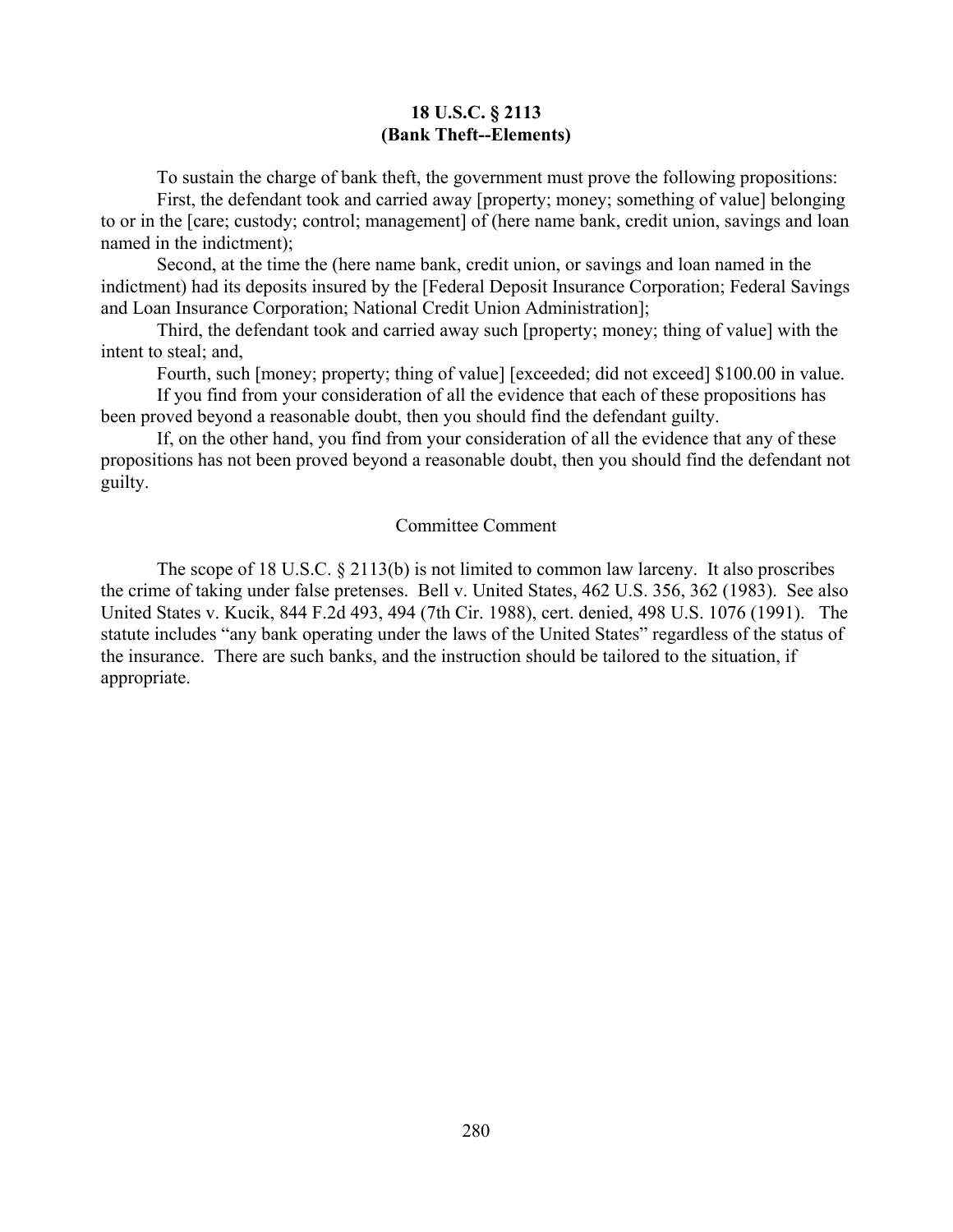## **18 U.S.C. § 2113 (Definition of Steal)**

The term steal as used in these instructions means to take with the intent to deprive the owner of the rights and benefits of ownership.

#### **Committee Comment**

"Steal" for the purposes of § 2113(b) means "felonious takings with intent to deprive the owner of rights and benefits of ownership." United States v. Kucik, 909 F.2d 206, 212 (7th Cir. 1990), cert. denied, 498 U.S. 1076 (1991); United States v. Goudy, 792 F.2d 664, 677 (7th Cir. 1986). See also United States v. Guiffre, 576 F.2d 126, 128 (7th Cir.), cert. denied, 439 U.S. 833 (1978).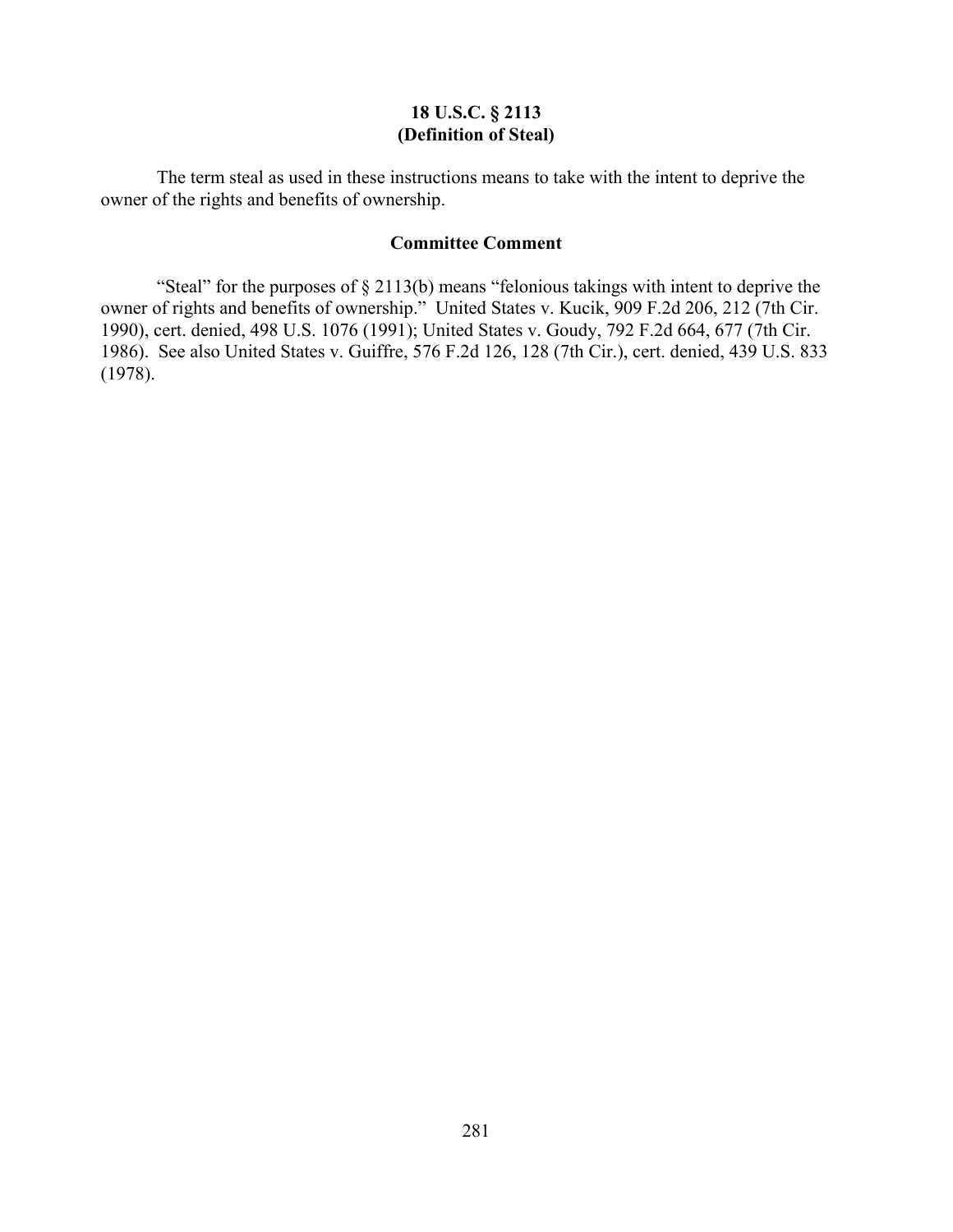## **18 U.S.C. § 2113 (Possession of Stolen Bank Money or Property--Elements)**

To sustain the charge of possession of stolen bank money or property, the government must prove the following propositions:

First, the defendant [received; possessed; concealed; stored; bartered; sold; disposed of] [property; money; a thing of value] having a value [of \$100.00 or less; in excess of \$100.00];

Second, the [property; money; thing of value] was taken from (here name bank, savings and loan, credit union, described in the indictment);

Third, at the time charged in the indictment the [bank; savings and loan; credit union] had its deposits insured by the [Federal Deposit Insurance Corporation; Federal Savings and Loan Insurance Corporation; National Credit Union Administration]; and

Fourth, the defendant knew that the [money; property; thing of value] was stolen at the time he [possessed; received; concealed; stored; bartered; sold; disposed] of it.

If you find from your consideration of all the evidence that each of these propositions has been proved beyond a reasonable doubt, then you should find the defendant guilty.

If, on the other hand, you find from your consideration of all the evidence that any of these propositions has not been proved beyond a reasonable doubt, then you should find the defendant not guilty.

#### Committee Comment

The statute includes "any bank operating under the laws of the United States" regardless of the status of the insurance. There are such banks, and the instruction should be tailored to the situation, if appropriate.

The defendant need not know the exact bank robbed or that the bank was FDIC insured in order to satisfy the knowledge element. It is sufficient that the defendant knew he was possessing, concealing, or disposing of money stolen from a banking institution. United States v. Kaplan, 586 F.2d 980, 982 (2d Cir. 1978); United States v. Whitney, 425 F.2d 169, 171 (8th Cir. 1970); United States v. Bolin, 423 F.2d 834, 836 (9th Cir.), cert. denied, 398 U.S. 954 (1970); Nelson v. United States, 415 F.2d 483, 486 (5th Cir. 1969).

There is a conflict between circuits as to whether punishment under Section 2113(c) is measured by the value of the property received by the defendant or by the value of the property taken by the thief. In one circuit, the degree of punishment is determined by the value of the stolen property received or possessed by the defendant. United States v. Evans, 446 F.2d 998, 1001 (8th Cir. 1971). The predominant view allocates punishment according to the amount stolen from the bank. See United States v. Bolin, 423 F.2d 834, 838 (9th Cir.), cert. denied, 398 U.S. 954 (1970); United States v. Wright, 540 F.2d 1247, 1248 (4th Cir. 1976), cert. denied, 429 U.S. 1046 (1977); United States v. McKenzie, 441 F.Supp. 244, 247 (E.D.Pa.1977), aff'd without op., 577 F.2d 729 (3d Cir. 1978), cert. denied, 439 U.S. 855 (1978). Under this majority view, the defendant possessing under \$100 of the stolen money need not have knowledge that over \$100 was stolen in order to be punished as a felon under Section 2113(b). The Seventh Circuit apparently agrees with the majority view. It cited Bolin, supra, with approval, stating: The purpose behind statutes penalizing the knowing receipt of stolen goods is not only to discourage the actual receipt, but also to discourage the initial taking that the receipt encourages. United States v. Gardner, 516 F.2d 334, 349 (7th Cir.), cert. denied, 423 U.S. 861 (1975).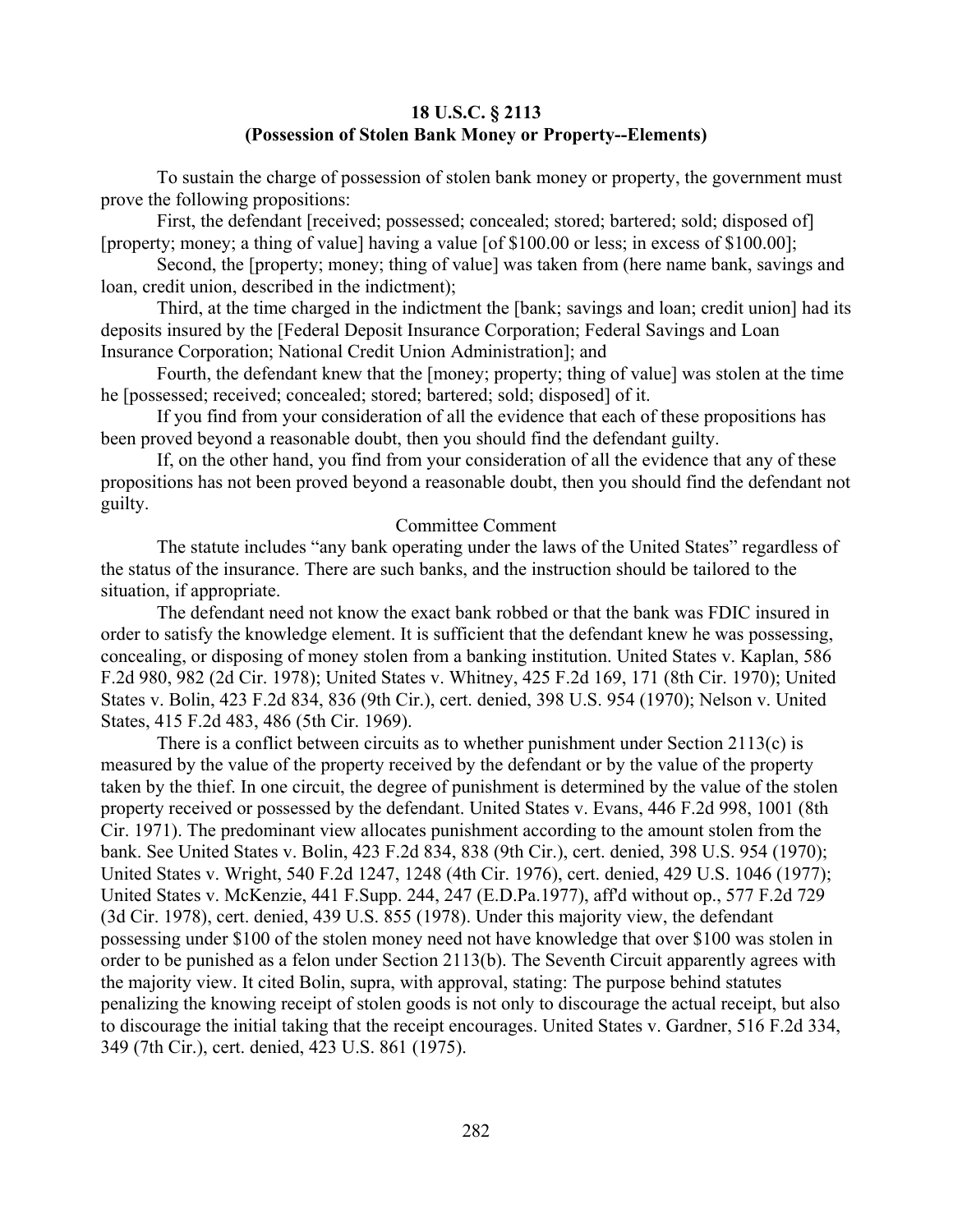#### **18 U.S.C. § 2113 (Aggravated Bank Robbery--Elements)**

To sustain the charge of aggravated bank robbery, the government must prove the following propositions:

First, the defendant took or attempted to take, from the person or presence of another [money; property; a thing of value] belonging to or in the [care; custody; control; management, possession] of (here name bank, savings and loan, credit union, named in the indictment);

Second, at the time charged in the indictment the [bank; savings and loan; credit union] had its deposits insured by the [Federal Deposit Insurance Corporation; Federal Savings and Loan Insurance Corporation; National Credit Union Administration];

Third, the defendant took or attempted to take such [money; property; thing of value] by means of force and violence, or by means of intimidation; and

Fourth, the defendant assaulted or put in jeopardy the life of (here name person(s) named in the indictment) by the use of a dangerous weapon or device, while committing or attempting to commit the theft or burglary.

If you find from your consideration of all the evidence that each of these propositions has been proved beyond a reasonable doubt, then you should find the defendant guilty.

If, on the other hand, you find from your consideration of all the evidence that any of these propositions has not been proved beyond a reasonable doubt, then you should find the defendant not guilty.

### Committee Comment

The statute includes "any bank operating under the laws of the United States" regardless of the status of the insurance. There are such banks, and the instruction should be tailored to the situation, if appropriate.

The phrase, "use of a dangerous weapon or device" modifies both the "assault" and the "jeopardy" portions of  $\S 2113(d)$ . If only the latter was modified, the "assault" would be equated with the "force or violence" aspect of  $\S 2113(a)$  so as to justify the additional five year penalty of  $\S$ 2113(d). A defendant may not be sentenced under both § 924(c) and § 2113(a) and (d) for firearms violations and robbery arising out of a single transaction. Simpson v. United States, 435 U.S. 6, 11 n.6 (1978). However, since Simpson, Congress has amended § 924(c) so that a defendant can be sentenced under the firearms statute and also be sentenced to an additional five years under § 2113(d) for using a firearm in bank robbery. It is clear that Congress did intend to authorize an additional penalty for the use of a firearm in a bank robbery. United States v. Harris, 832 F.2d 88, 90 (7th Cir. 1987); United States v. Larkin, 978 F.2d 964, 972 (7th Cir. 1992), cert. denied 507 U.S. 935 (1993).

The Seventh Circuit still follows the "objective" test for finding whether the victim's life has been "jeopardized". United States v. Rousito, 455 F.2d 366, 371 (7th Cir. 1972); United States v. Richardson, 562 F.2d 476, 481 (7th Cir. 1977), cert. denied sub nom. Wilson v. United States, 434 U.S. 1021 (1978).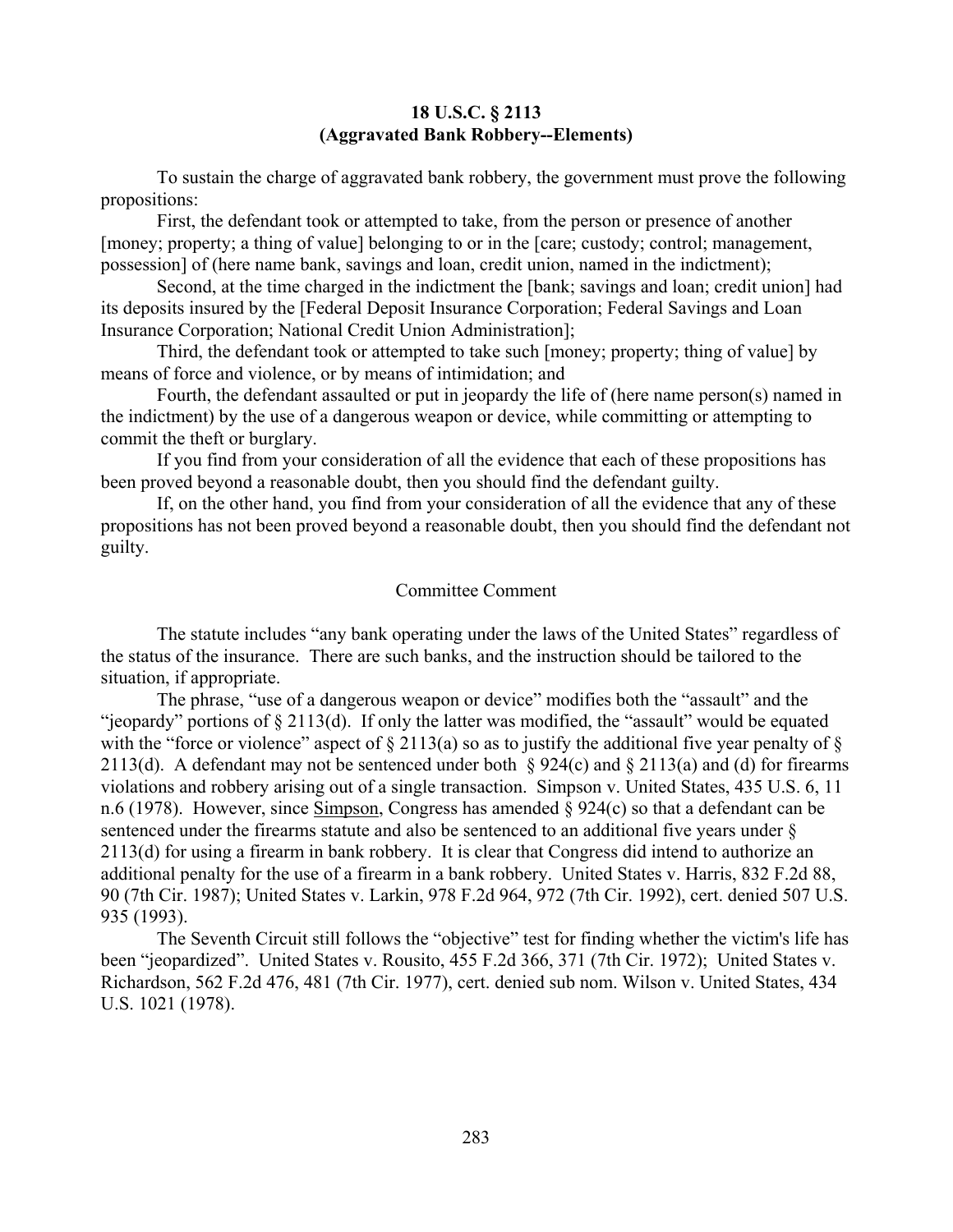## **18 U.S.C. § 2113(d) (Put in jeopardy the life of another person)**

The phrase "put in jeopardy the life of any person" as used in these instructions means to knowingly do an act which exposes another person to risk of death. In considering this element, you must focus on the actual risk of death created by the use of the dangerous weapon or device. This risk might include direct risk to bank employees and indirect risk through a violent response by a customer or the police.

## **Committee Comment**

In United States v. Smith, 103 F.3d 600 (7th Cir. 1996), the Seventh Circuit reviewed the "put in jeopardy" language and concluded that the focus of the analysis should be on the actual risk created by the robber's use of a dangerous weapon and that the reasonable fears of the victims are to be considered when a defendant is charged under the "assault" provision of § 2113(d).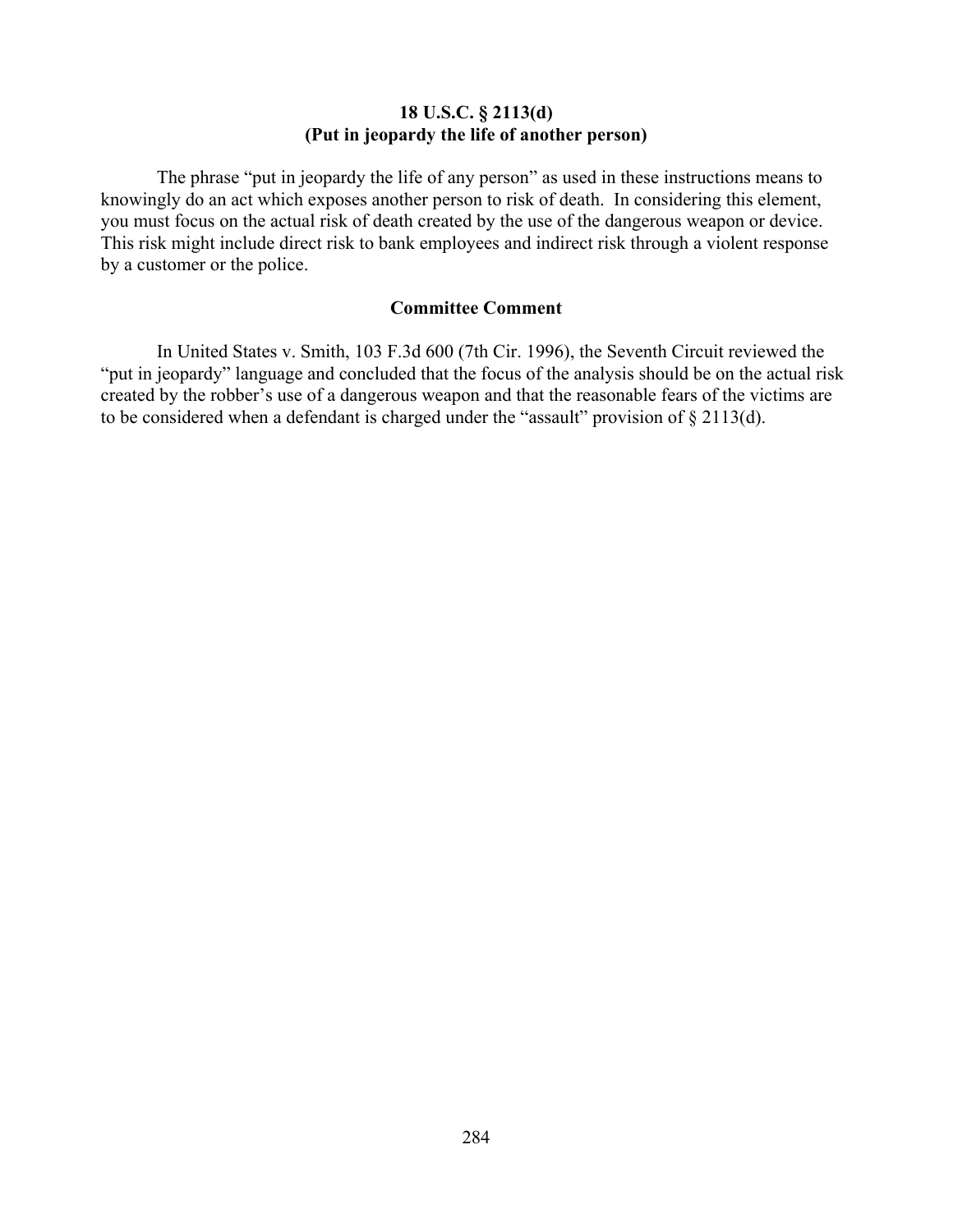### **18 U.S.C. § 2113 (Kidnaping or Murder During a Bank Robbery--Elements)**

To sustain the charge of [kidnaping; murder] during a bank robbery, the government must prove the following propositions:

First, the defendant [killed (specify person(s) named in the indictment); forced (specify person(s) named in the indictment) to accompany the defendant without the consent of (specify person(s) named in the indictment)];

Second, the defendant performed such act or acts during the course of [committing any offense defined in 18 U.S.C. § 2113; avoiding or attempting to avoid apprehension for the commission of such offense] [freeing himself or attempting to free himself from arrest or confinement for such offense]; and,

Third, at the time charged in the indictment, the [bank; savings and loan; credit union] had its deposits insured by the [Federal Deposit Insurance Corporation; Federal Savings and Loan Insurance Corporation; National Credit Union Administration].

If you find from your consideration of all the evidence that each of these propositions has been proved beyond a reasonable doubt, then you should find the defendant guilty.

If, on the other hand, you find from your consideration of all the evidence that any of these propositions has not been proved beyond a reasonable doubt, then you should find the defendant not guilty.

### Committee Comment

The statute includes "any bank operating under the laws of the United States" regardless of the status of the insurance. There are such banks, and the instruction should be tailored to the situation, if appropriate.

The "kidnaping" aspect of 18 U.S.C. § 2113(e) connotes substantial transportation, and not simply forcing one to enter his own home or to move from one room to another. United States v. Marx, 485 F.2d 1179, 1186 (10th Cir. 1973), cert. denied, 416 U.S. 986 (1974).

FNa1. In most cases, the parties stipulate that the bank, savings and loan, or credit union is federally insured. When this occurs, the jury should be instructed regarding the stipulation.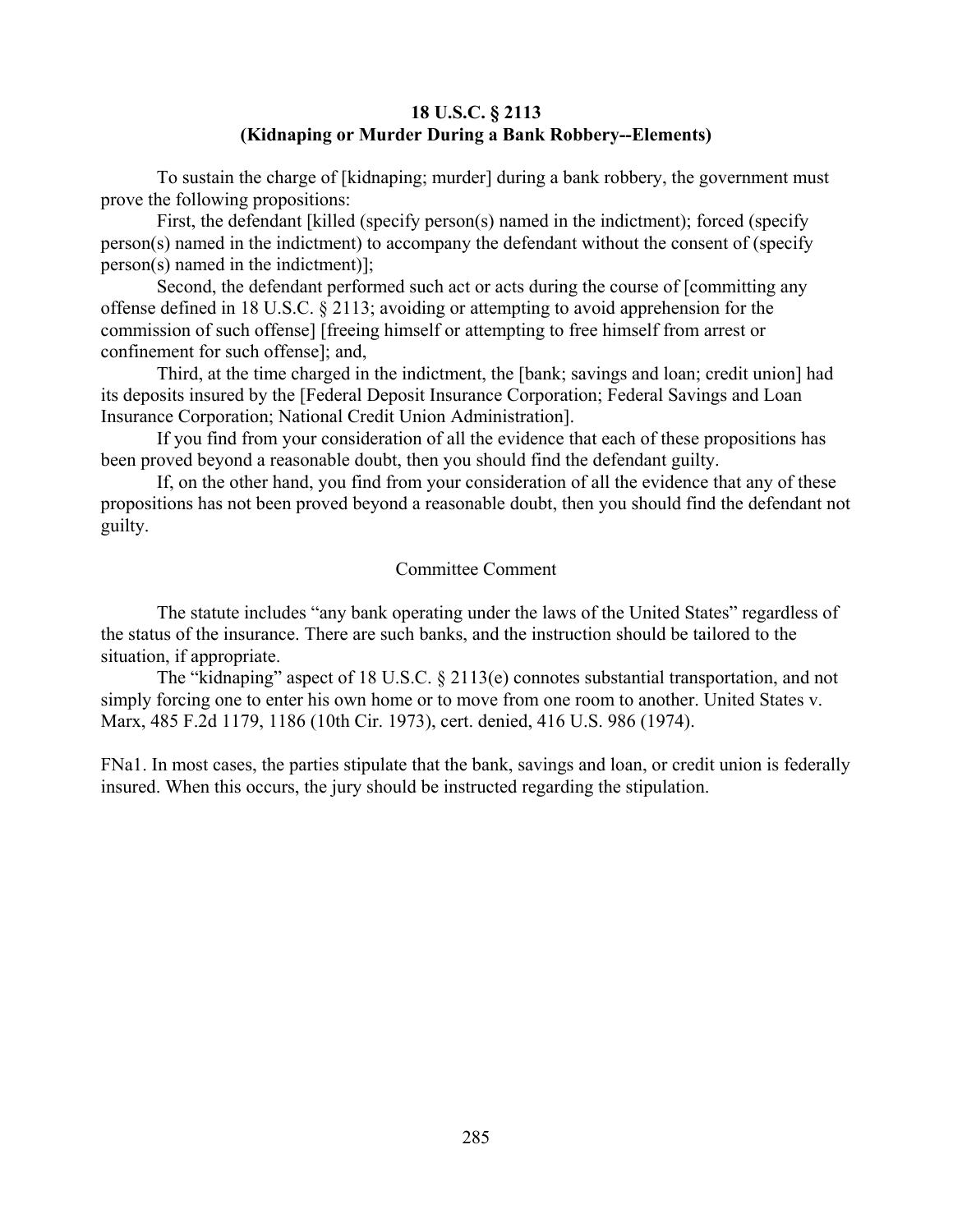### **18 U.S.C. § 2114 (Assault With Intent to Rob Any Mail Matter or Money or Other Property of the United States--Elements)**

To sustain the charge of assault with intent to rob [any mail matter; money or other property of the United States], the government must prove the following propositions:

First, the defendant assaulted the person of another having lawful [charge; control; custody] of [any mail matter; money or other property of the United States]; and,

Second, while committing the assault the defendant intended to rob or steal such [mail matter; money or other property of the United States].

If you find from your consideration of all the evidence that each of these propositions has been proved beyond a reasonable doubt, then you should find the defendant guilty.

If, on the other hand, you find from your consideration of all the evidence that either of these propositions has not been proved beyond a reasonable doubt, then you should find the defendant not guilty.

#### Committee Comment

This and the succeeding three instructions apply to the four offenses defined in 18 U.S.C. § 2114: (1) assault with the intent to rob mail matter, money or other property of the United States; (2) robbery of such property; (3) aggravated assault with intent to rob such property; and (4) aggravated robbery of such property.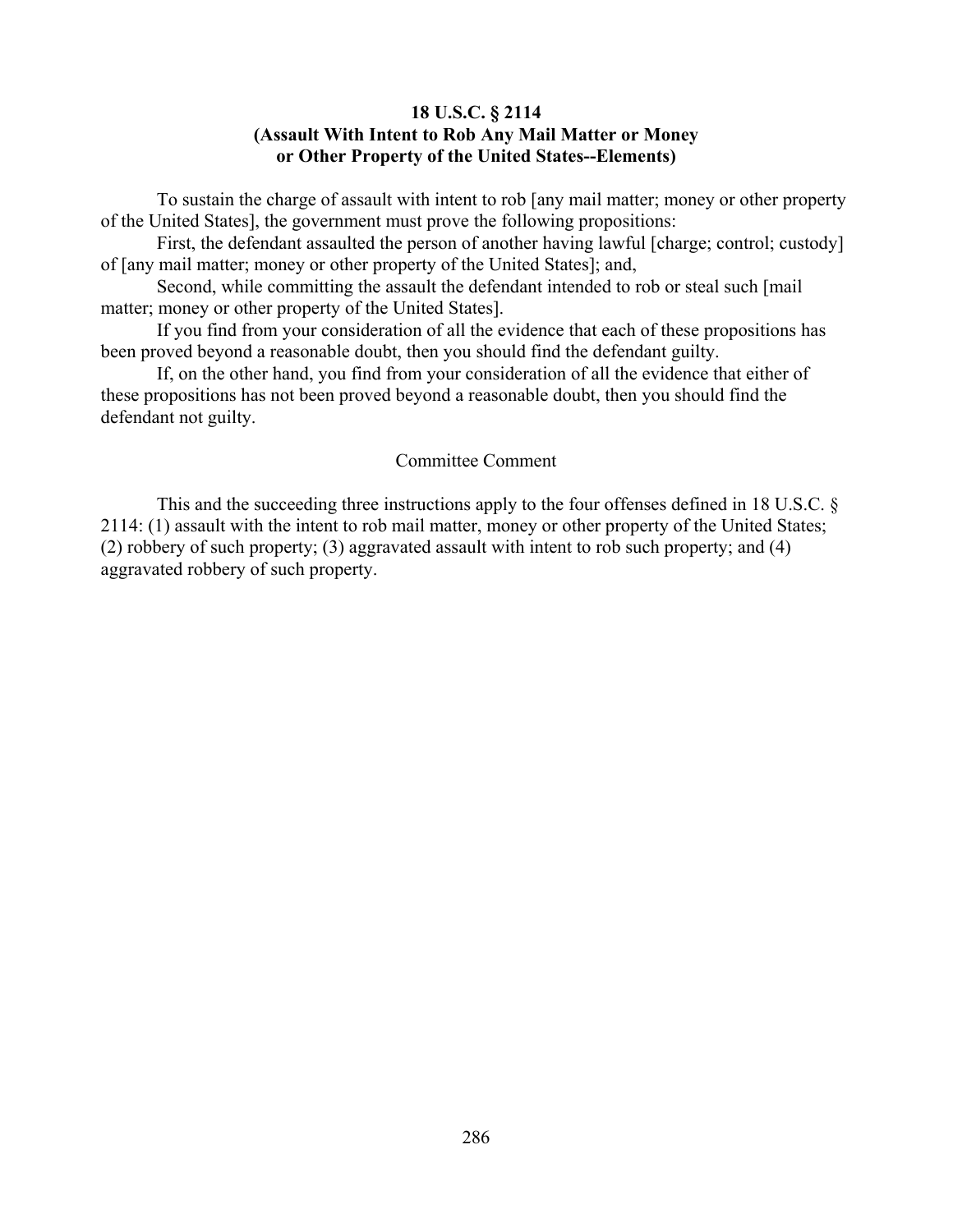### **18 U.S.C. § 2114**

# **(Robbery of Mail Matter or Money or Other Property of the United States--Elements)**

To sustain the charge of robbery of mail matter or other property of the United States, the government must prove the following propositions:

First, the defendant took [mail matter; money or other property of the United States] from the person or presence of another having lawful [charge; control; custody] of the [mail matter; money; property]; and,

Second, the defendant took such [mail matter; money or other property of the United States] by means of force and violence, or by means of intimidation.

If you find from your consideration of all the evidence that each of these propositions has been proved beyond a reasonable doubt, then you should find the defendant guilty.

If, on the other hand, you find from your consideration of all the evidence that either of these propositions has not been proved beyond a reasonable doubt, then you should find the defendant not guilty.

#### Committee Comment

See Comment to 18 U.S.C. § 2114, Assault With Intent to Rob Any Mail Matter or Money or Other Property of the United States, supra.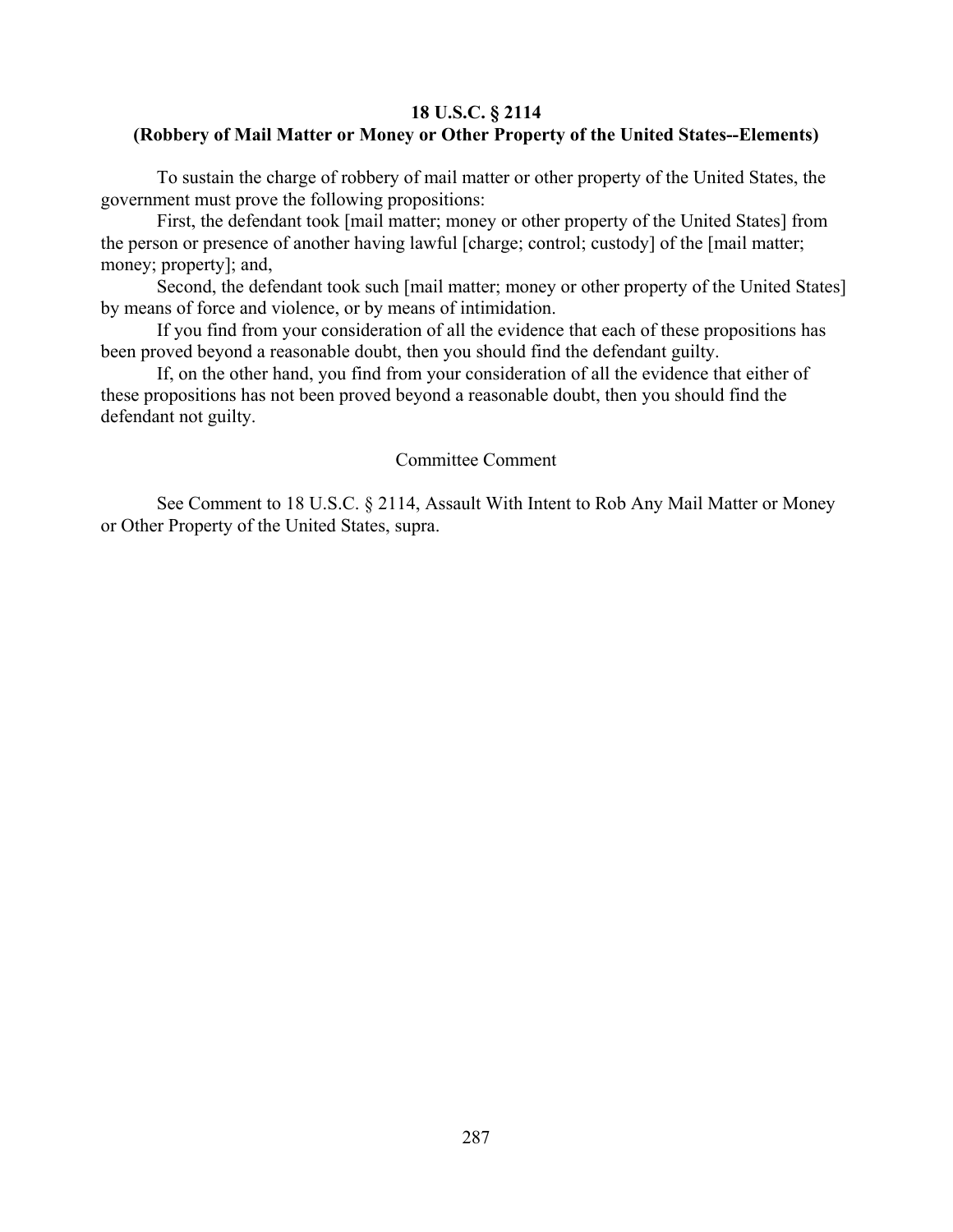# **18 U.S.C. § 2114**

# **(Aggravated Assault With Intent to Rob Any Mail Matter or Money or Other Property of the United States--Elements)**

To sustain the charge of aggravated assault with intent to rob [any mail matter; money or other property of the United States], the government must prove the following propositions:

First, the defendant assaulted the person of another having lawful [charge; control; custody] of [any mail matter; money or other property of the United States];

Second, at the time charged in the indictment, the defendant intended to rob or steal such [mail matter; money or other property of the United States]; and,

Third, in committing or attempting to commit such robbery, the defendant [wounded (name person having charge, control or custody) over (describe property); put (name of person) life in jeopardy by use of a dangerous weapon].

If you find from your consideration of all the evidence that each of these propositions has been proved beyond a reasonable doubt, then you should find the defendant guilty.

If, on the other hand, you find from your consideration of all the evidence that any of these propositions has not been proved beyond a reasonable doubt, then you should find the defendant not guilty.

# Committee Comment

See Comment to 18 U.S.C. § 2114, Assault With Intent to Rob Any Mail Matter or Money or Other Property of the United States, supra.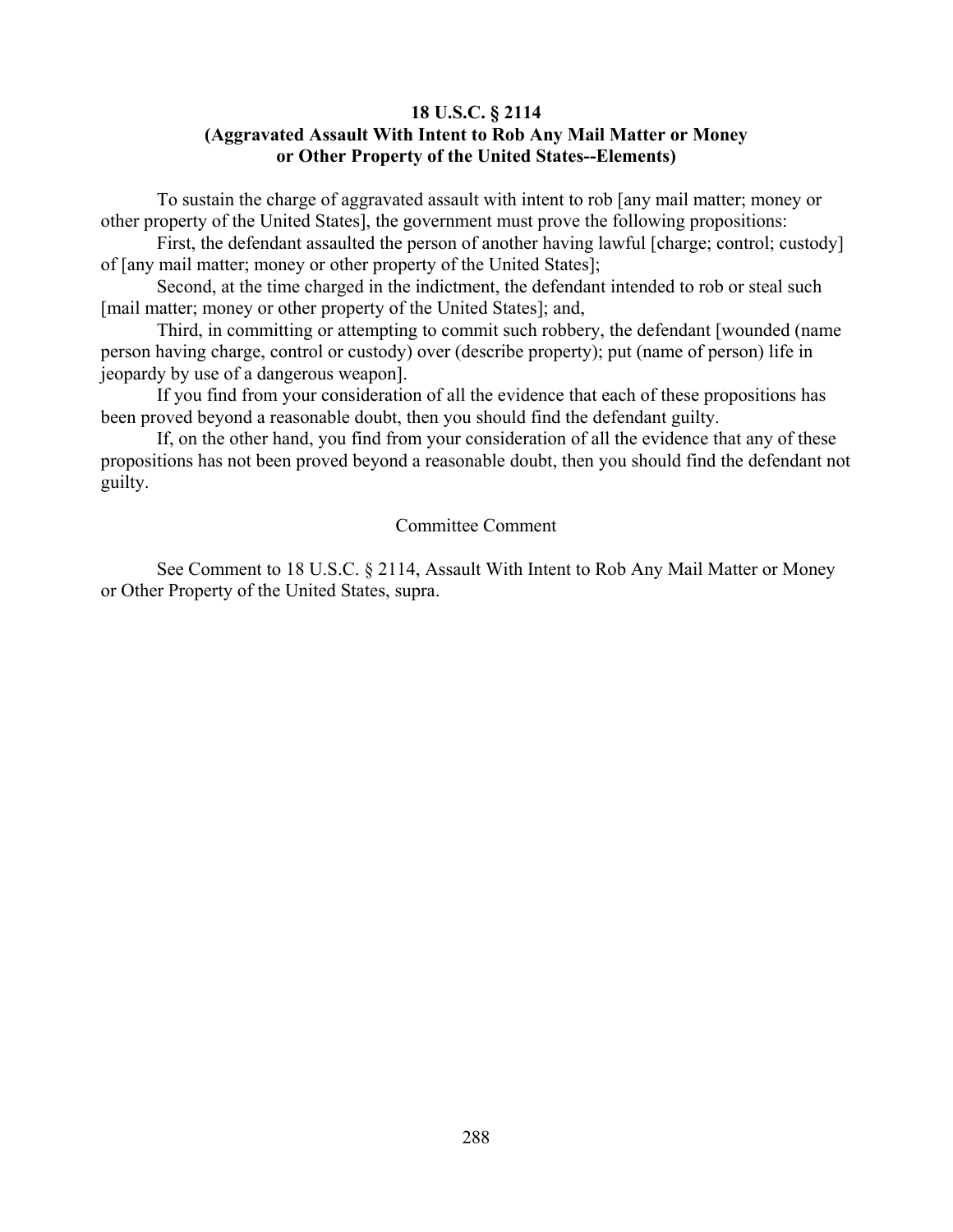# **18 U.S.C. § 2114 (Aggravated Robbery of Mail Matter or Money or Other Property of the United States--Elements)**

To sustain the charge of aggravated robbery of [mail matter; money or other property of the United States], the government must prove the following propositions:

First, the defendant took [mail matter; money or other property of the United States] from the person or presence of another having lawful [charge; control; custody] of the [mail matter; money; property];

Second, the defendant took such [mail matter; money or other property of the United States] by means of force and violence, or by means of intimidation; and,

Third, in committing or attempting to commit such robbery, the defendant [wounded (name of person having charge, control or custody) over (describe property; put (name of person)'s life in jeopardy by use of a dangerous weapon].

If you find from your consideration of all the evidence that each of these propositions has been proved beyond a reasonable doubt, then you should find the defendant guilty.

If, on the other hand, you find from your consideration of all the evidence that any of these propositions has not been proved beyond a reasonable doubt, then you should find the defendant not guilty.

# Committee Comment

See Comment to 18 U.S.C. § 2114, Assault With Intent to Rob Any Mail Matter or Money or Other Property of the United States, supra.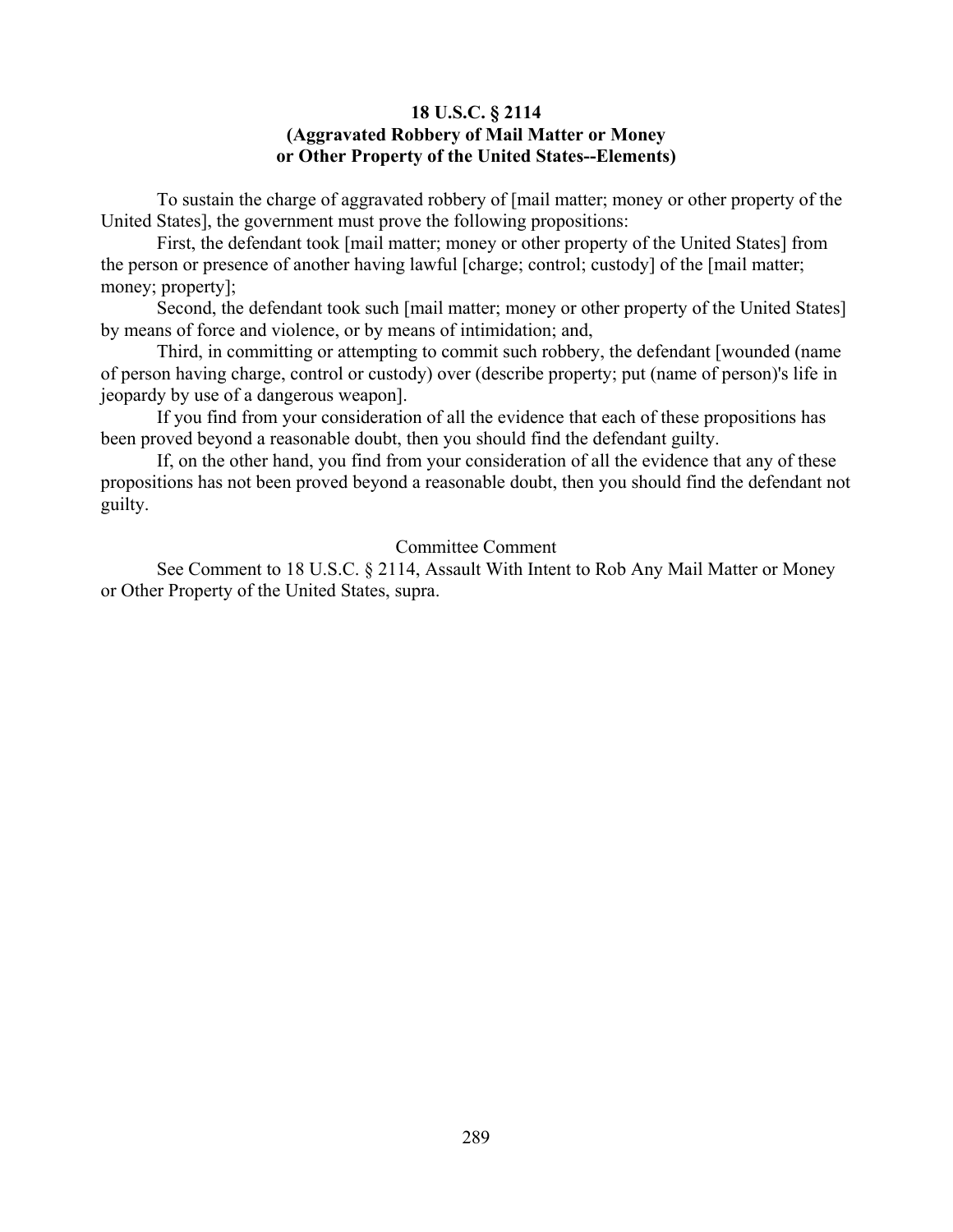### **18 U.S.C. 2114(b) (Possession of Stolen Mail Matter or Money or Other Property of the United States--Elements)**

To sustain the charge of possession of stolen [mail] [money of the United States] [property of the United States], the government must prove the following propositions:

First, the defendant [received; possessed; concealed; disposed of] [mail; money of the United States; property of the United States];

Second, the [mail; money of the United States; property of the United States] had been obtained by [assault; robbery];

Third, the defendant knew that the [mail; money of the United States; property of the United States] had been unlawfully obtained;

If you find from your consideration of all the evidence that each of these propositions has been proved beyond a reasonable doubt, then you should find the defendant guilty.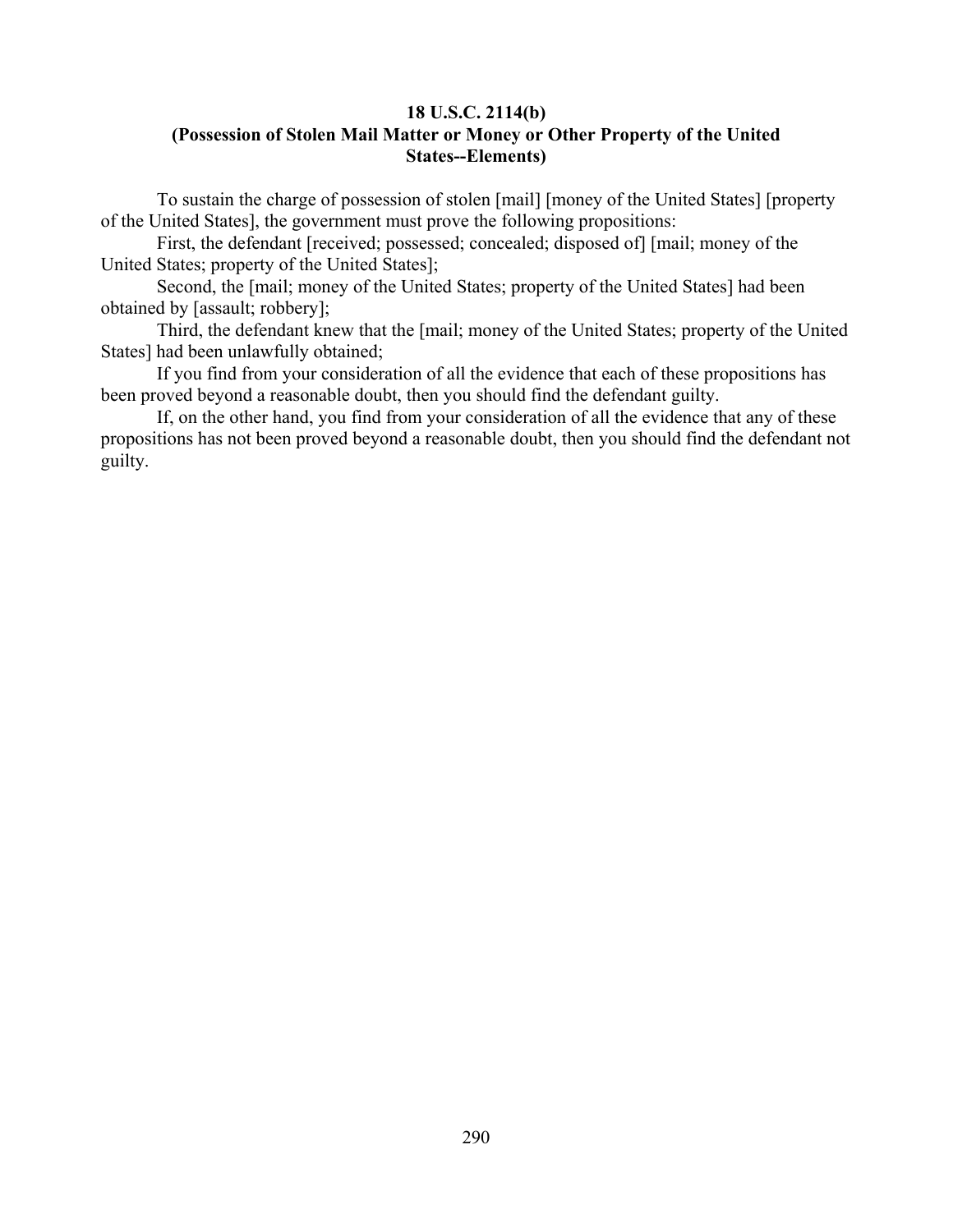### **18 U.S.C. § 2242(1) (Sexual abuse by threat - elements)**

To sustain the charge of sexual abuse, the government must prove the following propositions:

First, that the defendant knowingly caused [name of victim] to engage in a sexual act;

Second, that the defendant did so by threatening [name of victim] or placing [name of victim] in fear; and

Third, that the defendant's actions took place [within the special maritime jurisdiction of the United States] [within the territorial jurisdiction of the United States] [in a Federal prison].

If you find from your consideration of all the evidence that each of these propositions has been proved beyond a reasonable doubt, then you should find the defendant guilty.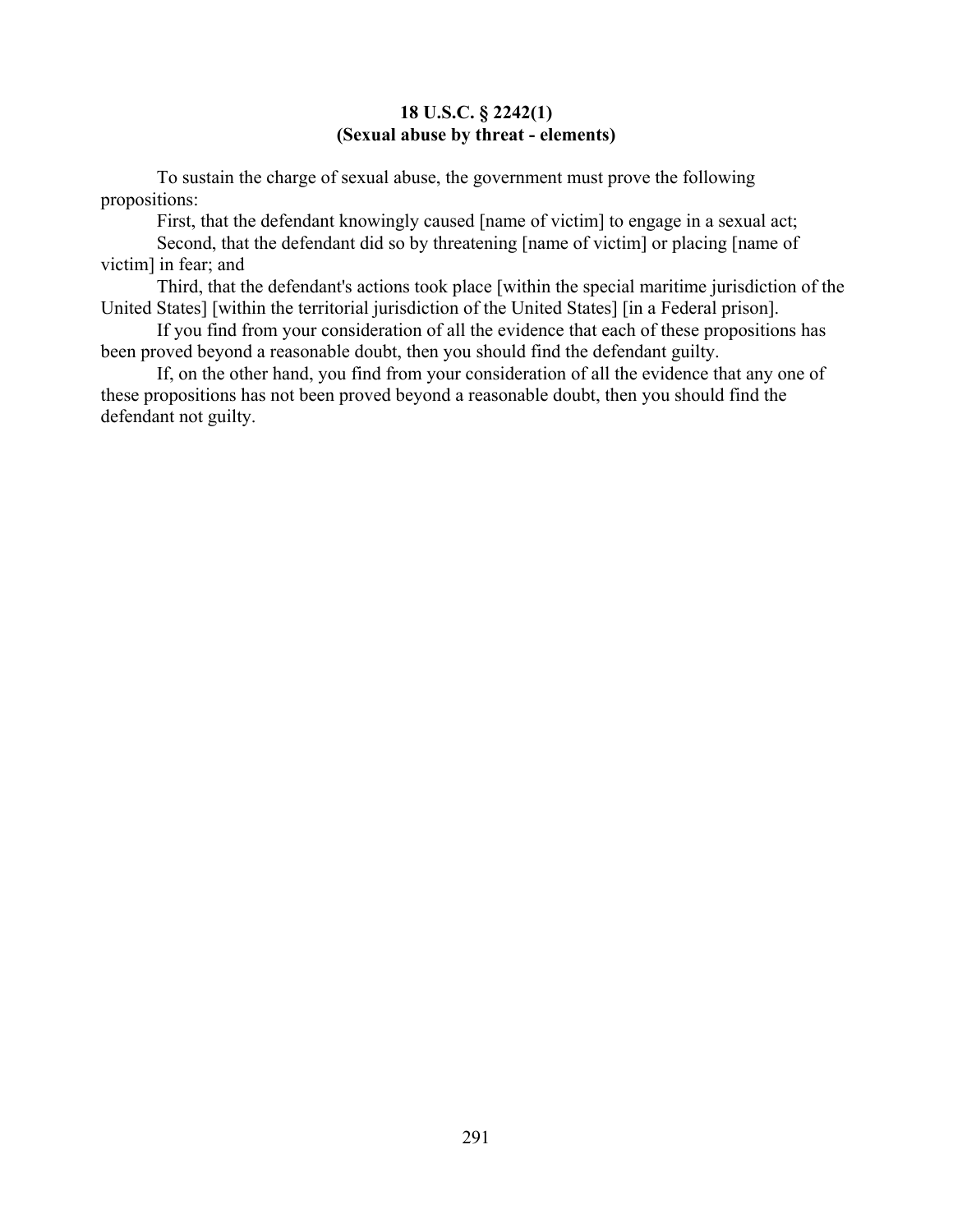### **18 U.S.C. § 2242(2) (Sexual abuse - incapacitated victim - elements)**

To sustain the charge of sexual abuse, the government must prove the following propositions:

First, that the defendant knowingly engaged in a sexual act with [name of victim];

Second, [name of victim] was [incapable of recognizing the nature of the conduct] [physically incapable of declining participation in, or communicating unwillingness to engage in that sexual act]; and

Third, that the defendant's actions took place [within the special maritime jurisdiction of the United States] [within the territorial jurisdiction of the United States] [in a Federal prison].

If you find from your consideration of all the evidence that each of these propositions has been proved beyond a reasonable doubt, then you should find the defendant guilty.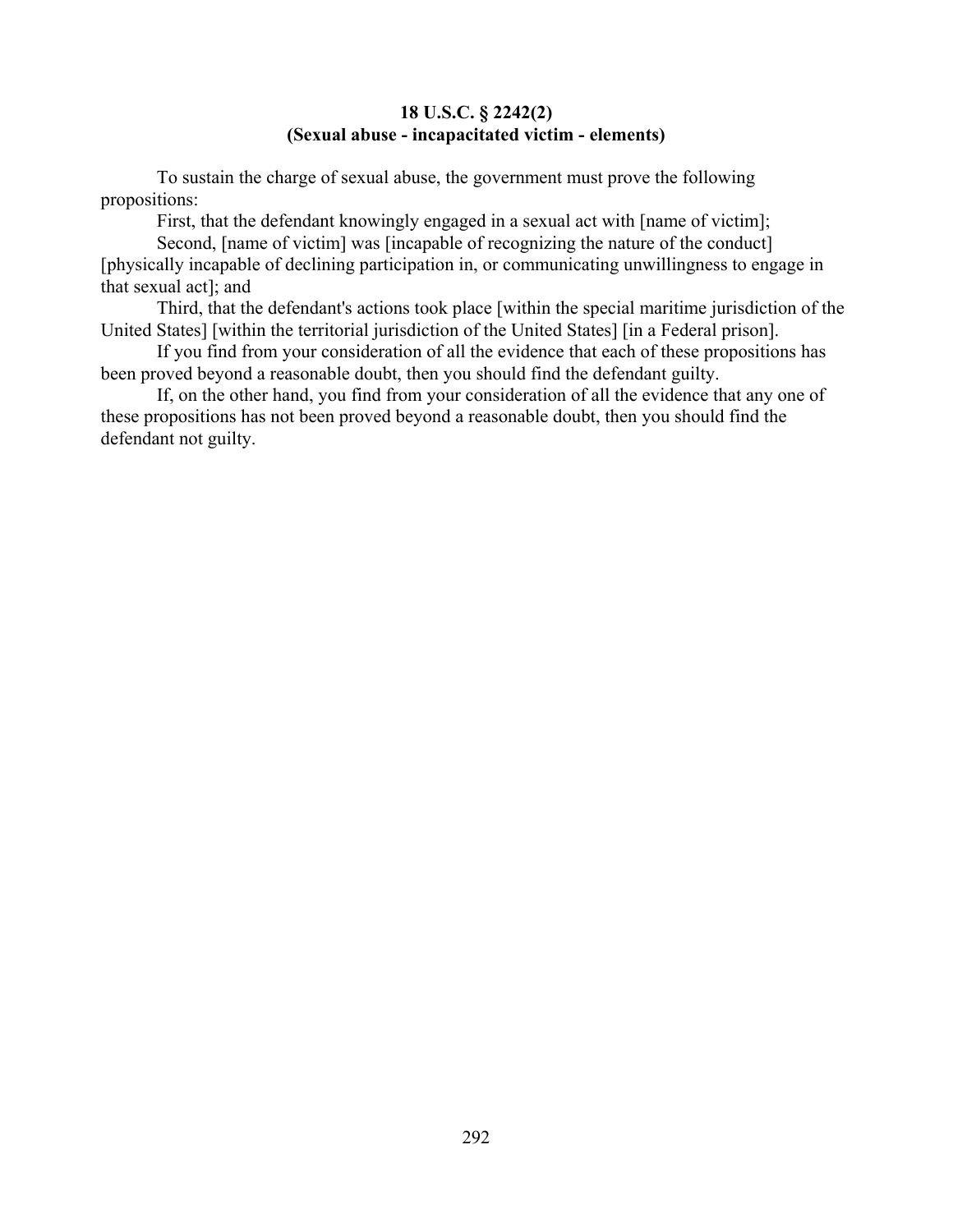### **18 U.S.C. § 2243(a) (Sexual abuse of minor - elements)**

To sustain the charge of sexual abuse, the government must prove the following propositions:

First, that the defendant knowingly engaged in a sexual act with [name of victim] ;

Second, [name of victim] had reached the age of twelve years but had not yet reached the age of sixteen years; and

Third, [name of victim] was at least four years younger than the defendant.

Fourth, that the defendant's actions took place [within the special maritime jurisdiction of the United States] [within the territorial jurisdiction of the United States] [in a Federal prison].

If you find from your consideration of all the evidence that each of these propositions has been proved beyond a reasonable doubt, then you should find the defendant guilty.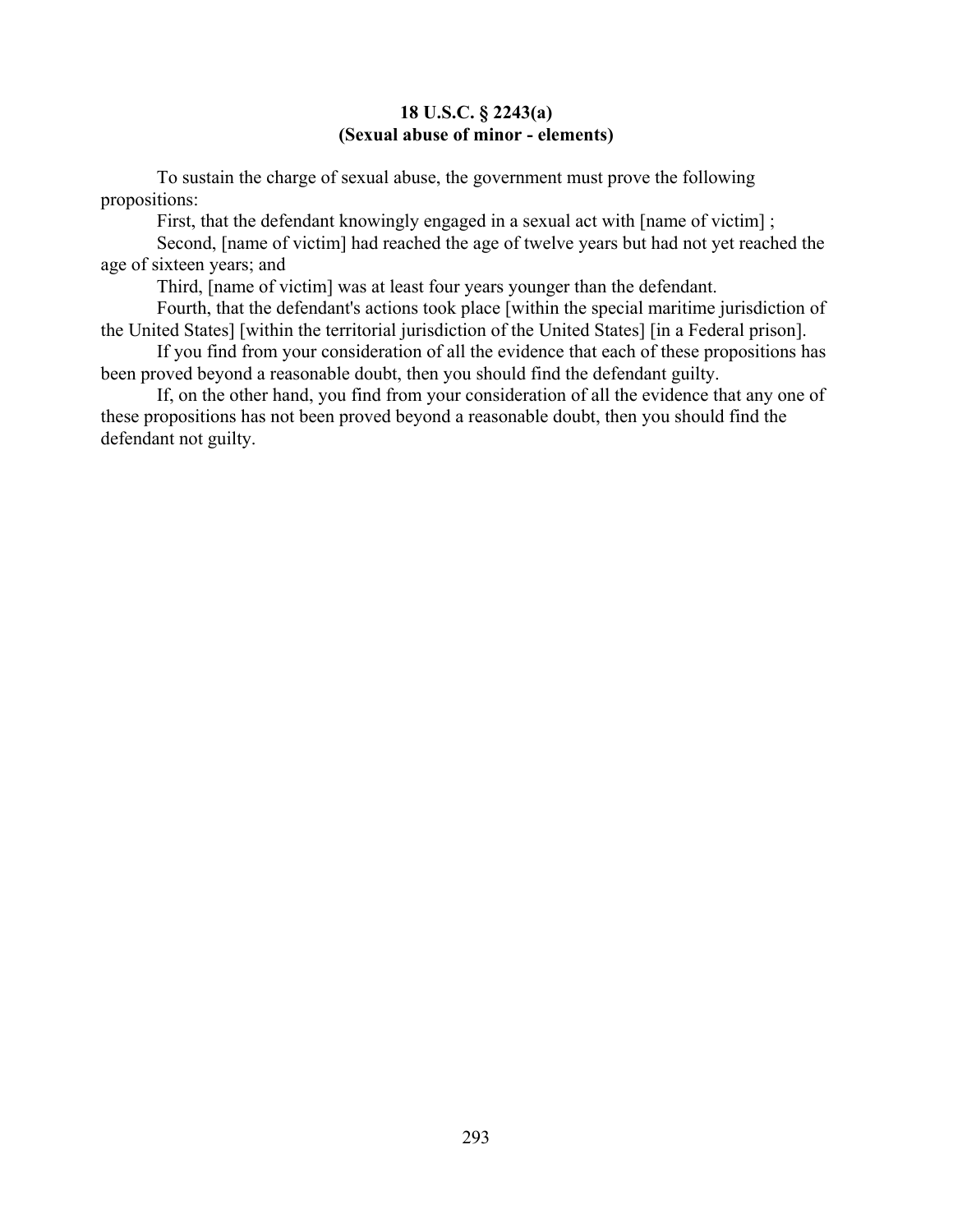#### **18 U.S.C. § 2243(a)**

#### **(Crossing state line with intent to engage in sexual act with minor - elements)**

To sustain the charge of sexual abuse, the government must prove the following propositions:

First, that the defendant crossed a state line with intent to engage in a sexual act with [name of victim];

Second, [name of victim] had reached the age of twelve years but had not yet reached the age of sixteen years; and

Third, [name of victim] was at least four years younger than the defendant.

If you find from your consideration of all the evidence that each of these propositions has been proved beyond a reasonable doubt, then you should find the defendant guilty.

If, on the other hand, you find from your consideration of all the evidence that any one of these propositions has not been proved beyond a reasonable doubt, then you should find the defendant not guilty.

#### **Committee Comment**

It is not necessary for the government to prove that a criminal sexual act was the sole purpose for a defendant traveling from one state to another, but the government must prove that it was a dominant purpose, as opposed to an incidental one. A person may have more than one dominant purpose for traveling across a state line. United States v. Vang, 128 F.3d 1065, 1070-72 (7th Cir. 1997) (interpreting 18 U.S.C. § 2423(b)).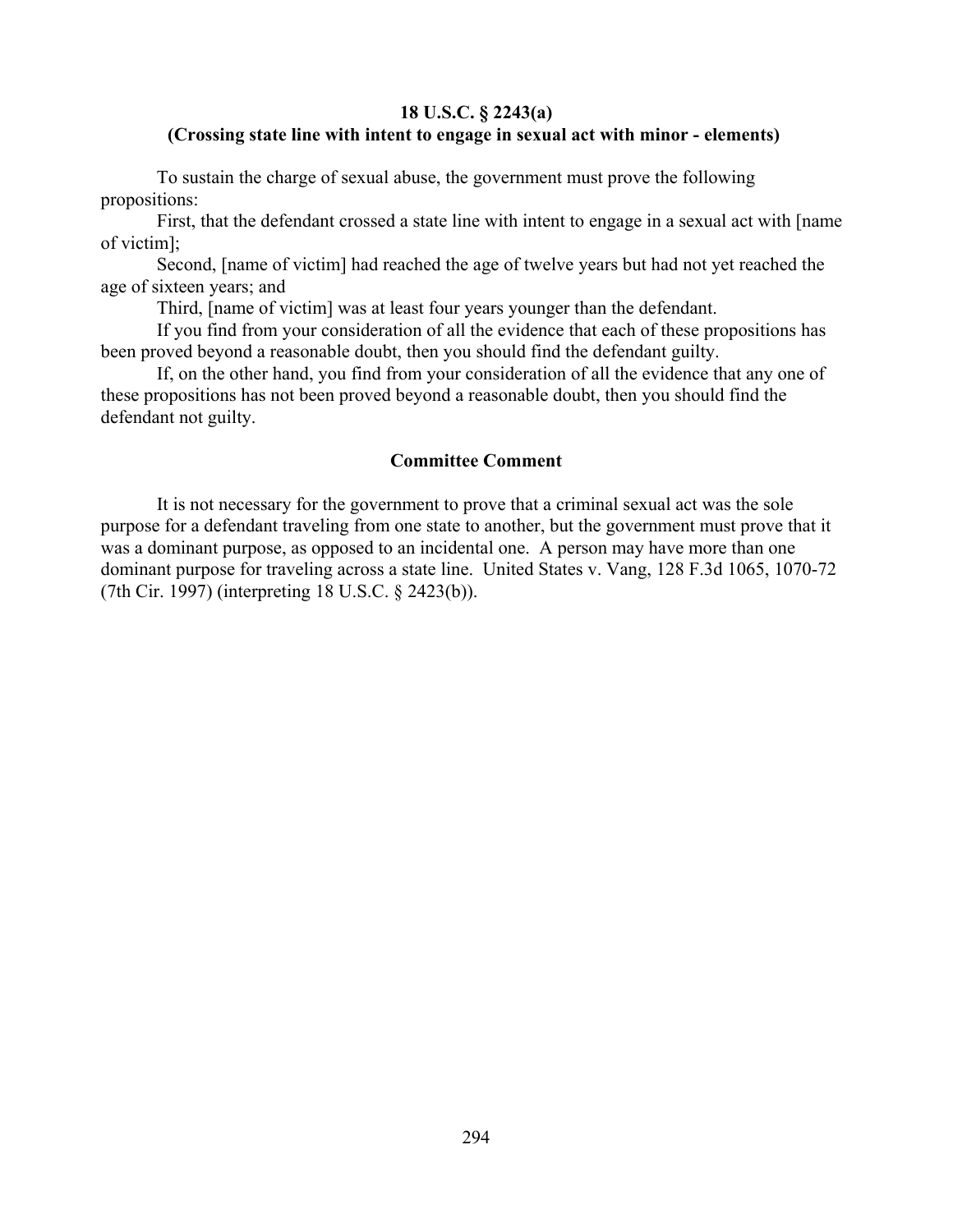# **18 U.S.C. § 2243(c)(1) (Defense of reasonable belief of minor's age)**

It is a defense to the charge of sexual abuse of a minor that the defendant reasonably believed that [name of victim] had attained the age of 16 years. The defendant has the burden of proving that it is more probably true than not true that he reasonably believed that [name of victim] had attained the age of 16 years.

If you find that the defendant reasonably believed that [name of victim] had attained the age of 16 years, you must find the defendant not guilty.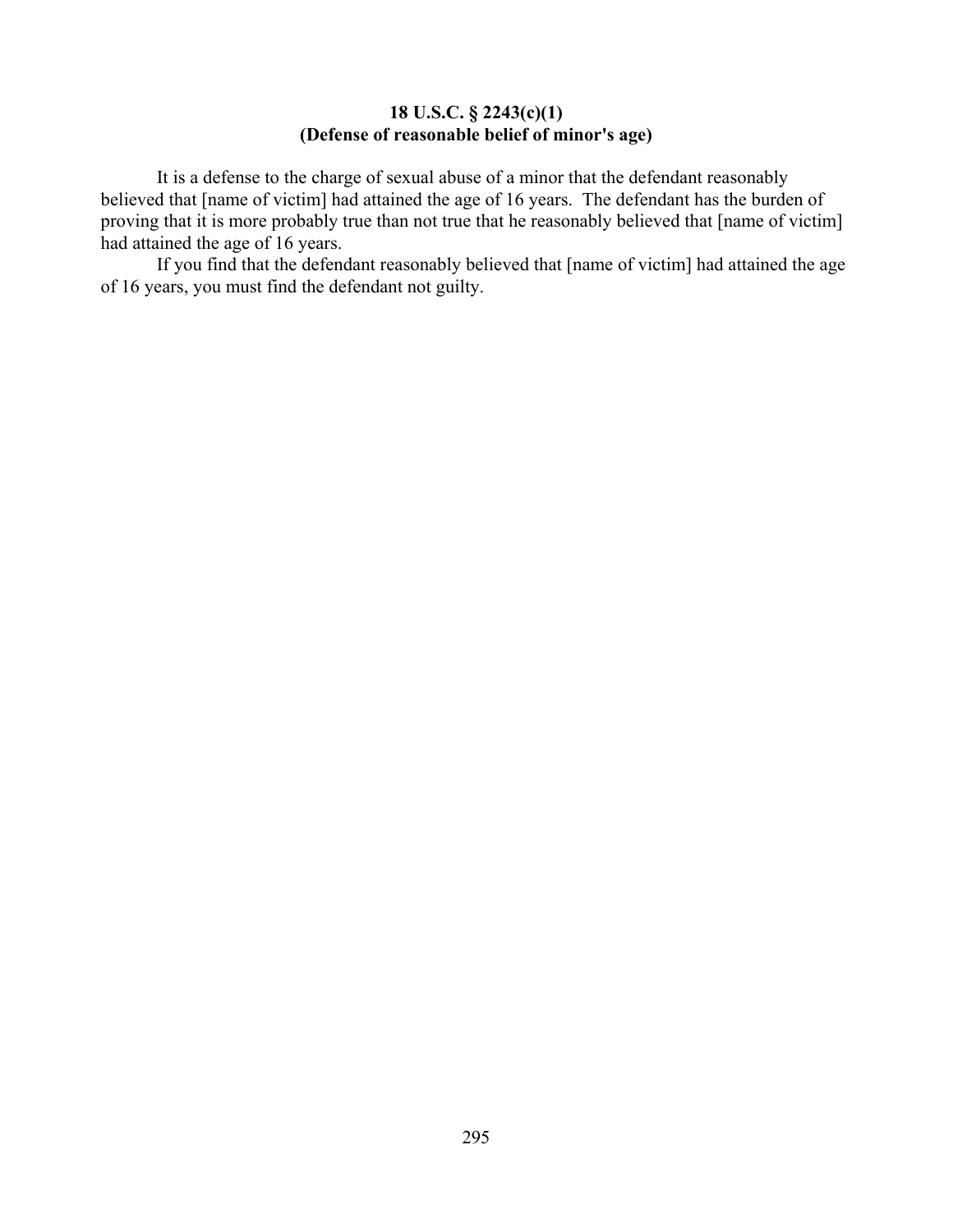# **18 U.S.C. § 2243(b) (Sexual abuse of person in official detention - elements)**

To sustain the charge of sexual abuse, the government must prove the following propositions:

First, the defendant knowingly engaged in a sexual act with [name of victim] ;

Second, at the time, [name of victim] was in official detention at the [name of institution];

Third, at the time, [name of victim] was under the custodial, supervisory or disciplinary authority of the defendant.

If you find from your consideration of all the evidence that each of these propositions has been proved beyond a reasonable doubt, then you should find the defendant guilty.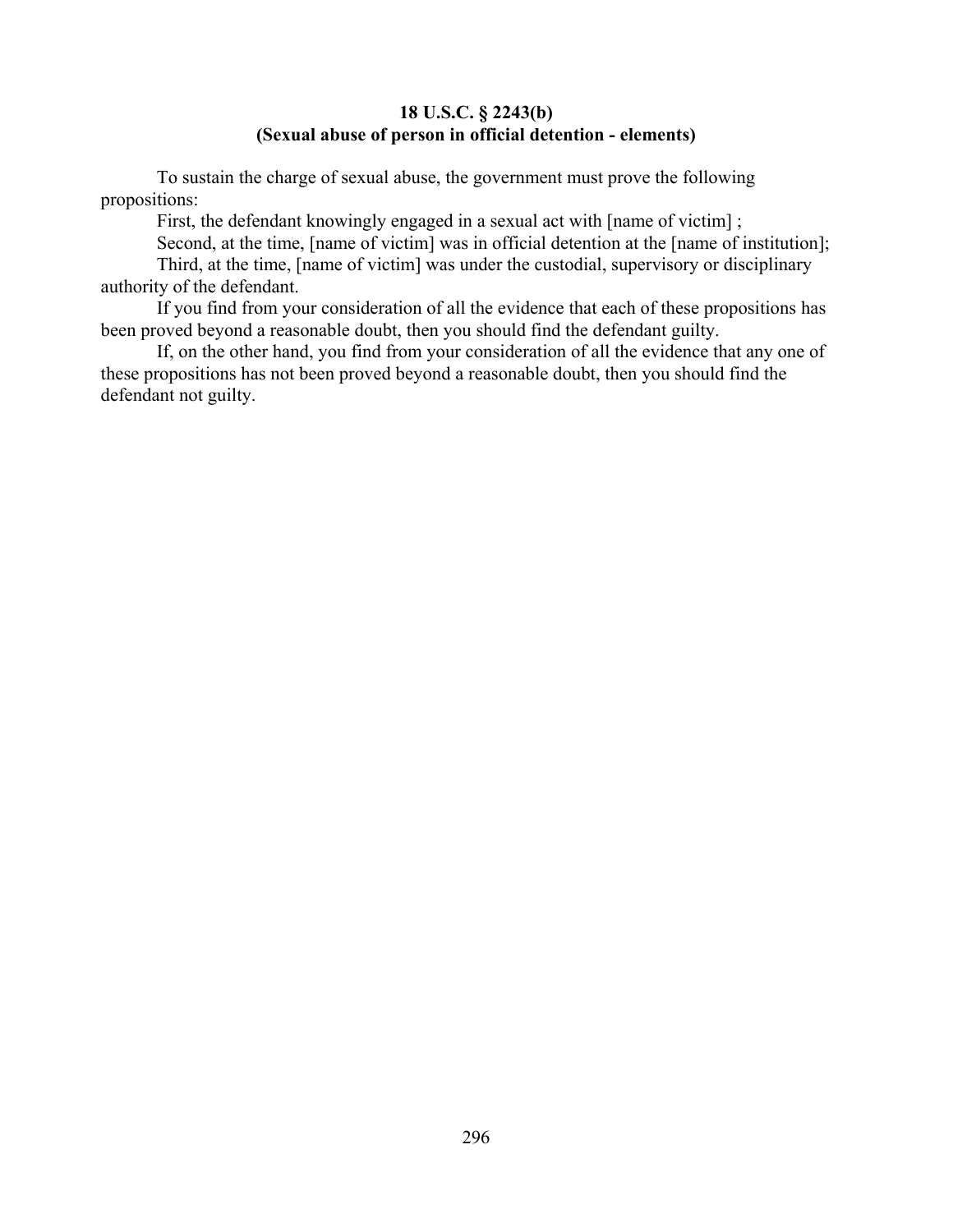# **18 U.S.C. § 2243(b) (Definition of "official detention")**

As used in these instructions, the term "official detention" means detention [custody] by [under the direction of] a Federal officer or employee, following [arrest] [surrender in lieu of arrest] [a charge or conviction of an offense].

### Committee Comment

The Committee has selected the most frequently charged types of "official detention." The statute contains a more exhaustive list which should be consulted in particular cases.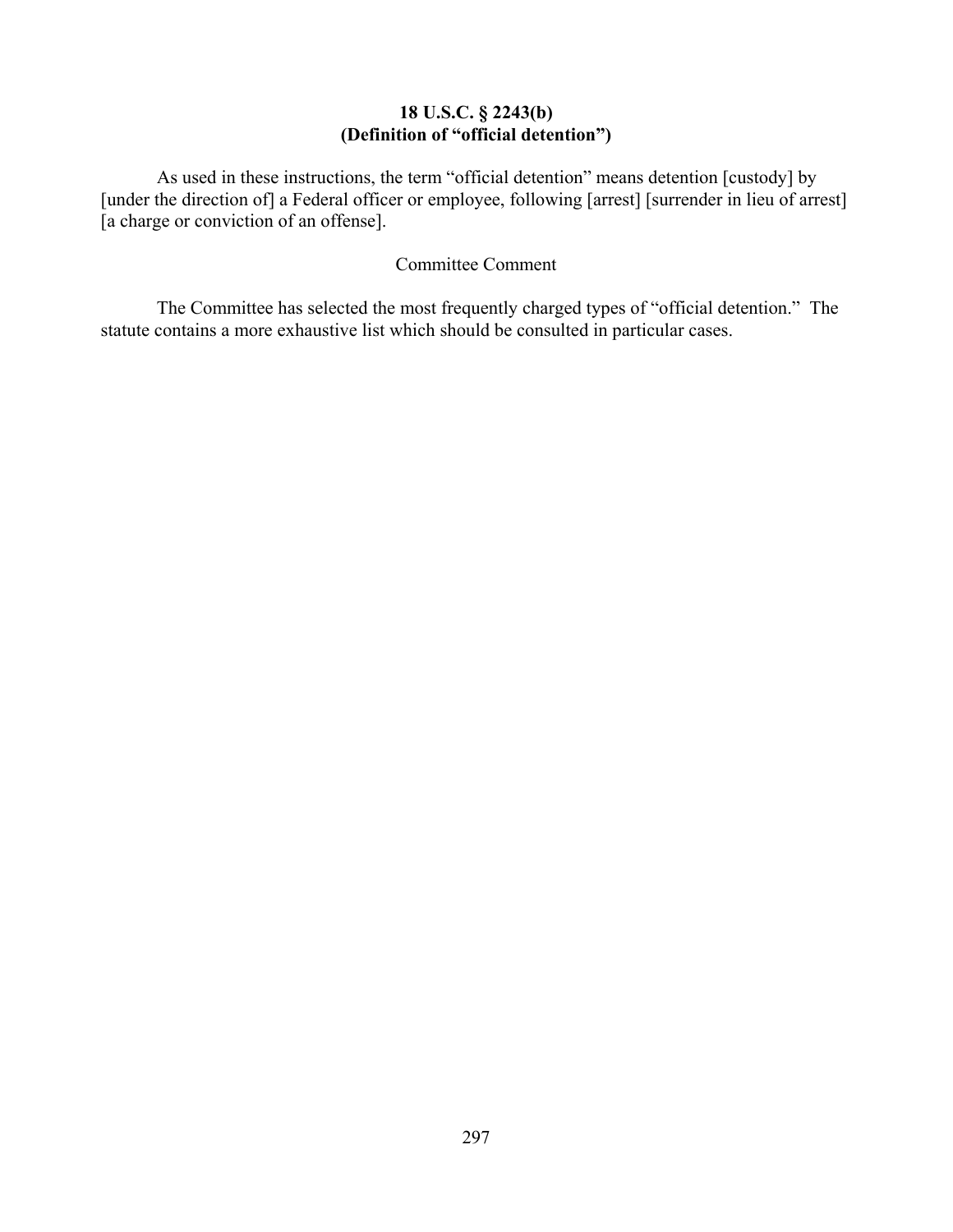### **18 U.S.C. § 2244(a) (Abusive sexual contact - elements)**

To sustain the charge of abusive sexual contact, the government must prove the following propositions:

First, that the defendant knowingly [engaged in] [caused] sexual contact with [name of victim];

Second, that the defendant did so by threatening [name of victim] or placing [name of victim] in fear; and

Third, that the defendant's actions took place [within the special maritime jurisdiction of the United States] [within the territorial jurisdiction of the United States] [in a Federal prison].

If you find from your consideration of all the evidence that each of these propositions has been proved beyond a reasonable doubt, then you should find the defendant guilty.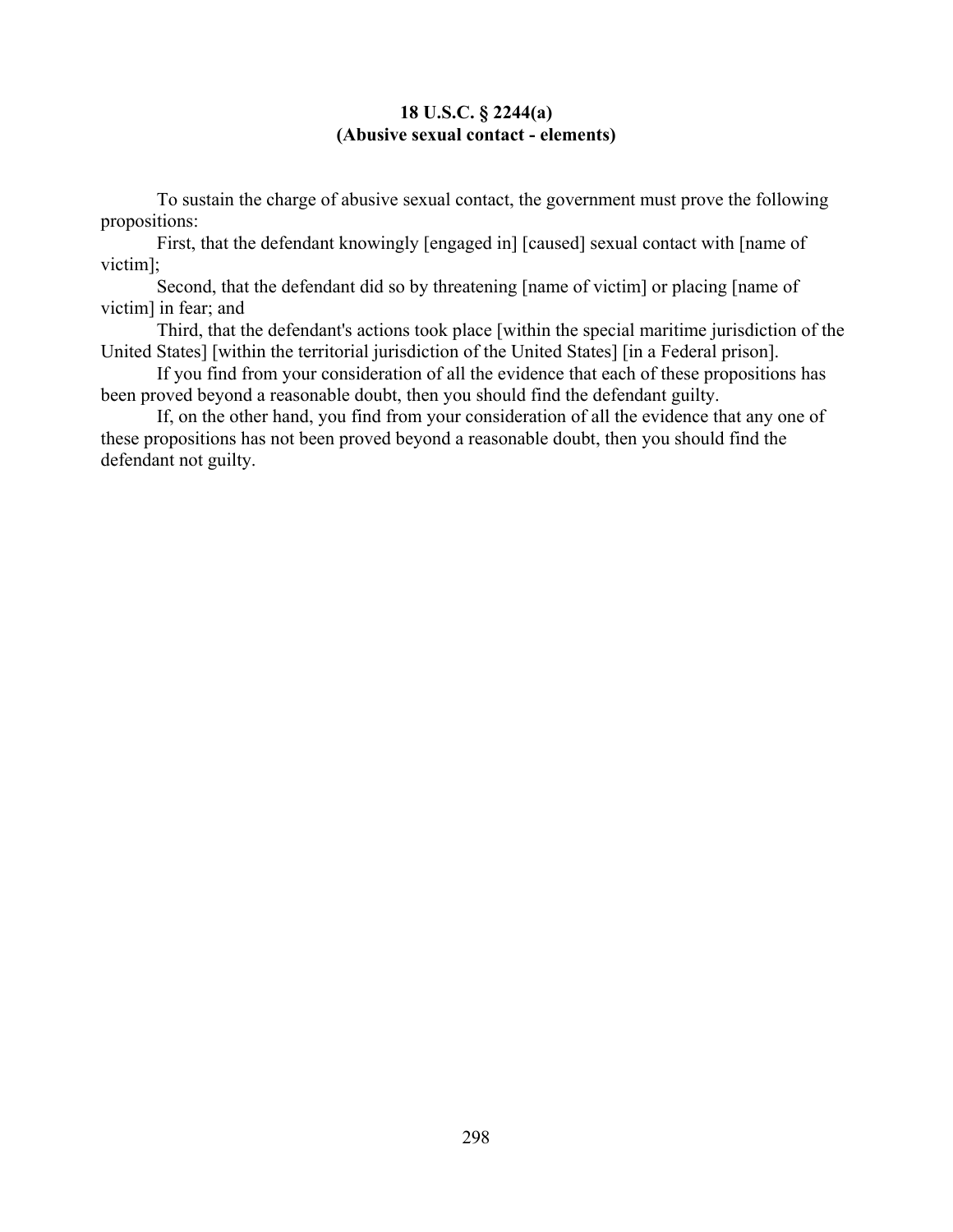### **18 U.S.C. § 2244(a) (Abusive sexual contact - incapacitated victim - elements)**

To sustain the charge of abusive sexual contact, the government must prove the following propositions:

First, that the defendant knowingly [engaged in] [caused] sexual contact with [name of victim];

Second, [name of victim] was [incapable of recognizing the nature of the conduct] [physically incapable of declining participation in, or communicating unwillingness to engage in that sexual act]; and

Third, that the defendant's actions took place [within the special maritime jurisdiction of the United States] [within the territorial jurisdiction of the United States] [in a Federal prison].

If you find from your consideration of all the evidence that each of these propositions has been proved beyond a reasonable doubt, then you should find the defendant guilty.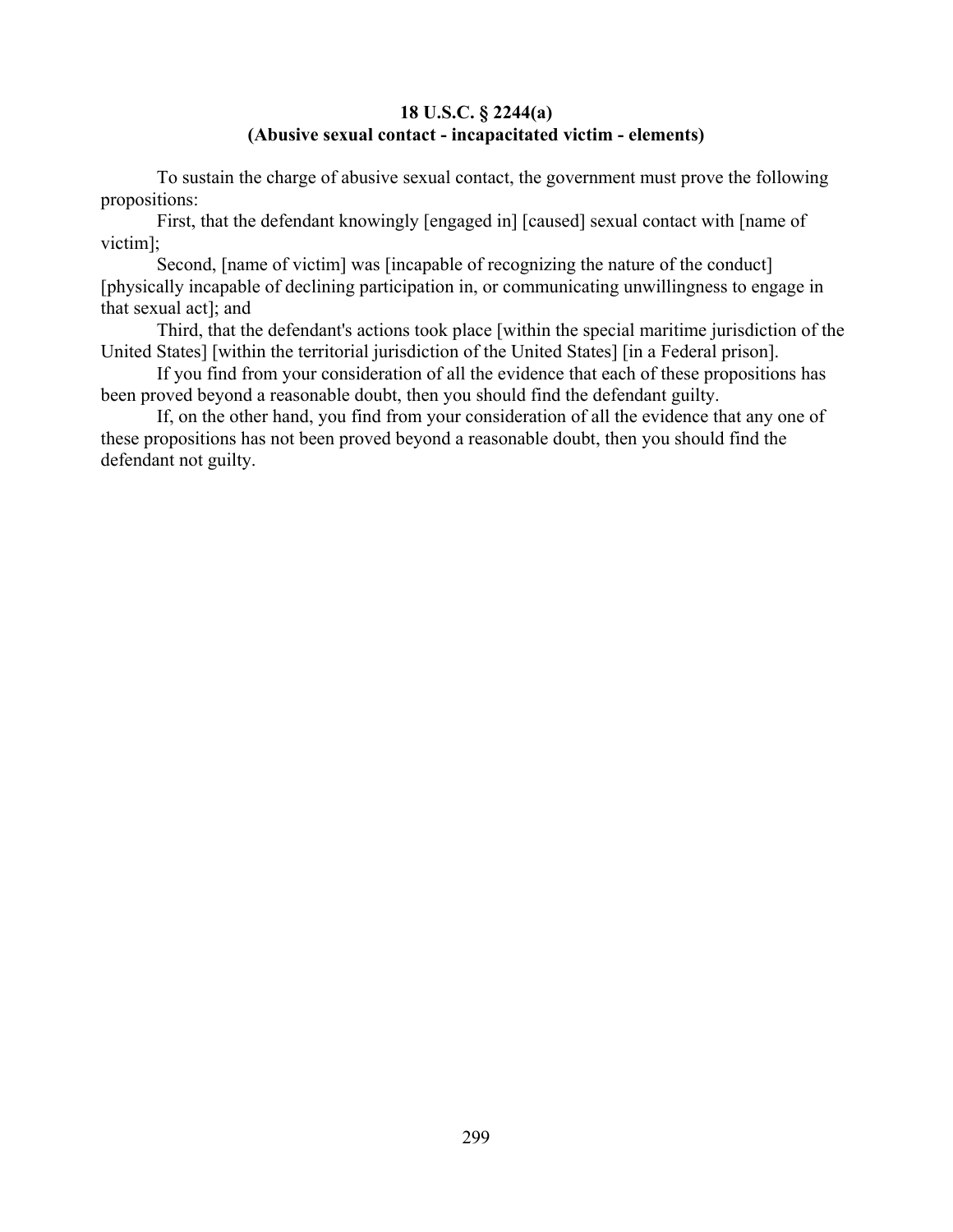## **18 U.S.C. § 2244(b) (Abusive sexual contact without permission - elements)**

To sustain the charge of abusive sexual contact, the government must prove the following propositions:

First, the defendant knowingly had sexual contact with [name of victim] at [name of institution], and

Second, the sexual contact was without [name of victim]'s permission.

If you find from your consideration of all the evidence that each of these propositions has been proved beyond a reasonable doubt, then you should find the defendant guilty.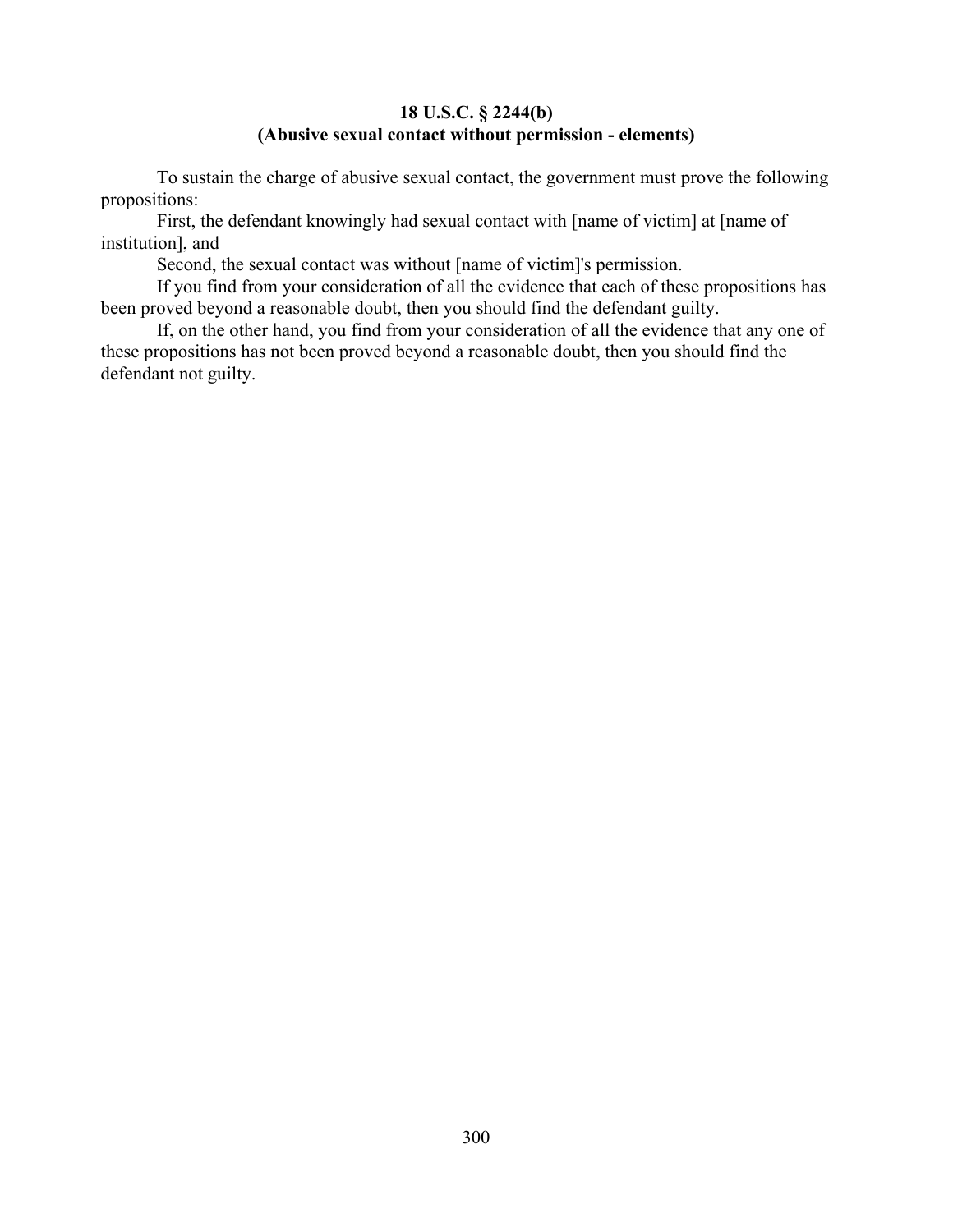### **18 U.S.C. § 2246(2) (Definition of "sexual act")**

As used in these instructions, the term "sexual act" means

- [penetration, however slight, of the [vulva] [anus] by the penis]

- [contact between the mouth and the {penis} {vulva} {anus}]

- [penetration, however slight, of the {anal} {genital} opening of another by {a hand} {a finger} {any object} with an intent to abuse, humiliate, harass, or degrade, arouse or gratify the sexual desire of any person]

- [the intentional touching, not through the clothing, of the genitalia of another person who has not attained the age of 16 years with an intent to abuse, humiliate, harass, or degrade, arouse or gratify the sexual desire of any person].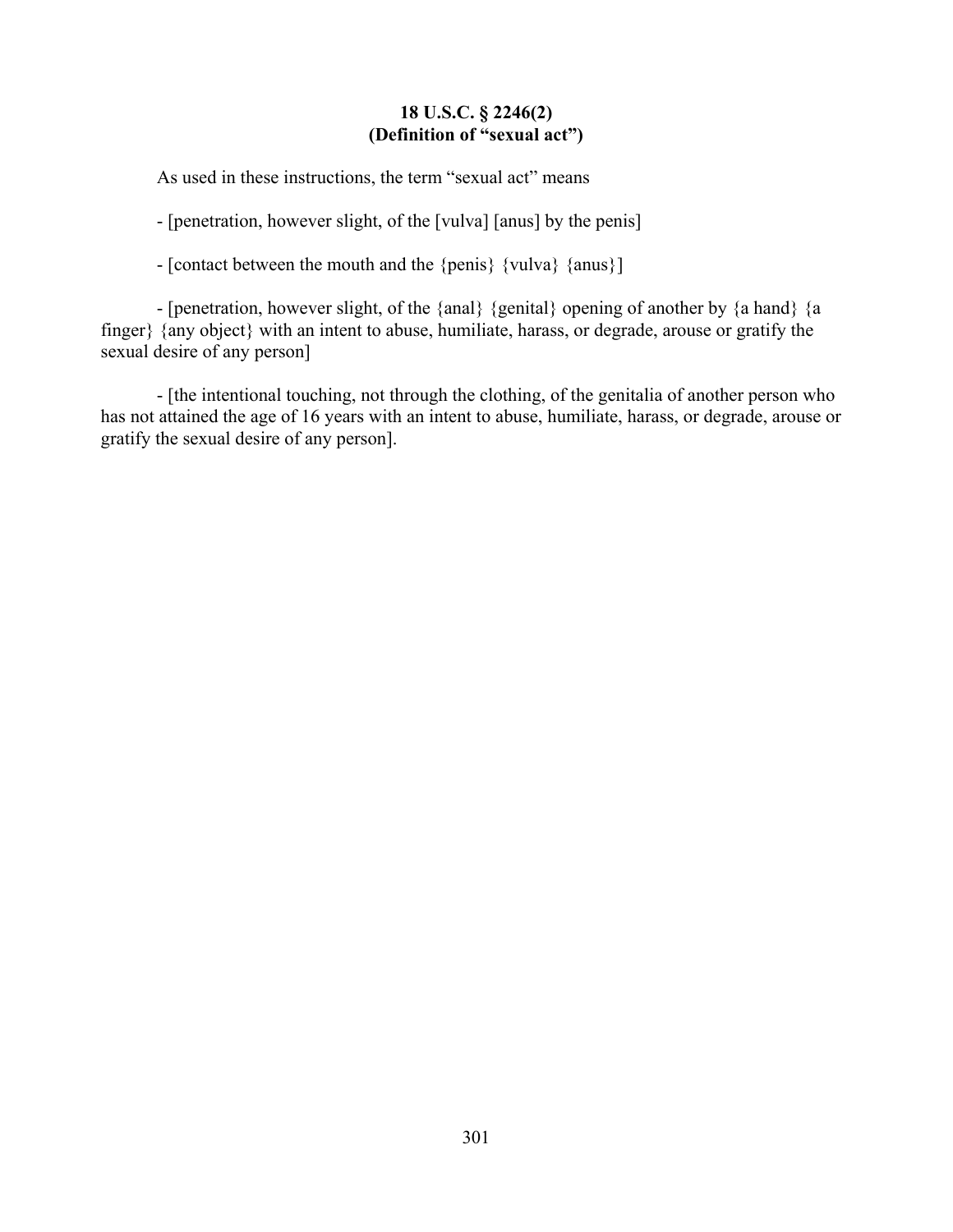# **18 U.S.C. § 2246(3) (Definition of "sexual contact")**

As used in these instructions, the term "sexual contact" means the intentional touching, either directly or through the clothing, of the genitalia, anus, groin, breast, inner thigh, or buttocks of any person with an intent to abuse, humiliate, harass, or degrade, or to arouse or gratify the sexual desire of any person.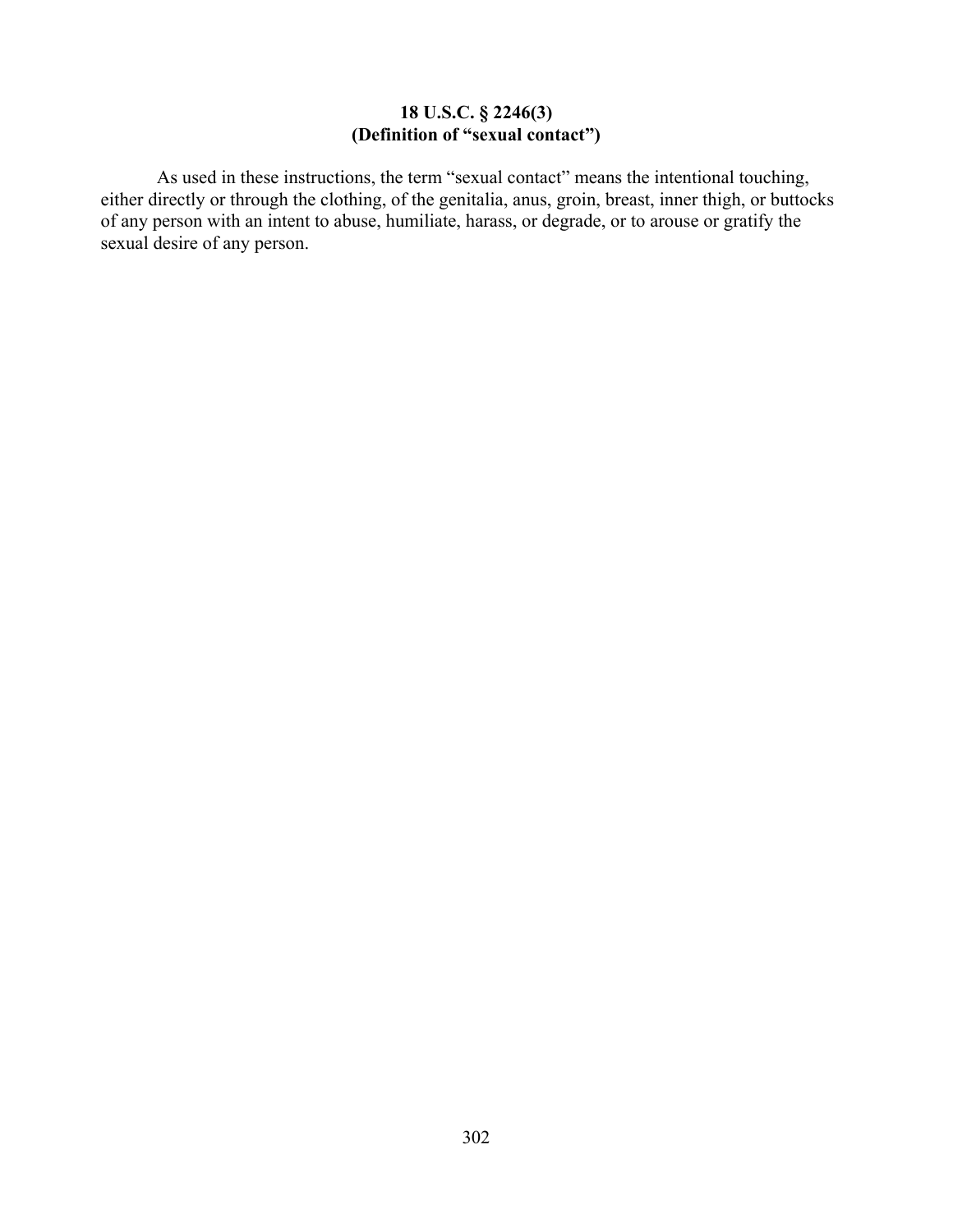### **18 U.S.C. § 2312 (Transportation of stolen vehicle - Elements)**

To sustain the charge of transporting a stolen [car; truck; motorcycle; airplane; helicopter] in [interstate; foreign] commerce, the government must prove the following propositions:

First, the (describe vehicle charged in the indictment) was stolen;

Second, the defendant transported the (describe vehicle charged in the indictment) in [interstate; foreign] commerce; and

Third, the defendant knew at the time that the (describe vehicle charged in the indictment) was stolen.

If you find from your consideration of all the evidence that each of these propositions has been proved beyond a reasonable doubt, then you should find the defendant guilty.

If, on the other hand, you find from your consideration of all the evidence that any of these propositions has not been proved beyond a reasonable doubt, then you should find the defendant not guilty.

[NOTE: Choose appropriate terms contained in brackets.]

#### Committee Comment

The statute uses the terms "motor vehicle" and "aircraft" in describing the articles to which the transportation prohibition pertains. Rather than using the statutory terms, we suggest using a generic description of the vehicle which is the subject of the prosecution.

To constitute a "motor vehicle," the vehicle must be self-propelled. 18 U.S.C. s 2311. Thus, a trailer, without the capability of self-propulsion and absent a tractor to pull it, would not fall within the proscription of the transportation prohibition. In this instance, however, the trailer could constitute a "good" for the purpose of 18 U.S.C. 2315. On the other hand, if the trailer were connected to a tractor or other vehicle capable of self- propulsion, both vehicles would be subject to a single charge of unlawful transportation. United States v. Kidding, 560 F.2d 1303, 1308 (7th Cir.), cert. denied sub nom. Brown v. United States, 434 U.S. 872 (1977).

To fall within the meaning of the term "aircraft," the vehicle must be capable of air navigation. 18 U.S.C. s 2311.

The statute also uses the phrase "transports in interstate or foreign commerce" and the term "stolen." We believe both are proper subjects for independent instructions.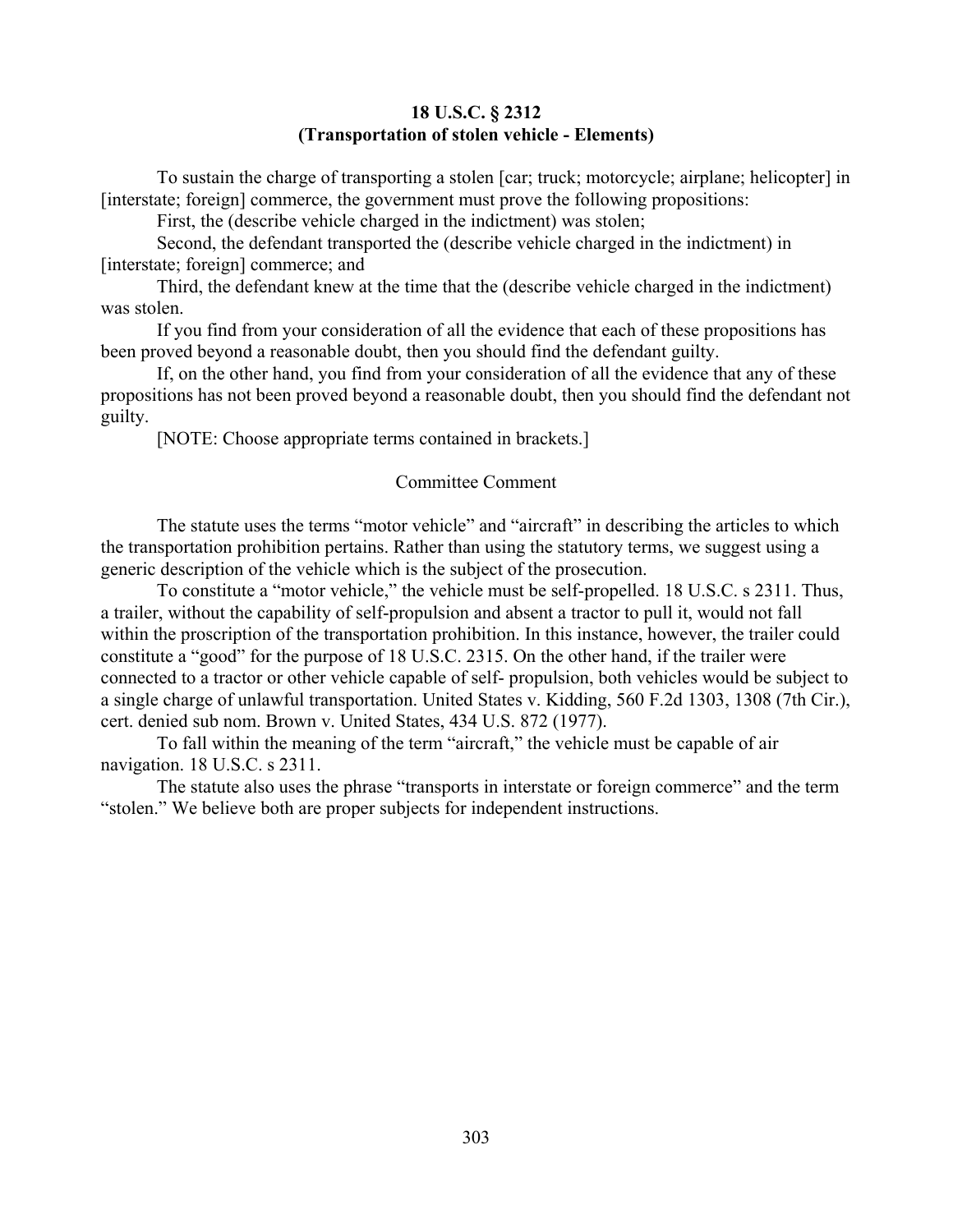### **18 U.S.C. § 2312 (Definition of Interstate Commerce)**

The term interstate commerce means movement across state lines. (The term foreign commerce means movement in or out of the United States.)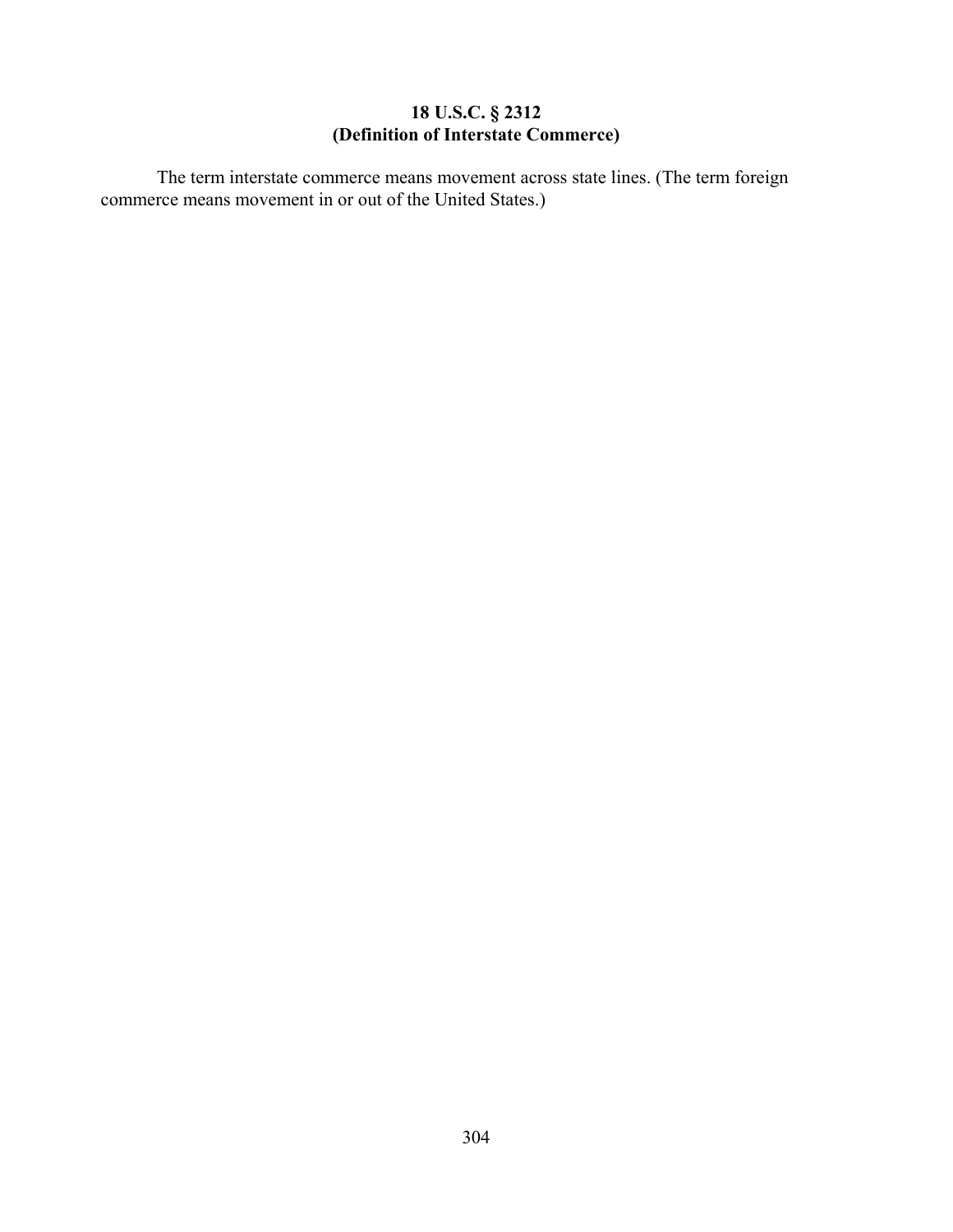#### **18 U.S.C. § 2312 (Definition of Stolen)**

The word "stolen" as used in these instructions means any taking with the intent to deprive the owner of his rights and benefits of ownership. [The taking may be accomplished through the seizure of the (here describe vehicle) or through the use of false pretenses, trickery, or misrepresentation in obtaining possession.] [It is not necessary, however, that the taking be initially unlawful. Even if possession is first acquired lawfully, the taking falls within the meaning of "stolen" if the defendant thereafter forms the intent to deprive the owner of his ownership interests.]

#### Committee Comment

Use bracketed material only when necessary.

The meaning of the word "stolen" was, in part, resolved by the United States Supreme Court in United States v. Turley, 352 U.S. 407, 417 (1957). There, the Court found that the term included all takings performed with the intent to deprive the owner of the rights and benefits of ownership regardless of whether the initial taking was authorized. Thus, the statute proscribes the transportation of a vehicle in interstate or foreign commerce which initially was obtained by lawful means, such as through a rental contract, and thereafter converted entirely to the defendant's use without the permission of the owner, United States v. Baker, 429 F.2d 1344, 1346 (7th Cir. 1970), or which was obtained unlawfully through the use of a bogus check or stolen credit card in purportedly purchasing or renting the vehicle, United States v. Ellis, 428 F.2d 818, 820 (8th Cir. 1970).

The taking does not need to be done with the intent to permanently deprive the owner of the vehicle. United States v. Bruton, 414 F.2d 905, 908 (8th Cir. 1969). It is enough that the defendant intends to use the vehicle as long as it serves his convenience and thereafter intends to abandon it or dispose of it. United States v. Dillinger, 341 F.2d 696, 697-98 (4th Cir. 1965). See also United States v. Epperson, 451 F.2d 178, 179 (9th Cir. 1971) (intent to permanently deprive owner of ownership interest not an element of the offense); United States v. Berlin, 472 F.2d 13, 14 n. 2 (9th Cir. 1973) (defendant must have intent to permanently or temporarily deprive the owner of the rights and benefits of ownership).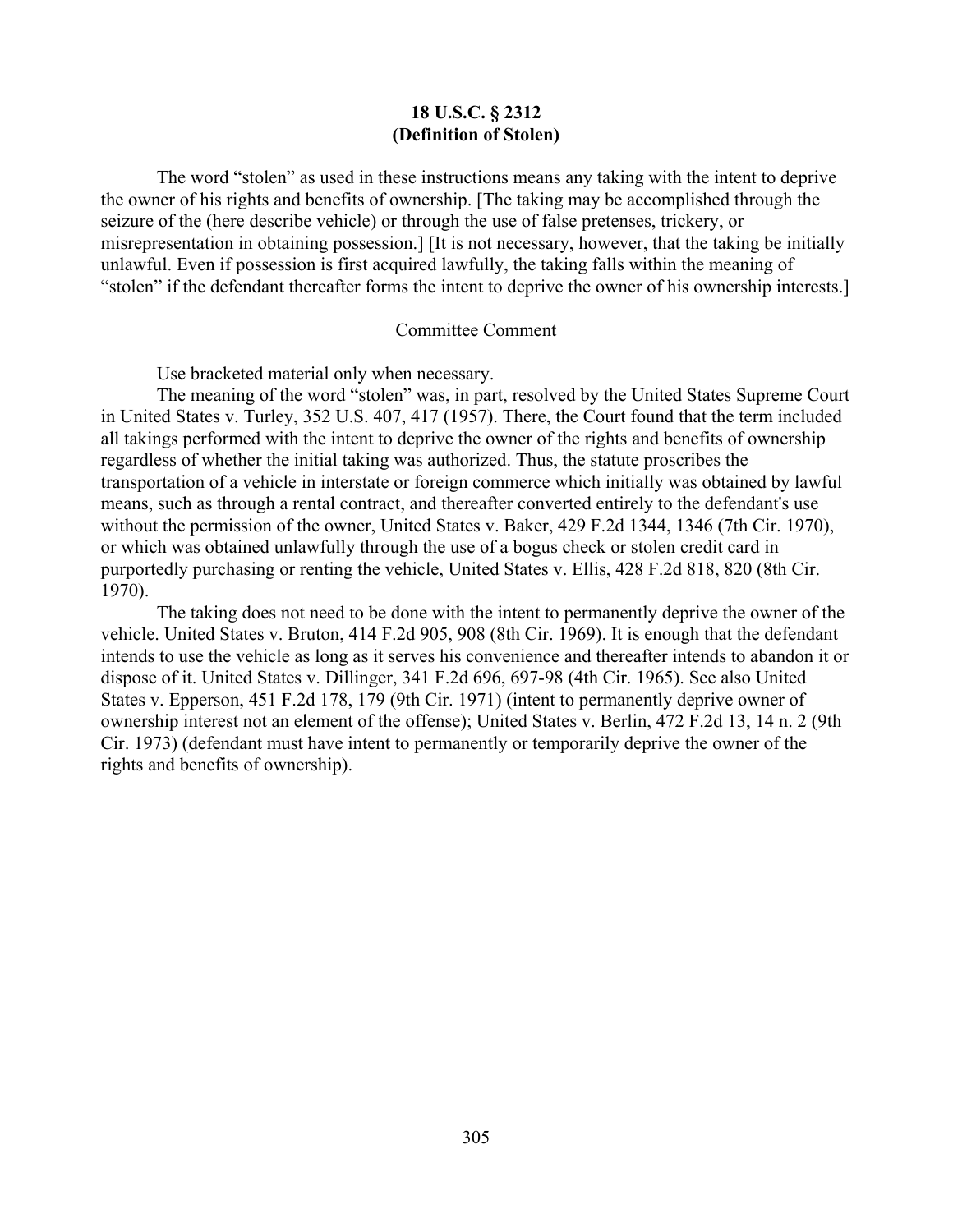### **18 U.S.C. § 2313 (Sale or receipt of stolen vehicles - Elements)**

To sustain the charge of [selling; possessing; receiving; concealing; disposing of] a stolen [car; truck; motorcycle; airplane; helicopter] in [interstate; foreign] commerce, the government must prove the following propositions:

First, the (here describe the vehicle charged in the indictment) was stolen;

Second, after the (here describe the vehicle charged in the indictment) was stolen, it was moved across a [state line; United States border];

Third, the defendant [sold; possessed; received; concealed; disposed of] the (here describe the vehicle charged in the indictment); and

Fourth, at the time the defendant [sold; possessed; received; concealed; disposed of] the (here describe the vehicle charged in the indictment), the defendant knew that it had been stolen.

If you find from your consideration of all the evidence that each of these propositions has been proved beyond a reasonable doubt, then you should find the defendant guilty.

If, on the other hand, you find from your consideration of all the evidence that any of these propositions has not been proved beyond a reasonable doubt, then you should find the defendant not guilty.

### Committee Comment

See Comment to 18 U.S.C. § 2312, supra.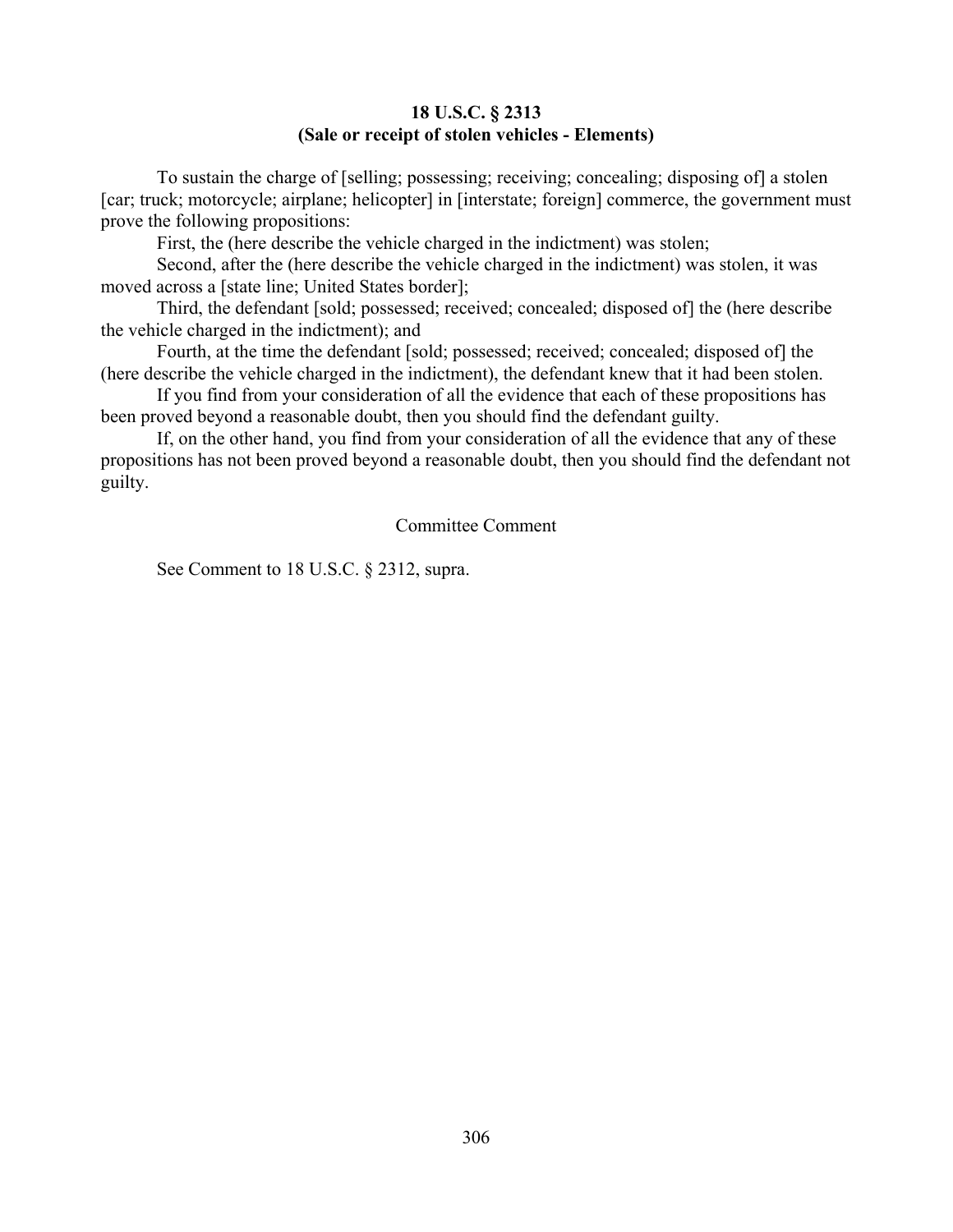### **18 U.S.C. § 2313 (Definition of Stolen)**

### Committee Comment

See Instruction for 18 U.S.C. § 2312, supra.

# **18 U.S.C. § 2313 (Definition of Interstate and Foreign Commerce)**

### Committee Comment

This instruction was eliminated, as a result of a 1984 change in the "interstate commerce" element of section 2313.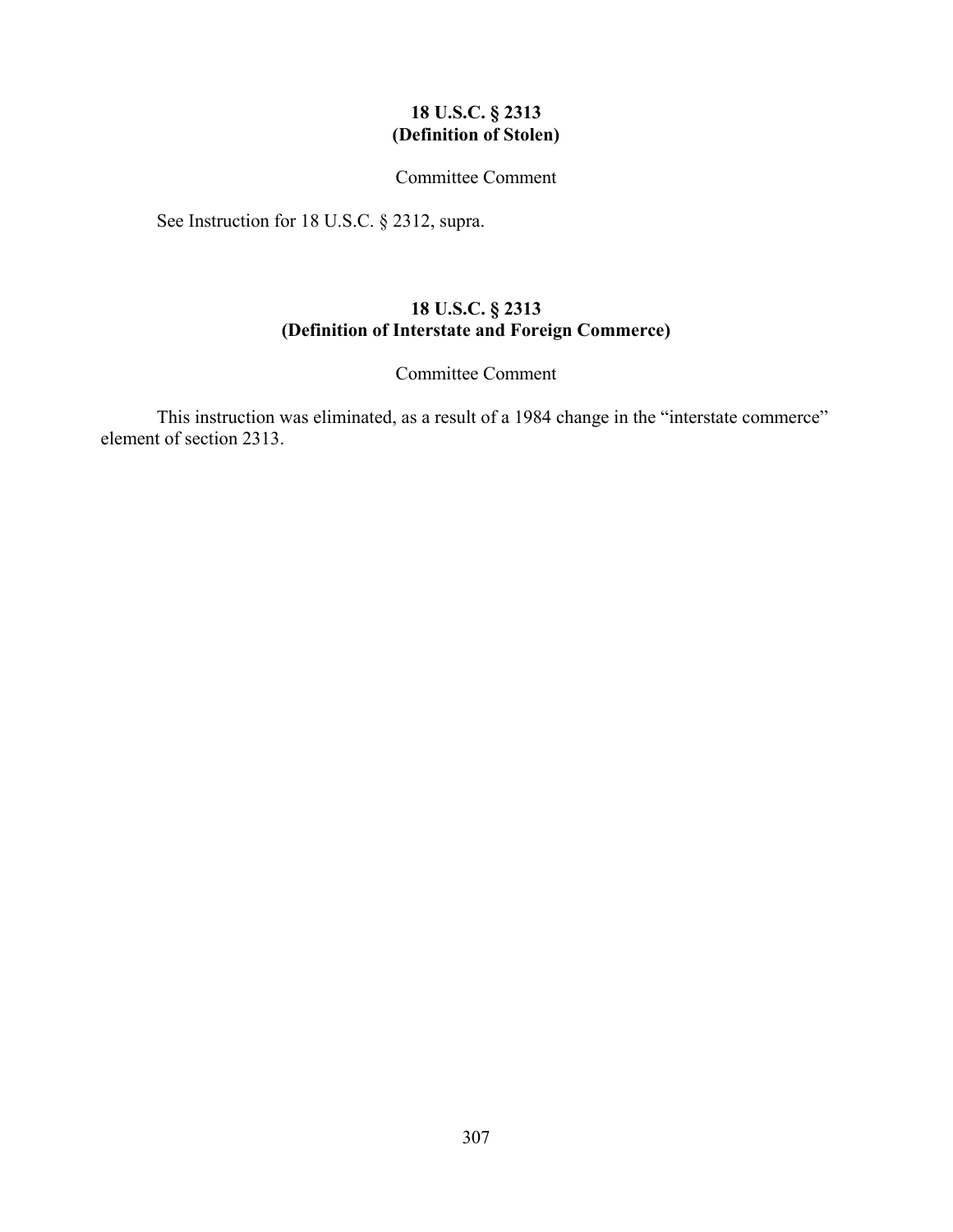### **18 U.S.C. § 2314 (Transportation of Stolen Goods - Elements)**

To sustain the charge of interstate transportation of stolen goods, the government must prove the following propositions:

First, the [identify goods charged in the indictment] had been stolen; and

Second, the [identify goods charged in the indictment] had a value of at least \$5,000;

Third, the defendant transported or caused to be transported [identify goods charged in the indictment] in [interstate commerce; foreign commerce] from to

Fourth, at the time the defendant transported or caused to be transported the [identify goods charged in the indictment], he/she knew they had been stolen.

If you find from your consideration of all the evidence that each of these propositions has been proved beyond a reasonable doubt, then you should find the defendant guilty.

If, on the other hand, you find from your consideration of all the evidence that any of these propositions has not been proved beyond a reasonable doubt, then you should find the defendant not guilty.

#### Committee Comment

The first element may be adapted more specifically to describe the stolen goods if this can be done without complicating the instruction. Otherwise, reference to the indictment is preferred. The terms "wares, merchandise, securities or money" may be substituted for "goods" where charged in the indictment.

In addition to stolen goods, the statute covers goods converted or obtained by fraud. The instruction may be modified where appropriate.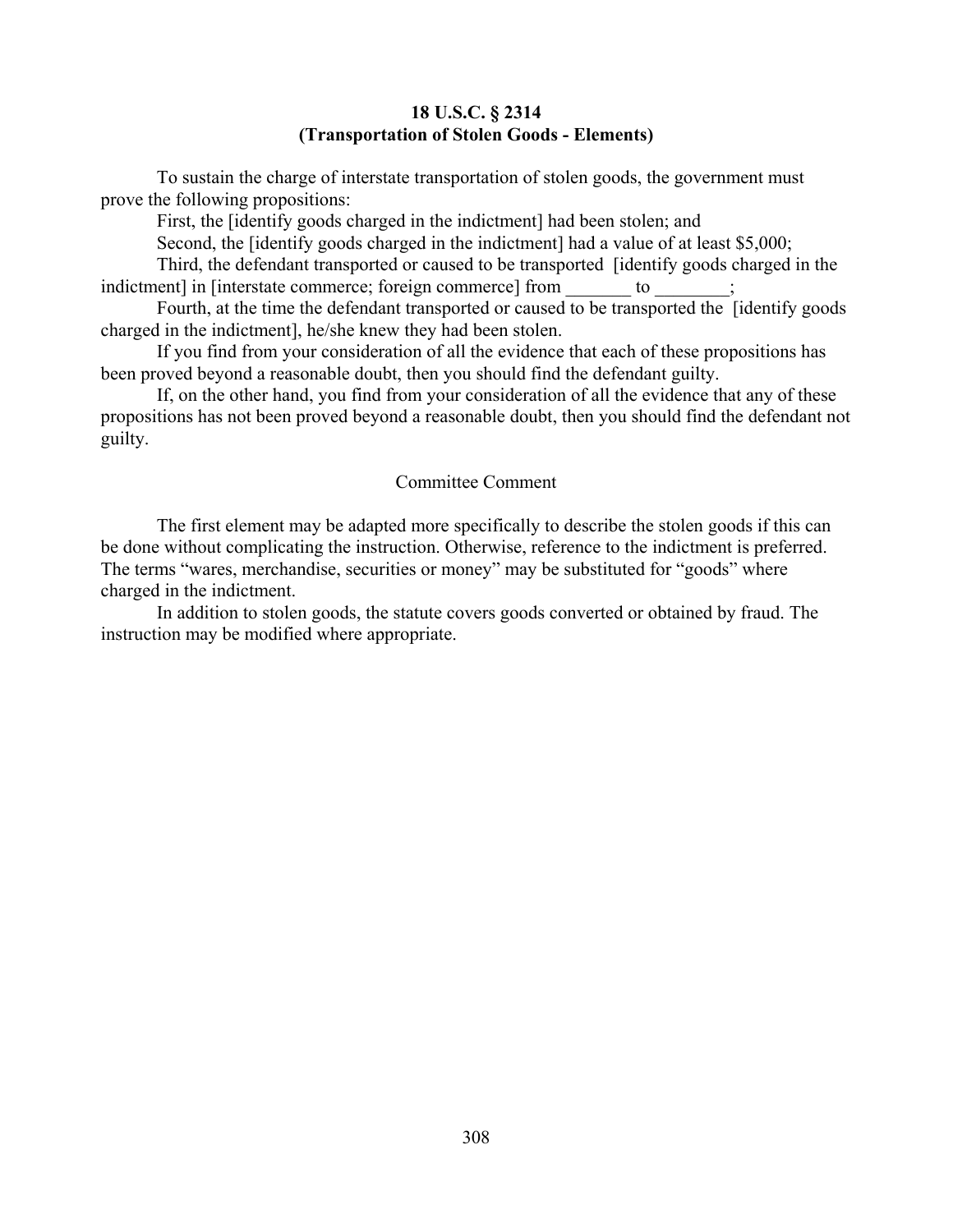# **18 U.S.C. § 2314 (Interstate Travel to Execute or Conceal Fraud - Elements)**

To sustain the charge of [transporting a person; causing a person to be transported; inducing a person to travel or be transported] in interstate commerce in the execution or concealment of a scheme to defraud, the government must prove the following propositions:

First, the defendant devised or intended to devise a scheme to [defraud; obtain money by false or fraudulent pretenses, representations, or promises] as charged in the indictment;

Second, the defendant [transported a person; caused a person to be transported; induced a person to travel or be transported] in interstate commerce;

Third, the defendant acted in the execution or concealment of the scheme or artifice to defraud that person of money or property; and,

Fourth, the money or property had a value of \$5,000 or more.

If you find from your consideration of all the evidence that each of these propositions has been proved beyond a reasonable doubt, then you should find the defendant guilty.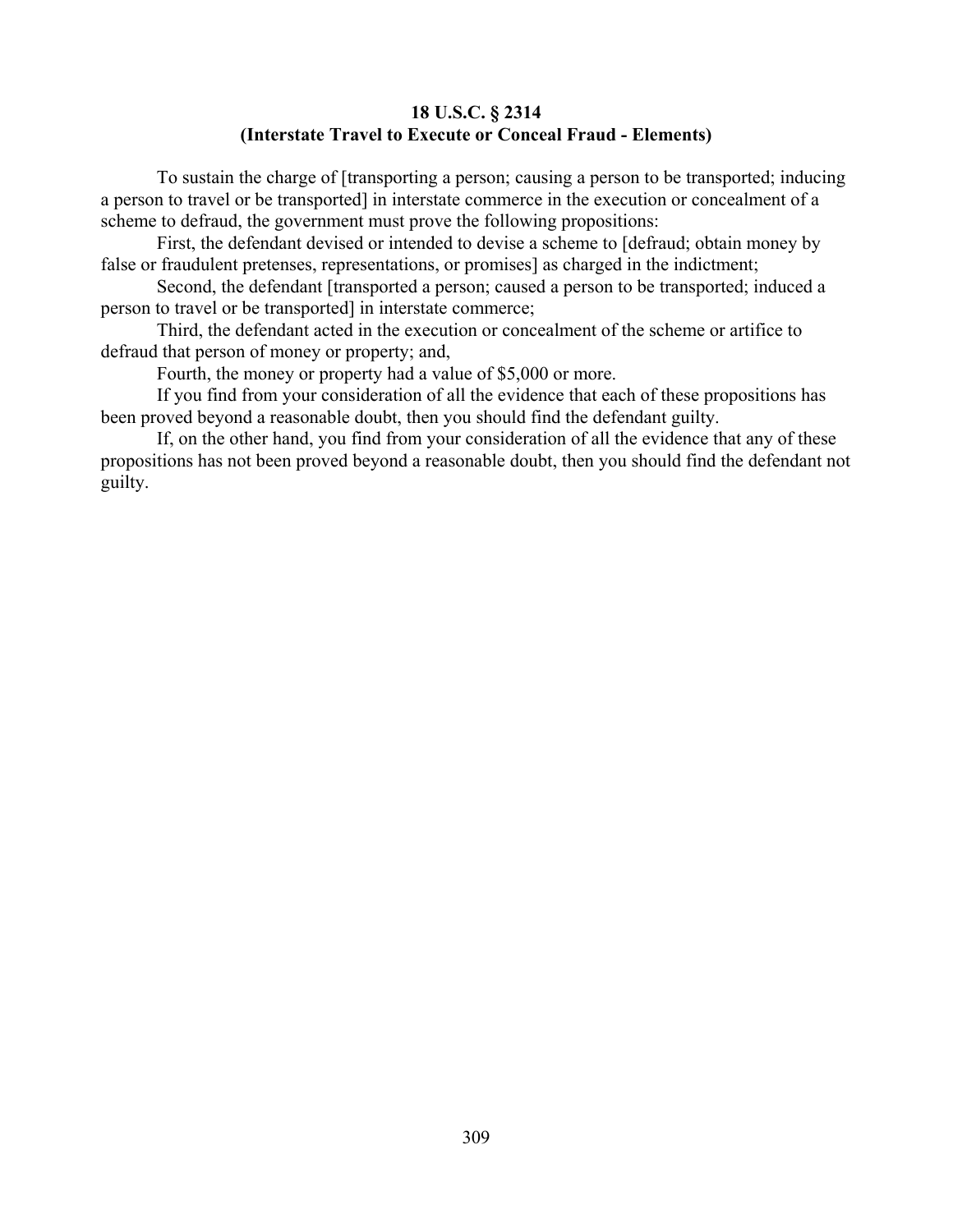#### **18 U.S.C. § 2314**

### **(Interstate Transportation of Falsely Made, Forged, Altered or Counterfeited Securities or Tax Stamps--Elements)**

To sustain the charge of interstate transportation of [falsely made; forged; altered; counterfeited] securities or tax stamps, the government must prove the following propositions:

First, the defendant [transported; caused to be transported], in interstate commerce, the securities described in the indictment;

Second, at the time the defendant transported the securities, they were [falsely made; forged; altered; counterfeited];

Third, at the time the defendant transported the securities, the defendant knew they were [falsely made; forged; altered; counterfeited]; and

Fourth, at the time the defendant transported the securities, the defendant acted with unlawful or fraudulent intent.

If you find from your consideration of all the evidence that each of these propositions has been proved beyond a reasonable doubt, then you should find the defendant guilty.

If, on the other hand, you find from your consideration of all the evidence that any of these propositions has not been proved beyond a reasonable doubt, then you should find the defendant not guilty.

#### Committee Comment

In McElroy v. United States, 455 U.S. 642 (1982), the Supreme Court held that this statute does not require proof that the forgery occurred *before* the securities were transported across state lines. The Court's holding was based on a reading of the statutory phrase "interstate commerce" to include transportation within the state or destination if such transportation is part of a movement that began out of state. Accordingly, in some cases, an instruction incorporating the Court's holding in McElroy will be appropriate.

The elements of this offense do not require proof that the defendant knew the securities moved in interstate commerce. See, e.g., United States v. Squires, 581 F.2d 408, 410 (4th Cir. 1978). Nor does the statute require proof that the interstate transportation was for the purpose of executing the scheme to defraud. See, e.g., United States v. Gundersen, 518 F.2d 960, 961 (9th Cir. 1975); United States v. Vaccaro, 816 F.2d 443, 455 (7th Cir.), cert. denied, 484 U.S. 914 (1987).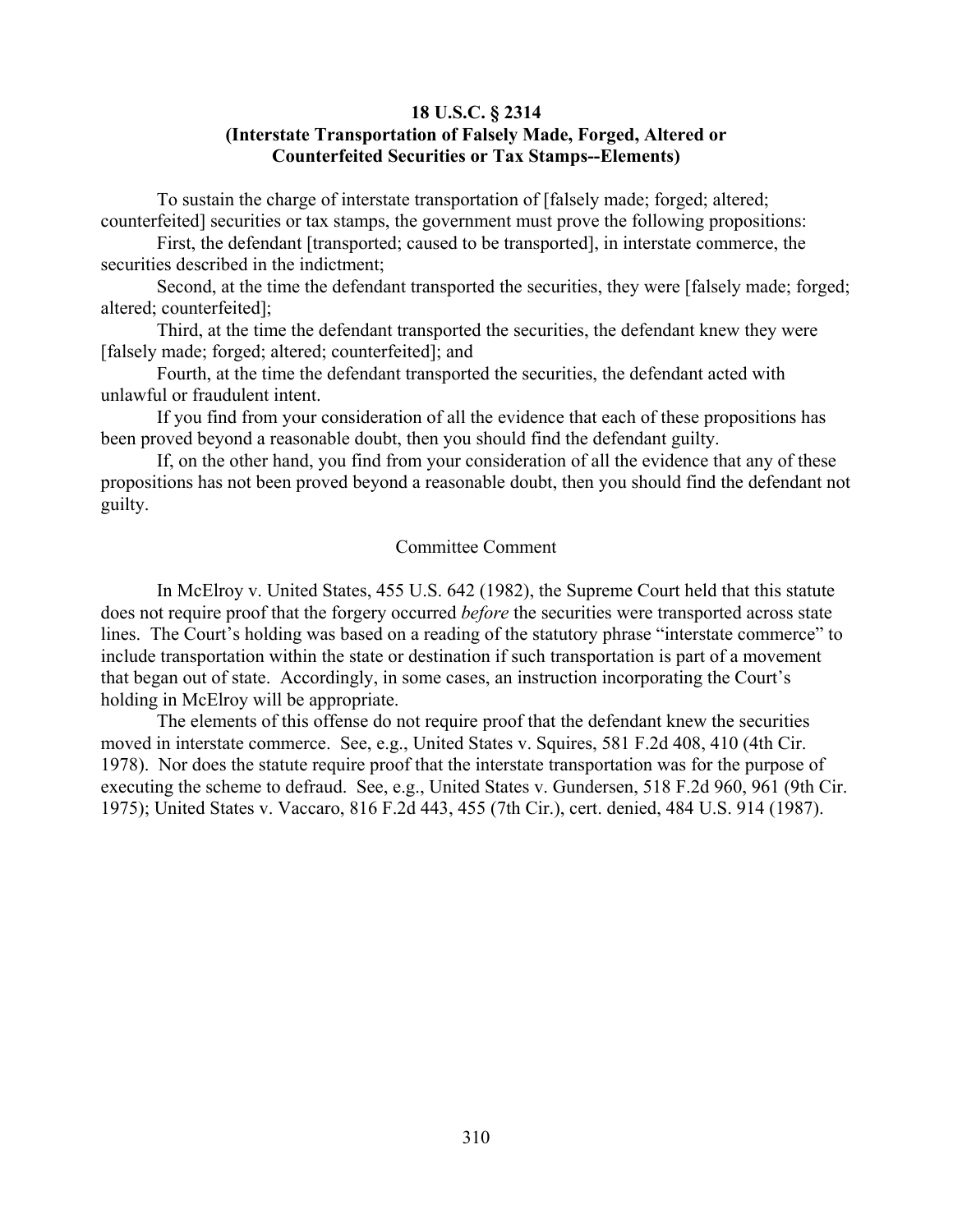## **18 U.S.C. § 2314 (Interstate Transportation of a Traveler's Check Bearing a Forged Countersignature--Elements)**

To sustain the charge of interstate transportation of a traveler's check bearing a forged countersignature, the government must prove the following propositions:

First, the defendant [transported; caused to be transported], in interstate commerce, the traveler's check described in the indictment;

Second, at the time the defendant transported the traveler's check, it bore a forged countersignature;

Third, at the time the defendant transported the traveler's check, the defendant knew it bore a forged countersignature; and,

Fourth, at the time the defendant transported the traveler's check, the defendant acted with unlawful or fraudulent intent.

If you find from your consideration of all the evidence that each of these propositions has been proved beyond a reasonable doubt, then you should find the defendant guilty.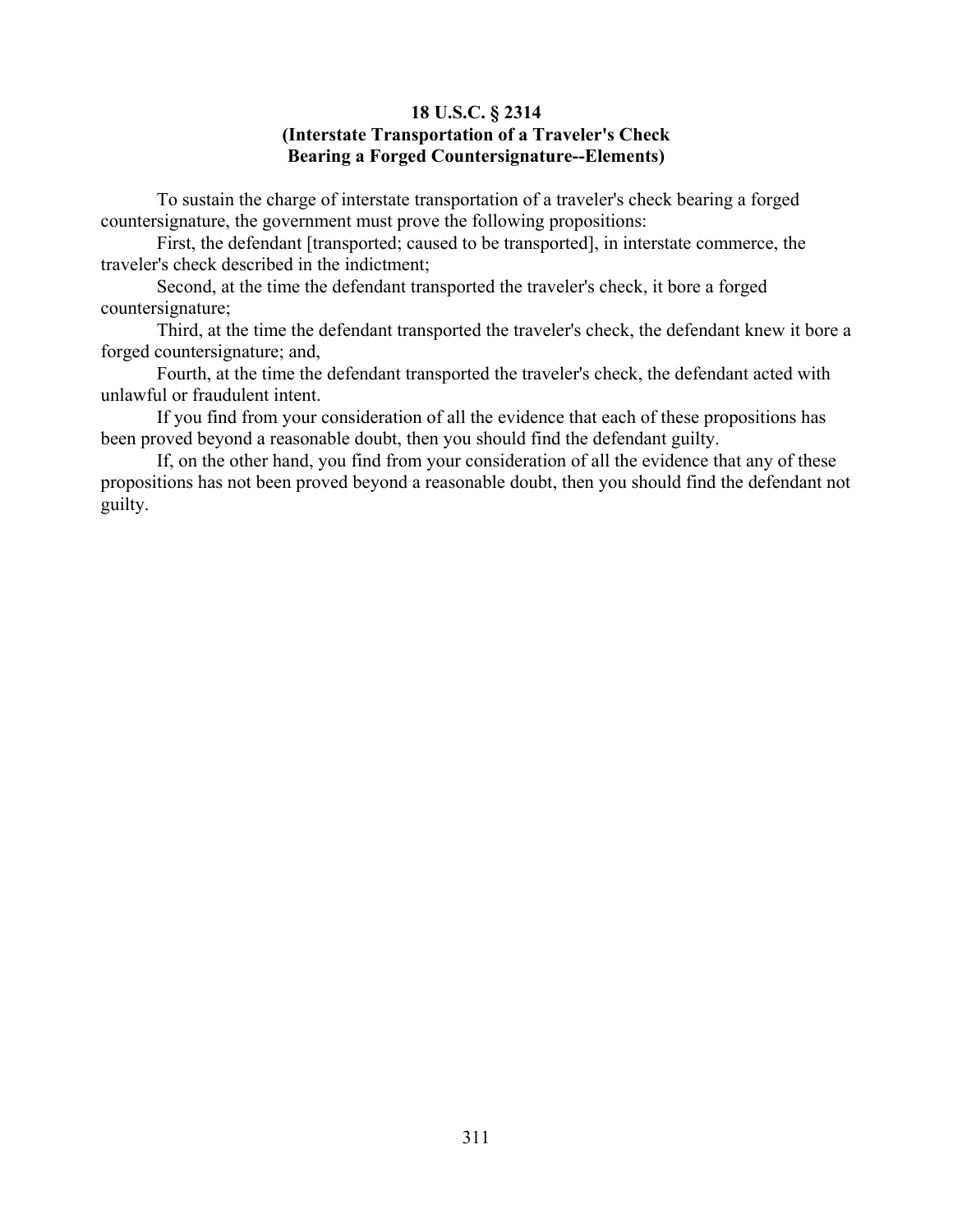### **18 U.S.C. § 2314 (Interstate Transportation of Tools Used in Making, Forging, Altering, or Counterfeiting Any Security or Tax Stamps--Elements)**

To sustain the charge of interstate transportation of any [tool; implement; thing] [used; fitted for use] in [falsely making; forging; altering; counterfeiting] any security, the government must prove the following propositions:

First, the defendant [transported; caused to be transported] the [tool; implement; item described in the indictment];

Second, at the time the defendant transported the [tool; implement; item described in the indictment], it could be [used; fitted for use] in [falsely making; forging; altering; counterfeiting] any security or tax stamps, or any part thereof;

Third, at the time the defendant transported the [tool; implement; item described in the indictment], the defendant knew that it could be [used; fitted for use] in [falsely making; forging; altering; counterfeiting] any security or tax stamps or any part thereof; and,

Fourth, at the time the defendant transported the [tool; implement; other item described in the indictment], the defendant acted with unlawful or fraudulent intent.

If you find from your consideration of all the evidence that each of these propositions has been proved beyond a reasonable doubt, then you should find the defendant guilty.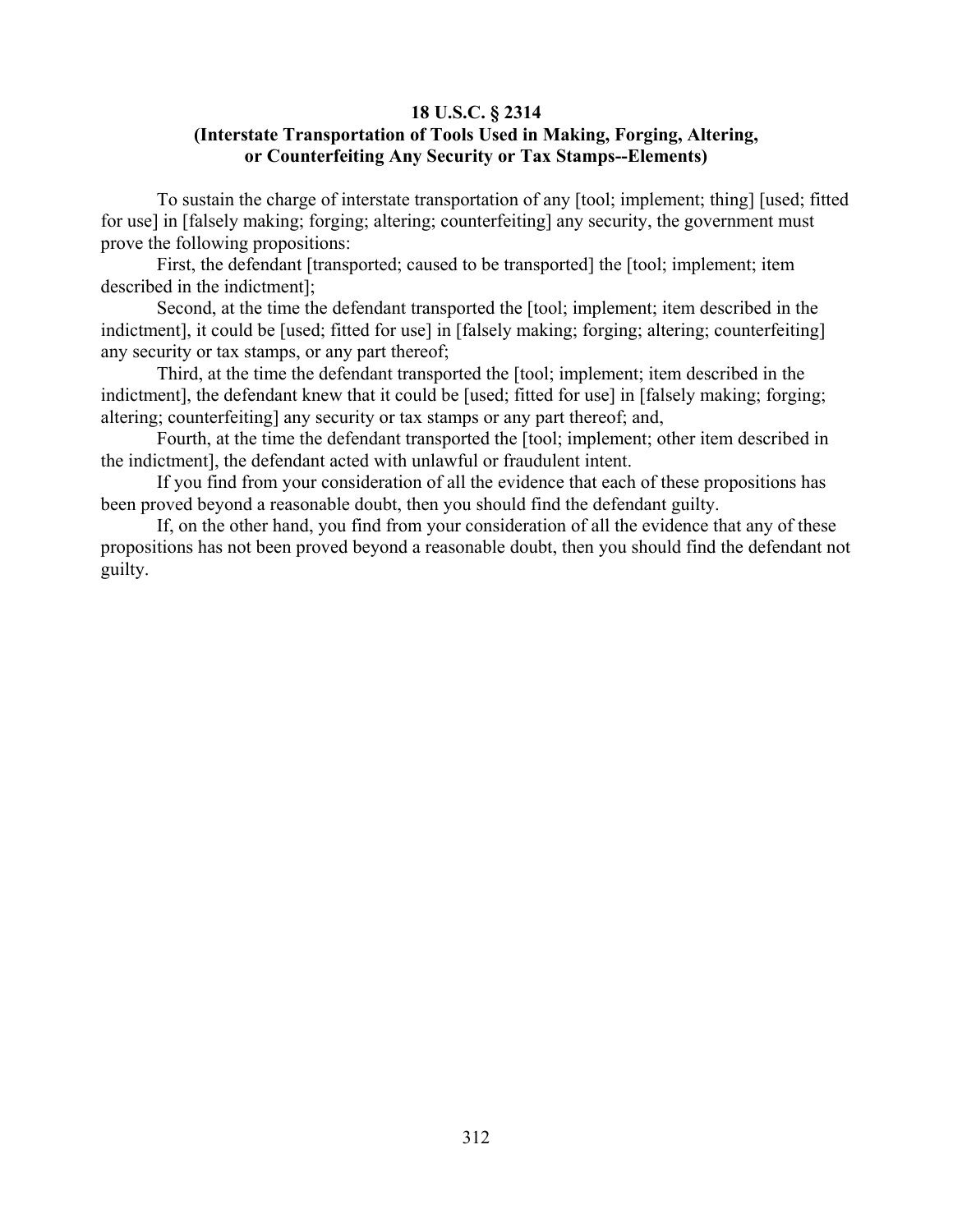## **18 U.S.C. § 2314 (Definition of Interstate Commerce)**

Committee Comment

See corresponding Instruction for 18 U.S.C. § 2312, supra.

# **18 U.S.C. § 2314 (Definition of Stolen)**

Committee Comment

See corresponding Instruction for 18 U.S.C. § 2312, supra.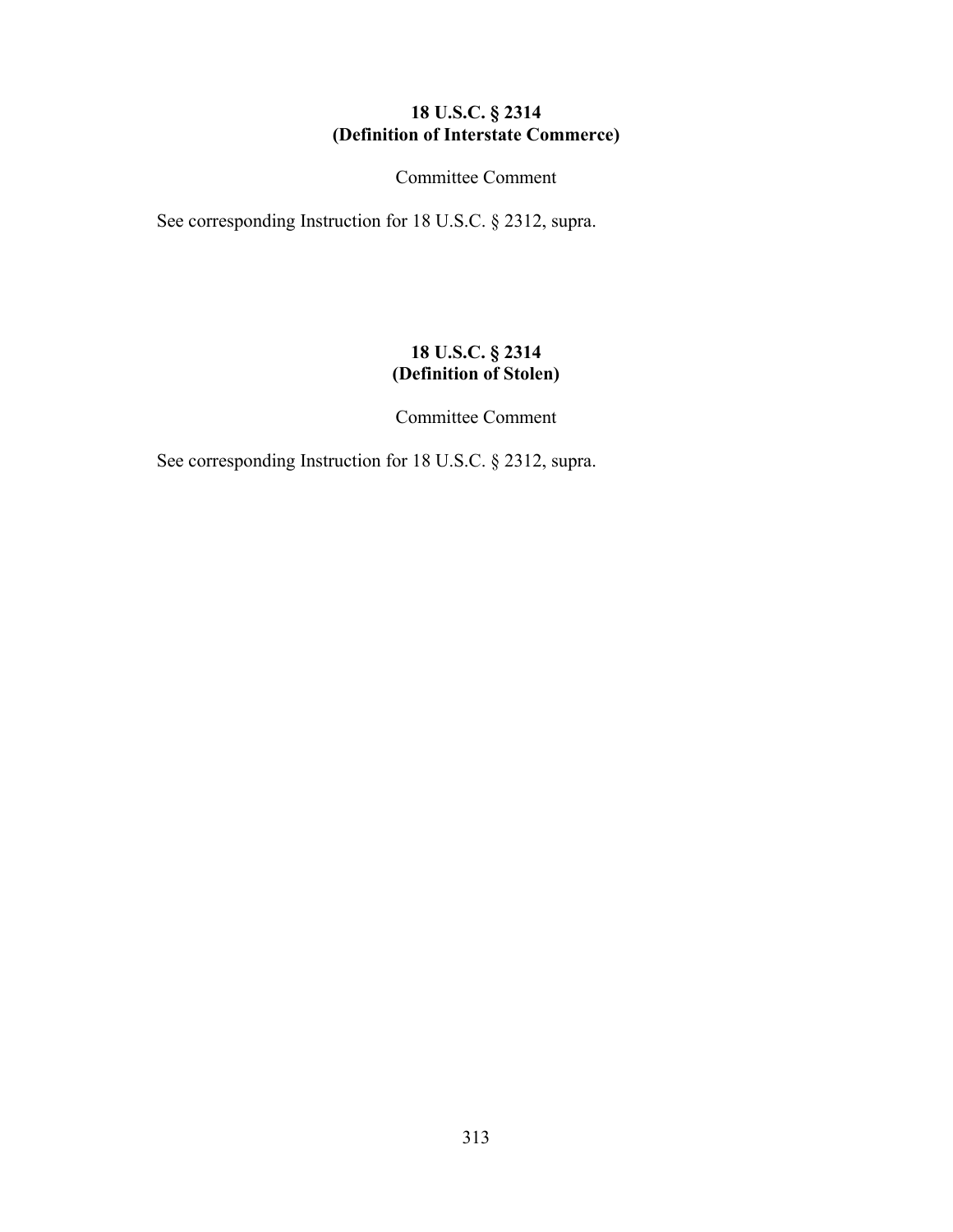### **18 U.S.C. § 2314 (Definition of Value)**

The government is required to establish that the goods in question had a value of at least \$5,000 at the time they were stolen or at the time they were transported in interstate commerce.

Value means market value, that is, the price that a willing buyer would pay to a willing seller.

#### Committee Comment

See United States v. Lehning, 742 F.2d 1113, 1115 (7th Cir. 1984); United States v. Williams, 657 F.2d 199, 202 (8th Cir. 1981); United States v. McMahan, 548 F.2d 712, 713-14 (7th Cir.), *cert. denied*, 430 U.S. 986 (1977). Value at the time of theft or value at the time of transportation may be used under § 2314 and § 2315. See, e.g. United States v. Gardner, 516 F.2d 334, 349 (7th Cir.), cert. denied, 423 U.S. 861 (1975).

Where there is no market value, the jury may be told that it can consider other reasonable methods of valuation. In most cases, however, some method of arriving at market value will be used. In United States v. McGinnis, 783 F.2d 755, 757 the court allowed the owner of stolen property to give testimony about value of goods to establish the applicability of § 2315. Depending on the circumstances of the case, the retail market value may prevail over the wholesale market value or replacement value. See, e.g., Cave v. United States, 390 F.2d 58, 67 (8th Cir.), cert. denied, 392 U.S. 906 (1968).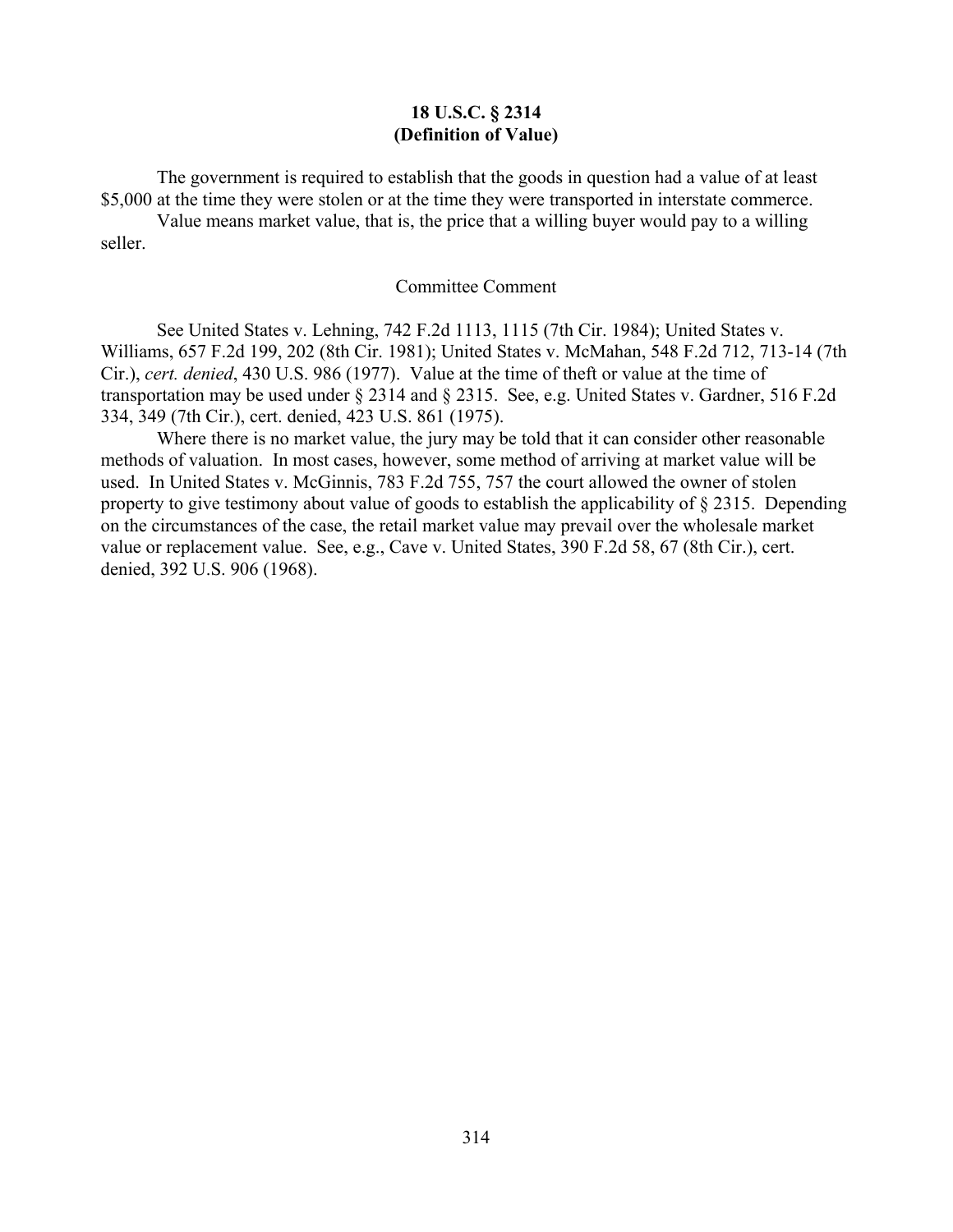## **18 U.S.C. § 2315 (Receipt of Stolen Property--Elements)**

To sustain the charge of [receiving; possessing; concealing; storing; bartering; selling; disposing of] stolen property, the government must prove the following propositions:

First, the defendant [received; possessed; concealed; stored; bartered; sold; disposed of] the property described in the indictment;

Second, the property had been [stolen; unlawfully converted; unlawfully taken] and the defendant knew the property had been [stolen; unlawfully converted; unlawfully taken];

Third, after the property was [stolen; unlawfully converted; unlawfully taken] it was moved across the boundary line of [a state; the United States] and

Fourth, the property had a value of \$5,000 or more.

If you find from your consideration of all the evidence that each of these propositions has been proved beyond a reasonable doubt, then you should find the defendant guilty.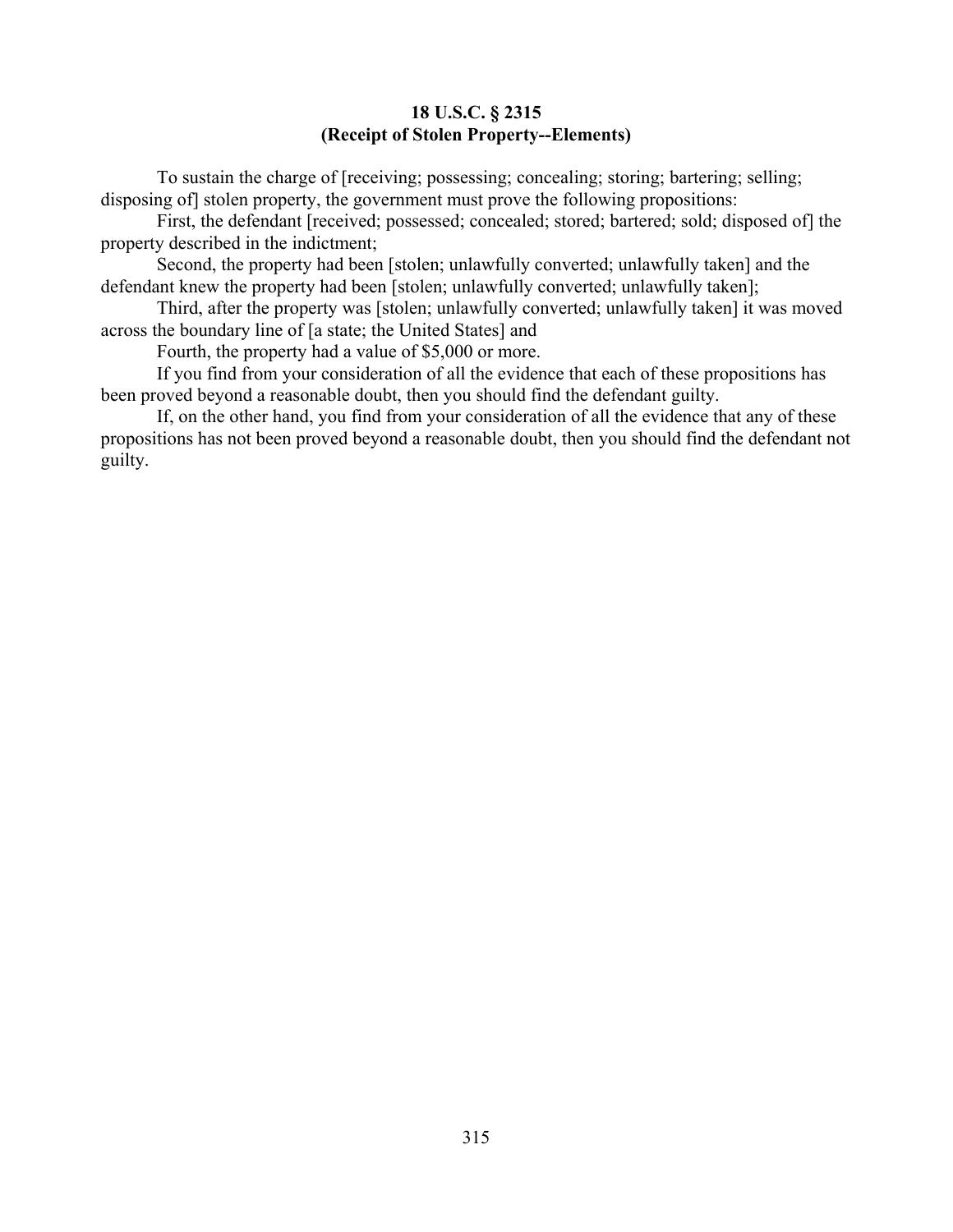### **18 U.S.C. § 2315 (Receipt of Counterfeit Securities or Tax Stamps--Elements)**

To sustain the charge of [receiving; possessing; concealing; storing; bartering; selling; disposing of; pledging as security for a loan; accepting as security for a loan], in [interstate; foreign] commerce, any [falsely made; forged; altered; counterfeited] [securities; tax stamps], the government must prove the following propositions:

First, the defendant [received; possessed; concealed; stored; bartered; sold; disposed of; pledged as security for a loan; accepted as security for a loan] [securities; tax stamps];

Second, the [securities; tax stamps] had been [falsely made; forged; altered; counterfeited] and the defendant knew the [securities; tax stamps] had been [falsely made; forged; altered; counterfeited]; and,

Third, at the time the [securities; tax stamps] were [received; concealed; stored; bartered; sold; disposed of; pledged as security for a loan; accepted as security for a loan] they were moving as, were a part of, or constituted [interstate; foreign] commerce.

If you find from your consideration of all the evidence that each of these propositions has been proved beyond a reasonable doubt, then you should find the defendant guilty.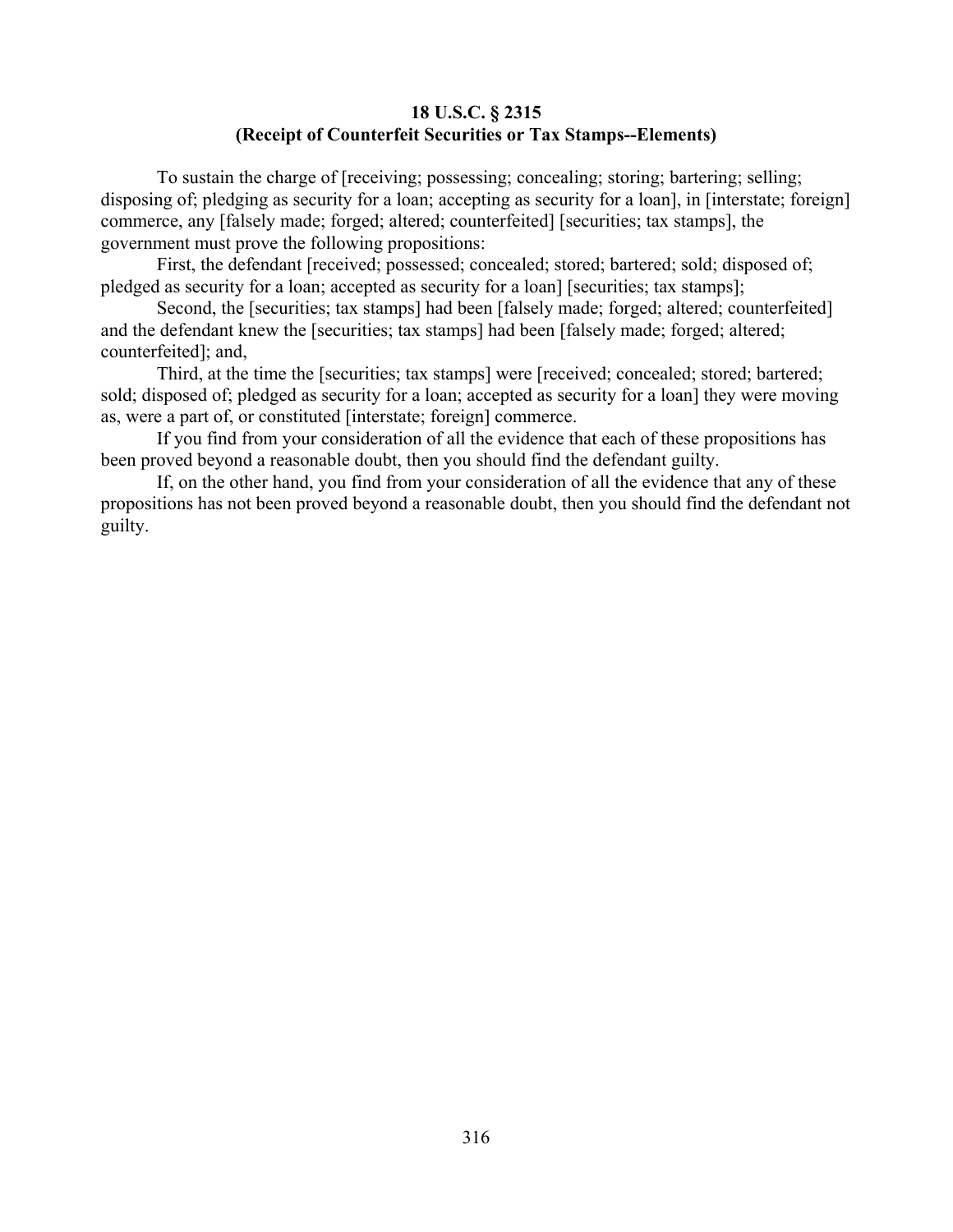### **18 U.S.C. § 2315 (Receipt of Counterfeiting Tools--Elements)**

To sustain the charge of [receiving; concealing; storing; bartering; selling; disposing of], in [interstate; foreign] commerce, any [tool; implement; item] [used; intended to be used] in [falsely making; forging; altering; counterfeiting] any [security or any part thereof; tax stamp or any part thereof], the government must prove the following propositions:

First, the defendant [received; concealed; stored; bartered; sold; disposed of] in [interstate; foreign] commerce, any [tool; implement; item] [used; intended to be used] in [falsely making; forging; altering; counterfeiting] any [security or any part thereof; tax stamp or any part thereof];

Second, the item was moving as, was part of, or constituted [interstate; foreign] commerce; and,

Third, the defendant knew the [tool; implement; item] was [fitted to be used; had been used] in [falsely making; forging; altering; counterfeiting] any [security or any part thereof; tax stamp or any part thereof].

If you find from your consideration of all the evidence that each of these propositions has been proved beyond a reasonable doubt, then you should find the defendant guilty.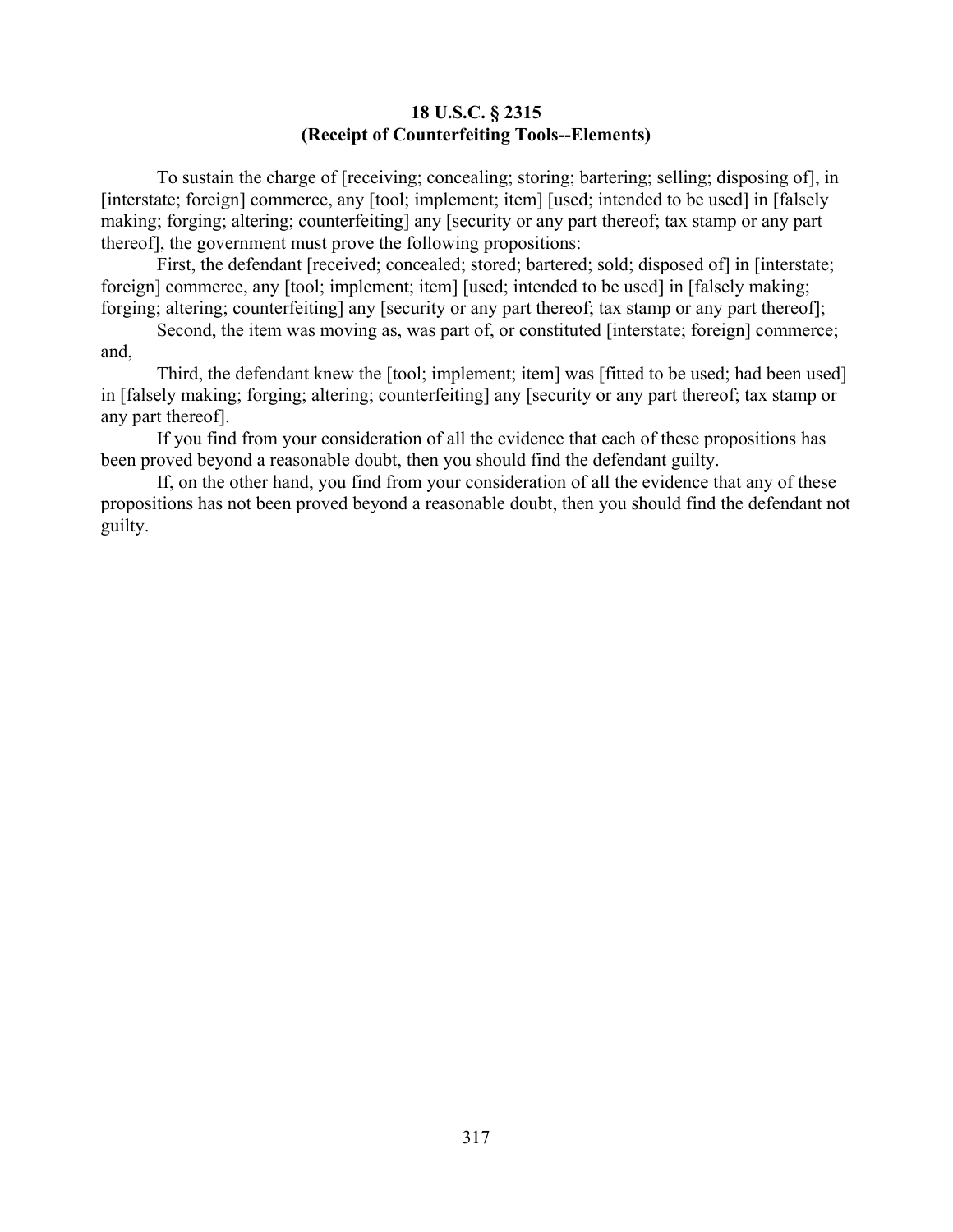### **18 U.S.C. § 2315 (Definition of Interstate and Foreign Commerce)**

The term [interstate; foreign] commerce as used in these instructions means the movement across [state; territorial] lines, including any movement before or after the crossing of [state; territorial] lines which constitutes a part of the [interstate; foreign] travel.

[Property that was [received; concealed; stored; bartered; sold; disposed of] a period of time after it crossed state lines still may constitute interstate commerce if the [receipt; concealment; storage; barter; sale; disposition] is a continuation of the movement that began out of state.]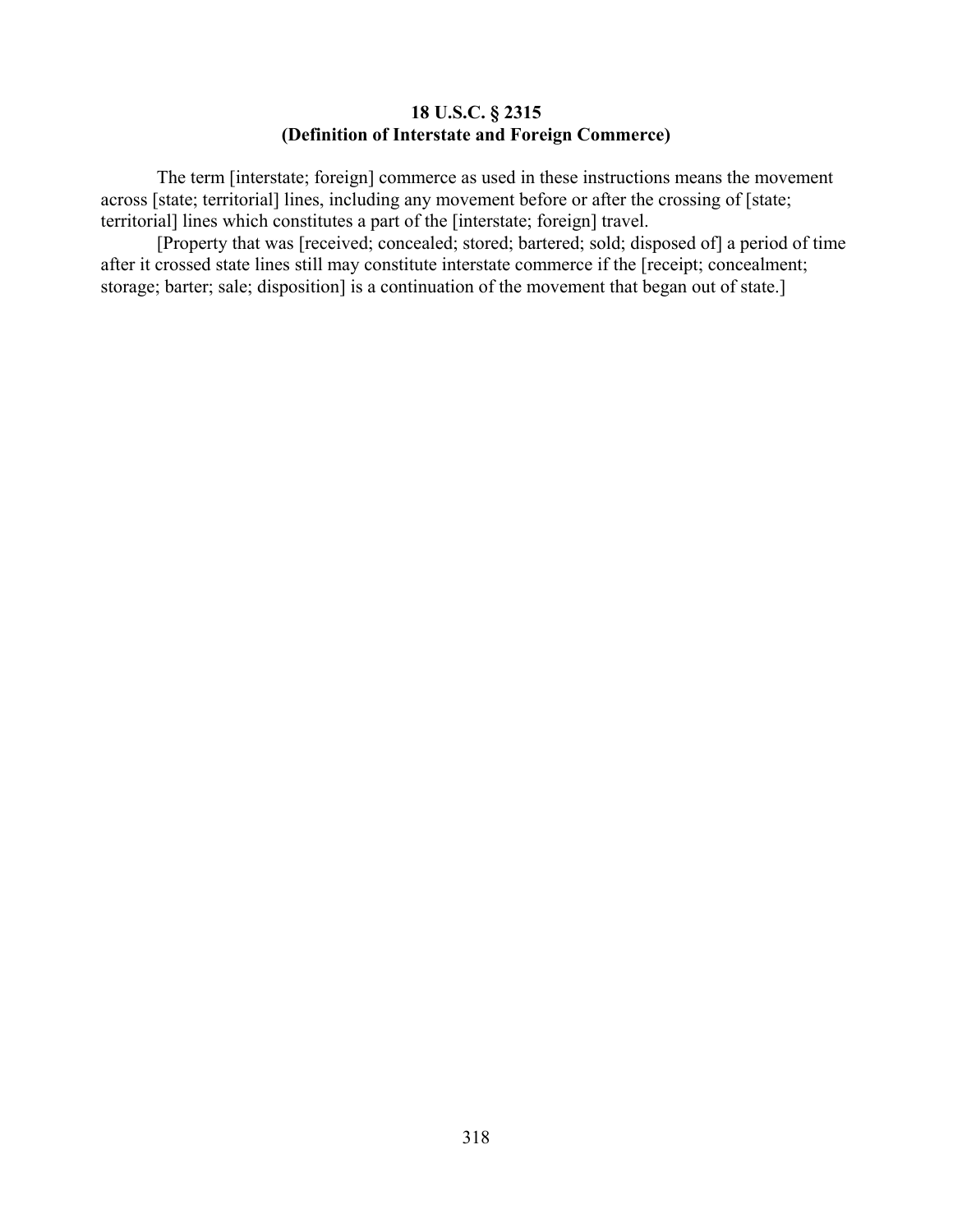### **21 U.S.C. § 841(a)(1) (Distribution of a Controlled Substance--Elements)**

To sustain the charge of distributing (identify controlled substance), the government must prove the following propositions:

First, the defendant distributed (identify controlled substance);

Second, the defendant did so knowingly or intentionally; and,

Third, the defendant knew the substance was a controlled substance.

If you find from your consideration of all the evidence that each of these propositions has been proved beyond a reasonable doubt, then you should find the defendant guilty.

If, on the other hand, you find from your consideration of all the evidence that any of these propositions has not been proved beyond a reasonable doubt, then you should find the defendant not guilty.

#### Committee Comment

Where the defendant has challenged the government's proof that the substance in question falls within the statutory definition, more detailed instructions may be required. For examples of such instructions, see United States v. Luschen, 614 F.2d 1164, 1169 n.2 (8th Cir. 1980); United States v. Umentum, 547 F.2d 987, 992 n.3 (7th Cir. 1976), cert. denied, 430 U.S. 983 (1977); United States v. Orzechowski, 547 F.2d 978, 982-83 n.3, 983 n.4 (7th Cir. 1976), cert. denied, 431 U.S. 906 (1977).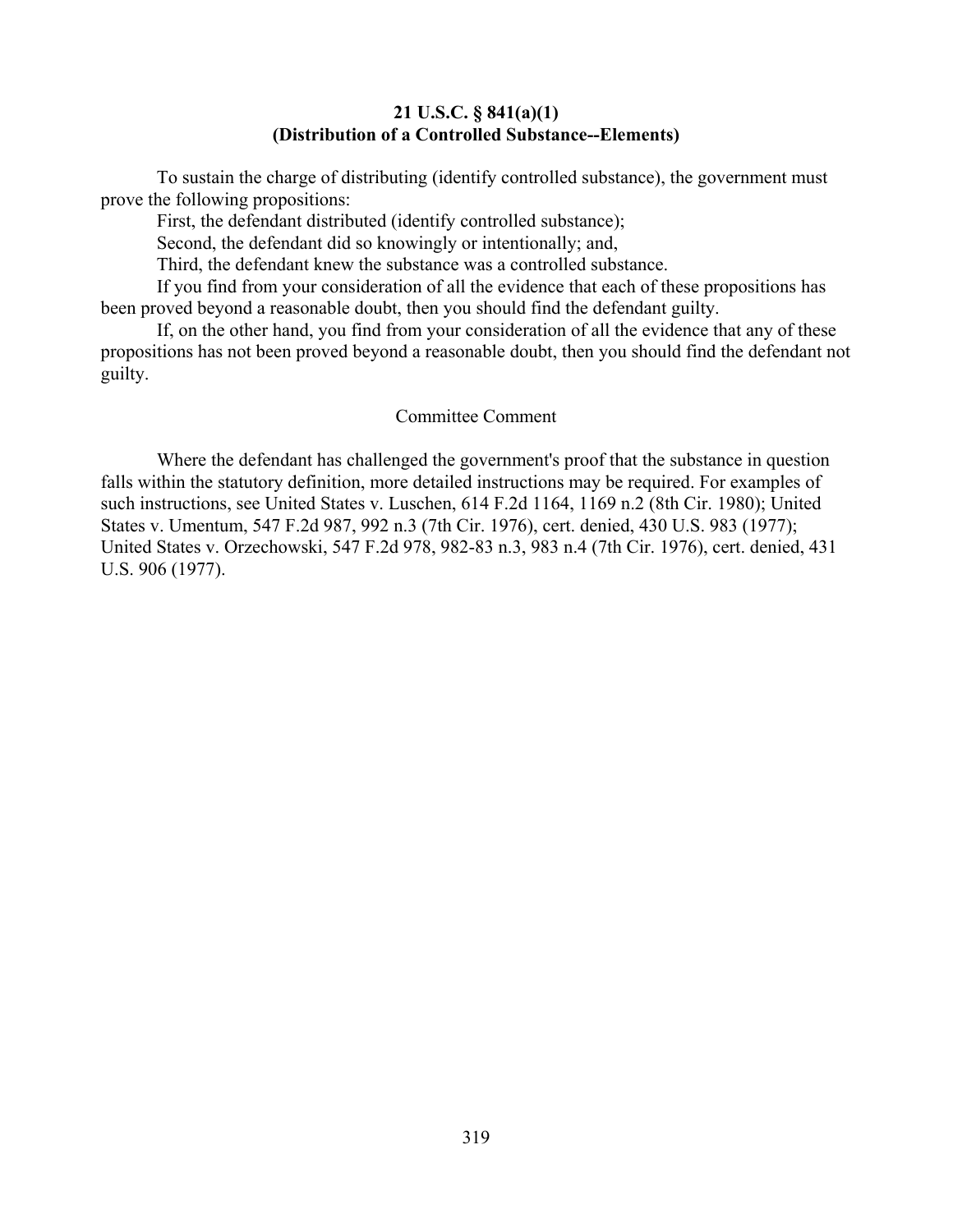# **21 U.S.C. § 841(a)(1) (Definition of Distribution)**

Distribution is the [transfer; attempted transfer] of possession from one person to another.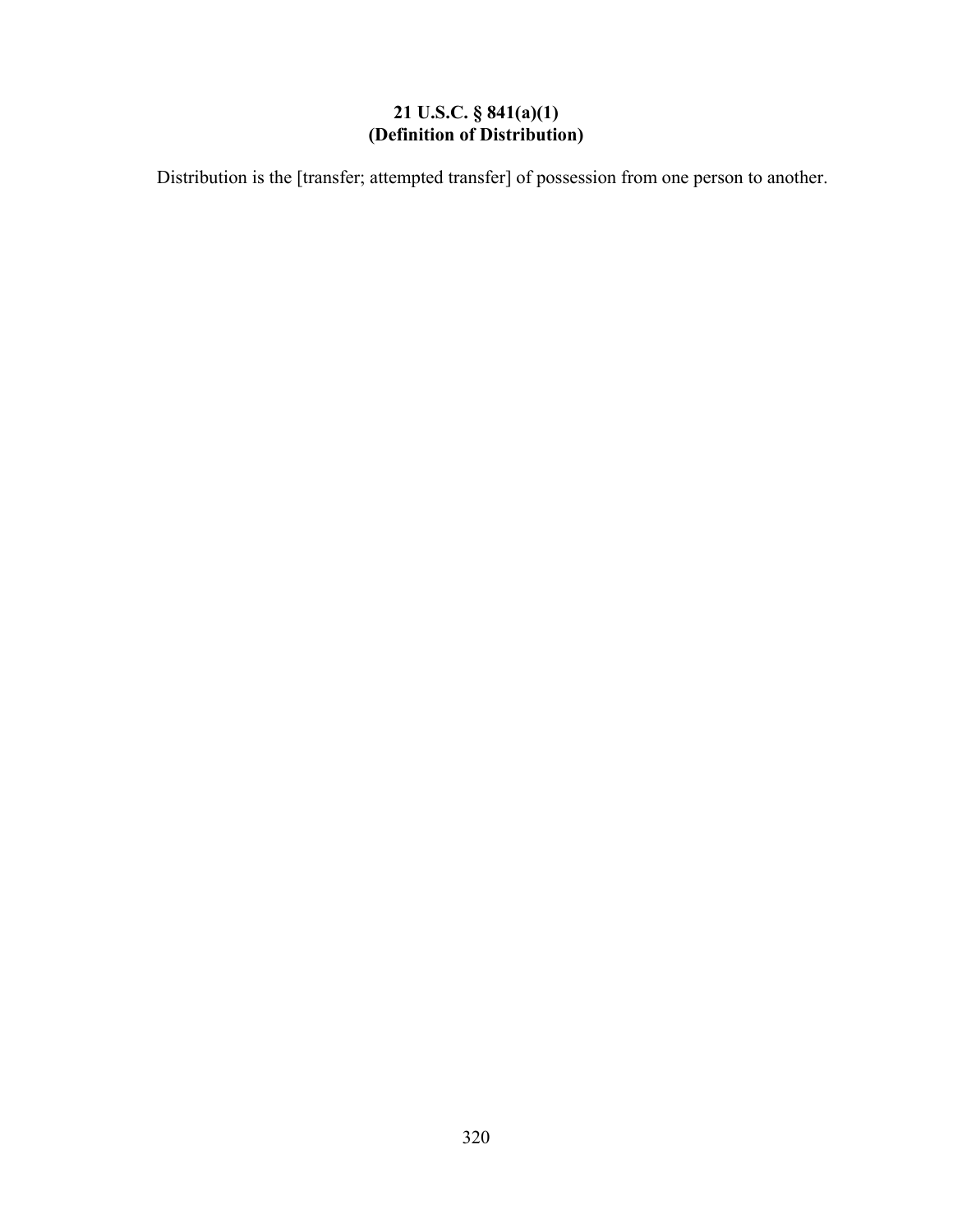## **21 U.S.C. § 841(a)(1) (Knowledge of identity of substance)**

It is sufficient that the defendant knew that the substance was some kind of prohibited drug. It does not matter whether the defendant knew that the substance was (identify controlled substance).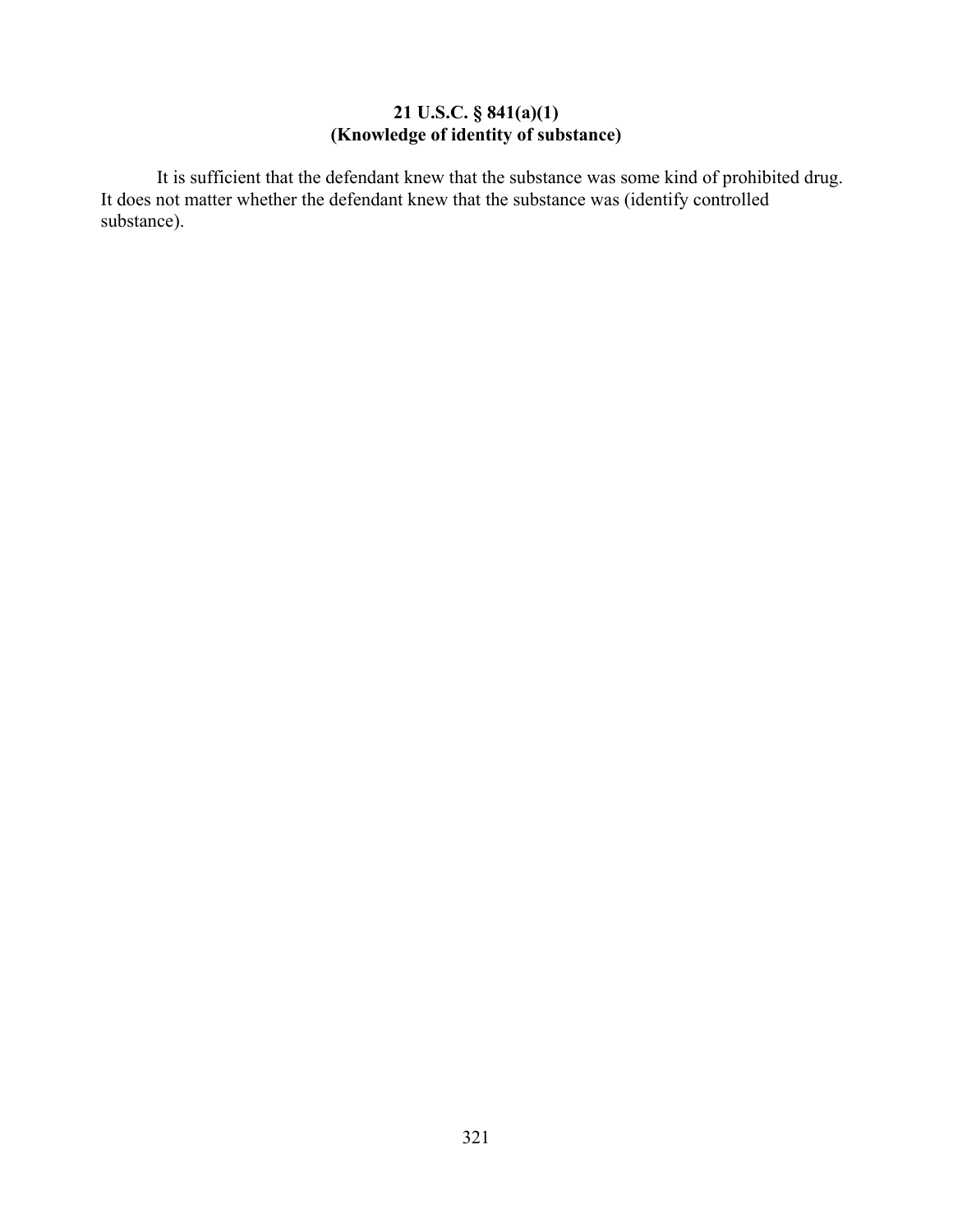### **21 U.S.C. § 841(a)(1) (Possession With Intent to Distribute--Elements)**

To sustain the charge of possession of (identify controlled substance); with intent to distribute as charged in Count , the government must prove the following propositions:

First, the defendant knowingly or intentionally possessed (identify controlled substance); Second, the defendant possessed (identify controlled substance) with the intent to deliver it to another person.

It does not matter whether the defendant knew the substance was (identify controlled substance). It is sufficient that the defendant knew that it was some kind of prohibited drug.

If you find from your consideration of all the evidence that each of these propositions has been proved beyond a reasonable doubt, then you should find the defendant guilty.

If, on the other hand, you find from your consideration of all the evidence that any of these propositions has not been proved beyond a reasonable doubt, then you should find the defendant not guilty.

### Committee Comment

Where the defendant has challenged the government's proof that the substance in question falls within the statutory definition, more detailed instructions may be required. For examples of such instructions, see United States v. Luschen, 614 F.2d 1164, 1169 n.2 (8th Cir. 1980); United States v. Umentum, 547 F.2d 987, 992 n.3 (7th Cir. 1976), cert. denied, 430 U.S. 983 (1977); United States v. Orzechowski, 547 F.2d 978, 982-83 n.3, 983 n.4 (7th Cir. 1976), cert. denied, 431 U.S. 906 (1977).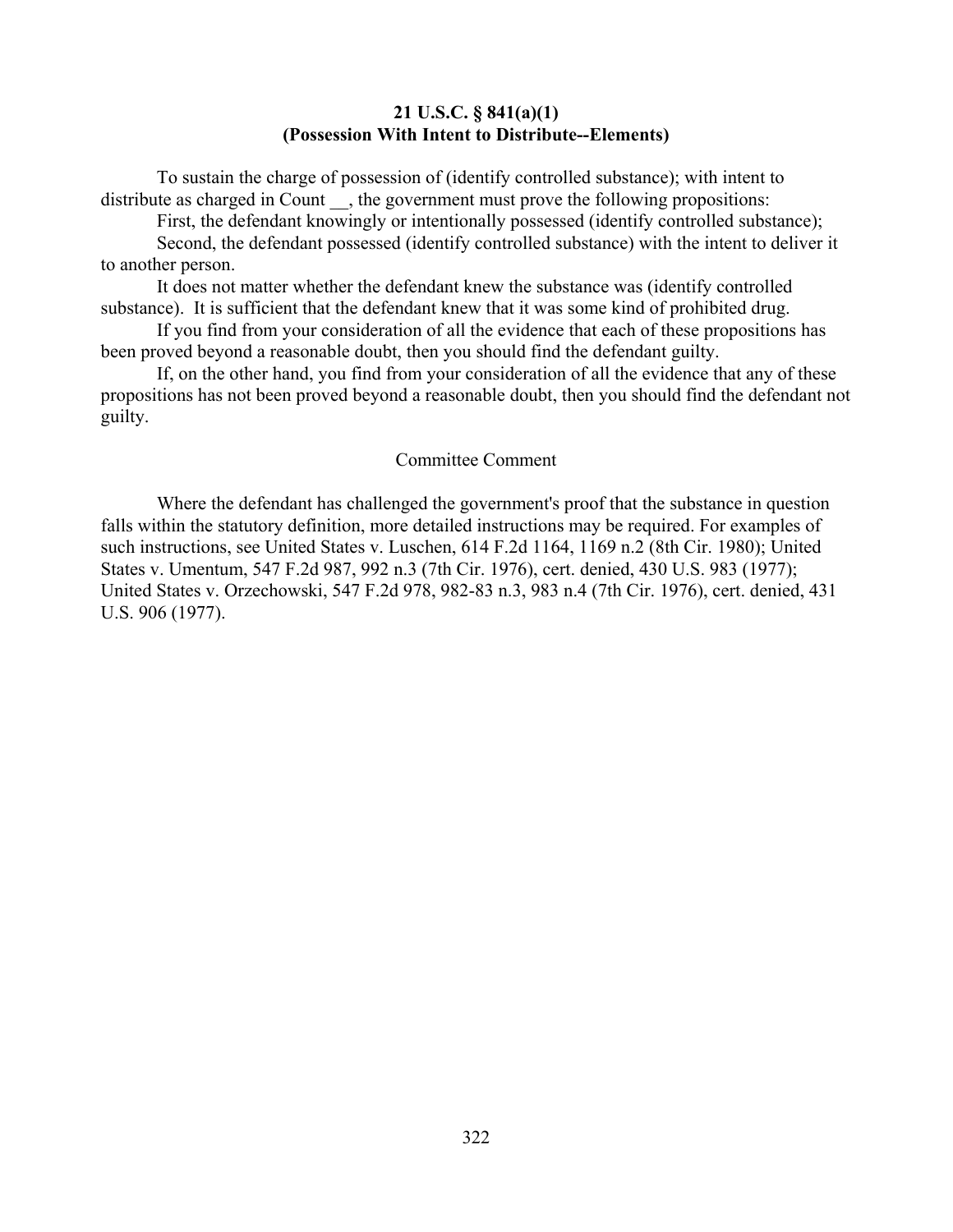### **21 U.S.C. § 841(a)(1) (Definition of Possession)**

Possession of an object is the ability to control it. Possession may exist even when a person is not in physical contact with the object, but knowingly has the power and intention to exercise direction and control over it, either directly or through others.

### **Committee Comment**

The possession instruction is based on that approved in United States v. Lloyd, 71 F.3d 1256, 1266-67 (7th Cir. 1995), with two changes. First, instead of "dominion," a non-ordinary word, we have used "direction." Second, the Committee has eliminated the use of the term "constructive possession," though the concept remains within the instruction. This instruction may also be used in connection with other possession statutes, such as 18 U.S.C. § 922(g).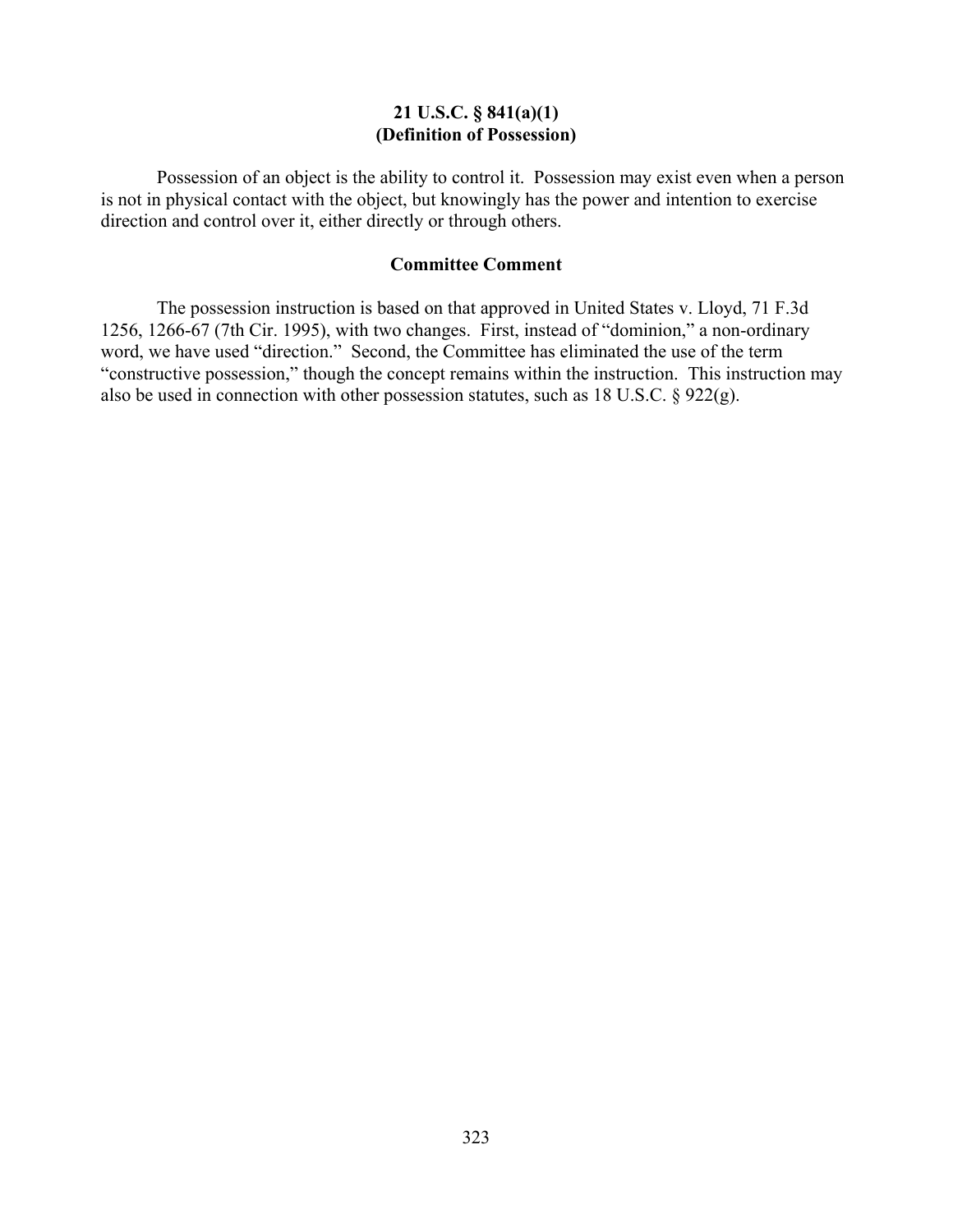### **21 U.S.C. § 841(a)(1) (Definition of Controlled Substance)**

You are instructed that (identify the controlled substance) is a controlled substance.

#### **Committee Comment**

Where the defendant has challenged the government's proof that the substance in question falls within the statutory definition of the substance charged, more detailed instructions may be required. Such instructions should make clear that the government must prove beyond a reasonable doubt that the substance in question was in fact the substance charged as defined in the appropriate Schedule of 21 U.S.C. § 812. The instructions may also need to include a definition of the substance as articulated in  $\S 802(16)$  (definition of "narcotic" drug) and  $\S 812$ . For examples of such instructions, see United States v. Luschen, 614 F.2d 1164, 1169 n.2 (8th Cir. 1980); United States v. Umentum, 547 F.2d 987, 992 n.3 (7th Cir. 1976), cert. denied, 430 U.S. 983 (1977); United States v. Orzechowski, 547 F.2d 978, 982-83 n.3, 983 n.4 (7th Cir. 1976), cert. denied, 431 U.S. 906 (1977).

Where a question arises as to whether the drug is a narcotic or non- narcotic drug, both the definition of narcotic drug and the elements instruction for 21 U.S.C. § 952(b) (lesser-included offense) should be given.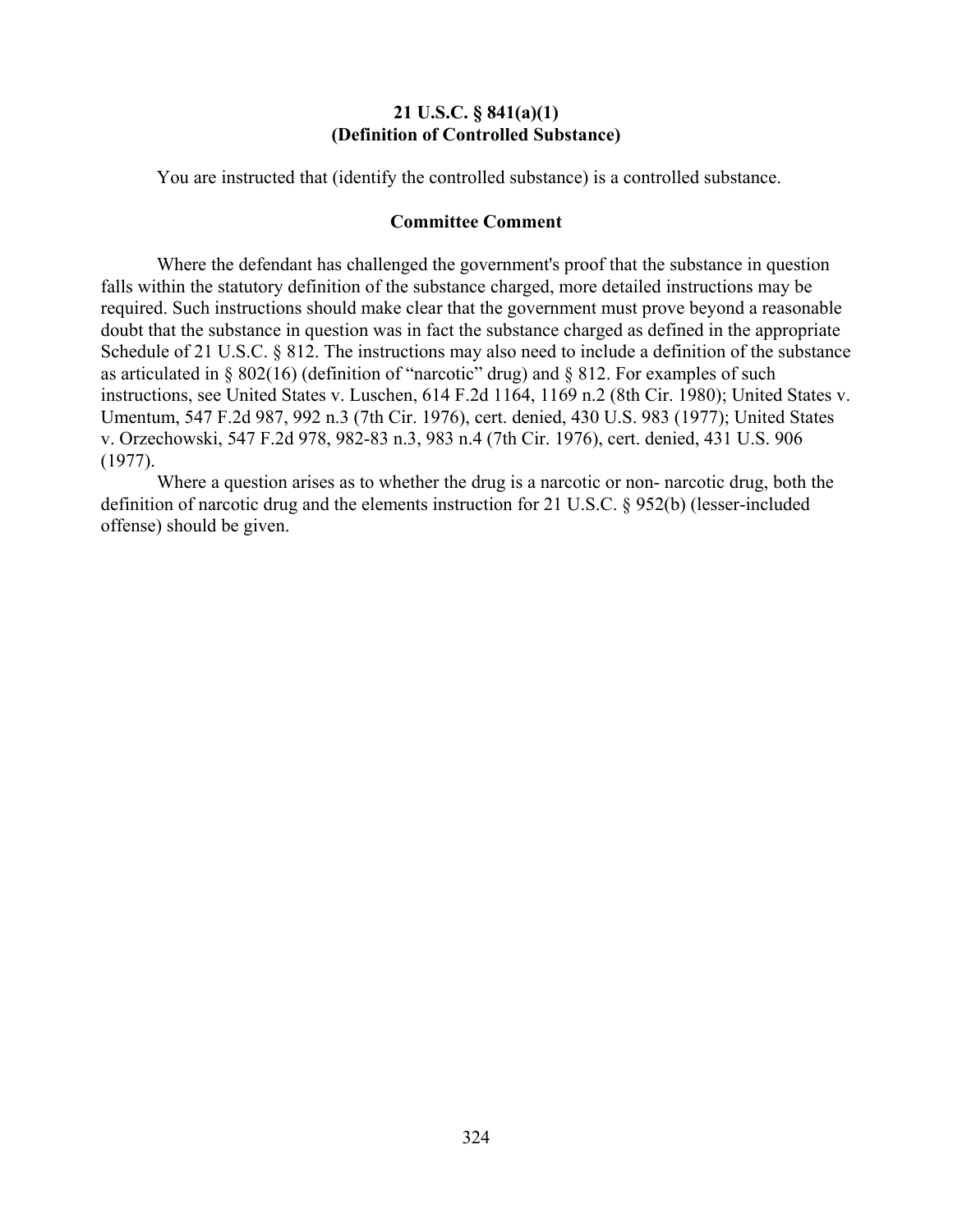### **21 U.S.C. § 843(b) Use of Communication Facility in Aid of Narcotics Offense - Elements**

To sustain the charge in Count that a [the] defendant used or caused to be used, a [telephone] [other communication facility] to facilitate a violation of the narcotics laws, the government must prove each of the following propositions beyond a reasonable doubt:

First, the defendant used a [telephone] [other communication facility];

Second, that use of the [telephone] [other communication facility] was accomplished as part of the committing of, or to cause or facilitate the committing of, [list possible predicate offenses, including possession with intent to distribute, unlawful distribution, or conspiracy]; and

Third, that such use of a telephone was knowing or intentional.

If you find from your consideration of all the evidence that each of these propositions has been proved beyond a reasonable doubt, then you should find the defendant guilty of the charge in Count

If, on the other hand, you find from your consideration of all the evidence that any of these propositions has not been proved beyond a reasonable doubt, then you should find the defendant not guilty of the charge in Count \_\_\_.

### **Committee Comment**

See United States v. Rey, 641 F.2d 222, 224 n.6 (5th Cir.), cert. denied, 454 U.S. 861 (1981).

Telephones are the most common form of communication facility charged under 21 U.S.C. § 843(b). If another type of facility is charged, and it if falls within the list included in the statute, it should be listed specifically in this instruction.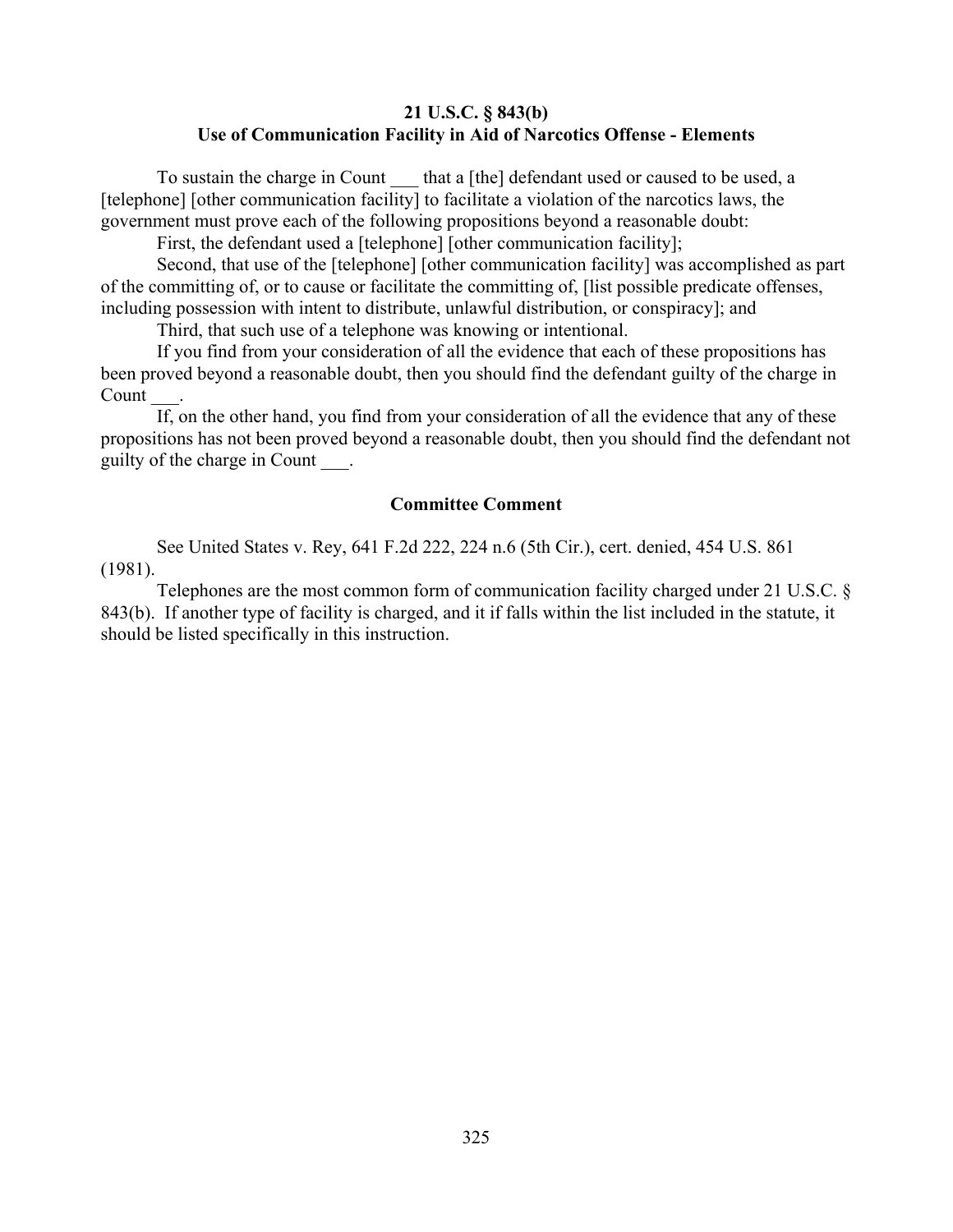## **21 U.S.C. § 843(b) Use of Communication Facility in Aid of Narcotics Offense - Definitions**

A [call] [transmission] facilitates the committing of an offense if it makes that offense easier, or if it assists in the committing of the offense.

[A "communication facility" can be any [public or private] device that is [or can be] used to transmit writing, signs, signals, or pictures of all kinds. This includes the mail, a telephone, a radio, or any method of wire or other means of communication.]

### **Committee Comment**

Regarding the definition of "facilitate," see United States v. Aquilla, 976 F.2d 1044, 1049 (7th Cir. 1992); United States v. Alvarez, 860 F.2d 801, 813 (7th Cir. 1988).

If there is no dispute as to whether the device allegedly used was a "communication facility" (which should be true in most cases), the second paragraph should not be given and the facility used should be specified in the elements instruction.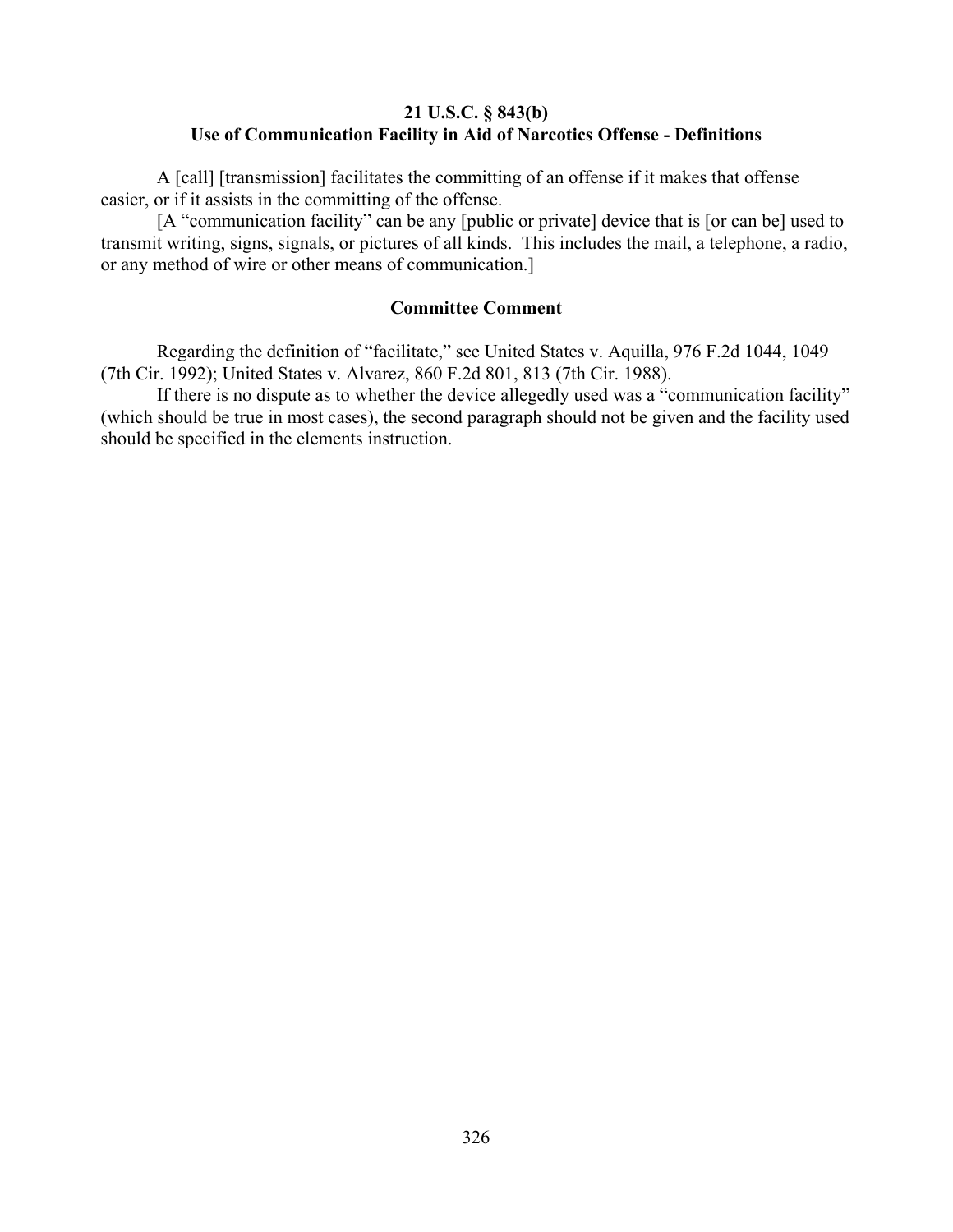## **21 U.S.C. § 846 (Conspiracy--Elements)**

### **Committee Comment**

The Committee recommends the use of the general Conspiracy instruction, without the overt act requirement. See Committee Comment following that instruction. United States v. Shabani, 115 S.Ct. 382 (1994); see also United States v. Umentum, 547 F.2d 987, 991 (7th Cir. 1976), cert. denied, 430 U.S. 983 (1977); United States v. Sassi, 966 F.2d 283, 285 (7th Cir.), cert. denied, 506 U.S. 991 (1992).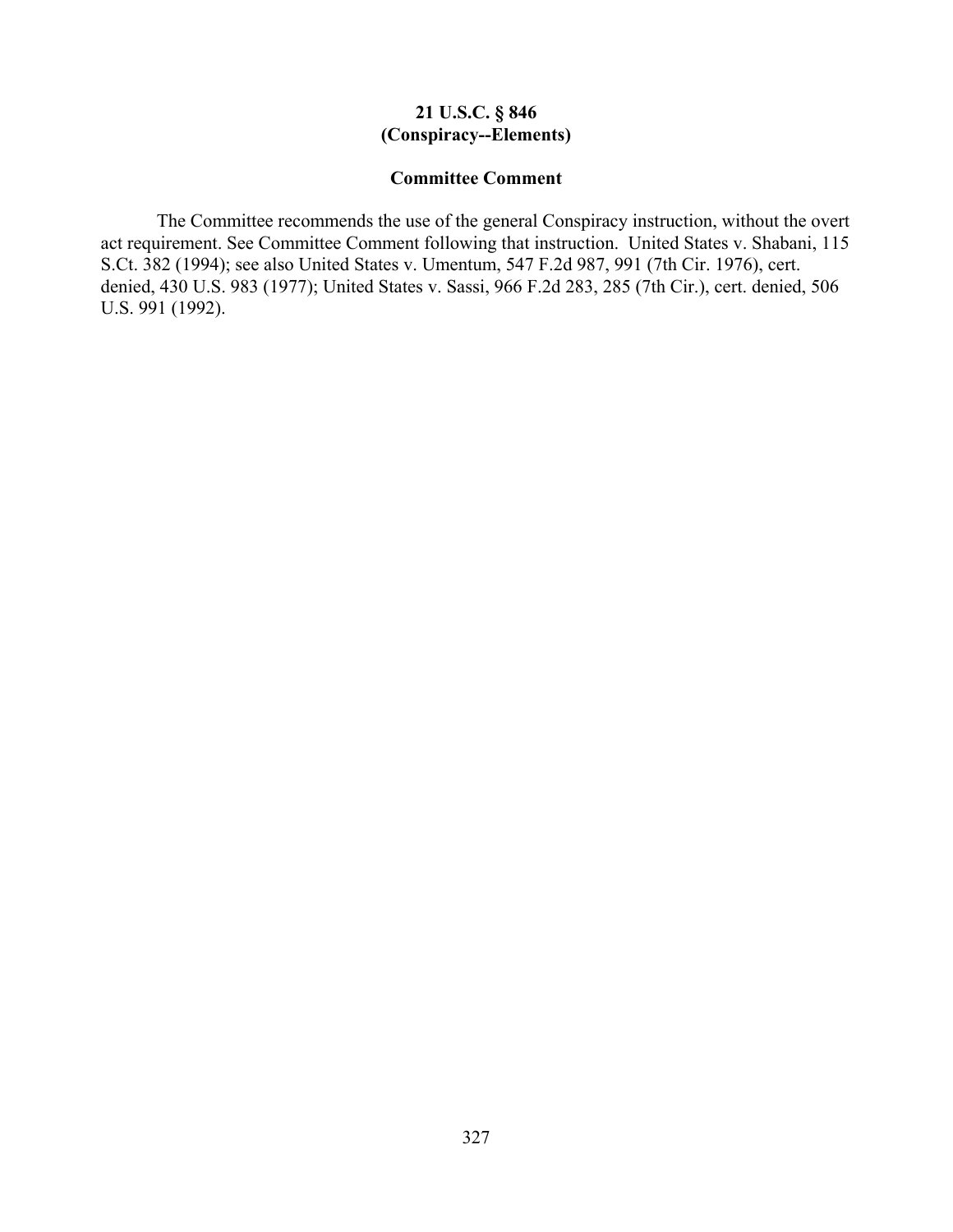## **21 U.S.C. § 848 (Continuing Criminal Enterprise - Elements)**

To sustain the charge in Count that a [the] defendant engaged in a continuing criminal enterprise, the government must prove each of the following propositions beyond a reasonable doubt:

First, that the defendant committed a continuing series of at least three or more of the narcotics offenses alleged in Count ;

Second, the defendant committed the offenses acting in concert with five or more other persons;

Third, the defendant acted as an organizer, supervisor or manager of those five or more other persons; and

Fourth, the defendant obtained substantial income or resources from the offenses.

If you find from your consideration of all the evidence that each of these propositions has been proved beyond a reasonable doubt, then you should find the defendant guilty on Count

If, on the other hand, you find from your consideration of all of the evidence that any of these propositions has not been proved beyond a reasonable doubt, then you should find the defendant not guilty on Count .

# Committee Comment

See United States v. Gibbs, 61 F.3d 536, 537 (7th Cir. 1995); United States v. Herrera-Rivera, 25 F.3d 491, 498 (7th Cir. 1994).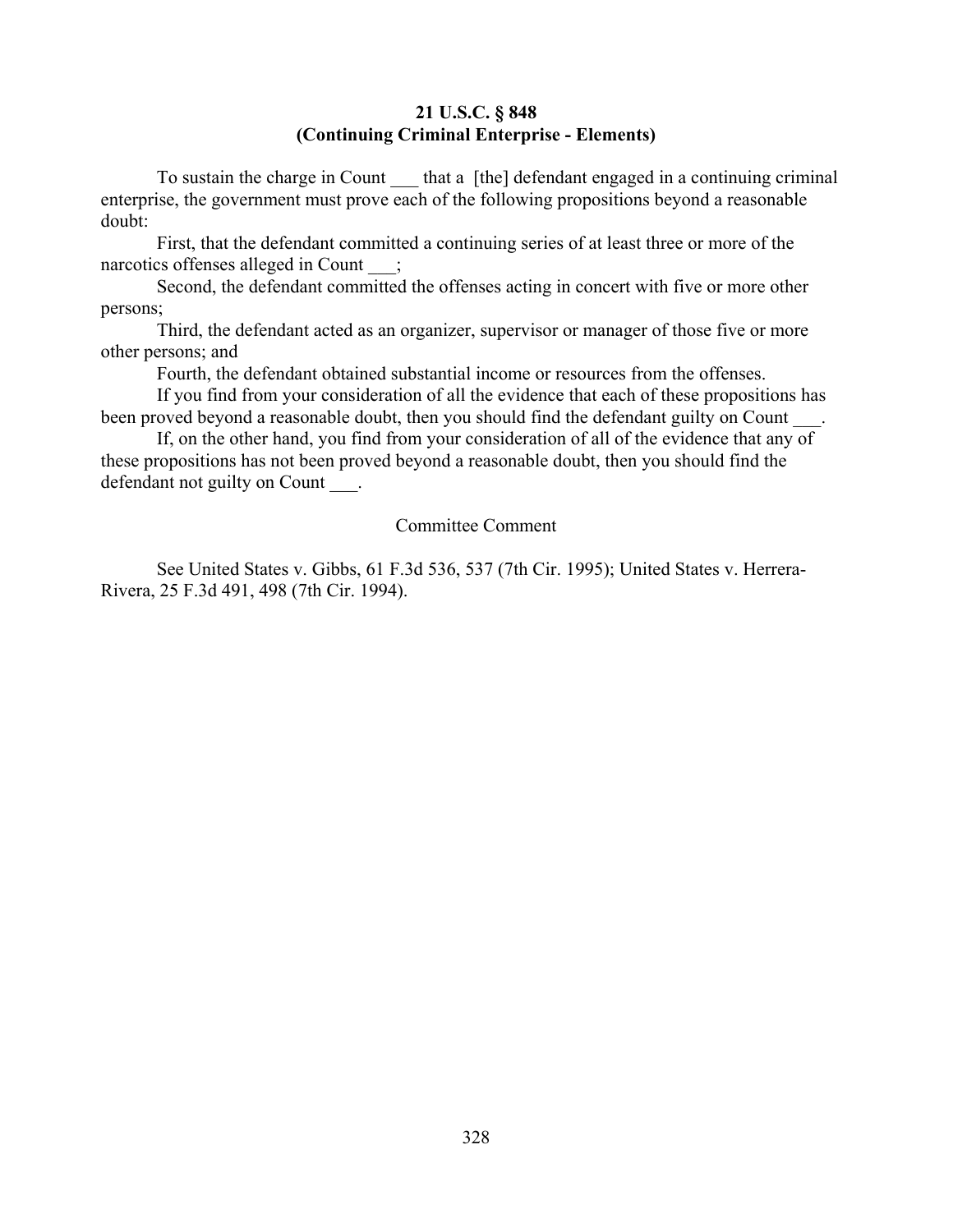### **21 U.S.C. § 848 (Continuing Criminal Enterprise - Continuing Series of Offenses)**

The narcotics offenses you may consider in determining whether the defendant committed a continuing series of at least three offenses include:

[List possible predicate offenses (including those charged in the indictment), e.g. distribution of a controlled substance, possession of a controlled substance with the intent to distribute, or use of telephones to facilitate the commission of a narcotics offense.

In determining whether the defendant engaged in a continuing series of at least three narcotics offenses, you may consider the offenses alleged in the indictment [as well as other alleged offenses of these types.] You must find that the government has proved that the defendant committed any offense beyond a reasonable doubt in order to consider it to be part of a continuing series.

#### **Committee Comment**

See Garrett v. United States, 471 U.S. 773 (1985); United States v. Baker, 905 F.2d 1100, 1103 (7th Cir. 1990); United States v. Young, 745 F.2d 733 (2nd Cir. 1984); cf. United States v. Markowski, 772 F.2d 358, 361 n.1 (7th Cir. 1985). Note that the Seventh circuit, in accord with the majority of circuits that have considered the question, does not require unanimity on the jury's part as to which specific offenses make up the continuing series. United States v. Canino, 949 F.2d 928 (7th Cir. 1991); but see United States v. Edmonds, 80 F.3d 810 (3rd Cir. 1996) (en banc).

The bracketed language should only be used if the indictment charges a continuing series of offenses consisting of specified acts, as opposed to a series of consisting of statutory categories of offenses such as "multiple acts of possession of controlled substances with intent to distribute and distribution of controlled substances."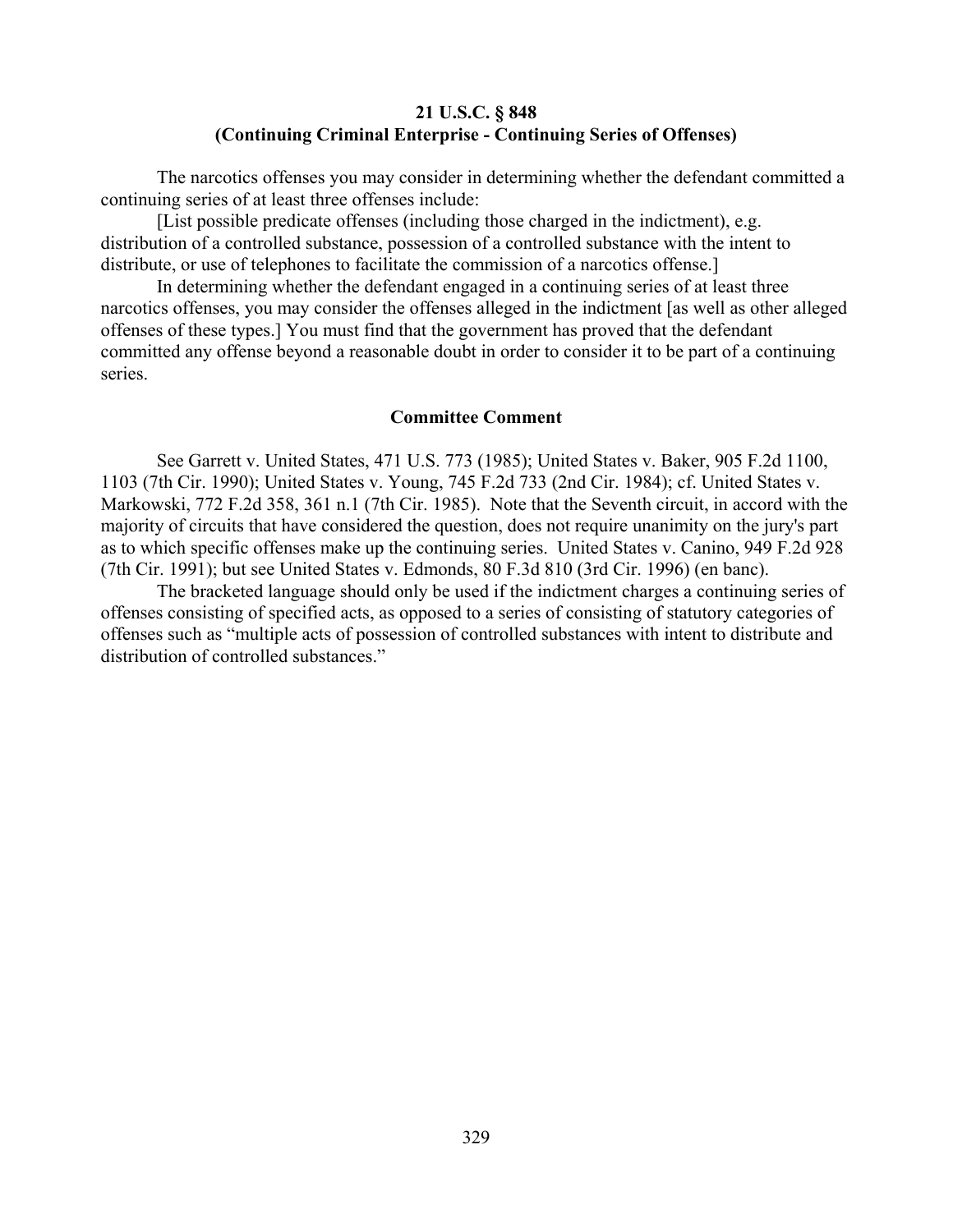## **21 U.S.C. § 848 (Continuing Criminal Enterprise - Five or More Persons)**

If you find that the defendant committed a continuing series of narcotics offenses, you must also decide whether the defendant committed this series of offenses in concert with five or more persons whom he/she organized, supervised or managed. [Those persons do not have to be named in the indictment.]

In order to find that the defendant acted in concert with five or more persons, you must unanimously agree that the defendant organized, supervised or managed five or more persons in committing the series of offenses. However, you do not have to agree on the identity of five or more persons with whom the defendant acted. [You do not have to find that the five or more persons acted together at the same time, or that the defendant personally dealt with them, or that all five persons were present at the same time.] [It is not required that the defendant acted in concert with five or more persons in the commission of any single offense that is one of the series of offenses constituting the continuing criminal enterprise.] [You do not have to find that the defendant had the same relationship with each of the five or more persons.]

#### **Committee Comment**

See United States v. Gibbs, 61 F.3d 536, 538, 539 n.1 (7th Cir. 1995); United States v. Bafia, 949 F.2d 1465, 1470-71 (7th Cir. 1991); United States v. Markowski, 772 F.2d 358, 364 (7th Cir. 1985), cert. denied, 475 U.S. 1018 (1986).

The bracketed instructions should be given only where the question addressed is raised.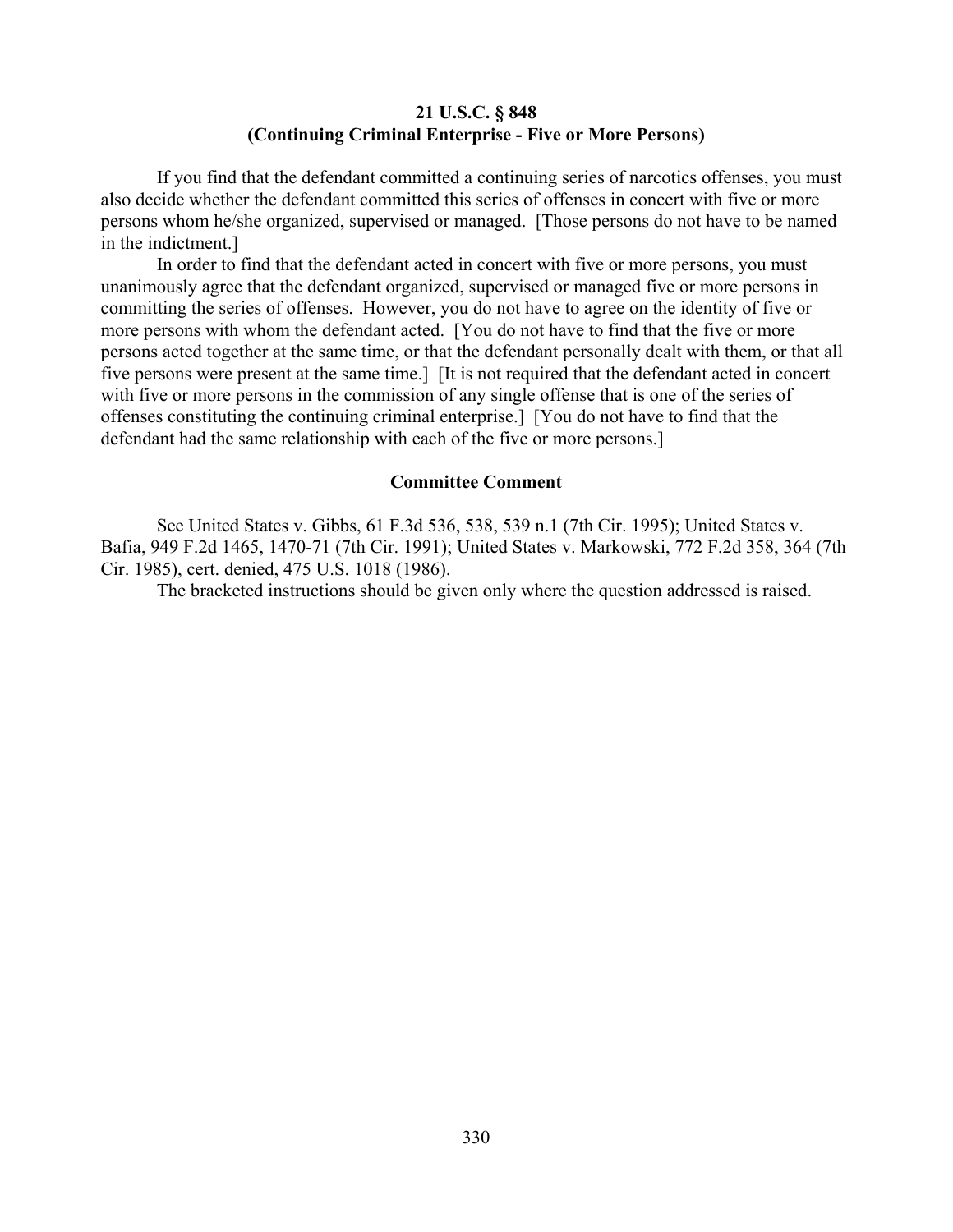# **21 U.S.C. § 848 (Continuing Criminal Enterprise - Organizing, Managing, Supervising)**

The terms "organizer," "supervisory position," and "any other position of management" are used in their ordinary meaning. As to each of the five or more people, the government must prove that the defendant organized or supervised or managed them in accomplishing the activities that contribute to the continuing enterprise.

The defendant need not have had personal contact with each of the five or more persons whom he organized, supervised or managed. [The defendant may still be considered an organizer, supervisor or manager even if he delegated the authority to personally hire those whom he is alleged to have organized, supervised or managed.]

#### **Committee Comment**

See United States v. Gibbs, 61 F.3d 536, 538 (7th Cir. 1995); United States v. Mannino, 635 F.2d 110, 116-17 (2nd Cir. 1980); United States v. Ray, 731 F.2d 1361, 1367 (9th Cir. 1984); United States v. Dickey, 736 F.2d 571, 587 (10th Cir. 1984); United States v. Phillips, 664 F.2d 971, 1013 and 1034 (5th Cir. 1981) cert. denied, 457 U.S. 1136 (1982); United States v. Rhodes, 779 F.2d 1019, 1026 (4th Cir. 1985).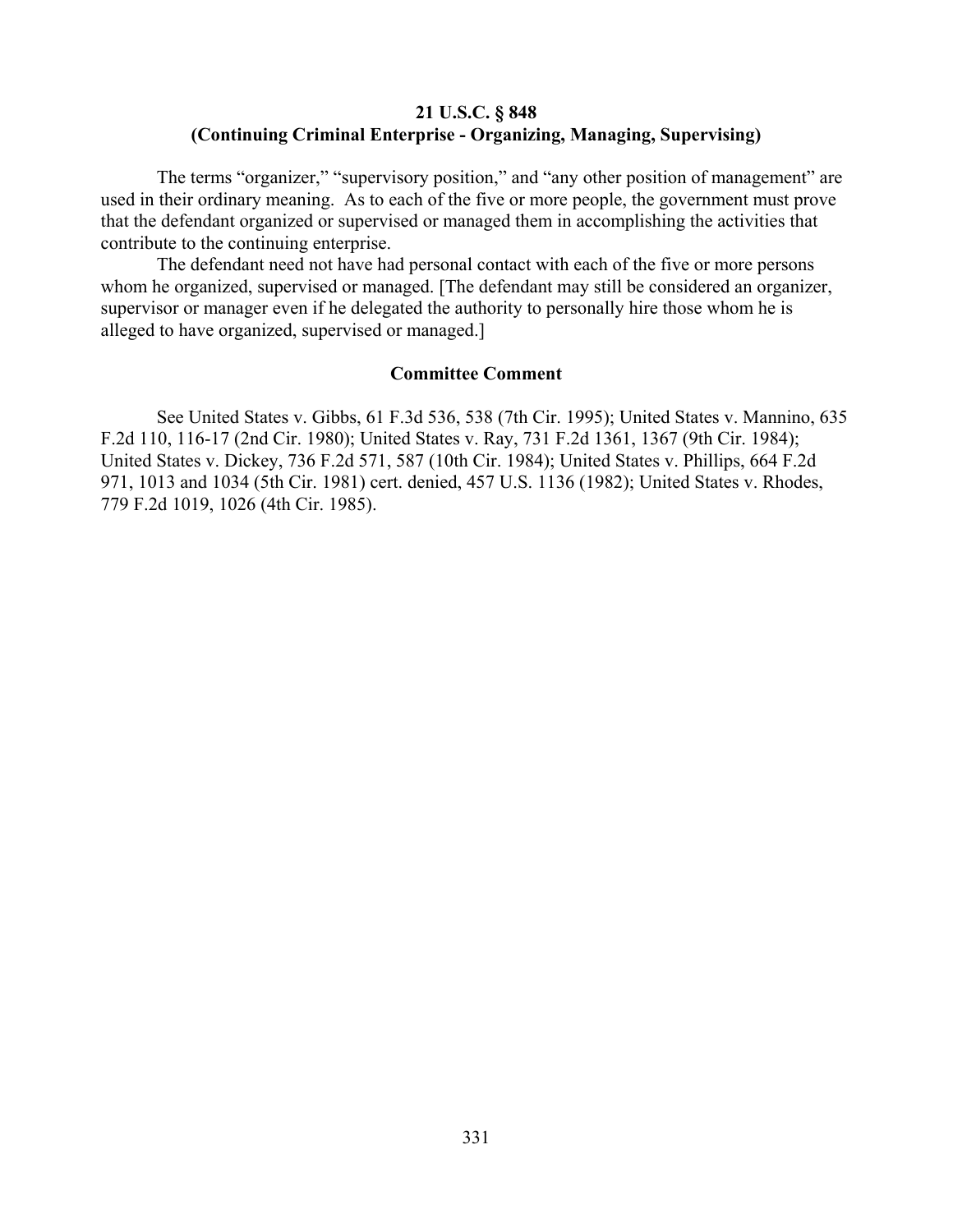### **21 U.S.C. § 848 (Continuing Criminal Enterprise - Substantial Income or Resources)**

The term "substantial" means of real worth and importance, or of considerable value. The term "resources" includes money, drugs or other items of material value.

The element of "substantial income or resources" can be proved circumstantially. For example, evidence of substantial gross receipts, substantial gross income or expenditures, receipt or possession of a large amount of narcotics, a large cash flow, a substantial amount of money changing hands, or anticipated profits from future sales may be considered by you in determining whether defendant obtained "substantial income and resources" from the continuing criminal enterprise. [Substantial income or resources is not limited to substantial "net" income or profit.]

#### **Committee Comment**

See United States v. Herrera-Rivera, 25 F.3d 491, 499 (7th Cir. 1994); United States v. Dickey, 736 F.2d 571, 588 (10th Cir. 1984) (substantial gross receipts, gross income, or gross expenditures); United States v. Graziano, 710 F.2d 691, 698 (11th Cir. 1983) (receipt of narcotics constitutes income), cert. denied, 466 U.S. 937 (1984); United States v. Chagra, 669 F.2d 241, 257- 58 (5th Cir.) ("accounts receivable" from drug transaction constitutes income; circumstantial evidence permissible; lavish personal expenditures with no legitimate source of income), cert. denied, 459 U.S. 846 (1982); United States v. Thomas, 632 F.2d 837, 847 (10th Cir.) (large cash flow), cert. denied, 449 U.S. 960 (1980); United States v. Bolts, 558 F.2d 316, 321 (5th Cir. 1977) (substantial amounts of money changing hands), cert. denied, 434 U.S. 930, 439 U.S. 898 (1978); United States v. Jeffers, 532 F.2d 1101, 1116-17 (7th Cir. 1976) (gross receipts), rev'd in part on other grounds, 432 U.S. 137 (1977).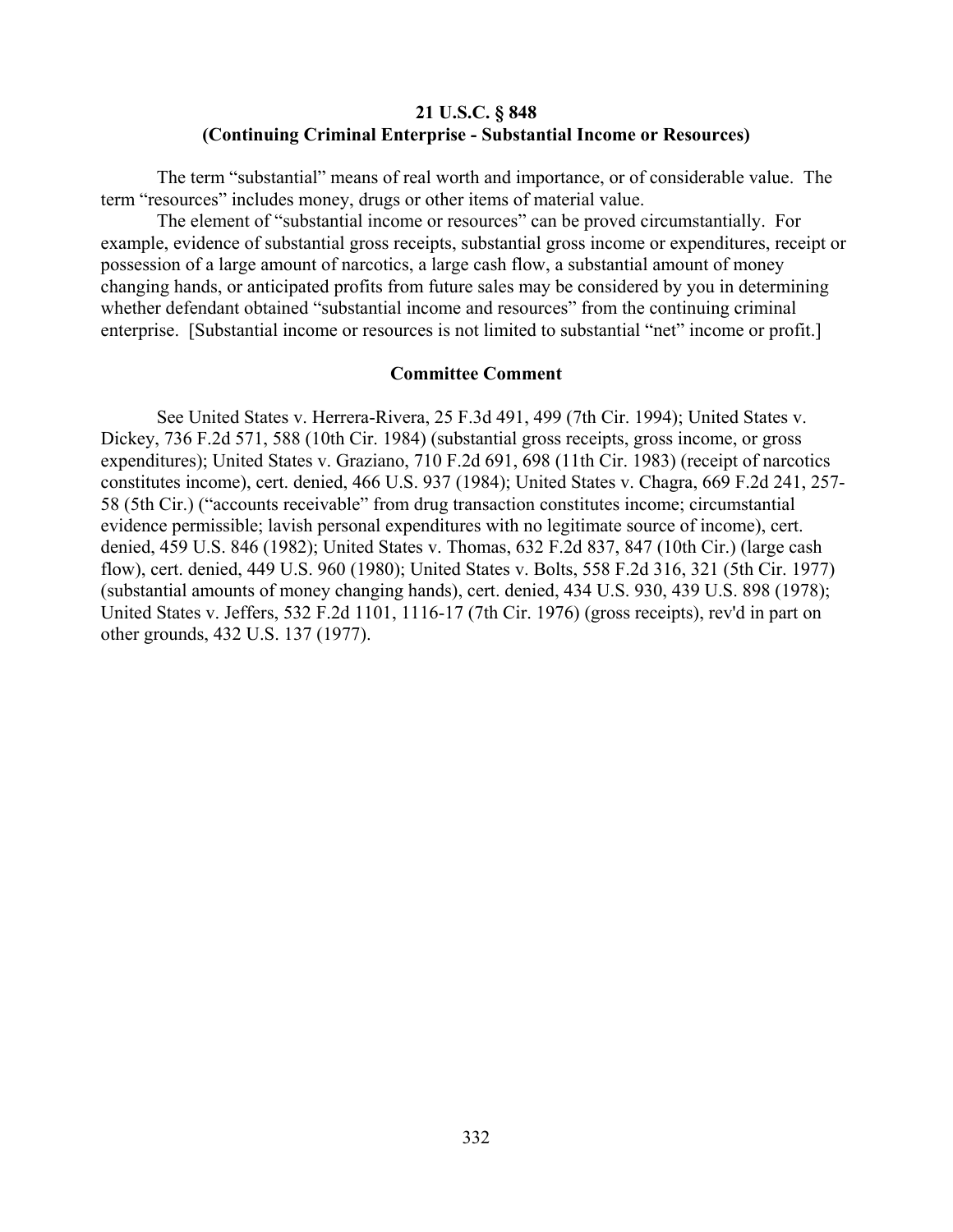### **21 U.S.C. § 951(a)(1) (Definition of Import)**

The term import means that the substance in question was brought from a point outside the United States into [the United States; customs territory of the United States].

### Committee Comment

The term import is defined in 21 U.S.C. § 951(a)(1). This section has been interpreted to mean that the government must prove beyond a reasonable doubt that the substance emanated from a point outside the United States and that it was then brought into the United States or a United States customs territory. United States v. Seni, 662 F.2d 277, 286-87 (4th Cir. 1981), cert. denied, 455 U.S. 950 (1982); United States v. Watkins, 662 F.2d 1090, 1098 (4th Cir. 1981), cert. denied sub nom. Watkins v. United States, 455 U.S. 989 (1982).

# **21 U.S.C. § 951(a)(2) (Definition of Customs Territory of the United States) (Vol. 3, p. 123)**

Customs territory of the United States includes only the States, the District of Columbia, and Puerto Rico.

## Committee Comment

Section  $951(a)(2)$  defines this term by reference to general headnote 2 to the Tariff Schedules of the United States. As of 1984, this headnote defined "customs territory" as set out in this instruction.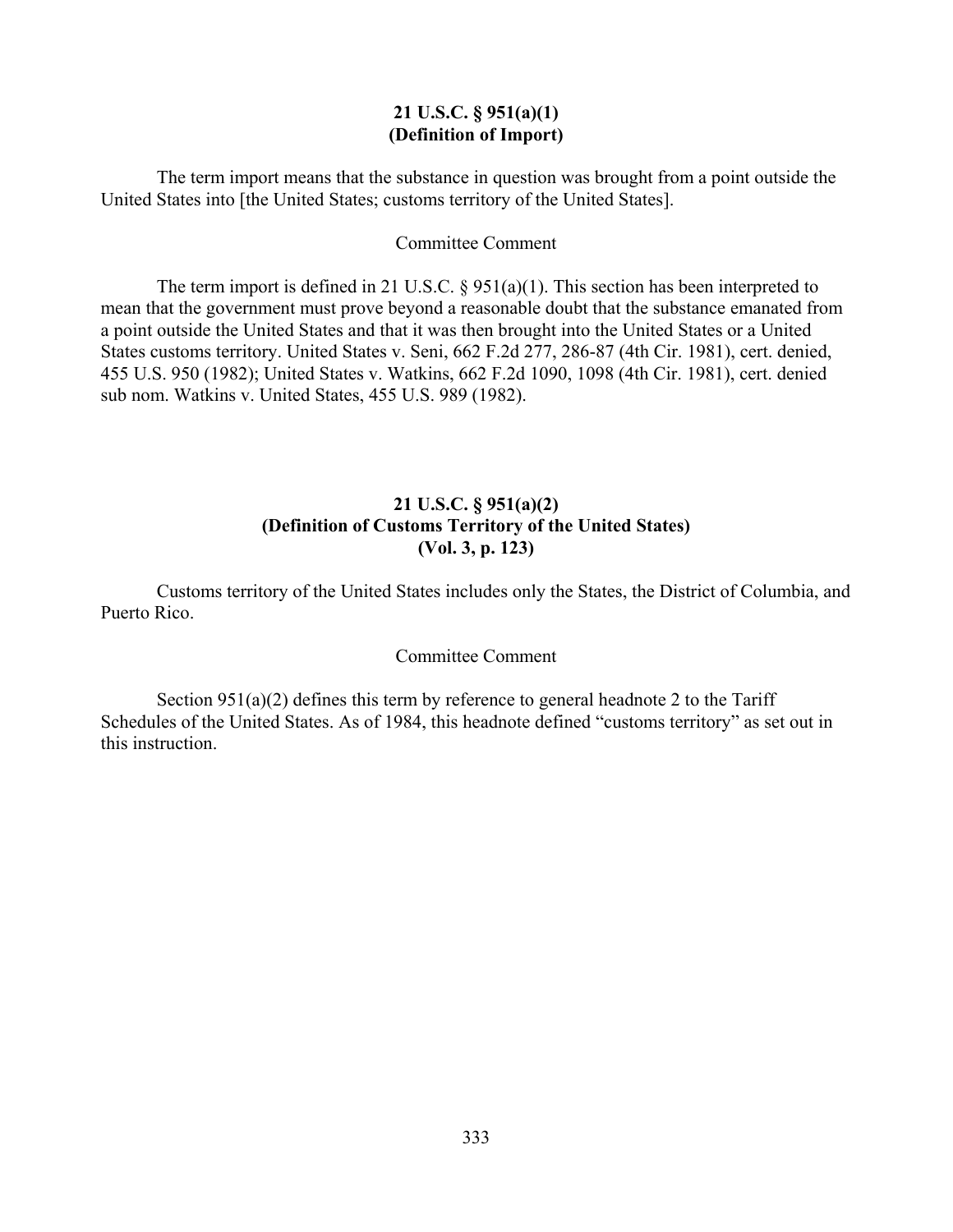### **21 U.S.C. § 952(a) (Importation of controlled substances - elements)**

To sustain the charge of importation of controlled substances, the government must prove the following propositions:

First, the defendant imported [identify the substance] into [the United States; customs territory of the United States];

Second, the defendant knew the substance he possessed was a controlled substance;

[Third, the (specify substance here) was not imported pursuant to regulations prescribed by the Attorney General.]

If you find from your consideration of all the evidence that each of these propositions has been proved beyond a reasonable doubt, then you should find the defendant guilty.

If, on the other hand, you find from your consideration of all the evidence that any of these propositions has not been proved beyond a reasonable doubt, then you should find the defendant not guilty.

#### Comment

The cases make clear that proof of importation alone is insufficient under this statute. The government must prove not only that the substance was imported as defined in Instruction 21 U.S.C. s 951(a)(1) (Definition of Import), supra p. 132, but also that the defendant imported the substance. United States v. Koua Thao, 712 F.2d 369, 371 (8th Cir. 1983); United States v. Seni, 662 F.2d 277, 280 (4th Cir. 1981), cert. denied sub nom. Minton v. United States; 455 U.S. 950 (1982).

Although the statute itself contains no intent requirement, the cases also make clear that the statute is a specific intent statute which requires the government to prove both that the defendant knowingly imported the substance in question and that the defendant knew the substance was a controlled substance. United States v. Galvan, 693 F.2d 417, 421 (5th Cir. 1982) (§ 952 is specific intent statute which requires proof of knowledge "that a controlled substance is being imported"); United States v. Lopez, 663 F.2d 532, 534 (5th Cir. 1981) (importation must be done "knowingly and intentionally"); United States v. Seni, 662 F.2d at 280 (importation must be done "knowingly and willfully").

Several circuits have held that the government need not prove the defendant knew specifically which drug he was importing as long as it proves that the defendant knew he was importing a controlled substance. See United States v. Lopez-Martinez, 725 F.2d 471, 475 (9th Cir.), cert. denied, 469 U.S. 837 (1984); Quintero v. United States, 33 F.3d 1133, 1136 (9th Cir. 1994). See also United States v. Lewis, 676 F.2d 147, 149 (9th Cir), cert. denied, 429 U.S. 837 (1976); United States v. Gomez, 905 F.2d 1513, 1514 (11th Cir.), cert. denied, 498 U.S. 1092 (1990); United States v. Ramierz-Ramierz, 875 F.2d 772, 774 (9th Cir. 1989); United States v. Restrepo-Granda, 575 F.2d 524, 527 (5th Cir.), cert. denied, 439 U.S. 935 (1978); and United States v. Rea, 532 F.2d 147, 149 (9th Cir.), cert. denied, 429 U.S. 837 (1976).. Although the Seventh Circuit never has specifically ruled on the issue, its decisions in United States v. Vargas, 583 F.2d 380, 384 (7th Cir. 1978) and United States v. Moser, 509 F.2d 1089, 1092 (7th Cir. 1975), both of which require some sort of proof that the defendant have knowledge of the specific type of drug as charged in the indictment, appear contrary to the above position. However, in United States v. Herrero, 893 F.2d 1512, 1535 (7th Cir.), cert. denied, 496 U.S. 927 (1990), the 7th Circuit cited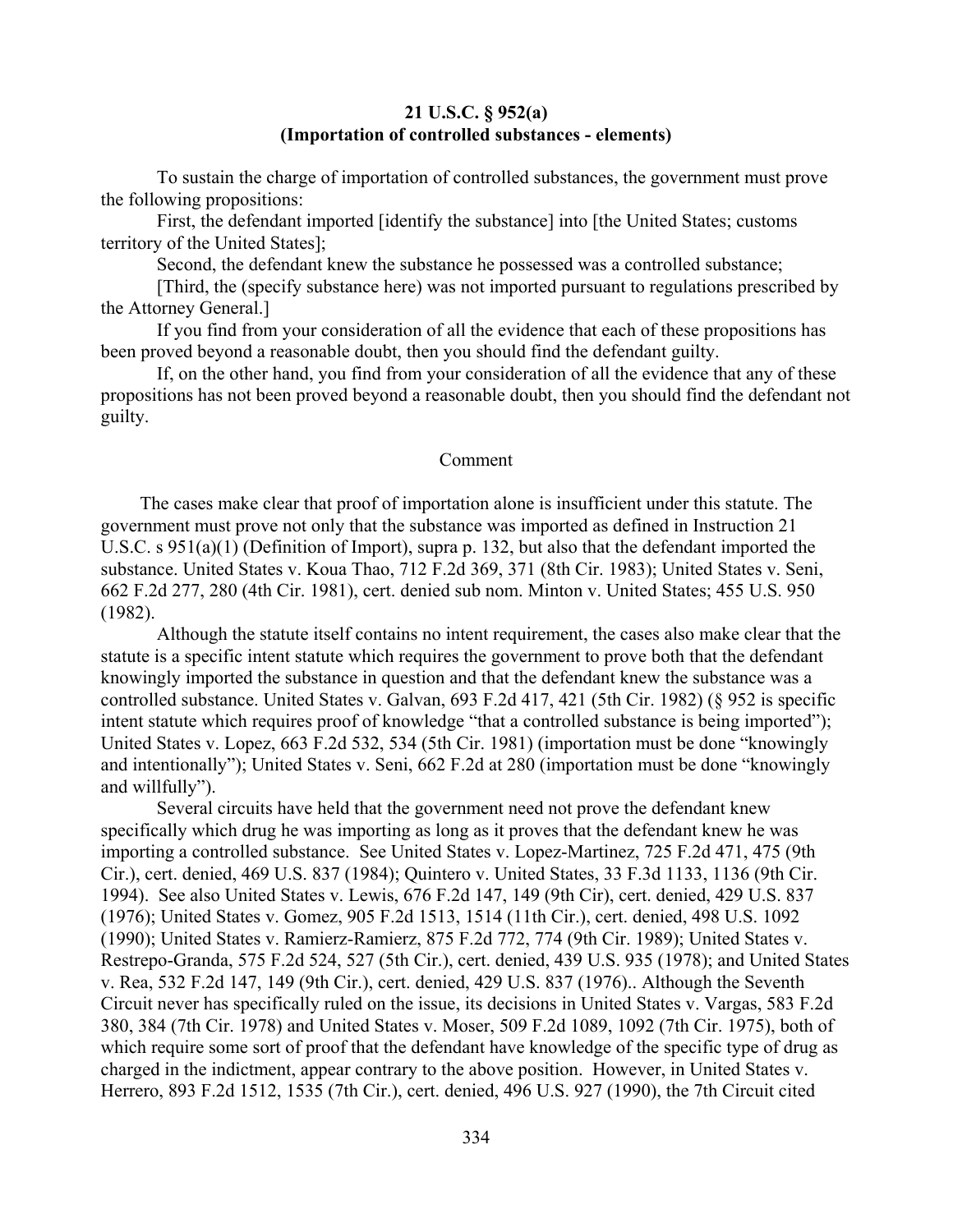both Lopez-Martinez and Lewis in holding that a co-conspirator need only have knowledge that his partner is dealing in controlled substances and not that he is distributing a specific drug.

The cases are silent on the issue of whether the defendants must know they are actually crossing a border; *i.e.* knowingly importing something. Although this silence indicates that the question remains open, because it has never been raised, the Committee decided not to include it as an element in the instruction.

Section 952(a), which is contained in Chapter II of Chapter 13 of Title 21, enumerates several exceptions to its prohibitions which are permitted pursuant to various regulations prescribed by the Attorney General. Other exceptions to § 952 are enumerated in 21 U.S.C. § 956. Under 21 U.S.C. § 885(a)(1), the burden of going forward with evidence to support these exceptions is on the defendant. Although this section applies only to Subchapter I,  $\S$  965 of Title 21 makes  $\S$  885(a)(1) applicable to charges brought under Subchapter II. Thus, it appears that the burden of going forward with evidence to support an exception to  $\S 952(a)$  is on the defendant.

The Seventh Circuit has so interpreted  $\S 885(a)(1)$  for offenses included in Subchapter I. United States v. Felts, 602 F.2d 146, 148 (7th Cir. 1979), cert. denied, 444 U.S. 1046 (1980); United States v. Kelly, 500 F.2d 72, 73 (7th Cir. 1974). Although the Seventh Circuit has never ruled on the application of  $\S 885(a)(1)$  to  $\S 952$  or to any other statute included in Subchapter II, in United States v. Murray, 618 F.2d 892, 901 (2d. Cir. 1980), the Second Circuit citing *Felts*, did apply  $\S$  885(a)(1) to statutes included in Subchapter II.

Once a defendant introduces evidence to show that one of the exceptions listed in § 952(a) may be applicable to him, the government must prove the nonapplicability of the exception beyond a reasonable doubt and the exception must be included as an element in the elements instruction. United States v. Kelly, supra at 74.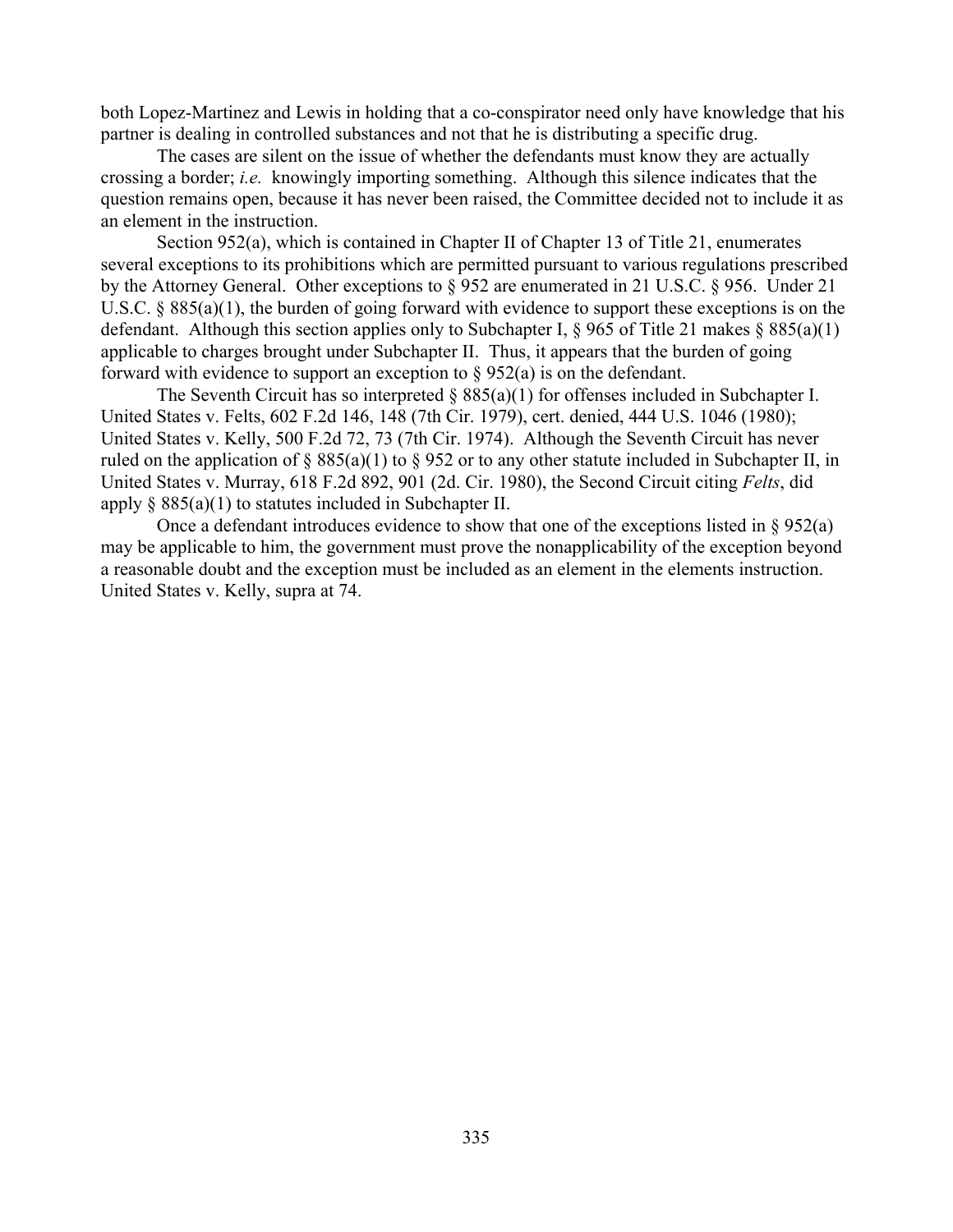### **21 U.S.C. § 952(a) (Definition of Controlled Substance)**

I instruct you that (identify the substance) is a [controlled substance; narcotic drug; non-narcotic drug].

### **Committee Comment**

Where the defendant has challenged the government's proof that the substance in question falls within the statutory definition of the substance charged, more detailed instructions may be required. Such instructions should make clear that the government must prove beyond a reasonable doubt that the substance in question was in fact the substance charged as defined in the appropriate Schedule of 21 U.S.C. s 812. The instructions may also need to include a definition of the substance as articulated in s 802(16) (definition of "narcotic" drug) and s 812. For examples of such instructions, see United States v. Luschen, 614 F.2d 1164, 1169 n.2 (8th Cir. 1980); United States v. Umentum, 547 F.2d 987, 992 n.3 (7th Cir. 1976), cert. denied, 430 U.S. 983 (1977); United States v. Orzechowski, 547 F.2d 978, 982-83 n.3, 983 n.4 (7th Cir. 1976), cert. denied, 431 U.S. 906 (1977).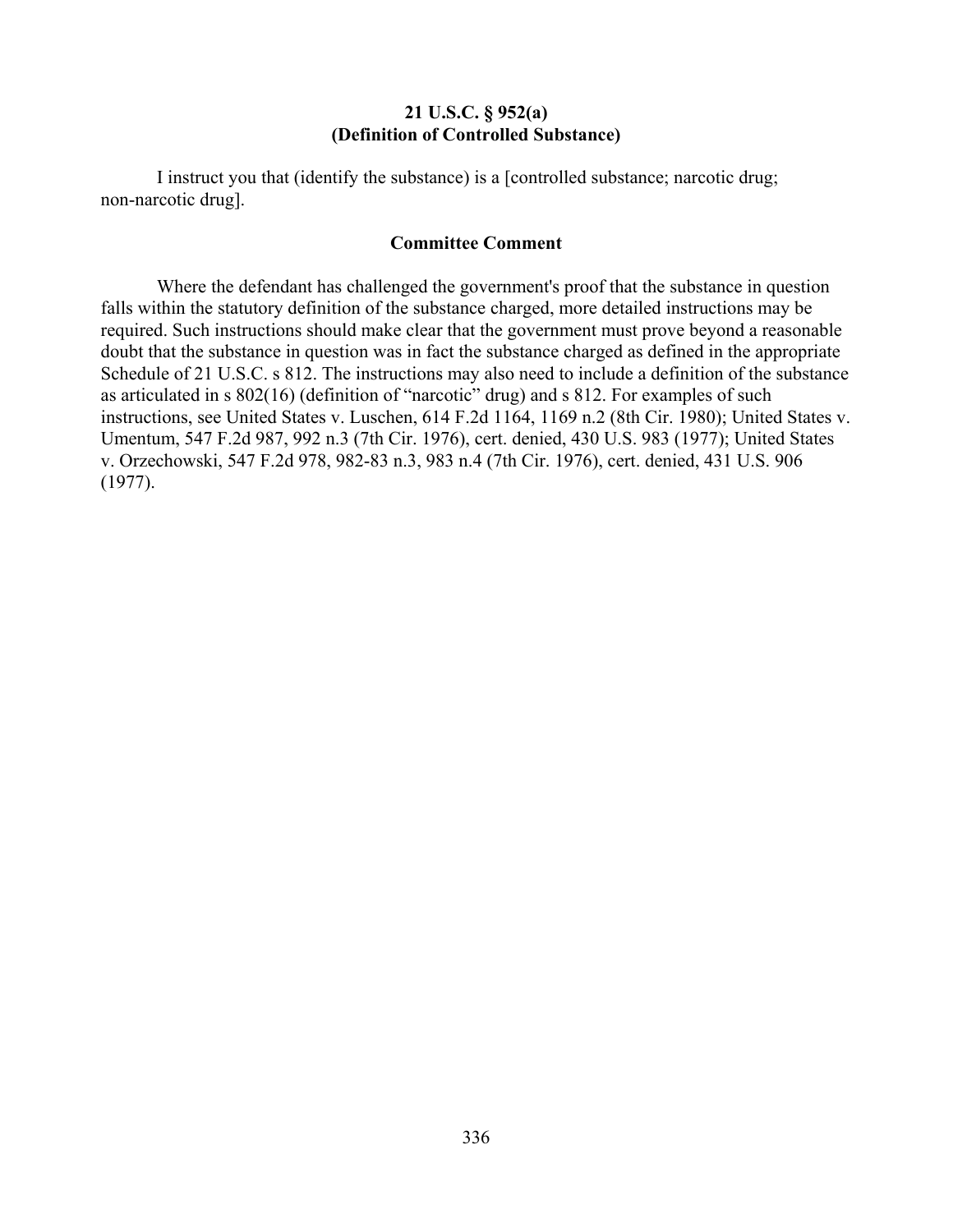# **21 U.S.C. 952(a) (Knowledge of identity of controlled substance)**

It is sufficient that the defendant knew that the substance was some kind of prohibited drug. It does not matter whether the defendant knew that the substance was (identify the substance).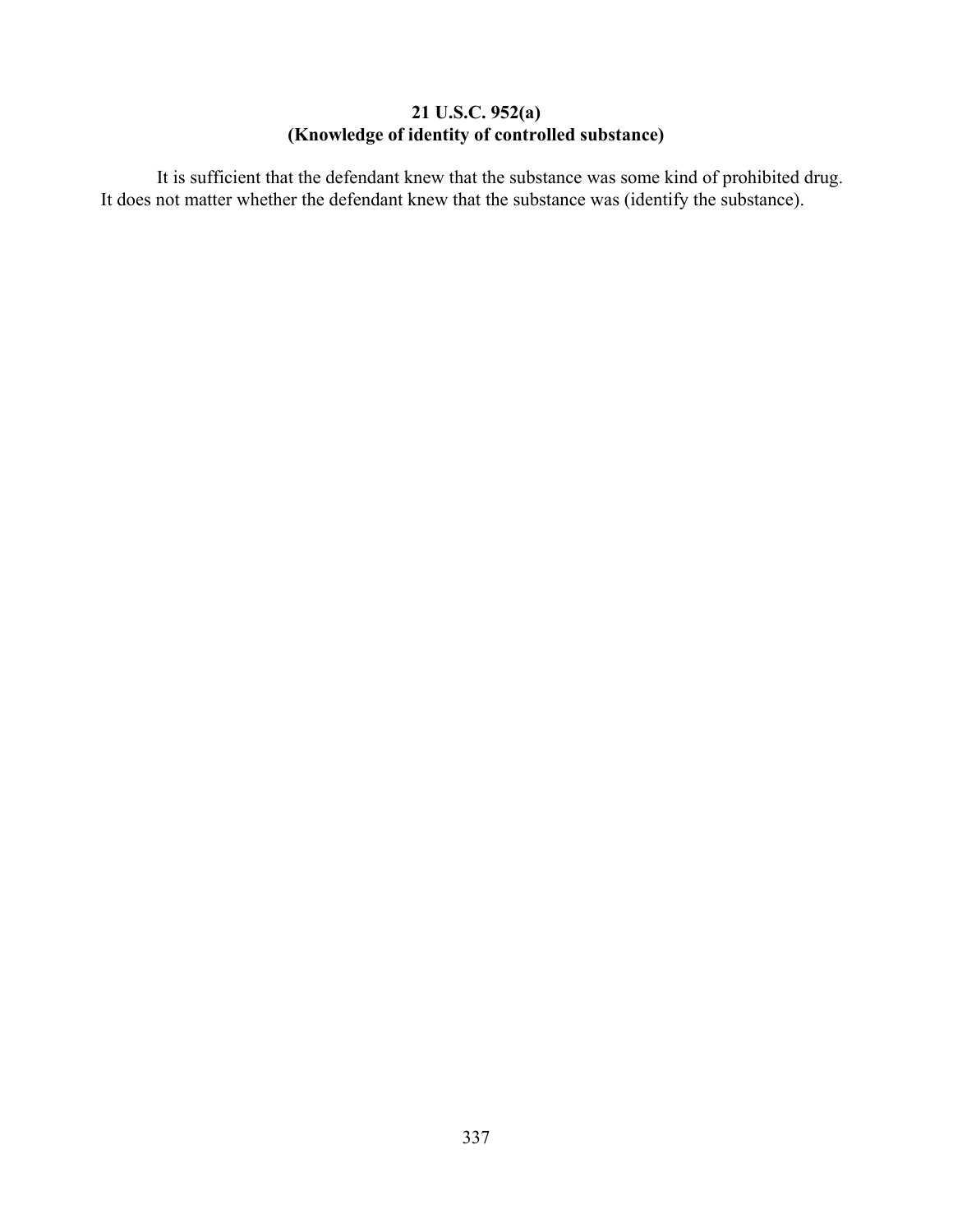## **21 U.S.C. § 952(b) (Importation of non-narcotic Drugs--Elements)**

To sustain the charge of importation of controlled substances, the government must prove the following propositions:

First, the defendant imported (here specify substance) into [the United States; customs territory of the United States];

Second, the defendant knew the substance was a controlled substance;

[Third, the (here specify substance) was not imported pursuant to regulations prescribed by the Attorney General.]

It does not matter whether the defendant knew that the substance was The sufficient that the defendant knew that it was some kind of prohibited drug.

If you find from your consideration of all the evidence that each of these propositions has been proved beyond a reasonable doubt, then you should find the defendant guilty.

If, on the other hand, you find from your consideration of all the evidence that any of these propositions has not been proved beyond a reasonable doubt, then you should find the defendant not guilty.

# **Committee Comment**

See United States v. Osmani, 20 F.3d 266 (7th Cir. 1994).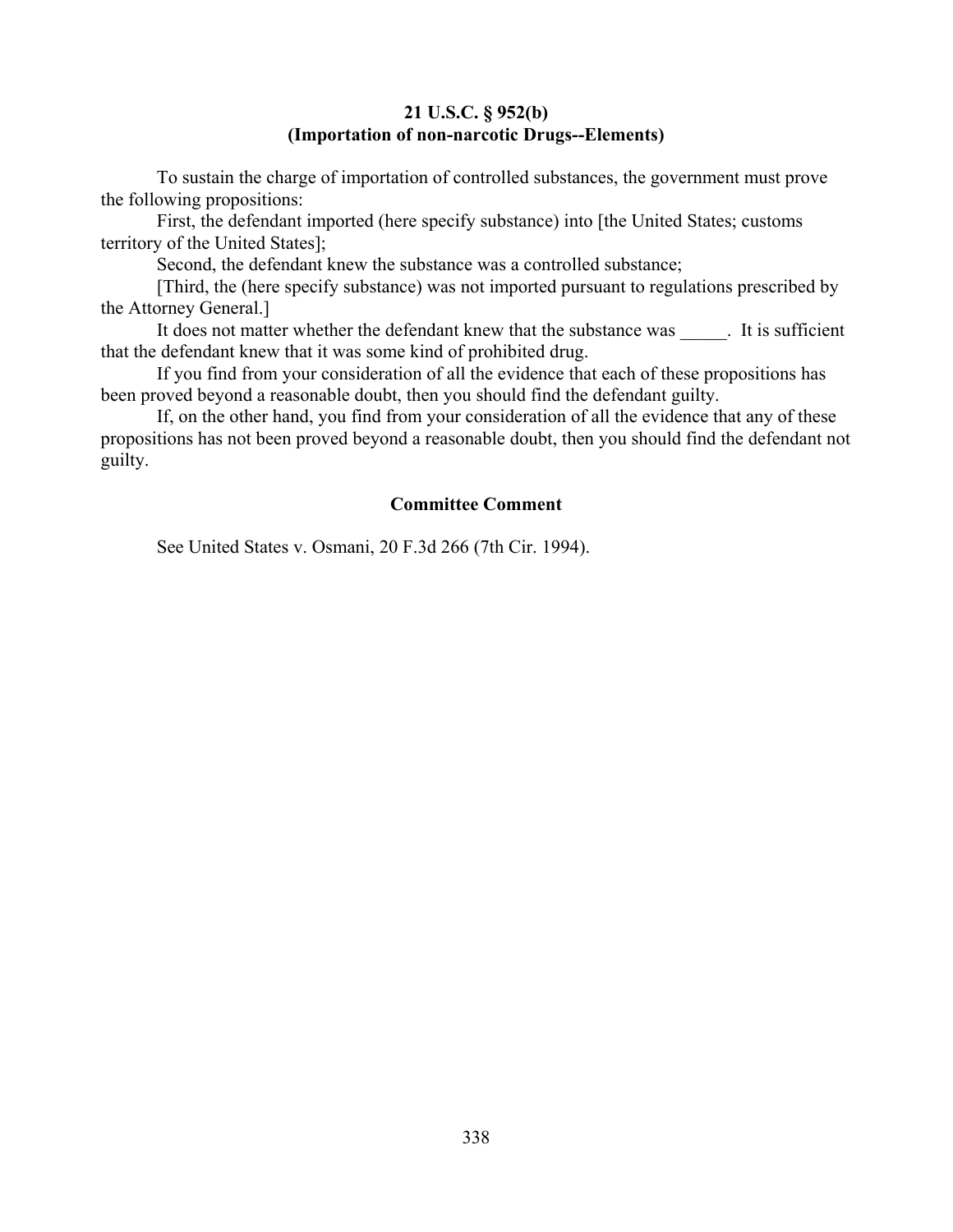## **26 U.S.C. § 5845 (Definition of Make)**

The term make includes manufacturing (other than by one qualified to engage in such business), putting together, altering, any combination of these, or otherwise producing a firearm.

# **26 U.S.C. § 5845 (Definition of Transfer)**

The term transfer includes selling, assigning, pledging, leasing, loaning, giving away, or otherwise disposing of.

# **26 U.S.C. § 5845 (Definition of Dealer)**

The term dealer means any person, not a manufacturer or importer, engaged in the business of selling, renting, leasing, or loaning firearms.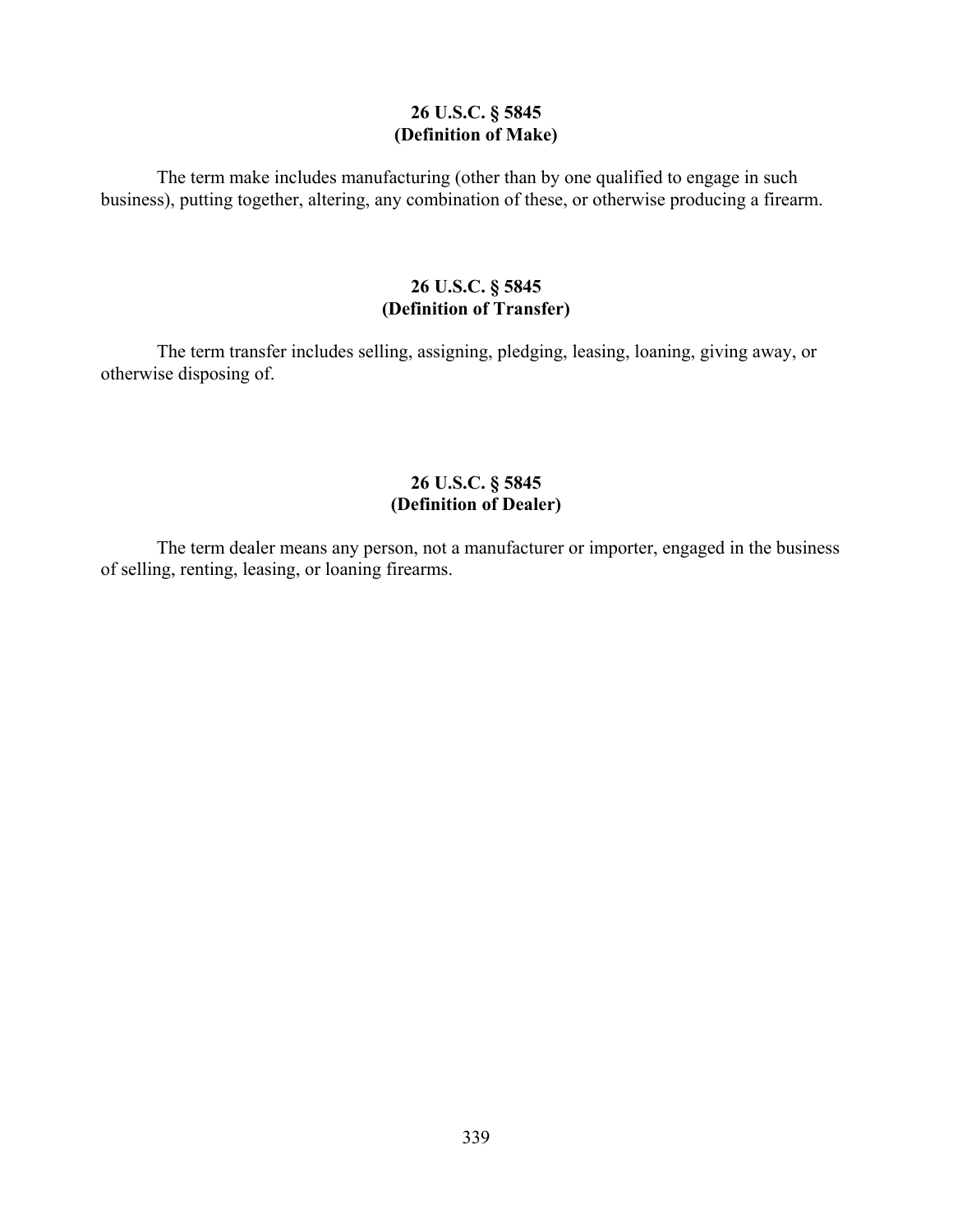# **26 U.S.C. § 5845 MACHINE GUNS, DESTRUCTIVE DEVICES, AND CERTAIN OTHER FIREARMS (Definition of Importer)**

The term "importer" means any person who is engaged in the business of importing or bringing firearms into the United States.

## **26 U.S.C. § 5845 (Definition of Manufacturer)**

The term "manufacturer" means any person who is engaged in the business of manufacturing firearms.

### Committee Comment

The terms "firearm," "machine gun," "rifle," "shotgun," "any other weapon," "destructive device," "antique firearm," and "unserviceable firearm" are statutorily defined. Definitions of those terms for the jury should, if necessary, be taken from the statute.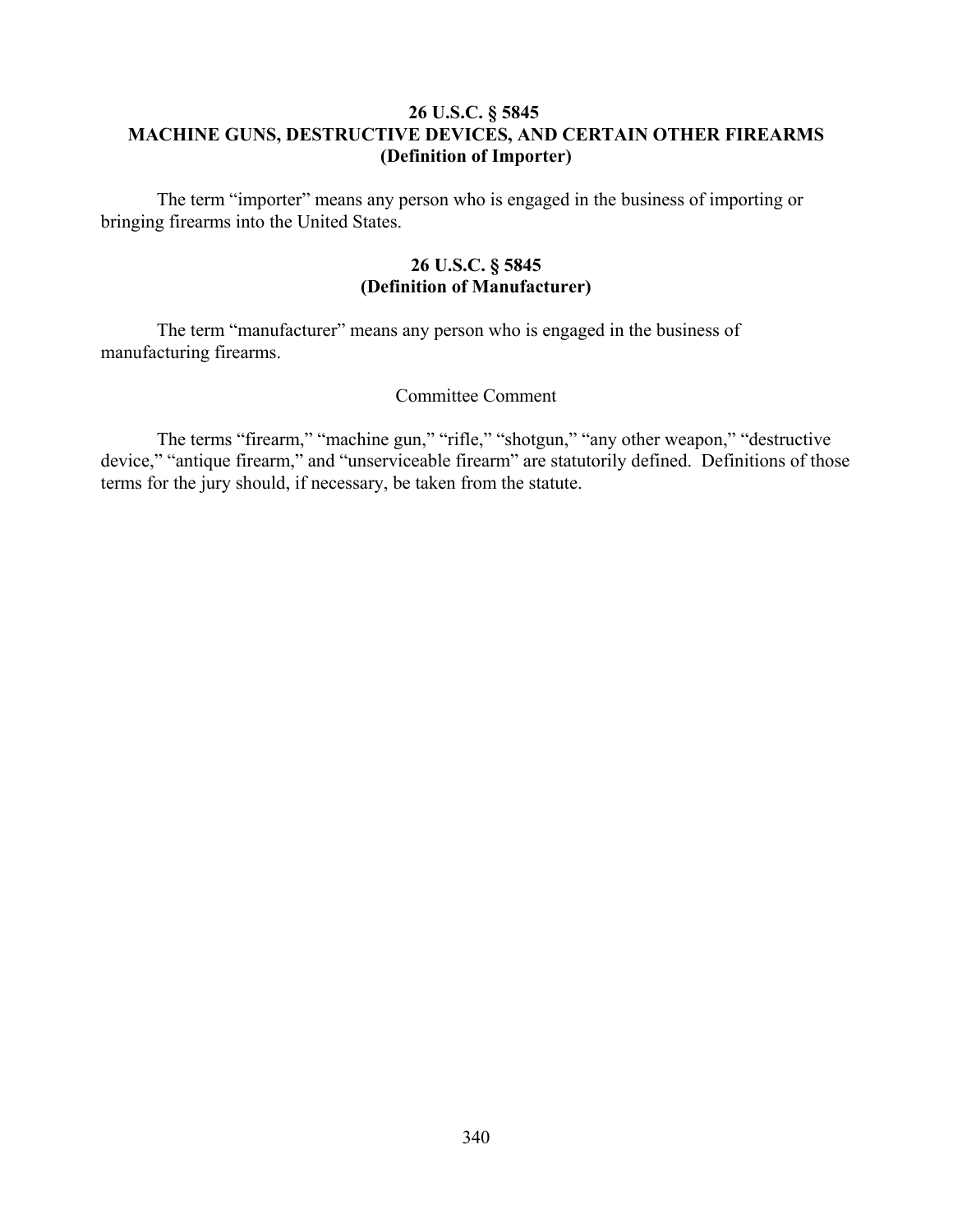# **26 U.S.C. § 5861 (Failure to Pay Tax or Register--Elements)**

To sustain the charge of engaging in business as a [manufacturer of; importer of; dealer in] firearms [without having paid the special tax; without having registered] as required by law, the government must prove the following propositions:

First, the defendant was engaged in business as a [manufacturer of; importer of; dealer in] firearms; and,

Second, the defendant engaged in the business [without having first paid the special tax; without having registered] as required by law.

If you find from your consideration of all the evidence that each of these propositions has been proved beyond a reasonable doubt, then you should find the defendant guilty.

If, on the other hand, you find from your consideration of all the evidence that either of these propositions has not been proved beyond a reasonable doubt, then you should find the defendant not guilty.

### **Committee Comment**

Instructions on the mechanics of paying the tax (§ 5801) and registering (§ 5802) are not included as the need to use them appears to be remote.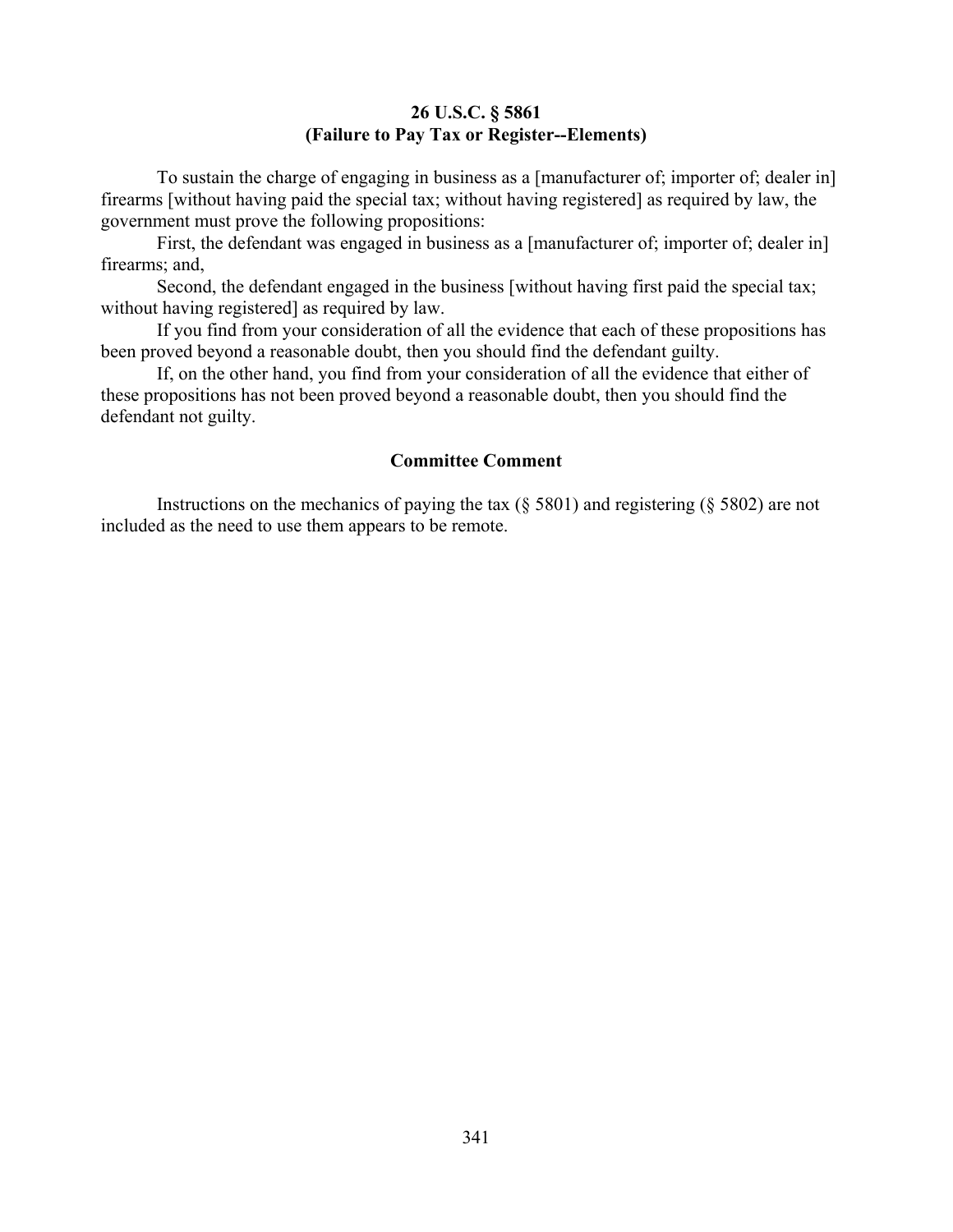## **26 U.S.C. § 5861 (Receiving or Possessing an Unregistered Firearm--Elements)**

To sustain the charge of [receiving; possessing] a firearm which is not registered in the National Firearms Registration and Transfer Record the government must prove the following propositions:

First, the defendant knowingly [received; possessed] a firearm; and,

Second, the defendant knew that the firearm possessed the characteristic[s] of [list characteristics].

Third, the firearm was not registered in the National Firearms Registration and Transfer Record.

If you find from your consideration of all the evidence that each of these propositions has been proved beyond a reasonable doubt, then you should find the defendant guilty.

If, on the other hand, you find from your consideration of all the evidence that either of these propositions has not been proved beyond a reasonable doubt, then you should find the defendant not guilty.

### **Committee Comment**

In the second element, the court must provide a list of all the characteristics in the appropriate statutory definition of the particular firearm or firearms which are the subject of the prosecution. These definitions are found at 26 U.S.C. § 5845. Staples v. United States, 511 U.S. 600 (1994), United States v. Meadows, 91 F.3d 851 (7th Cir. 1996).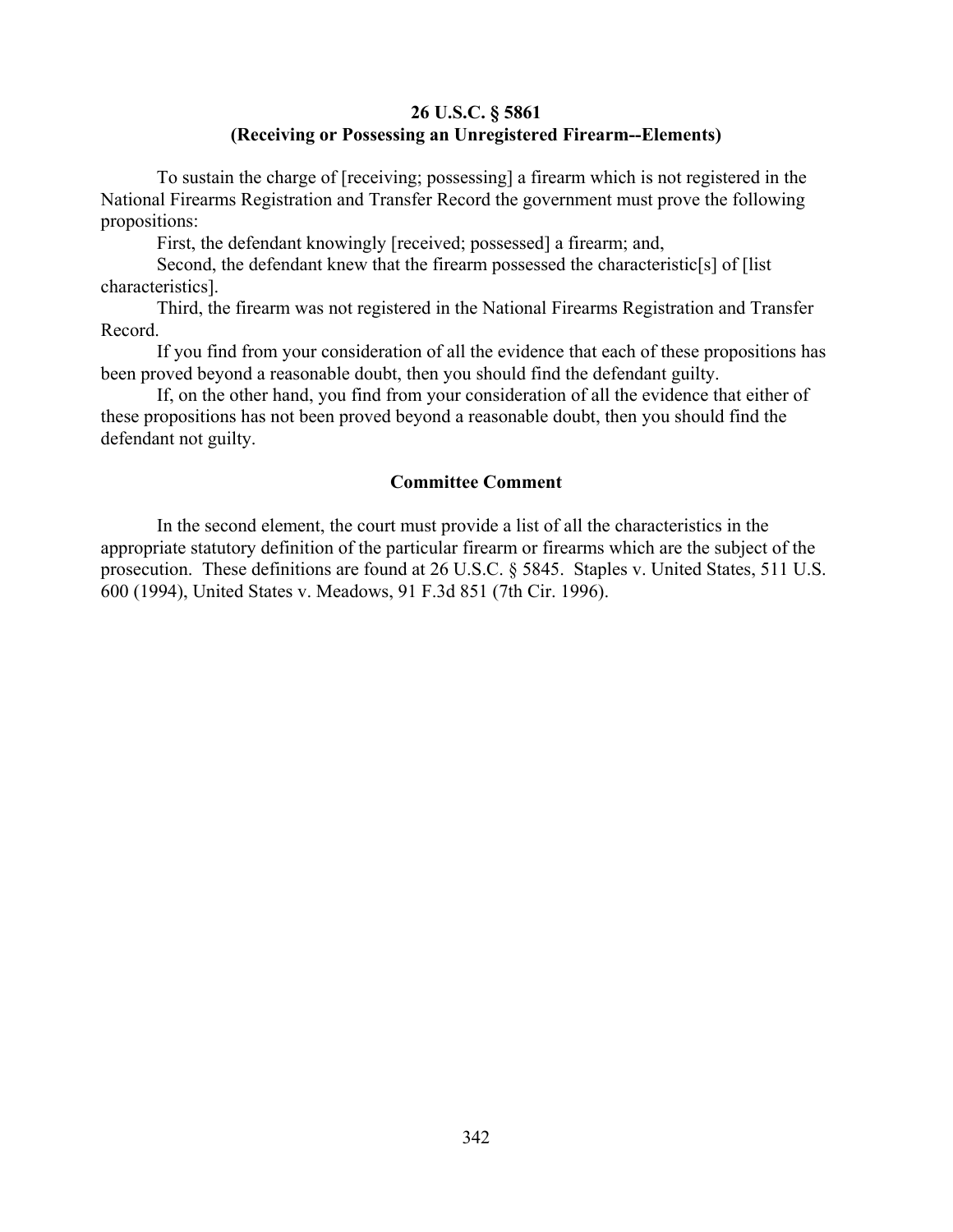# **26 U.S.C. § 5861 (Other Prohibited Acts)**

## **Committee Comment**

Title 26 U.S.C. 5861 lists twelve separate acts prohibited by the National Firearms Act. Because most of the acts are specific, and the foreseeable charges are so numerous and individualistic, the Committee believes that the balance of the statute should not be the subject of pattern instructions.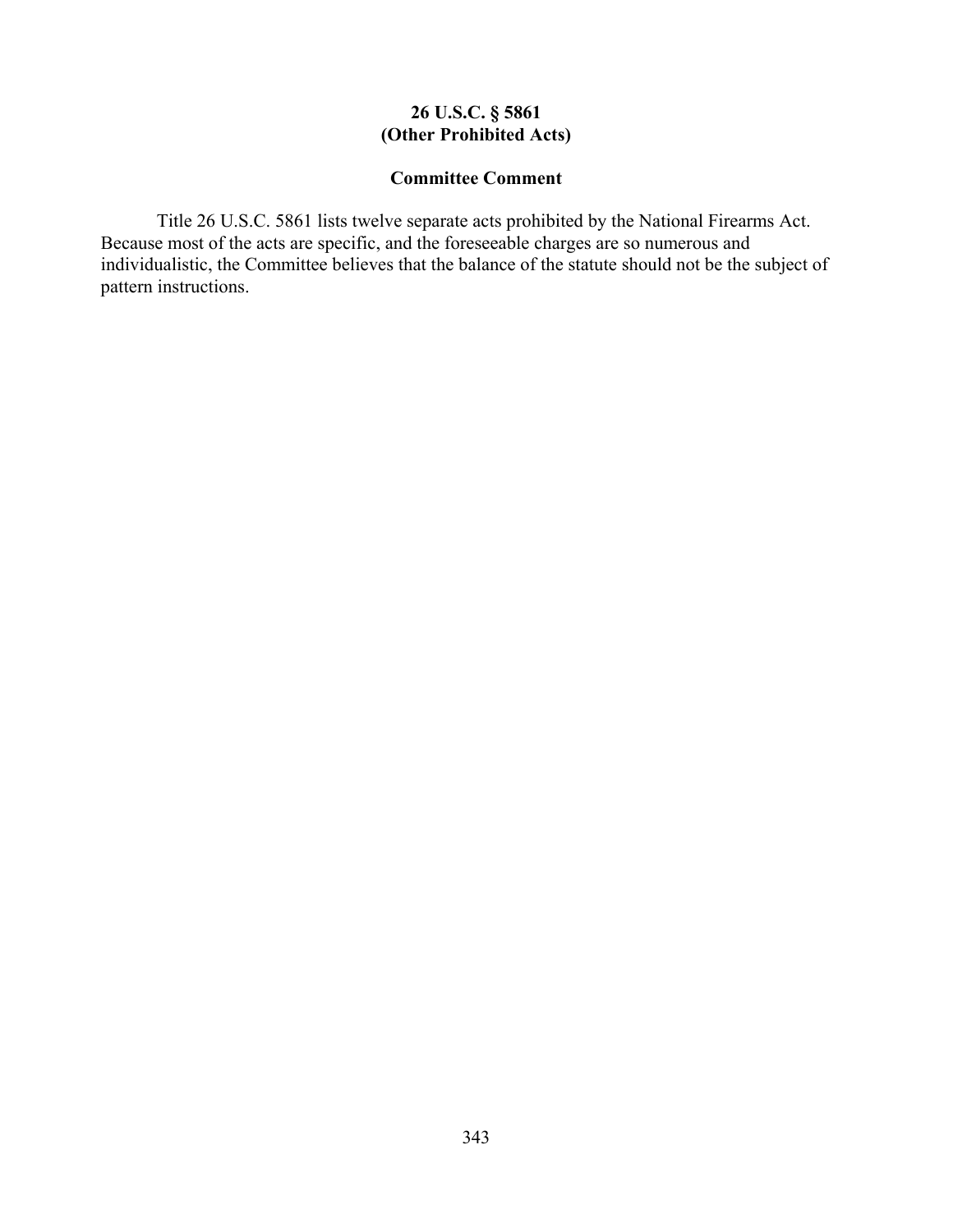### **26 U.S.C. § 7201 (Attempt to evade or defeat tax - elements)**

To sustain a charge of attempting to evade or defeat the defendant's individual tax, the government must prove the following propositions:

First, on April 15 [or date of a legal extension] of the year following the tax year, federal income tax was due and owing by the defendant;

Second, the defendant intended to evade or defeat the ascertainment, assessment, computation or payment of the tax; and

Third, the defendant willfully did some act in furtherance of the intent to evade tax or payment of the tax.

If you find from your consideration or of all of the evidence that each of these propositions has been proved beyond a reasonable doubt, then you should find the defendant guilty.

If, on the other hand, you find from your consideration of all the evidence that any of these propositions has not been proved beyond a reasonable doubt, then you should find the defendant not guilty.

### **Committee Comment**

See Sansone v. United States, 380 U.S. 343, 351 (1965); United States v. Marabelles, 724 F.2d 1374, 1380 (9th Cir. 1984); United States v. Dwoskin, 644 F.2d 418, 419 (5th Cir. 1981); United States v. Grasso, 629 F.2d 805, 807 (2d Cir. 1980). This section includes both attempts to avoid payment of taxes and attempts to avoid assessment of taxes. United States v. Voorhies, 658 F.2d 710, 713 (9th Cir. 1981).

If the government uses a "net worth" theory to prove underpayment of taxes, then the government must prove that the increase in the defendant's net worth, added to his nondeductible expenditures and excluding his known nontaxable receipts, exceeded his reported taxable income by a substantial amount. See United States v. Sorrentino, 726 F.2d 876, 879 (1st Cir. 1984). This added burden of proof is imposed under the net worth theory because that method of proof is "fraught with danger for the innocent ...." Holland v. United States, 348 U.S. 121, 125 (1954). Accordingly, the Committee recommends that the phrase "substantial tax" be inserted into the first element in place of the word "tax" when the government employs a net worth theory of proof in a prosecution under Section 7201.

Where specific acts of evasion are charged, the court should consider whether to give a unanimity instruction (See Instruction No. )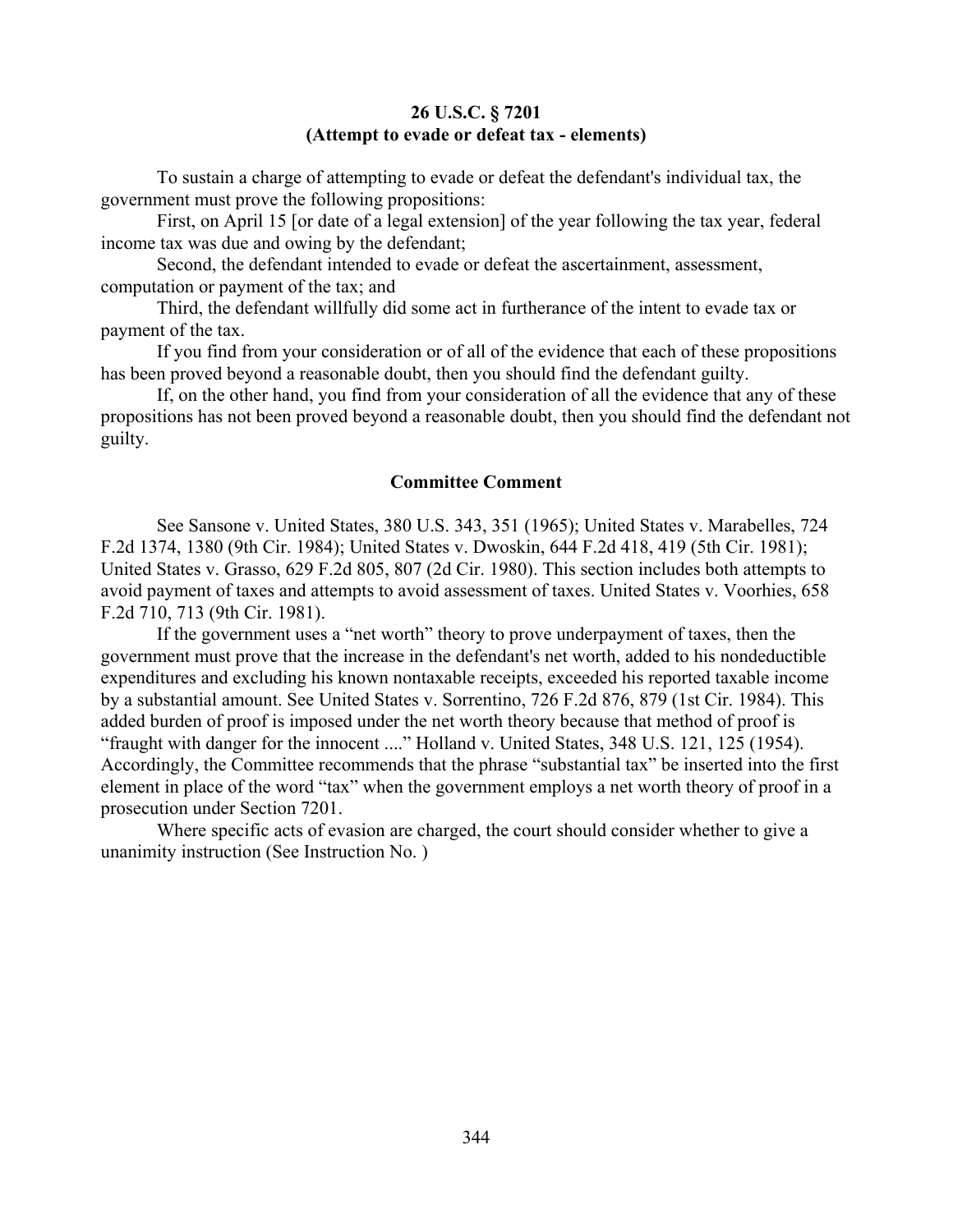## **26 U.S.C. § 7201 (Definition of Willfully)**

The term "willfully" means the voluntary and intentional violation of a known legal duty, in other words, acting with the specific intent to avoid paying a tax imposed by the income tax laws or to avoid assessment of a tax that it was the legal duty of the defendant to pay to the government, and that the defendant knew it was his/her legal duty to pay.

### **Committee Comment**

"Willfulness" is "any conduct, the likely effect of which would be to mislead or conceal." Spies v. United States, 317 U.S. 492, 499 (1943); United States v. Voorhies, 658 F.2d 710, 715 (9th Cir. 1981). "Willfulness" may be inferred from concealment of assets or covering up sources of information, or handling one's affairs to avoid making the records usually generated by a particular transaction. United States v. Kaatz, 705 F.2d 1237, 1246 (10th Cir. 1983); United States v. Scott, 660 F.2d 1145, 1160 (7th Cir. 1981), cert. denied, 455 U.S. 907 (1982).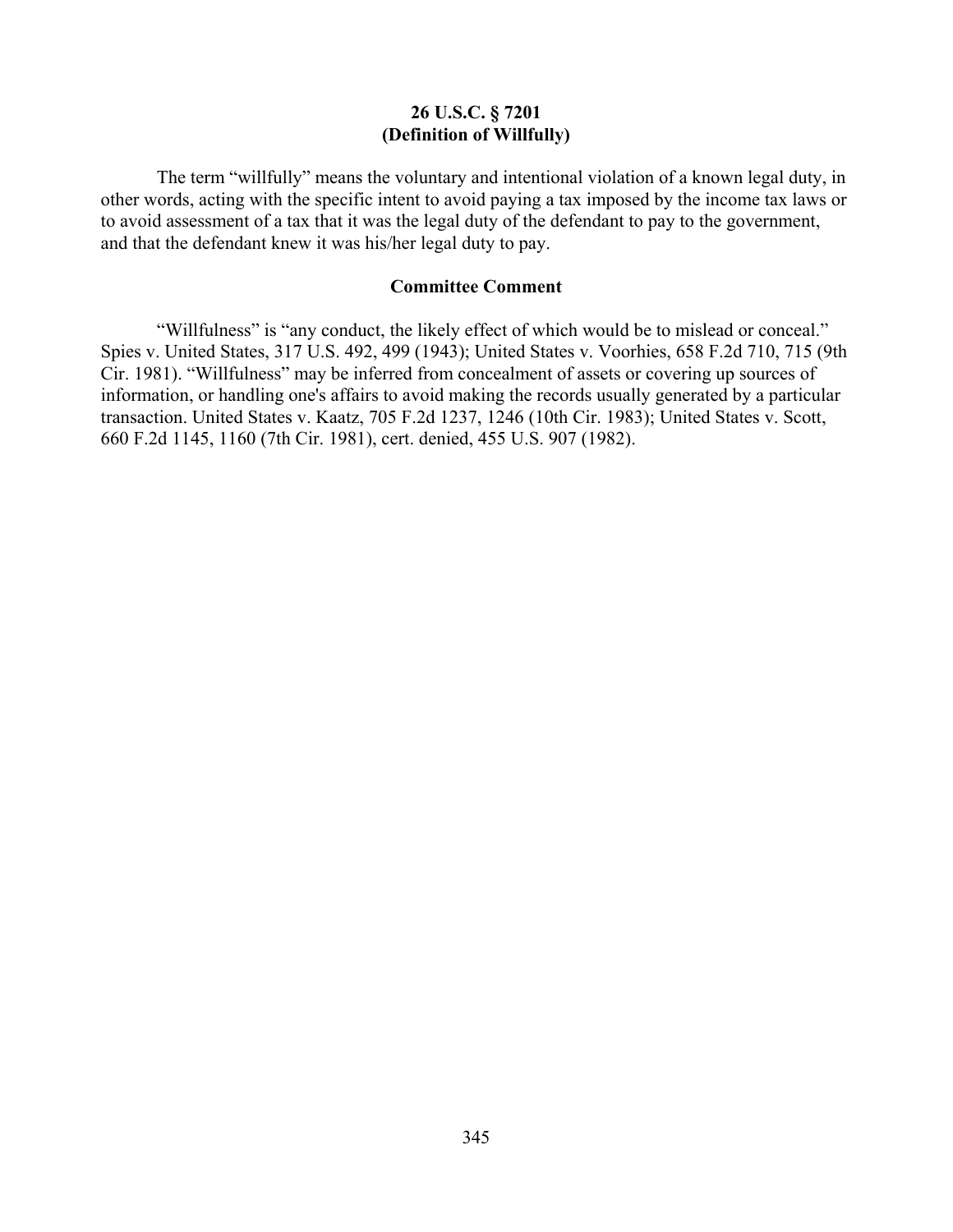# **26 U.S.C. § 7201 (Date tax is due and owing)**

If you find beyond a reasonable doubt that the defendant had a tax liability for a particular year, then I instruct you as a matter of law, that tax was due and owing on April 15 [or other date set by law or legal extension] of the following year.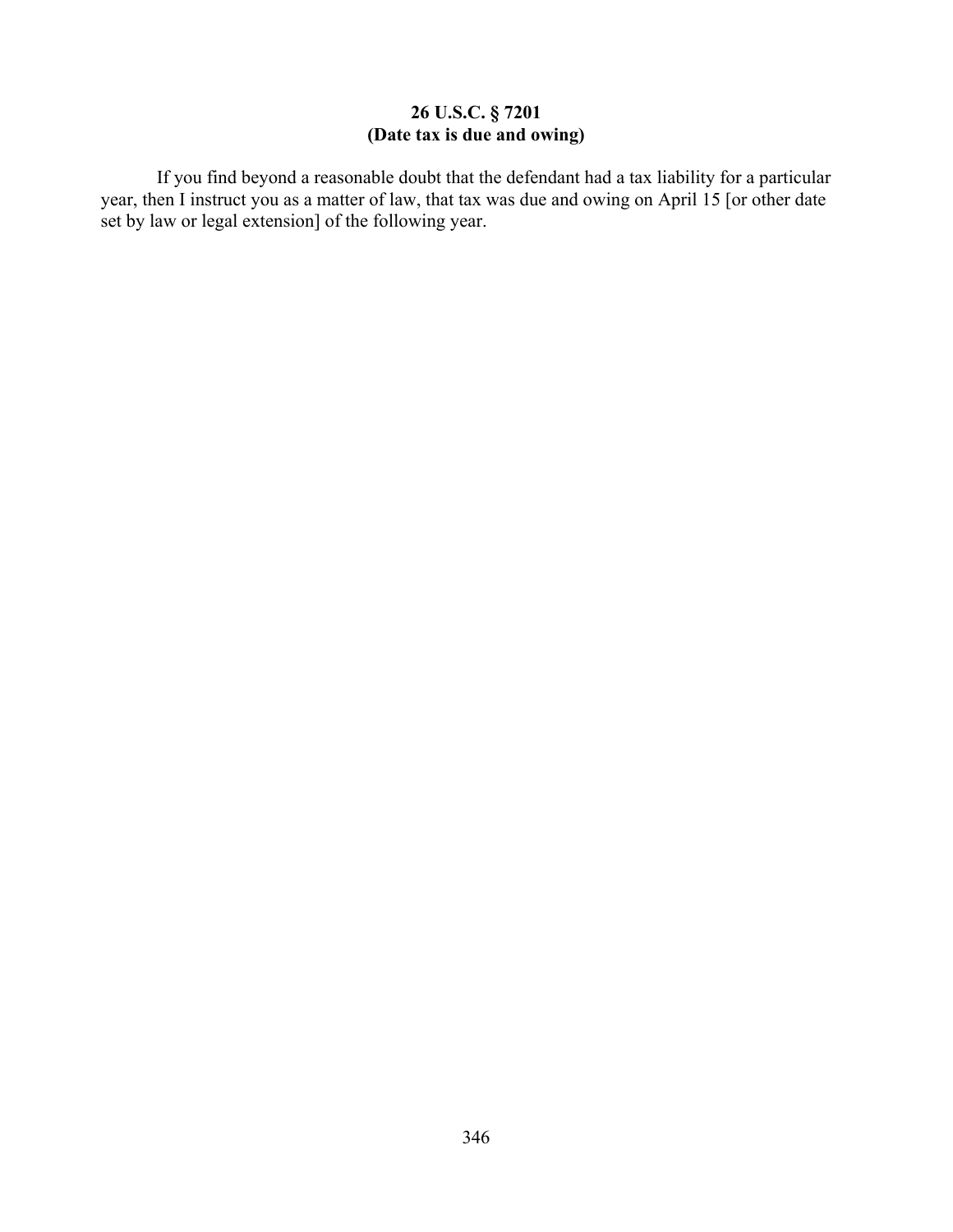# **26 U.S.C. § 7201 (No need for tax assessment)**

If the defendant has incurred a tax liability, it exists from the date the return is due. A taxpayer's tax liability exists independent of any administrative assessment. It is not necessary that a taxpayer receive a tax assessment before he is charged with a criminal violation of willful attempt to evade or defeat income tax.

# Committee Comment

This instruction should be given only if the contrary position is argued by the defendant.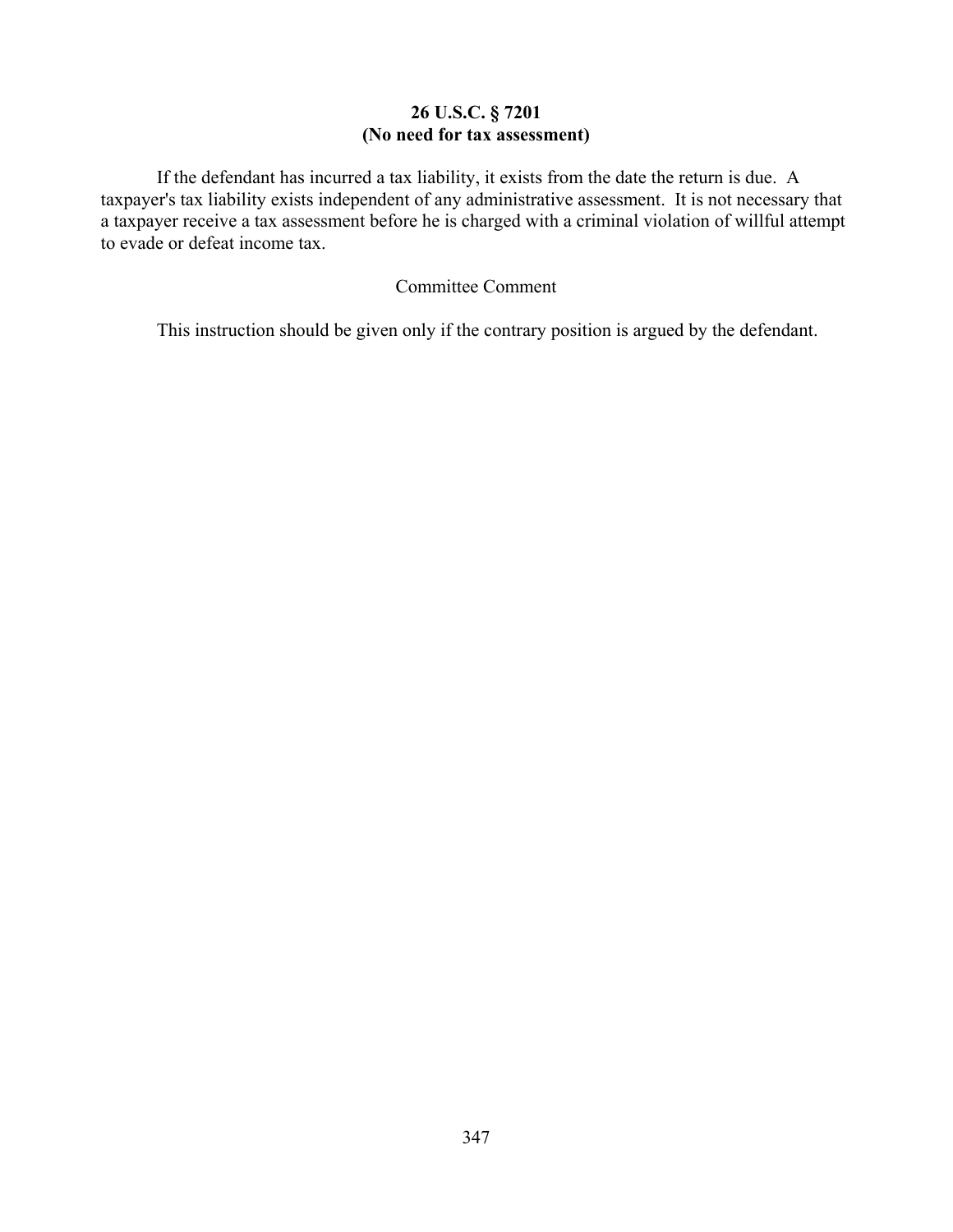## **26 U.S.C. § 7201 (Failure to file does not constitute evasion)**

Failure to file a tax return, without any additional act, does not establish the crime of willful attempt to evade or defeat income tax.

## Committee Comment

See Spies v. United States, 317 U.S. 492, 499 (1942).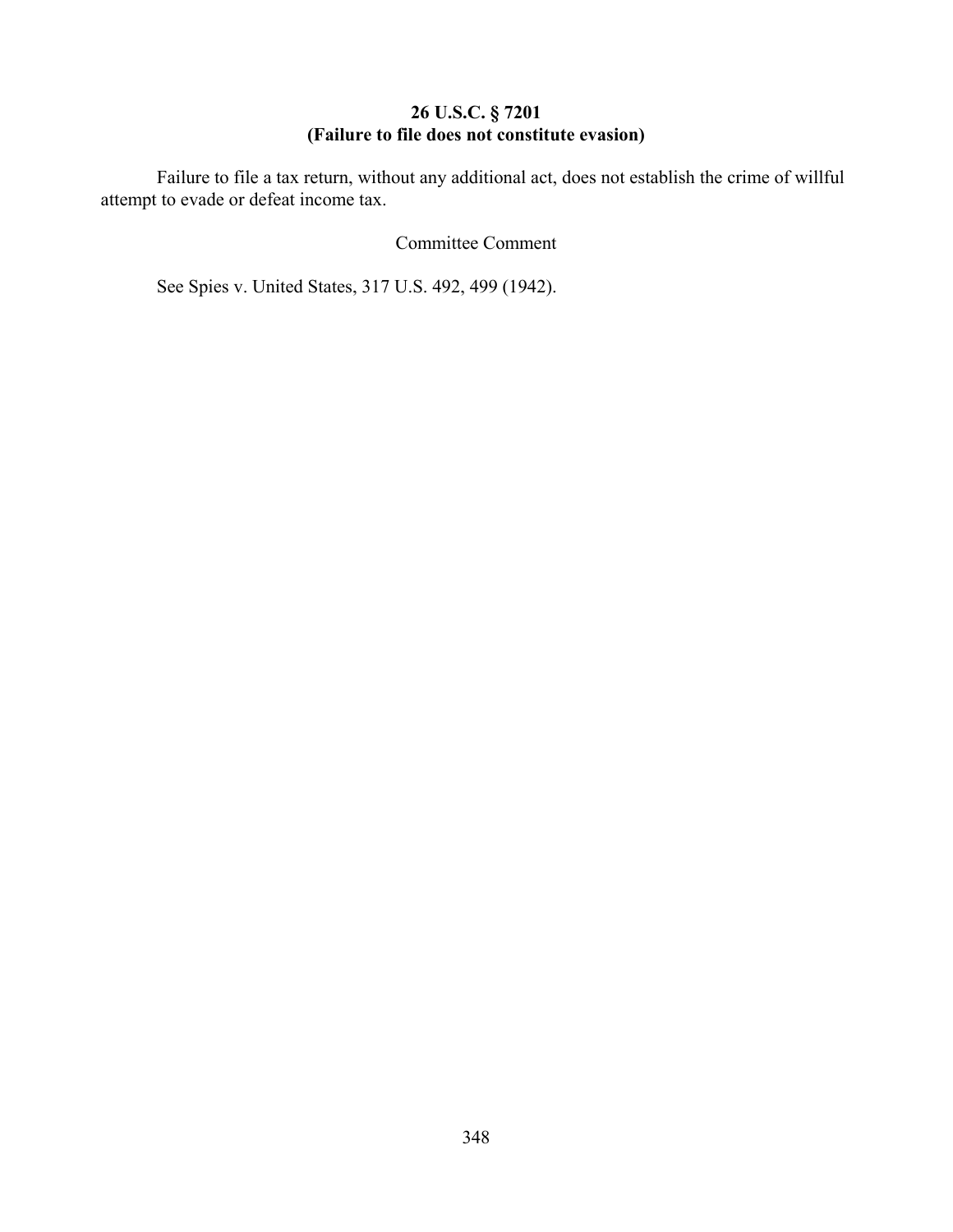# **26 U.S.C. § 7201 (Unanimity as to acts charged)**

The committee suggests reference to Instruction 4.03, supra, regarding this issue.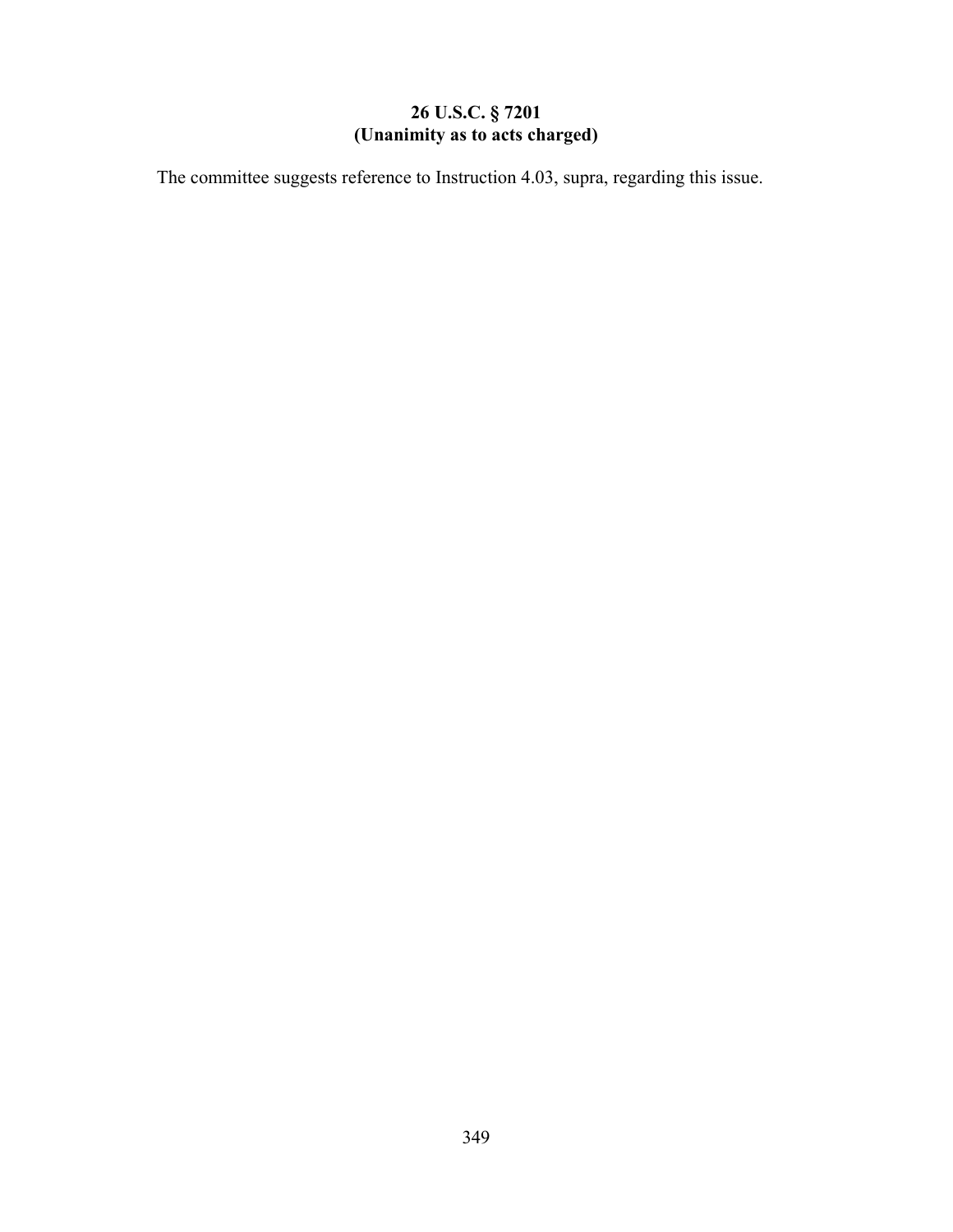## **26 U.S.C. § 7203 (Failure to file - elements)**

To sustain the charge of willful failure to file an [individual, partnership, corporate, trust] income [or other] tax return, the government must prove the following propositions:

First, the defendant was a person required by law to file an [individual, partnership, corporate, trust, or other] income [or other] tax return for [calendar or fiscal year in question];

Second, the defendant failed to file the return as required by law; and

Third, the defendant acted willfully.

If you find from your consideration of all the evidence as to a particular count that each of these propositions has been proved beyond a reasonable doubt, then you should find the defendant guilty of that count.

If, on the other hand, you find from your consideration of all the evidence as to a particular count that any of these propositions has not been proved beyond a reasonable doubt, then you should find the defendant not guilty of that count.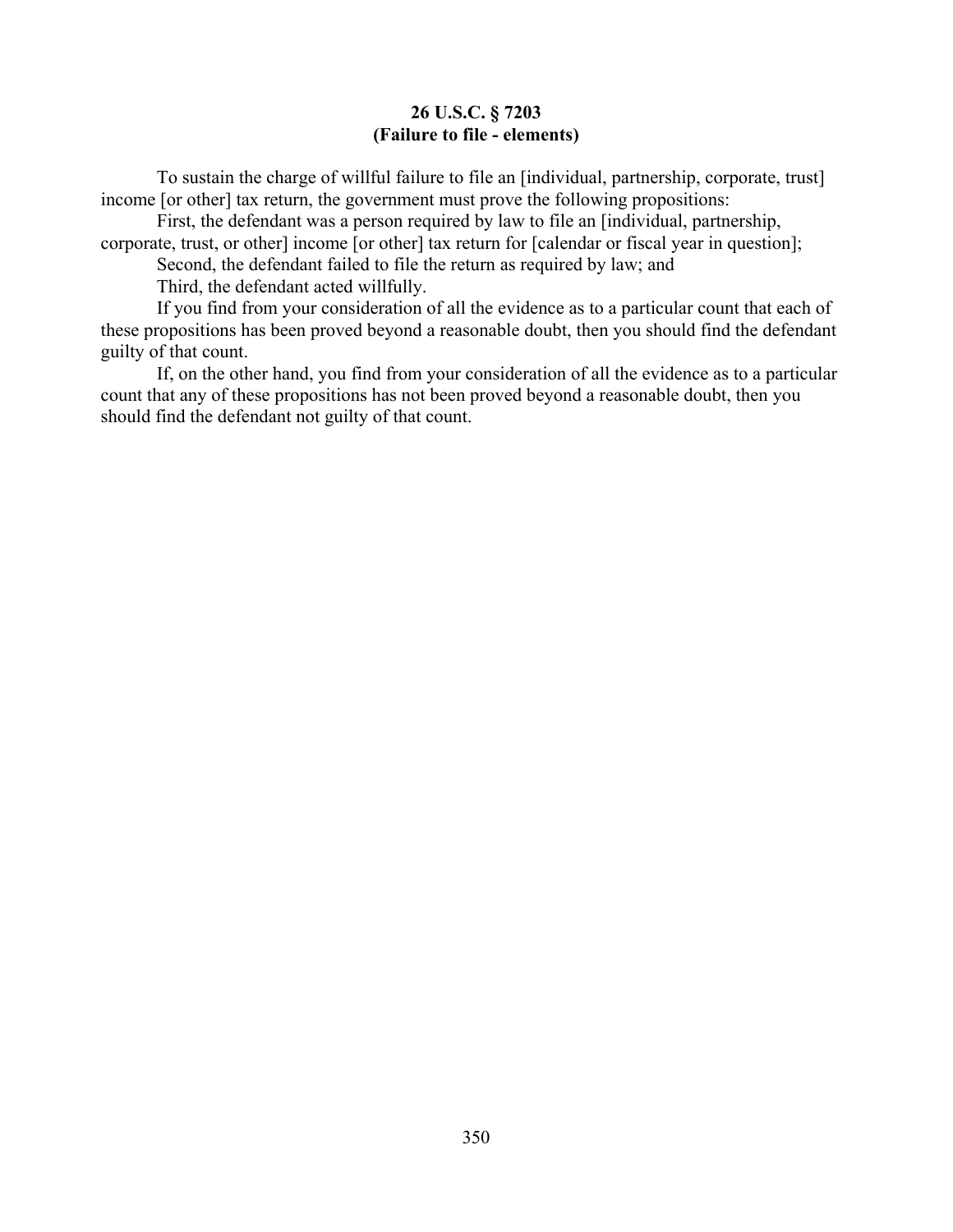## **26 U.S.C. § 7203 (Gross income - definition)**

"Gross income" means all income from whatever source derived, including [wages and compensation for services, tips, compensation in the form of personal expenses paid for by defendant's corporation, income from fraud, embezzlement, etc.]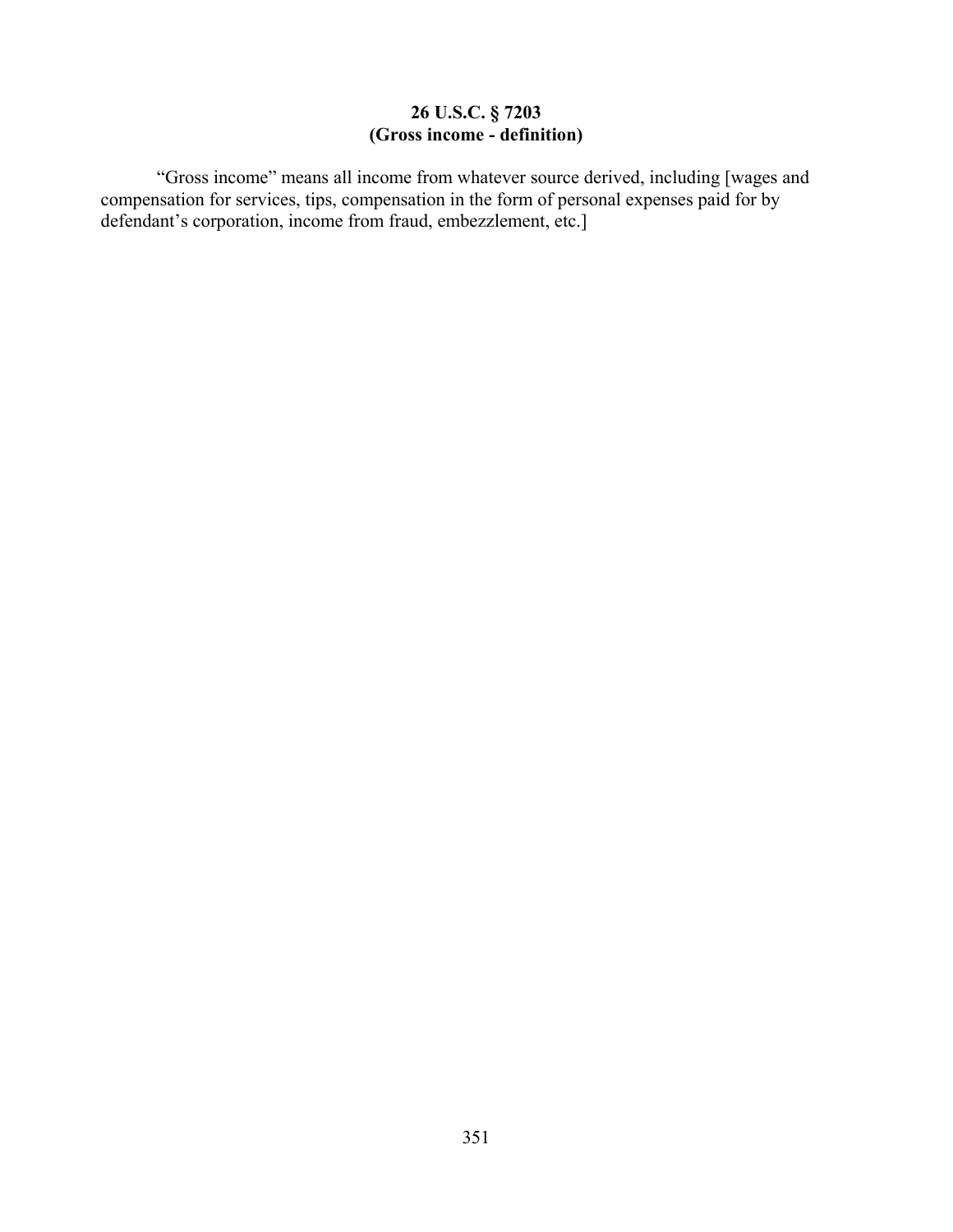# **26 U.S.C. § 7203 (Exact amount due not required)**

The government must prove that the defendant's gross income [or net income from business] exceeded the statutory amount creating the obligation to file a return. The government is not required to prove the exact amount of gross income [or net income from business] alleged in the indictment.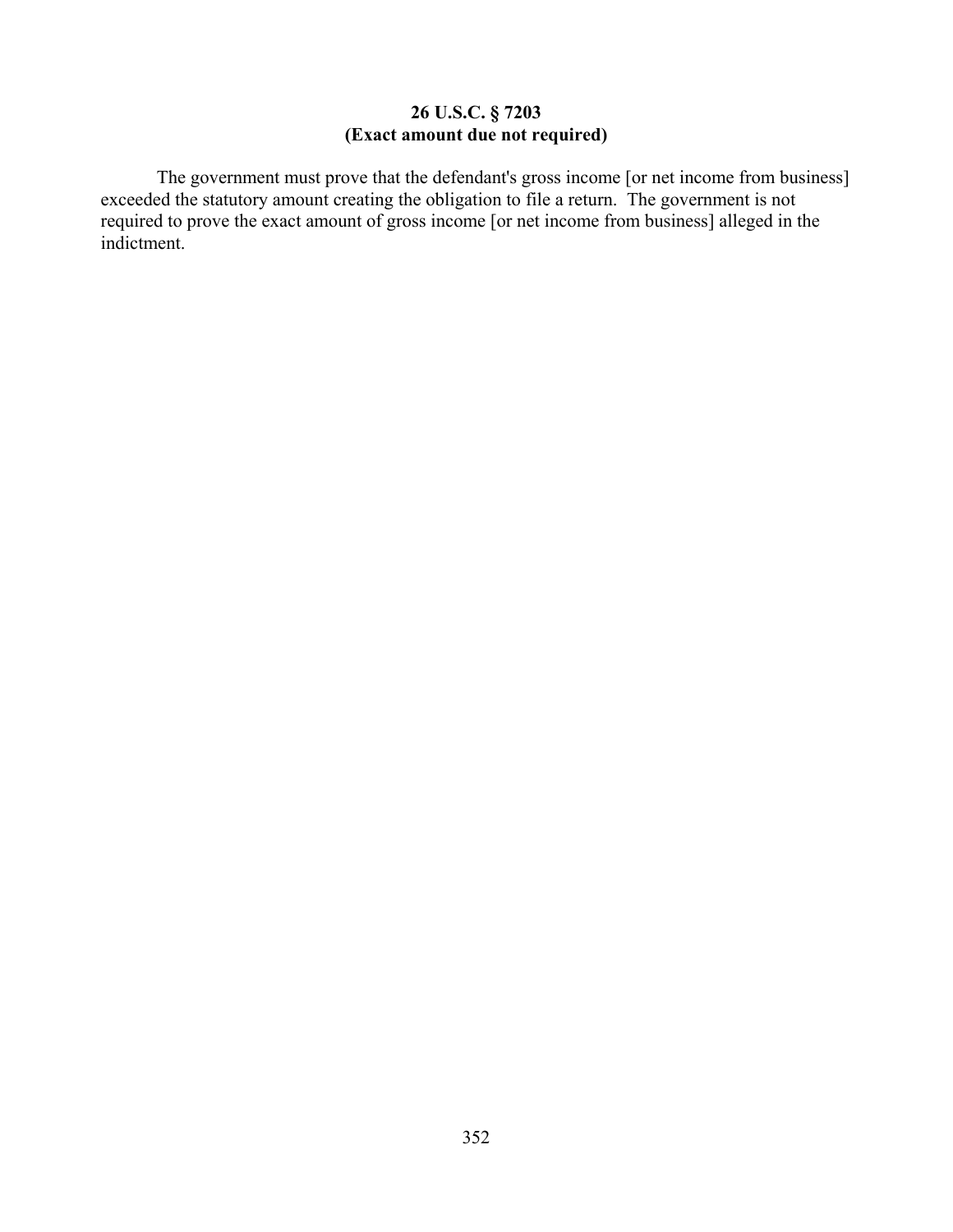## **26 U.S.C. § 7203 (When person is obligated to file return)**

A [single individual, married individual filing separately, etc.] [under] [over] 65 years old was required to make and file an individual income tax return if that individual had a gross income of \$\_\_\_\_ or more.

A married individual was required to file a federal income tax return if he/she had a separate gross income in excess of \$\_\_\_\_\_\_ and a total gross income, when combined with that of his/her spouse, in excess of \$ \_\_\_\_\_ where [either] [both] [is] [are] [over] [under] 65 years old.

Any person who received more than \$ \_\_\_ net income from business (Schedule C), was required to make and file an individual income tax return.

## Committee Comment

This instruction should be adapted for particular years, as filing requirements change.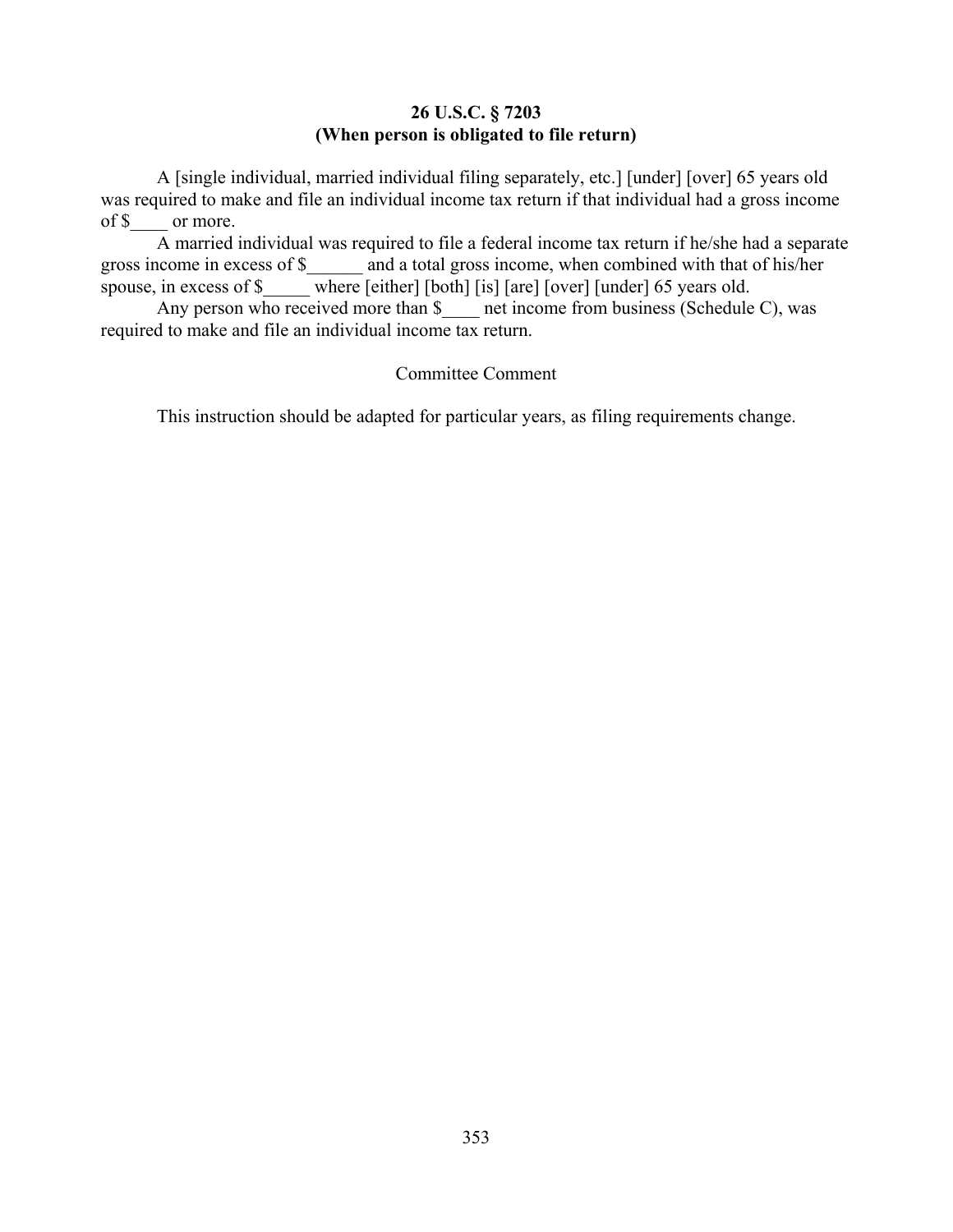## **26 U.S.C. § 7203 (When entity is obligated to file return)**

I instruct you, as a matter of law, that for the years \_\_\_\_, a corporation [partnership, trust] was required to make and file a corporate [partnership, trust] income tax return, whether or not that corporation had income.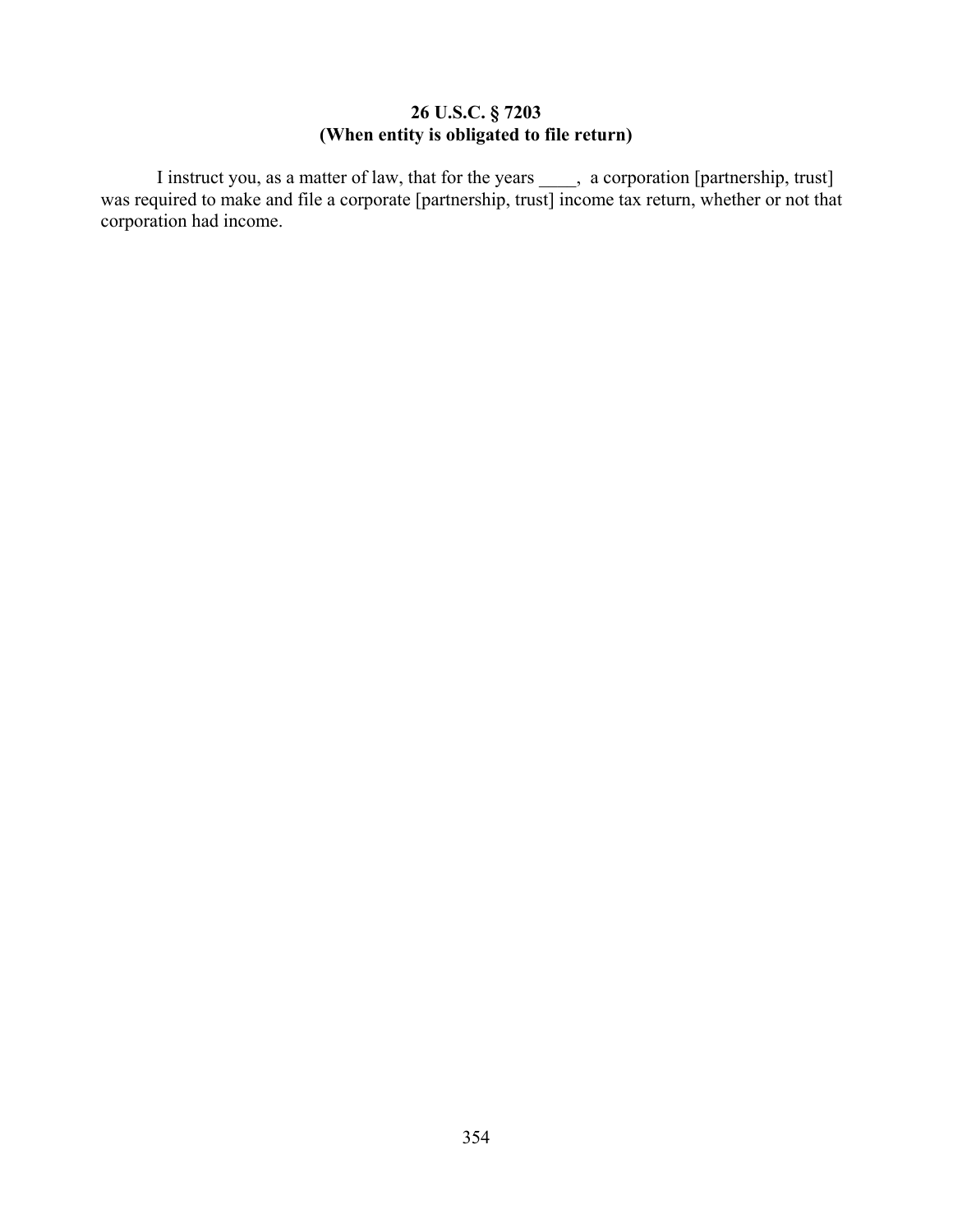## **26 U.S.C. § 7203 (Definition of willfully)**

The word "willfully" means the voluntary and intentional violation of a known legal duty or the purposeful omission to do what the law requires. The defendant acted willfully if he/she was required by law to file an income tax return and intentionally failed to do so.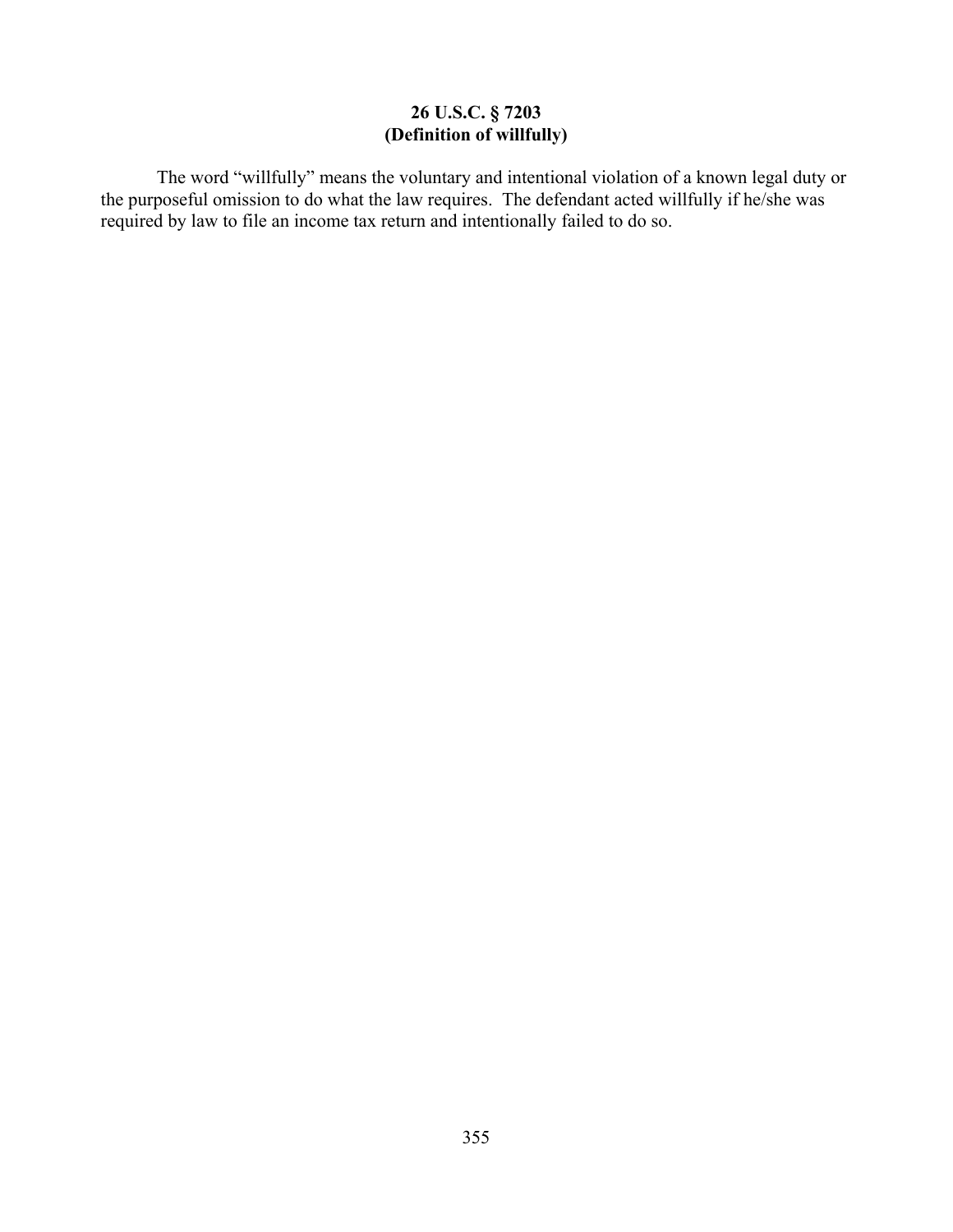### **26 U.S.C. § 7206(1) (Fraud and False Statements-Elements)**

To sustain the charge that the defendant willfully made [and caused to be made] a false individual [corporate, partnership, trust] income tax return, the government must prove the following proposition:

First, the defendant made [or caused to be made] the income tax return;

Second, the defendant signed the income tax return, which contained a written declaration that it was made under penalties of perjury;

Third, the defendant filed the income tax return [or caused the income tax return to be filed] with the Internal Revenue Service;

Fourth, the income tax return was false as to a material matter, as charged in the count; and Fifth, when the defendant made and signed the tax return, the defendant did so willfully and

did not believe that the tax return was true, correct and complete as to every material matter.

If you find from your consideration of all the evidence that each of these propositions has been proved beyond a reasonable doubt as to the particular count, then you should find the defendant guilty of the particular count.

If, on the other hand, you find from your consideration of all the evidence that any of these propositions has not been proved beyond a reasonable doubt as to the particular count, then you should find the defendant not guilty of that particular count.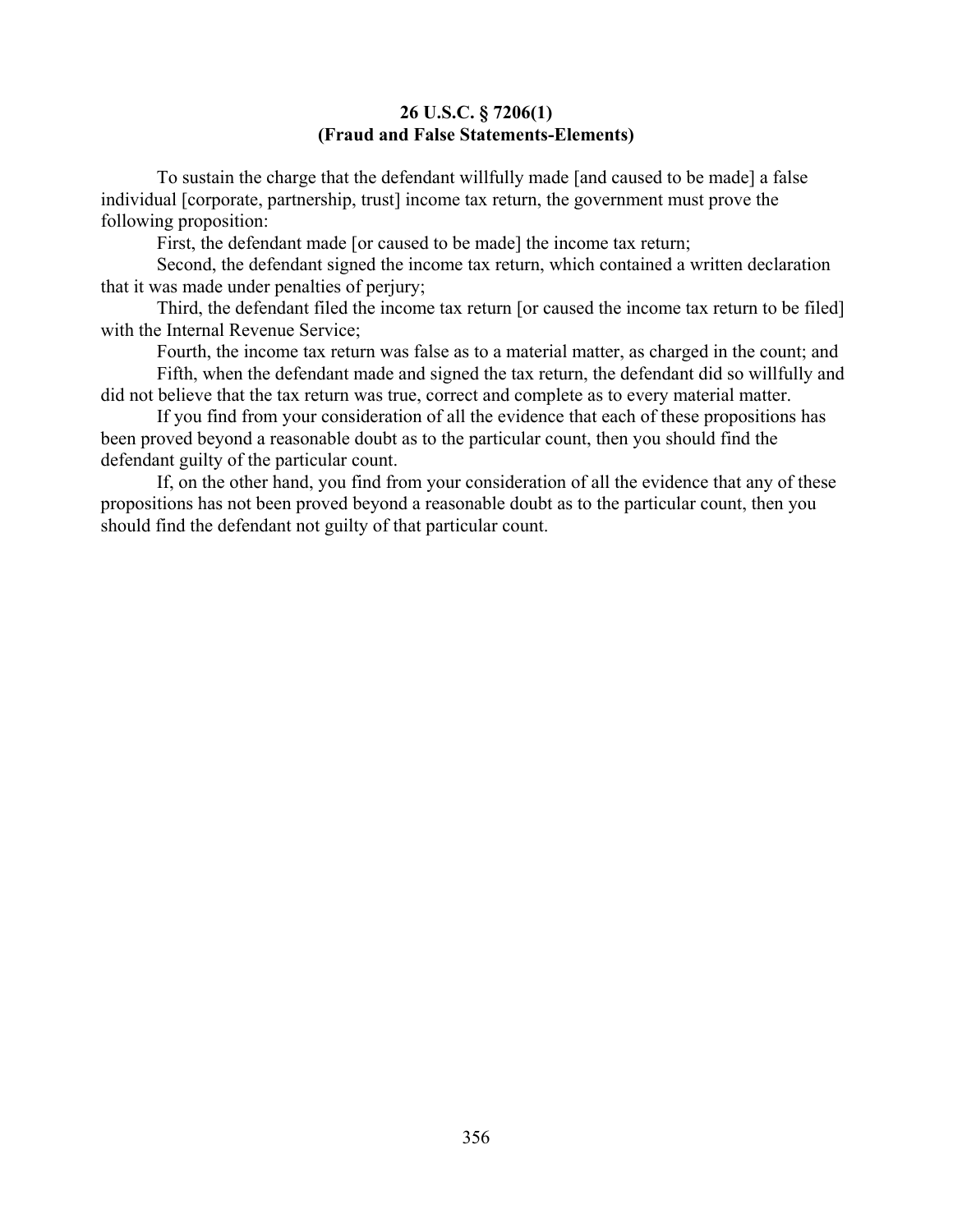# **26 U.S.C. § 7206 (Definition of Willfully)**

The word willfully means the voluntary and intentional violation of a known legal duty or the purposeful omission to do what the law requires. The defendant acted willfully if he/she knew it was his/her legal duty to file truthful [individual, corporate, partnership, trust] tax returns, and intentionally filed [a] false return[s].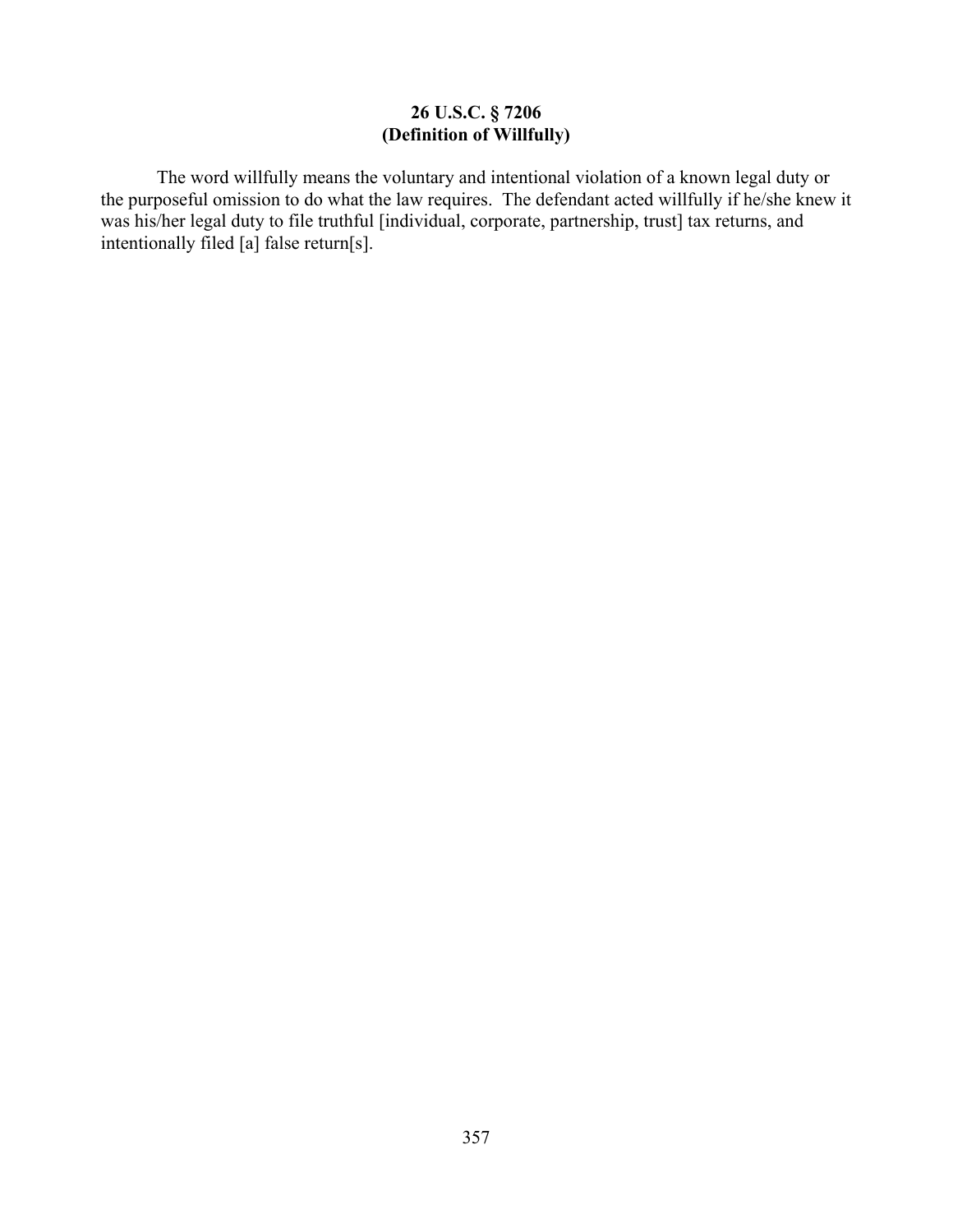### **26 U.S.C. § 7206 (Materiality)**

A line on a tax return is a material matter if the information required to be reported on that line is capable of influencing the correct computation of the amount of tax liability of the individual [corporation] or the verification of the accuracy of the return.

[If you find that the defendant willfully understated the amount of gross income [gross receipts of the corporation, partnership, trust etc.] on his/her individual [corporate, partnership, trust, etc.] tax return, or that the defendant willfully overstated the amount of deductions he/she was entitled to claim at any of the specified lines of his/her individual [corporate, partnership, trust] return, and if you find that the amount of gross receipts or the amount of deductions claimed on a tax return is essential to a correct computation of the amount of taxable income or tax or to the verification of that return, then you may find that the false and fraudulent statements were false as to a material matter.]

OR

A false matter is material if the matter was capable of influencing the Internal Revenue Service.

#### **Committee Comment**

The general definition is from United States v. Gaudin, 115 S.Ct. 2310, 2314 (1995), which was a case involving 18 U.S.C. § 1001. There is law suggesting that under § 7206, the test for materiality is whether the information required to be reported on the particular line of the return is essential to a correct computation and reporting of taxable income and tax liability. The Committee takes no position on whether this is required. For this reason, two alternative definitions are provided.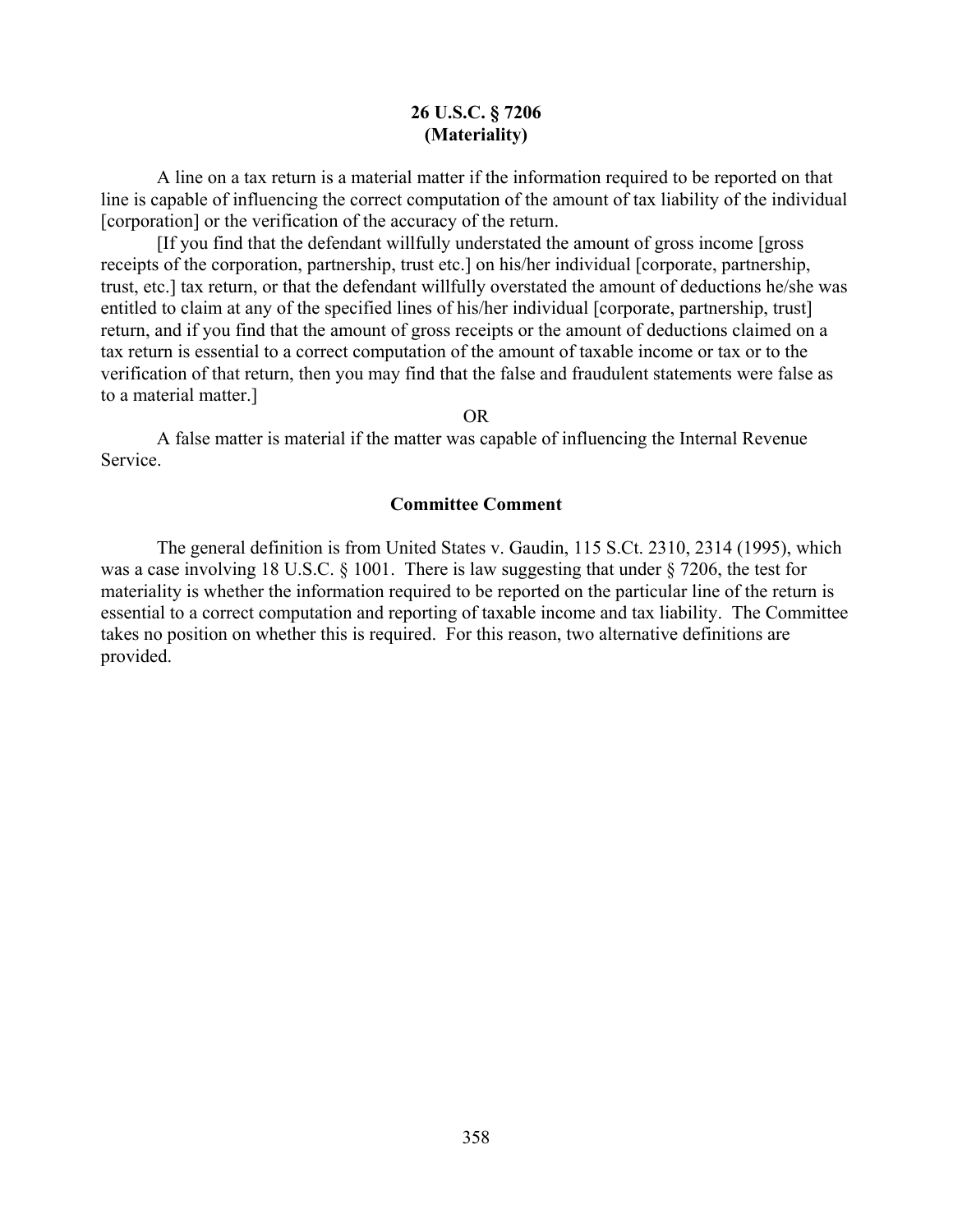## **26 U.S.C. 7212**

# **(Corruptly endeavoring to obstruct or impede due administration of laws - elements)**

To sustain the charge of corruptly endeavoring to obstruct or impede the due administration of the internal revenue laws, the government must prove the following propositions:

First, the defendant corruptly endeavored to obstruct or impede the due administration of the internal revenue laws;

Second, that the defendant did so knowingly and intentionally.

If you find from your consideration of all the evidence that each of these propositions has been proved beyond a reasonable doubt, then you should find the defendant guilty of that count.

If, on the other hand, you find from your consideration of all the evidence that any of these propositions has not been proved beyond a reasonable doubt, then you should find the defendant not guilty of that count.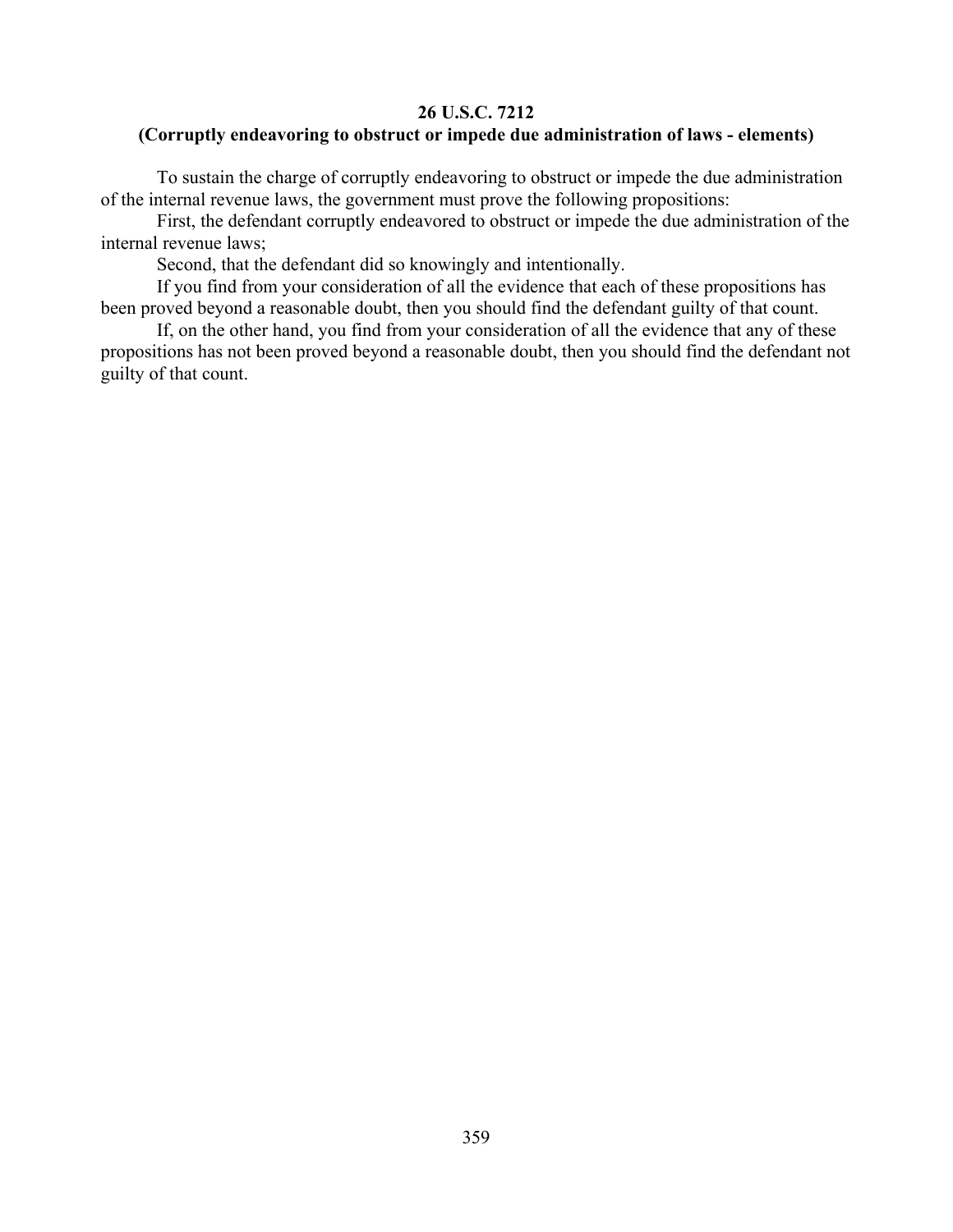### **26 U.S.C. § 7212 (Definition of due administration of laws)**

The phrase "due administration of the internal revenue laws" includes the Internal Revenue Service of the Department of the Treasury carrying out its lawful functions in the ascertaining of income; the computing, assessing and collecting of income taxes; the auditing of tax returns and records; and the investigation of possible criminal violations of the internal revenue laws, such as the filing of false or fraudulent individual [corporate, partnership, trust] income tax returns.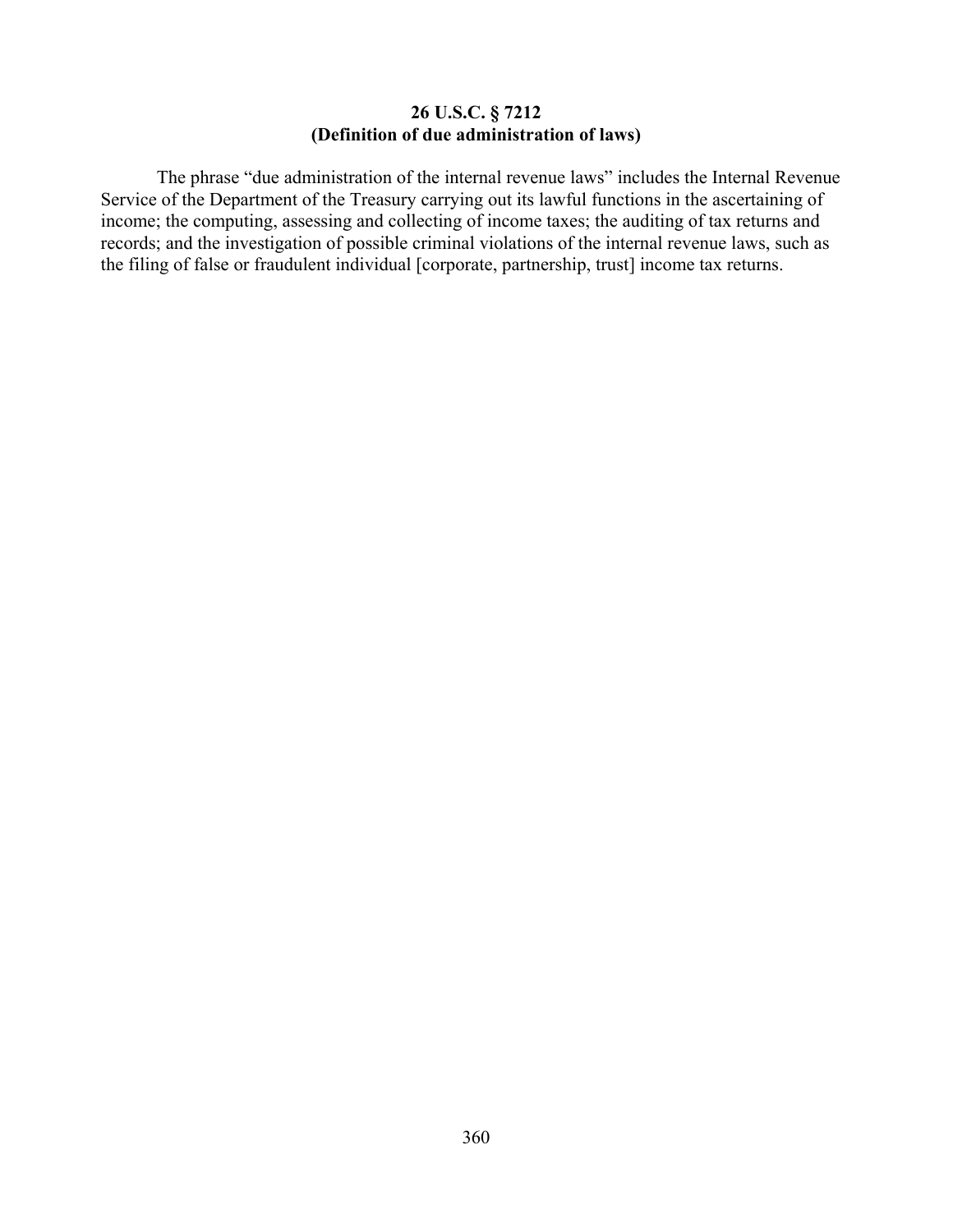# **26 U.S.C. § 7212 (Endeavor - definition)**

The term "endeavor" describes any effort or act to obstruct or impede the due administration of the internal revenue laws. The endeavor need not be successful, but it must have at least a reasonable tendency to obstruct or impede the due administration of the internal revenue laws.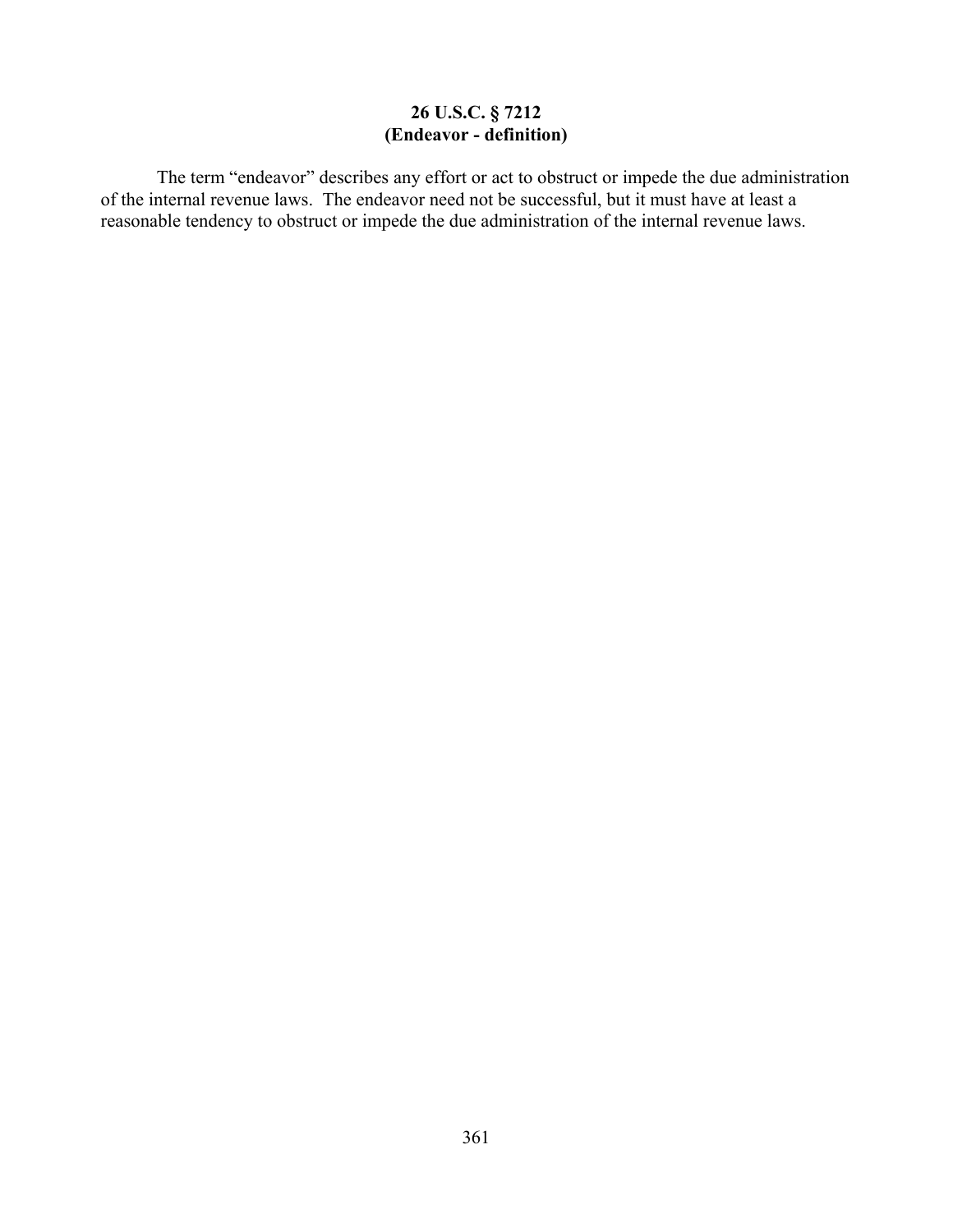## **26 U.S.C. § 7212 (Corruptly - definition)**

The word "corruptly" means that the act or acts were done with the purpose to secure an unlawful benefit for oneself or another by obstructing or impeding the administration of the internal revenue laws.

### **Committee Comment**

This definition is derived from United States v. Popkin, 943 F. 2d 1535, 1539-40 (11th Cir. 1991), and United States v. Reeves, 752 F.2d 995, 998 (5th Cir.), cert. denied, 474 U.S. 834 (1985). See United States v. Valenti, Nos. 96-2517 & 96-2726 (7th Cir. Aug. 14, 1997), citing with approval United States v. Hanson, 2 F.3d 942, 946-47 (9th Cir. 1993) (employing a similar definition).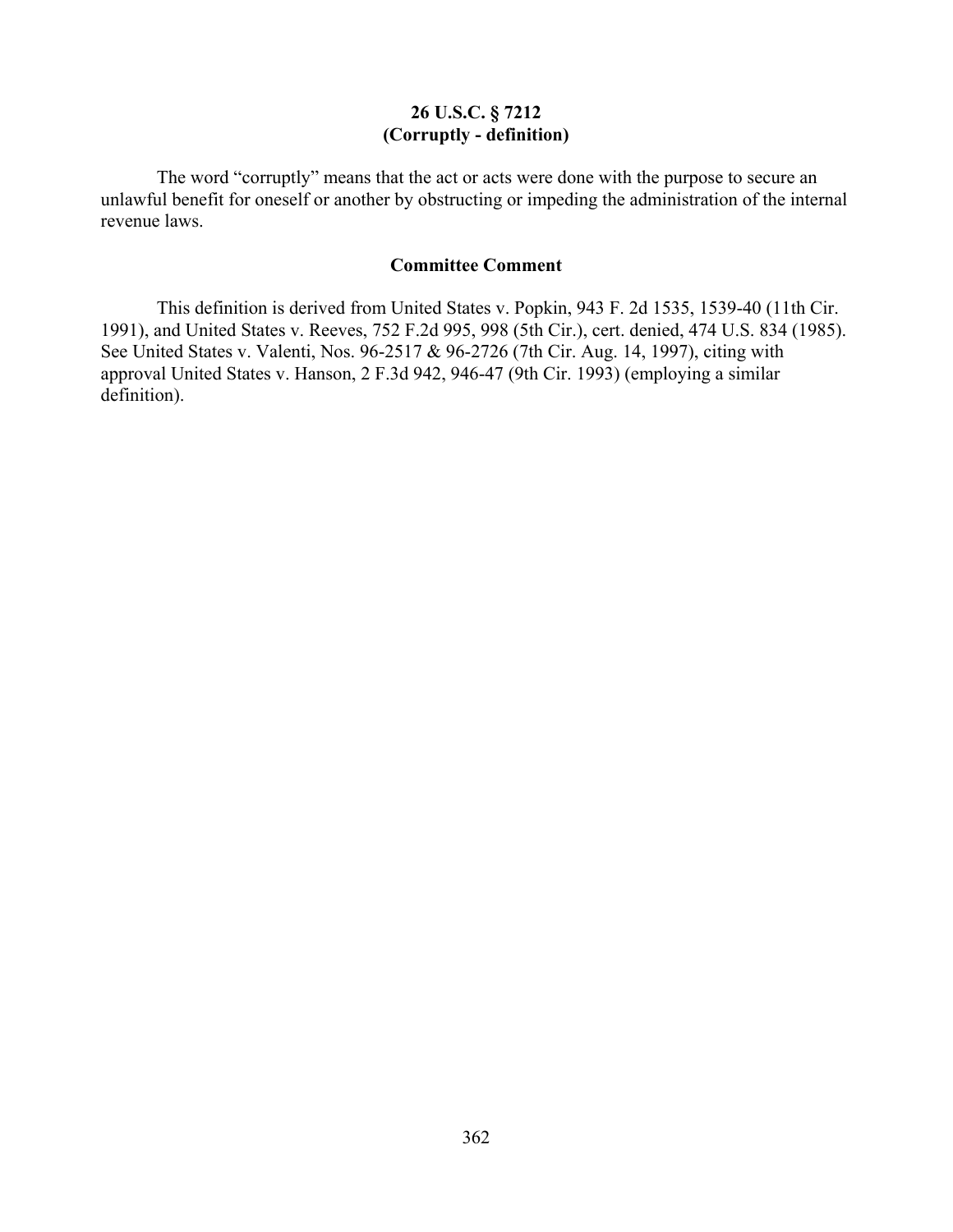## **26 U.S.C. 7212 (Good faith)**

A defendant does not act willfully if he/she believes in good faith that he/she is acting within the law, or that his/her actions comply with the law. Therefore, if the defendant actually believed that what he/she was doing was in accord with the tax statutes, he/she cannot be said to have had the criminal intent to impede or obstruct the administration of the internal revenue laws. This is so even if the defendant's belief was not objectively reasonable, as long as he/she held the belief in good faith. However, you may consider the reasonableness of the defendant's belief together with all the other evidence in the case in determining whether the defendant held the belief in good faith.

#### Committee Comment

 See Cheek v. United States, 111 S. Ct. 604, 611, 612-13 (1991); United States v. Becker, 965 F.2d 383 (7th Cir. 1992).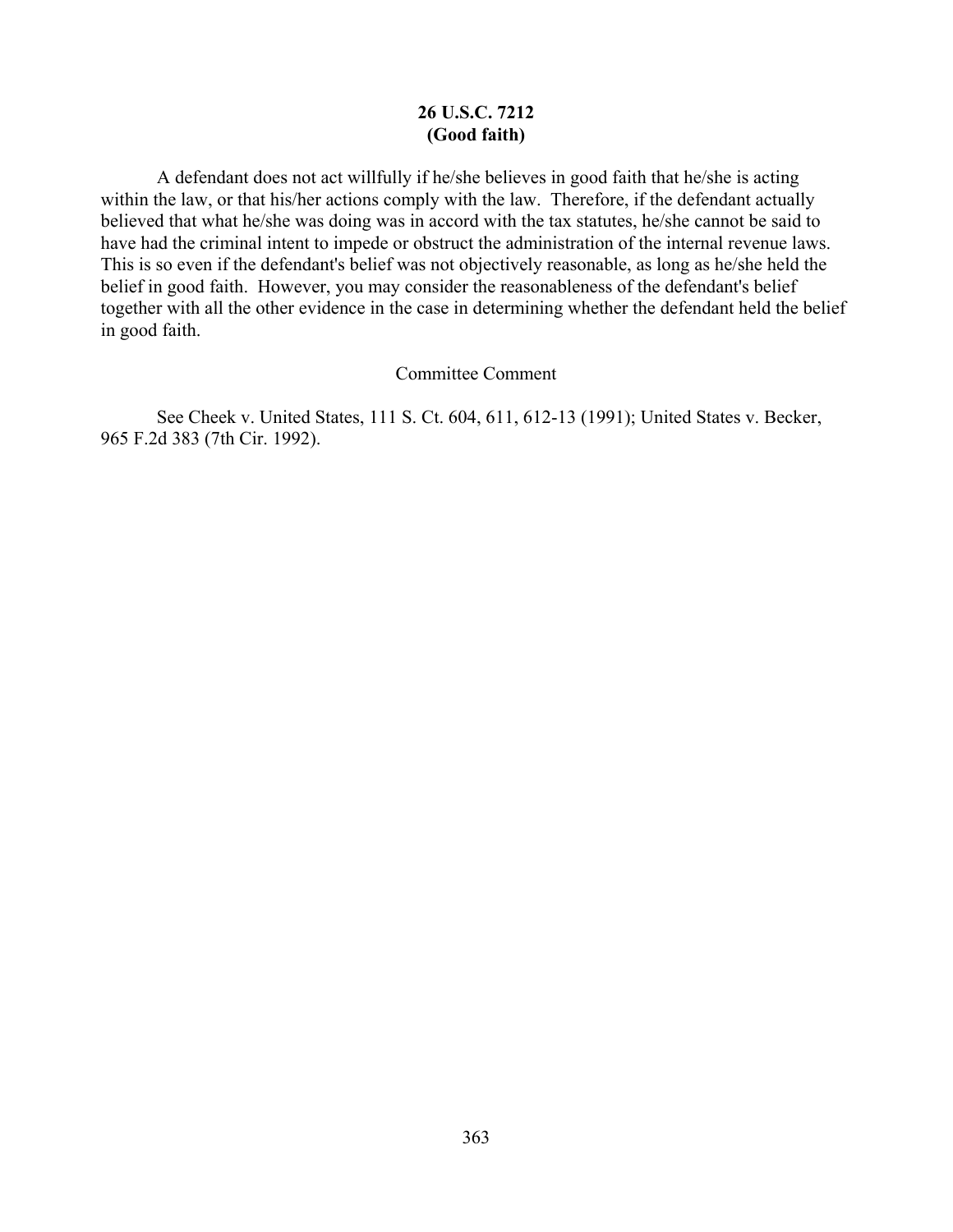#### **31 U.S.C. § 5324 (Structuring financial transactions - Elements)**

To sustain the charge of unlawfully structuring a financial transaction as alleged in Count \_\_, the government must prove the following propositions:

First, the defendant structured or attempted to structure a transaction for the purpose of evading the currency transaction reporting requirements; and

Second, that the transaction involved one or more domestic financial institutions.

If you find from your consideration of all the evidence that each of these propositions has been proved beyond a reasonable doubt, then you should find the defendant guilty.

If, on the other hand, you find from your consideration of all the evidence that any of these propositions has not been proved beyond a reasonable doubt, then you should find the defendant not guilty.

### **Committee Comment**

In cases arising from acts predating the September 1994 amendments to 31 U.S.C. § 5324, the instruction should read as follows:

To sustain the charge of unlawfully structuring a financial transaction as alleged in Count , the government must prove the following propositions:

First, that the defendant had knowledge of [a financial institution's duty to report currency transactions in excess of \$10,000] [the currency transaction reporting requirements];

Second, with such knowledge, the defendant willfully structured or attempted to structure the transaction for the purpose of evading the currency transaction reporting requirements; and

Third, that the transaction involved one or more domestic financial institutions.

If you find from your consideration of all the evidence that each of these propositions has been proved beyond a reasonable doubt, then you should find the defendant guilty.

If, on the other hand, you find from your consideration of all the evidence that any of these propositions has not been proved beyond a reasonable doubt, then you should find the defendant not guilty.

As used in these instructions, the term "willfully" means the voluntary and intentional violation of a known legal duty, that is, with a purpose to evade a known federal currency transaction reporting requirement. An act is done willfully if it is done voluntarily and intentionally, as distinguished form negligently, accidentally, or inadvertently.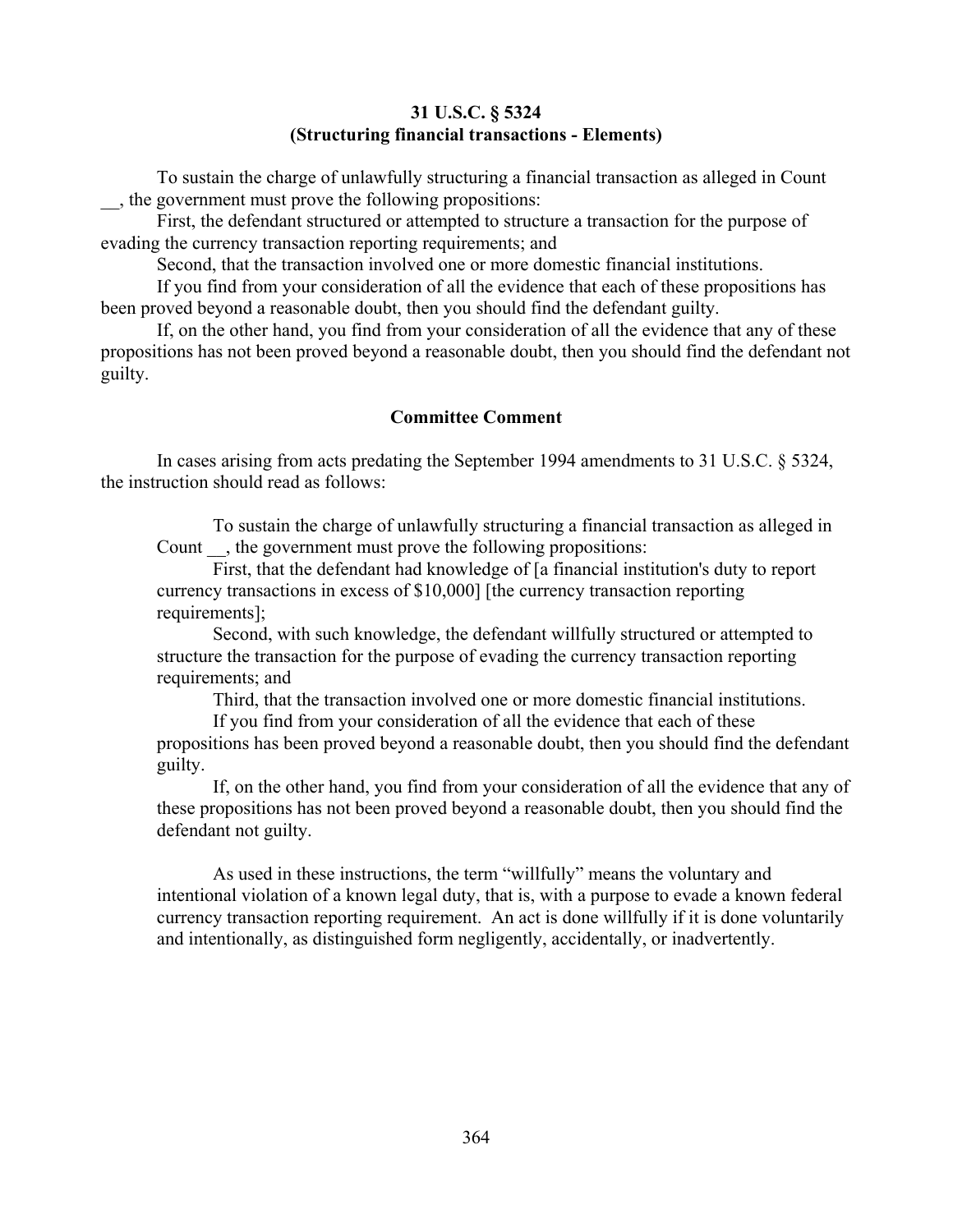## **31 U.S.C. § 5324 (Filing of report)**

You may find the defendant guilty of unlawfully structuring a transaction whether or not the financial institution filed, or failed to file, a true and accurate currency transaction report.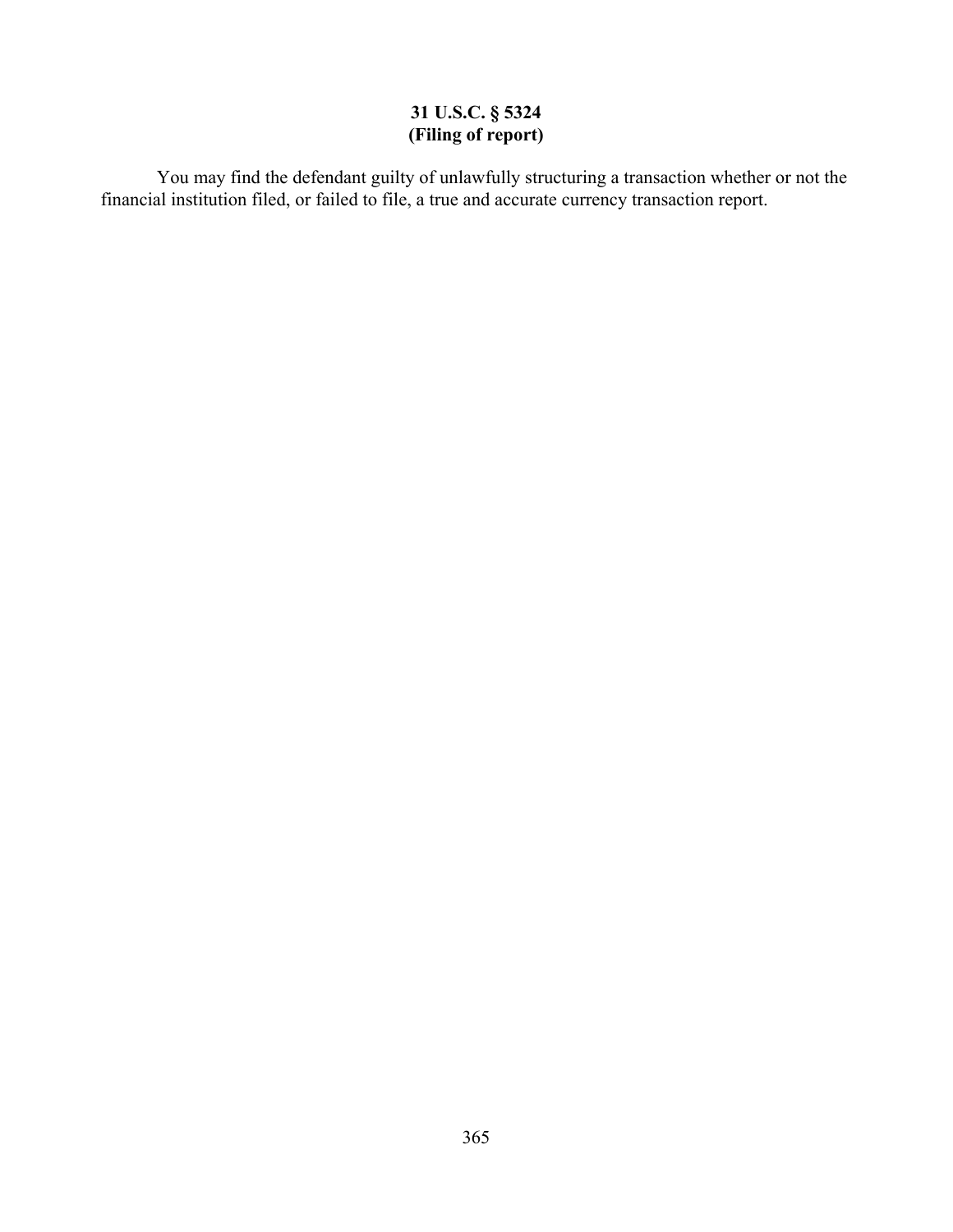## **31 U.S.C. § 5324 (Definition of "currency transaction")**

The term "currency transaction" means the physical transfer of currency from one person to another.